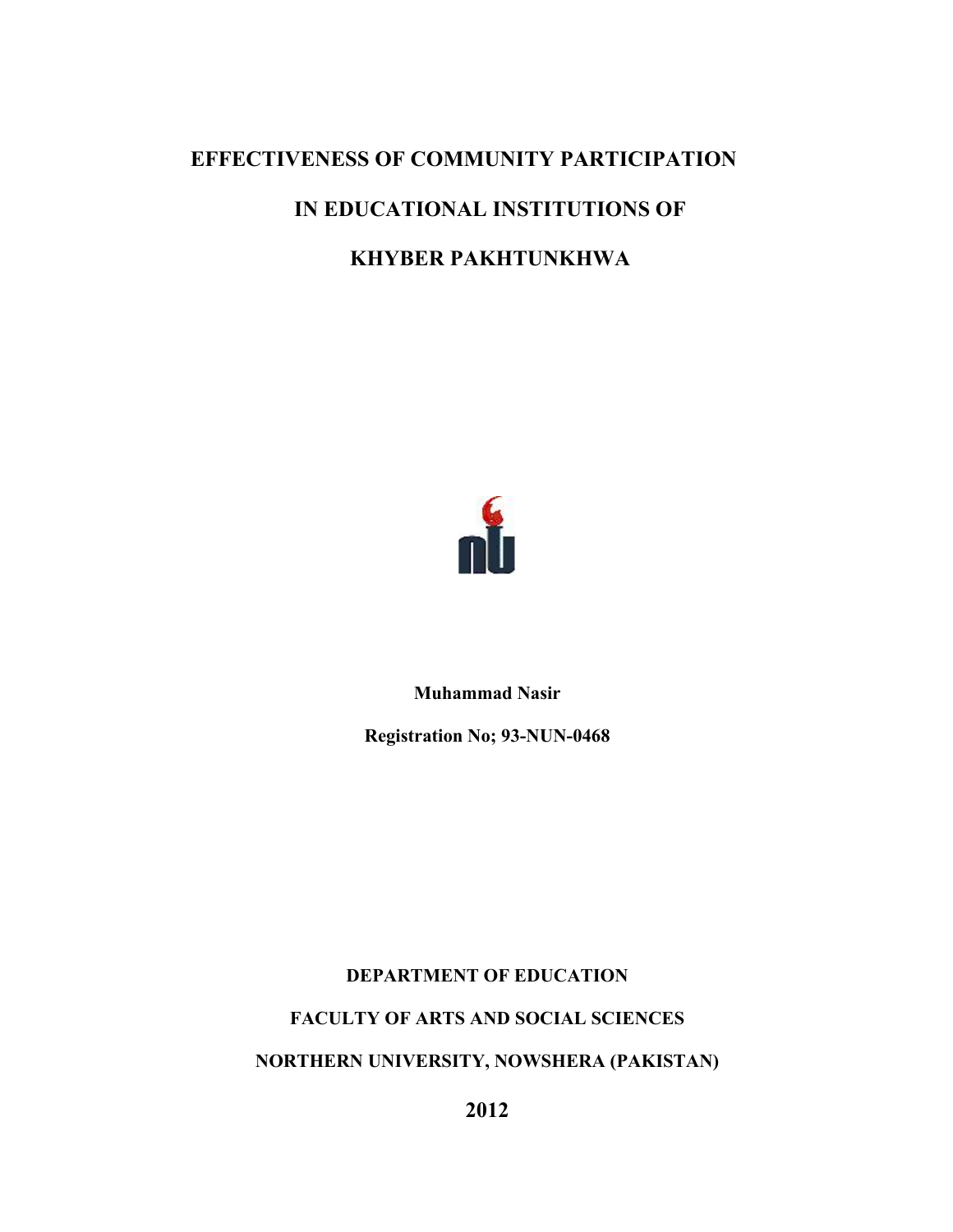# EFFECTIVENESS OF COMMUNITY PARTICIPATION IN EDUCATIONAL INSTITUTIONS OF KHYBER PAKHTUNKHWA



Muhammad Nasir

Registration No; 93-NUN-0468

Submitted in partial fulfillment of the requirements for the degree of

Doctor of Philosophy

In

Education

## DEPARTMENT OF EDUCATION

## FACULTY OF ARTS AND SOCIAL SCIENCES

## NORTHERN UNIVERSITY, NOWSHERA (PAKISTAN)

2012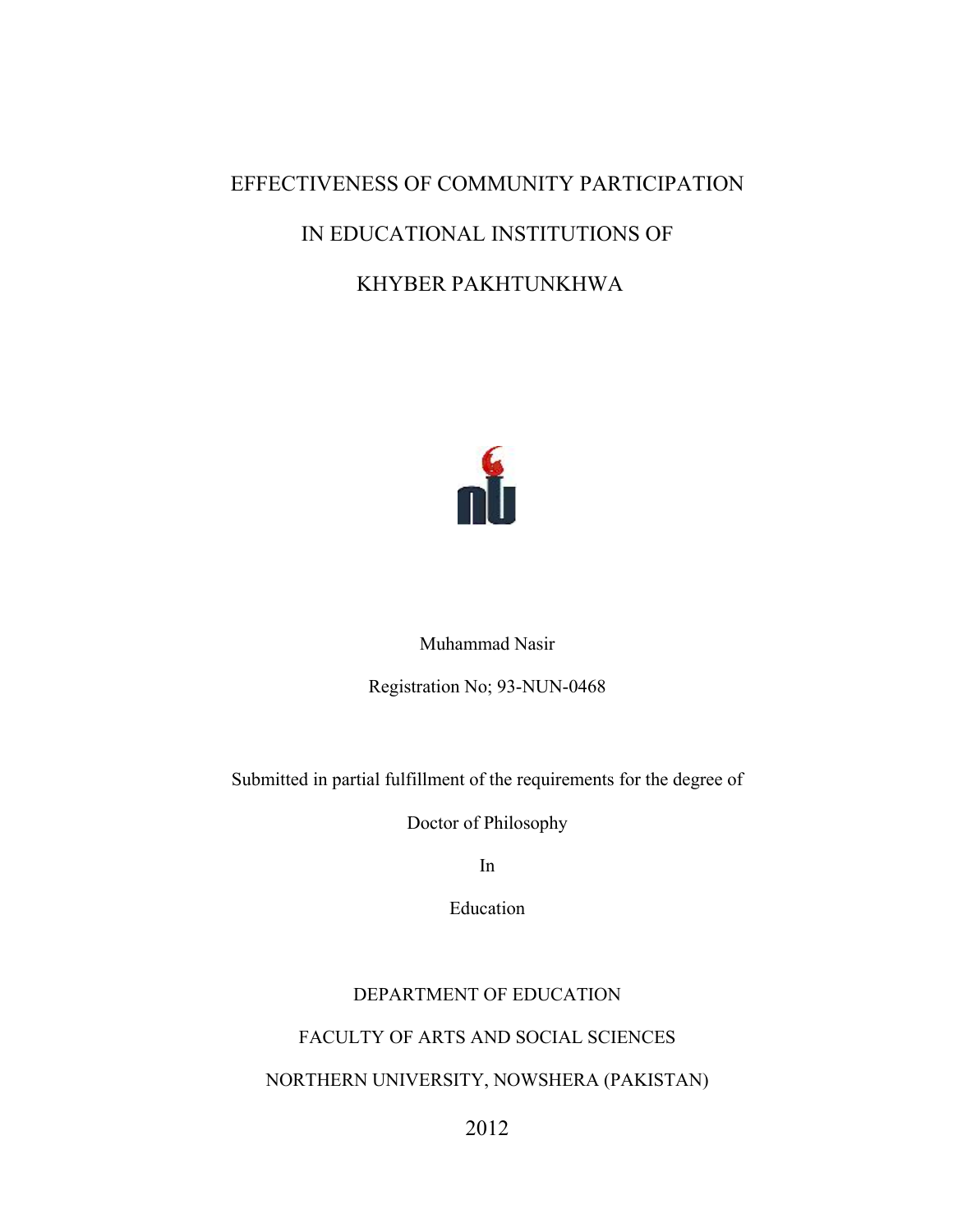#### **DECLARATION**

 I hereby declare that the material presented in my thesis, titled, " Effectiveness of Community Participation in Educational Institutions of Khyber Pakhtunkhwa", completed under the supervision of Professor Dr. R.A. Farooq, is my own work and nothing is plagiarized.

----------------------------

Muhammad Nasir

## **CERTIFICATION**

I certify that the contents and format of the thesis, submitted by Muhammad Nasir, have been found satisfactory and the work is original to the best of my knowledge. I recommend it to be processed for evaluation by external examiners for the award of the degree.

> Professor Dr. R. A. Farooq Supervisor

 **--------------------------------**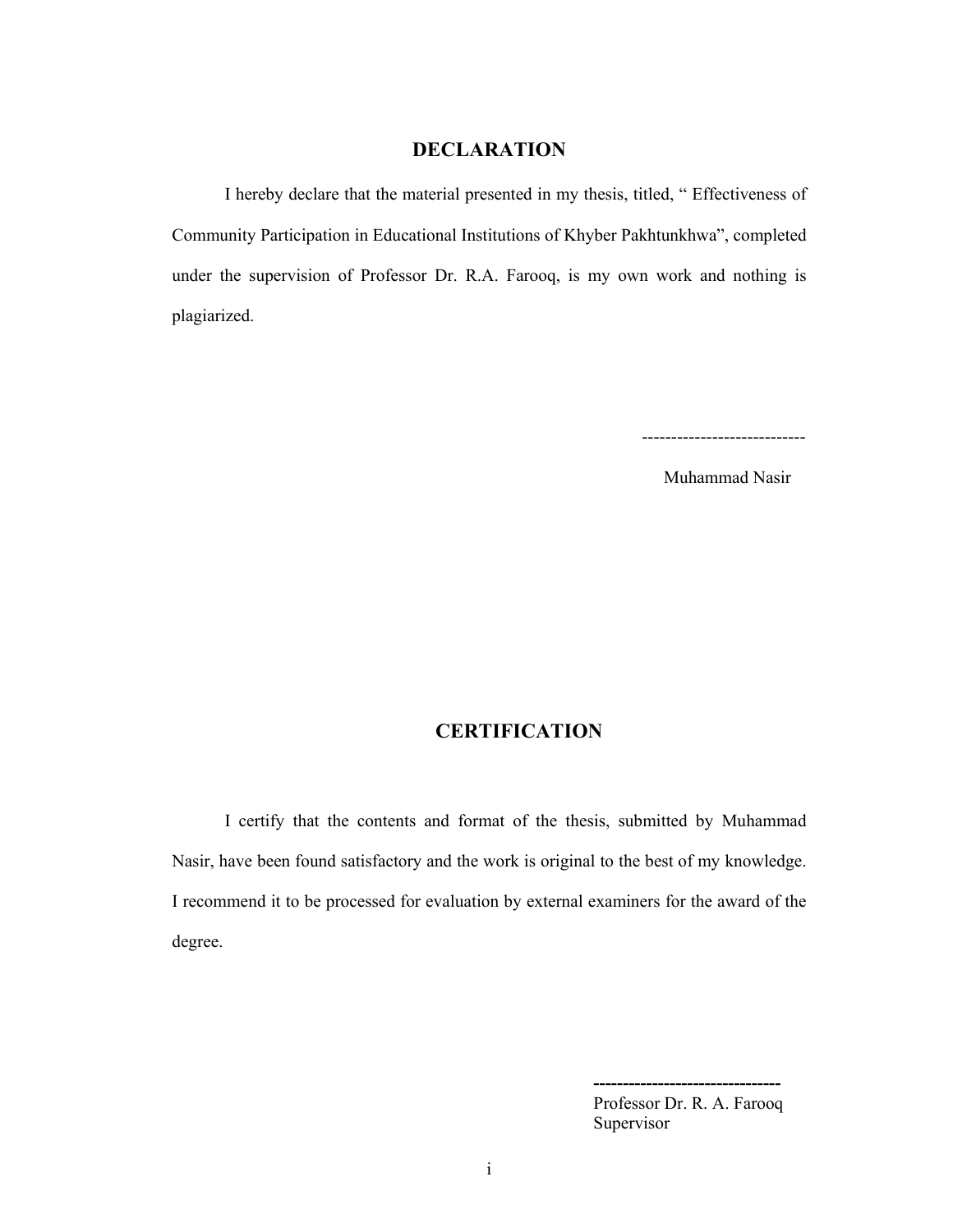### **APPROVAL SHEET**

It is certified that the contents and format of the thesis titled, " Effectiveness of Community Participation in Educational Institutions of Khyber Pakhtunkhwa", submitted by Muhammad Nasir, have been found satisfactory for the requirements of the degree. Hence, approved for the award of Ph.D degree in Education.

Supervisor: ------------------------------------------------

Professor Dr. R. A. Farooq

Member: -------------------------------------------------

Dr. Rabia Tabassum

 Member: --------------------------------------------------- Dr. Zill-E-Huma

Date: --------------------- External Examiner: ---------------------------------------

**Dean Director**

Faculty of Arts and social sciences Board of Advanced Studies and Research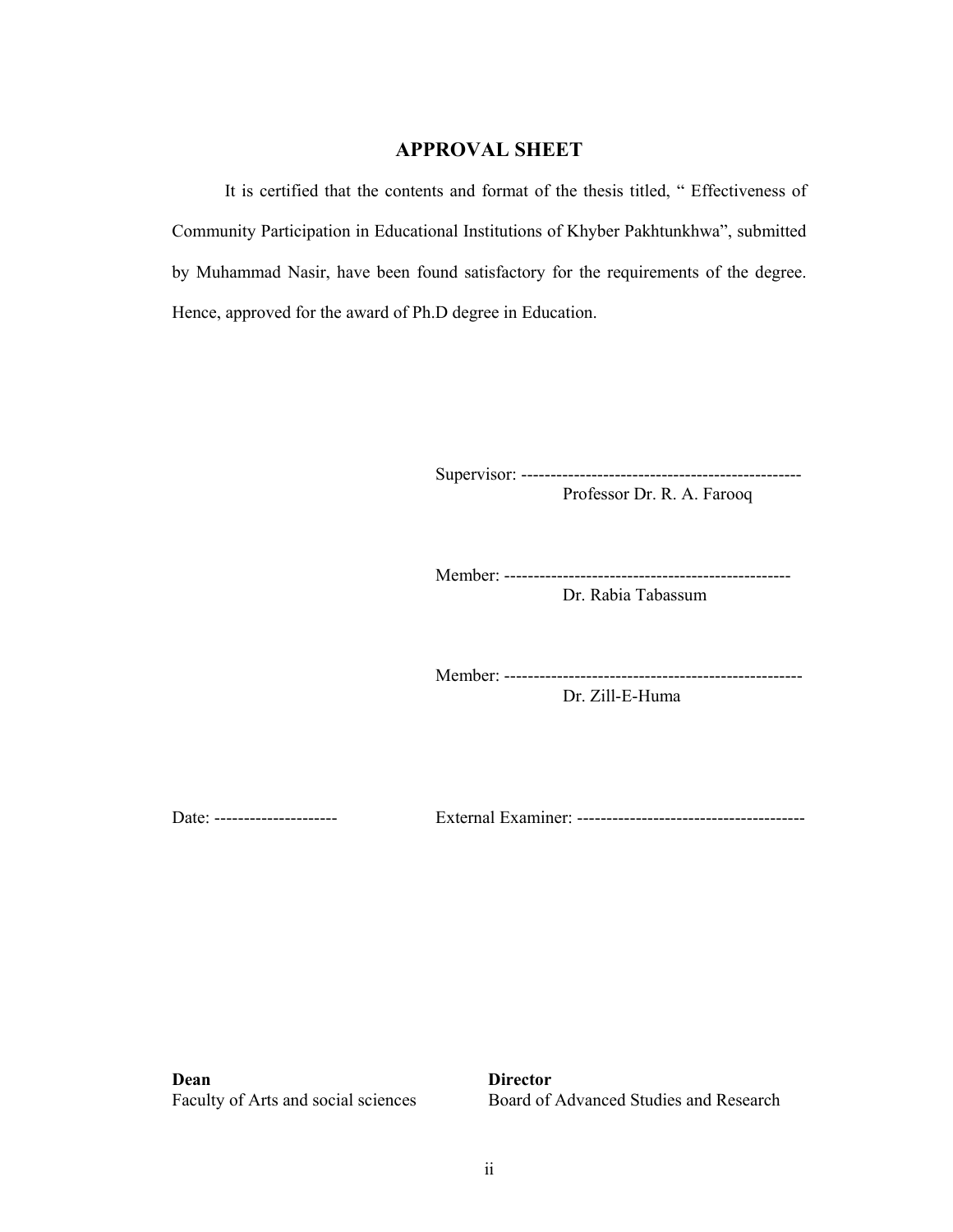**Dedication** 

**Dedicated to my respectable teachers, parents and children**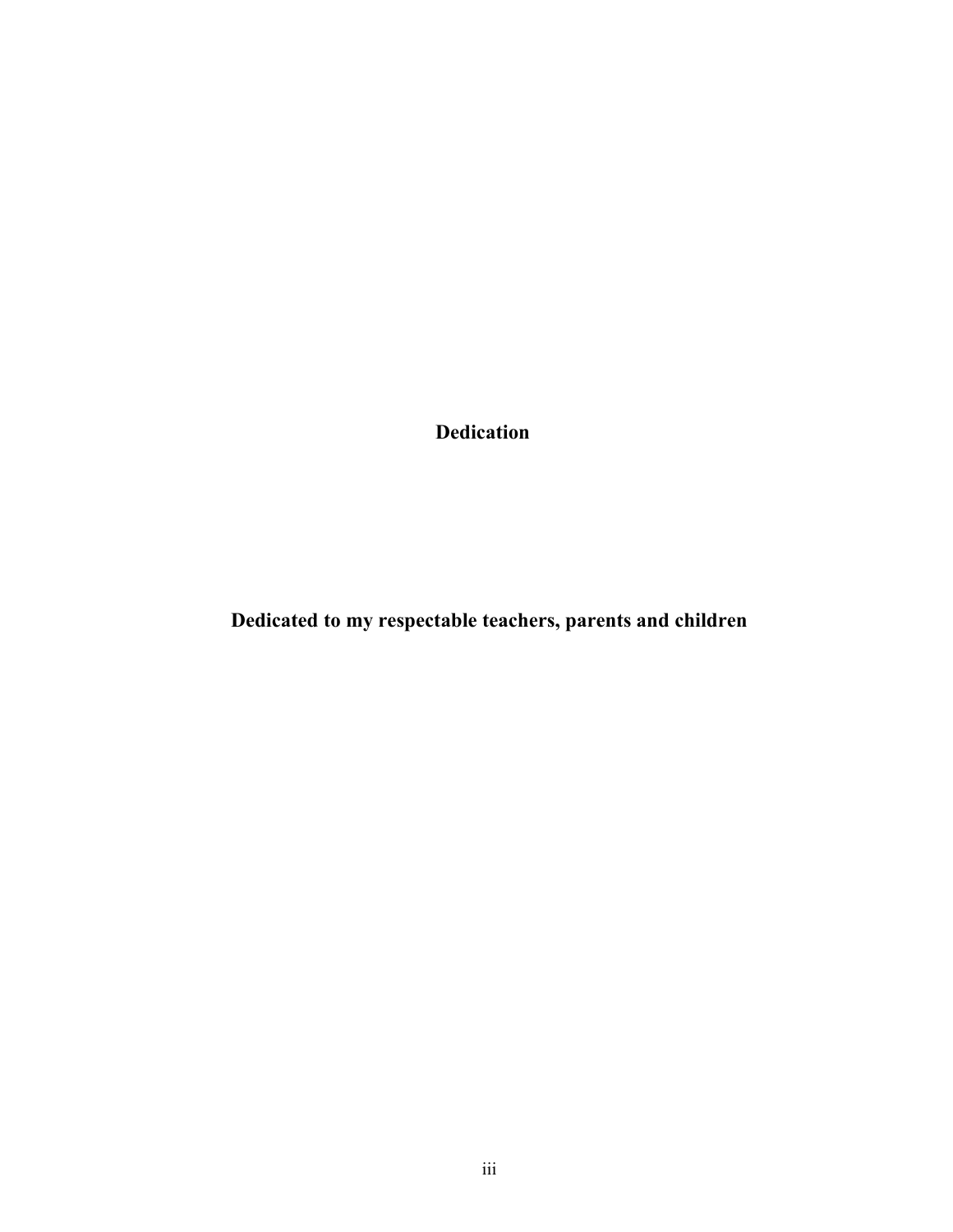## **Table of contents**

|                  |                                     |                                                     | Page |
|------------------|-------------------------------------|-----------------------------------------------------|------|
| <b>Chapter 1</b> |                                     | <b>INTRODUCTION</b>                                 | 1    |
|                  | 1.1                                 | Statement of the Problem                            | 5    |
|                  | 1.2                                 | Objectives of the Study                             | 5    |
|                  | 1.3                                 | Significance of the Study                           | 5    |
|                  | 1.4                                 | Delimitation of the Study                           | 6    |
|                  | 1.5                                 | Assumptions                                         | 6    |
|                  | 1.6                                 | Method and Procedure                                | 6    |
|                  | 1.6.1                               | Population                                          | 6    |
|                  | 1.6.2                               | Sample                                              | 6    |
| <b>Chapter 2</b> | 1.6.3                               | Research instruments                                | 7    |
|                  | 1.6.4                               | Collection of data                                  | 7    |
|                  | 1.6.5                               | Analysis of the data                                | 7    |
|                  | <b>REVIEW OF RELATED LITERATURE</b> |                                                     | 8    |
|                  | 2.1                                 | What is community                                   | 8    |
|                  | 2.2                                 | Role of community in education                      | 9    |
|                  | 2.3                                 | Role of Head teachers in community involvement      | 10   |
|                  | 2.4                                 | Role of teachers in community participation         | 11   |
|                  | 2.5                                 | Tradition of community participation in Pakistan    | 13   |
|                  | 2.6                                 | Tradition of community participation in social and  | 14   |
|                  |                                     | religious lives of Khyber Pakhtunkhwa               |      |
|                  | 2.7                                 | Community participation and its sustainability      | 17   |
|                  | 2.8                                 | Evolution of the concept of community participation | 19   |
|                  |                                     | in world                                            |      |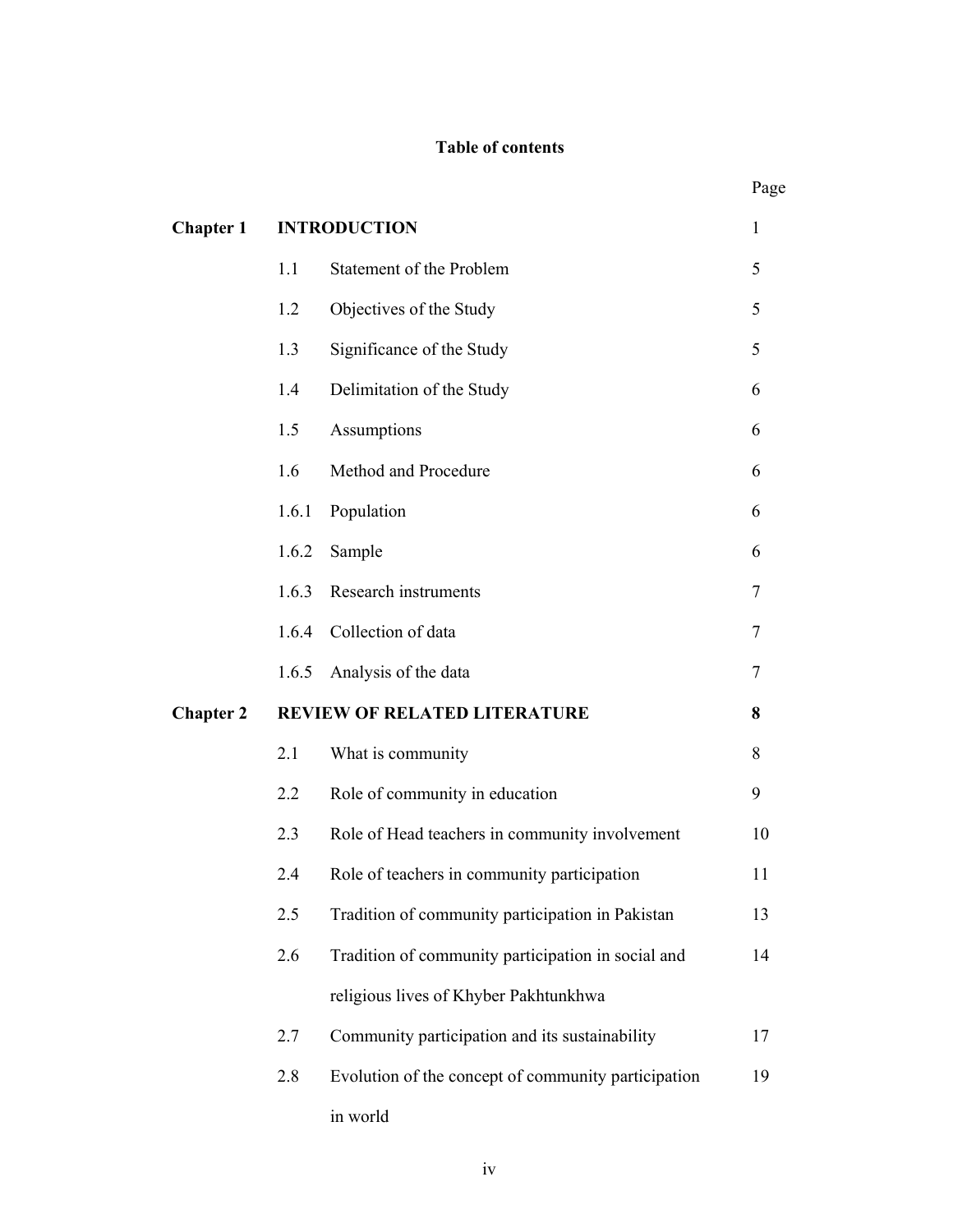| <b>Chapter 5</b> | SUMMARY, CONCLUSIONS AND RECOMMENDATIONS 131 |                                                             |    |
|------------------|----------------------------------------------|-------------------------------------------------------------|----|
| <b>Chapter 4</b> |                                              | ANALYSIS AND INTERPRETATION OF DATA                         | 79 |
|                  | 3.5                                          | Analysis of Data                                            | 77 |
|                  | 3.4.                                         | Collection of Data                                          | 76 |
|                  | 3.3.1                                        | Pilot testing of Research instrument                        | 76 |
|                  | 3.3                                          | <b>Research Instruments</b>                                 | 75 |
|                  | 3.2                                          | Sample                                                      | 73 |
|                  |                                              | 3.1 Population                                              | 73 |
| <b>Chapter 3</b> |                                              | <b>METHOD AND PROCEDURE</b>                                 | 73 |
|                  |                                              | Khyber Pakhtunkhwa                                          |    |
|                  | 2.23                                         | Involvement of community in education in the province of 67 |    |
|                  | 2.22                                         | Community participation in Azad Kashmir                     | 66 |
|                  | 2.21                                         | Involvement of community in Education in Pakistan           | 52 |
|                  | 2.20                                         | Community participation in India                            | 49 |
|                  | 2.19                                         | Community participation in education in Afghanistan         | 48 |
|                  | 2.18                                         | Community participation in Iran                             | 47 |
|                  | 2.17                                         | Community participation in Indonesia                        | 47 |
|                  | 2.16                                         | Community participation in Malaysia                         | 45 |
|                  | 2.15                                         | Community participation in Turkey                           | 43 |
|                  | 2.14                                         | Community participation in African countries                | 41 |
|                  | 2.13                                         | Community participation in El Salvador                      | 40 |
|                  | 2.12                                         | Community participation in Australia                        | 38 |
|                  | 2.11                                         | Community participation in United Kingdom                   | 37 |
|                  | 2.10                                         | Community participation in USA                              | 20 |
|                  | 2.9                                          | Community participation and United Nation Organization      | 19 |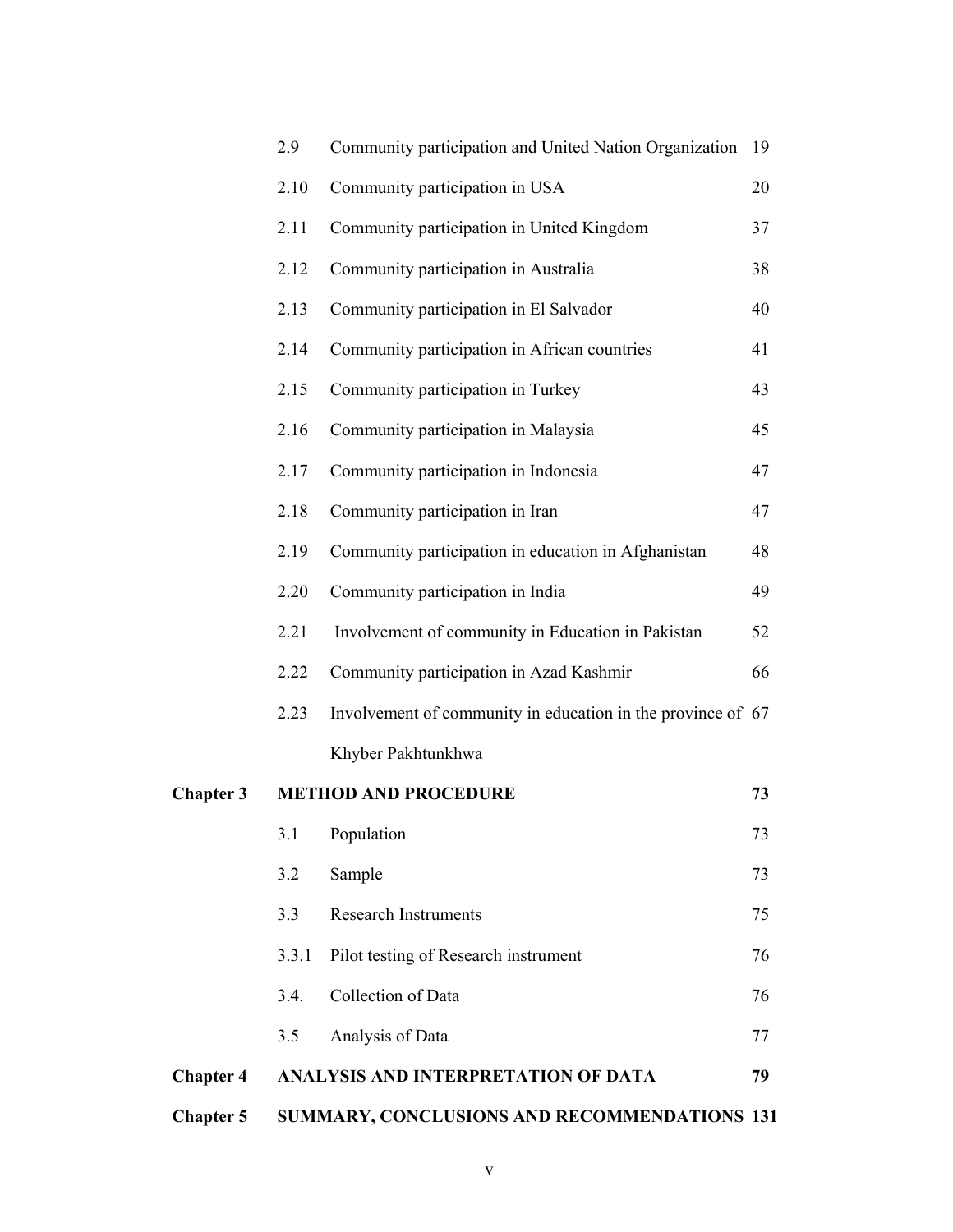|                           | 5.1 | Summary                                          | 131 |
|---------------------------|-----|--------------------------------------------------|-----|
|                           | 52  | Conclusions                                      | 132 |
|                           | 5.3 | Recommendations                                  | 133 |
| <b>BIBLIOGRAPHY</b>       |     |                                                  | 137 |
| <b>APPENDICES</b>         |     |                                                  | 144 |
| Appendix-1 Questionnaires |     |                                                  | 144 |
|                           |     | Appendix-2 List of schools included in the study | 155 |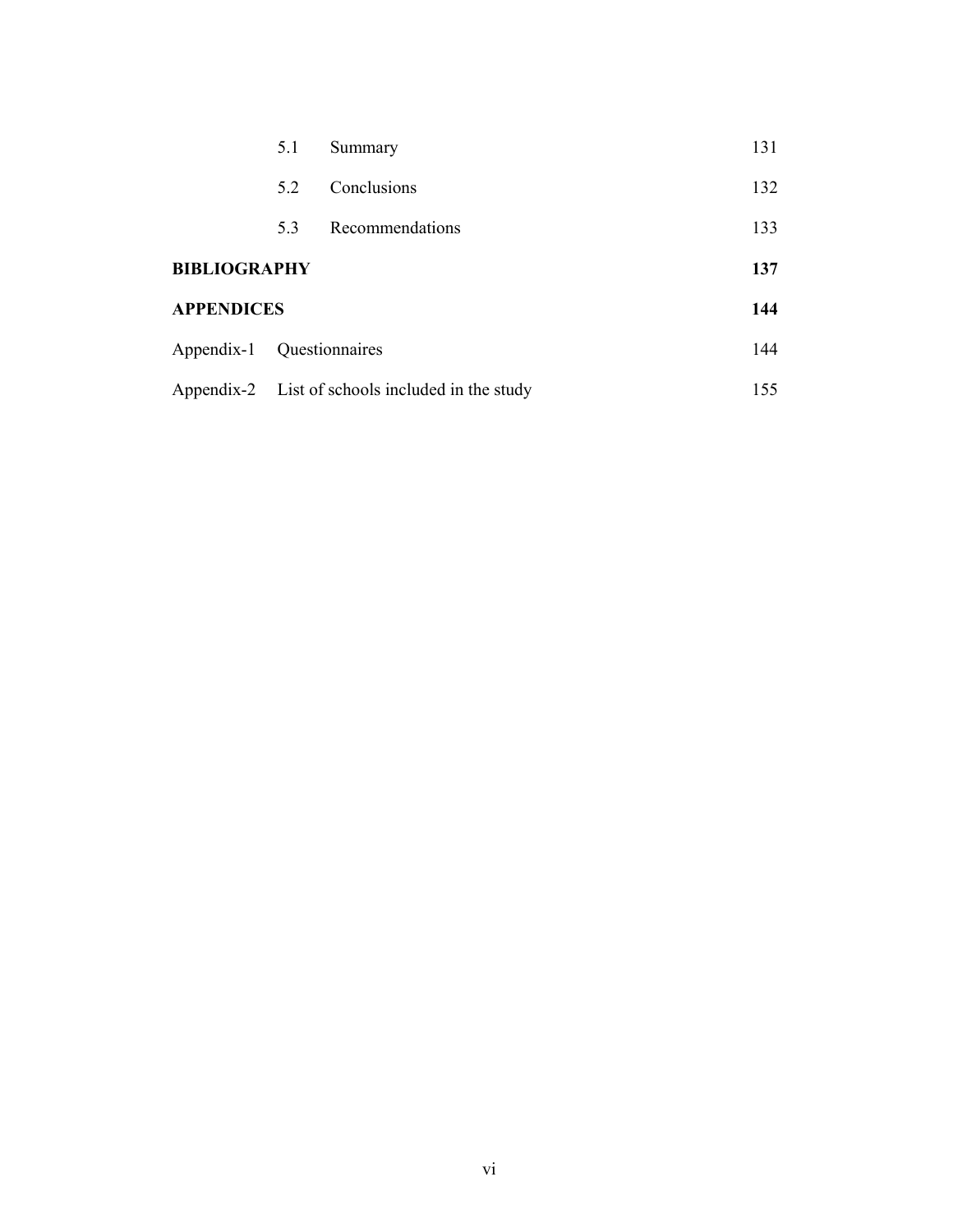## **LIST OF TABLES**

| <b>Table No;</b> | <b>Title</b>                                              | Page |
|------------------|-----------------------------------------------------------|------|
| $\mathbf{1}$     | Profile of the sample of the five districts of KPK        | 74   |
| $\overline{2}$   | The summary of data collection                            | 77   |
| 3                | The Chi-square table                                      | 77   |
| 4                | Planning Community awareness campaigns                    | 79   |
| 5                | Meetings with elders of community                         | 80   |
| 6                | Assurance of the formation and functioning of PTCs        | 80   |
| 7                | Allocation of PTC funds                                   | 81   |
| 8                | Checking the utilization of PTC funds                     | 81   |
| 9                | <b>Ensuring Funds distribution</b>                        | 82   |
| 10               | Assuring proper spending of funds                         | 82   |
| 11               | Mass awareness for improving of education                 | 83   |
| 12               | Proper working of the of parents and teachers association | 84   |
| 13               | Contact of school with parents                            | 84   |
| 14               | Invitation from school for parent days                    | 85   |
| 15               | Informing parents about conduct of child                  | 85   |
| 16               | Informing parents about health of child                   | 86   |
| 17               | Informing parents -about exams; and results               | 86   |
| 18               | Discussion on educational position of school              | 87   |
| 19               | Correspondence from PTC about students problems           | 87   |
| 20               | Invitation on annual sports function                      | 88   |
| 21               | Informing about the repair work of school                 | 88   |
| 22               | Interest of the influential people                        | 89   |
| 23               | Parents meeting with the officers of schools              | 89   |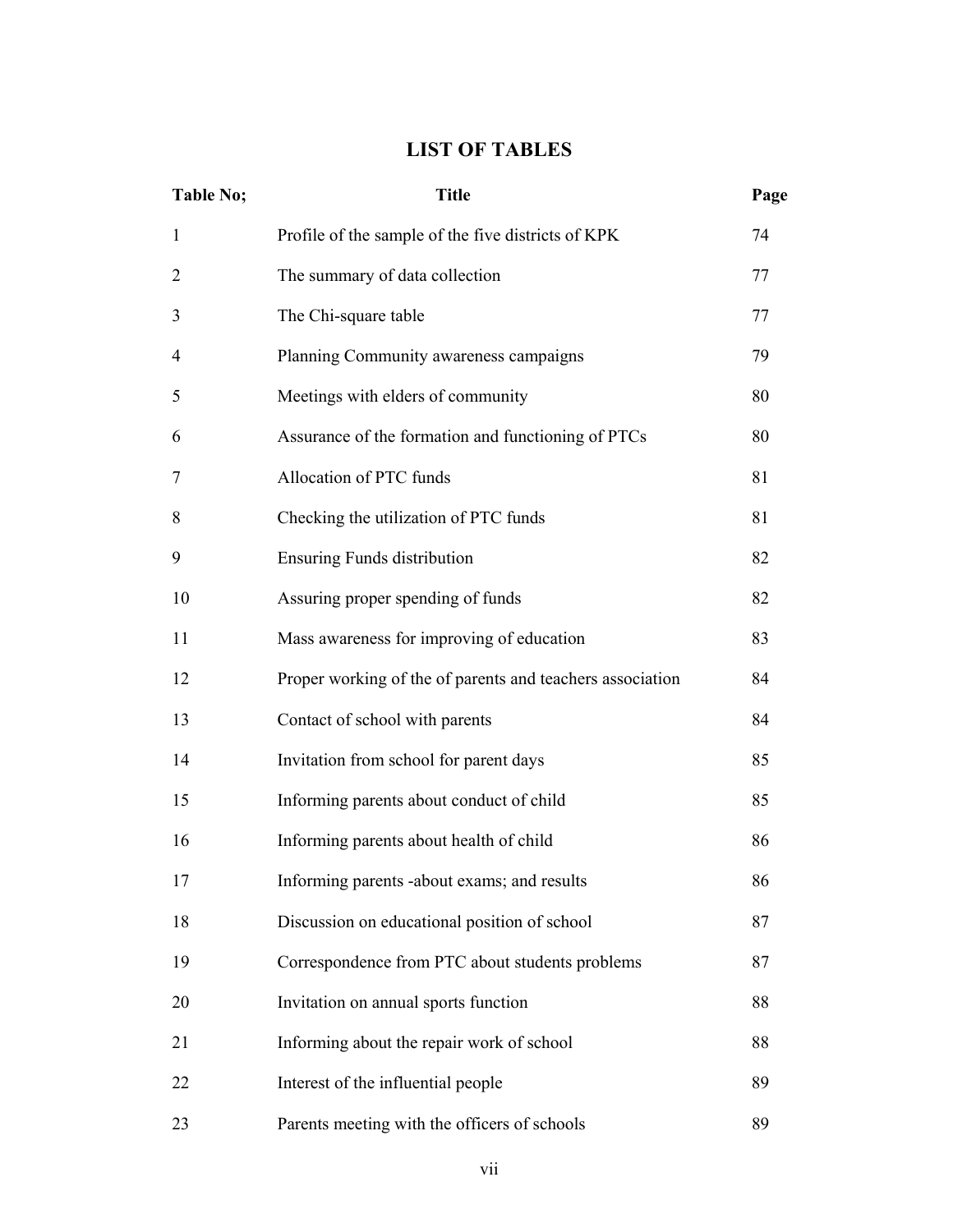| 24 | Provisions of means by the community            | 90  |
|----|-------------------------------------------------|-----|
| 25 | Parents meetings with teachers and students     | 90  |
| 26 | Solution of problems by parents                 | 91  |
| 27 | Encouragement by local representatives          | 91  |
| 28 | Peaceful and interference free environment      | 92  |
| 29 | Endeavouring to make school a pleasant place    | 92  |
| 30 | Improving school through participation          | 93  |
| 31 | Community commitment to school                  | 94  |
| 32 | Regularity in meetings of PTCs                  | 94  |
| 33 | Attending meetings by chairman and members      | 95  |
| 34 | Awareness about the importance of involvement   | 95  |
| 35 | Keeping a contact with the school               | 96  |
| 36 | Cooperation of community                        | 96  |
| 37 | Involvement for improvement of academics        | 97  |
| 38 | Contacting parents for academic purposes        | 97  |
| 39 | The response of community/PTC/SMC               | 98  |
| 40 | Discussion on examination results               | 98  |
| 41 | Arranging co-curricular activities              | 99  |
| 42 | Fruitfulness of co-curricular activities        | 99  |
| 43 | Increasing enrollment, decreasing absenteeism   | 100 |
| 44 | Community help in cash/kind                     | 100 |
| 45 | Financial help of orphans, poor, talented ones. | 101 |
| 46 | Provision of stationery/uniforms                | 101 |
| 47 | Interest in developmental works of school       | 102 |
| 48 | Involvement in purchase of raw material         | 102 |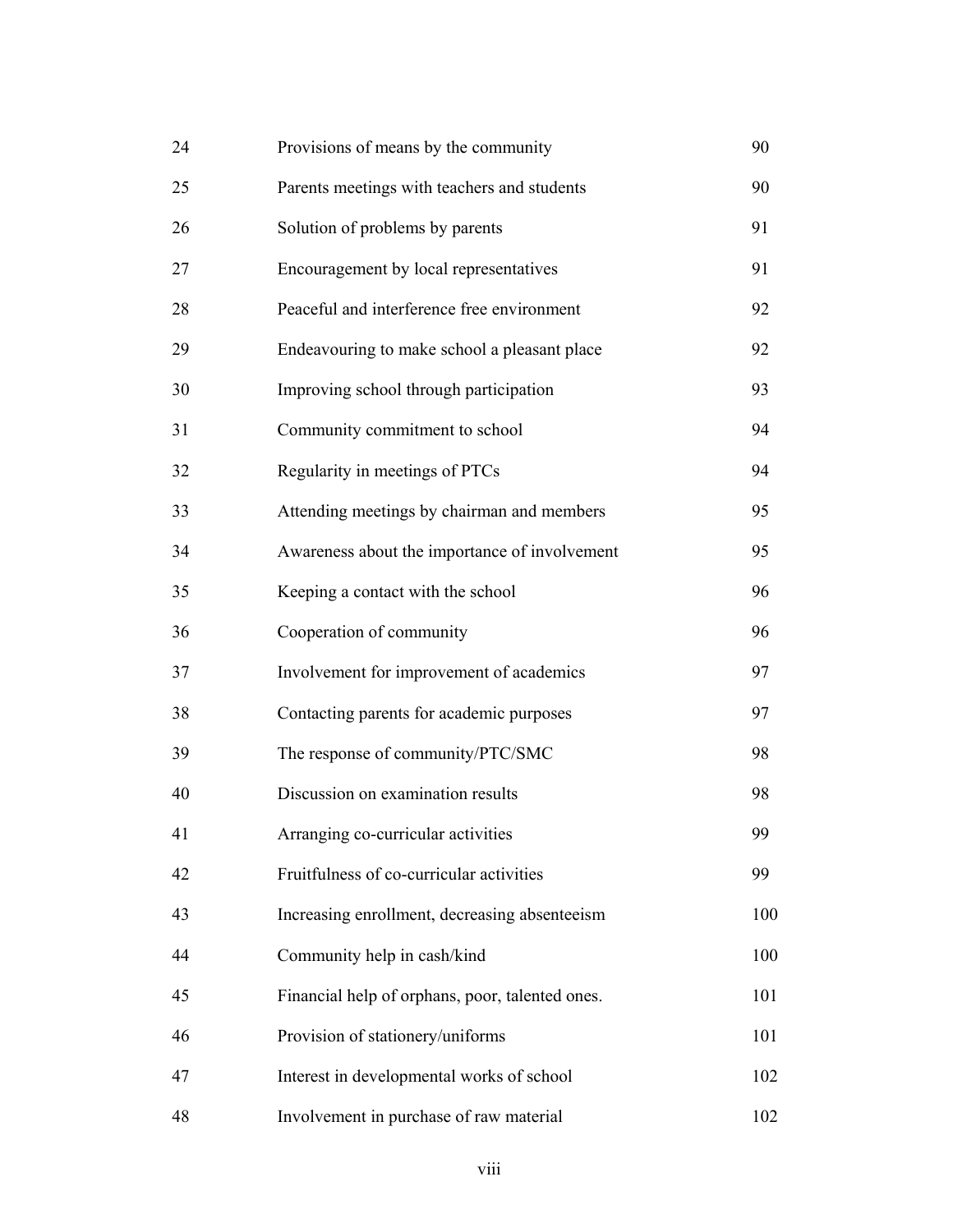| 49 | Level of satisfaction on work done by PTCs | 103 |
|----|--------------------------------------------|-----|
| 50 | Hiring of teachers and monitoring teaching | 103 |
| 51 | Successful involvement of community        | 104 |
| 52 | Resource person amongst the community      | 104 |
| 53 | Participation in national days by elders   | 105 |
| 54 | Participation in social activities         | 105 |
| 55 | Inviting community members to parent days  | 106 |
| 56 | Arrangement of walks by community          | 106 |
| 57 | Interest of elected members of community   | 107 |
| 58 | Solution of school problems by community   | 107 |
| 59 | Conflicts solution by PTC/SMC              | 108 |
| 60 | Help of other organizations                | 108 |
| 61 | Informing education department             | 109 |
| 62 | Encouragement from Education department    | 109 |
| 63 | Stability of community participation       | 110 |
| 64 | Holding PTC/SMC meetings                   | 111 |
| 65 | Discussing educational aspects of school   | 111 |
| 66 | Practical steps for improvement            | 112 |
| 67 | Discouragement of absenteeism              | 112 |
| 68 | Discussing performance of teachers         | 113 |
| 69 | Discussing teaching-learning situation     | 113 |
| 70 | Meetings for repairs and maintenance       | 114 |
| 71 | Briefing on social problems                | 114 |
| 72 | Speaking on topic of national interest     | 115 |
| 73 | Issues solving                             | 115 |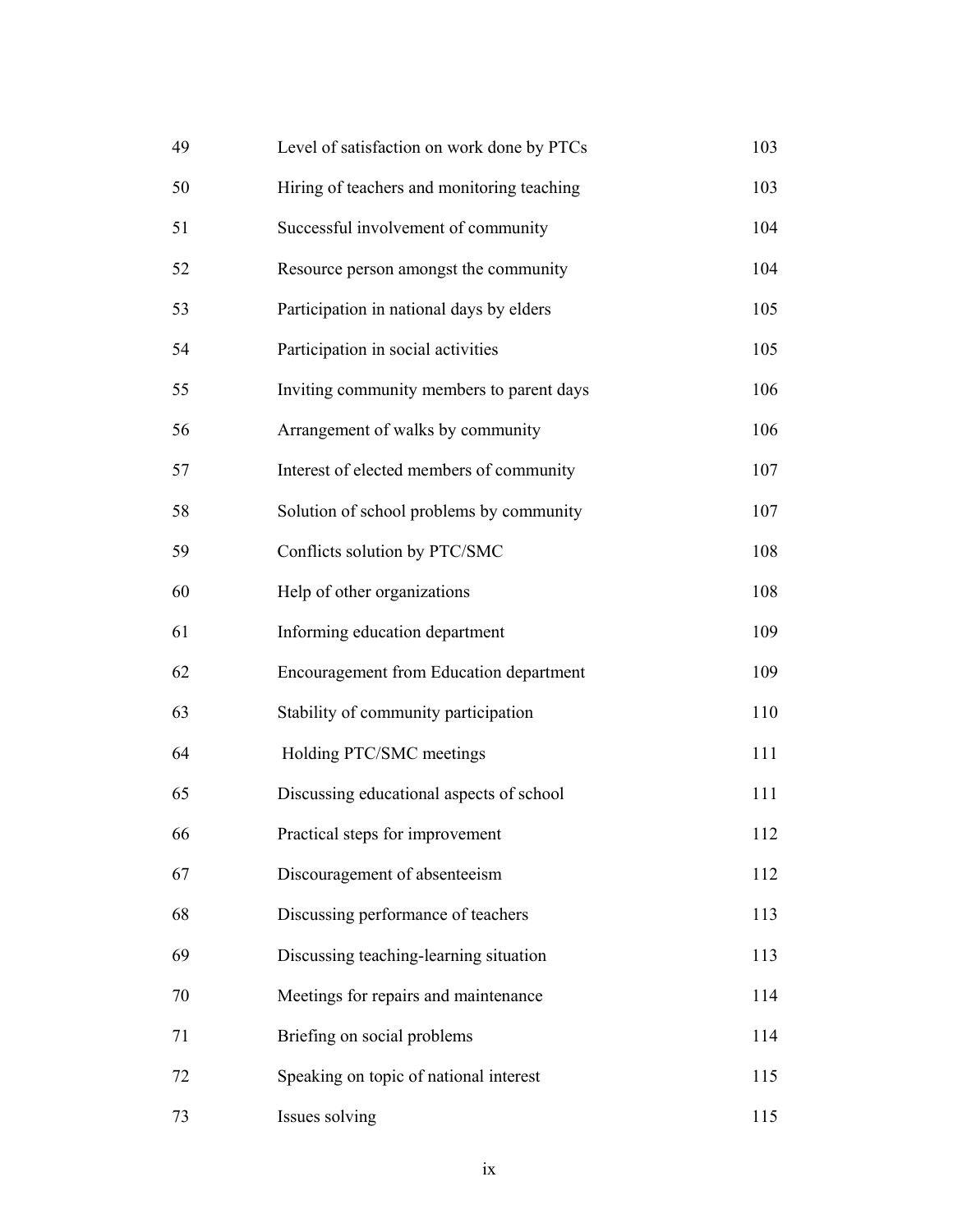| 74 | Contacting Education department             | 116 |
|----|---------------------------------------------|-----|
| 75 | Fulfillment of demands by the department    | 116 |
| 76 | Help of other organizations                 | 117 |
| 77 | Legitimate spending of PTC funds            | 117 |
| 78 | Information from the school heads on issues | 118 |
| 79 | Helping school without the government aid   | 118 |
| 80 | Contact about progress of children          | 119 |
| 81 | Interest of chairman of PTC                 | 119 |
| 82 | Meeting for academic conditions of school   | 120 |
| 83 | Participation of elders                     | 120 |
| 84 | Welcome from the Principals/Head masters    | 121 |
| 85 | Provisions of relief to students            | 121 |
| 86 | Output of participation                     | 122 |
| 87 | Encouragement of school administration      | 122 |
| 88 | Community should be encouraged              | 123 |
| 89 | Support from other organization             | 123 |
| 90 | Invitation to resource persons              | 124 |
| 91 | Reduction in absenteeism                    | 124 |
| 92 | Promotion of friendly relations             | 125 |
| 93 | Strengthening of participation              | 125 |
| 94 | Analysis of variance of similar statements  | 126 |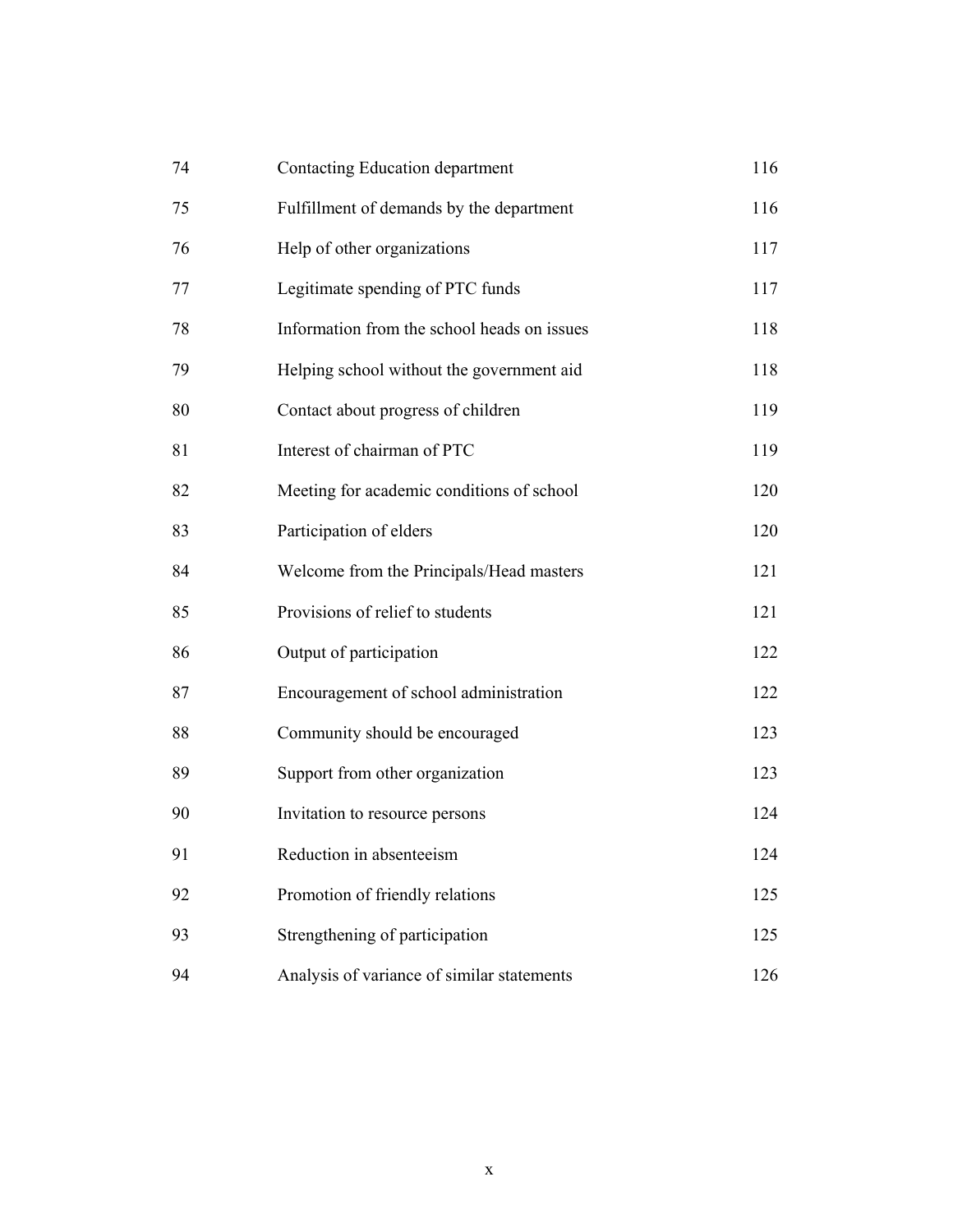#### **ACKNOWLEDGEMENTS**

The researcher is too much grateful to all those efforts which made the completion of this thesis possible. Amongst them, the first credit goes to my respected advisor, Professor Dr. R A Farooq, who very kindly helped me by providing proper guidance, and who appreciated and encouraged me at every moment. Dr Jameel Sawar and Dr. Abdul Majeed, Rector of the Northern University played significant role in the development of this work by arranging proper presentation sessions for Ph.D scholars. Besides them Dr Rabia Tabassum of the Northern University gave it a scholarly touch. I am also thankful to all of my colleagues who inspired me in one way or the other, especially Muhammad Saeed, Dr. Arshad Ali and Professor Muhammad Rauf of University of Peshawar.

 Of the most of all, I am grateful to my God, who enabled an average person like me to get higher education.

#### MUHAMMAD NASIR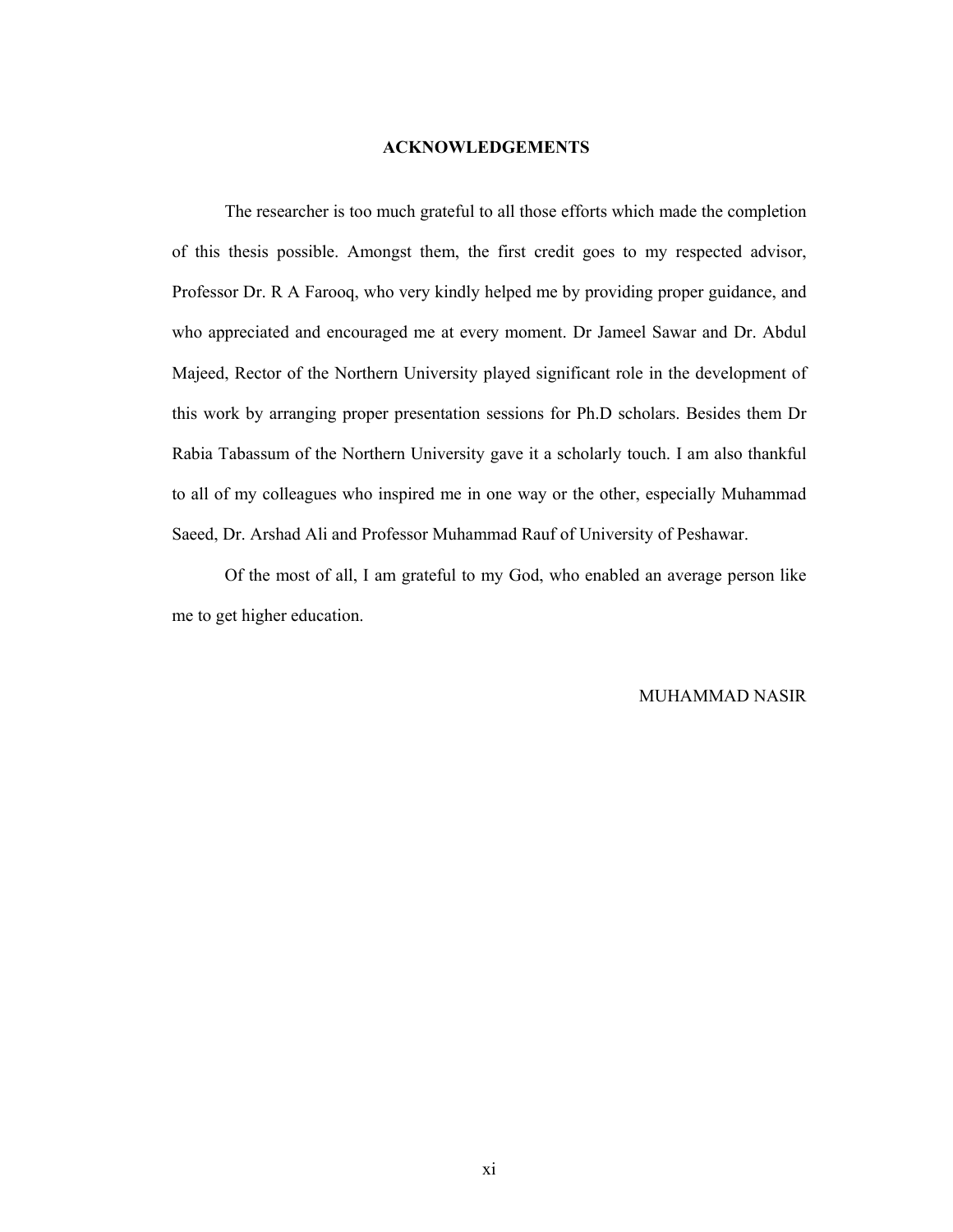#### **ABSTRACT**

 Community participation is an important trend in the social and developmental uplift of societies, nations and states. Community participation in education was encouraged in the whole world in order to assist the governments and education authorities in improvement of educational institutions. Government of Pakistan and provincial government of Khyber Pakhtunkhwa (Pakistan) were endeavoring to involve communities in education for the same purposes. Community participatory organizations such as Parents Teachers councils (PTCs), Schools Management Committees (SMCs), and Parents Teachers Associations (PTAs) were formed in all of the public sector schools under the directions of federal and provincial governments through out the country. For this purpose, rules regulations were framed for running of such community participatory bodies, and some financial support was also granted each year to schools to be spent on the consultation of such community participatory organizations. The objectives of the study were (i) to see the involvement of communities in schools; (ii) to investigate the level of awareness of people about the importance of community participation in schools; (iii) to judge the contributions of communities to schools and (iv) to propose new ideas in community participation. Data were collected from 1200 respondents including Educational Managers of department, Heads of schools, Chairmen of Parents Teachers Councils, Teachers and Parents of the students of  $10<sup>th</sup>$  classes from five different districts of the province of Khyber Pakhtunkhwa. Five questionnaires were used to collect data from the respondents. Chi-square test was applied, and it was found that in most of the aspects, the community participation in educational institutions of Khyber Pakhtunkhwa was effective, while in some of the cases it was ineffective. It is recommended that (i) proper planning is necessary for popularizing the concept of community participation,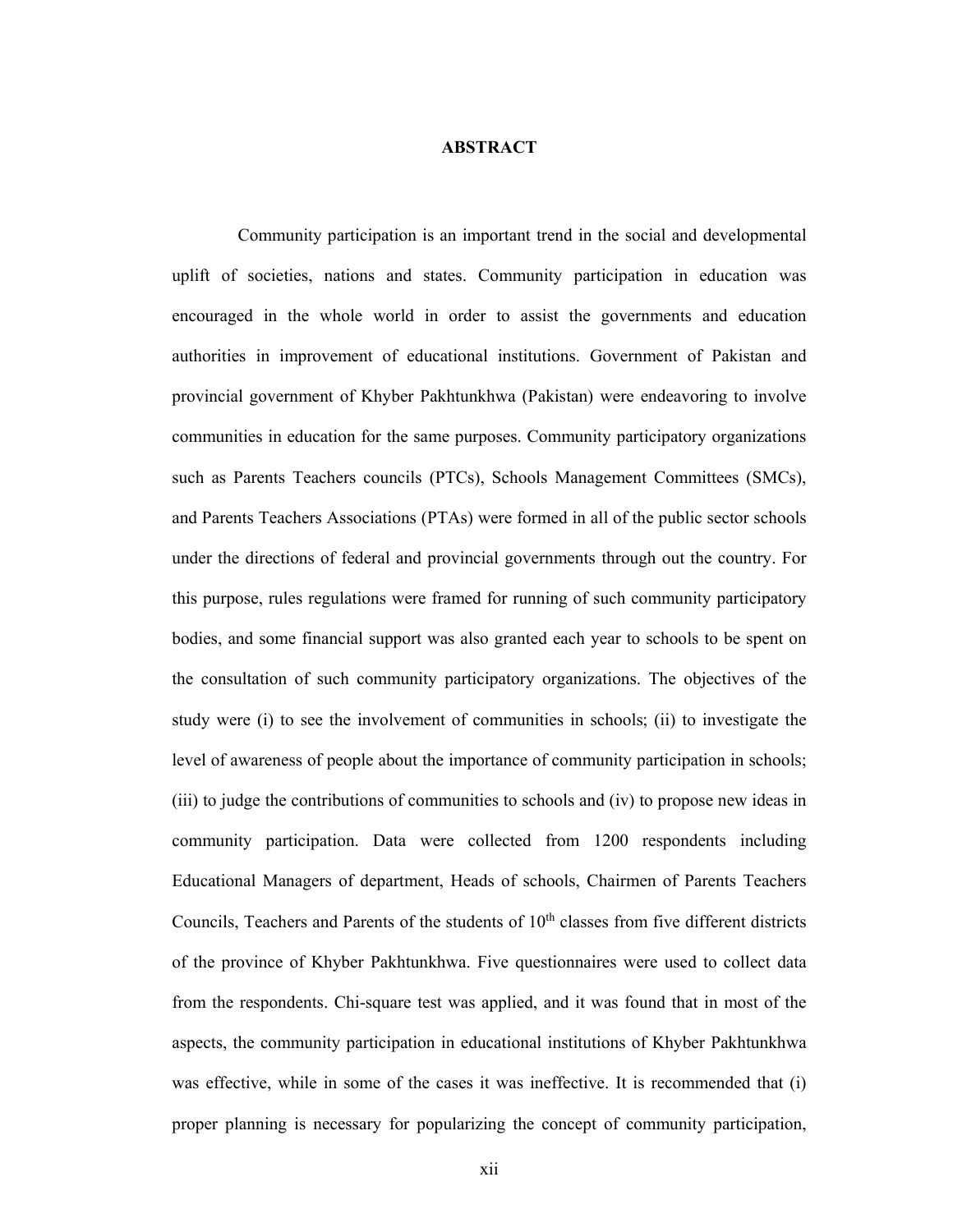(ii) awareness campaigns should be accelerated, (iii) proper trainings for elected members of community must be arranged and (iv)media should be used in activation of such participation.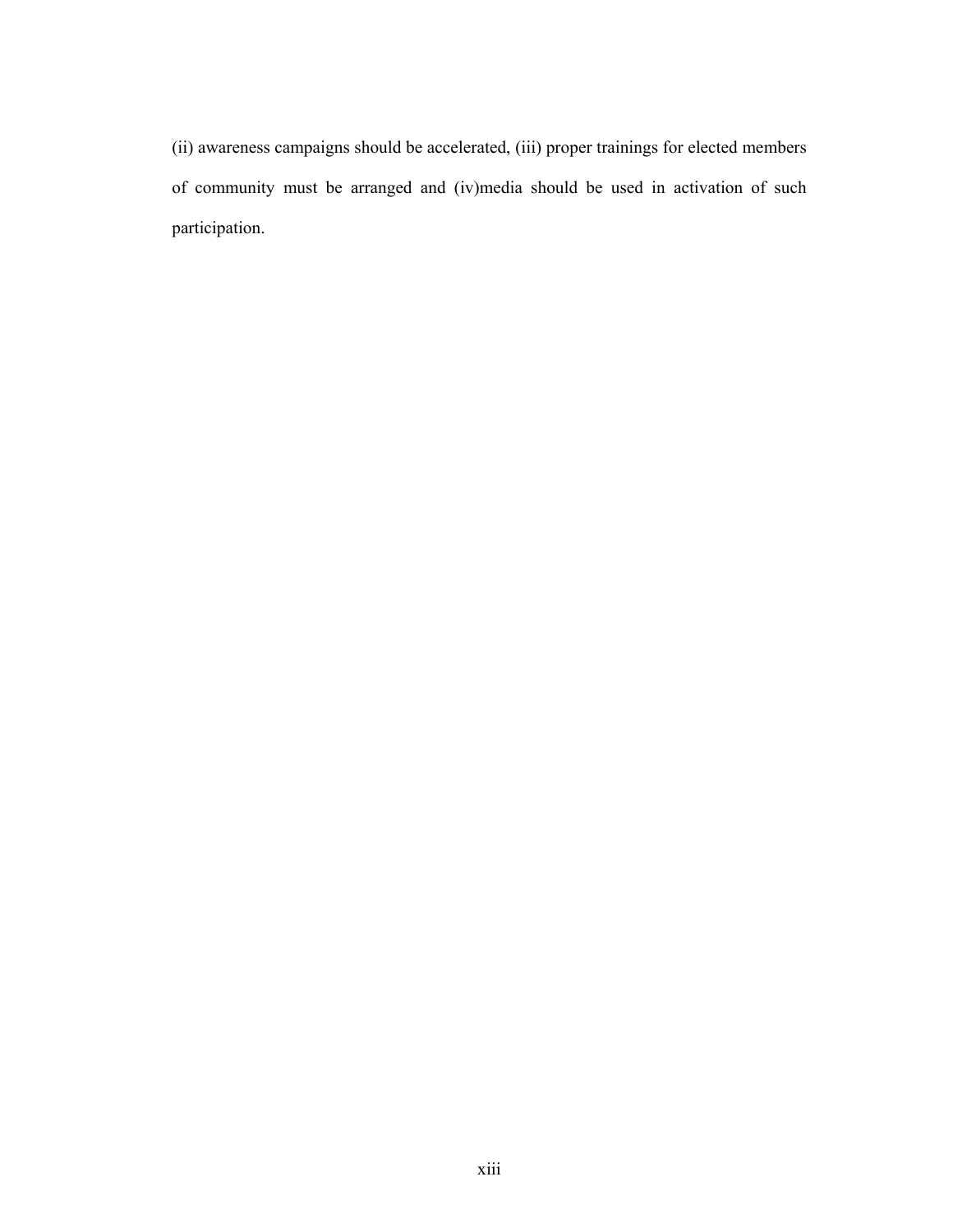## **ABREVIATIONS**

| <b>EDO</b>     | Executive District Officer (Schools)                                  |
|----------------|-----------------------------------------------------------------------|
| D <sub>O</sub> | District Officer (Schools)                                            |
| <b>DDO</b>     | Deputy District Officer (Schools)                                     |
| <b>DCO</b>     | <b>District Coordination Officer</b>                                  |
| <b>PTA</b>     | <b>Parents Teacher Association</b>                                    |
| <b>PTC</b>     | Parents Teacher Council                                               |
| <b>SMC</b>     | <b>Schools Management Council</b>                                     |
| <b>CIE</b>     | Community involvement in education                                    |
| KpK            | Khyber Pakhtunkhwa (Province of Pakistan)                             |
| E&SE           | Elementary and Secondary Education                                    |
| Government     | Government of Pakistan/Provincial government of<br>Khyber Pakhtunkhwa |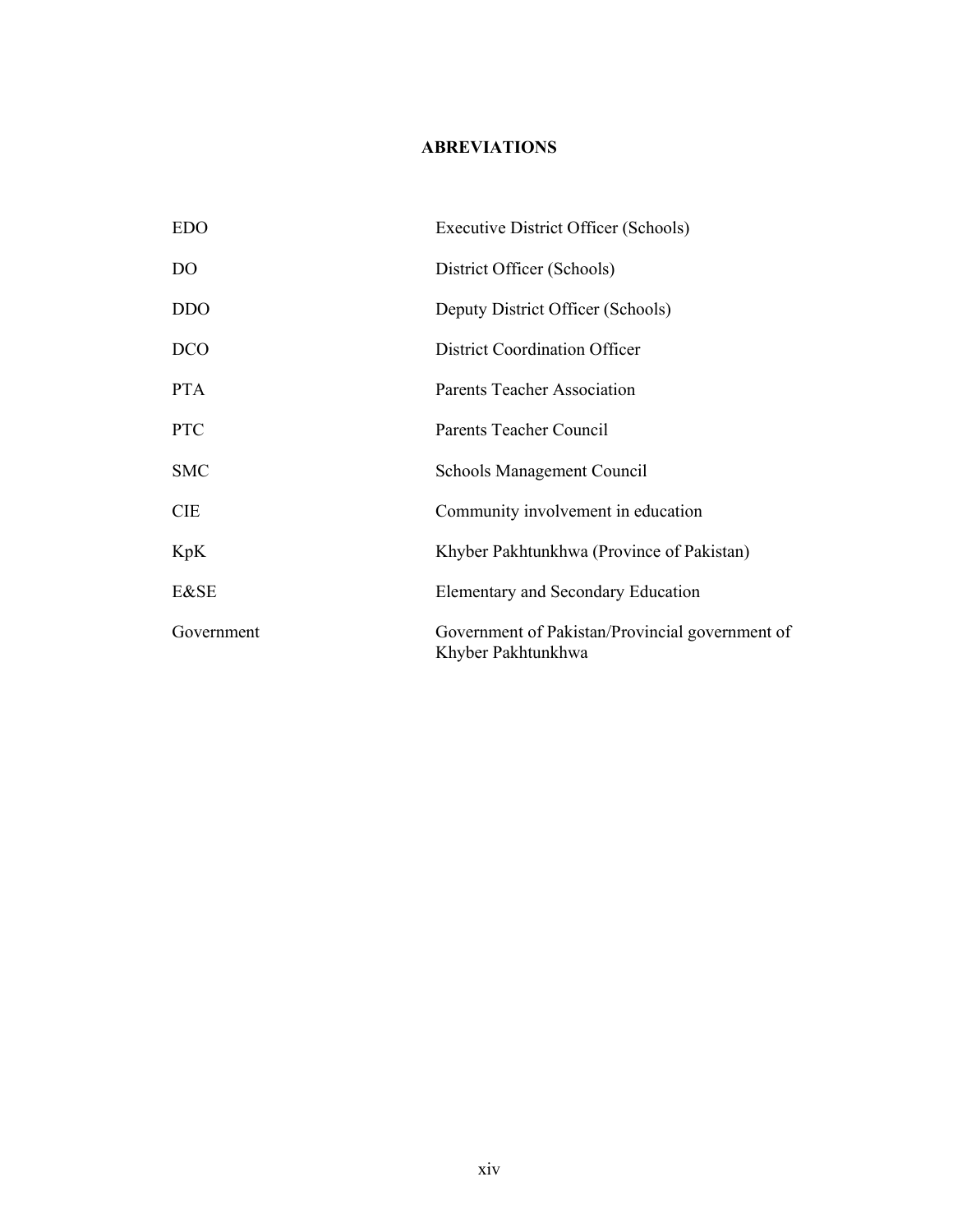*Chapter 1* 

#### **INTRODUCTION**

Education is a process of socialization, and it is the responsibility of a society to select the best education system for its development and prosperity. This is why; the provision of education in Pakistan is a state responsibility (Government of Pakistan, 2004). To honour this obligation, Government of Pakistan is providing necessary education to masses through Federal and Provincial Education Departments, ranging from Elementary to Higher level consisting General as well as Professional education.

Delivering quality education is the aim of every government and hence of an educational institute. For attainment of this aim, it is necessary that government, educational institutions, parents and community should collaborate with each other. Only their joint efforts can make this goal a success. However, in the past decades communities and some governments had a misconception that imparting education was the responsibility of educational institutions and their teachers alone. Due to this reason communities did not bother to think about their cooperation and involvement with educational institutions. Parents simply got their children admitted in schools and thought it to be a sufficient thing on their part. They considered teachers and schools to be fully responsible for academic and moral growth of their children. Since academic and character development needed attention of parents and community as well from which parents and community was unaware, therefore, it adversely affected qualitative improvement and quantitative expansion of education. It also hampered moral foundations and character building of students. With the passage of time it became clearer that like every other process education also needed different types of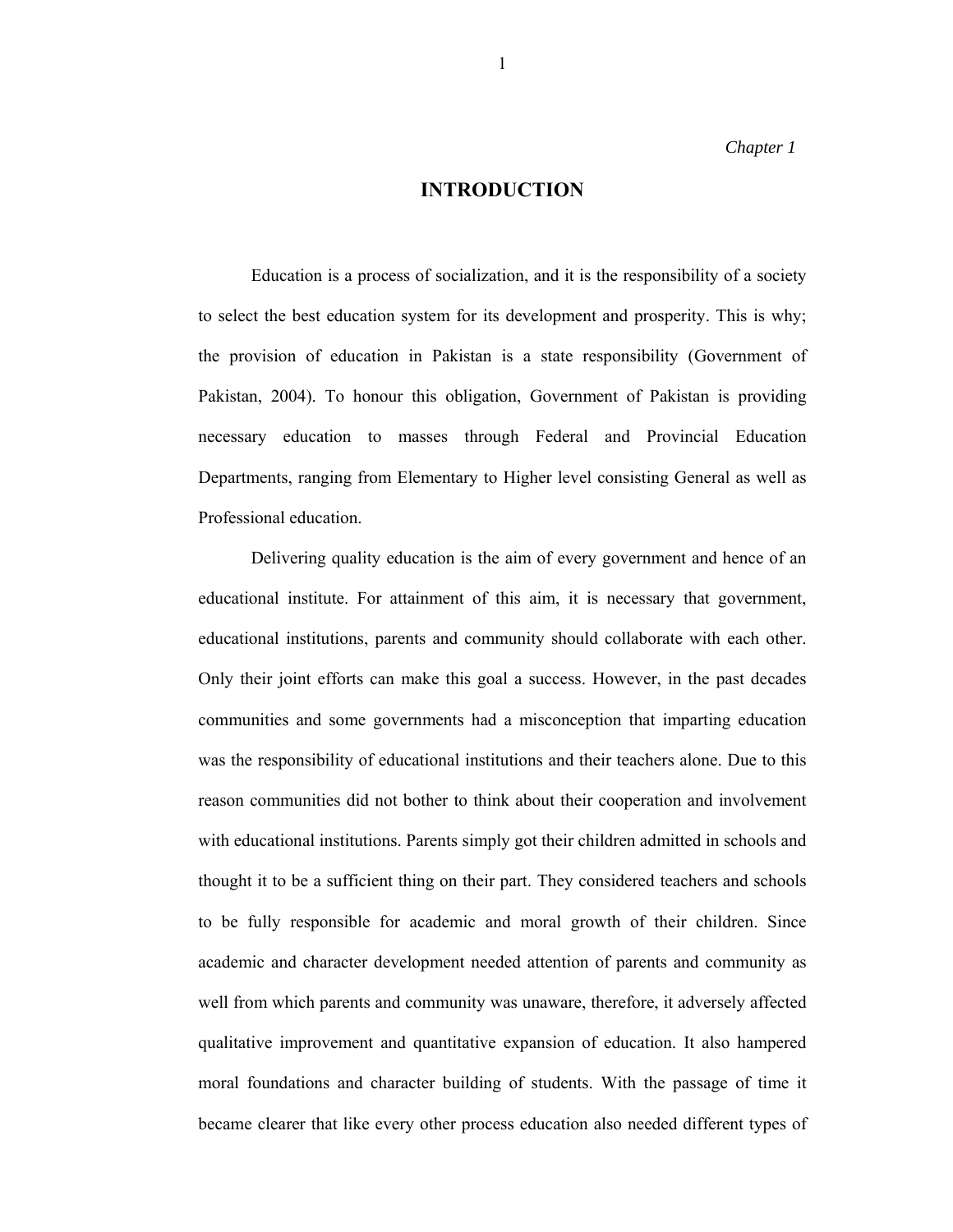inputs for its success. For example, consider growth of a crop, which needed not only efforts of a farmer but also enough and timely provision of water, fertilizers, security, in time sowing, and sunlight for its usual growth. Lack of even a single input amongst these could hamper growth of that crop. Exactly, same is the case of successful growth of a student. He/she also wants different types of inputs for his/her expected qualitative and quantitative growth, in which teachers, Head teachers, school environment, parent's interest and over all care of community are equally important. After reconsidering failures of schools, it was then rightly felt by policy makers and educationists that imparting education was not the sole responsibility of a teacher and a school alone but also of parents and community as a whole, because an educational institution has certain limitations, and those limitations could be covered only if other stake holders cooperated with it. Importance of parental cooperation is obvious from the fact that a student spends only six hours in his/her educational institution, whereas he/she spends remaining eighteen hours at home with parents, family members and community.

 The process of successful education, therefore, needed active participation of all of the above stakeholders such as teachers, Head teachers, parents, community members, local representatives, activists, social organizers, notable's, philanthropists, Education Department and government etc. Parents can help a student in doing their homework assigned by teachers. The community could keep a contact with a school in its repairs and developmental schemes and similarly review progress and performance of schools/educational institution. In case of shortage of teachers, community workers could teach as teachers. Other community members could highlight the importance of education in the minds of parents and students, could arrange free tuition centres for students, could contact parents, meet teachers, and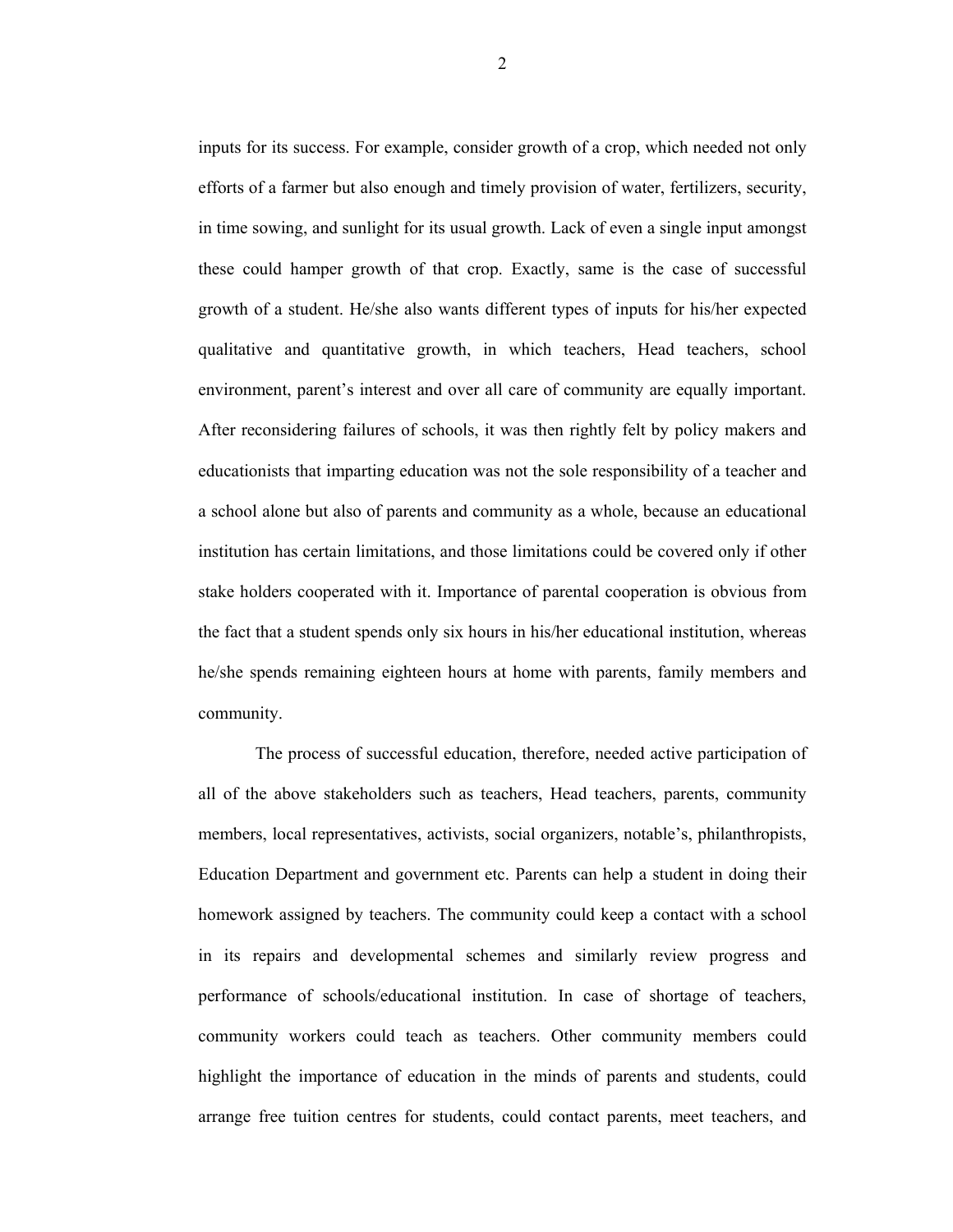officers of Education department etc. In this way a favorable environment could be created for education of children in a community. A community could create a sense of competition with other communities. With the participation of all such stakeholders, the educational process could become a two-way activity, i.e. from school to community and from community to schools. This could make development and a rise in educational activities. Some countries have a satisfactory level of community participation in educational institutions that is why; their educational institutions were better qualitatively and quantitatively.

 Academic and social improvement of a student was directly related with the rate of participation of stakeholders; the higher the rate of participation of a community, the higher the results were and vice versa. Such participation of parents, families, social workers, social activists, volunteers, notables, philanthropists and public representatives was known as Community Participation in education. Due to its importance Governmental, educational, social and political leaderships greatly emphasized it in school's management and educational activities. In modern and developed countries like the United States of America, United Kingdom and Japan, community boards were involved in schools affairs. They raised funds, set curriculum according to their own needs, appointed appropriate staff, solved school problems and helped school administration in many ways. That is why, their educational institutions from schools to universities performed very well. Even communities in Africa were too much cooperative with their educational institutions. The need of Community participation in education and health was, therefore, felt necessary by every one.

Feeling this importance of community participation in education, Federal and Provincial Governments in Pakistan directed all Public sector schools to constitute, organize and then keep active community participatory bodies like The Parents

3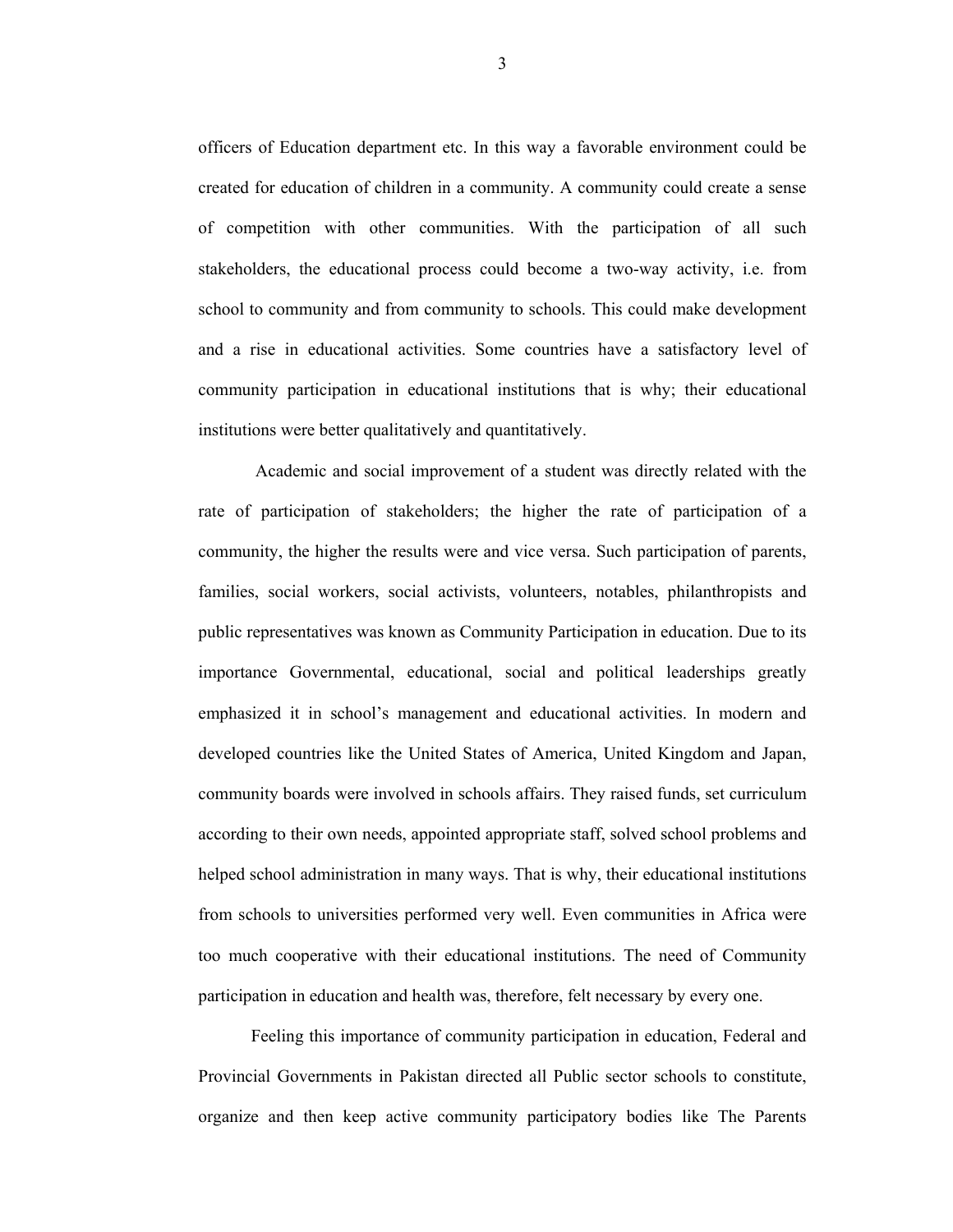Teachers Associations (PTA's) / Parents Teachers Councils (PTC's), and Schools Management Committees (SMC's), so that schools might be morally and materially supported by these community participatory bodies. Provincial Education Department tried to persuade parents for their involvement in educational institutions. On the direction of Government, Provincial Finance Department granted budgets for class room consumable items (CRC) and petty repairs to all public sector elementary and secondary schools each year. These budgets were purely at the disposal of these elected community participatory bodies in consultation with the Principal/Head Master of concerned school. For this purpose, a guide book was published by Elementary and Schools Education departments (E& SE) in Khyber Pakhtunkhwa in June 2007. In this guide, a code of conduct and certain rules and regulations were given to run such community participatory Councils and Associations in schools. In addition to this obligatory community participation in education, voluntary community participation was already present in Pakistan in the form of welfare organizations and Non governmental organizations (NGO's) since long.

By rule, such community participatory councils as PTC's, PTAs, SMC's etc were of the responsibility to perform certain functions like checking students absenteeism, reducing dropouts, increasing enrolments, stopping of external interference in schools, hiring of teachers from pupils fund on temporary basis, hiring rented buildings in case of non availability of public sector building, raising of funds for schools/students, providing financial support to deserving students, visiting offices and contacting officers of department, convincing passive teachers to be dutiful, stopping of unfair means in Board examinations, provision of drinking water, construction of wash rooms for students, celebration of important national days, walks, and arranging parents days etc.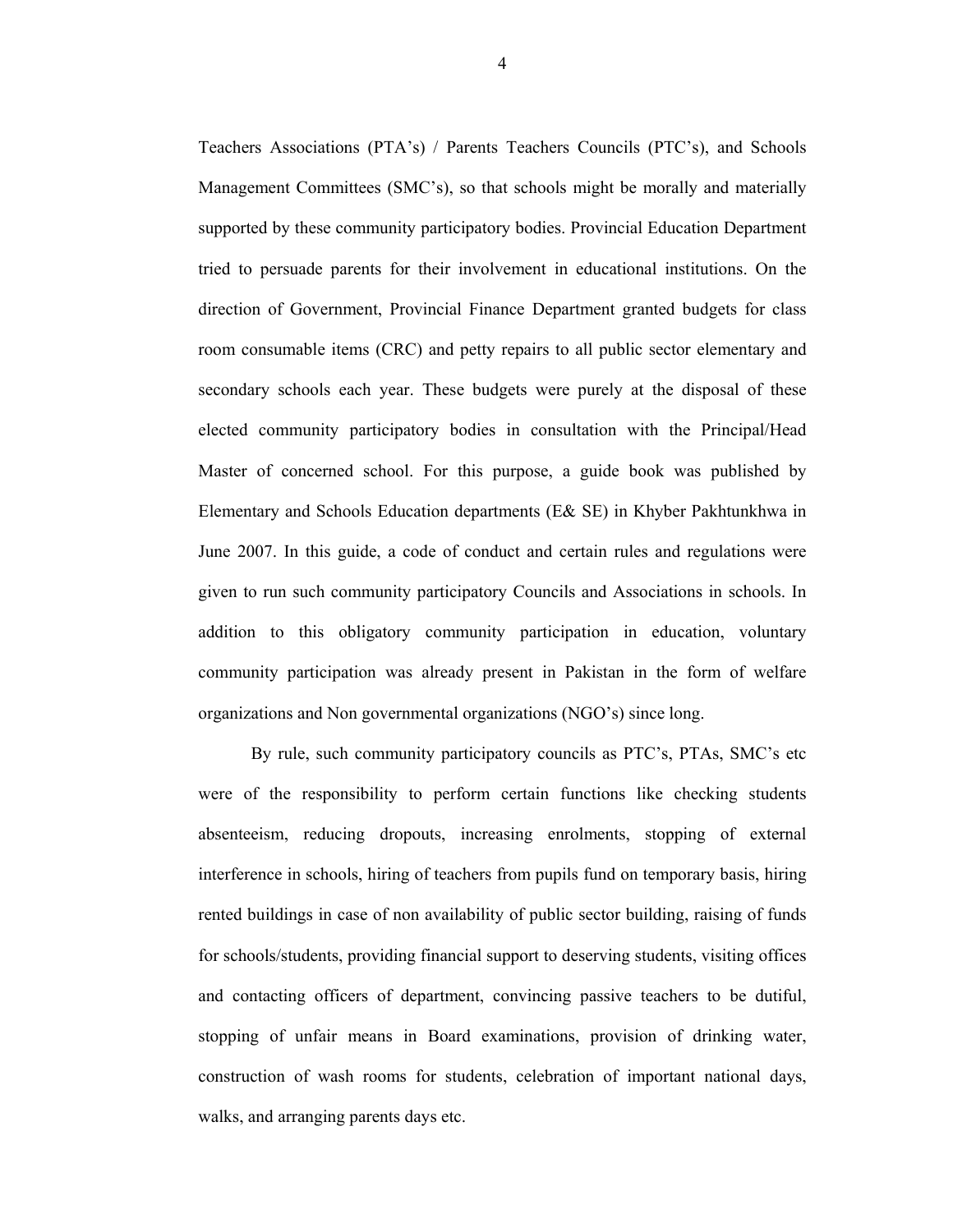This study was designed to see how a community can be effective in qualitative improvement and quantitative expansion of education, resulting from effective community participation in generating funds, managing developmental works of educational institutions and arranging different functions for awareness of community about education. Since every system needs some improvement, therefore, suggestions were sought from the stakeholders to improve community participation in educational institutions and strengthening school – community relations in the province of Khyber Pakhtunkhwa.

#### **1.1 Statement of the Problem**

The study was aimed at investigating the effectiveness of community participation in length and breadth in academic, social and developmental betterment of educational institutions.

#### **1.2 Objectives of the Study**

Following were objectives of the study:

- 1. To explore the extent of awareness of people about importance of community participation in educational institutions.
- 2. To see how educational institutions involve community members.
- 3. To judge academic, financial, administrative, economic, social and national contributions of community participation in educational institutions of Khyber pakhtunkhwa (KPk).
- 4. To propose some new ideas in community participation in education.

### **1.3 Significance of the Study**

The study was considered to be significant in the sense that it will develop awareness for more and more community participation amongst stakeholders. It will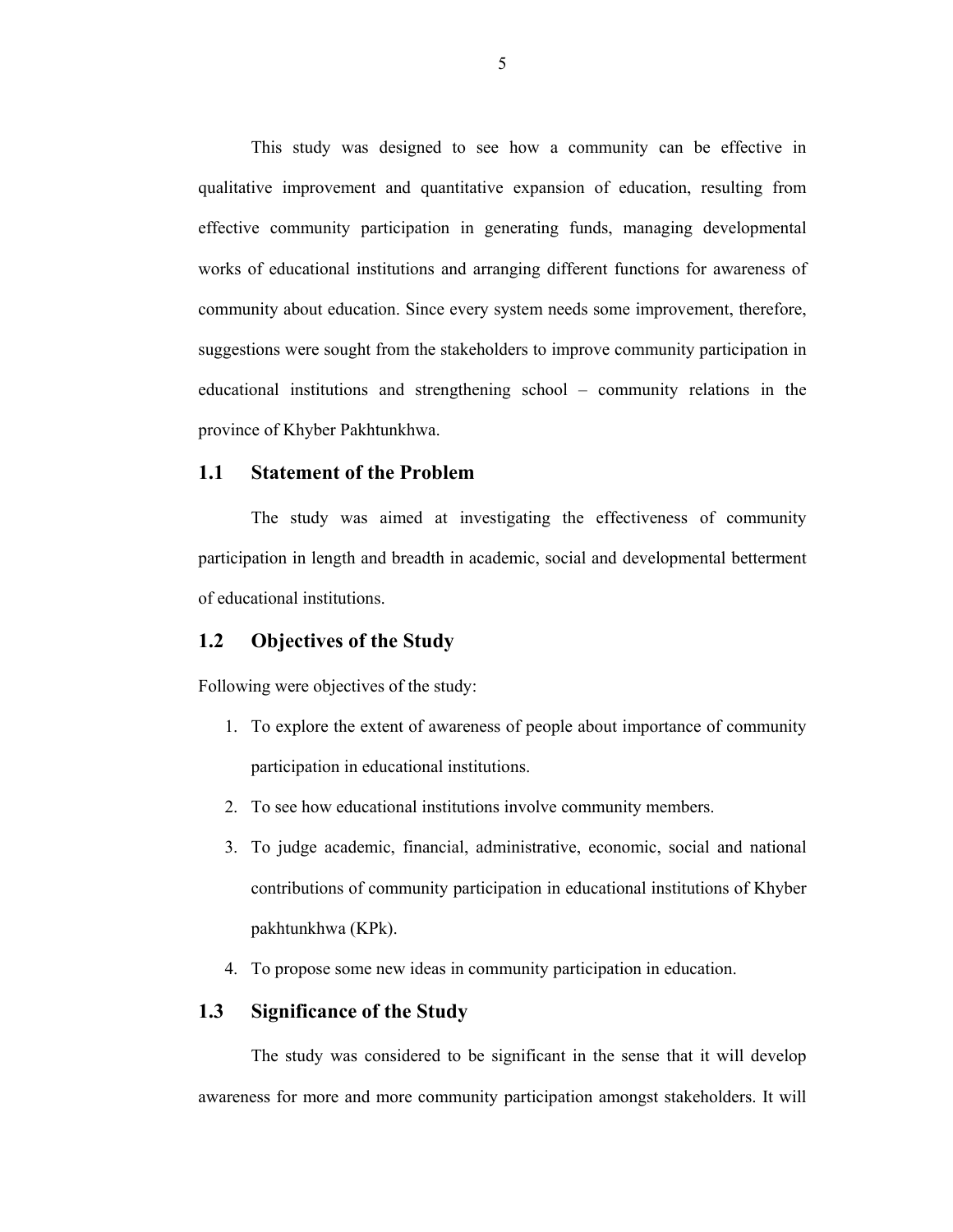suggest new ways and means for friendly, positive and fruitful cooperation/interaction between educational institutions and community. Similarly it will point out new issues for future research.

#### **1.4 Delimitation of the Study**

The study was delimited to Public sector Boy's High and Higher secondary schools in some selected districts of Khyber Pakhtunkhwa.

#### **1.5 Assumptions**

It was assumed that community participation was effective in public sector educational institutions of the province.

#### **1.6 Method and Procedure**

#### 1.6.1 Population

Following constituted population of the study.

- 1 25 EDO's, DO's and DDO's of Elementary and secondary education in the province.
- 2 1472 Principals and Head masters of boy's high and higher secondary schools in the province.
- 3 1472 chairmen of boy's high and higher secondary schools in the province.
- 4 2944 class teachers of tenth class of these 1472 schools.
- 5 73600 parents of the students of 10<sup>th</sup> class of these schools.

#### 1.6.2 Sample

Only five districts were selected to be the sample of study. These districts were representatives of their particular geographical and cultural environment. These included: Kohat from southern districts of the province; Nowshera from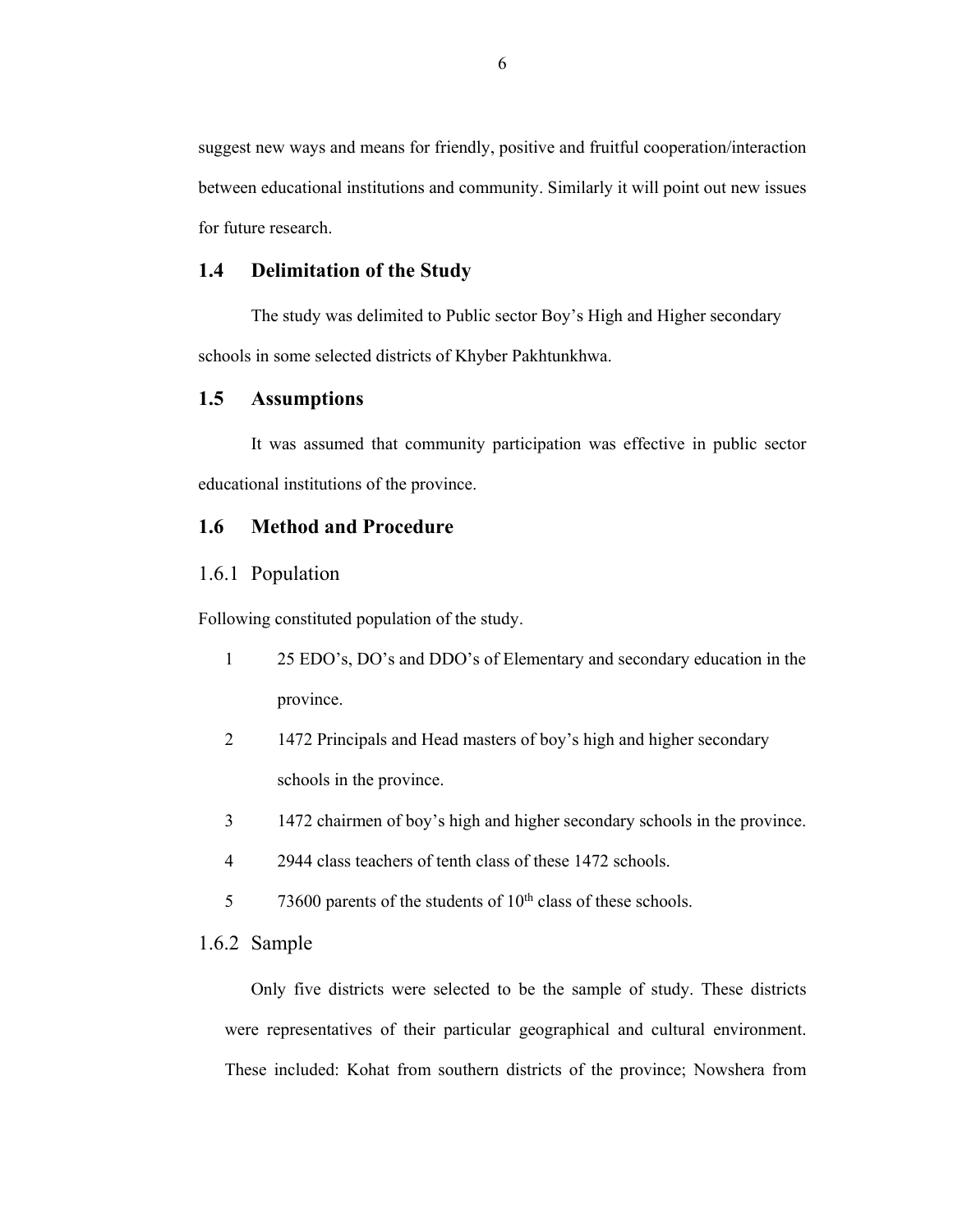- 1 Five Executive district officers of elementary and secondary education of the above five districts.
- 2 100 Principals / Head masters of high and higher secondary schools of these districts i.e. 20 from each district.
- 3 100 chairmen of PTC's of the same schools.
- 4 500 teachers of these schools i.e. five teachers per school.
- 5 500 parents of these schools i.e. five parents per school.

#### 1.6.3 Research Instruments

Data were collected through:

- Five questionnaires, one each for (i)Educational Managers (Executive District Officers, District Officers, and Deputy District Officers), (ii) Principals/Head Masters, (iii) Chairmen PTCs, (iv) Teachers and (v) Parents of students.
- Interviews of the sample respondents.
- Budget books/charts/policies/public records, proceedings of workshops.
- Record of EMIS (Educational management information system).

#### 1.6.4 Collection of Data

Data were collected through visits to all the concerned offices and schools, where the questionnaires were handed over to respondents and they were briefed that how to fill and return it through a registered mail.

#### 1.6.5 Analysis of data

 Data were collected and tabulated in light of objectives of the study and was analyzed by applying suitable statistical techniques.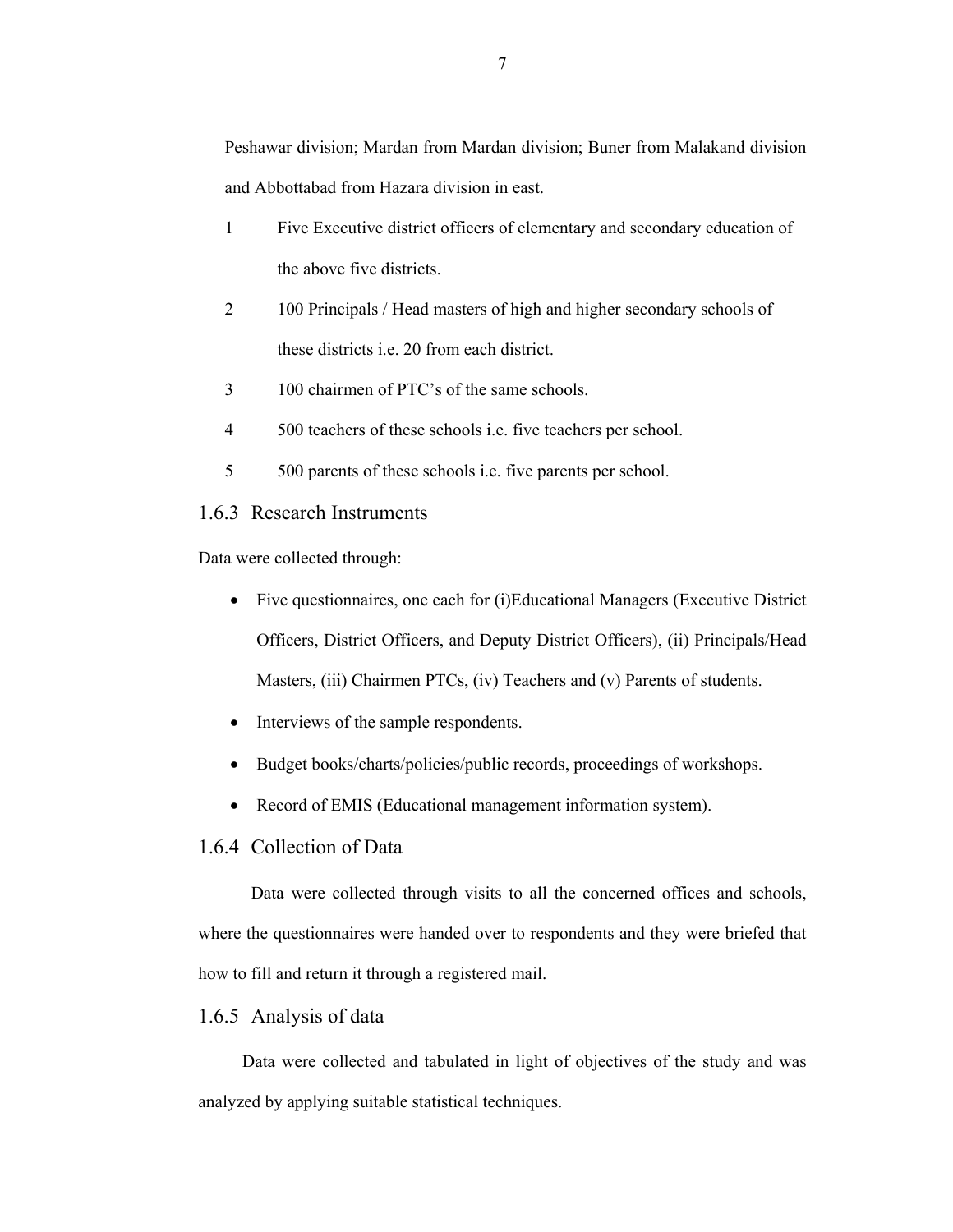#### **REVIEW OF RELATED LITERATURE**

 This chapter is composed of two parts. First one is conceptual framework of community participation in education and second part is review of literature. Community participation in educational institutions was an important topic and had a lot of literature and contributions at its credit.

#### **2.1 WHAT IS COMMUNITY?**

 According to Heine (2008, p.1) Community has two literal meanings (i) a group of people living in the same vicinity and under the same regime, and (ii) a group of people having common interests. According to him a community is an evolving state of like minded individuals, however, one thing remains intact and that is "place". Accurate &Reliable Dictionary (2012, p.1) defines community as "A body of people having common rights, privileges, or interests, or living in the same place under same laws and regulations". Community participation in education means that a community should support a Government, its Education Department and its schools in their general educational activities, such as qualitative and quantitative improvement of education, construction of its infrastructure, maintenance of its facilities and should correspond with Educational managers and government.

 An Educational organization published a manual, namely "Facilitator's Guide". It aimed at facilitating all stake holders of schools and community for quality education. According to it, Community Involvement in Education (CIE) meant that a community should visit schools, monitor teaching-learning process and support teachers and schools in order to raise a responsible child. Objectives of CIE should be (i) to increase the rate of attendance of students, (ii) to increase girl's retention, (iii) to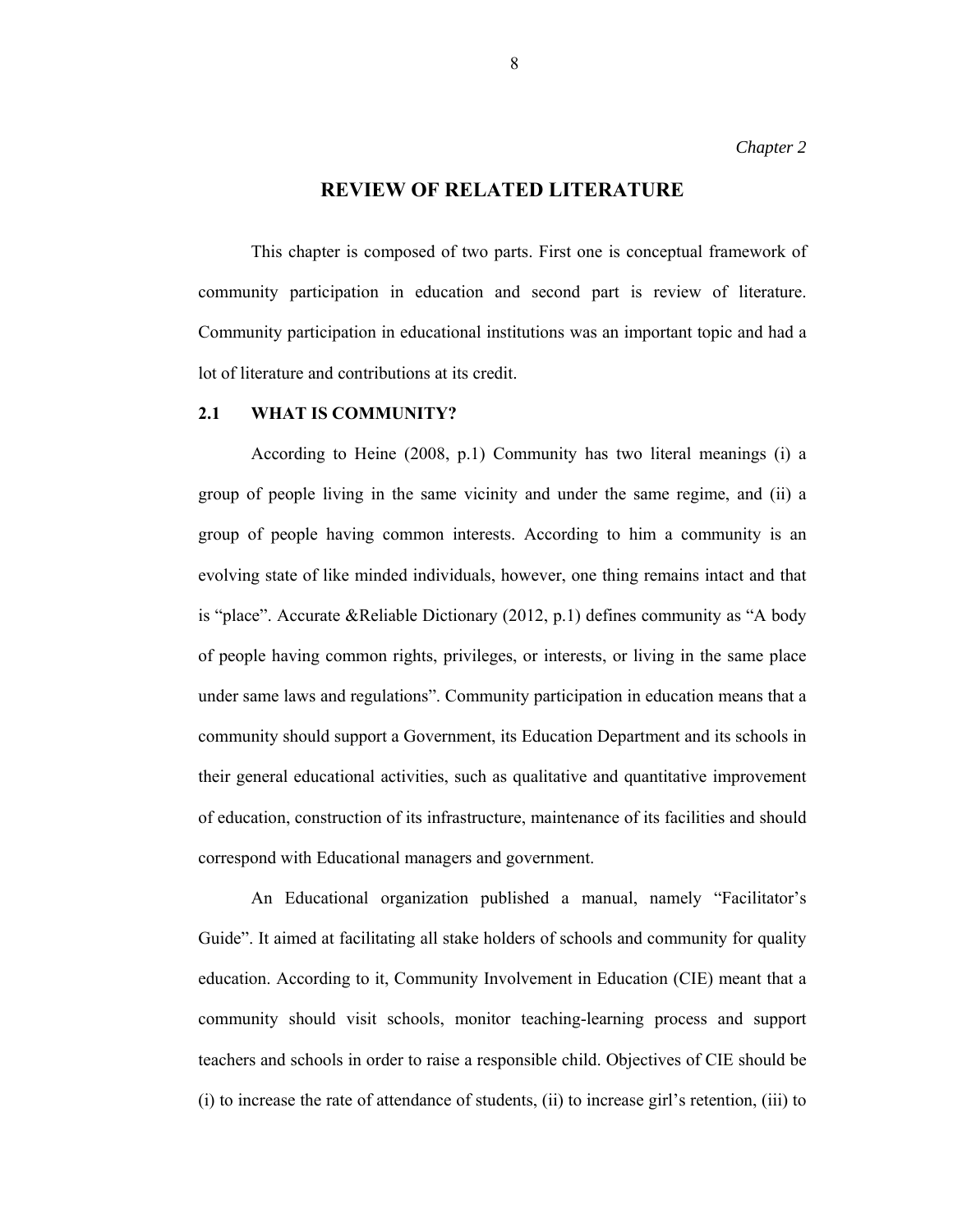observe teacher's teaching, (iv)to increase the number of visits of parents to review student's performance, and (v) guiding students about moral character. It pointed out several necessary steps for strong school-community relations. These steps were (i) regular communications between parents and schools, (ii) collaboration with School Management Committees (SMC's), (iii) warm welcome to parents, (iv)treating parents with respect, (v) helping children to develop good study habits, (vi) strengthening home environments, and that (vii) parents should share their skills and knowledge with schools. The guide advised to set date, place, time and objectives of any meeting of community with schools. Parents, community leaders and Educational managers should be informed about meetings well in time. Beside it a chairperson and secretary should not dominate in meetings. A secretary of council should (i) thank participants, (ii) talk respectfully to parents, (iii) state ideas, (iv)value participants/contributors, and (v) summarize final decisions of action plan (UPHOLD's Integrated Education Strategy ,USA, 2010).

#### **2.2 ROLE OF A COMMUNITY IN EDUCATION**

Sharma (2011, pp 1-3) wrote that a Community is an informal and active agency of education. It can play a number of roles in promotion of education. These roles may be (i) increasing attendance in schools, (ii) financing of education, (iii) maintaining good atmosphere in schools, (iv)catering physical facilities, and (v) providing media of informal education.

Mkhabela (2011, pp 62-65) said that all communities value education for their children. Education is one of the public good; therefore, a community must protect and preserve it. It should be used as a tool for social development. Extensive research proved that there is a strong link between community participation in schools and excellent school attendance along with improved academic achievement of students.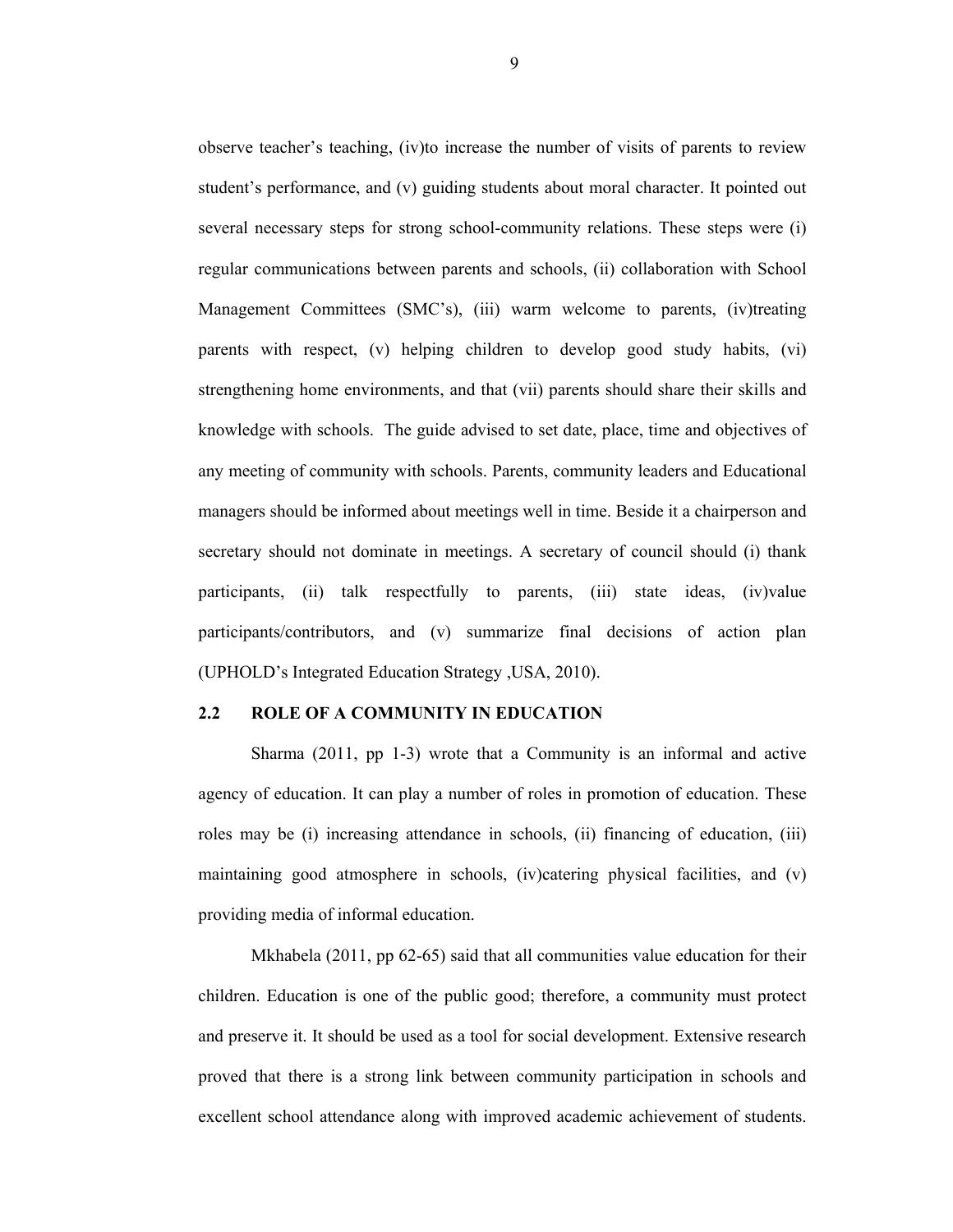A sincere and committed community can arrange a lot of facilities for educational activities. It can provide free teachers, space, financing, teaching-learning material and help in school administration. It can check absenteeism of students/teachers, increase enrolments of students and improve academic conditions of a school.

#### **2.3 ROLE OF HEAD TEACHERS IN COMMUNITY INVOLVEMENT**

Moyer (2012, p.285) surveyed more than 700 Heads of schools and 138 teachers and community members. He said that the most responsible person for community involvement was a school Head. He found that for effective involvement of a community, a Head teacher should plan four steps as the condition to success for effective community participation. These steps were (i) readiness to accept credit and use community resources, (ii) suitable selection of community volunteers inclusive of all the sections of a community (iii) assigning of objectives and responsibilities to each community worker, and (iv) training of community volunteers. He said that community involvement was a high-risk phenomenon with no guarantee of success; different schools can produce different outcomes. It was, therefore, necessary to involve a rational proportion of community. He incorporated an important table in his article, which showed (i) type of community involvement, (ii) probable assignments for that community, (iii) criteria for effectiveness of its involvement, (iv)possible outcomes of its involvement and (v) performance evaluation of its contributions.

 Benedetto *et al* (2002, pp.1-5) said that a Principal must develop a strategy for school- community relations which should consider community's value and power hierarchy. According to them a Principal can (i) interpret school programmes for the community, (ii) communicate with parents, (iii) arrange visit for parents, and (iv)coordinate with parent's associations. They said that a Principal can recruit community-minded teachers and select such teachers who should be beneficial for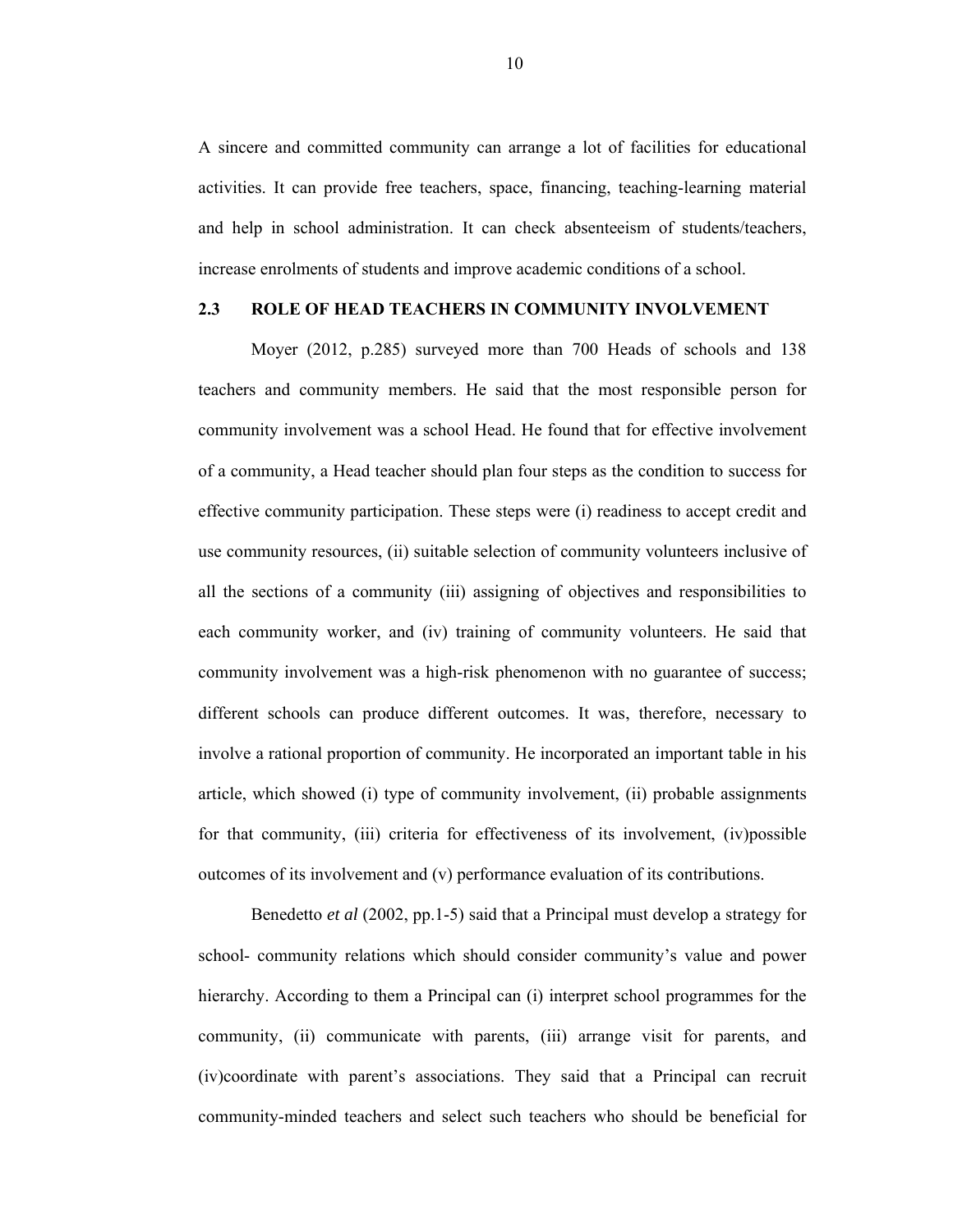their communities. They advised Principals to participate in civic activities outside their schools. They said that a Head teacher might encounter some problems like (i) losing control over their administration, (ii) differences in opinions with community members, and (iii) teacher's hesitation to cooperate with the community. The article said that a Principal can evaluate school-community relations by (i) determining the needs of community for various programmes, and (ii) by surveys of staff members in various public and social places. According to the article a Head teacher can increase involvement of community by (i) inviting parents, (ii) development of a community file, (iii) career planning days, (iv) holding parent's conferences, (v) allowing school facilities for community use, (vi) recruitment of community volunteers (vii) mailing school news letters, (viii) developing a volunteer programme and (ix) arranging joint tours of school and community.

 According to a report of UNICEF, the decision of a Head teacher was like a barometer of a school's child-friendliness. A friendly admission policy of a school Head could be helpful in increasing enrollment; his struggles to develop and train his teachers could improve class room standards. His adequate involvement could raise curriculum standards. He should work with other government agencies and should promote link between school and community. According to the report, a successful Principal should concentrate on the four broad goals (i) promotion of powerful teaching-learning techniques to provide educational achievements (ii) cultivation of effective sense of community involvement, (iii) expansion of student's social behaviour, and (iv)development of families' educational culture (UNICEF, 2009).

#### **2.4 ROLE OF TEACHERS IN COMMUNITY PARTICIPATION**

Teachers can enhance community participation in required amounts. Michael (2003, pp 1-7) said that outstanding teachers should regularly communicate with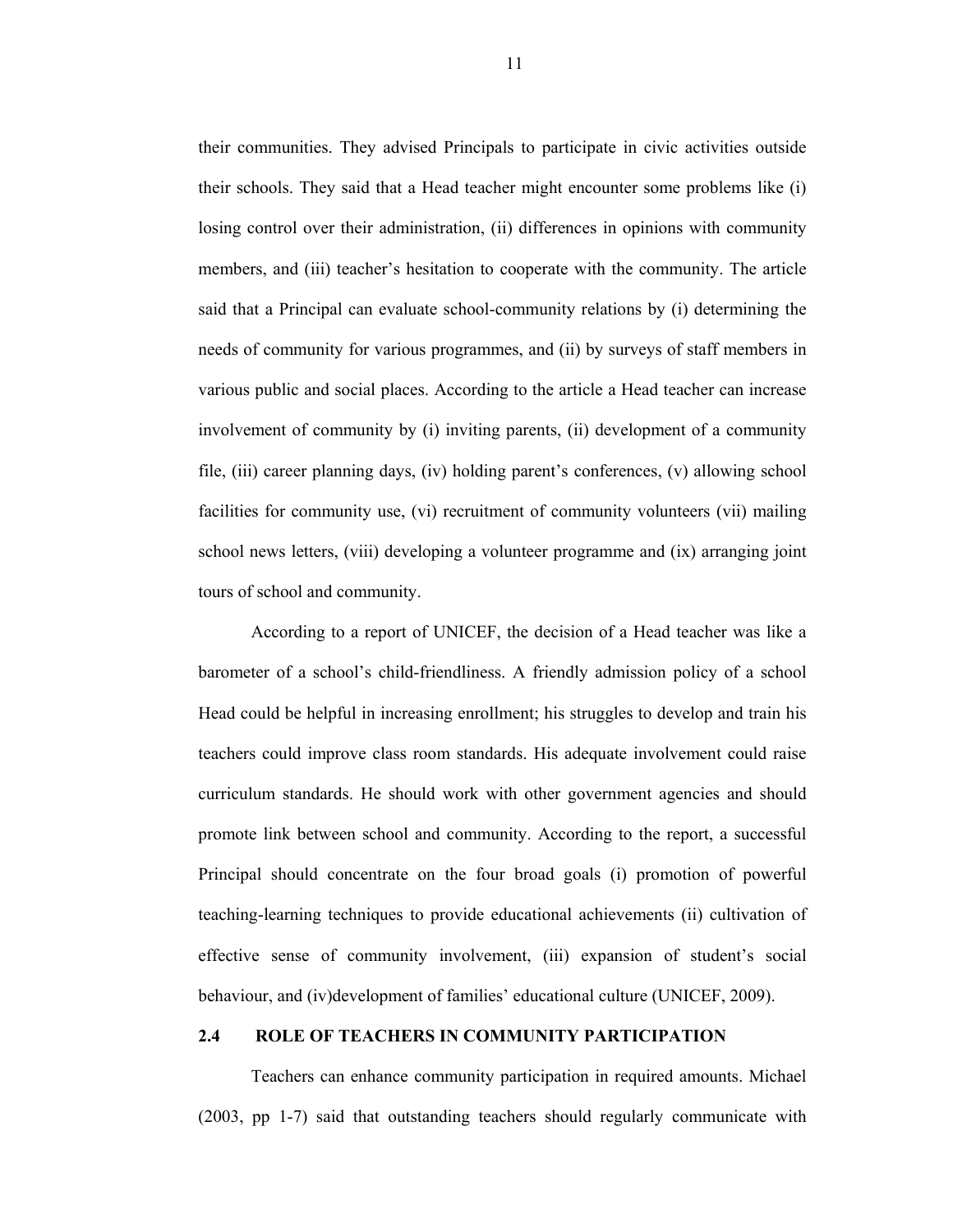parents of students, because understanding a family was necessary to effectively work with students. Such a teacher can promote (i) better attendance of students, (ii) higher rates of graduation from good schools, (iii) parent-student satisfaction from school, (iv)reduced number of negative behaviour of students and (v) higher reading in mathematics. Report quoted a research of the University of Pepperdine, according to which, ninety three percent of teachers reported that parent involvement issues were included in their courses. Some respondents said that their most popular subject was parent conferences. Report recommended that new teachers should (i) visit master teachers in classrooms to observe and critique parent conferences. (ii) collect important information from parents, (iii) handling difficult situations and (iv) connect with parents on telephones. The report said that in the United States it was required that those districts that receive more than \$ 500,000 per year must allocate 2% of those funds for parental involvement activities. Participation of a community will be effective in educational institutions if it fulfills all the approved parameters of involvement in educational institutions. Approved parameters were those functions of community which were given in various guides of community involvement in education. They included (i) formation of community participatory organizations inside an educational institute, (ii) meetings of such organizations on regular basis; (iii) setting up of agenda's for such meetings, (iv) setting up of goals to be achieved for the qualitative and quantitative betterment of institutions, (v) construction and maintenance of such institutions, (vi) character building of students, (vii) social orientation of students and staff,  $(ix)$  arrangement of functions in schools,  $(x)$ arrangement of walks, (xi) financial and moral help of weak and intelligent students, (xii) increasing enrollment and checking absenteeism, and (xiii) meeting with Educational managers for the solution of school's problems, etc.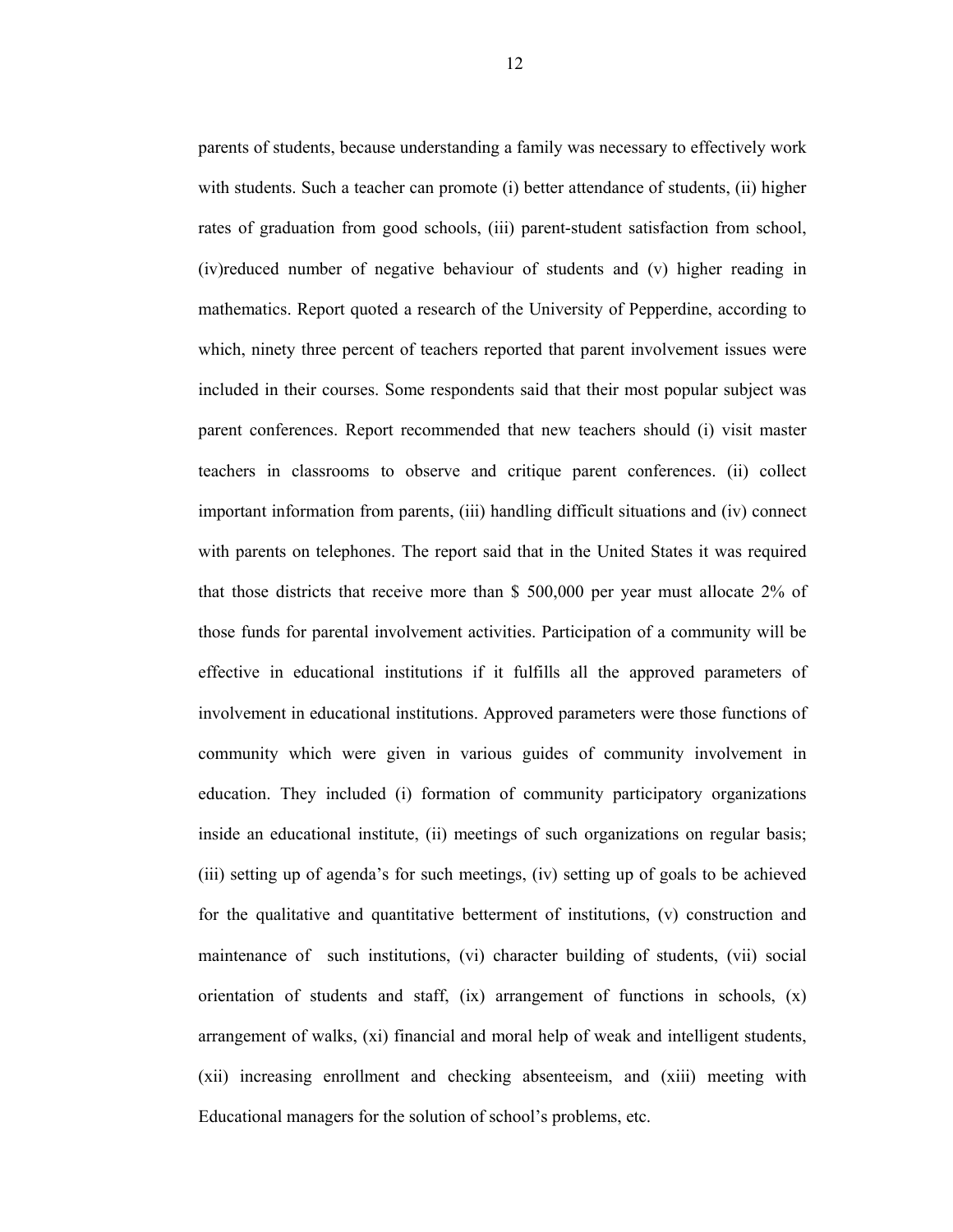#### **2.5 TRADITION OF COMMUNITY PARTICIPATION IN PAKISTAN**

There were several successful and effective examples of community participation in Pakistan. Recently National communities, International agencies and different welfare organizations helped Government of Pakistan in the terrible earthquake of October 2005 in which a number of districts suffered badly. The said communities and welfare organizations provided cash, food material, medicines, shelters and even temporary schools to the suffered districts on volunteer basis. It was difficult alone for the Government to manage such a disaster without the cooperation of communities. In 2009, Government of Pakistan started a Military operation in its Northern and Southern zones for securing peace in the region. In this operation millions of families suffered and left their homes for about six months. These families were called Internally Displace Persons (IDPs). It was difficult alone for the government of Pakistan to provide food, shelter and medicines to all of them. The same communities/agencies/welfare organizations helped government in that emergency. Millions of people were adjusted in central districts of the province of Khyber Pakhtunkhwa by different communities/Social organizations on humanitarian basis. They were provided with food, medicines, clothes, and residences for several months on free of cost basis. In July 2010, a severe flood destroyed about a quarter of population of Pakistan. Again those same communities, social and welfare organizations helped bereaved people of Pakistan. These three cases were notable examples of community participation in Pakistan in overcoming emergencies. Since in the above three calamities government alone was not in a position to tackle the whole situation, therefore, feeling its dire need, communities provided large extent of relief to the affected people. That help was admired by National and International media. In the case of these calamities, beside other helps, some of the social and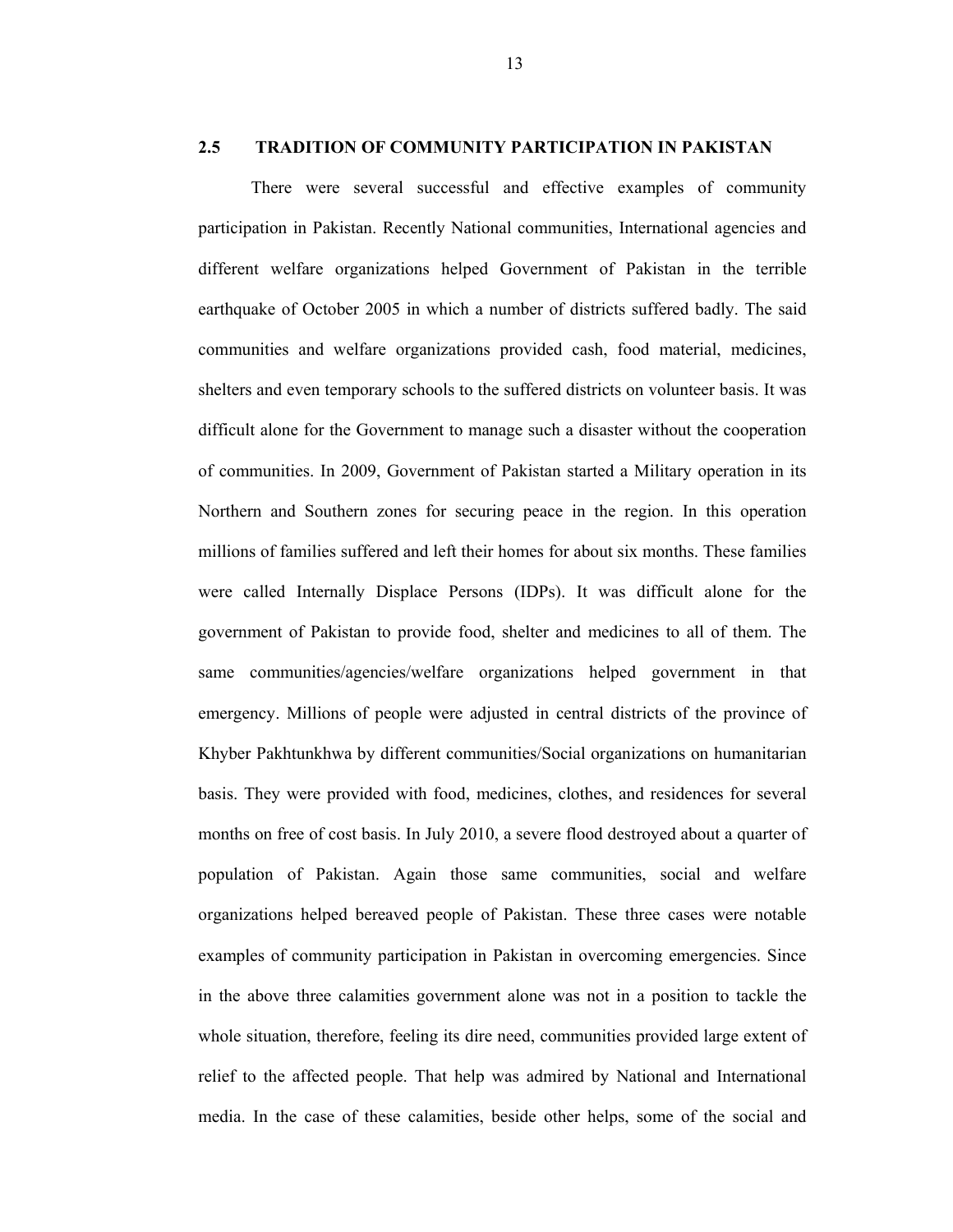Educational organizations established schools in Nowshera, Charsadda, and Mansehra districts of Khyber Pakhtunkhwa with proper uniform, books and buildings for the effected students.

In Pakistan, some schools and colleges were also serving students under the name of "Private–Public collaboration" (PPC's) in which private management used public sector school's buildings for imparting education in evening shift to students. In short, community participation was now a sort of facilitation for governments and authorities itself. But the major challenges in this respect were motivation, mobilization, organization and sustainability of community participation.

International/National level activities also needed support of communities. It was a common observation that regular Armies and law enforcing agencies in all countries needed community support for the success of various tasks. For instance, in its war of 1971 with India, Pakistan lost its Eastern province. Out of many other causes of that tragedy, one was the lack of local community support of those people with Pakistan Army. Pakistan would have never lost that province, if community support was available to its forces.

# **2.6 TRADITION OF COMMUNITY PARTICIPATION IN SOCIAL AND RELIGIOUS LIVES OF KHYBER PAKHTUNKHWA**

The tradition of community participation was a very interesting feature in the social and religious lives of the people of Pakistan and particularly of Khyber Pakhtunkhwa. On the occasion of wedding ceremonies in villages/towns, the surrounding neighbourers arranged caterings, sitting places, and served guests with water, tea and meals for the whole day. Serving guests of the said family at such functions was regarded as the social obligation of the whole community. Similarly, at the time of death/mourning in a certain neighbouring house, members of that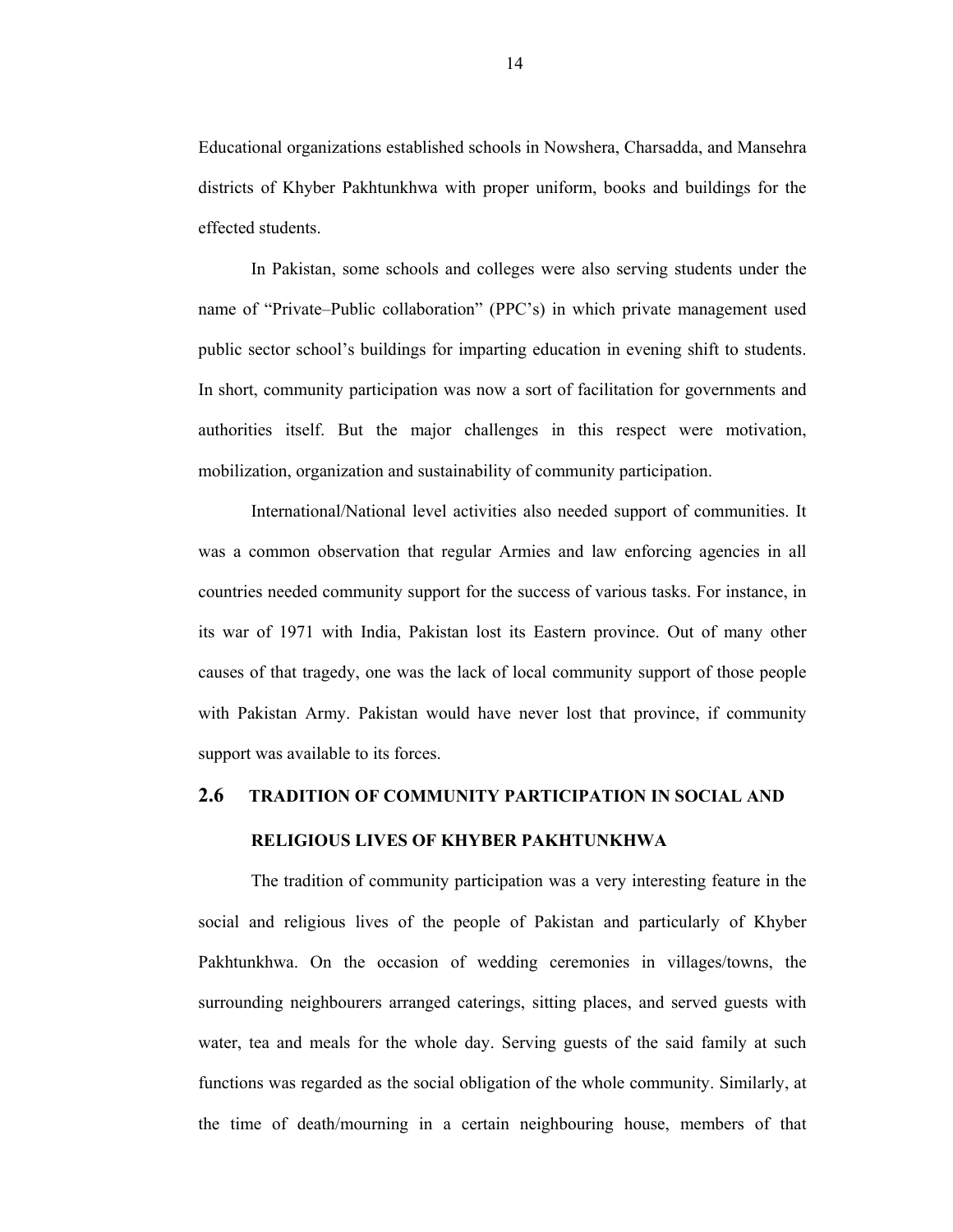community served the family of deceased person for three consecutive days with food, tea, caterings and feelings of condolence. It was a common saying that happiness became doubles if it was participated by someone and sorrows were halved if shared by others. In fact community is the main character in doubling happiness and minimizing sorrows of the people of this region. Time and resources were spared by every one for these occasions. This type of participation obliged bereaved families.

Construction of mosques and religious schools (Madrassah's) throughout rural areas of Pakistan and particularly in the province of Khyber Pakhtunkhwa was a task of community participation. Communities collected donation for acquiring of suitable land for such constructions. They contributed among themselves for construction of building. They kept a proper person in these mosques as their religious/spiritual teacher and paid regular salary to him. The whole cost of maintenance of these mosques and religious schools, their electricity and fuel charges were born purely by the concerned community. Community kept the whole mosque clean and tidy without the services of salaried sweepers, because every individual acted as a sweeper whenever it was considered necessary. Government paid no budget for any of the said activities. The communities were also 100% effective in their participation in the construction, maintenance, salaries and other charges of its religious schools. Those students who receive religious education in these schools (Madrassah's) paid no fee for tuitions and food; they were, in fact, financed by communities out of their charities/alms. In various places, these students collected food two times a day free of charges. People donated them clothes and books also. From previous several centuries, mosques and religious schools depended on the participation of their respective communities in rural and urban areas. Only in cantonment areas of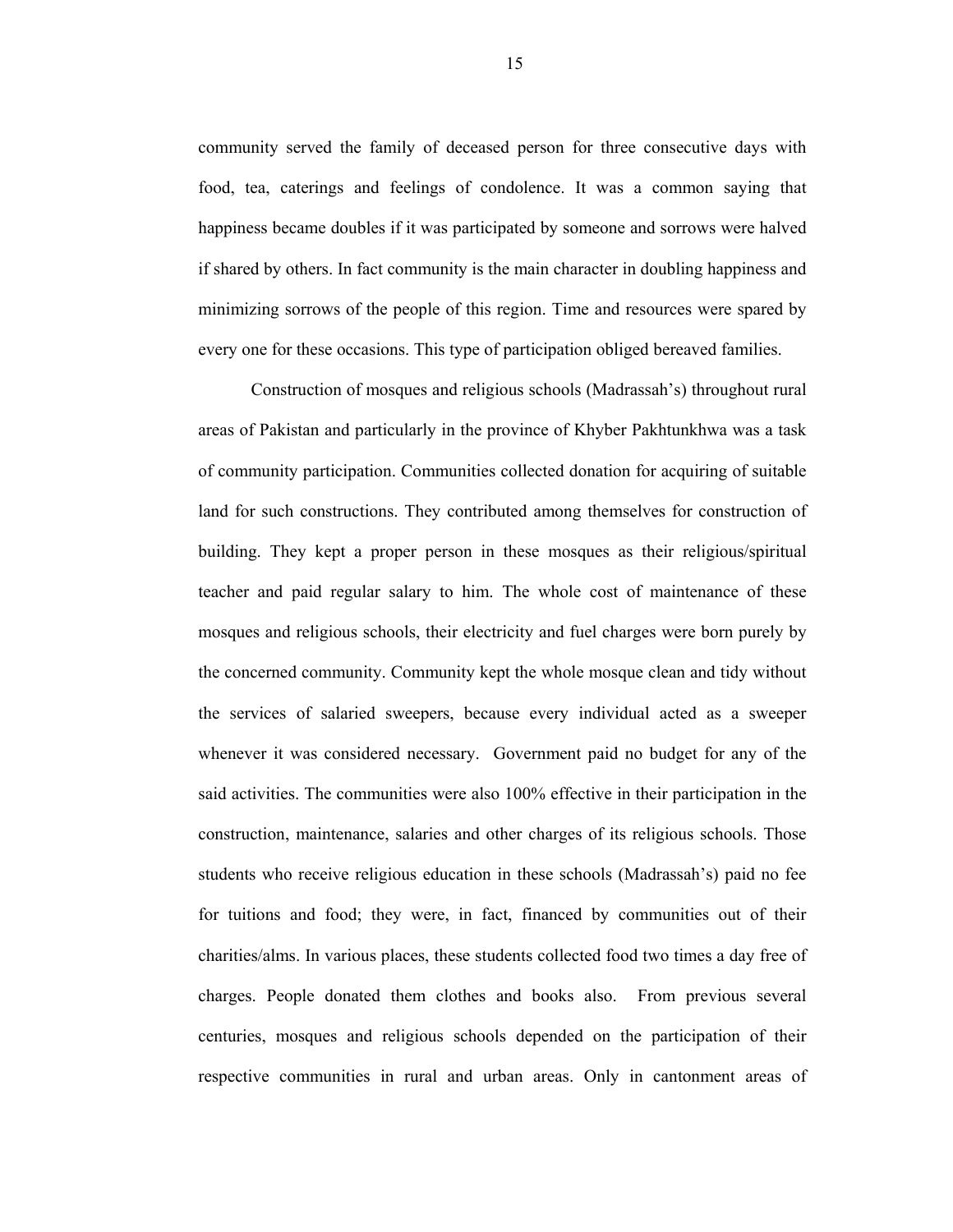Pakistan, government paid charges of construction of mosques and of their maintenance.

Farmers and growers participated with each other in harvesting of crops, in cleaning of agricultural production and in securing the produce in Pakistan. On these occasions, the host family arranged food and servings for the participants. Such activities formed basis of unity and happiness in villages. These were some examples of community participation/support which were present without any aid of the state.

In the province of Khyber Pakhtunkhwa (formerly known as North West Frontier Province of Pakistan) community participation in education was made obligatory and practical by government through Education Department from the previous two decades. In the beginning members of community were nominated to assist schools, later on proper elections were held for this purpose. Elections of community members hold several times since that. Elected councils of schools were renewed after every three years. During this time a grant of amount ranging from 0.08 million to 0.15 million was given to each public Primary, Middle, High and Higher secondary school of both males and females. These amounts were part of educational budgets and were liable to reconciliation in District Account offices. According to the prescribed method, chairmen and Head teacher drew and spent these funds on the approved demands of schools. Twenty per cent of these amounts were meant for class room consumable (CRCs) items such as chalk, duster, boards etc, while remaining eighty percent was to be spent on minor repairs such as paint, white wash and small scale construction works. Its expenditure statements and voucher files were deposited in triplicate to District Education Offices. In the mid of 2011 a third party validation audit was conducted by the provincial government.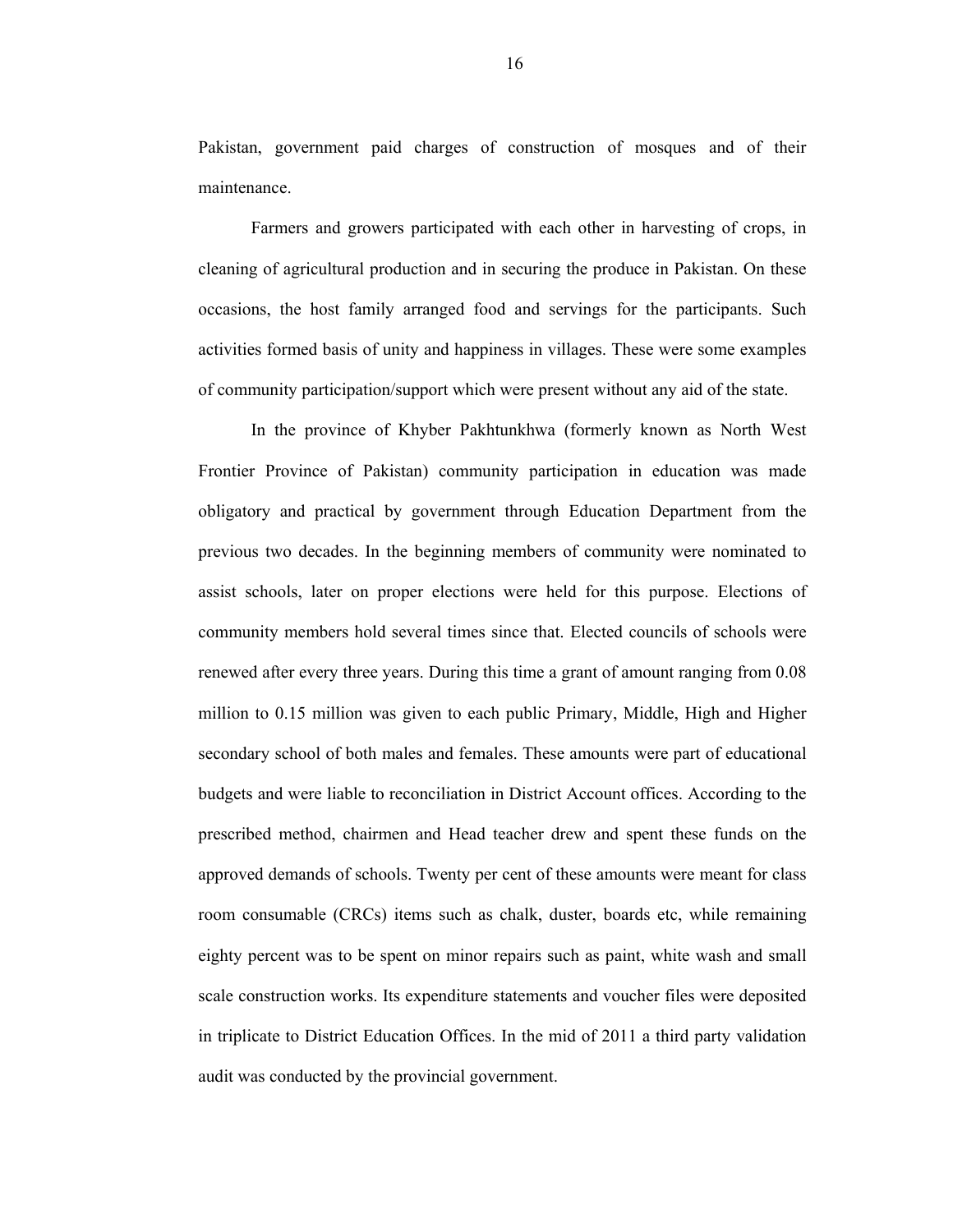In the month of November 2011, Provincial Directorate of Elementary and Secondary Education of the province hold meetings of Principals/Head Masters at each district to guide them to conduct fresh elections of PTCs/SMCs. Guide books of PTCs were provided to all schools. Principals/Head Masters were asked in turn to held meetings of their respective feeding Middle and Primary schools for their guidance. Then fresh elections were held in all elementary and secondary schools of the province. This time elections were much more propagated and it was tried that at least 75 % of parents should participate in this activity. After elections, photo state copies of PTC guides were provided to new members so that they could knew about their responsibilities. Construction works in schools will be the responsibility of PTCS/SMCs in future.

#### **2.7 COMMUNITY PARTICIPATION AND ITS SUSTAINABILITY**

Since community participatory activities were voluntarily run by societies and communities, therefore, they were related with the morale of that community. If morale of community was high, community participation was also high and vice versa. Many of the times, it faced problem of sustainability. Sustainability meant to hold up; to maintain and to keep it up. It meant devising a sustainable system which could improve educational standards. From the following two sources, sustainability of community participation could be understood.

 Orr (2004, pp.14-15) said that sustainability processes were the methods of carrying an activity flexibly and persistently. Thus enabling communities to participate more effectively. It was, in fact, a form of continued process of community participation. He said that some of the communities looked into larger organizations that should be able to provide long run funding for their projects. He said that sustainability of projects depended upon the skills of the community i.e. the skills of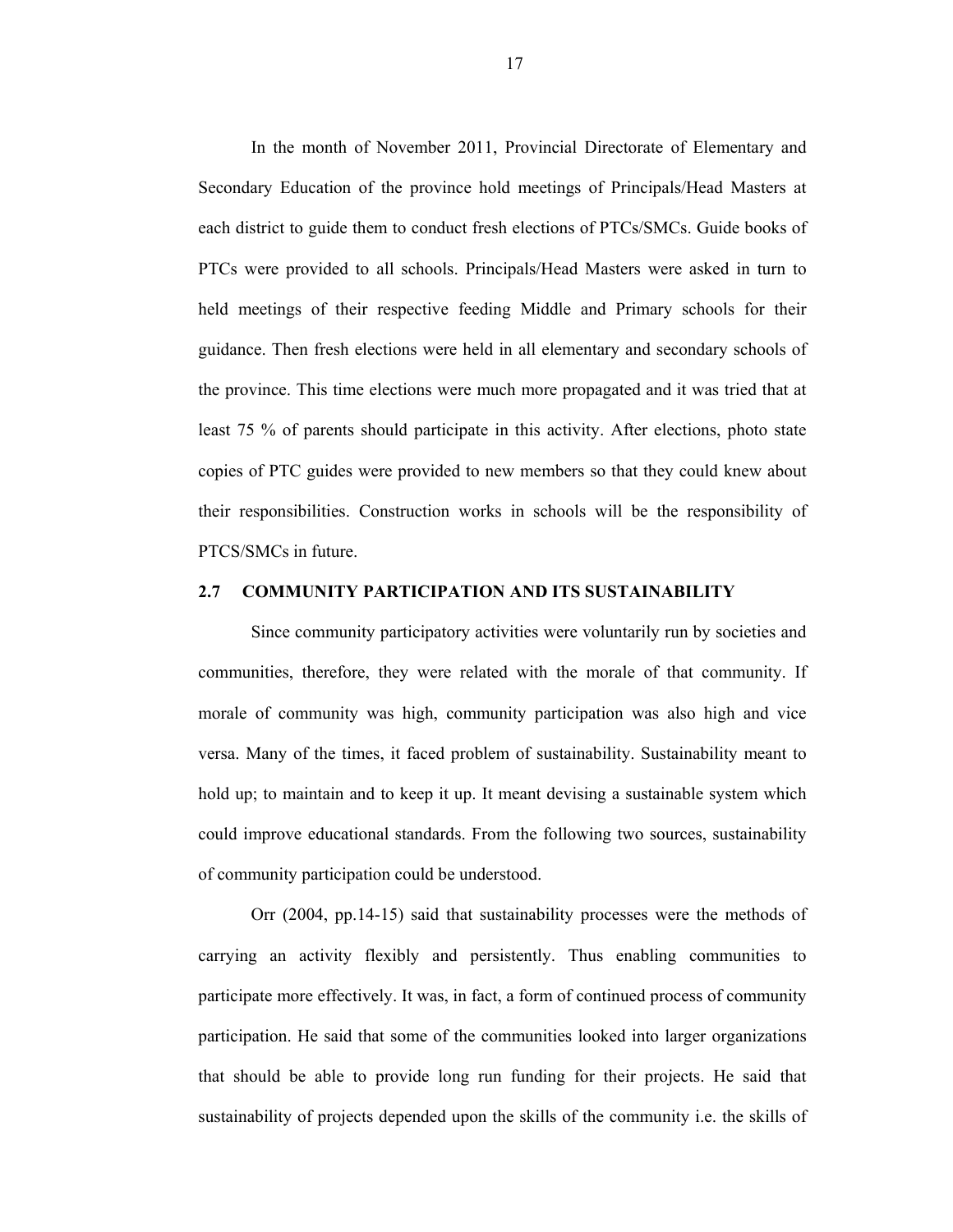linking parents, arrangement of meetings, collection of resources and skill of computer operations etc. These skills when combined with economic assets of a community can develop social assets. These assets consisted of the ability to negotiate with agencies and organizations, setting up offices, keeping up accounts, reporting activities and development of partnerships. All these skills contributed to sustainability and confidence building. The report said that there were certain things that could enhance sustainability. They were (i) a shared vision and mission, (ii) involvement of more and more parents around that vision, (iii) sharing expert knowledge of child development, (iv) increased parental involvement and (v) families support. In the end, the article said that if sound knowledge and good processes achieved participation, many of the projects would have thrived and continued.

 Olukotun (2008) conducted a study in Nigeria on the sustainability of community projects. Objectives of his study were to know the mechanism which leads to sustainability and to highlight the conditions for it. He said that rural communities shared each other in joys and sorrows, in reaping of crops and managing its storage, in construction of a house and in fighting against social evils. Similarly, communities constructed and repaired schools, roads and bridges. He mentioned an example of a village in Amuro district of Kogi State, where "Tuesday" was chosen by the community to work on community projects. During that work, men carried manual work and their women used to provide food and water to them. The community contributed two-third resources from themselves, while remaining onethird came from government side. Community came to help and their inadequacies were not evident. This attitude encouraged oneness and love for each other. According to the paper, present day cooperative movements of cities started from rural communities. The concept of monthly donations also came from the rural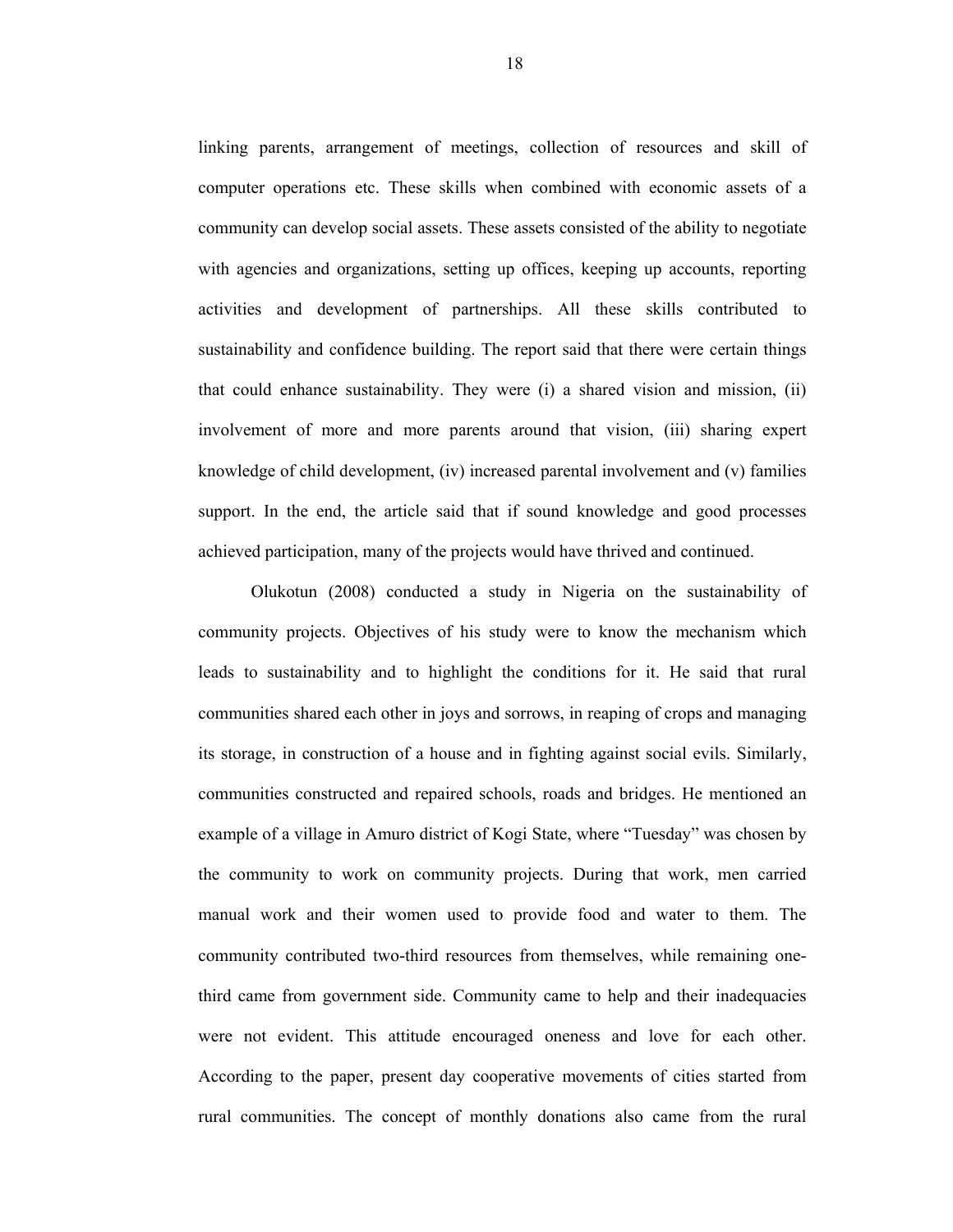communities. But it was strange to see that those same communities did not take interest in most of the projects started by government. No matter that government launched valuable schemes but lastly they were abandoned. The article said that since communities were not consulted and involved in those works, therefore, they failed. He recommended that projects would sustain (i) if communities were taken into confidence in its conception and implementation, (ii) it was also necessary for governments to help in cash or in kind, (iii) community leaders should take the sustainability of a project as a challenge, and (iv) participatory approach of community participation should be used.

# **2.8 EVOLUTION OF THE CONCEPT OF COMMUNIT PARTICIPATION IN WORLD**

At world level, communities were serving educational institutions not only in advanced countries such as USA, UK and Japan but in developing countries also. With the development of the thinking that communities can serve their people and governments in various fields such as education and health, more and more community members were taking part in development of social sectors.

The concept of community participation in educational institutions dated back to early nineteenth century. In the whole world people as well as governments acted to solve their social problems through participation of communities. Some of the notable countries along with their experiences in the field of community participations were as under:

# **2.9 COMMUNITY PARTICIPATION AND THE UNITED NATIONS ORGANIZATIONS (UNO)**

A seminar was arranged on the topic of community participation, whose findings revealed that success or failure of any project depended on participation of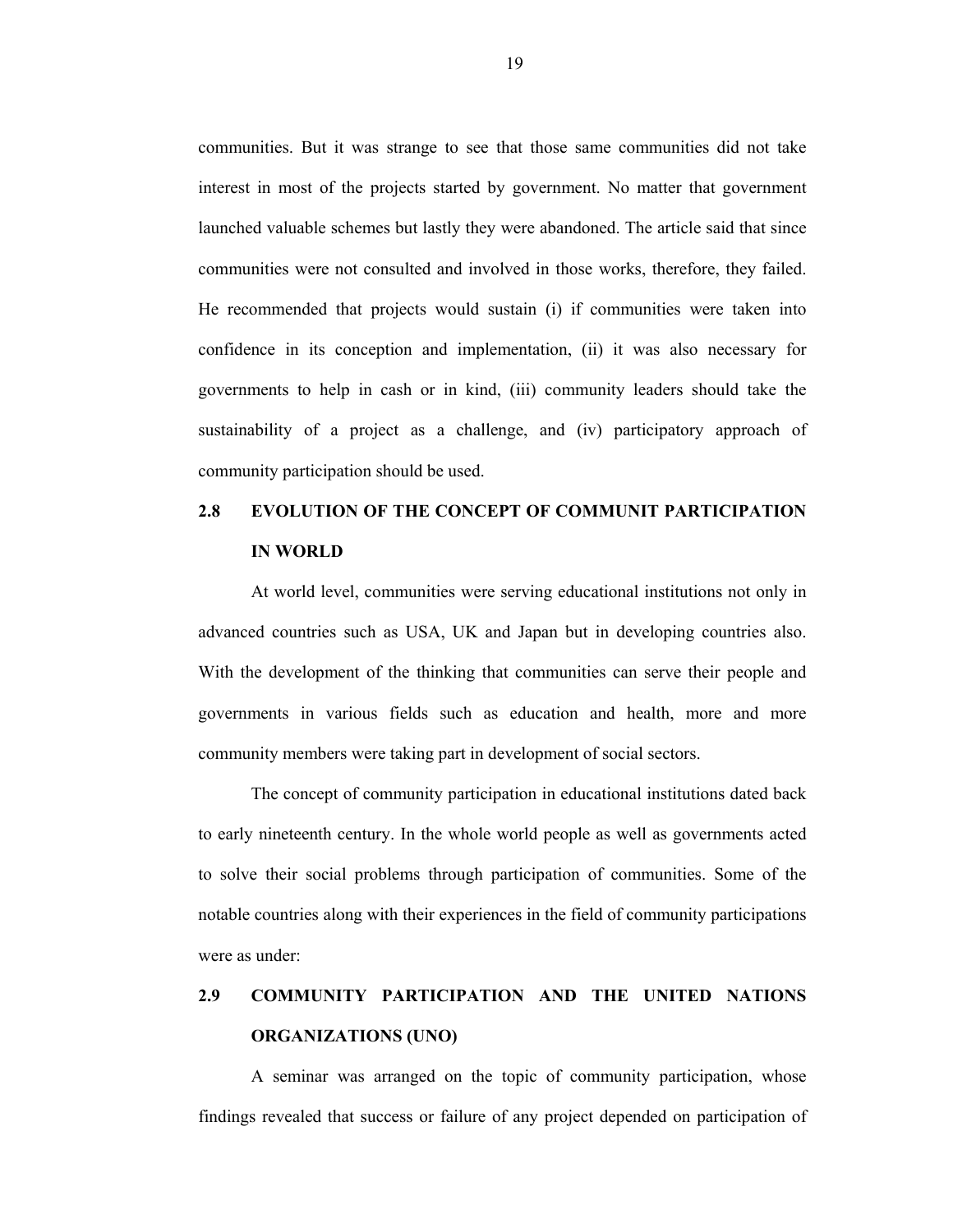community and the degree of its community involvement in the said project. The participants of seminar discussed major issues of community participation in education, in which first one was "What mechanism was required to promote community participation in education in rural areas"? Its answer was that first of all, one should study community and serve its elders and then start a school there. Second point was to give training for participation, and third point was the need to use existing community structure. About the constraints to successful community involvement, it noted that  $(i)$  the villagers hesitated to express themselves,  $(ii)$  social issues such as approaches to gender equality was a hurdle, and (iii) lack of infrastructure such as transportation and communication were also creating problems. For the promotion of community participation, the seminar recommended that (i) Programmes/projects should be launched on a small scale, (ii) Capacity building in terms of education and training was necessary, (iii) Mobilization of local resources were necessary, (iv) Continuous efforts for parent involvement were essential, (v) Information dissemination through networking were compulsory, (vi) Religious leaders were critical for the life of community as a source of motivation (vii) School's Principals and teachers should be focal persons in local development initiatives, (viii) role of Multi-governmental agencies was inevitable, (ix) Local and foreign financial institutions should help such involvement, (x) role of each partner be clearly delineated, and (xi) systematic planning was essential for success of community participation in education (UNESCO,2002)

#### **2.10 COMMUNITY PARTICIPATION IN USA**

United States of America has a good deal of experience in community participation. Henry (2001, pp.12-30) said that not only a classroom but also the whole physical building and social environment of a school could be improved with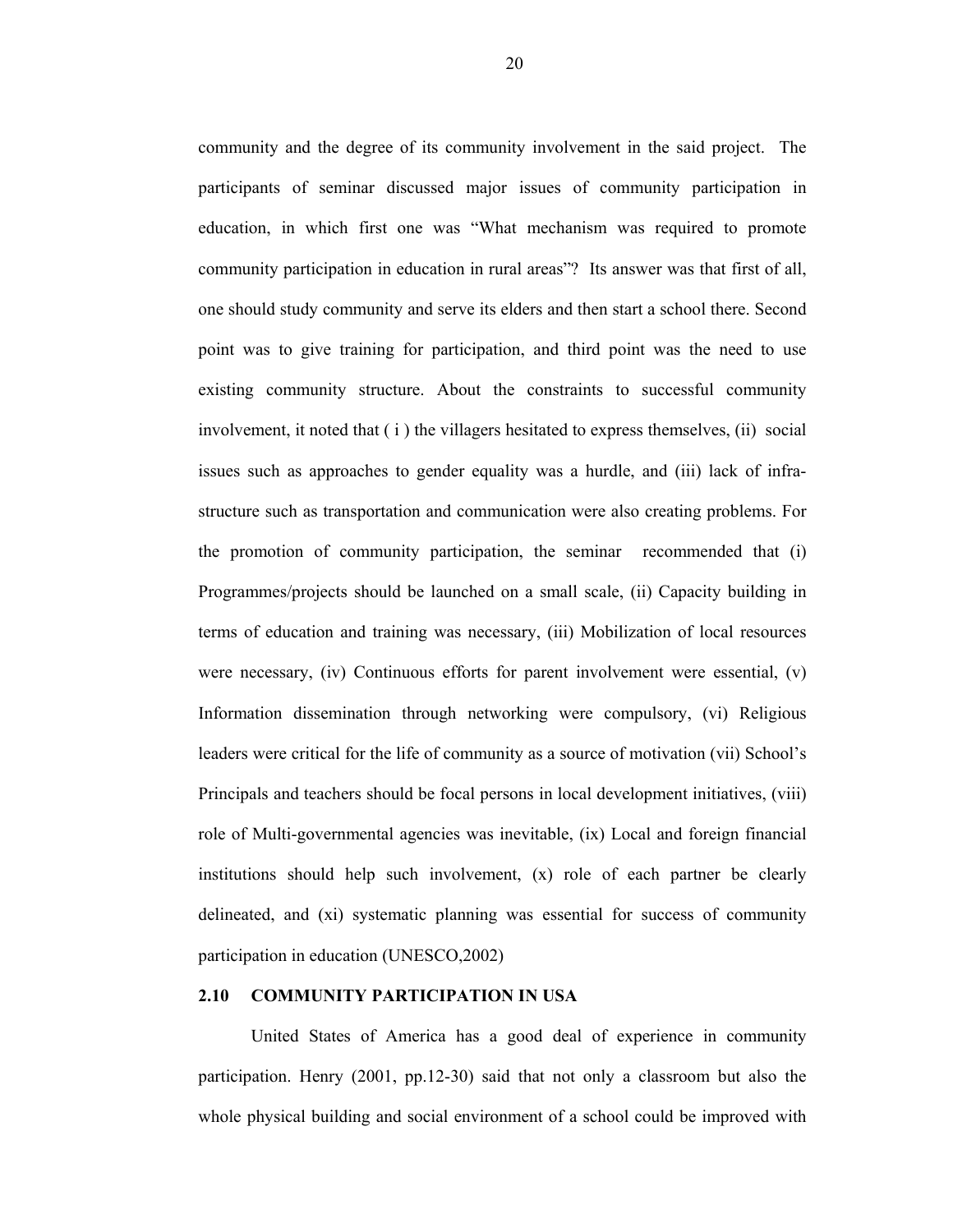the help of community participation. He disclosed about a town Davidson, whose community was active and interested in construction of a school through self contribution. The community decided to collect funds for a new elementary school to replace the old one. Its teachers decided to have the method of "Team teaching" in their elementary school. Davidson school had already a committee of teachers and parents, all of them were eager to participate in designing a new school (2001, p.23). The community was involved in planning the design of a school for 600 students, with a gymnasium to be constructed and to be used as a community centre for public. For this purpose, various workshops were held and interviews were conducted among thirty teachers of the school to develop a consensus about design of that new school. Local artists wanted the design to include places to exhibit student's work and art of local community. The teachers supported creating a school that would have a healthy interaction with Davidson community. They stressed on the need of such a design of a school where physical facilities should be linked with teaching methods and also to avoid noisy corridors in it. At last, final design of the school was approved with cluster of classrooms having their own relatively private outdoor area and play areas where every cluster was at a distance from other cluster, having green lawns in between them in order to avoid noise and disturbance thereon. As a result of their thinking and exercises of designing, Rosa Parks Elementary school resulted after a long inclusive community planning process which had a positive impact on community. Davidson community could use its facilities like that of a multipurpose room for public meetings, celebrations and performances. Construction of this school with the help of community participation fostered community intercommunications and attainment of many positive social goals. The school won award for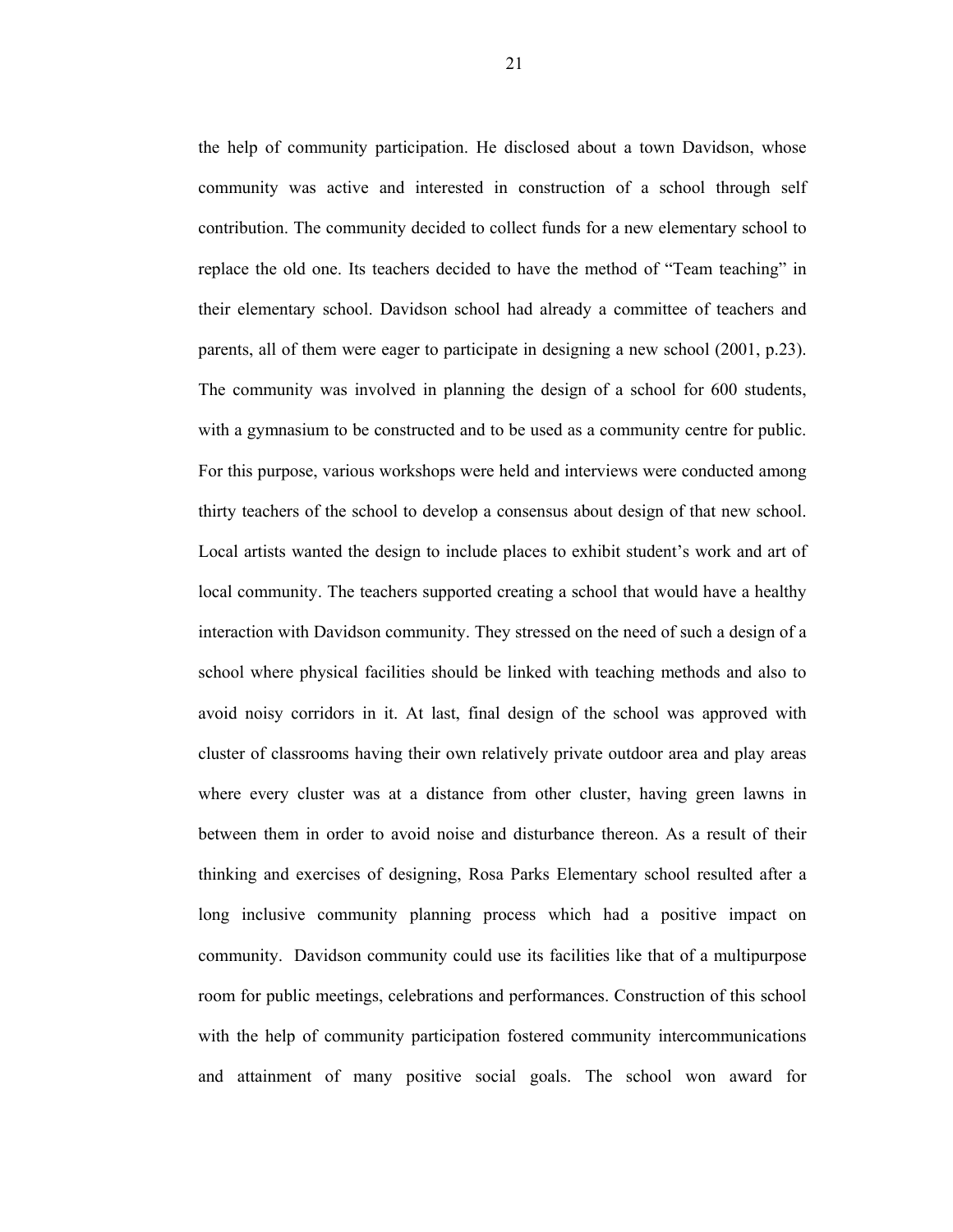demonstrating connection between good participation, good design and good consequences.

Antunez (2001, pp.53-59) found that besides other advantages of parental involvement in schools, it could improve social behaviour of students and stop them from use of alcohol, violence and antisocial activities. Students of high schools could develop a more realistic plan about their future. He said that instead of income or social status, the best predictor about student's success was their parental involvement in their education. He said that in USA, schools depended on local businesses, faith based organizations, medical assistance and legal services to provide good education to students. It said that schools of the future must build good relations with business communities and homes. The article said that barriers in parental involvement included (i) language problems of parents, (ii) considering involvement as a form of interference in schools, (iii) mismatch between schools and parents timing schedule, (iv) lack of knowledge about schools system, (v) lack of self confidence amongst parents and (vi) bitter past experiences. The article said that in order to support parental involvement in education, (i) schools policies should be made with parents in mind, (ii) respect for cultural diversity must be kept in mind, (iii) meetings should be conducted in community languages, (iv) power sharing relationships should be offered to encourage parents, (v) a sort of personal touch was necessary, (vi) perseverance in maintaining parental involvement was a must and (vii) administrative support for parental involvement was necessary. The article suggested (i) providing flexible timings for meetings, (ii) enabling familiarity with families, (iii) recognizing the contributions of parents and giving respect to them, and (iv) incorporating their ideas in curricula.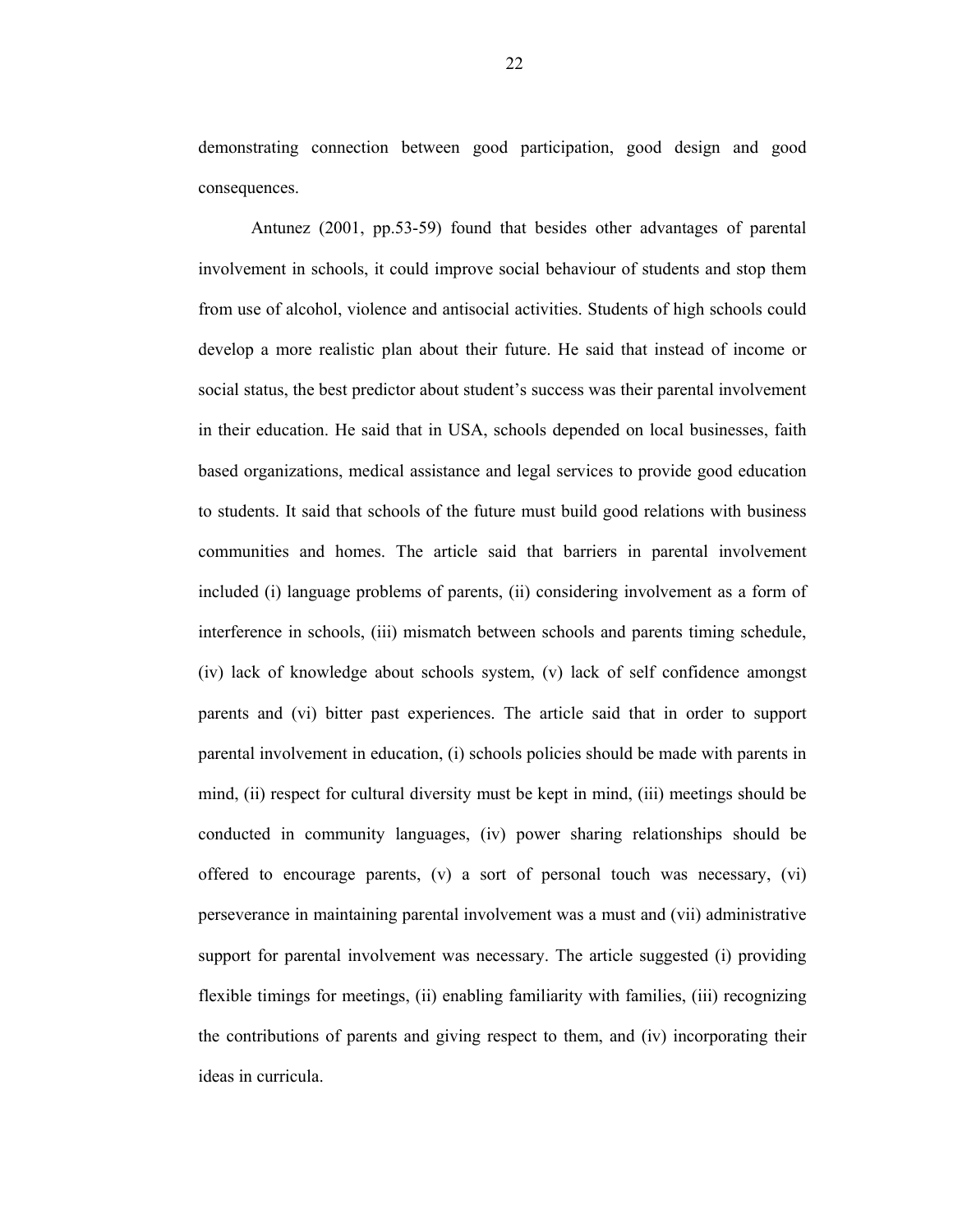Blud (2002, pp.40-45) noted positive and convincing relationship between family involvement and student's academic, behavioral, and social improvement irrespective of their racial/ethnic and educational background of their parents. He noted that parental intervention at home brought about higher students achievement in life. Test scores grew forty percent higher in schools with outreach to parents as compared to those schools where level of outreach was lower.

Bray (2003, pp.1-22) observed that in some cases the initiatives of governments and communities' were harmonious to each other, but in others cases, they were in conflict with each other. Sometimes communities supplemented resources of state run schools but in other cases they operated their own schools. He said that participation of community in education restarted after Second World War, and it was encouraged through several declarations. These declarations said that since Education was a social responsibility encompassing governments, families, communities and NGOs alike, it therefore, required commitment and participation of all of them in a grand alliance that transcended diverse opinions and political positions. The report gave as much as 94 definitions of the word "community". It said that though major responsibility of education lies with a government, but due to its inability and unwillingness to serve, communities started participation to fill gap and secure quality education. According to the paper, community provided more than 60 % of inputs for primary education in state run Cambodia's school system. In 1998, 115 community primary schools were operated in Cambodia parallel with 128 fully government primary schools. In China 32.4 % of primary schools and 7.4 % of lower secondary teachers were employed by communities. In 1998-99, 19.1 % were community schools and other 14.7 % were operated by religious bodies in Togo. In Tanzania in 1999, 42 % secondary schools were community institutions, amongst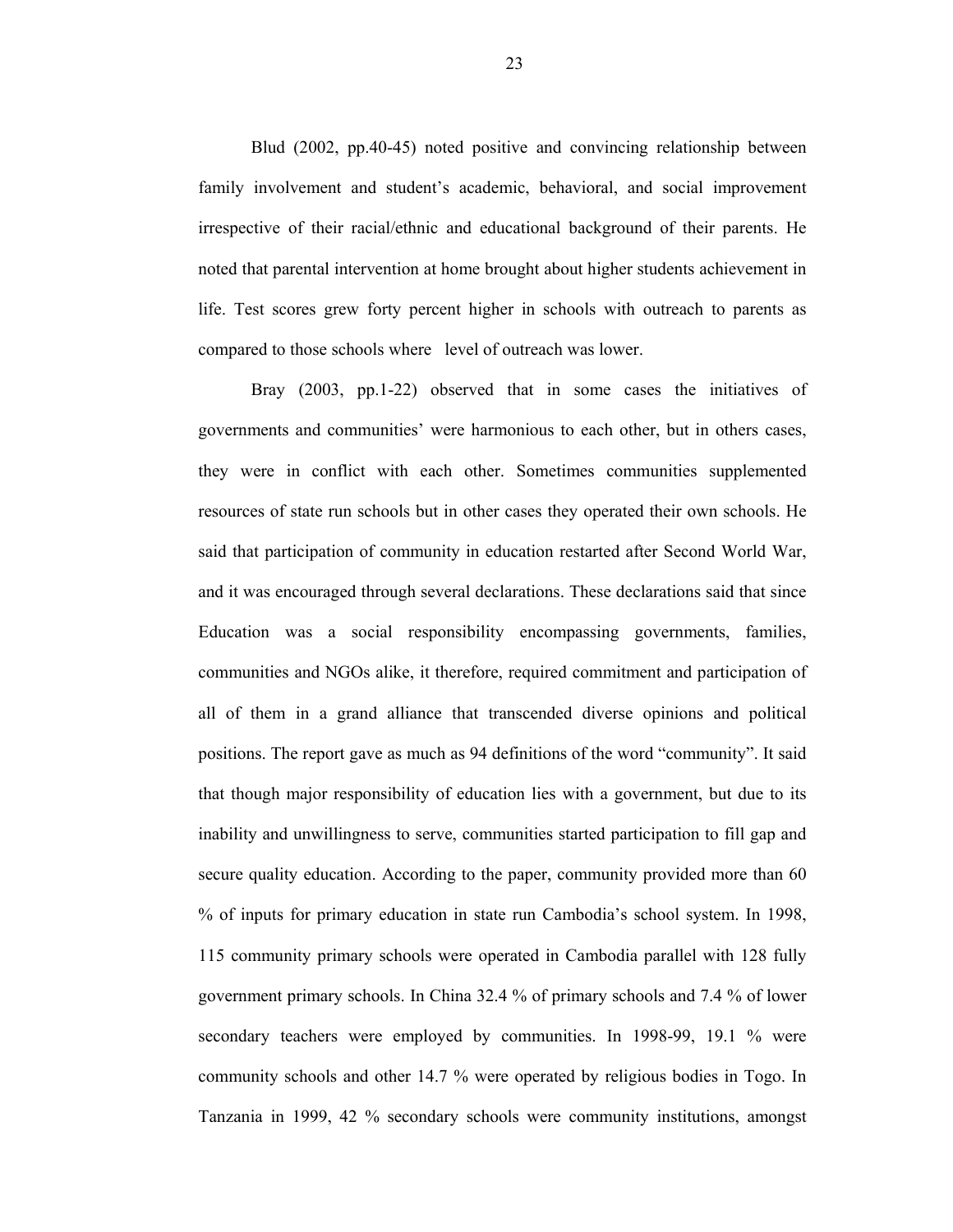them 38% were private, 7.8% were seminaries and only 11.3% were government schools. About Pakistan, the paper said that community schools flourished from 1979. The paper described that differences in application brought about deterioration in management which adversely affected teaching learning processes. Racial and ethnic factors also played a major role in community-run schools. Similarly, management committees also came from richest circle of society and not from the learned leadership. The paper showed fear that Pakistan's political figures were involved in schools through capturing PTCs. It said that in earlier history of world, state authorities were not in favour of community participation and it was considered as subversive, but with the passage of time and with advocacy of international donours, it gained acceptance and acceleration. For example, Indonesian government chose to work with religious and other communities. Hungary, Poland and Russia went tolerant but had no larger resources. Singapore also chose to encourage some community initiatives. The paper concluded that although there were some problems like increase in racial, social and geographic disparities, community initiatives in education were, however, desirable. It said that a strong government was necessary to use community participation positively.

A report published in USA stated how to involve parents, families and members of community with schools so that all children could benefit. Schools must create a welcoming environment that can attract all stakeholders to participate. It said that power of one parent may be limited, but if they joined together their power could increase manifold. Not only parents and students, but every one in community can gain from good schools. On one side, it can popularize a community while on the other hand it could improve quality of life of that community. Business could get educated and productive labour, work force, and artisans from educational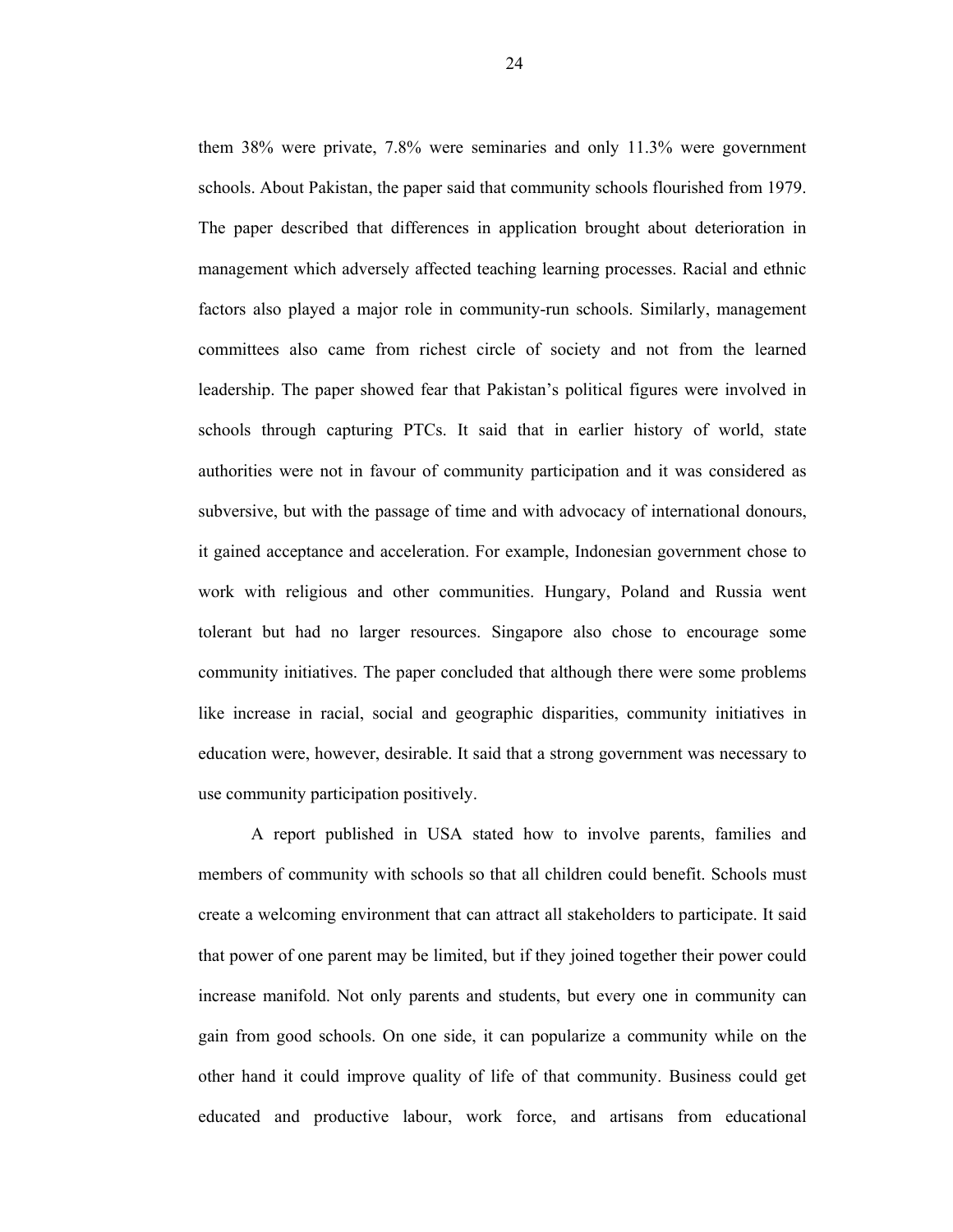institutions. Similarly, business community could provide internships, scholarships and guidance to students. The article suggested that (i) parents must be invited to schools, (ii) their involvement should be valued, (iii) good ideas should be communicated with them through phone and letters, (iv) collaboration of teachers and parents should be arranged, (v) a parent–family resource centre should be established, (vi) unsocial behaviour and violence must be discouraged, (vii) students should be asked to interact with their families, (viii) parents should be educated about higher education, careers and life long learning of their children, (ix) data about volunteers, their skills and availability must be collected, and (x) these volunteers must be encouraged whenever needed. The article introduced a new term i.e. "Parent of the year" in recognition of those parents who regularly visited and contributed to schools. Pictures and messages of those parents were displayed in schools. (Mississippi Department of Education, 2004)

Ceperley(2005, pp.1-7) conducted a review of literature on parental involvement in schools. She gave references of 24 different studies conducted in United States of America on subject of families' involvement in schools. The review showed names of researchers, years of publications, focus of studies and their findings in three columned tables. Compiler of the review gave four key findings derived from the above 24 studies, which were (i) those children who were supported by their families had higher academic achievements than other students, (ii) continued family involvement helped in continued education of their children, (iii) families of all cultural backgrounds, education and income levels encouraged their children alike, and (iv) parental involvement should be focused on specific knowledge and skills. She said that parental involvement could improve attendance and behaviour of students. She recommended to (i)adopt a family – school partnership policy, (ii)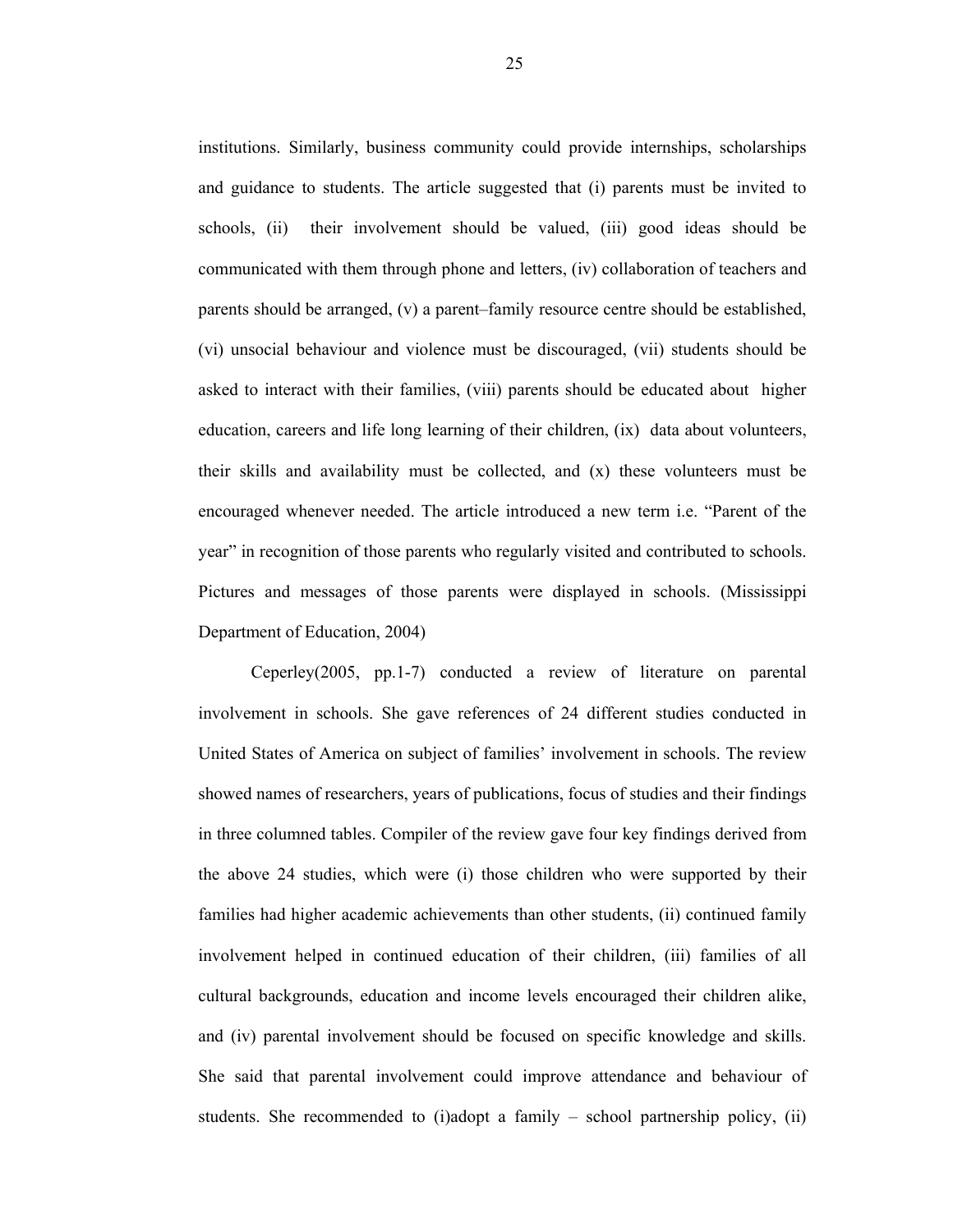identification of target areas of low achievements, (iii) professional development for teachers should be offered so that they could work more effectively with families, and (iv) innovative techniques should be thought for creating a learning community.

Howley *et al* (2005, pp.1-5) said that many methods were developed to help schools winning parental involvement but none of these models were developed with rural communities in mind. There were a number of challenges faced by rural life such as isolation, poverty and joblessness etc. Due to poverty in rural areas, parents were unable to provide good education to their kids; therefore, they gave a low ranking to education. Taking into considerations difficulties being faced by rural life, educators could involve families if they visited homes for better home-school communication, and if they used university students and research associates for advocacy and supportive role. Similarly presence of community and business groups inside classrooms could encourage students. The report gave some brief account of models which were working to improve parent involvement in rural areas, these models included (i) Even Start model which worked in Montana and successfully involved parents in their children's education, (ii) The Total Village Project which worked in Virginia and its objectives included increase in parent attendance at meetings and improvement in standardized test results, and (iii) Teacher Parent Partnership model which worked in rural South Carolina, it included training activities for teachers, parents and students involvement tasks.

Smith (2006, pp.1-10) presented a model in which he mentioned three points about community participation i.e. (i) process of community building, leadership development and training of participants, (ii) changes in institutional policies/distribution of powers and (iii) resource allocation. The model said that advocates of the term 'participation' relied on two key arguments: (i) people could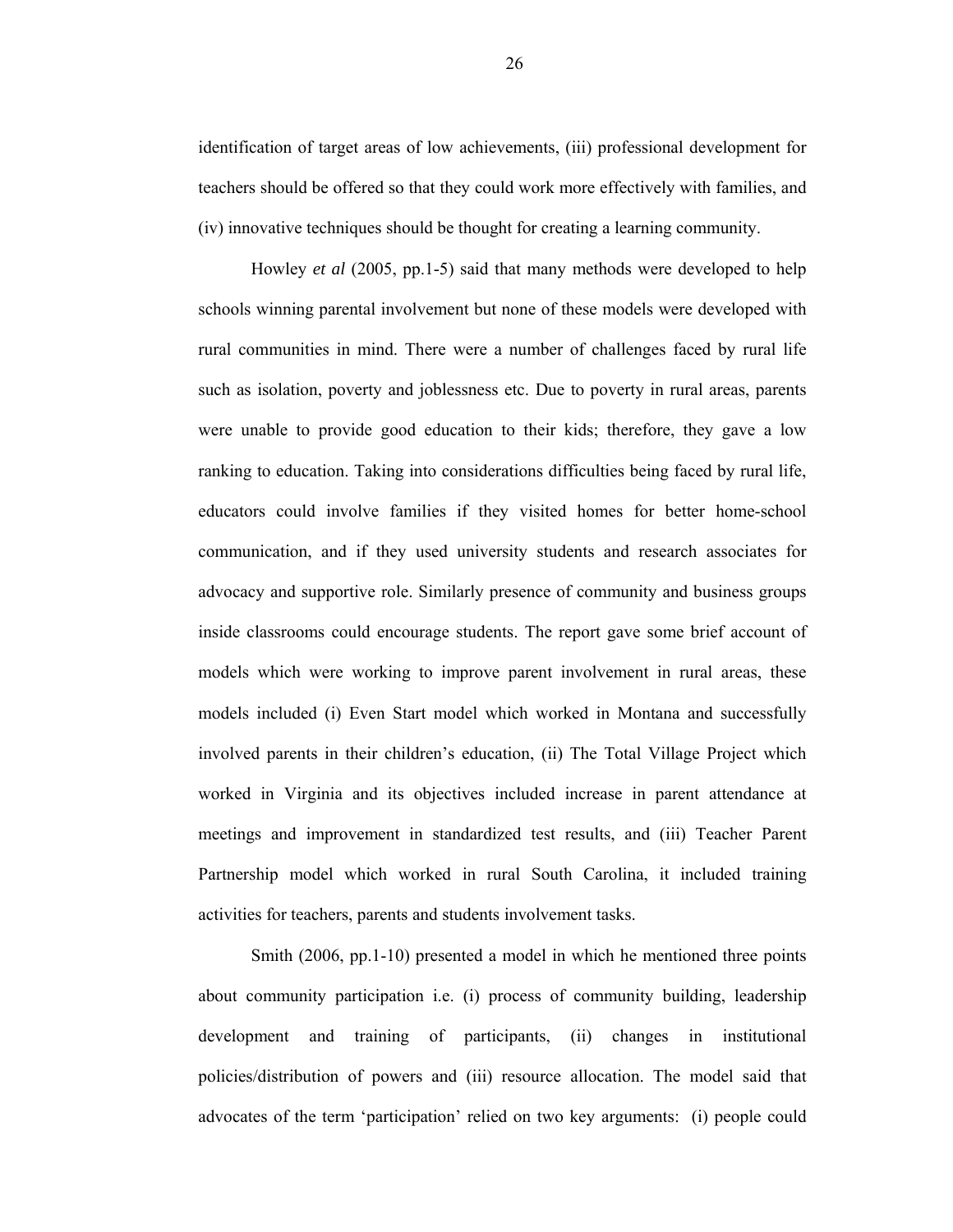influence through collective decisions, and (ii) people could learn through participation. He distinguished between the terms of i )Popular participation, which meant broad issues of social development, creating opportunities and involvement of common man in social, economic and political life, and ii)Community participation, the involvement of people in local affairs.

An American institute published some very rich hints about community participation, such as i) the emergence of parent-teacher associations, ii) Community Education Committees, iii) their composition and groups, iv) their functions and procedures, v) traditions with respect to community participation, vii) their past successes, viii) how they could be assisted, ix) identification of skills and capacities of community, x) process and transparency of selection of their members, and xi) representation and inclusion of all of the groups etc. The report discussed i) minimum number of meetings, ii) need for trainings of members, and iii) proper ways for involvement of communities. The report also mentioned conditions and indicators of the effectiveness of CECs. The report said that manipulation, decoration and tokenism were the passive forms of participation, where as information as the required state of participation, consultation as the active state of involvement, and decisions making as the ideal states of community participation. It said that community leadership could arise from the religious, political, business and social groups of a society. In its last section, the report described minimum standards of participation of a community as were proposed by Inter-Agency Network for Education in Emergencies (International Institute for Educational Planning, 2006).

Kechia (2007, pp.1-20) recommended nine techniques for solid parent-teacher relationships. She proposed that one should i) make environment of classrooms warm and welcoming, and ii) got extra information about students by sending information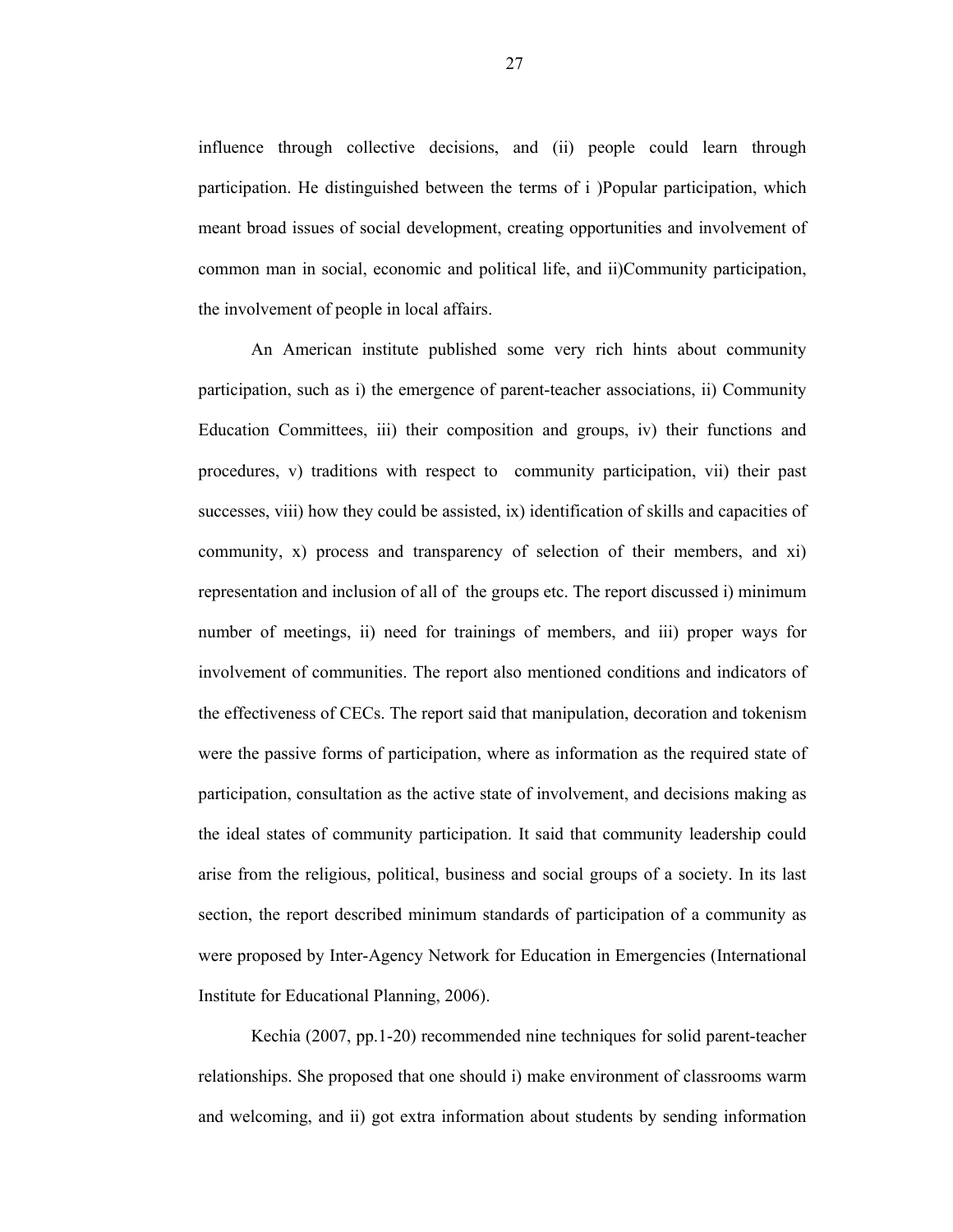sheets to homes. She proposed to guide parents and welcome them i) to visit classrooms to observe teaching, ii) to award top readers in their presence, and iii) to show flexibility with respect to time.

Agbo, (2007, pp.41-56) cited various references in favour of community relations and then conducted a research on community and teachers perspectives. He was interested in three questions: (i) nature of relationship that existed between school and community, (ii) working of parents and teachers in collaboration for improvement of school, and (iii) that how Euro-Canadian teachers could be integrated into the community?. He found that parents were more likely to involve themselves in Primary grades than in Middle and High schools because Middle school teachers had less time and resources to monitor each student. Similarly middle class parents got responsibility to collaborate with schools while lower class seemed to turnover responsibilities on to the school. Teachers welcome contacts when there was a problem and when they asked parents to come as compared to the parents initiated contact. The paper quoted report of the Royal Commission on Learning, which described "school- community relations as the first engine, and that every school should have a council comprising of Principal, teachers, students and parents that should assume some obligations which teachers now bore alone" (2007, p. 11) The researcher Interviewed 58 community members and 8 teachers about above mentioned questions. All of them suggested i) PTC formation, ii) collective games, iii) story telling sessions iv) occasional class taking of educated parents, and v) celebrating parent's days/mothers days/ grand fathers days/ uncle/aunt days. The paper concluded that fate of a school depended upon its relationship with community. It said that "A well developed collaborative action plan would support a positive working partnership between teachers and parents" (2007, P.13). If one wanted to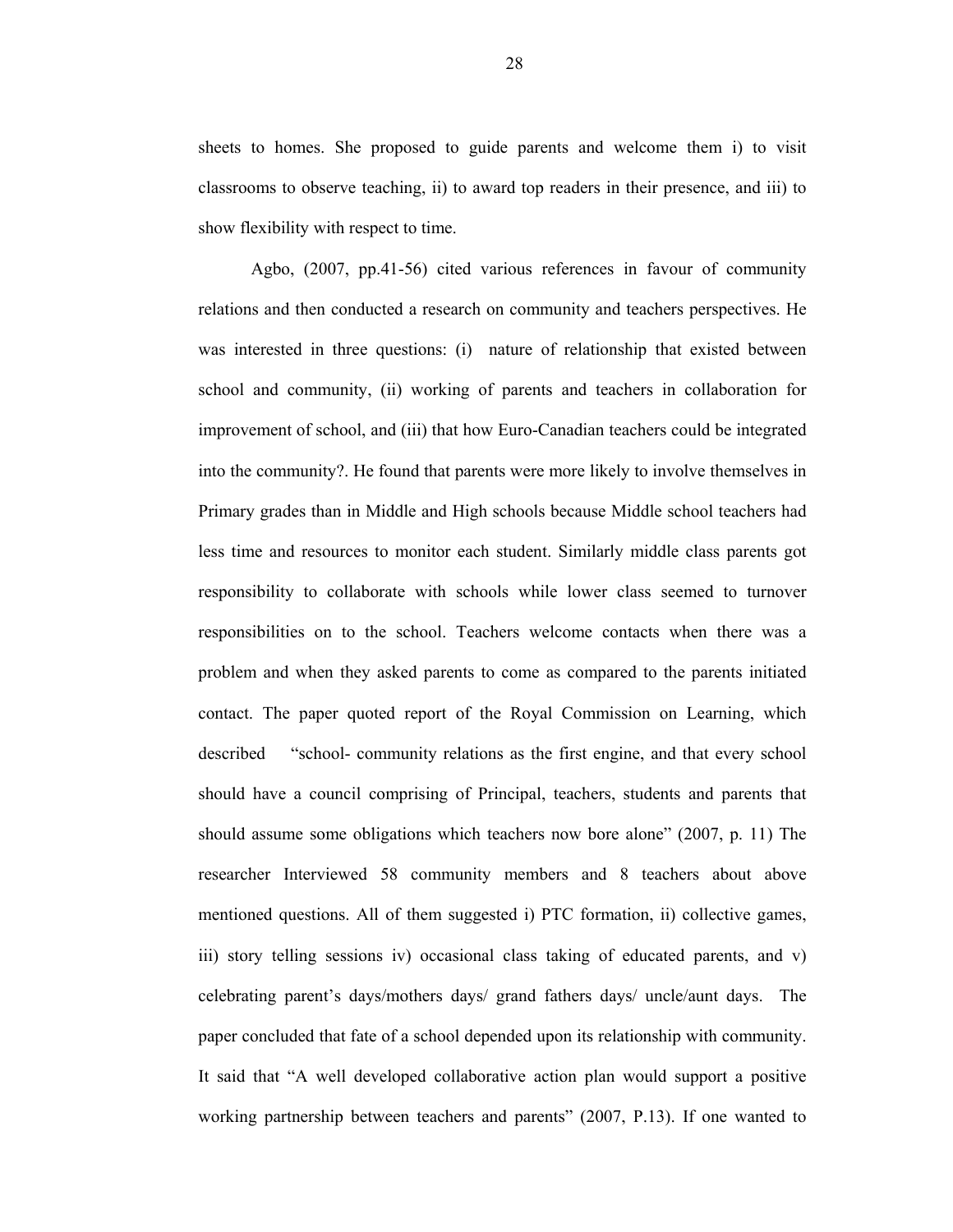know how best a community could involve itself in school, it needed to provide conditions for involvement and those schools should remove the structures and signs that prevent collaboration.

Another report noted about community participation that (i) although PTAs and SMCs had been established in many schools but there were tensions and contradictions in their duties. Similarly i) their composition was not representative of real community, (ii) relations amongst stakeholders were not smooth, (iii) communities as contradictory to assumption of homogeneity were rather heterogeneous and multi-layered,(iv) there were multiple experiences and understandings of community–school relations, and (v) that the concept of community itself was problematic. According to the report, i) communities were suffering from poverty and passing from a stage of rural to urban migration, ii) girls education was severely suffering due to various reasons, iii) people avoided domination of western culture, iv) parent were the principal community members but were ignorant of importance of schooling, v) teachers criticized parents and parents criticized teachers, vi) children were the main victims, vii) irregular attendance of students resulted in punishment which increased absenteeism / dropouts, and viii) that children were involved in agricultural, business, and household activities. According to the document, community viewed schools as (i) the symbols of modernity, a post colonial product, and an agent of economic and social change, (ii) schools were agents of unwanted westernization and a threat to traditional values, (iii) its system of timings, curriculum, uniforms and rules were rigid, (iv) community schools were in contrast to the unresponsiveness of formal schooling, and (v) local teachers and teaching in local language could bridge gap between schools and communities. The document said that Decentralization and greater advocacy for community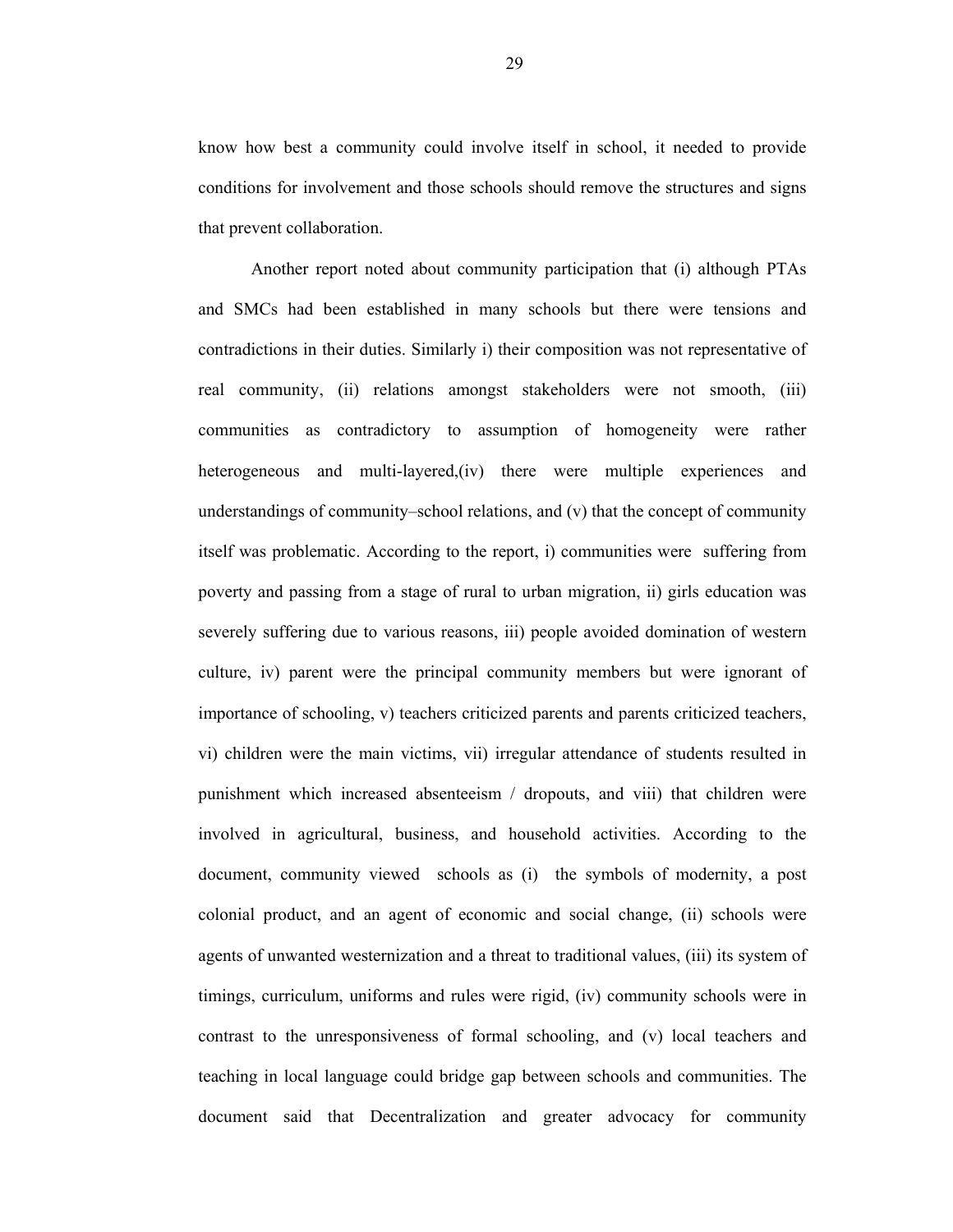involvement increased community participation in formal education. However, this was regarded as a top-down imposition and not a response to demand from communities for greater involvement. Communities took such participation as an additional burden on their times and resources. Some of the arguments in favour of community participation in schools were (i) mobilizing extra resources for schools, (ii) increased ownership, (iii) enhancement of accountability of educational institutions, (iv) raising school efficiency, (v) orientation of school to local needs, (vi) improvement in educational quality, (vii) democratization of society, (viii) acquisition of managerial skills and (ix) educational decentralization. While difficulties of participation which were described by the report were: (i) it was limited only to cash and kind, (ii) it meant accountability only of Local government than of community, (iii) it was a burden on communities in terms of expenditures and time, (iv) it suffered due to pressure of local politics on school, (v) participation of community was inequitable, (vi) teachers felt threatened by greater community involvement in schools, and (vii) lack of community skills. In the end, the article said that community participation in schooling was working well only in rare cases where there were good understanding and relations amongst schools, communities, and local educational authorities with a history of community mobilization and commitment (University of Sussex, 2007).

According to a report published in the United States, parents and community were responsible for quality education of students. Today all family members were inclusive in student achievements. Involvement of a family has positive effects on Childs success; and that students were inspired and motivated through it. The report said that Parents-school partnerships improved schools, strengthened families, built community, increased student achievement and successes. According to the report in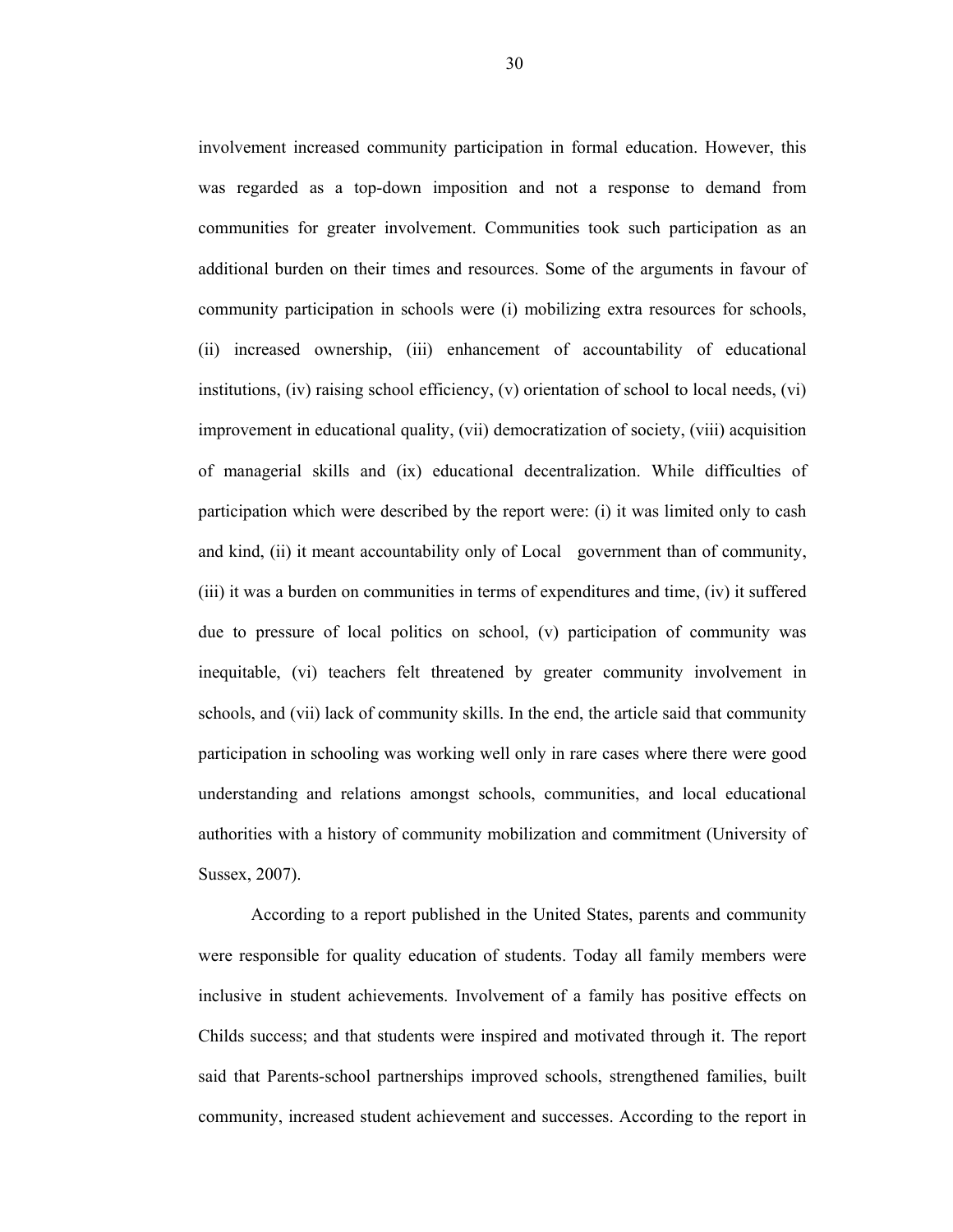the United States of America 17 states directed all districts to act upon such policies which involved parents and families. Some states allowed schools to use funds to involve community for student's improvement. People thought that imparting education was responsibility of schools, but schools submitted that they could not do it alone. They wanted to get community help. Lack of parental involvement was the problem of USA also, it was, therefore, necessary for community to involve itself with schools. The report said that some of hindrances in way of community participation included tight time schedule of parents, inconveniences of involvement, lack of know-how, lack of contact from school and lack of transportation.

 In order to engage community in schools, following steps were recommended by the report to be taken by government and school authorities: (i) determination of needs, interests and ideas about partnering, (ii) passing of familyfriendly laws, (iii) provision of professional development, (iv) provision of training to parents, (v) provision of information about school policies and procedures to parents, (vi) school- community liaisons should be hired, (vii) collaboration with higher education institutions, (viii) an outreach strategy to inform community about involvement, and lastly (ix) effectiveness of family involvement should be evaluated. The report listed following parent-family-community-school partnerships organizations for their endeavors and contributions in the field of parental involvement; (i) National Network of Partnership schools (NNPS), (ii) The Parent-Teacher Home visit Project, (iii) The Chicago Parent Centers Model, and (iv) Parent Institute for Quality Education (PIQE). It advised four steps to promote community involvement in educational institution, (i) parents must perform their role in schools, (ii) parents and families must be assisted, (iii) encouraging laws should be devised, and (iv)rewards must be given on performance. The report included six types of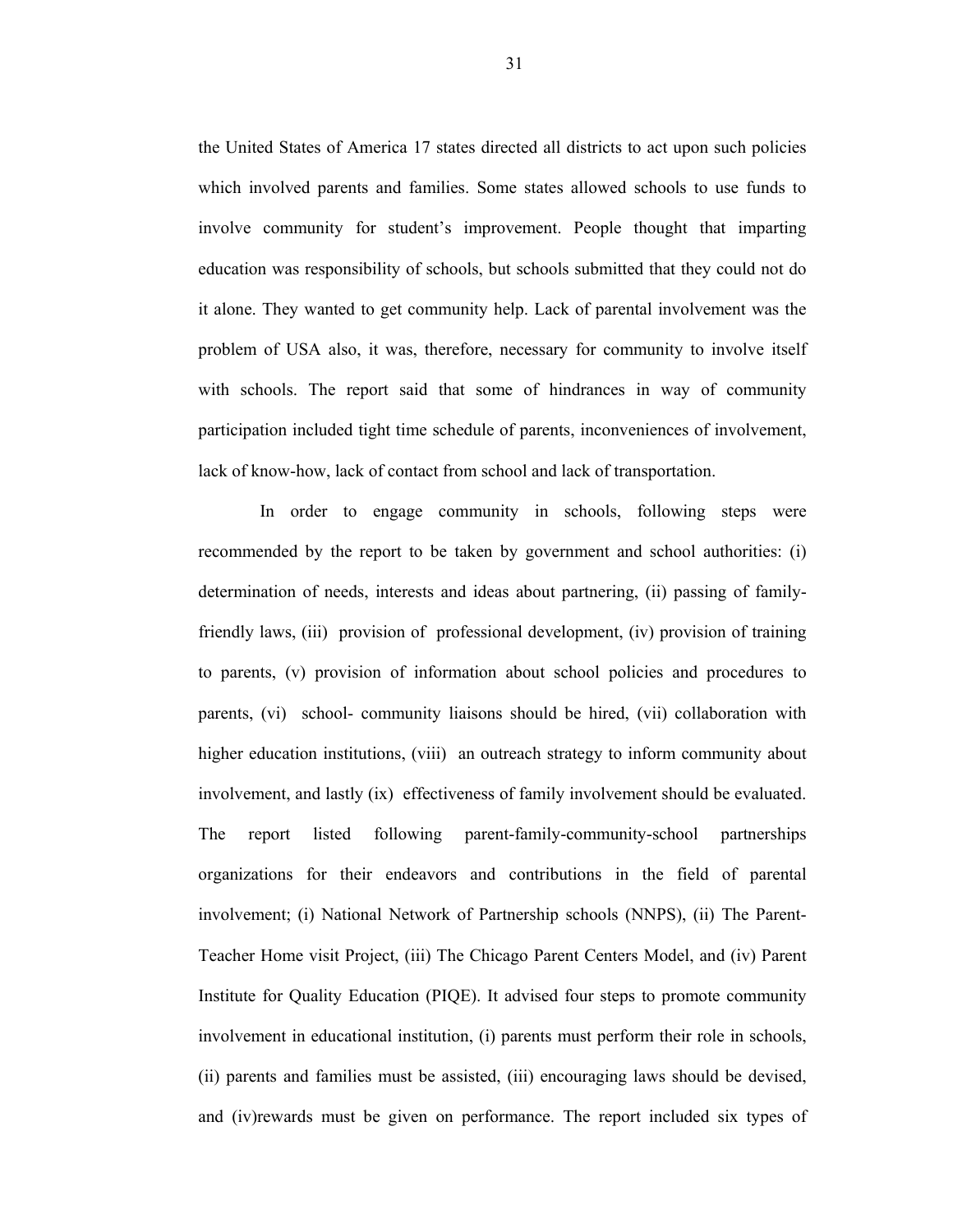involvement of community which were (i) parenting, (ii) communicating, (iii) volunteering, (iv)learning at home, (v) decision making and (vi) collaboration with community. Following web sites were given at the end of report for further details i) www.nea.org/parents/parentguides.html,ii)www.finenetwork.org,iii)www.csos.jhu.ed u, and iv) www.pta.org (National Education Association, 2008).

 Combs(2008, pp.1-24) mentioned different methods for improvement of school-family relations. He suggested that (i) a community should be encouraged to use school facilities after the end of the school timings, (ii) friendly policies with communities should be followed, (iii) talented students should be invited for lunch hosted by local business community and (iv) congratulations should be sent to them. He added that i) such students should be granted discount card for stationery purchase, ii) intelligent students should be invited for interaction with present students, iii) senior citizens should be invited for a lunch sponsored by school, iv) assemblies should be arranged at which students could receive certificates and honours, v) professionals should be invited to guide students for different careers, vi) school activities should be projected on media, vii) a honour roll of students should be hanged in school, and viii) family members should be contacted by faculty members for positive reinforcement.

La Bahn (2009, pp.1-9) laid stress on dynamism of school Principals to make parental involvement effective. He said that parents wanted to cooperate with schools but they did not know its methods. The paper advised ten ways for successful role in schools. Some of them were: (i) frequent contact and communication with parents, (ii) family dreams for future, (iii) hard work on behalf of school for community participation, (iv) active life style, (v) four to five hours home-centred learning per day, (vi) mutual support and problem solving, and (vii) stress on spiritual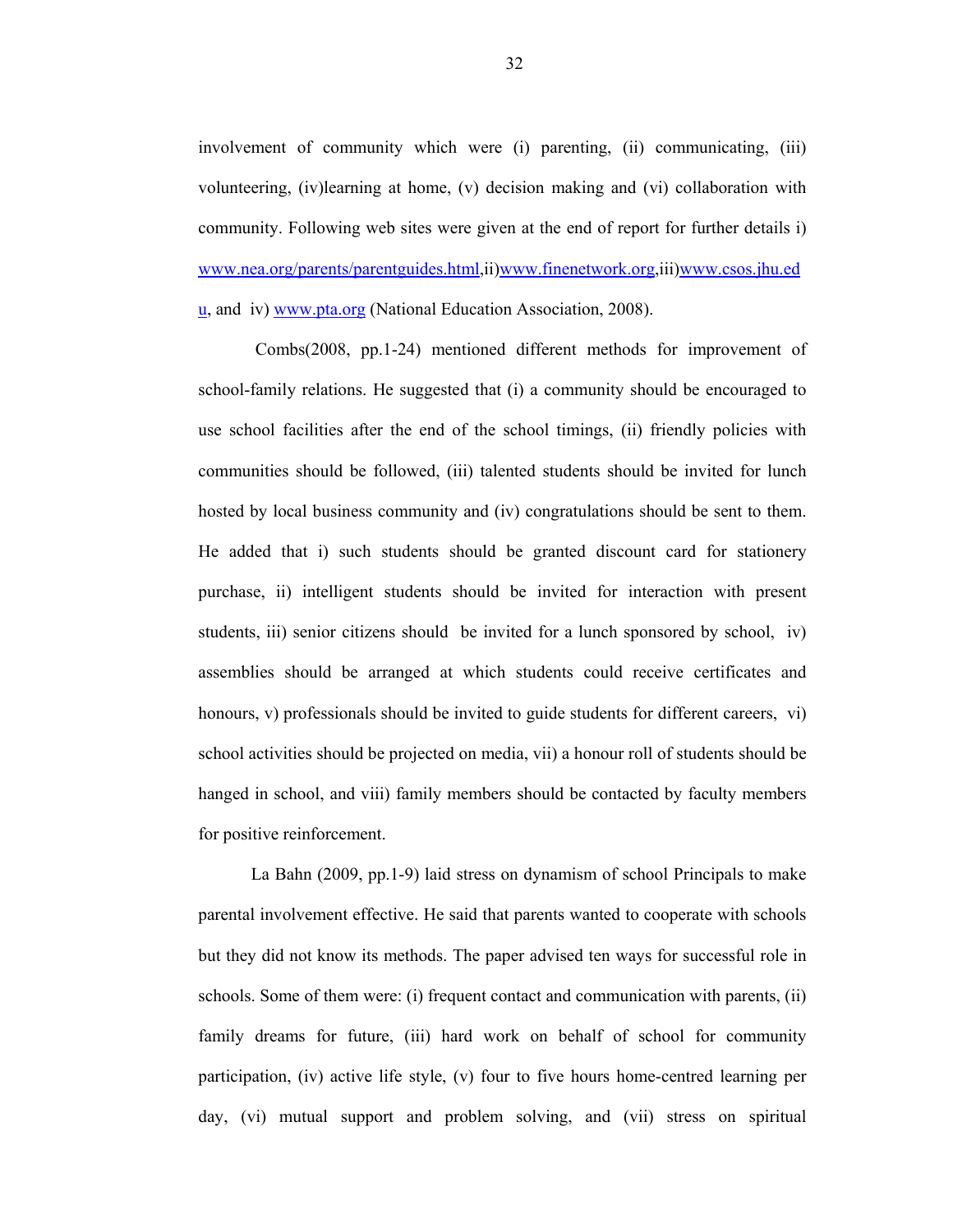development of students. The paper emphasized on discovery of new ways to increase community involvement in schools.

A report addressed major problems like how to connect schools with families and communities. It started work on community participation in 1990; it used various research methods for promotion of academics and career planning of students through community involvement practices (John Hopkins University, 2010).

Skiba & Strassel (2010, pp.1-2) studied role of parental involvement in learning of students and in creation of a positive climate in schools. They identified six ways of parental involvement in which three belonged to home and three to schools. Former three were i.e. i) parenting, ii) learning at home and iii) communication, while later three were i) volunteering, ii) decision making and iii) collaboration with community. Their conclusion was that increased parental involvement could increase success of students and satisfaction of teachers.

Ronald F *et al*. (2010, pp.1-5) Community development (CD) was practice of civic leaders, activists, involved citizens and professionals to improve various aspects of local communities. It empowered individuals and groups with skills for change. According to "The community development challenge report", they were a set of values and practices which played special role in overcoming poverty, disadvantages, knitting society together at grassroots level and deepening of democracy. Community development practitioners created opportunities for members of a community to taught skills, enabled people to act together to foster social inclusion and equality. The report described as much as fifteen different approaches to community development. About the history of Community development, the report said that community participation occurred throughout history and its aim was a better life through collective efforts. The article divided the World into two zones about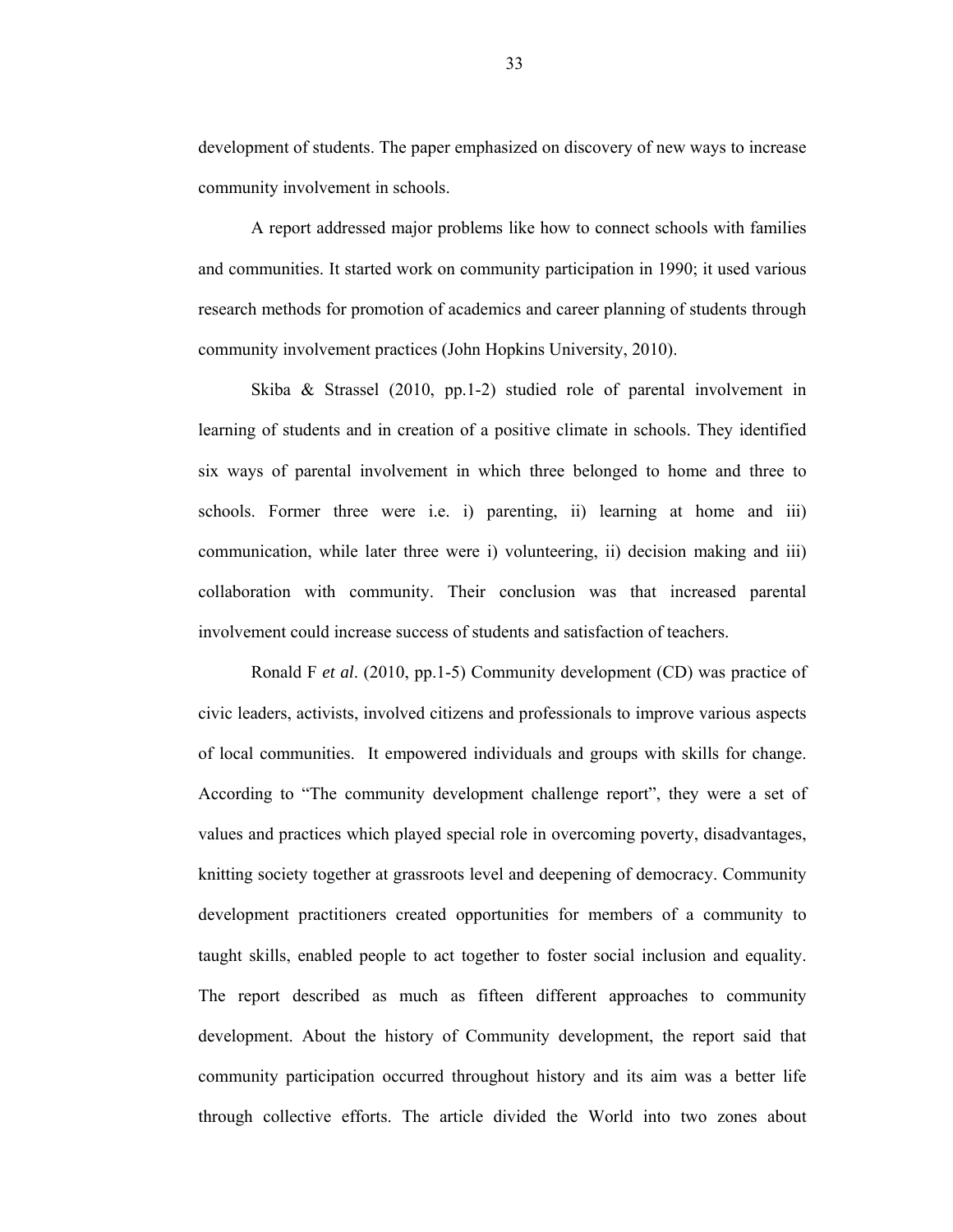community participation. In Northern hemisphere, Robert Owen was the first thinker who tried to form a more perfect community. In the light of his work, people came together to form Utopian communities with mixed success. In 1960s various foundations were established such as Ford foundation, which attempted to apply business and management skills for development of low-income residents. Such groups came to be known as "community Development Corporations" or CDCs. Federal and Municipal authorities provided funds to CDCs and other nonprofit organizations. These CDCs started to stabilize seemingly hopeless inner city areas of South Bronx in New York. In Southern hemisphere, idea of Utopia brought the concept of community development to Africa; from there it reached India through M.K.Gandhi. Then first Prime minister of India, Mr. Jawaher lal Nehru gave it shape of Integrated Rural development Scheme with a focus on uplift of rural areas. On the same pattern United Nations and World Bank adopted programmes like (i) each one teaches one, (ii) cooperative ventures, (iii) open education, (iv) village nutrition programmes, and (v) village water supply programmes. Canada also saw different movements in 1920s of Social capital. In Bangla Desh, the work of Muhammad Yunas in the field of micro enterprise credit schemes honoured him with Nobel peace prize of 2006.

Education World described an interview from Principal of Riverview Gardens School District of St. Louis County, Missouri, in which he told that parental involvement was a requirement in his school and that they succeeded in provision of internet connections to all of classrooms with the help of 150 parents. Moreover, parents and teachers painted whole school in a few days and that school now looked beautiful and nice (Education World, 2010).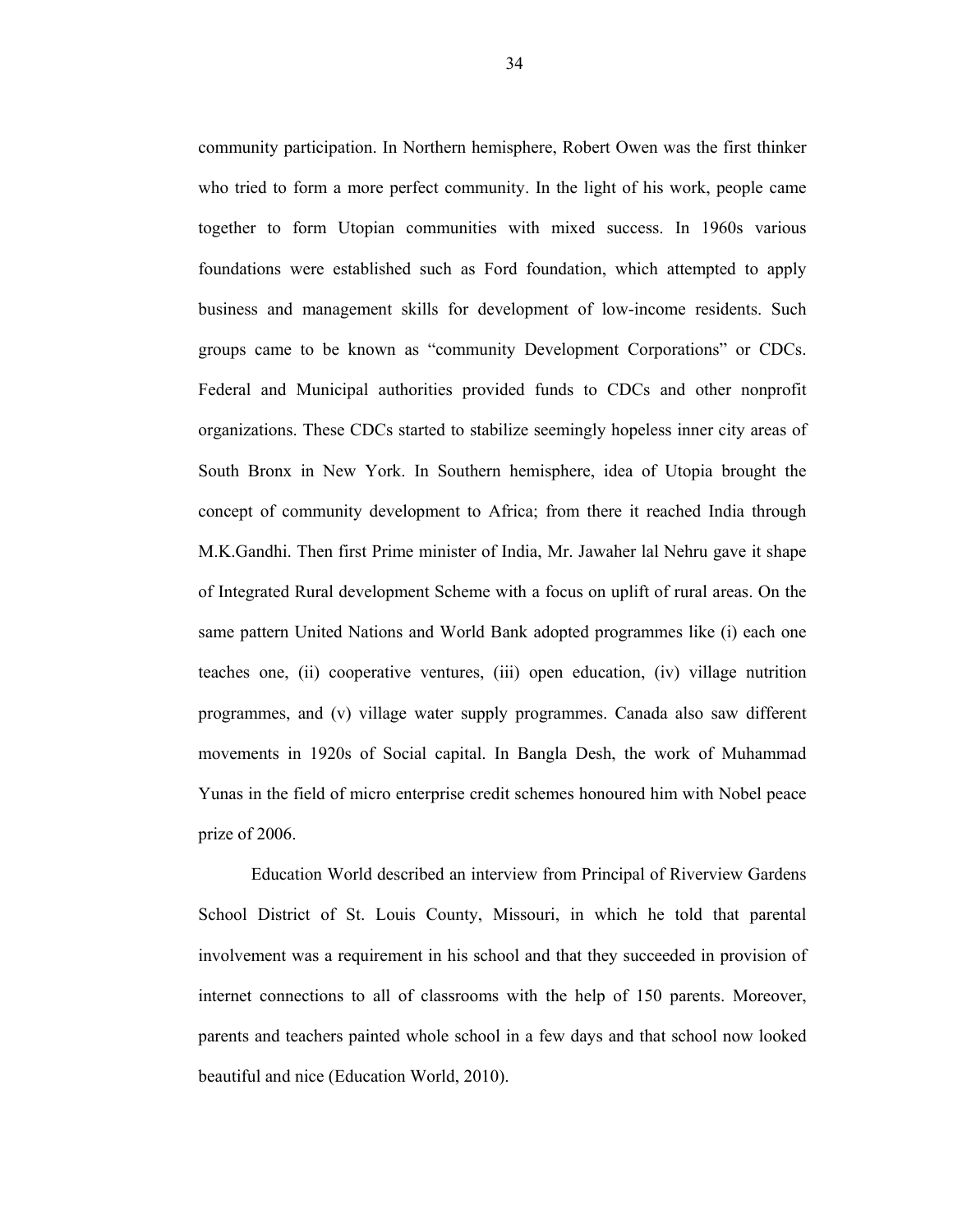Committee for Academic Excellence described as many as 92 different and interesting suggestions for involvement of families and communities in education. It was suggested that parents should set a specific time each day for doing homework and to listen to students reading for thirty minutes. Similarly a note book should be created for homework and for record and communication with school and home. It suggested parents for limiting Tele Vision watching and provided suggested list of Tele Vision programmes to view and discuss with their children, to sign homework, to attend workshops for parents that how to motivate their children to do homework, to create positive behaviors and select a career, and to arrange reading and story telling gatherings. About School/Home communications it suggested school Principals to i) write their school's mission statement at school gate for every one, ii) to repeat key messages, iii) contact parents using variety of methods, iv) design colorful sheets for information, v) to select a particular date for sending information to parents, vi) use humor, cartoons, interesting designs, success stories and vii) quotations in messages. Similarly it suggested i) holding family information sessions, ii) coordinate communication efforts through PTCs, iii) encourage joint sittings, and ask iv) parents what they expected from their children and schools. The report added to invite parents of at-risk students to school, to set a schedule for "Coffee with the Principals", establish a parent room / parent corner in school, have a bulletin board in school and maximize the number of phone calls to convey positive messages. About use of family relations for schools, the report suggested to i) invite parents to speak, ii) encourage parents to serve as greeter or guide, iii) develop a parent support group on how to provide care to child, iv) invite local agencies and businesses to set up information tables, and v) ask parents how to engage other parents. The report further suggested parents involvement in committees, collaborations and exchanges with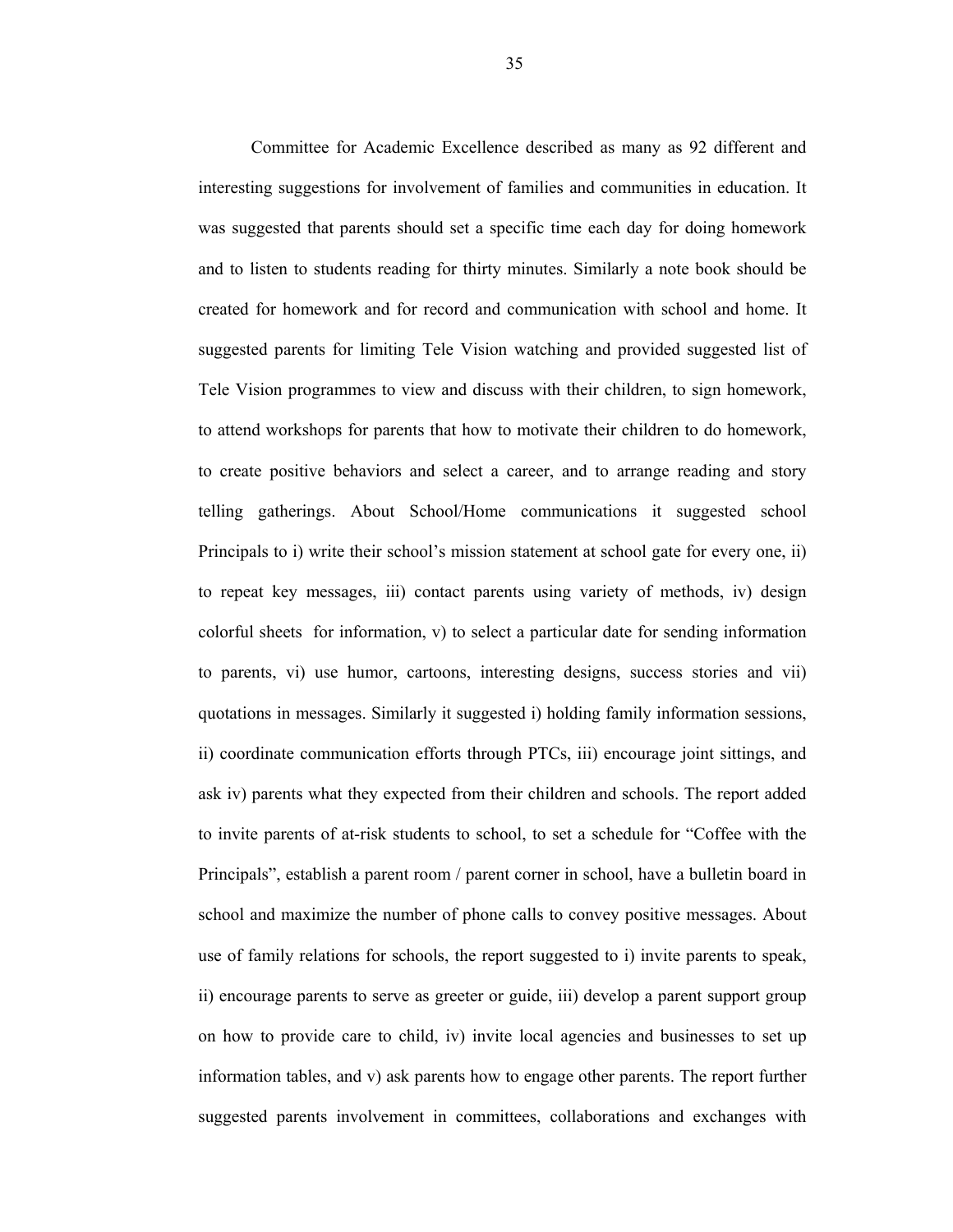community, and ask students to write to speakers and newspapers for thanks (Richard committee for academic excellence Kentucky, 2011).

Smith (2011, pp.12-15) reported that in the United States parents teachers associations were a common thing. Every school had a PTA. In some schools they were known as Parent-Teacher-Student Association (PTSA), their aim was to facilitate parents in their involvement with educational institutions. It said that there existed a National Parent Teachers Association (NPTA), which was established in 1897. Every member of PTA automatically became member of NPTA. In 1960 its members were about 12 millions, which decreased to 5.2 millions. There were 23,000 local PTAs in the United States.

Fiore (2011, pp.21-42) said that School-community relations were an integral part of educational administration in USA at graduate level; but was sadly viewed as of less importance than other subjects. The changing role of effective school administrator, however, required a stronger understanding of school community relations than ever before (p. xvii). The study laid stress on development of certain skills for effective involvement of community. It said that those skills might be related to behaviour correction, curricular choice made by a teacher, ceremony or celebrations, school testing programme or state regulations. The school administrator must have skills to communicate effectively. Aptitude for listening and dealing effectively was also necessary. Most of schools administrators now rate these relations as of "importance". Almost all of the associations of education in USA have taken stand in their upcoming Annual conferences that they will work in collaboration with community and families.

Sometimes community participation showed negative effects also, as was mentioned by Khwaja, (2011, pp.1-7) who conducted a research on community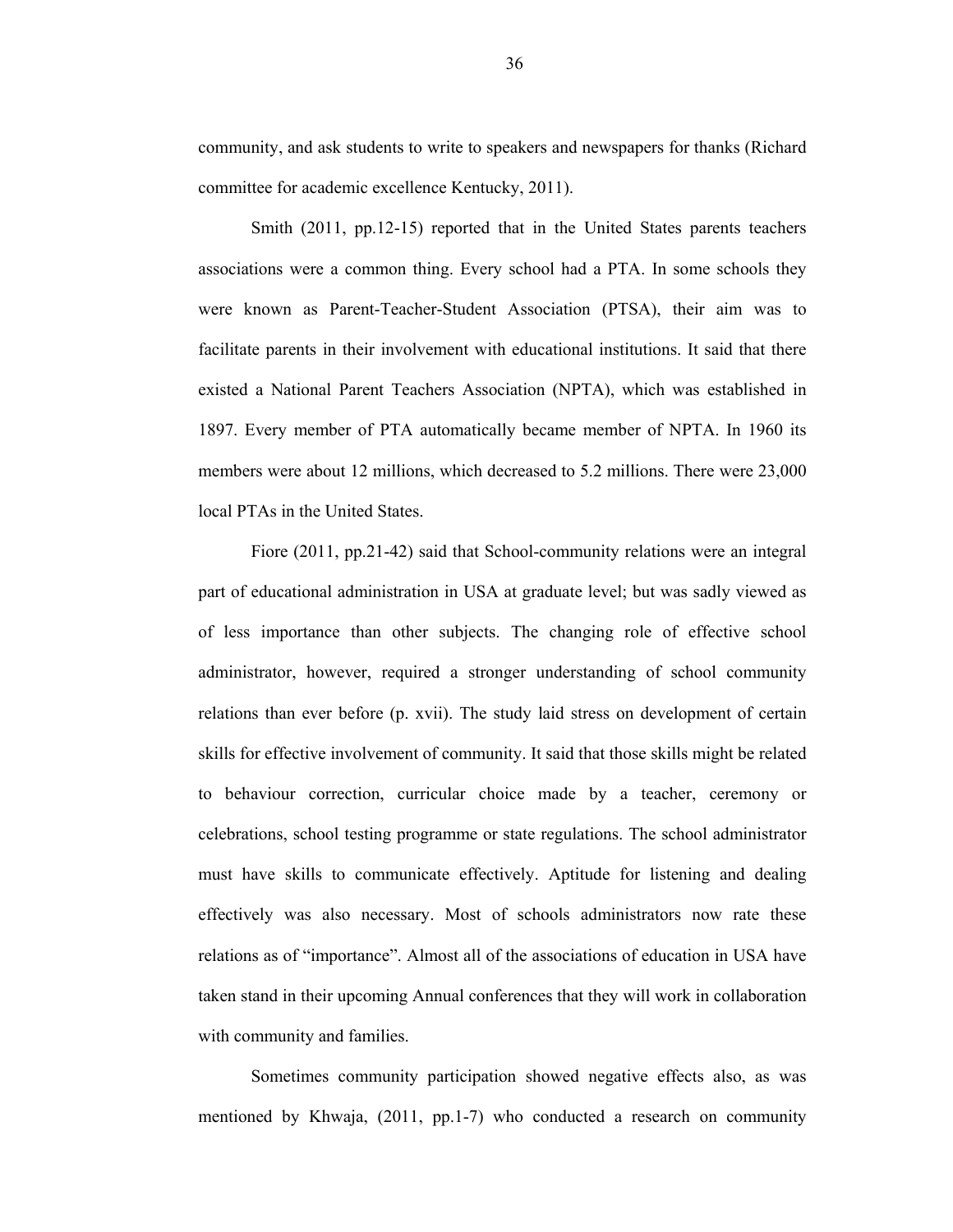participation. In its abstract, he said that community participation improved results in non-technical decisions but its results were worst in technical decisions, thus it was not desirable in all cases. In the introduction of his research, he said that before 1980's most of developmental projects failed due to lack of community participation, but after 1980's participatory development became an unqualified good in terms of project outcomes and sustainability. He said, however, that there was much less agreement on what did it meant and at which place it was to be used; thus there was a chance for its misunderstanding, misapplication and then its consequent discard. He claimed that community participation was not desirable in terms of project sustainability. This participation was beneficial in those decisions where local inputs and knowledge was required, but was detrimental in case of investment -based projects. According to him, participation was key for community to have a control over initiatives, decisions and planning; the community then might have a say in that activity. The purpose of the paper, he said, was not to roll back process of community participation, but to be cautious in it, and to consider its merits and demerits alike.

### **2.11 COMMUNITY PARTICIPATION IN UNITED KINGDOM**

Crozier *et al* (2005) conducted a research on Bangladeshi and Pakistani community living in UK. The study contacted 157 house holds and 591 parents whose majority belonged to working class. The researchers applied technique of convenient sampling in collection of data. According to the study, most parents had little understanding of the education system of UK. They were generally satisfied with Primary schools but dissatisfied with Secondary schools. Parents said that schools usually provided no information regarding their activities. According to the study, parents desired good education for their children due to their Islamic background. Parents of both ethnic groups viewed their role as providing "behind the scene'

37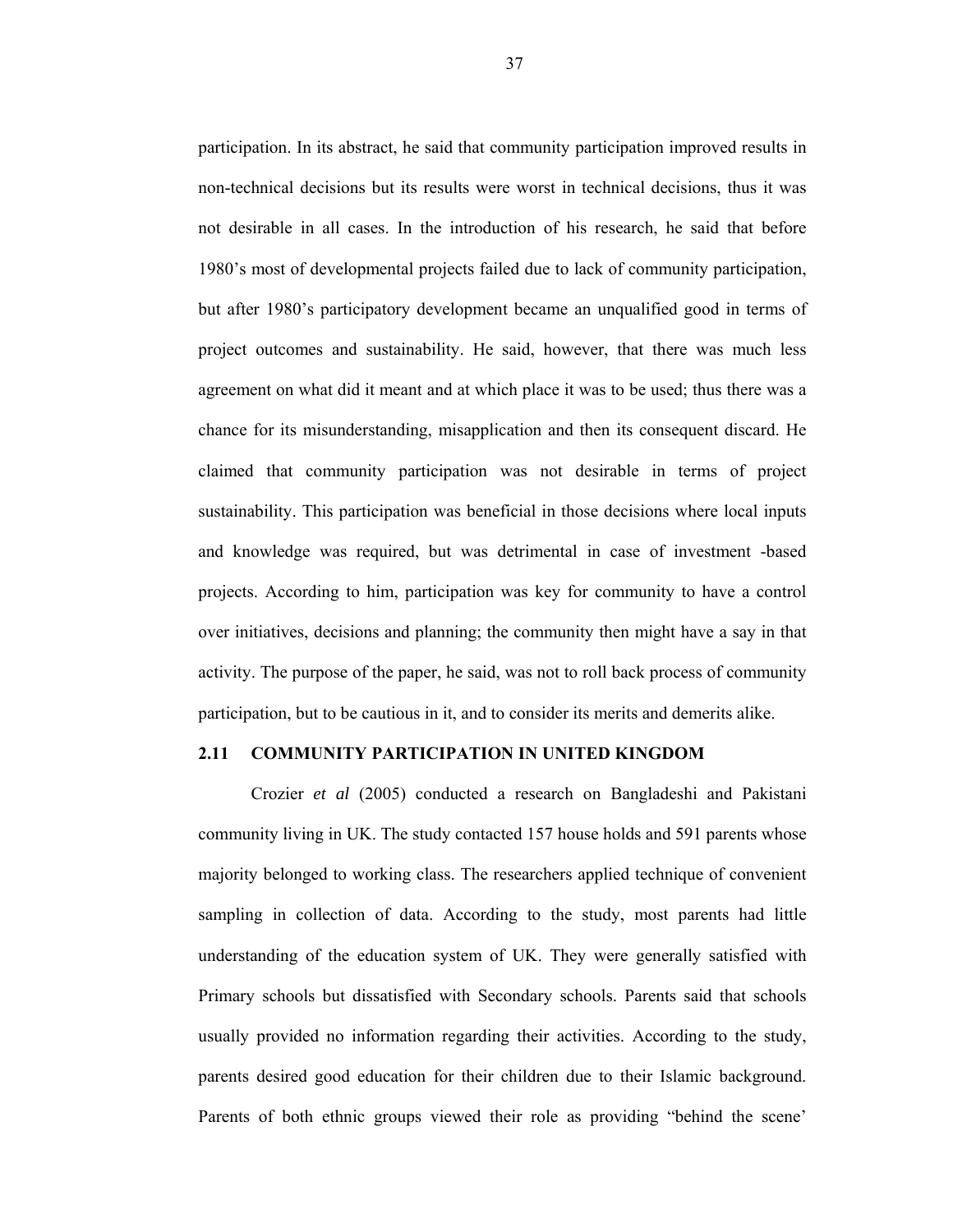support to the schools. The study recommended that schools should develop a better system of understanding and awareness; they should expect a realistic level of participation from parents. Schools should use their community liaison assistant and that some other family members should also be contacted in addition to fathers and mothers.

A research in the United Kingdom on parents-schools relations mentioned that parents became less and less involved in schools when their child got promoted to secondary classes. The said research found that parent's active involvement produced beneficial impacts on the learning and attitudes of the students. It advised that all parents should participate like that of the parents of primary classes' students, where the rate of participation was much more satisfactory (BBC, 2010).

#### **2.12 COMMUNITY PARTICIPATION IN AUSTRALIA**

Goos *et al*. (2007, pp.1-26) on community participation in Australia said that there was no consistent agreement about meaning of the terms "parent involvement" and "community involvement" in Australia. The stakeholders might hold conflicting perceptions about their roles and the role of other stakeholders. The importance of relations, trust and respect enhanced over a long period of their interaction with each other. The researchers found that some parents cared about career of their children, while some of them did not want to be involved actively in all aspects of schools. The study recommended that expertise, background and interests of stakeholders should be used for further improvement.

Government of Australia published a guide. The aim of that guide was encouragement of sustainable and effective bonds amongst schools, families and students. It said that each member was an equally valuable contributor. Student's needs and preferences should be kept in mind. Help should be extended to involve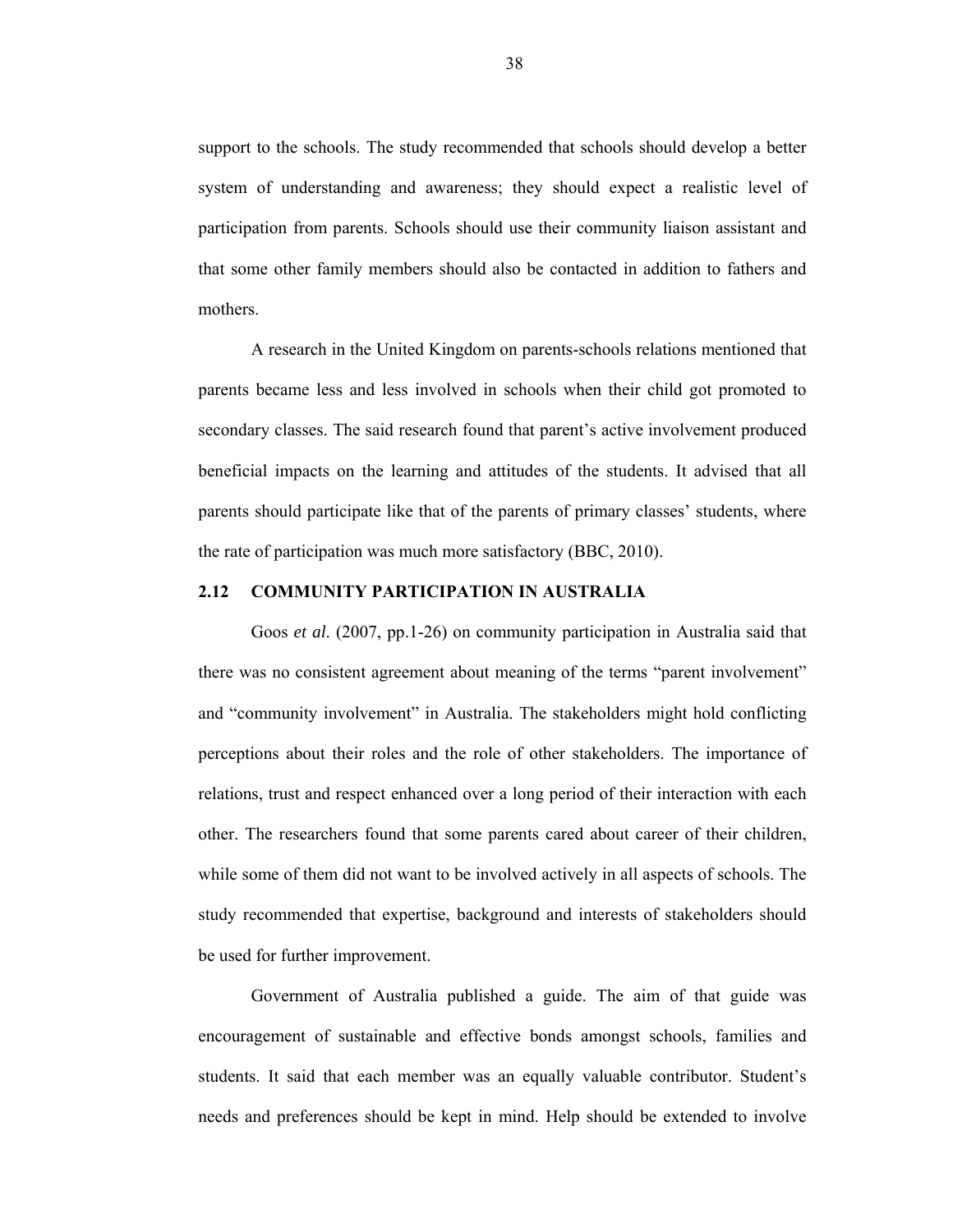formerly uninvolved families; and creation of learning environment for students should be made. Similarly, provision of opportunities to families for contributions to schools and contributing for professional satisfaction of school heads and their staff were also necessary. The guide explained family-school relations; importance of such relations and conclusion about its respective research. It said that establishment of relations with parents needed time and commitment, and families which understand problems of schools should not be underestimated. The report contained a vision about family involvement, a set of principles for such involvement, seven key dimensions of effective family- school relations and a set of strategies for the implementations of such a partnership. The purpose of this effort was to guide schools and families on increasing their partnership with each other. The report was prepared by a number of associations which included Australian Council of State School Organisation (ACSSO), the Australian Parents council (APC), State Principals Association (SPA), and the Australian Government (Government of Australia, 2009).

In another report Department of Education of Queensland threw light on essential details of community participation. It said that Queensland state schools valued partnership of parents in helping to enrich learning opportunities for students. This document contained four sections (i) keeping informed, (ii) becoming involved, (iii) making a complaint and (iv)a role for parents and citizens Associations. Under the first section of keeping informed it said that Education Department provided many opportunities for parents to have a contact with school. The schools sent students performance report twice a year to parents, they published information for parents and community which included curriculum offerings, co-curricular activities, social climate of school, strategies used for involvement of parents, and results of certain classes. Many schools produced regular newsletters about their activities; and parents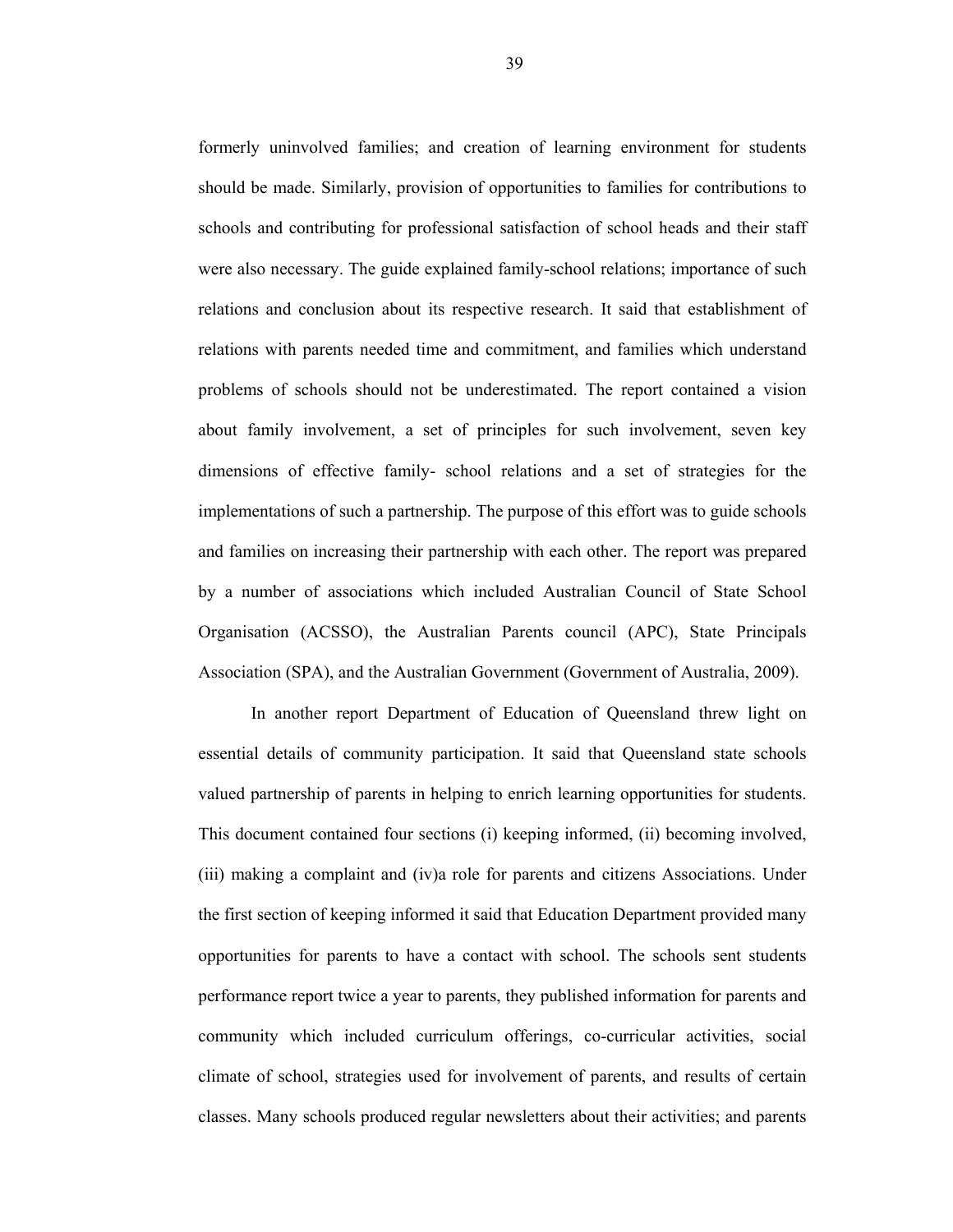were encouraged to meet by appointment to discuss their child problems. A magazine was distributed to all parents of students in Queensland State and non state schools about issues affecting education of their children. Second section of becoming involved meant that parents could be involved such as assisting in class rooms, in camps, in co-curricular activities, and in sports etc. Parents were represented in school councils, such councils were elected after every two years, moreover, community participation officers of Department also tried to increase parents and community participation in schools. Various citizen associations were involved in schools for fund raising, local policy making, functions and out of school hour's care. Similarly, volunteer parents ran tuck shop on non profit basis to provide healthy foods. Third section of making a complaint meant that Education department tried to dealt every complaint in a fair and equitable manner, it was, however, responsibility of the parents to put complaint in factual and non threatening manner. The school staff has the right to reply; in case of misconduct or criminal activity parents have the right to contact Misconduct commission or Queensland Police services. A five steps procedure was adopted to reach an outcome which should be in the best interest of students, this procedure was composed of (i) discussion of complaint with class teacher, (ii) in case of non compliance, discussion of complaint with Principal of school, (iii) contacting district officer of schools, if necessary, (iv) contacting Central office of Education in written, and finally (v) Contacting Ombudsman. Parents were also advised to contact their own Parents and Citizens' Association to provide support in these circumstances (Government of Queensland, 2011).

### **2.13 COMMUNITY PARTICIPATION IN EL SALVADOR**

Sawada (2002, pp 1-30) said that performance of community-managed schools in El Salvador was better than formal primary school teachers, and that it should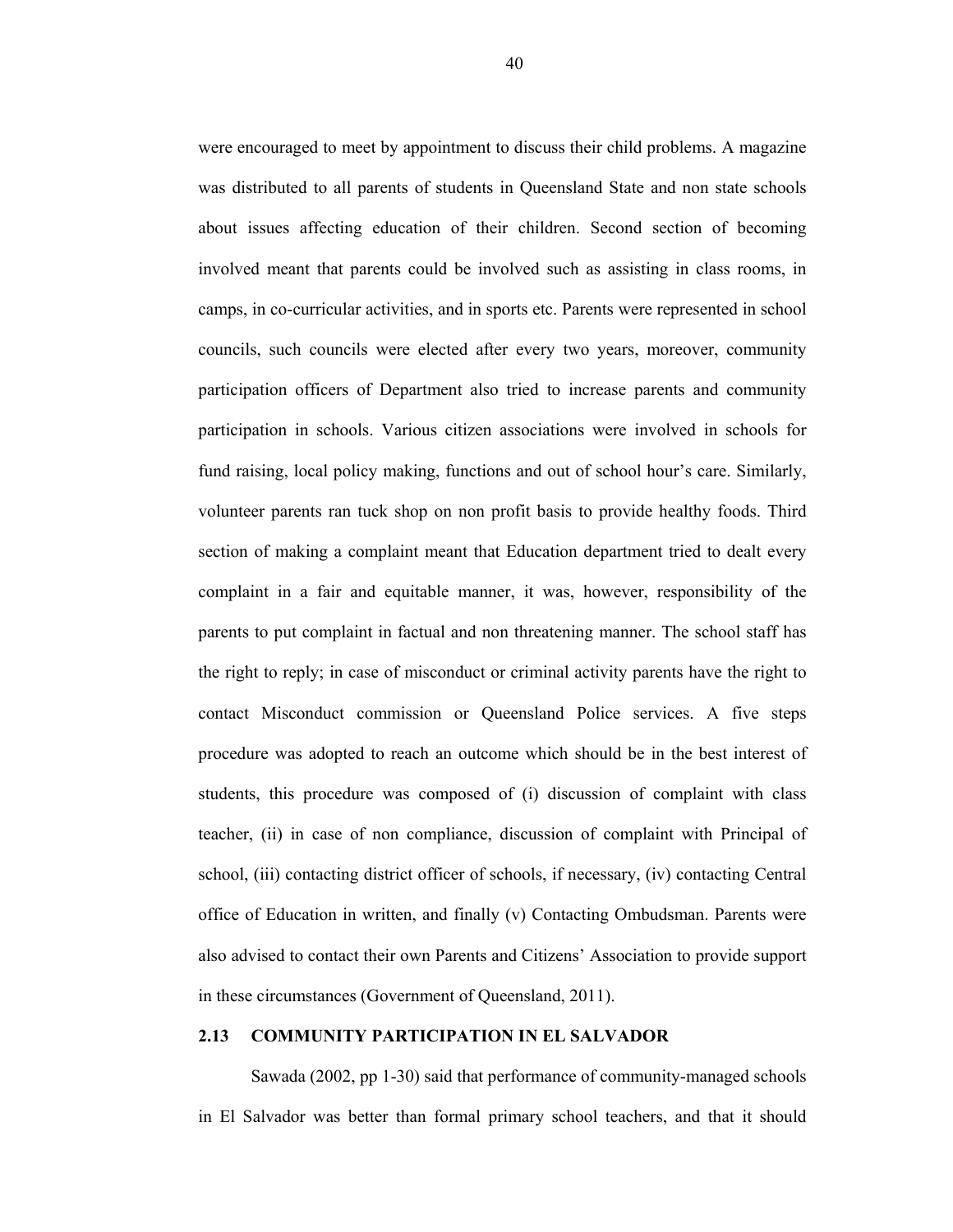involve delegation of powers of school administration and teacher's management to the community group. In the end he concluded that decentralization of schools would be more beneficial for community as a whole.

### **2.14 COMMUNITY PARTICIPATION IN AFRICAN COUNTRIES**

In most of the African countries communities were taking part in promotion of education. Abbas (2001, pp 1-10) said that Federal and Local government should control and finance secondary education in Nigeria, while direct community participation should guarantee the role to jointly run primary education.

Academy for Educational Development of Ghana produced several research publications and tools itself as well as in collaboration with other agencies such as World Bank. In one of the publications namely "Involving Communities" the paper provided an understanding of ongoing and previously implemented community participation strategies, and suggested ways to utilize these strategies in future initiatives. Another important tool developed by it was the software of "Planning for Community participation in Education" in 1997, it aimed to assist program planners to make informed decisions about design of a community participation strategy by drawing on the lessons learned from a variety of experiences around the world. For improvement of girl's education it applied those concepts identified in "involving communities". Such as training of a cadre of local trainers, development of suitable training material for it, and preparation of a guide for community participation. It funded another community participatory project developed by USAID/Malawi GABLE project, and launched a Social mobilization campaign. The same design team worked on software which aimed at providing guidance to practitioners on how to work with communities on education. It designed a compact disk (CD) titled "From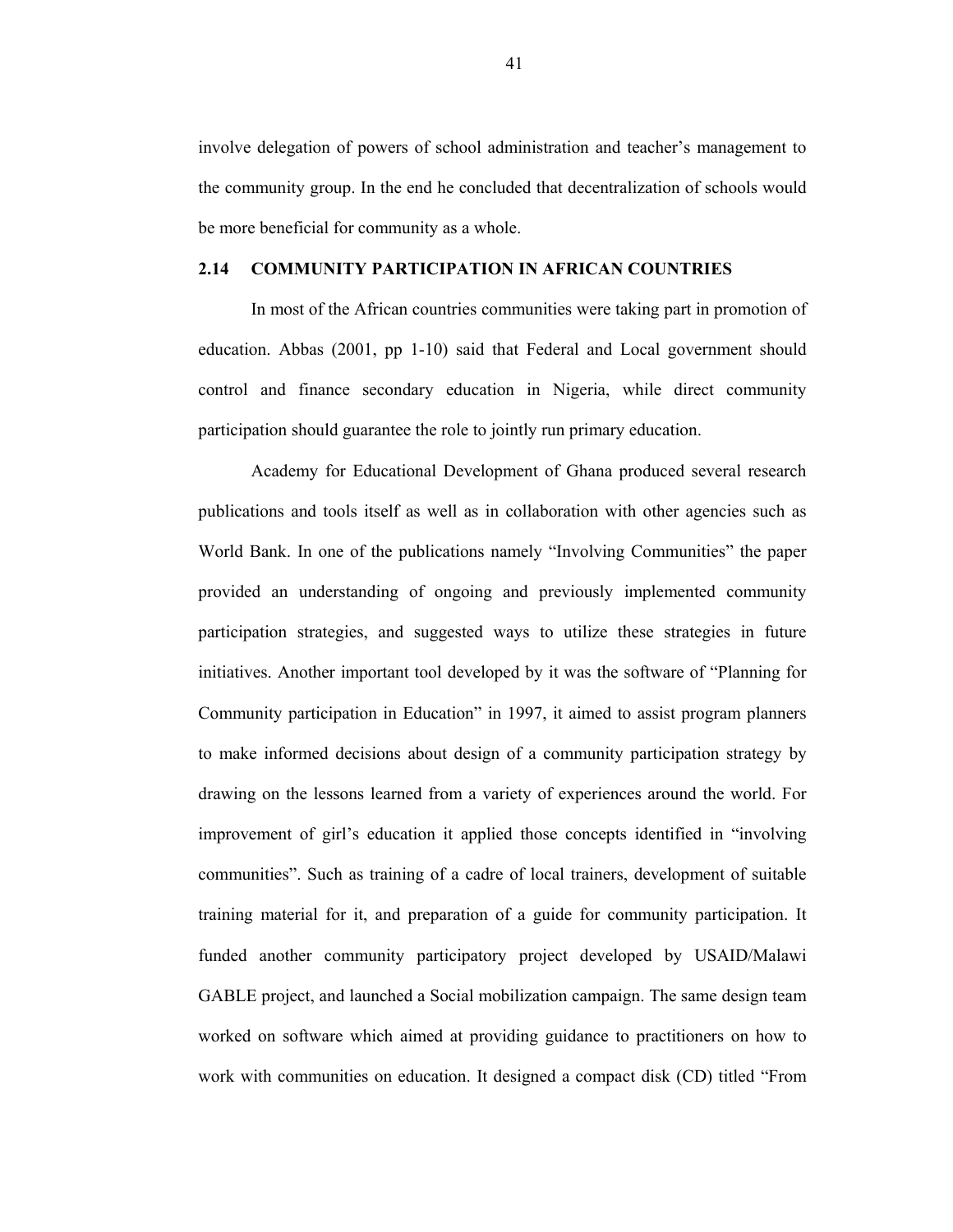Information to Action: Tools for improving community participation in Education". Work started on this CD in 1997 and completed in 2002 (Ghana, 2002).

World Education in collaboration with Save the Children, Academy for Educational Development and Rural radio programmes increased community participation in Guinea where a large disparity between rural and urban enrollments was present. They succeeded in reducing bias towards female education and now parents were supporting education with their own resources there. The authorities supported various NGO's in their mission to increase parental involvement in Guinea, and to enable local government and parents associations to sustain their programmes of community involvement in future (2005, p.1).

A study on community participation in Ghana found that there was a long history of community participation in education in Ghana. There was a large number of schools constructed through the efforts of community, except in 1980's, when that participation came to lowest level due to various reasons, in which one was the idea that provision of education was the sole responsibility of Government. It deprived the system of any meaningful role for communities. Later on Government welcomed community involvement for 100% enrolment and gave it a place in Ghanian constitution of 1992. Community was composed of several elements including all residents, but not all of them worked. It was noticed that instead of improving their own schools, rural parents sent their children to their urban relatives. Parents disliked decision of government which assigned duties to them without considering their capabilities. The report mentioned some new forms of community participation in Ghana such as (i) community role in decision–making, (ii) affecting curriculum, (iii) management of schools, (iv) participation in teaching for some culture oriented themes, (v) protection and maintenance of schools property, (vi) supervision of pupils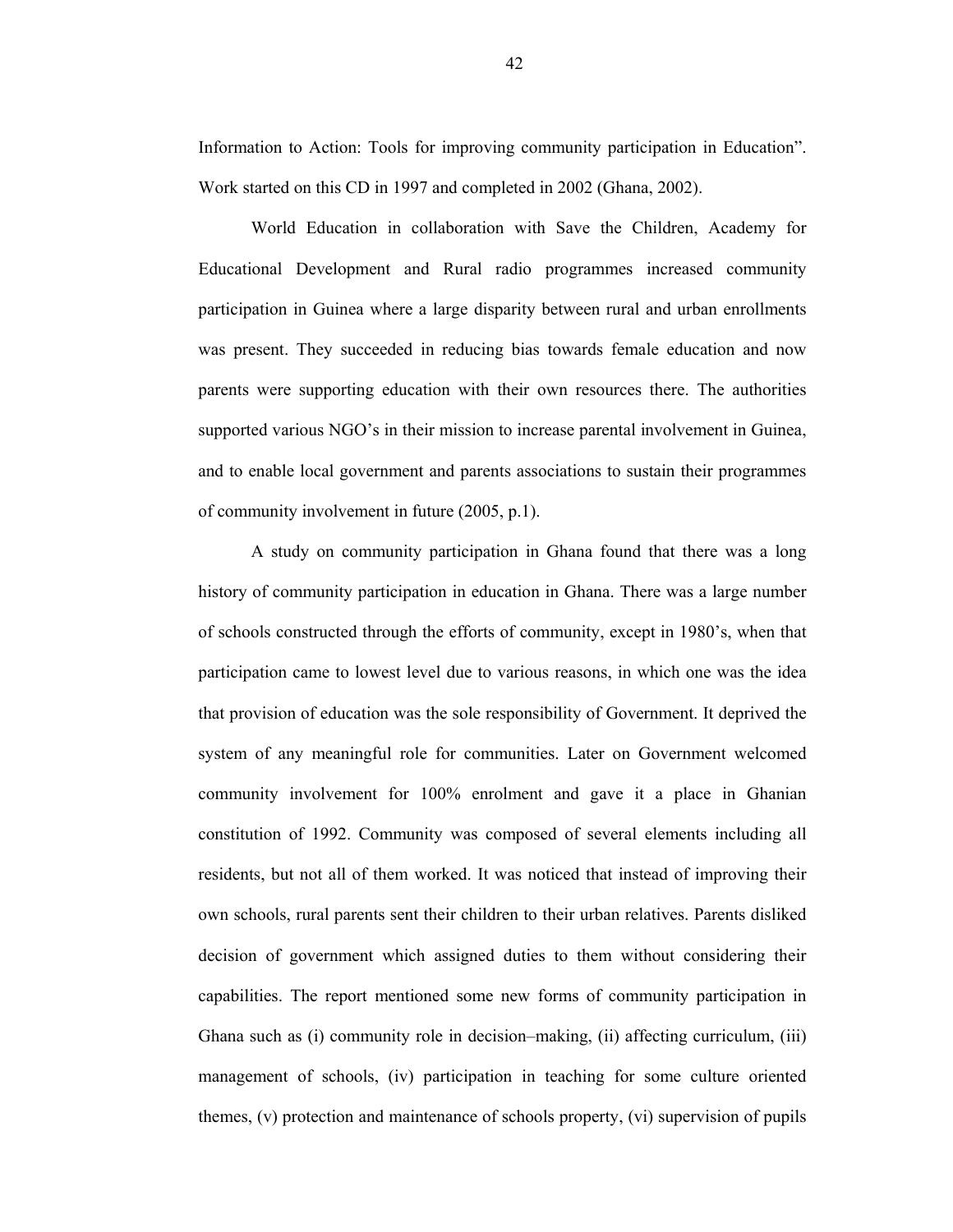attendance, (vii) motivation of teachers, and (viii) supervision of pupils studies at home. Involvement of community in managerial and teaching activities provoked teachers and Head teachers who considered it as an inappropriate interference. In Ghana, community participation was regarded as a mean than as an objective in itself, as was projected in various studies of UNICEF (Ghana, 2010).

Essuman (2010, P.1) found that though there was much to say about community participation in Ghana but all of it was theoretical and very less was in practical. Much of decisions were made by elites and more educated member of locality, and they left no space of real representation for general members of community.

Taeko (2012, p.1-3) said that government of Zambia decentralized basic education with emphasis on active community participation and increased accountability of teachers. His study explored parental and community involvement in all type of schools using interviews, document analysis and observations as the source of information. The study found that there was a lot of gap between policy of community participation and its implementation. The paper found that parents and communities lacked ability, volunteerism and professionalism to involve in education. The researcher therefore, dropped his assumption of homogenous, equal and willing community participation in schools. According to him, main cause of such situation was acute poverty of parents and their cultural context. The study showed that teachers and district officials too lacked willingness to mix up with community and to respond to demands of parents and communities even when they liked to do so.

## **2.15 COMMUNITY PARTICIPATION IN TURKEY**

A report published by Turkish government mentioned various achievements made by Turkey. Turkish government wanted to make a bond between schools and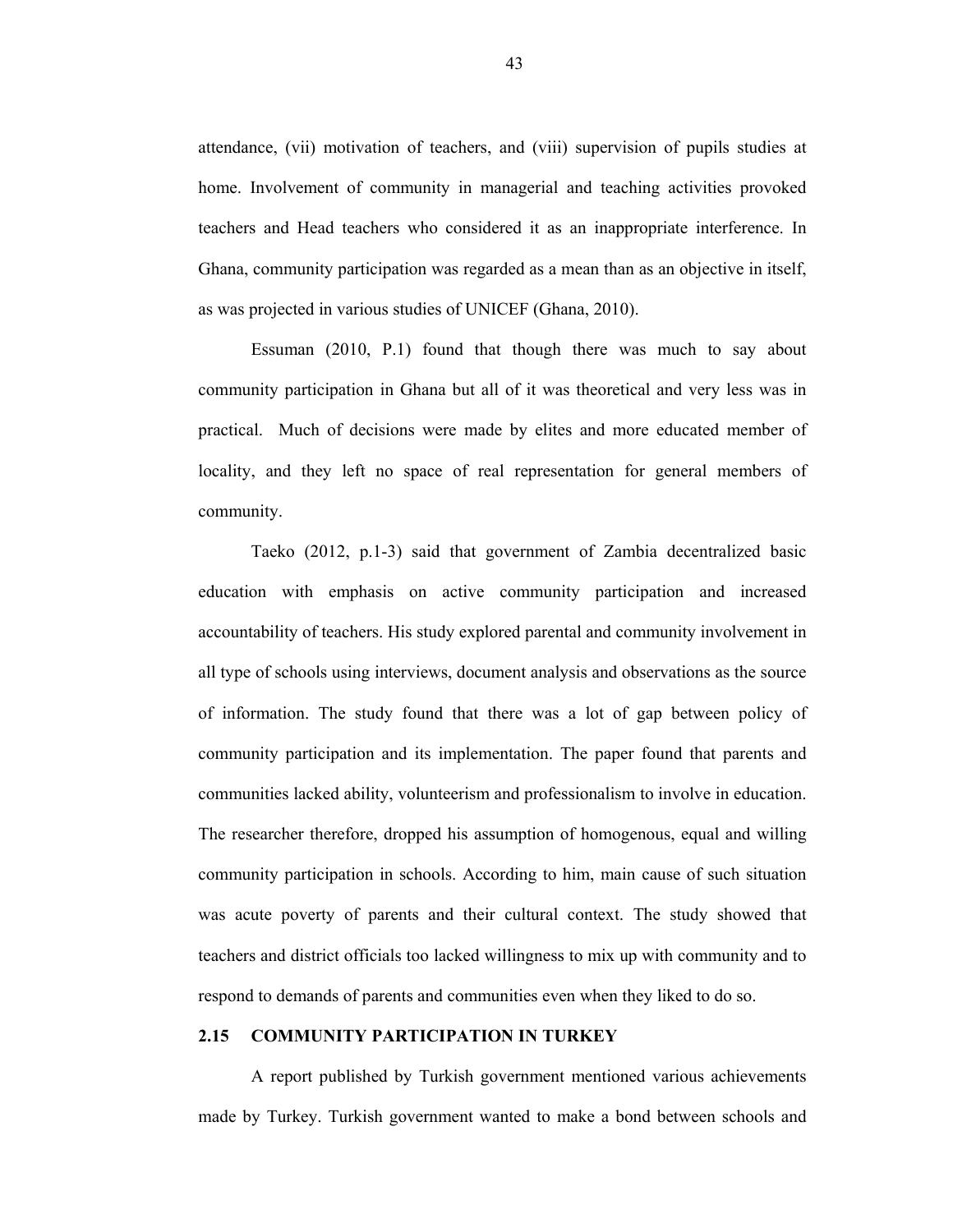industrial sector, so that business and production could be increased. They increased their per capita income through this technique. The report said that, in non-formal ways, Business and Educational cooperation had a long tradition in Turkey in the form of apprenticeship. Formally this cooperation was also present in the form of practical training in industrial sectors in Vocational Education and Training (VET). The report recommended that it was better to strengthen importance of school and business cooperation at local level. For this purpose it was suitable to employee a responsible person for such cooperation between business and school (European Training Foundation, 2010).

A detailed policy report namely "Youth in Turkey 2008", prepared by United Nations Development Program (UNDP) to promote Human Development in Turkey, described in its chapter 5 namely "Participation" that Tokenism, Manipulation and Decoration were termed as Non-participation by Roger Hart's Ladder of participation (p.77). The report termed Community involvement as "Social participation" and said that due to lack of public revenues certain affluent families made investment in education of their children which enabled them to avail higher education more conveniently. The policy report said that the Earthquake of 1999 taught volunteerism to Turkish society. With the amendments in Primary curriculum, volunteerism programmes were implemented in schools and Elective communal sensitivity courses including other voluntary activities were started in university programmes (p.81). Hundreds of thousands of youth were engaged in voluntary services and this trend was on the increase in society. The tradition of volunteerism was present in Turkish society since Ottomans Empire. Community involvement was of such importance in Turkey that on page number 90 of the Policy Report 10 commandments were given in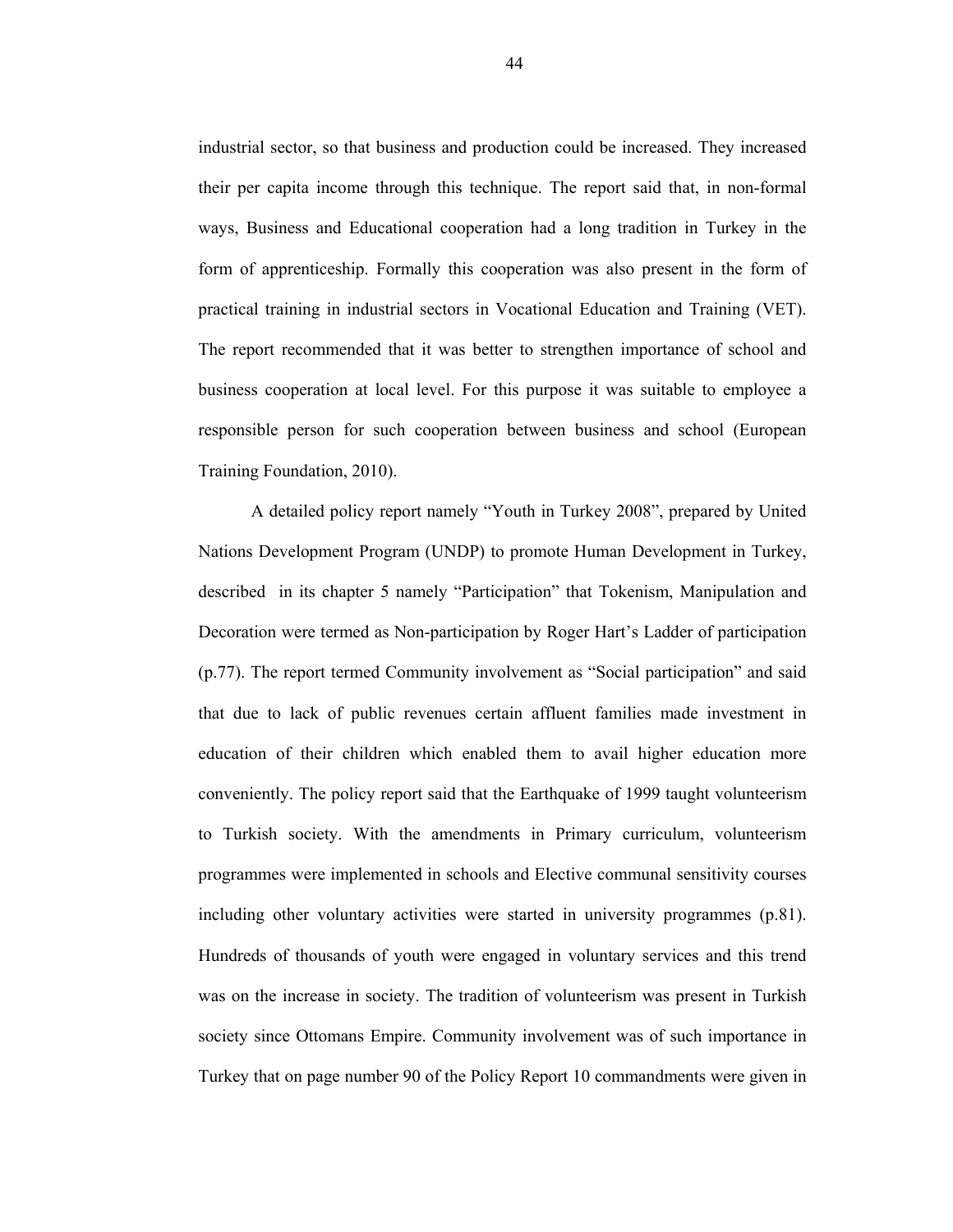which first one was that "Thou shall acknowledge that People should always be at the centre of all concerns" (UNDP, 2008).

16<sup>th</sup> International Roundtable seminar on School, Family and Community partnerships on "Growing Knowledge on Partnerships and Improving Practices" held on 13th April, 2012 at Vancouver, British Colombia. A number of papers were presented in it. Two of these papers were about family involvement in Turkey. First one was presented by Elif Karsli & Martha Alleasaht of University of Georgia, Athens on the topic of " A cross-Cultural perspective on Father Involvement in Early Childhood Education: Turkey and the United States". In this paper various educational fatherhood initiatives from the two countries were outlined. Second paper was presented on the topic of "Parental Involvement among Turkish immigrant families in Germany: Links to young Children's Development of Reading skills". This paper was presented by Julia Deteret & Kathleen V of the University of Osnabruck, Germany. They examined 49 Turkish immigrant families living in Germany with respect to family and school related factors linked to young children's successful development of early reading skills.

#### **2.16 COMMUNITY PARTICIPATION IN MALAYSIA**

In the past, Malaysian government was reluctant about participation of communities in education. A very negligible role was assigned to communities to play in education. This was pointed out in a seminar of UNESCO. The proceedings of that seminar said that Malaysia had a centralized system of educational administration; it has 14 states in which all schools were run by government. There were a small number of private schools, which offered admissions to those who dropped out from government schools. Community participation was present in Malaysian private schools since colonial period. School PTAs collected money and then spent it in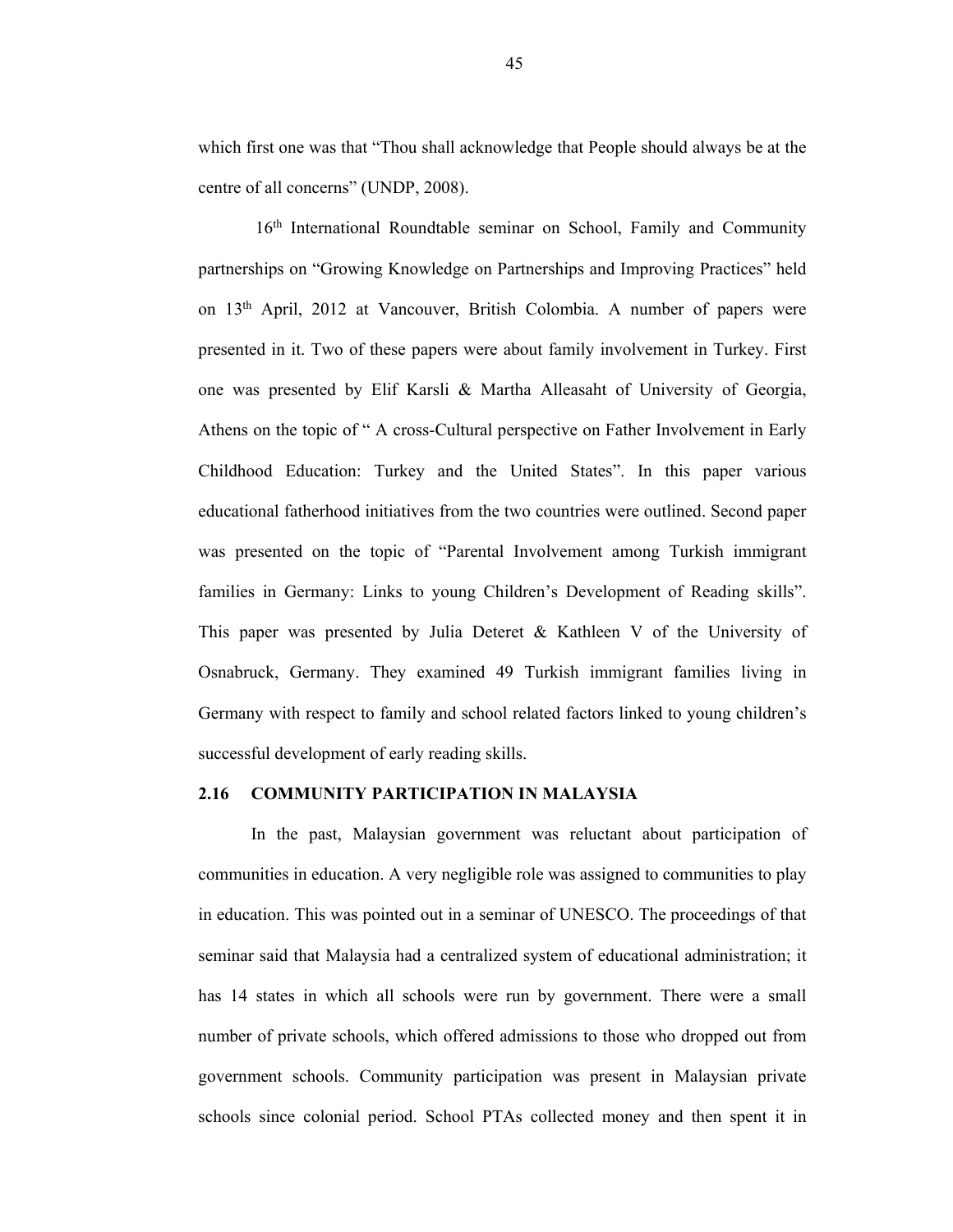consultation with Head Master of schools. Government did not allow community to interfere in administration of schools. Owing to this feature, community in Malaysia did very little to contribute to education (UNESCO, 2001).

Present day Malaysia was, however, accepting community participation in education but still there were many efforts to be done in its implementation. This was obvious from the report of Sharifah *et al* (2005, pp 1-9) who conducted a study in Malaysia to know teachers perception toward family involvement in primary education. Presently parental involvement was restricted to PTAs only and teachers were regarded as the sole responsible persons of educating students in Malaysia. The researchers conducted a survey of 553 respondents from 20 primary schools of Petaling district, in which Stratified random sampling was used. Their statements were about teacher's perception of school-family partnership, school's practices of involvement of families and barriers in these involvements.

They found that parental involvement conception was partial and that parents were main barriers to school and family partnership. Parent's lack of time, job commitments, negative behaviour and lack of skills proved to be basic hurdles in this line. Partnership meant assistance in escaping dilemma of whom to blame for failure of child in their education. A strong partnership was necessary for quality education. They suggested that a comprehensive model of parental involvement was necessary, where parental participation should surpass from home based activities to school based instructional activities. A school should recognize significance and potential of family members in education of children. The researchers said that separate responsibilities of schools and of families were no more successful for children now. According to the study, a paradigm shift was compulsory in order to coordinate schools and families. It would reduce blaming of and finger pointing towards each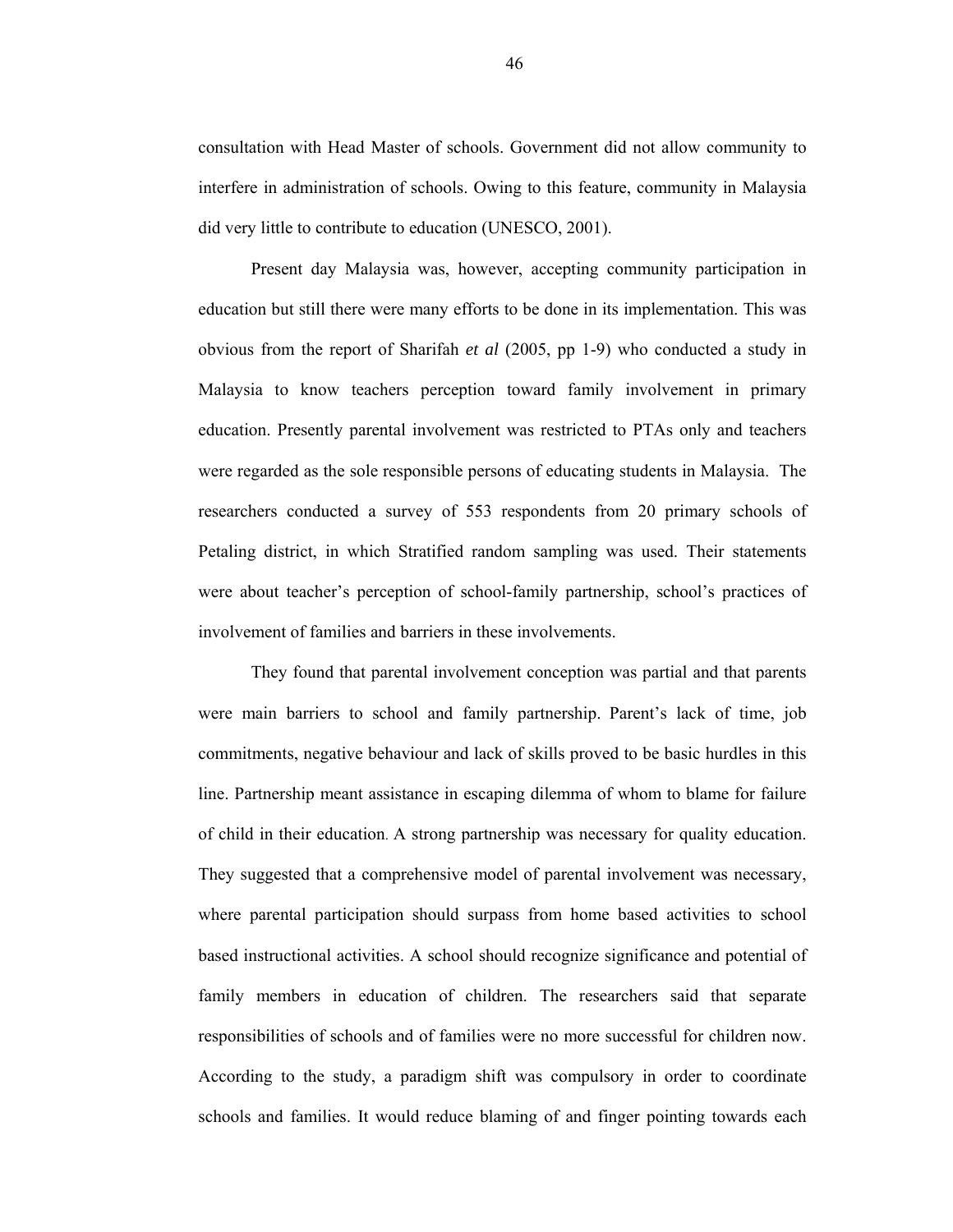other. "They concluded that school-family partnerships would only be successful when students, families, teachers and communities collaborated and interact with one another in children's learning process" (p.8).

### **2.17 COMMUNITY PARTICIPATION IN INDONESIA**

Amaliah (2010, pp 1-145) conducted research in Depok city of Indonesia and found that parental involvement was effective there before introduction of a new scheme known as Free School Programme (FSP). Due to introduction of this scheme, parents were now not bound to contribute schools financially. Due to this change in policy, parents decreased their interest in contacts with schools. Therefore, old scheme should be reintroduced to make decentralization and involvement of parents more effective.

 Pradhan *et al* (2011, p.1) conducted a study in Indonesia on strengthening of school committees in public primary schools. Statistical tools were used for inferences. The study took two years in its completion and it studied two types of school committees. It said that existing school committees with the help of grants and trainings demonstrated no or limited effects; while other type of school committees with outside ties, linkage and elections gave good results in learning.

### **2.18 COMMUNITY PARTICIPATION IN IRAN**

Abrisham (2010, pp.1-4) said that in developed countries the role of community participation was important in educational planning and development. But in Third world it faced certain problems. He noted difficulties in Iran in his paper. In introduction of paper he referred to some review of topic and certain definitions of the term. He said that participation broke isolation of community and gave them an opportunity to have independence and control over issues. He said that (i) manipulation, (ii) information, (iii) consultation, (iv) interaction, (v) partnership and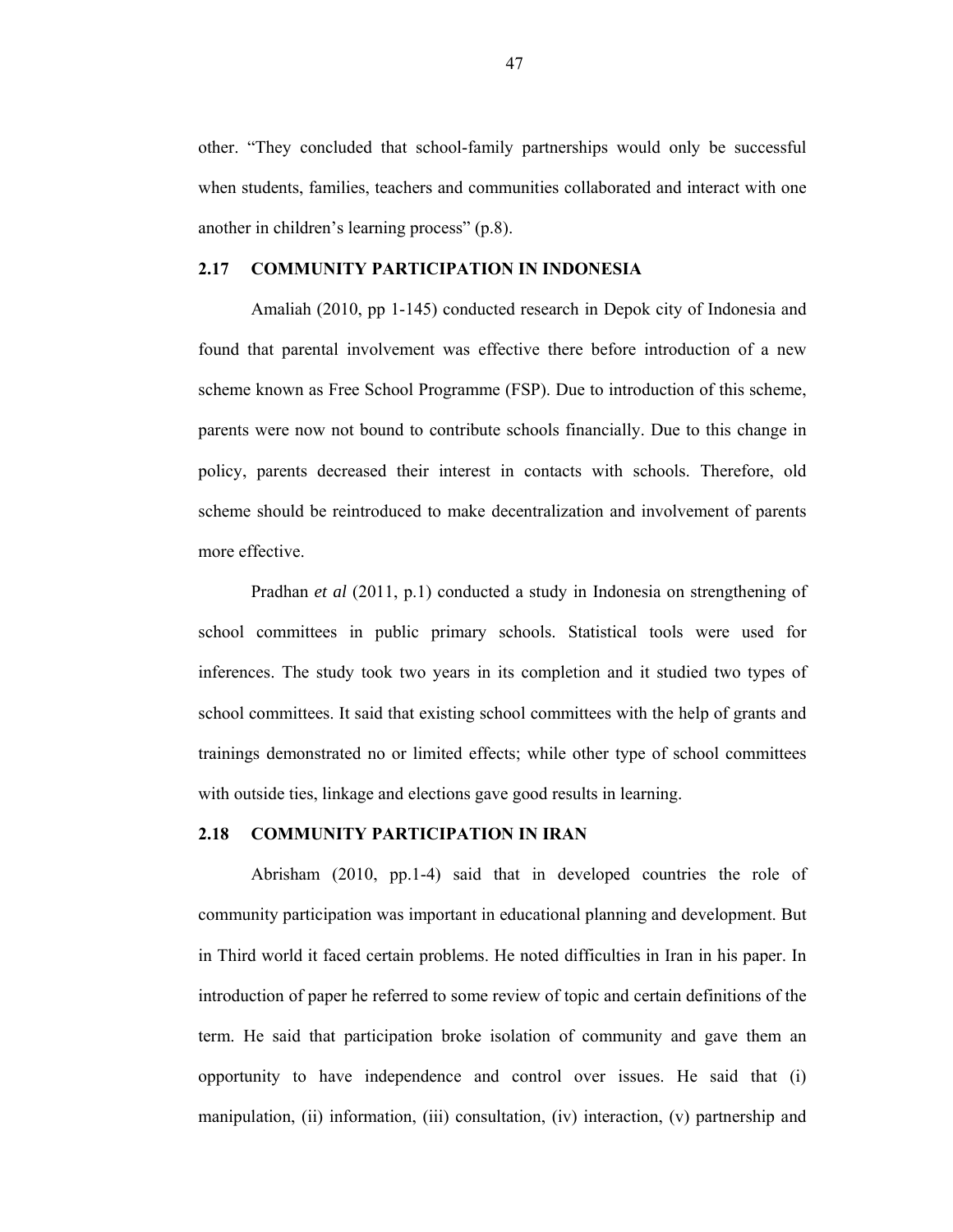(vi) empowerment were common types of community participation. According to him, main barriers in the way of community participation in Iran were "(i) inability to analyze the changing socio-cultural dimensions of educational system, (ii) lack of understanding of policy process and (iii) lack of access to information" (p.2). He noted another important problem of participation and that was heterogeneity of society. In conclusion of the article, he said that in order to promote cause of education, it was necessary to enroll students, to boost morale of school teachers, to provide them security and housing, to repairs and maintain buildings of schools, to monitor teaching staff, to attend meetings of school, and help students in their studies.

## **2.19 COMMUNITY PARTICIPATION IN AFGHANISTAN**

Afghanistan was the world's most suffered country. Rehabilitation works were going on, and here the involvement of community was a valuable asset in development of education. About community participation in education in Afghanistan, Wajidi (2010, pp.1-3) said that communities in Afghanistan started realizing worthiness of education much more than ever before. The enrolment increased from 1 million to 7 millions since 2001. Government launched a female scholarship programme to train secondary school girls for teaching line in female schools so as to cover shortage of female teachers. The problem of security closed more than 450 schools in southern Afghanistan. The community and Ministry of Education (MOE) in Afghanistan reopened almost half of those closed schools. Under the given situation, MOE in Afghanistan aimed to promote community participation in education since 2004. The system was based on traditions of Jirga/Shura, in which a group of people sat to resolve a problem by joint considerations and implementations.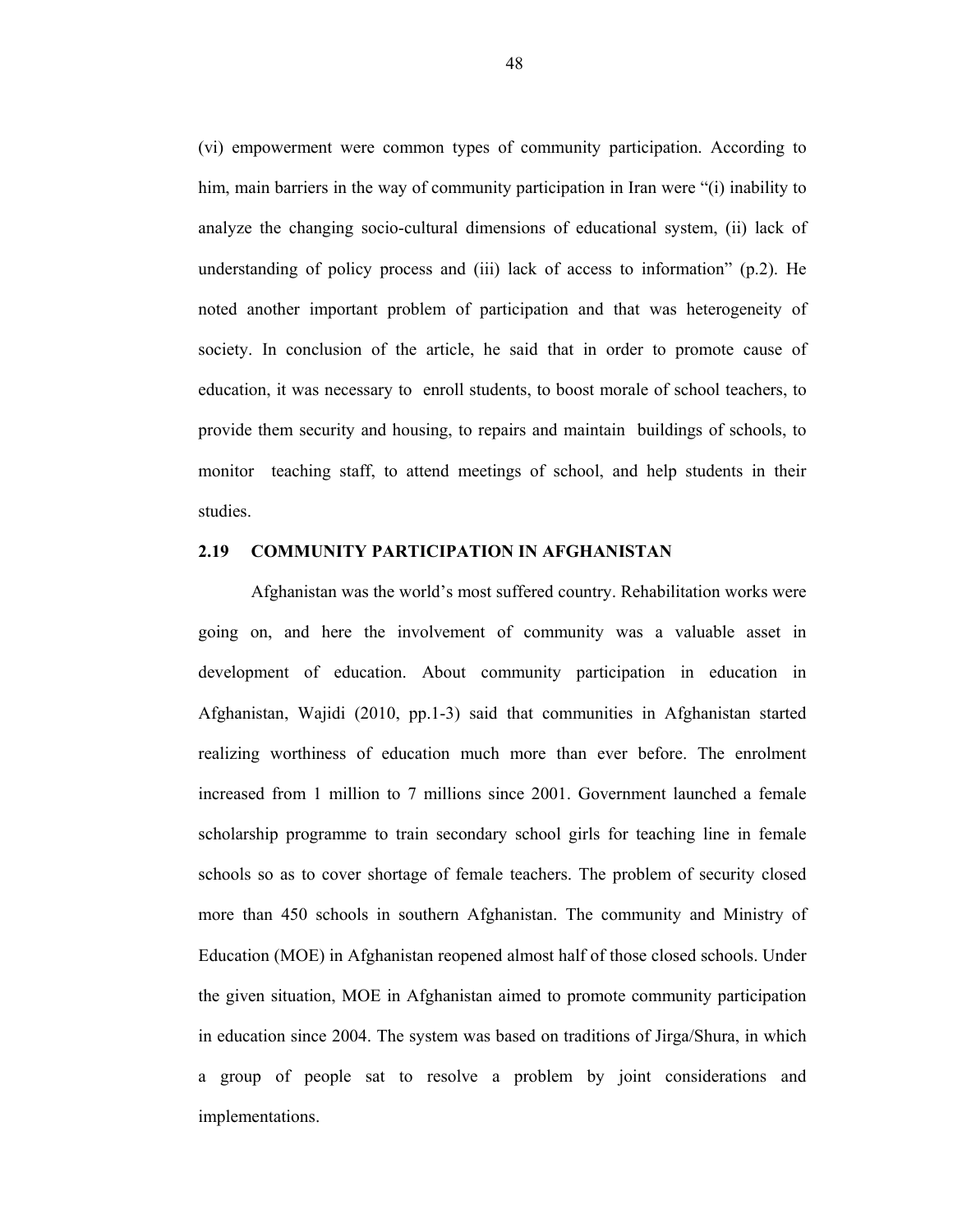Sullivan and Branelly (2009, pp.1-100) said that in war ravaged countries such as Afghanistan, Lebonon, Iraq and West bank, infrastructure of education was destroyed, teachers and students killed/wounded and students were inducted in military militias. Remaining student lot took no interest in receiving education and often left their schools in early years. Though community participation in conflict stricken countries was not necessarily positive, but it enjoyed power to normalize situation of schools. In such countries the community participation provided land, material and financial resources to education. The study recommended that i) confidence building, ii) healing of relations, iii) revitalization of traditional authorities, iv) structures, v) understanding of each partner's role and vi) cultural context were necessary for improvement of community participation in education.

### **2.20 COMMUNITY PARTICIPATION IN EDUCATION IN INDIA**

India is the second most populous country of the world, since it was also a developing country, therefore, its government tried to involve its communities in education. The concept of community participation reached here from Africa through Ghandhi and its first Prime Minister implemented the concept in his regime. Government of India published a report which said that National Policy on Education set goal to decentralize elementary education in1986, the policy advised community involvement.  $73<sup>rd</sup>$  and  $74<sup>th</sup>$  amendments of the Indian constitution proposed decentralization, transfer of powers and community participation in India. Accordingly, Village Educational Committees (VECs) were assigned task of mobilizing the community, construction of schools and improvement of teaching quality. For this purpose a fund of Rupees 40,000/ was allocated since 1993-4 to more than 47000 Upper primary schools for the acquisition of teaching-learning material. Total expenditures under this head were 8,163 million from 1992-3 to 1995-6. In the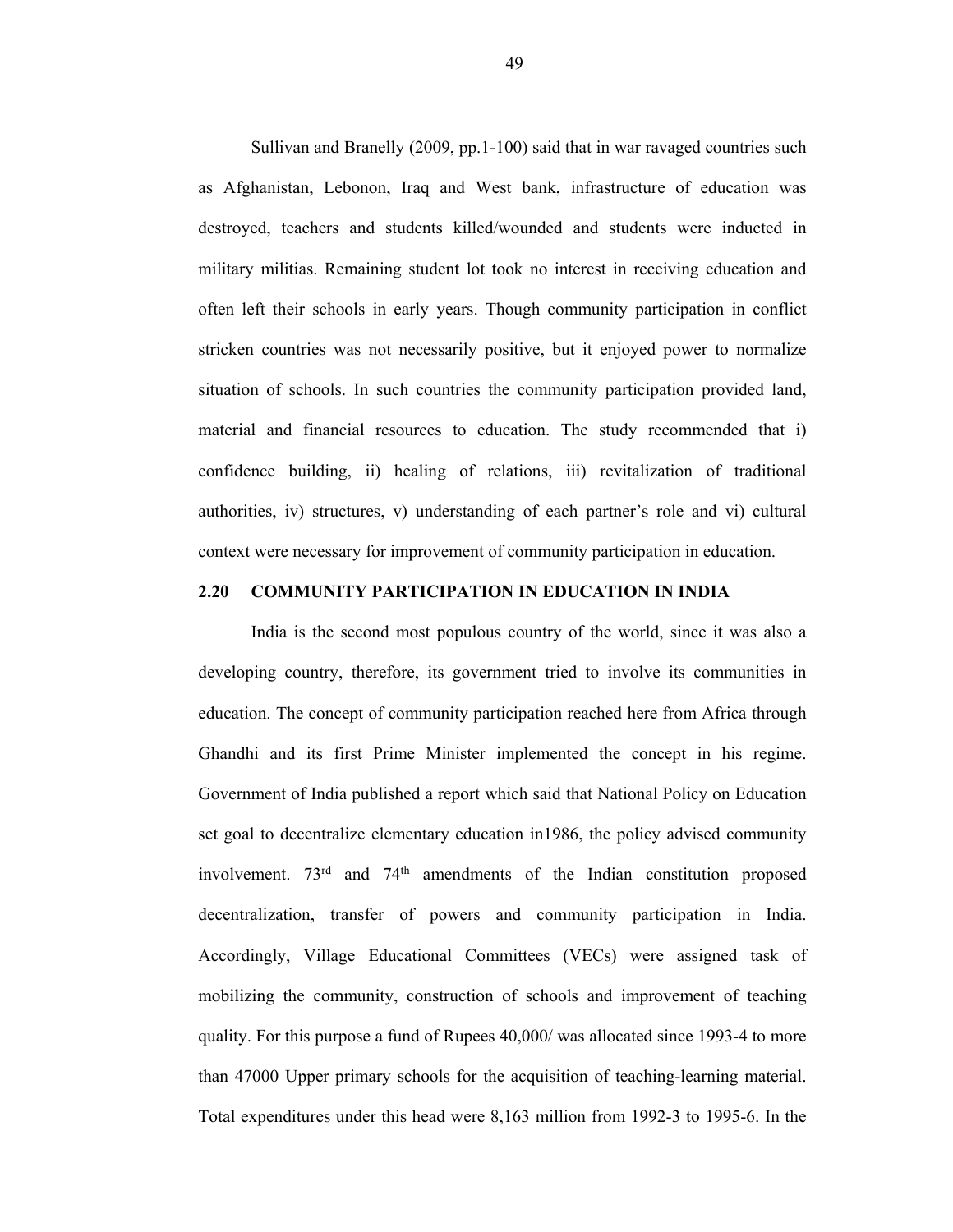state of Bihar, organization of VECs and community involvement was started since 1991 (Government of India, 2010).

Pryanka Pandey *et al* (2008, pp.1-7) evaluated effects of community based information campaign in which community was informed about their roles and responsibilities in management of schools. After the campaigns it was found that its effects were positive in bringing good changes in reading, writing and arithmetic of students and that in some schools improvement appeared with respect to provision of uniforms, stipends and mid day meals. The study recommended further research in long term effects of such campaigns.

Boaduo *et al* (2009, pp.1-26) conducted a study on fourty five selected primary and secondary schools. Data was collected for this purpose through questionnaires, interviews and local performance between January 2005 to December 2006. Respondents of the study consisted of ten parents, ten learners, and ten head teachers/teachers, ten members of school governing bodies and ten members of PTAs. It was found that teachers were effective and learner's performance was higher in those schools where community involvement was visible and apparent. But result was opposite in those schools where parental involvement was nominal. The study recommended that member of PTAs should be literate and be given adequate training about their responsibilities. It also recommended effective and efficient collaboration among all stake holders.

Dash and Panda (2009, pp.1-12) conducted a study in the Indian state of Orissa. It said that people's participation was a must for successful implementation of elementary education. The study said that if school served community through its educational services, and society helped schools in its services then both of them could transform each other. The report said that success stories of strong Village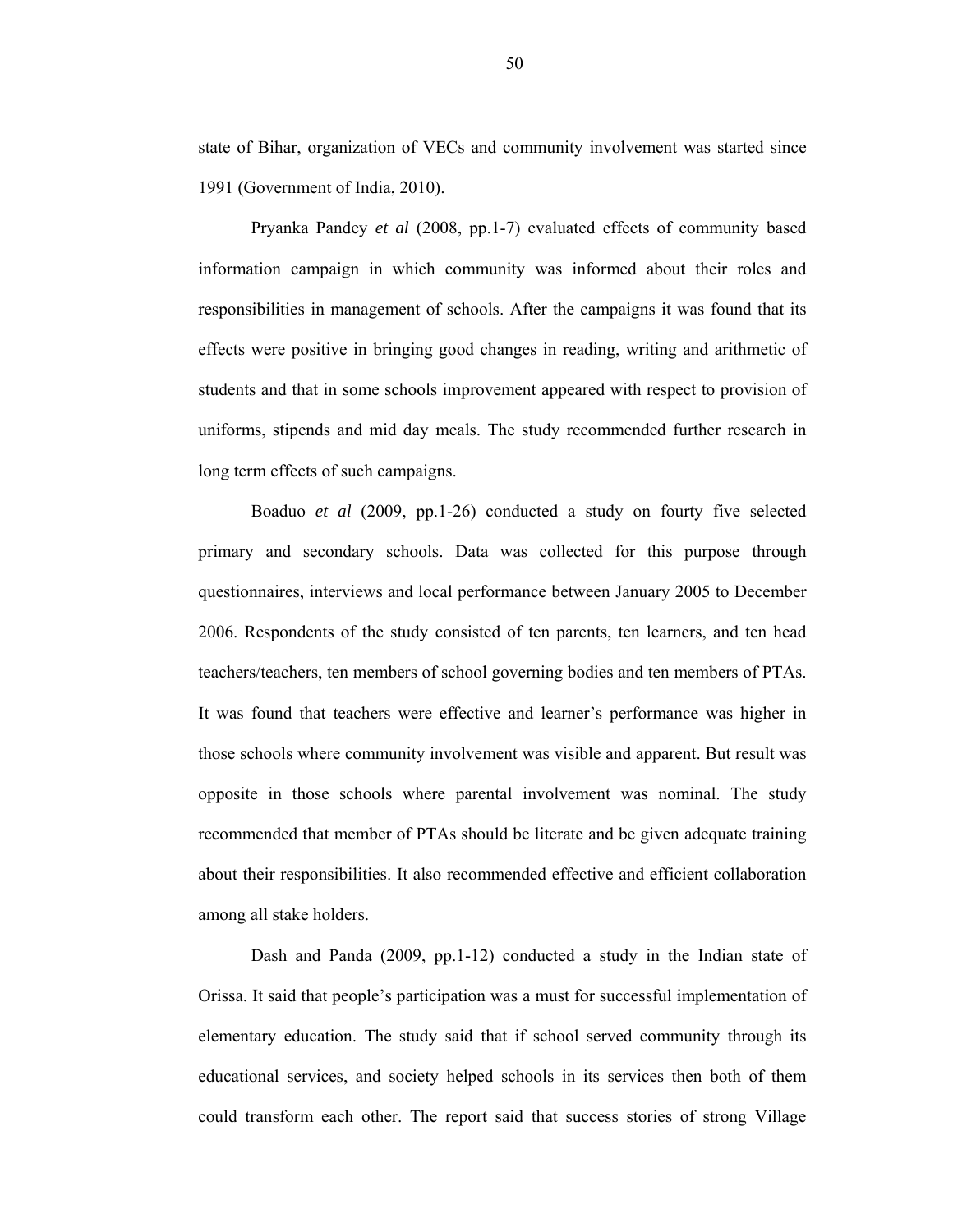Education Committees could act as an example for weak VECs. The research said that the role of community proved to be successful in management, admissions, teaching learning activities, healthy and clean environment and financial support to schools.

Prabhakar, N.P *et al* (2011, 1-9) conducted a research. Objectives of their paper were to explore existing conditions of planning framework and community involvement in schools. SPSS-17 system and Chi-square technique was used for analysis of data. 188 schools which formed about 34 % of total secondary schools were taken as sample. It was found that planning framework was unsatisfactory in government schools, whereas it was satisfactory in private institutions. About community involvement, the paper found that a few percent of public sector schools were highly involving parents. They said that through involvement of all stake holders in the process of decision making, the school system could create more effective learning environment for children. The paper talked about "Programme of Action (POA)", according to this programme a Village Education Committee (VEC) should be formed consisting of not more than 15 members, and that it should be delegated necessary financial and administrative powers, such as school visits, attendance checking, repair & maintenance and budgetary recommendations. The paper quoted other research articles as well, such as Awasthi and Patel's study (2008) in four districts of the state of Gujrat, which found that all schools constituted committees as per norms. Findings of Wankhede and Anirban's (2005) however, contradicted theme of VECs in West Bengal. Similarly Sandanana and Chandrashekar reported about Karnataka that not all members took part in meetings. Schools also did not conduct any meeting for the last half a year, and a number of schools have not even maintained and kept record. The researchers divided schools into three groups as (i)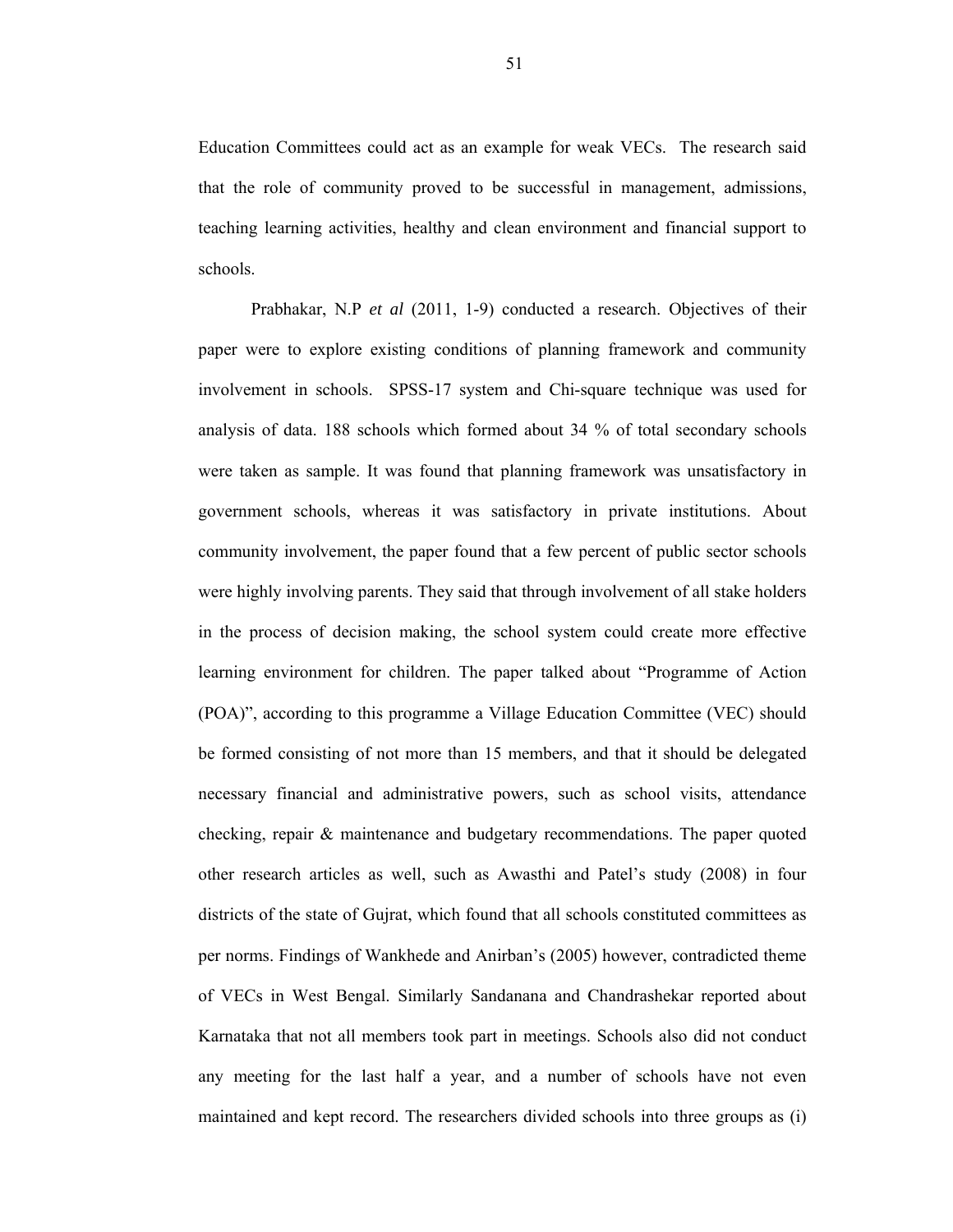Public schools, in which only a few had the planning bodies with all stake holders, (ii) Aided private schools, which had the planning bodies, with all concerned personnel's, and (iii) Unaided private schools, where the parents and community were not involved in planning committees. About community participation the paper pointed out that it had its own problems such as increasing number of private efforts in education. It quoted Jennifer (2006) that community participation in education was a great deal more complex than the term alone typically suggested. All such researchers showed that though community participation increased the access to schools and improved the quality of education, yet its impact varied and was not necessarily positive. In its conclusion, the paper showed dissatisfaction over planning framework and community participation in the state of Orrisa.

Dsouza (2011, pp.1-43) said in her thesis about community participation and decentralization of Pratham project in Indian Gujarat that although community participation was a difficult thing but all members of community should be included in it. She concluded that community participation was the first step of decentralization if community was to be empowered. She recommended that for long sustainability of community participation all volunteers should emerge as independent groups with commitment and knowledge and who could tackle various issues just like government schemes.

# **2.21 COMMUNITY PARTICIPATION IN EDUCATION IN PAKISTAN**

In Pakistan, voluntary community participation showed success in construction, maintenance and development of mosques, religious schools and Hujrah's(Common places where community sat for consultation, refreshments, and sharing of joys/sorrows with each other). Community performed all services of most of their mosques/religious schools without any financial help of government.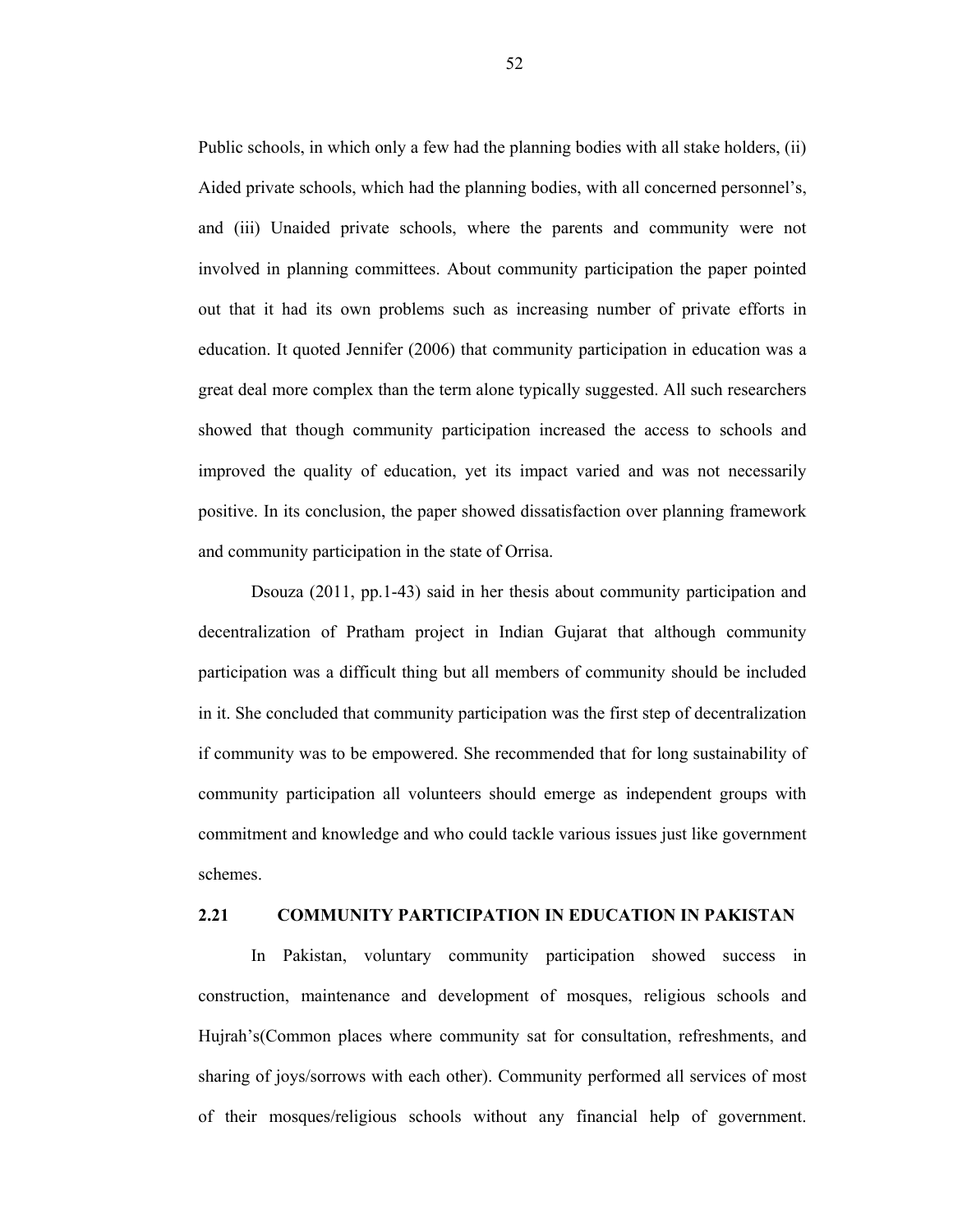Similarly community also showed its success in construction, maintenance, and development of Hujra's. Success in cases of mosques and Hujra's depended on consultative body within that community and their system of monthly donations. Such consultative bodies found in every locality of the country duly elected/nominated by its concerned community. The concerned consultative bodies were true representatives of community participation in religious and social services. These bodies/committees were responsible for cleanliness, electrification, furniture, water supply and almost all other requirements of mosques and hujra's. One could saw both of those places in good conditions in all over the country. Any one could felt successes of these committees of mosques and hujra's. Another feature of successful feature of community was its efforts of solution of criminal/land cases. Wherever such problems arose, community formed a delegate known as Jirga. The said delegate/jirga contacted both sides and resolved the matter without the aid of courts and expenditures.

In the case of Educational services, Government of Pakistan launched and supported community participation in education from the very beginning. Educational Policies in Pakistan mentioned the importance of community participation in its text. Here, latest two Education policies were quoted: National Education Policy 1998- 2010, gave importance to Schools Management Committees(SMCs) and said that: "At the village , chairman of a School Management Committee, who will be an elected person, shall constantly review educational development in the area of his/her jurisdiction and ensure implementation of key policy provisions. The chairperson will also remain in constant touch with education authorities of the area and serve as the key supplier of information through supervisor as well as the Assistant district Education Officer" (Government of Pakistan,1998).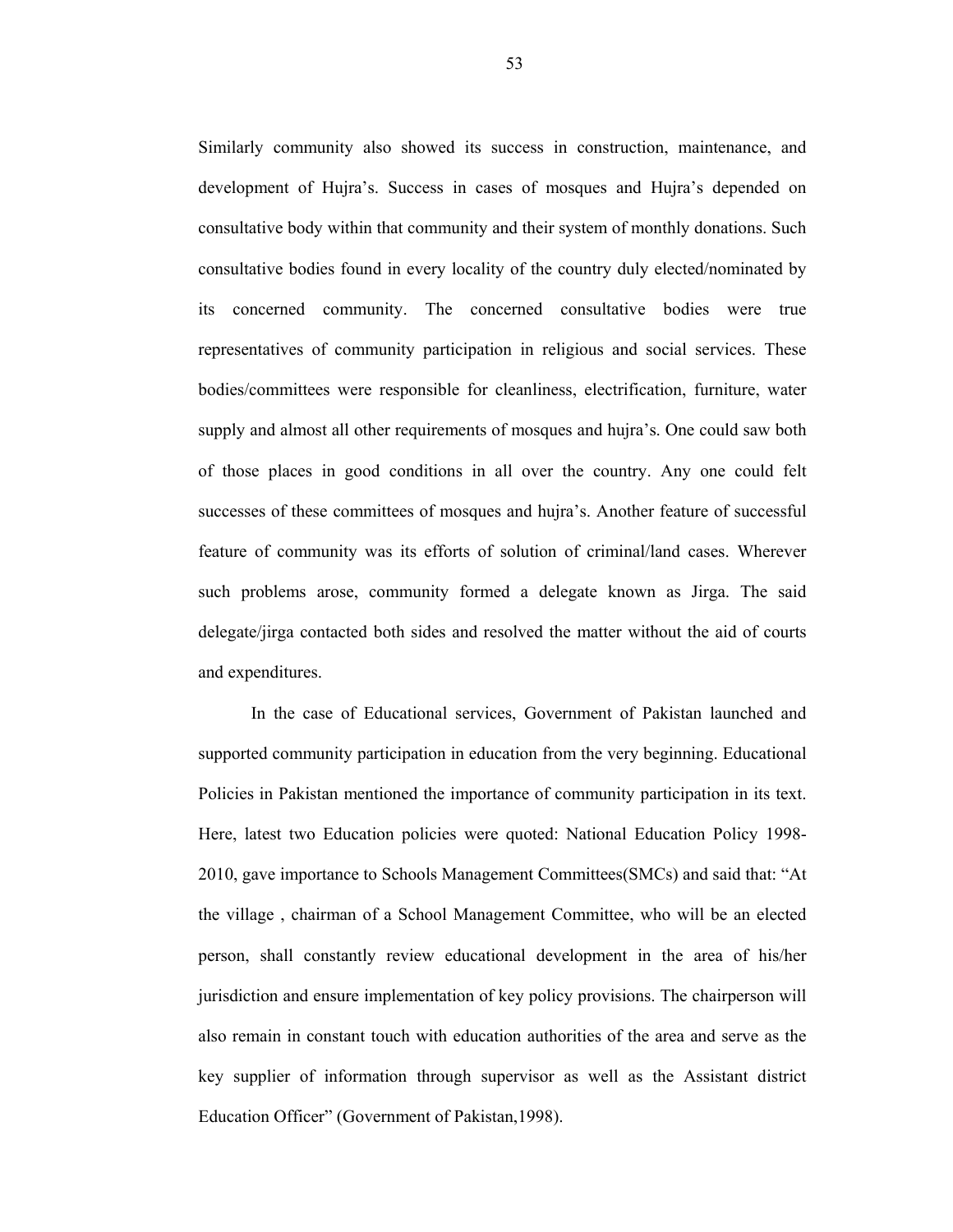The Draft National Education Policy (2009, pp.30-31) said that SMCs/PTAs have had limited success and that too were either due to a dynamic Head teacher or to a local NGO. It said that in rural areas these bodies were controlled by influential political persons. Beside it, Head teachers were untrained to work with communities. Main hurdles were lack of acceptance and misunderstanding of the concept both at community and at school level. The new policy determined to be collaborative with all stake holders. It gave five policy actions which were i) strengthening of SMCs through involvement of students, teachers, educationists, parents and society (STEPS), ii) lengthening tenure of SMCs, iii) moving from financial audit to performance audit system, iv) training of Head teachers in social mobilization and v) launching of awareness campaigns at grass root level (Government of Pakistan, 2009).

About non involvement of communities in planning and implementation, Siraj (2002, pp.1-7) conducted a study and said that communities were not involved in planning, formulation and implementation of programmes. They were not delegated any meaningful authority for it. He recommended more effective levels of involvement and overcoming resistance of bureaucracy.

Rafi (2003, pp.1-8) stated that to make participation effective in schooling, public-sector reforms needed to be carried out to alter the power relations between parents, teachers, and government officials. In general, he said that NGO's schools performed only marginally better than government schools with respect to community participation.

 Keeping in view welfare of students, teachers and parents, Federal Directorate of Education in Pakistan felt the need of vigilant and active Parents Teachers Associations to work in every Federal government educational institution. In this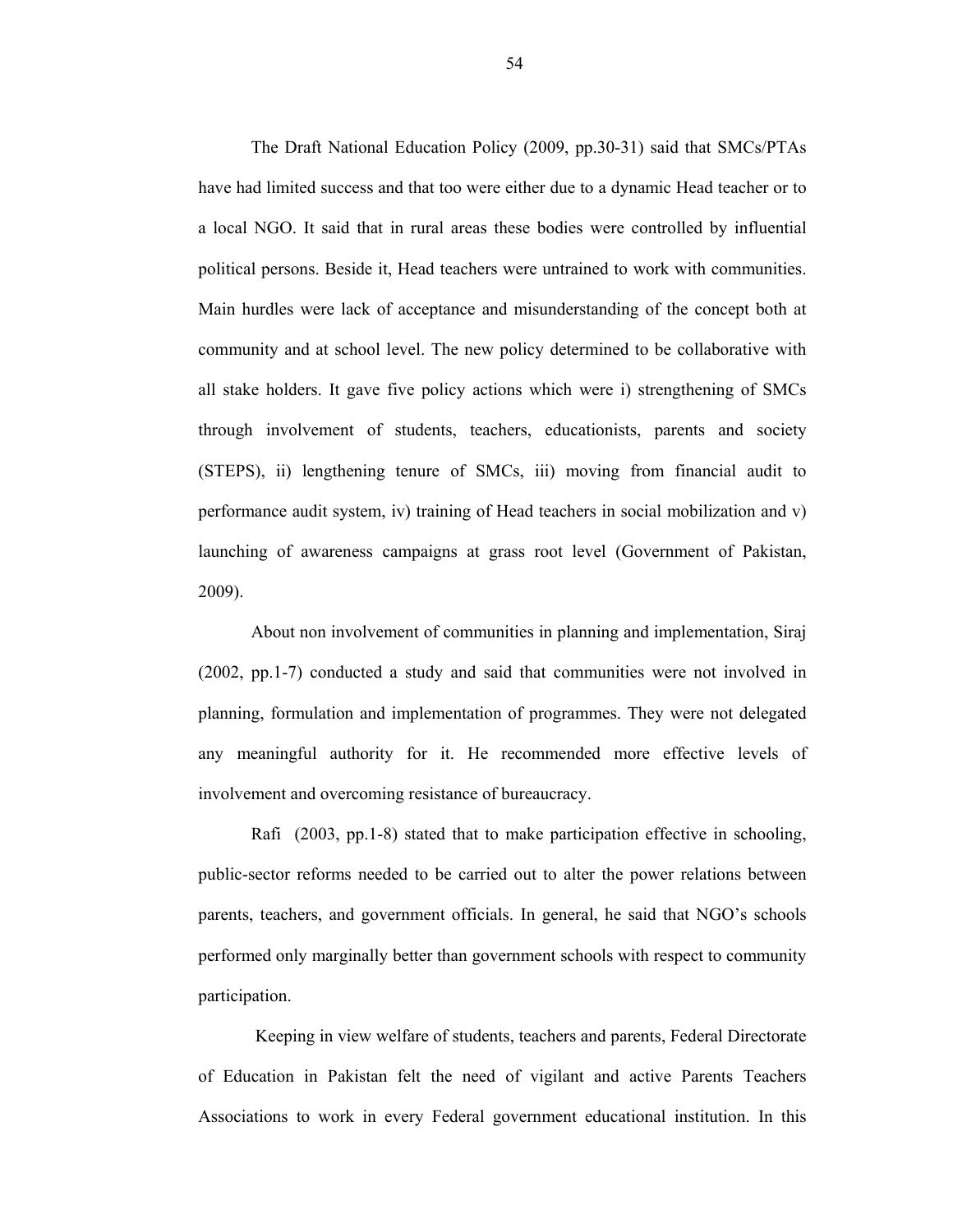connection, Multi-Donor Support Unit (MSU) launched fresh concept of PTAs. According to this concept, these bodies have to work on non-profit basis to improve quality of and access to education in a community. It should be a non-political forum where members of community represented the communities. Aims and objectives of the bodies should be (i) to work for well being of each student, (ii) awareness enhancement amongst parents regarding their role in quality education, (iii) encouragement of parent's positive involvement and to motivate parents (iv) optimum utilization of facilities being provided in schools, (v) to decrease drop outs of students, (vi) to decrease absenteeism of students and teachers, (vii) to develop good relations between parents and schools, and (ix) to mobilize community resources for schools improvement. To launch the PTA's under this scheme, one day workshops were held, followed by election in all 396 institutions, and lastly a cell was established in Federal Directorate to monitor and evaluate its activities. The document reviewed situation of PTAs in provinces too. It said that Khyber Pakhtunkhwa was the first province to start PTAs. About 17000 organizations formed in this province to this date. In this province, numbers of total members were one hundred and nineteen thousands. In the province of Sind, PTAs were formed in the year 1994. Some 27000 PTAs were formed, out of which training was delivered to 22 % of bodies. There were eleven members in a PTA in the province of Sind. Chairman was from amongst the parents, co-chairman was the Head of school, three members were from teachers, and six others from parents and other community members. In the province of Balochistan, PTAs were formed in 1995. Government allocated more than 66 million rupees on the mobilization of communities. About 10,000 bodies were formed so far. In this province the body of PTA consisted only of five members, i.e. one Head teacher, three parents and one official from Education department. In the beginning,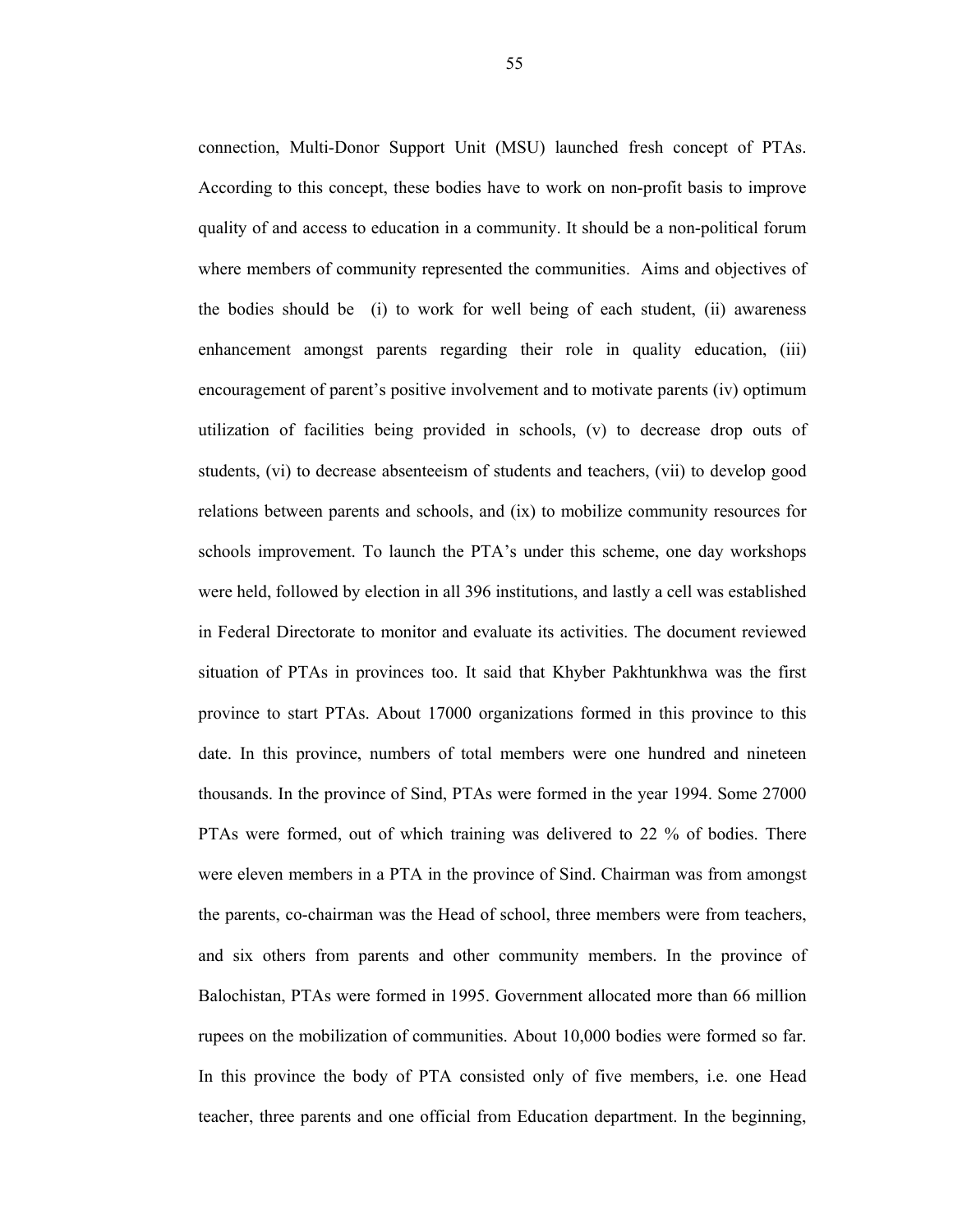pace of work in Balochistan was not satisfactory because the scheme was launched in a hurry, but induction of an official of Education department later on demonstrated a good change in schools (Government of Pakistan, 2003).

Shahid (2004, pp.252-260) said that School community co-operation was something more basic than parent- teacher or student- community relations. He included a whole chapter on the topic of Community participation in his book. In this chapter almost each and every detail about involvement of parents and community was given. Some of its main points were (i) there must be an effective coordination amongst educating agencies, home, school, neighbor hood, community and the state; for the social, moral, spiritual, physical and mental growth of children, (ii) no educational endeavour will succeed until and unless parents and teachers were brought together and entered into an intimate dialogue, and (iii) parents should try to understand limitations of school. He said that the result of several studies indicated that progress of a child at school was more closely correlated with factors in home environment than with his intelligence, therefore, parental help was a must for children, (iv) a clever child might not do well due to unpleasant and unhealthy home and surroundings; the educational authorities should, therefore, be vigilant and apply corrective measures well in time (v) parents should took a positive interest in education, teachers and institute of their wards, (vi) a school could be a home away from the home, where the thinking love of a teacher replaced the sentimental love of a mother. He said that it would be pleasant if teacher became the only true parents and parents became the only true teacher of children, (vii) parents could help in form of home work, disciplinary problems, moral and religious education, curricular and cocurricular programmes, schools improvement and developmental works, and (viii) goal of home-school relations was to bring about understanding between teachers and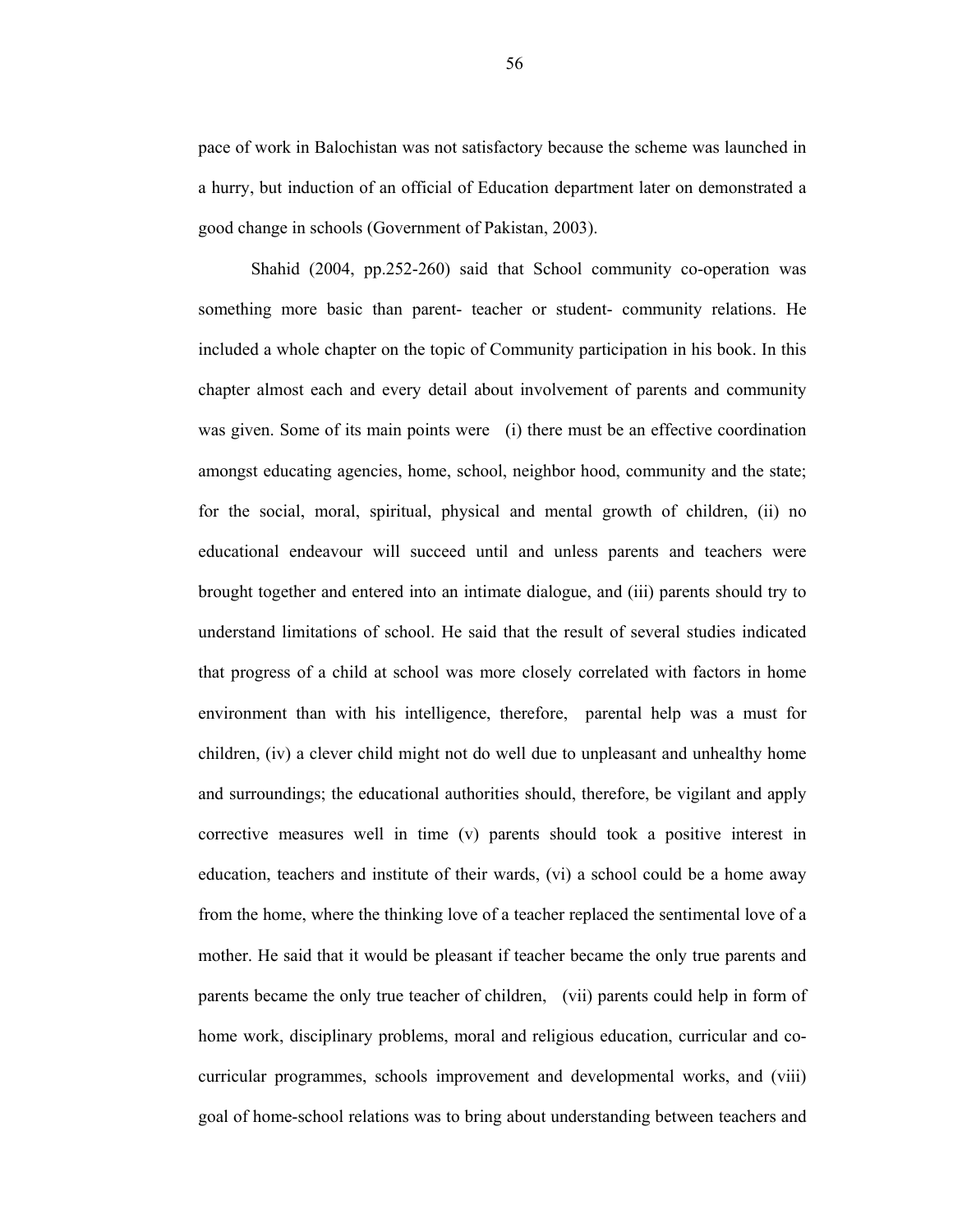parents. To secure Community Cooperation, the author suggested that (i) teachers should visit homes of children, whenever it was possible, pleasant, necessary, and when both parents were present, (ii) parents visits to school were also necessary at regular intervals, so that they should be acquainted with educational goals of the school, and then to apply it on their own children; it was better for parents to visit one by one and to remained there for some time, (iii) parents should participate as a resource person and they would be welcome by modern teachers, (iv) teachers should also participate in parents groups, such as Mother's club or Father's associations, (v) teachers should send a letter with result cards, indicating points where parents could assist a teacher; this letter should contain all necessary details about his students like giving equal importance to his mental, social and physical development, comparison of students, aims of school, pupil's difficulties, and suggestions for improvement, such letters should be cordial, friendly, informal and informing, with simple language, vi) that parents-teachers conferences should be arranged but not in hurried or in tense environment and progress reports should be handed over to parents on that occasion, (vii) Parents-teacher Associations should be organized, and (viii)let us study community, use community and involve community in educational process (2004-5, P.262). The author said that a teacher should study community in order to understand background of the pupils, to utilize community as a resource, to utilize community leadership for development of school, and that school was now regarded as "Capital" of the community; it should act as a watch tower instead of an Ivory tower. He further said that School community relations could improve by touching topics like Education week, Clean up week, Youth week, Public safety week, Civic beauty week, Local history, Protection of local resources, School camping. The book said that invite Literary and co-operative societies to school and allow them to use school hall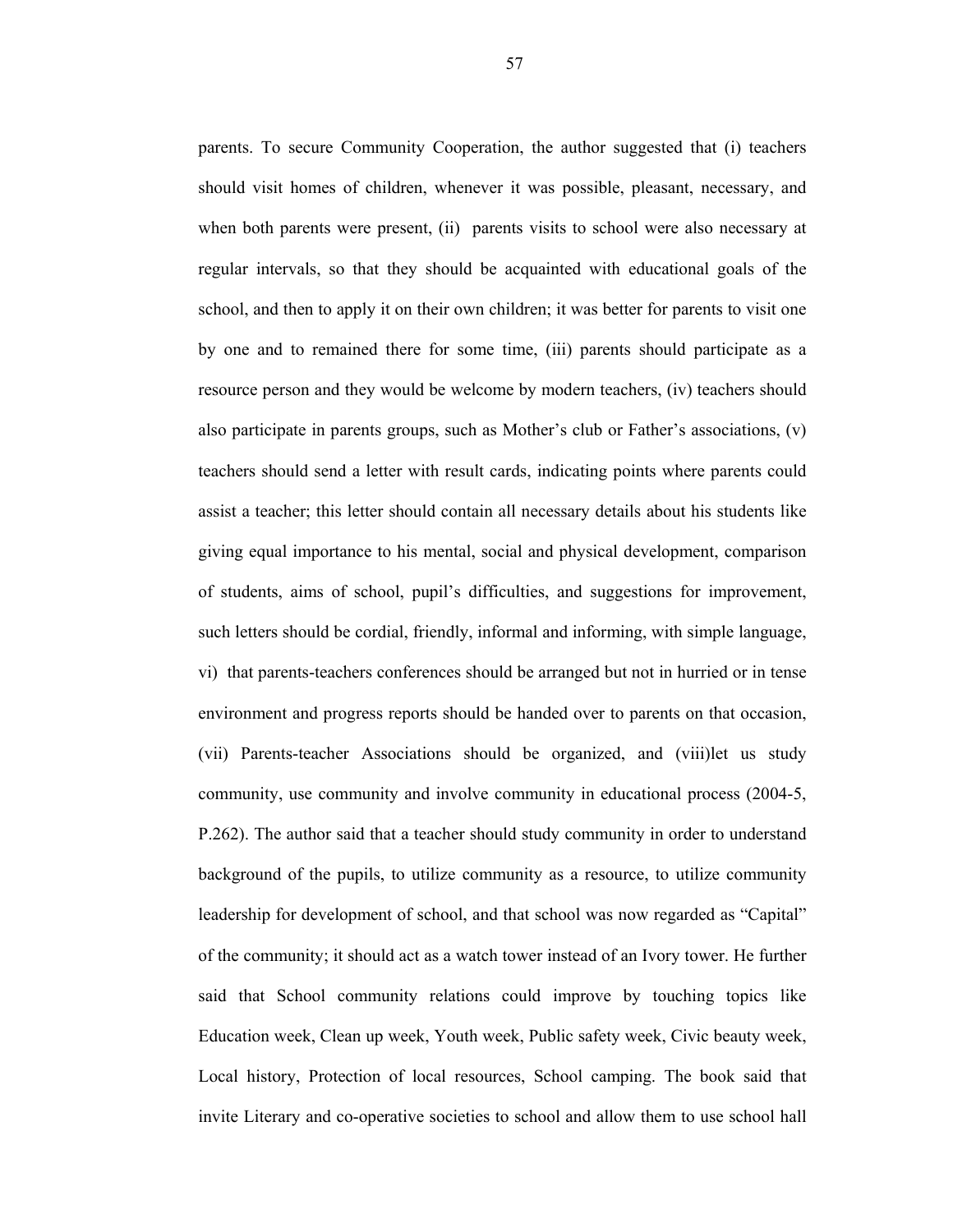and furniture. According to the author, school can serve as the centre of Adult Education and Social Education. School should launch campaigns against social evils, such as drinking, gambling, borrowing etc. For winning Community Support, he pointed towards such points as: (i) an atmosphere of warmness was necessary at school, (ii) start with real immediate problems, (iii) team work including both adults and children, (iv) plan big but begin with small and then expand as rapidly as was possible, (v) arrange for appropriate self appraisal by the group it self, (vi) develop appropriate structure and organization, (vii) long, hard traditions and much inertia to be overcame in school, and (viii) importance of individual teacher should never be forgotten or ignored.

Ajmal (2006, pp.1-219) conducted Doctoral study in which he said that without community participation education was a one way restricted process and that meaningful interaction between schools and community was part of educational reforms in Pakistan. According to him, Educational Sector Reforms 2001-5 gave more discretion to District government to involve communities. He indicated eleven models of community participation in review of literature in which Javaid, A. Model and Zaidi, S. Models were already developed in Pakistan by respective researchers. He said that his aim was to assess present situation of community participation in Pakistan and to propose an indigenous model in this respect. Objectives of his study were to (i) evaluate ongoing practices of community participation, (ii) to learn about awareness and reactions of stake holders, (iii) to see association and correlation of opinions of respondents and (iv) to suggest a better model for community participation. His study was delimited to 125 schools of District Attock, in which Lickert scale opinionnaire was used by him. Findings of his study were (i) most of respondents were of the view that community participation was helpful in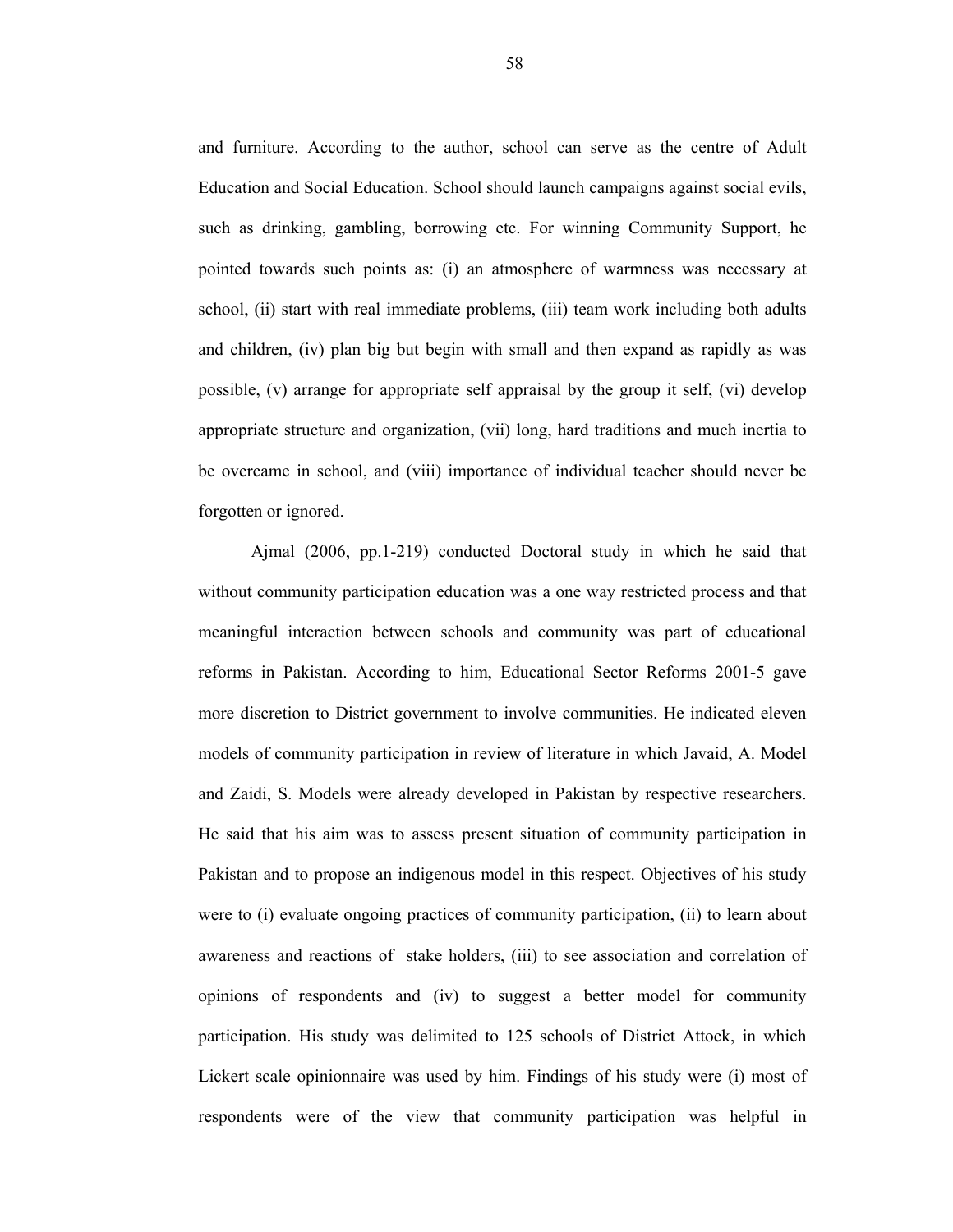management of public sector schools, (ii) there was positive association in opinions of respondents, (iii) political involvement, lack of communication and lack of resources were main hurdles in the way of community participation and (iv) there was no single model of participation to be followed by stake holders. The researcher used Chisquare technique for testing of hypothesis. In summary of study he said that parents being the main stake holders of participation were unaware of their importance and that there was lack of community participation in public sector schools, which was a main cause of their ineffectiveness in academic results. He recommended that training of community members, proper communication, provision of incentives to community and curbing political involvement were essential for development of community participation in country. In his own proposed model the researcher included parents, non-parents, social workers, leaders, professionals, volunteers, politicians, senior citizens, teacher unions in outer circle of model; neighbours, Government department, religious institutions, school councils, PTAs, SMCs, and pressure groups in second row; Head teachers, students, supporting staff and teachers in third row; while school was shown in core of the model.

 Sajjad (2006, pp.139) conducted M.Phil research in District Jehlum (Punjab) on community participation and recommended that for the success of community participation: (i) passive members of PTC/SMC must be replaced, (ii) politicians should support community participatory bodies, (iii) continued monitoring from government was necessary, (iv) an educational and financial expert was a must for each SMC from Department side, and (v) suitable honorarium must be paid to SMC members.

Owing to the importance of SMCs in educational institutes and miserable conditions of primary schools of interior Sindh province, a pilot project was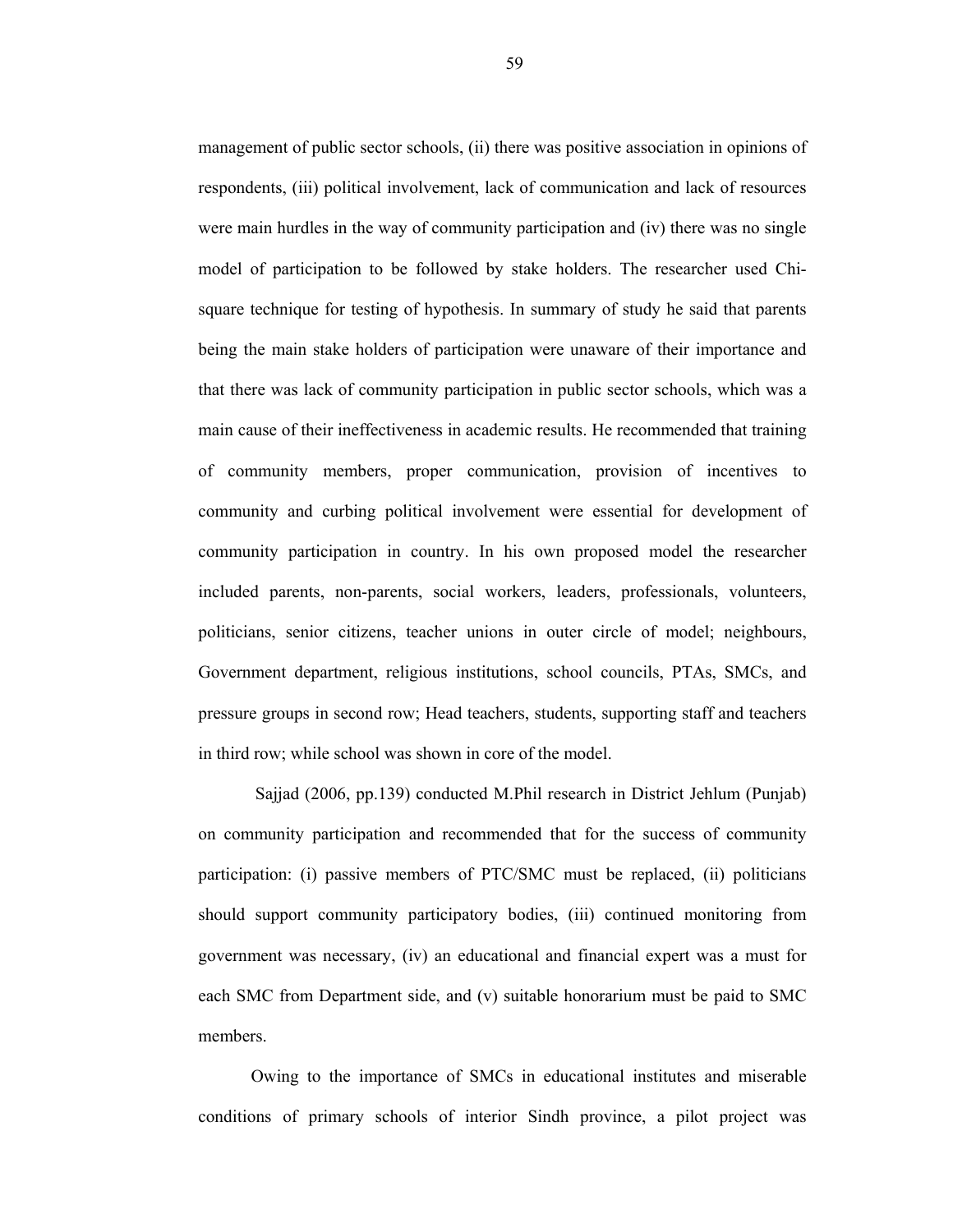conducted by District Government Khairpur in collaboration with Sindh Devolved Social Services Program (SDSSP), and Leadership for Environment and Development (LEAD). The name of project was "SMC Strengthening Pilot Project Khairpur". It was launched in December 2006 and estimated to end in March 2007. Its objective was to strengthen 20 SMCs in two union councils of district Khairpur (Interior Sind), i.e. 10 SMCs in each union council. Those two union councils which were included in the study were Gambat and Sobho Dero. For this purpose a Memorandum of Understanding (MOU) was signed by the above three groups. After signing memorandum, Elementary & Secondary Education Department of the district was contacted and 10 each schools were selected with consultation of Disctrict Coordination Officer Khairpur in both union councils. Each of the three groups nominated one representative from their side and they visited each school along with an Assistant District Educational Officer Primary (ADEO). There they met with SMC members and other notables of village. In meetings, some requirements of the said schools were targeted to be financed and completed by all three groups and SMCs of the said schools. Each school demanded different type of facilities such as drinking water, water tanks, toilets, fans, rooms etc. The requirements were judged and approval was granted for their procurement. A sum of 10 Million rupees was distributed amongst all schools and SMCs were asked to complete the work in given time. Each school was visited by the team in suitable intervals in which it was noted that SMCs members were taking keen interest in repairs and developmental works of schools and it was felt that if they were the owners of education/schools. Members of SMCs were also asked questions from visiting/monitoring teams. Reports of these visits were discussed in district with DCO, who gave suitable instructions for further progress. The works assigned to each SMC were then completed in stipulated time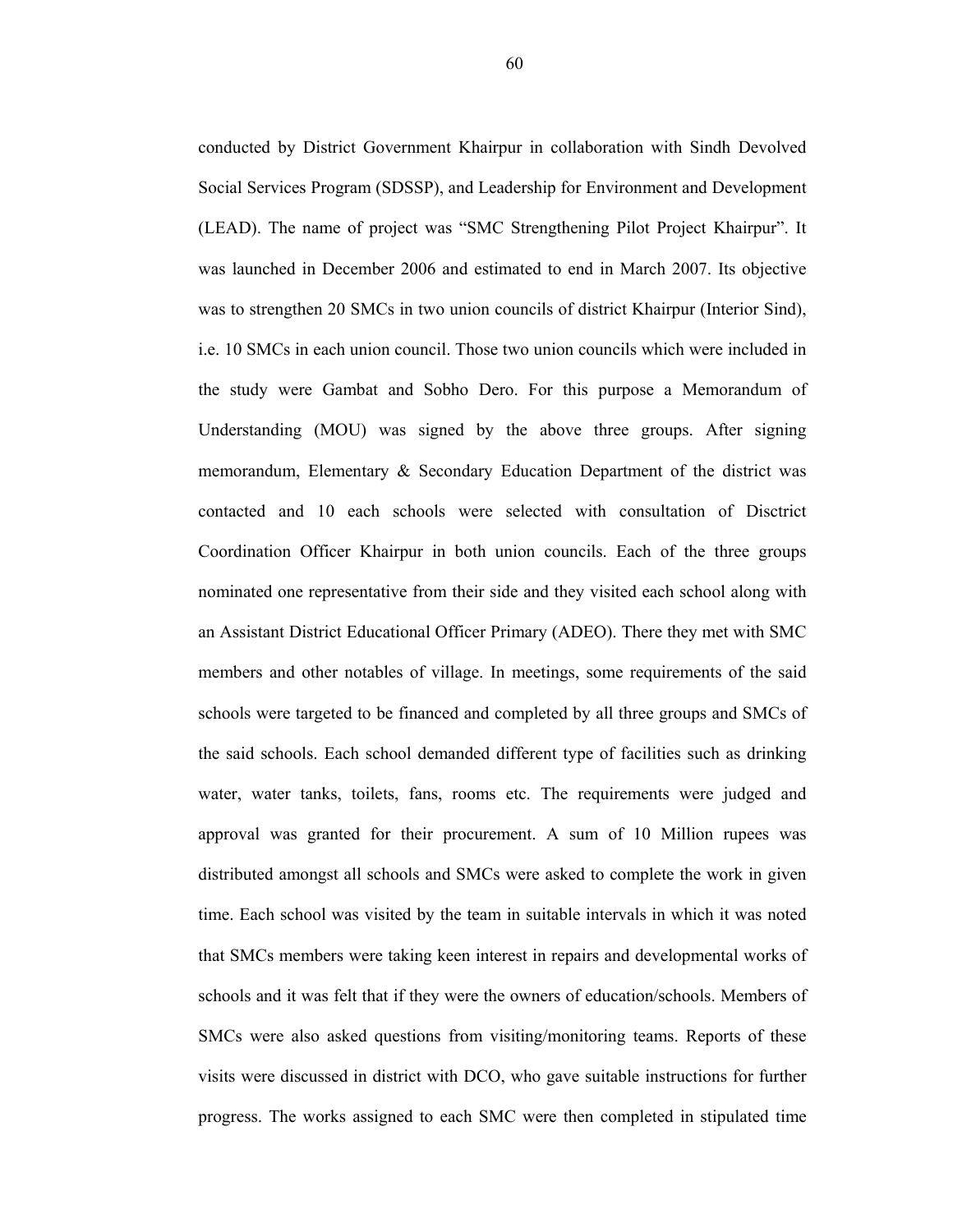and all related parties were satisfied over it with complete files and records of work. Each member of SMC was defending other members and was working in collaboration with each others. The teams recommended that i) in future SMCs of more backward and far flung areas should be selected, ii) only those SMCs should be selected which were more passive in their functions, and iii) SMCs should be selected independently and not on the choice of District Government. (District Government Khairpur, 2007)

Shah (2009, p.1) found in his Doctoral study that through Devolution plan of 2001, public representatives were empowered to solve problems of the people in Pakistan at their doorsteps. For this purpose EDO's and DCO's were provided with a new set of rules of business for educational administration at district level. But the system could not activate community participation in education and that performance of community representatives was not positive and according to expectations. The researcher recommended training of public representatives in his study.

 Haq *et al* (2009, pp 1-3) conducted a study whose objective was academic comparison between Community Model schools (CMS) and Government Higher secondary schools (GHSS) of Board of Intermediate and Secondary Education Rawalpindi for the years 2006, 2007 and 2008 for HSSC examination. In this study 102 community schools and all Government Higher secondary schools were taken as a sample. They found that GHSSs were better in securing more  $A<sup>1</sup>$  grades; however, pass percentage of Community Model schools was better than GHSSs. They recommended that public – private ownership scheme should be introduced in all of the provinces and free books should be granted to Community Model Schools also.

Iqbal and Ahmad (2009) studied community schools established by Ammal project and supported/financed by FEF, DPE, DFID and an NGO in districts of Dir,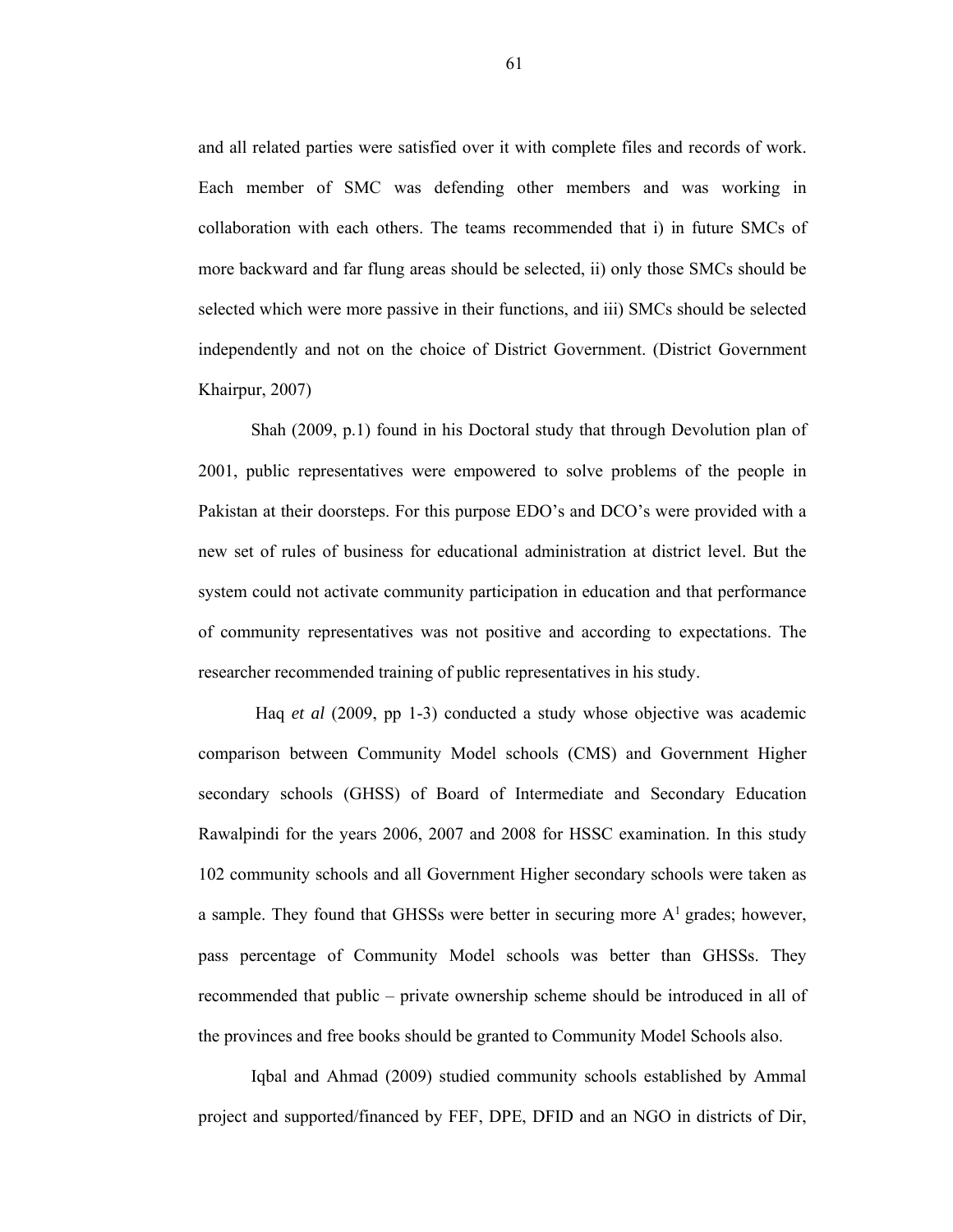Dera Ismail Khan and Mardan. They examined the rationale of establishment of those schools, different roles of financers, mechanism of sustainability of those schools, their benefits to community in terms of access, quality, employment opportunities and future problems of such schemes. The study was experimental in its nature. Data were obtained through interviews and study of the relevant records. It was seen that mismanagement of public sector primary schools was the reason of lack of motivation of their teachers, and absence of their parental involvement. And thees were sufficient reasons for establishment of community schools by Ammal project. Primary Education Programme of NWFP stressed the involvement of community in improvement of enrolment and quality of community schools. DFID helped the said project financially. The target of Ammal project was to develop 90 community based schools in above three districts of the province. According to the study the project served the policy of 'Education for All' and enrolled 4137 students including boys and girls who were otherwise deprived of education. Similarly it gave teaching employment to as much as 1112 male and female teachers. Ammal community project provided a good example of public-private partnership. Village Education Councils of the project identified suitable places and local teachers for schools. The study revealed that best inputs of teaching were used in those schools. As for as failures of project was concerned, it was noted that expenditures details of project were not updated, employees were not cooperative in some schools, and problem of certification of students was not resolved. Similarly issue of sustainability embarrassed stakeholders, sectarian differences in Dera Ismail Khan affected scheme and NGO culture received opposition in Dir District. The report recommended that (i) government must prefer a community partnership model that should suit environment and culture of the area and should be implemented with minimum charges, (ii)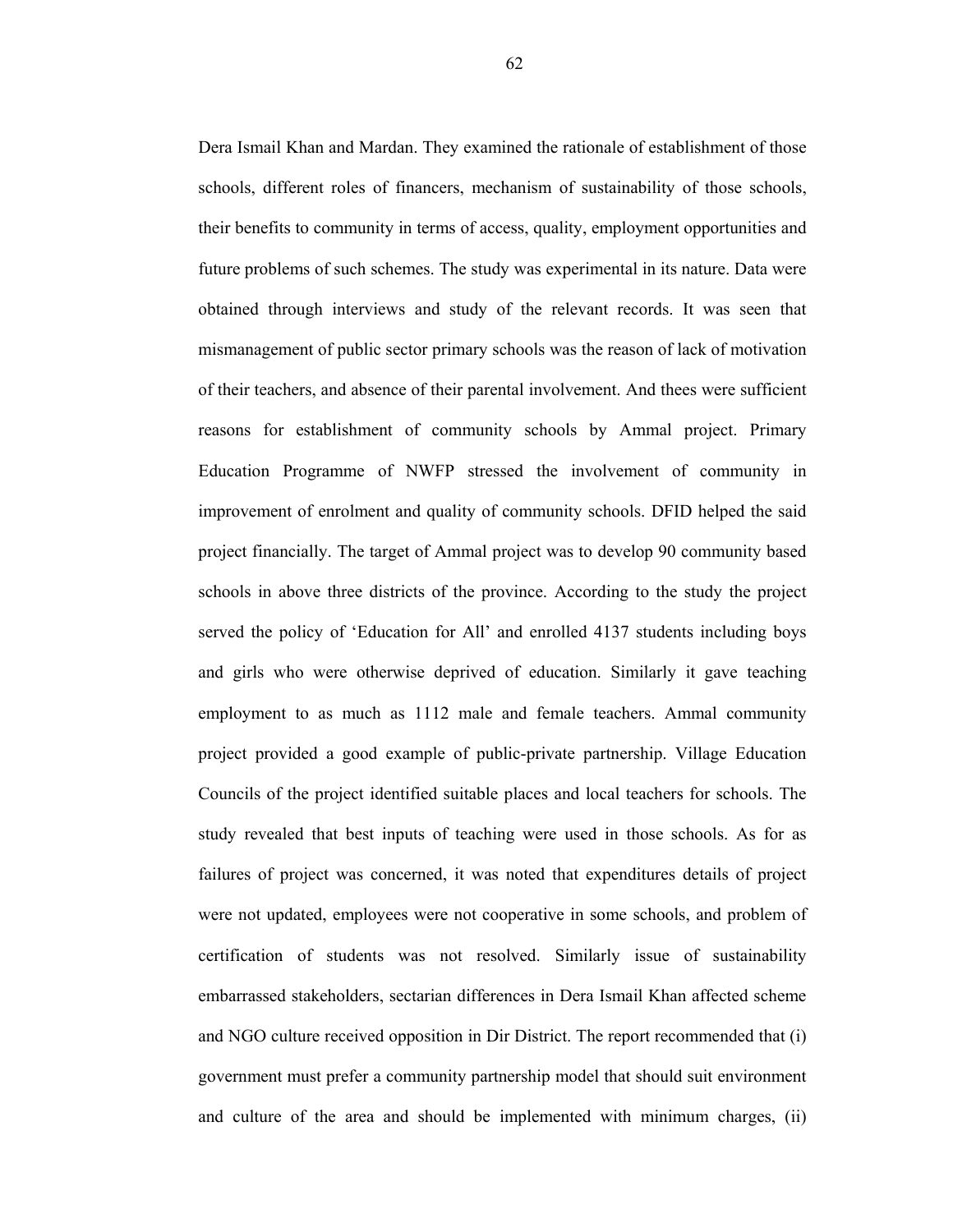advocacy and publicity for such innovative schemes was necessary, (iii) attitudinal change in society regarding support and encouragement of education was necessary (iv) sustainability of community schools should be linked with income generating skills to be introduced in these schools and (v) Foundation should be supported morally for initiation of such schools.

 A booklet was developed to assist communities and teachers for improvement of schools with the help of strong school community links. The booklet was divided in six portions and it contained 29 ways to improve schools. Its page 6 and 7 showed the details of functions and constitution of SMCs/PTAs/PTCs. Pages 8 and 9 discussed how participation of children should be made sure, in this context various techniques were given on these two pages. On pages 15, 18 and 19 community's role in maintenance of ground, fence wall and cleaning activities were described. Page 21 discussed help of community in growing plants and trees. The uses of community in the construction of water tanks, drains and improvement of sanitation facilities were discussed on pages 22 and 23. On page 24 arrangement of two street signs for traffic awareness on the road side was given. The booklet was full of pictures and coloured portions which showed community members at work in school (Government of Pakistan, 2010).

USAID (2010) conducted a study in Pakistan in collaboration with local organizations such as RISE (Revitalizing, Innovating, Strengthening Education), AIR (American Institute for Research), IRC (International Rescue Committee), Sungi Development foundation, SRSP (Sarhad Rural Support Programme), and NRSP (National Rural Support Programme). The study was conducted in earthquake stricken areas of Kashmir and Khyber Pakhtunkhwa. The report showed that Khyber Pakhtunkhwa was the first province to form Parent Teachers Councils in 1993. But in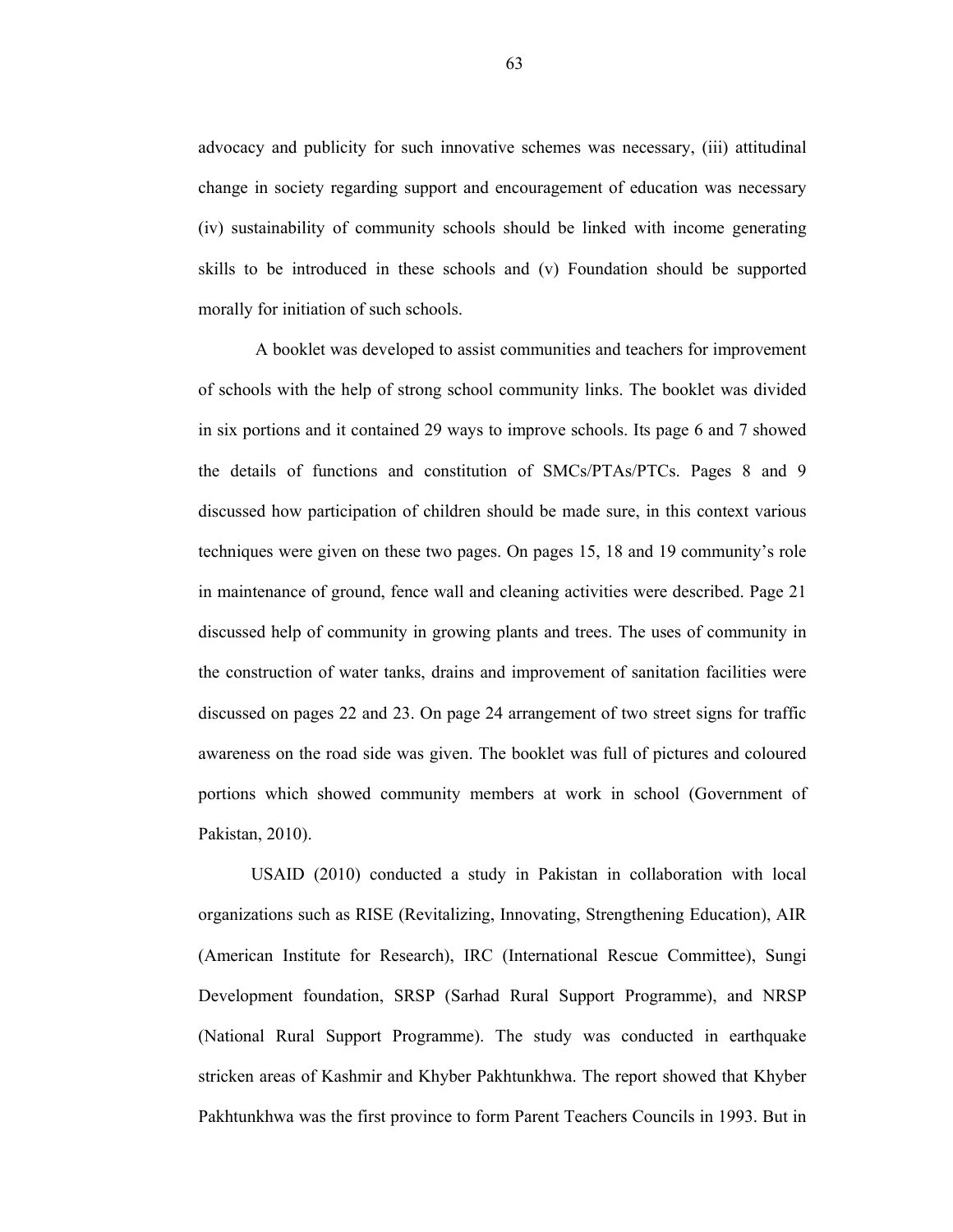this task neither the communities were consulted nor were they oriented and trained. Ministry of Education (MOE) judged this weakness and termed it as "limited success". Draft Education Policy of 2009 gave some recommendations for its improvement. When earthquake of October 2005 devastated formal education structure and system, and everything went to a stand still, various donor agencies started programme of "Build back better". In that connection, the rehabilitation of schools was started by the name of "RISE". The objective of the programme was to involve community in education. One of the three component activities was increased community participation at school management; this was to be achieved with the help of mobilizing 2300 communities; so that they should be more engaged and supportive to their schools. Work done by RISE was noted to be successful and it involved communities effectively. In its assessment methodology, one district from Kashmir i.e. Bagh and one from KPK i.e. Mansehra were selected for in depth study. In this regard girls and boy primary and middle schools in equal number were selected. Those schools were funded by RISE. Six questions were asked from their PTCs/SMCs in which topics like governance and management, networking and linkages, resources, support to students, gender and sustainability were touched. A three day training workshop regarding responsibilities and functions was also delivered to them. RISE gathered and convinced local communities about their role and importance in provision of quality education to their children. It converted those passive observers into highly motivated social activists. It trained those social activists and then assigned 15-20 SMCs/PTCs to them to be visited once a month to strengthen them. After every 4-6 months they were allowed to assess work done by SMC/PTC. In this way, it proved to be a feed back to them along with further motivation. RISE organized thought provoking programmes and social messages through local radio. It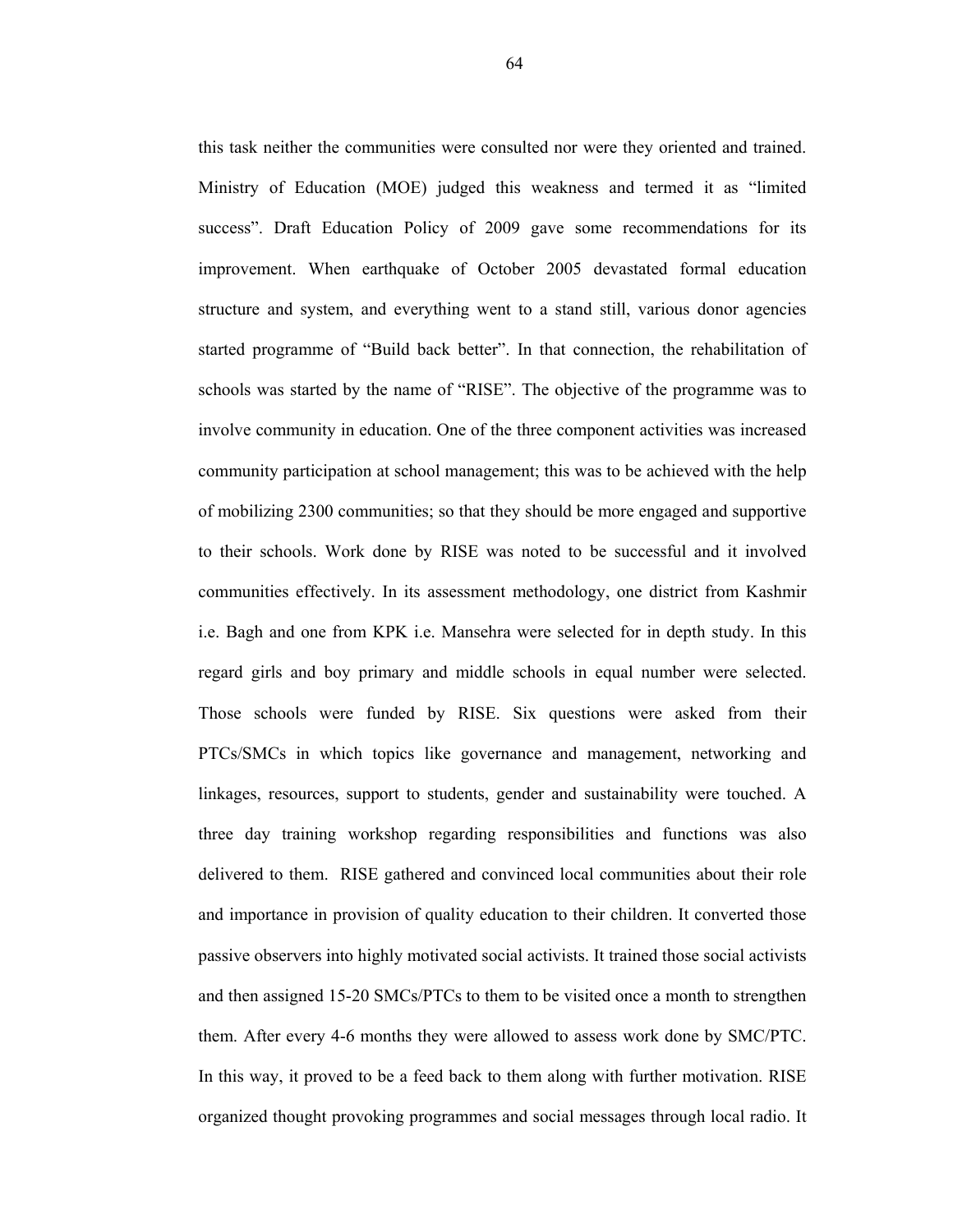arranged transport and local accommodation for female teachers. It also arranged 284 male and female voluntary teachers. Management tools were provided to SMCs/PTCs (2010, p.18). RISE provided  $45,000/=$  Rupees yearly to 50% SMCs/PTCs for their developmental expenditures payable to them in two equal installments. These community bodies were instructed to encourage teachers and to accelerate cocurricular activities. These bodies arranged study tours and made purchases of raw materials for their schools (2010, p.27) Most important part of the study was its conclusions and recommendations. Which were i) government needed to embrace and facilitate greater community mobilization, ii) SMC/PTC members should be motivated, iii) these community bodies should develop Schools Improvement Plans (SIPs), iv) clusters of PTCs should be formed and v) public recognition of community participation was necessary. In the end, the study suggested further broad based study in future (Government of Pakistan, 2010).

Haroona *et al* (2010, pp.1-12) conducted a research study in district Islamabad. It included several schools. The study was comprised of the same pattern of research, i.e. introduction, review of literature, methodology, findings, conclusions and recommendations. Their objectives were to i) investigate the role of school councils, ii) to find out merits and demerits of these councils and to make these councils effective. In their article, they gave a wide review of literature. It recommended further research to investigate effectiveness of school councils by i) including more Districts in the study, ii) strengthening of Schools Management Committees, iii) lengthening of the tenure of SMCs, iv) government should move from financial audit to performance/output based audit, v) Principals/Head masters/Head mistresses should be trained in involvement of community, and vi) awareness campaigns should be launched.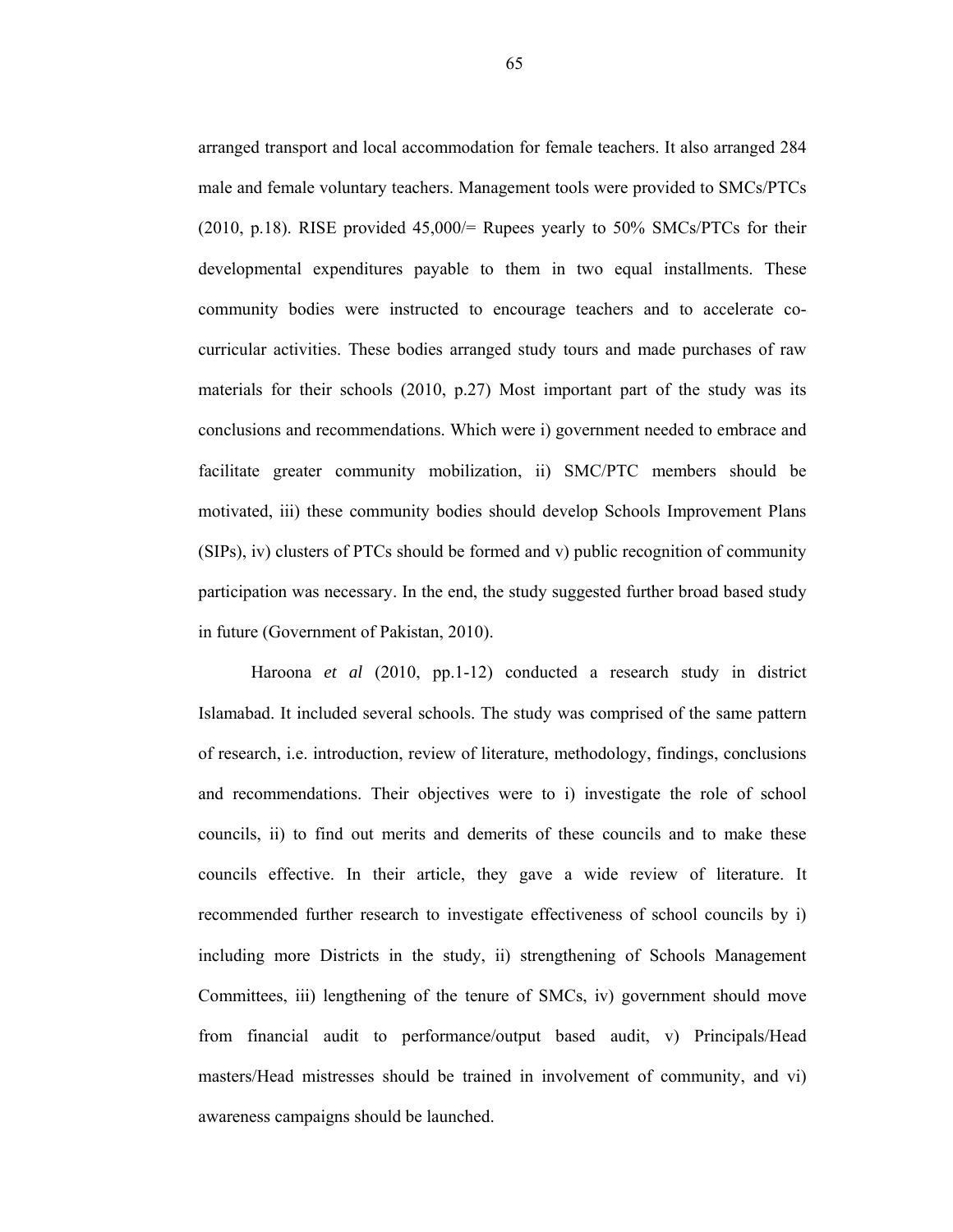Faryal Khan (2010) said that decentralization of schools management in developing countries produced little benefits, whereas, the same decentralization caused great changes in developed countries. She said that school based governance was not a magic bullet and no one size of it fits to all. She said that community involvement in schools was helpful in democratization of societies, and since each country possessed its own peculiar situation, therefore, it has to tackle the problem of educational governance according to its own requirements.

Chaudhary (2011) collected data from 1000 respondents on the question of community participation. He said that parents and community members were unaware of difficulties being faced by educational institutions where their children spent a good deal of time. He recommended a new model developed by him for the success of community participation in educational institutions.

#### 2.22 COMMUNITY PARTICIPATION IN AZAD KASHMIR

Government of Azad Jammu & Kashmir established Schools Management Councils under Notification No; 683-86/planning/s-t, dated 04-5-1998, in order to involve community and local leadership in functioning of schools. Government of Azad Jammu & Kashmir (AJ & K) published a 12 pages manual containing all necessary details for functioning of such participation. It enlisted members of such committees, the process of selection of such committees, duration of committees, meetings of the committees, objectives and duties of committees, financial duties regarding public funds and private funds, sample book for income and expenditures of public funds and sample book for income and expenditures of private funds, financial laws and methods, office bearer and their duties, responsibilities of Secretary of the committees, responsibilities of the Education Officers, guidelines/directions for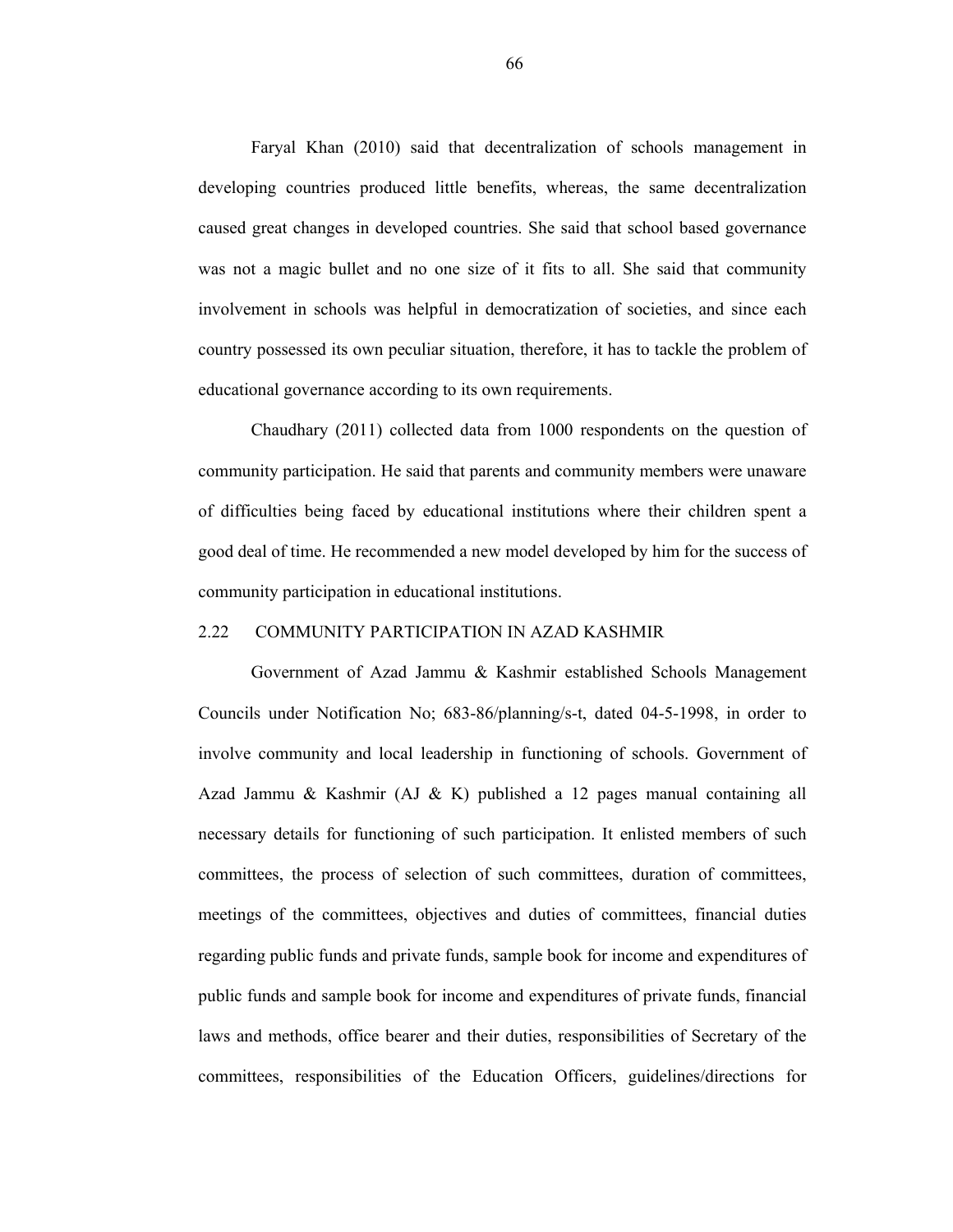expenditures and list of education material which might be purchased (Government of Azad Jammu & Kashmir, 2006).

# **2.23 INVOLVEMENT OF COMMUNITY IN EDUCATION IN THE PROVINCE OF KHYBER PAKHTUNKHWA (PAKISTAN)**

Khyber Pakhtunkhwa (NWFP) was the first province of Pakistan to launch community participation in educational institutions. In order to enhance community participation in the province, Elementary Education Foundation (EFF) was established (2012, p.1) by Government of Khyber Pakhtunkhwa under an ordinance in 2002. Its Board of Directors was headed by Chief Minister of the province; its mission was "To promote the elementary education through community participation and to supplement government activities with the help of non-governmental educational institutes". Its objectives were i) improving literacy through community schools, ii) to improve quality of education through teachers training, iii) to enhance community participation in education, iv) to streamline teachings of maddaris (religious schools) and mosques, and v) to introduce innovation in literacy and to enhance social, functional literacy and post literacy (Elementary Education Foundation, 2012).

Provincial government provided legislative support to community involvement in Education sector in the year 2005/06-2007/08 .It promulgated "North West Frontier Province Provincial Reform Programme II under the heading "Encouraging public-private partnerships and community involvement". Its clause No; 30 said that Government has "strengthened PTAs at almost all 20,000 primary schools and started providing them funds that PTAs were now using for minor repairs in schools. The PTAs would become more important in future as they got involved in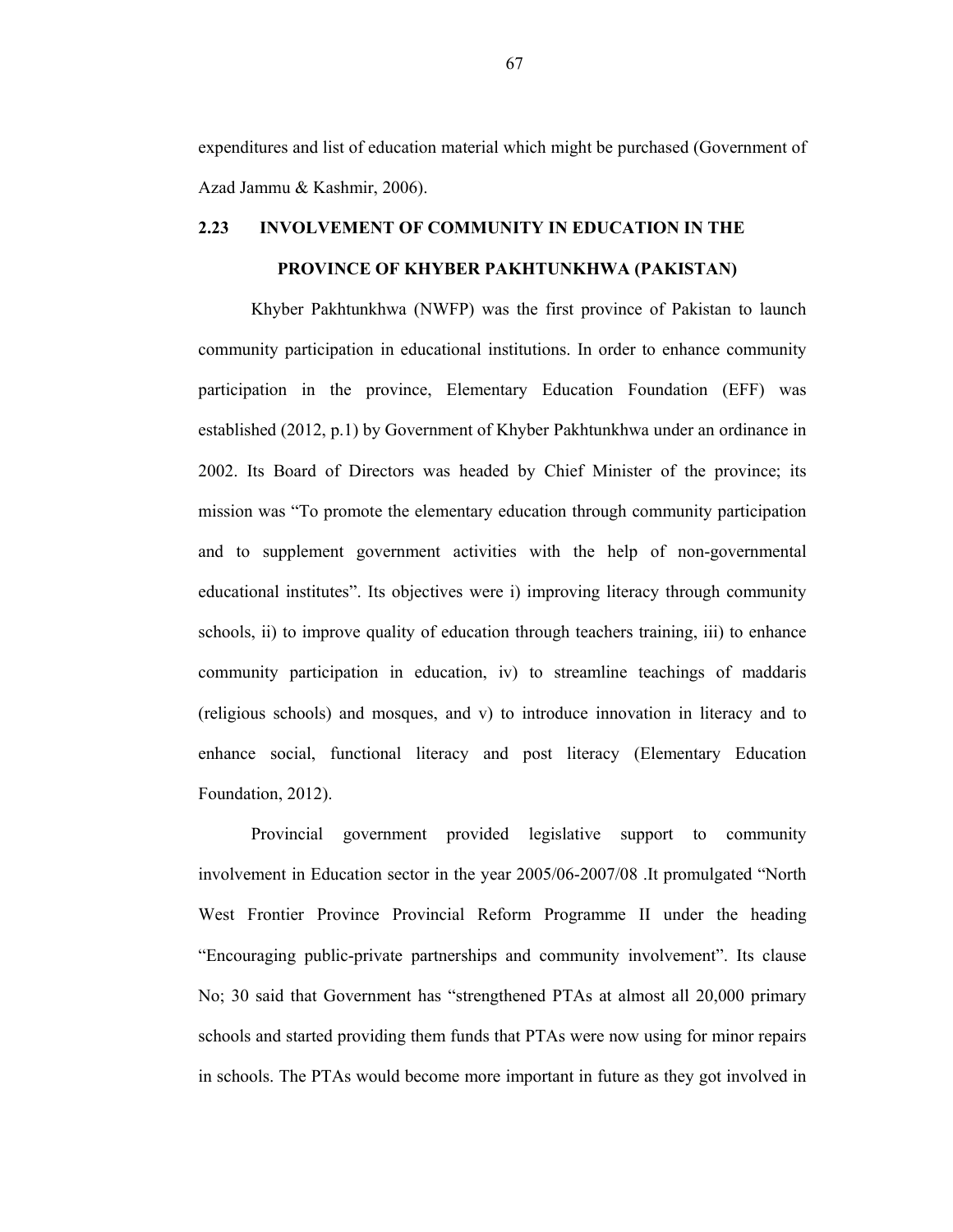other activities, such as monitoring and reporting on teacher absenteeism". (Government of Khyber Pakhtunkhwa, 2005).

Government of Khyber Pakhtunkhwa took steps to involve community in educational institutions since 1993. It published a guide which was known as PTC Guide (2007, pp. 1-13). It contained all necessary details regarding composition, formation, responsibilities and powers of a PTC. Since PTC was the main organization of community participation in the province, therefore, it was necessary to give its details in review of literature. About introduction of a PTC, the Guide said that "the responsibility of improvement in the condition of the school directly lay on parents, teachers and especially school council" (p.1). According to this guide, formation of a PTC was compulsory for all schools ranging from elementary to higher secondary and of both sexes. About objectives of a Parents teacher council the guide said that it should be (i) improvement in quality of education, (ii) timely execution of developmental projects at school, and (iii) ensuring participation and co-operation of parents and community in educational activities. According to the guide, composition of a council will have four of its members to be elected amongst Parents, who in turn, will elect a chairperson among themselves. The unelected members consisted of a Principal/Head master/Head mistress/Head teacher as a secretary of council, an influential person of locality chosen by parents, a retired government servant, and a councilor of same locality. All of them combine to become eight members. For the procedure of constitution of PTC, the given conditions should be fulfilled: (i) presence of at least 25% of parents of students at the time of election, (ii) a PTC shall be elected for a period of three years only, (iii) at least four members shall constitute the quorum for a meeting, (iv) if child of a member leave school, council shall elect a new member in his place within a month, and (v) a general body meeting shall be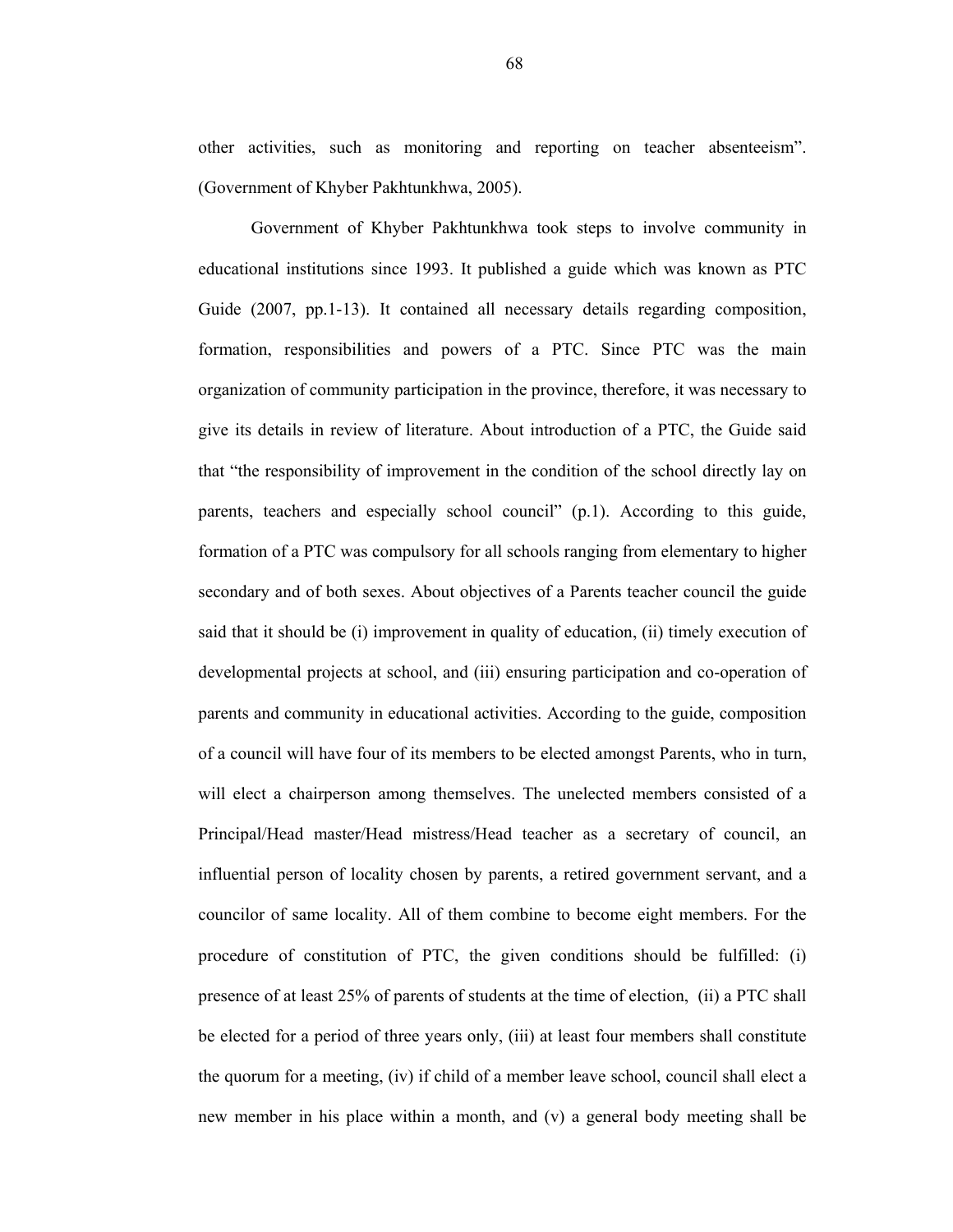convened after every six months by chairperson that shall review performance of PTC. According to the manual, responsibilities of the council were: (i) administrative, (ii) promotion of education and development, and (iii) financial duties. Under administrative and developmental responsibilities, the council should try to increase enrolments, discourage dropouts, motivate parents and provide conducive teaching/learning environment. It should create awareness about importance of education, arrange walks, organize debates and National festivals, provide financial assistance to poor but intelligent students, encourage activity based learning, stress on character building of students, help school in co-curricular activities, ensure regularity of teachers and to check their continuous absence. Similarly it should help in the repair and maintenance of the school. Moreover, it should purchase furniture, science equipments out of PTC funds, provide basic facilities, and monitor construction. Solution of problems of students and teachers was also its duty. Maintenance of good working relationship amongst school, community and welfare organizations also came in its range. If necessary, it should collect funds for school and approve scholarships and prizes to students. (pp 5-6). According to the manual its financial responsibilities were (i) each school should open an account that was to be jointly operated by chairperson and secretary. All monetary transaction of PTCs should be operated through this account, (ii) funds to be utilized on need basis and according to priorities, (iii) minor civil works and repairs should be undertaken and monitored by PTCs,  $(iv)$  its income and expenditures statements should be submitted to EDOs,  $(v)$ its funds were not lapsable, (vi) all decisions should be taken with majority of votes, and (vii) funds should be spent on any of the need of school. According to this guide, the responsibilities of the chairperson were: (i) to preside over all meetings, (ii) listening to opinions of all members, (iii) opening of a bank account and working as a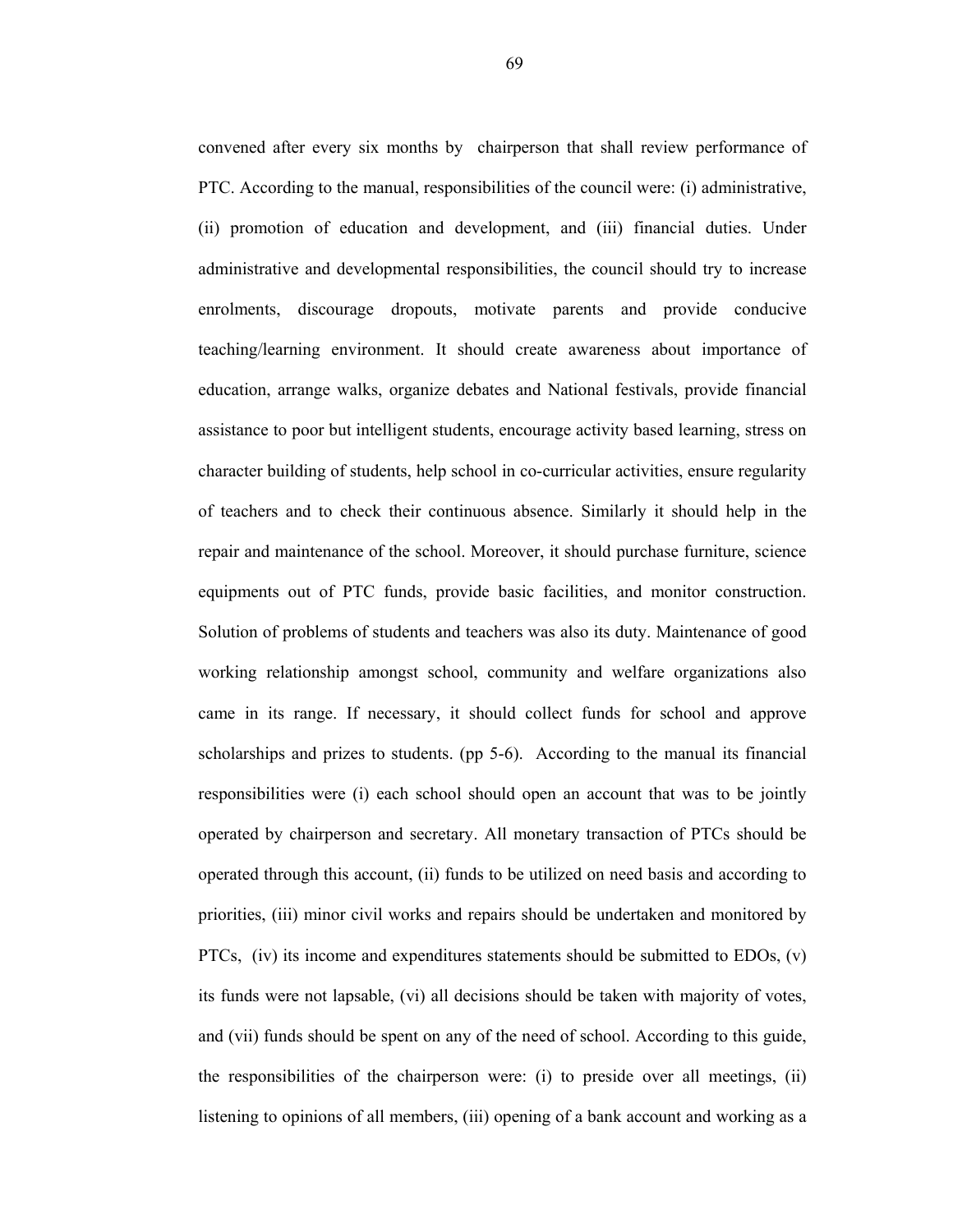co-signatory, and (iv) developing mutual understanding and consensus. The guide described the responsibilities of a PTC secretary as (i) keeping records of meetings, income and expenditures, (ii) approval seeking for withdrawal of money, (iii) signing of all expenditures and records from the chairperson and members, (iv) details of income and expenditures to be shared with all members, (v) holding meetings at least quarterly, and (vi) sending a copy of the record to the EDOs. The guide bounded officers of the Education department to (i) resolve problems identified/reported by the PTCs (2007, p.10), (ii) attend meetings if possible, monitor the activities, accounts and took timely corrective measures, (iii) in the case of failure of PTC in solution of a problem, bring the situation into the notice of high ups, (iv) take action against the teachers/staff within ten days, if the complaint proved to be correct, (v) approval and recommendations regarding grant of scholarship and appreciation certificates, and (vi) to ensure implementation of the policies of government. Its meetings were to be held on this agenda (i) at least on quarterly basis, (ii) hold emergency meetings on the written request of at least three members, (iii) endorsement of the decisions of the previous meetings, (iv) review of progress, (iv) identification of future plan (2007, p.12), (v) review of the overall educational activities and physical facilities of the school, (vi) suggest steps for the promotion of educational and co-curricular activities in the school, and (vii) performance of PTC. The guide provided the format for the convening of meeting and invitation of its members (2007, p.14). Similarly, the format of entering the proceedings of meetings was given on page no; 18. The guide showed various other formats, such as that of cash book. According to the financial procedure issued by the Finance Department vide letter No; BOV/FD/3-10/2006-07, dated  $9<sup>th</sup>$  June, 2007, a PTC could spend RS; 200,000/ on maintenance and developmental works in a school (Government of Khyber Pakhtunkhwa, 2007).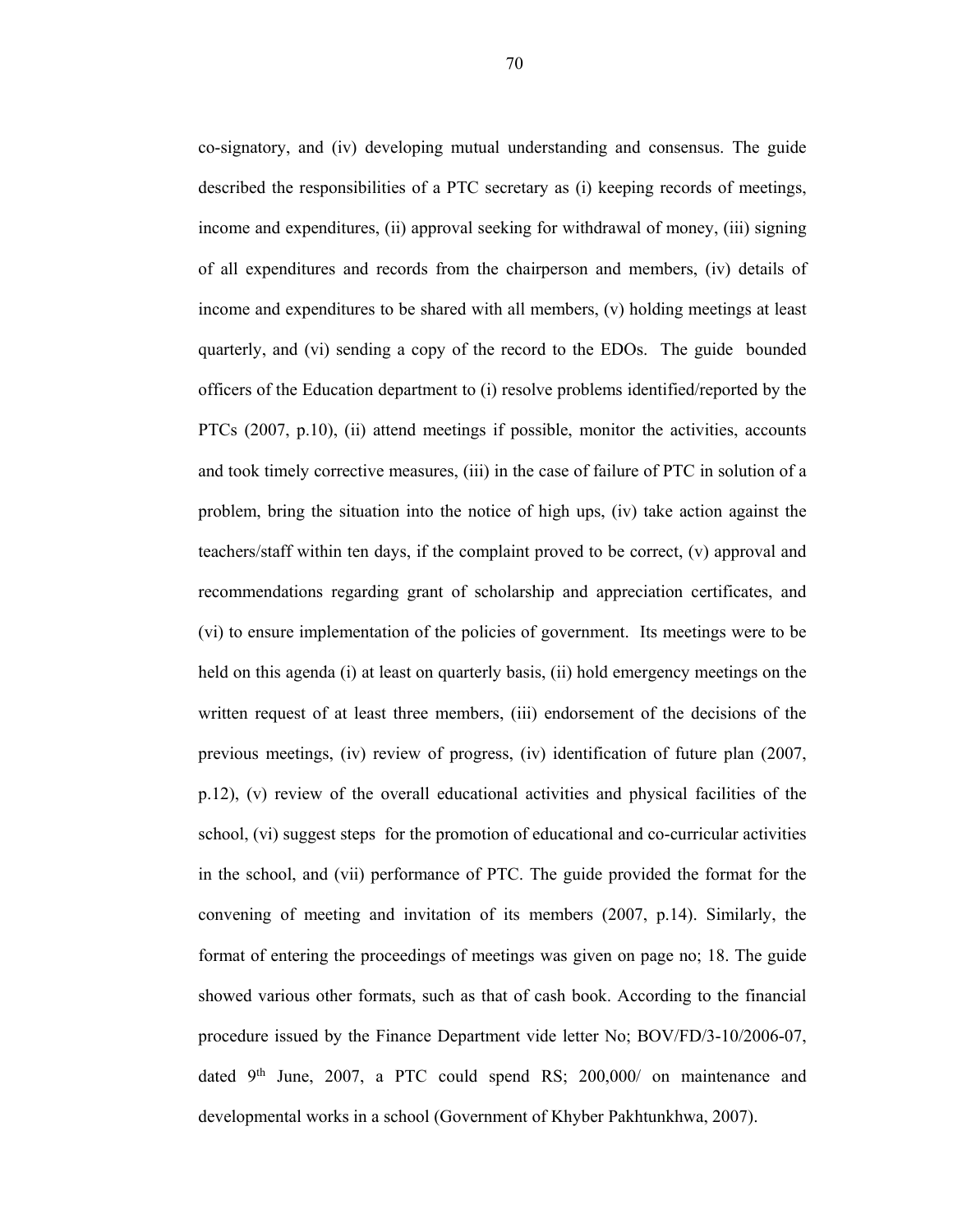International Rescue Committee conducted a study in districts of Nowshera and Charsadda in October 2010. Its aim was to provide qualitative information about schools after the devastating floods of July 2010. The report said that 297 public sector schools were completely damaged while 671 were partially damaged. About community participation, the report found that in some schools Parent Teacher Councils (PTCs) were very active, they were busy in cleaning mud and maintenance of schools. In some other schools, these councils were only partially active, while in others they were completely dead. The report recommended (i) active involvement of communities in schools, (ii) reactivation of PTCs/ SMCs, (iii) proper trainings of teachers/PTC members on the subject of disasters, and (iv) psychosocial support and information on students/teachers well being (Education Needs & Resource Assessment, 2010).

In order to officially involve the communities in schools, the Department of Elementary & Secondary Education, Khyber Pakhtunkhwa compiled a manual, in which job descriptions of Educational Managers (EDO's, DO's and DDO's) were mentioned. According to this manual the responsibilities of an Executive District Officer of schools (EDO) with respect to community participation were (i) s/he should ensure community awareness campaign and its planning, (ii) he should attend meetings ( if necessary) with the elders of community , (iii) should ensure that PTCs were formed in all of the government schools, (iv) consolidate and send the lists of schools for allocation of funds and occasionally check its utilization, (v) should judge that all expenditures were incurred in accordance with the criteria of Finance department, and vi) should initiate mass awareness campaigns about the out of school children (2010, p.23). A District Officer of schools (DO) should (i) supervise the community awareness programme, (ii) attend meetings of PTAs, (iii) contact different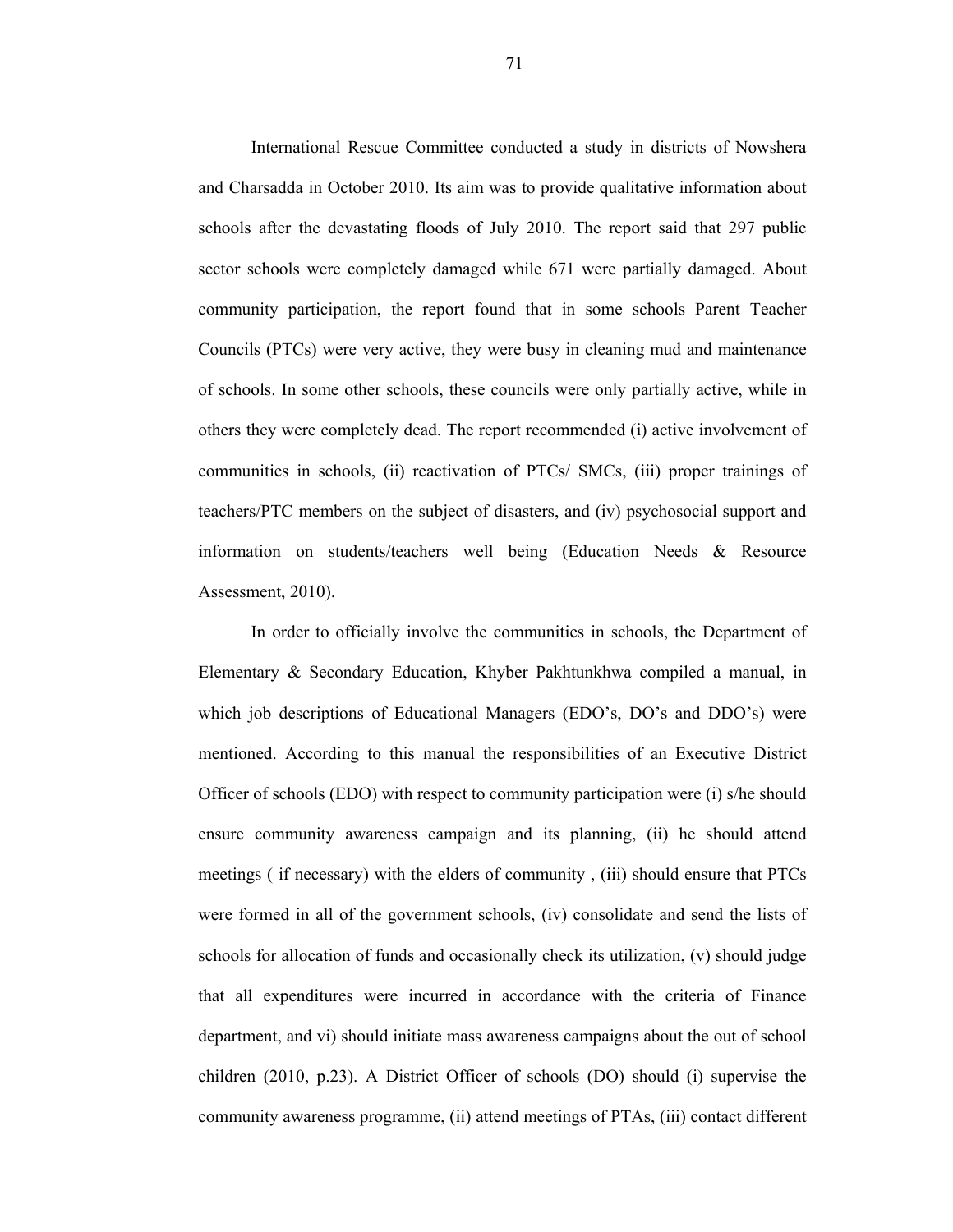agencies and donors to seek their technical/financial assistance, (iv) should arrange awareness through media and publicity, (v) monitor formation of PTCs in all government schools, (vi) should motivate community participation, and (vii) should draw and disburse PTC funds among schools (2010, p.39). An Assistant District Education Officer of schools (ADEO) Establishment  $\&$  Primary should (i) arrange celebration of National days, (ii) help DO in different organizations, (iii) should approach media, (iv) assist DO in PTC formations, (v) make arrangements for meeting with representatives and prominent figures, (vi) should prepare plan for "Education for All" (EFA) implementation and (vii) should make efforts to increase the quality of education and enrolments of schools (Government of Khyber Pakhtunkhwa, 2010).

 The review of above related literature and importance of community participation/involvement in educational institutions, made it necessary to study and analyze the same in educational institutions of the province of Khyber Pakhtunkhwa. This study was, therefore, an endeavour in this direction.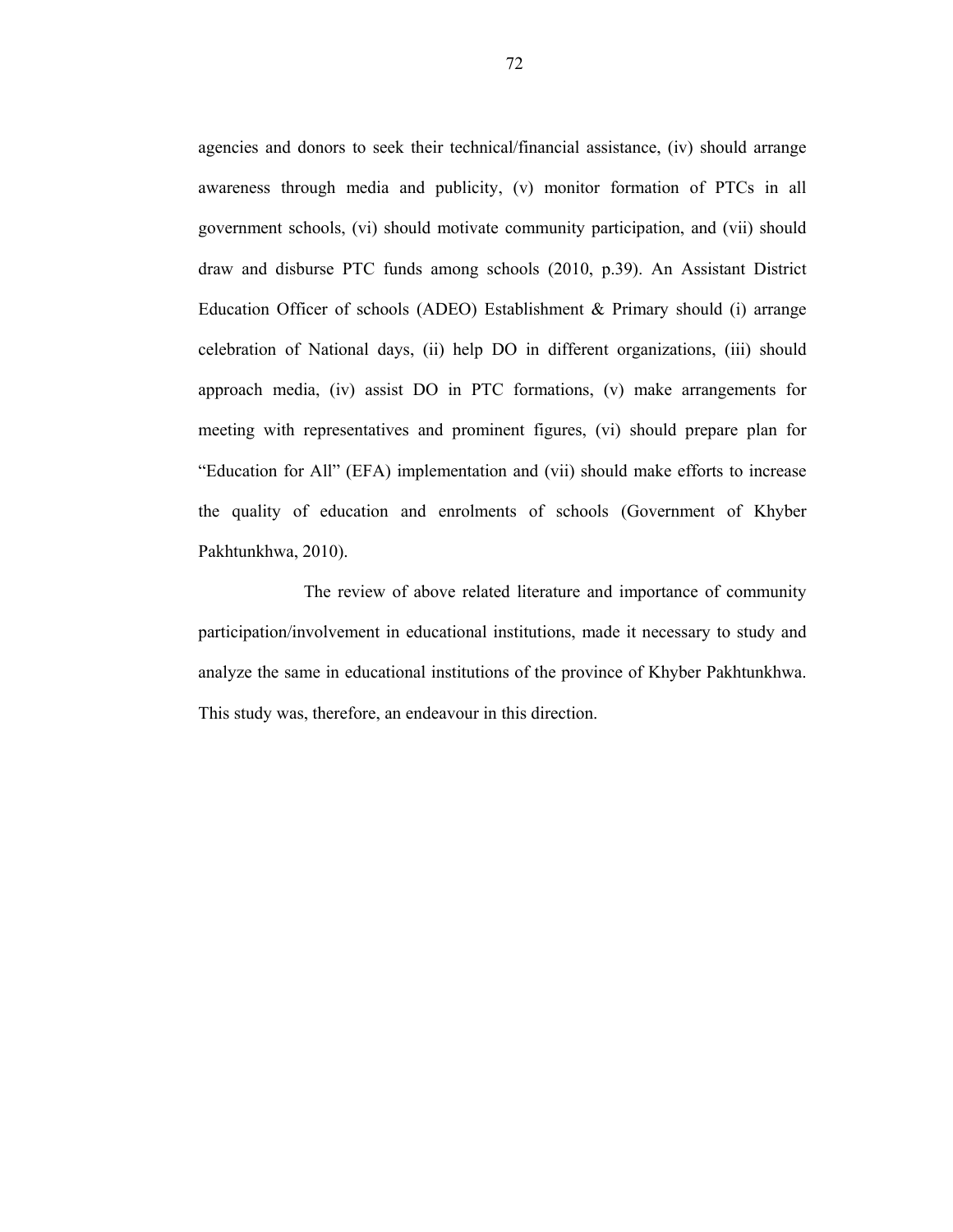# **METHOD AND PROCEDURE**

This chapter dealt with the discussions of methods and procedures adopted in the study. Following methods and procedures were used for the collection of data, relevant information and educational investigations.

- Population
- Sample
- Instruments
- Design and procedure
- Data analysis

# **3.1 POPULATION**

Population of the study consisted of the following:

- 1. All of the 25 districts of the Khyber Pakhtunkhwa.
- 2. All of the Educational Managers (EDO's, DO's, and DDO's).
- 3. All of the 1472 Principals/Head masters.
- 4. All of the 1472 chairmen of the Parents Teachers Councils of the above mentioned school.
- 5. 2944 class teachers of tenth classes of the above mentioned schools.
- 6. 147200 parents of the students of tenth classes of these schools.

#### **3.2 SAMPLE**

Following formed the sample of the study:

1 Five districts i.e. District Kohat from the southern zone of the province, Districts Nowshera from the Peshawar division, District Mardan from Mardan division, District Abbottabad from Hazara division, and District Buner from Malakand division.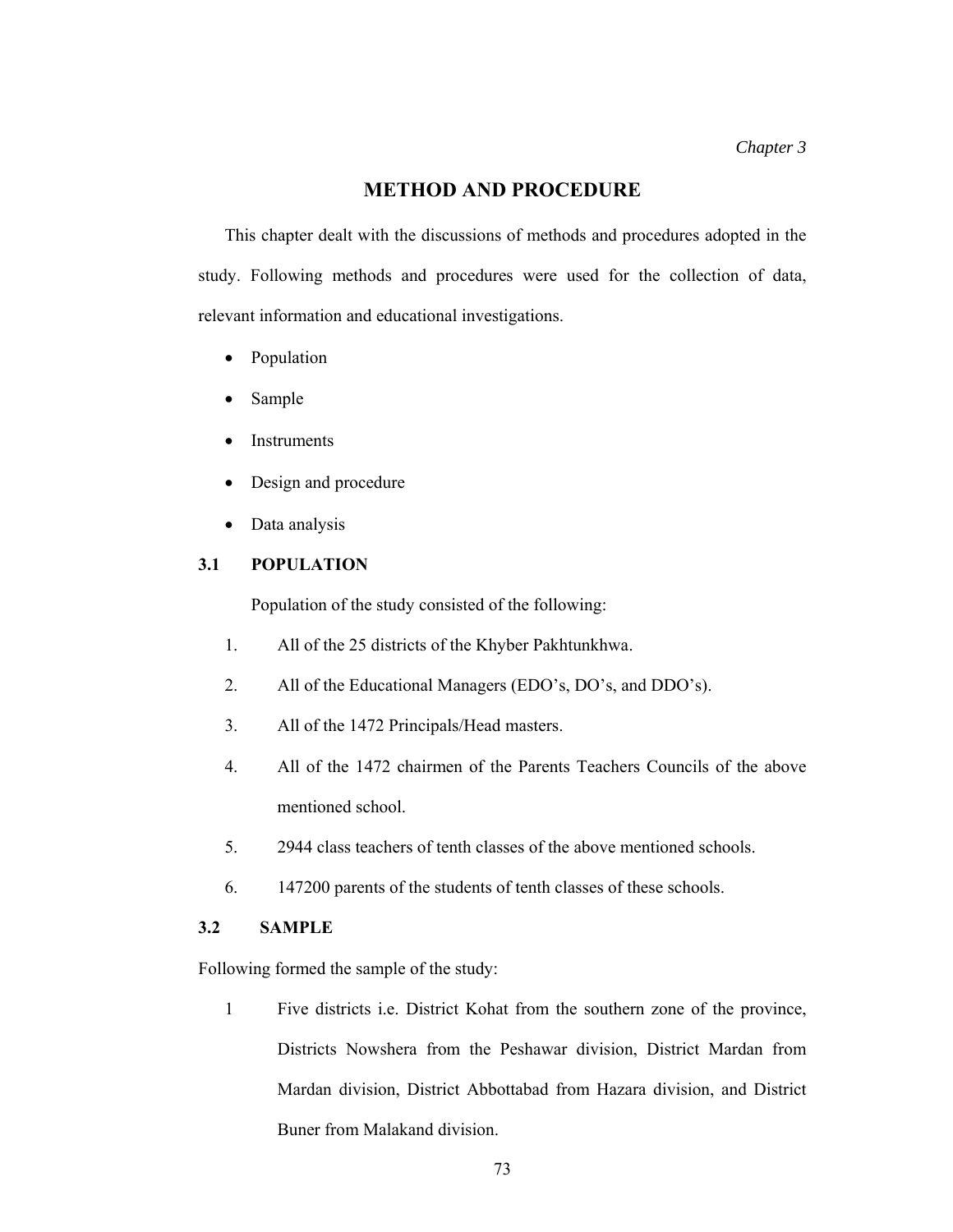- 2 One each EDO, DO, DDO from the above mentioned five districts.
- 3 100 Principals/Head masters of the boys high/higher secondary schools.
- 4 100 Chairmen of PTCs i.e. one each from the above mentioned schools.
- 5 500 teachers from the above 100 school i.e. 5 from each school.
- $6$  500 parents from the above 100 schools of the students of 10<sup>th</sup> class.

# **Table 1: Profile of the sample of the above five districts of Khyber Pakhtunkhwa**

| <b>DISTRICTS</b> | Educational<br>Managers | Principals/H.Ms | Chairmen<br><b>PTCs</b> | Teachers | Parents |
|------------------|-------------------------|-----------------|-------------------------|----------|---------|
| Abbott abad      | 3                       | 20              | 20                      | 100      | 100     |
| Buner            | 3                       | 20              | 20                      | 100      | 100     |
| Kohat            | 3                       | 20              | 20                      | 100      | 100     |
| Mardan           | 3                       | 20              | 20                      | 100      | 100     |
| Nowshera         | 3                       | 20              | 20                      | 100      | 100     |
| Total            | 15                      | 100             | 100                     | 500      | 500     |

Abbottabad have 62 boys high/higher secondary schools, Buner have 40, Kohat have 44, Mardan have 68 and Nowshera have 56 such schools, i.e. 270 boys schools in all. Amongst the sample of 20 schools from each district, equal number of urban and rural schools was selected. The addresses of schools were obtained from Education offices of those districts.

 The researcher got an introductory letter from the administration of Northern University Nowshera. (See appendix). He went to all the districts personally. There he visited each education office and the selected schools. He handed over a set of questionnaires related to every Educational Manager and Principal/H.M along with a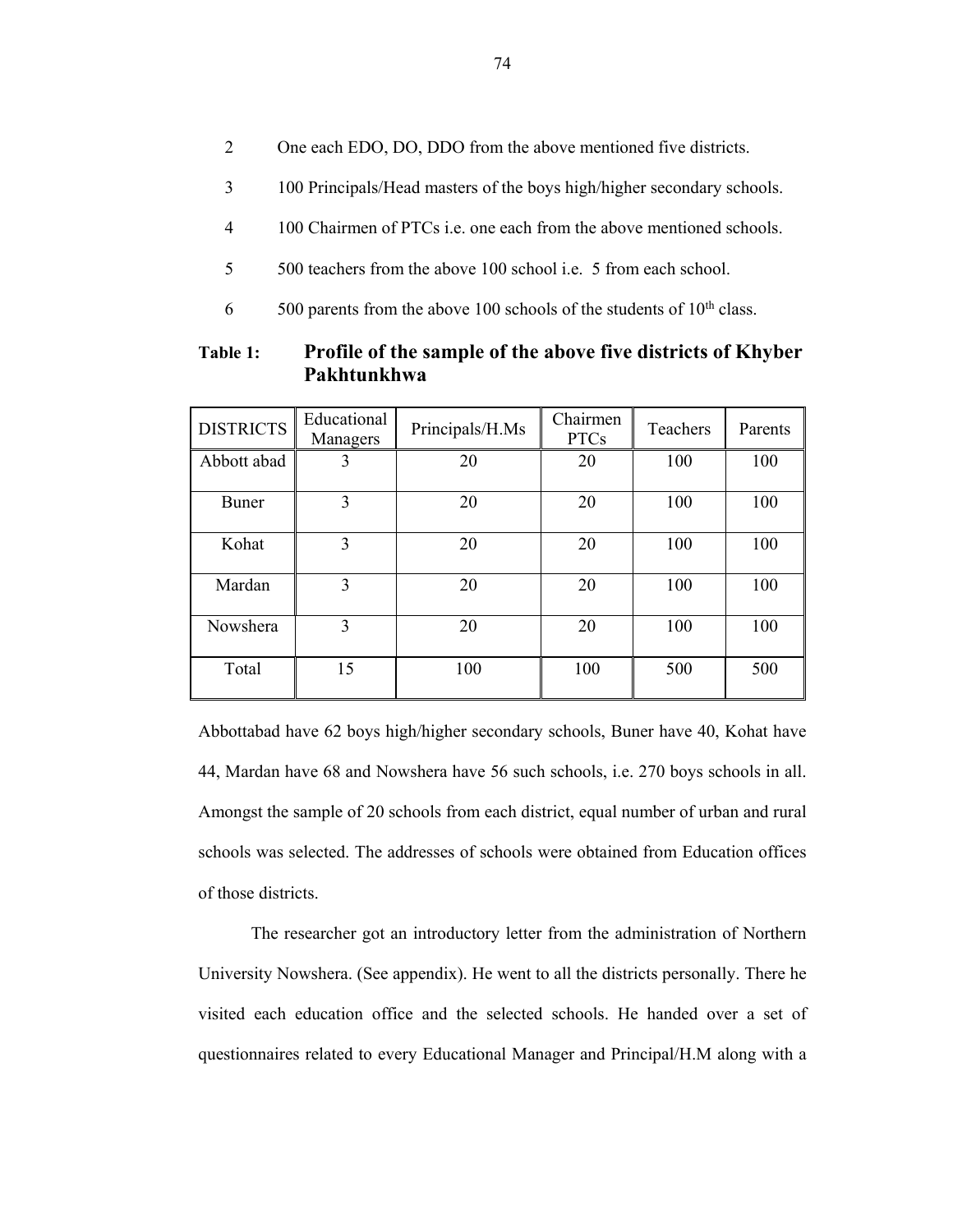stamped and self addressed return envelops. He briefed them about the theme of study, procedure of filling of the questionnaires and its importance.

#### **3.3 RESEARCH INSTRUMENTS**

 Questionnaire was the main instrument used in collection of data from all of respondents. Five different questionnaires were developed. One each for Educational Managers i.e. EDO, DO, DDO; one each for a Principal/H.M, PTC chairman, teachers and similarly for parents. Those questionnaires included different items regarding the community participation in educational institutions. Each statement of the questionnaire had three options to be answered i.e. Mostly, Rarely and Not at all. Respondents were asked to put a tick mark to the item which they considered most suitable for showing the effectiveness or ineffectiveness of the community participation in educational institutions. The questionnaires had items of following nature:

- Formation of bodies of communities/organizations such as PTCs or SMCs.
- Meetings and agendas of these bodies.
- Awareness of parents regarding participation in educational institutes.
- Financial powers of these bodies.
- Administrative powers of such organizations.
- Social aspect of their involvement.
- National aspect of their participation.
- Interaction of community with the teachers.
- Visits of community members to the parents.
- Their terms with the education officers and offices.
- Their contributions regarding student improvement in academically/socially.
- The role of community in the maintenance of schools.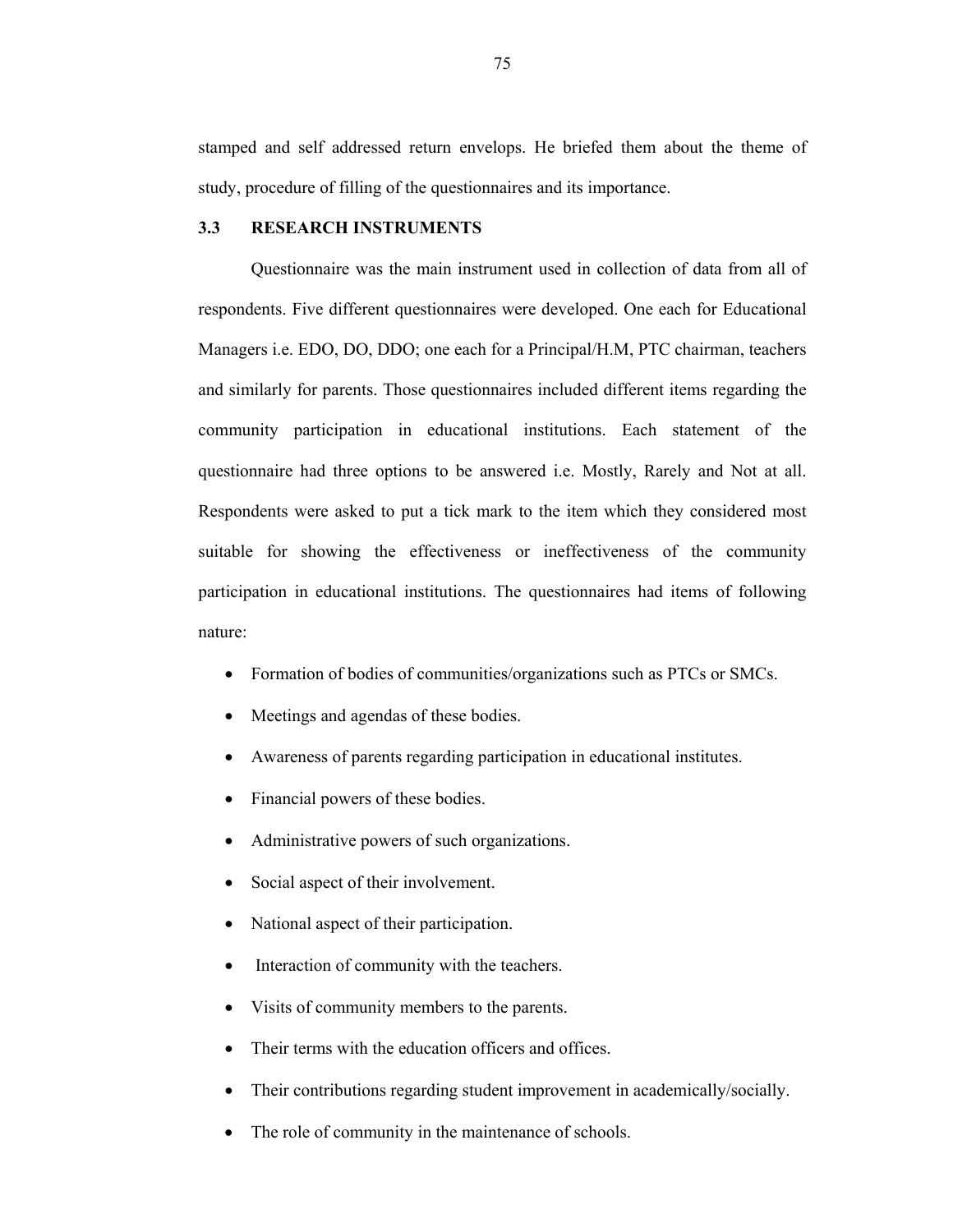- Provision of raw material in maintenance works.
- The importance of community in providing temporary teaching staff.
- Their efforts to increase enrolments.
- Decrease in student's absenteeism due to community efforts.
- Provision of books/note books/uniform/school bags to deserving students.
- Any of their most successful achievement in educational institutions, so far.

Suggestions from stake holders of the community for further strengthening and development of the role of community in educational institutions were also sought. Since the study was about the contribution of the whole community, therefore, questions were developed so as to encompass all spheres of their services to schools.

#### **3.3.1 Pilot-Testing of Research Instrument**

Questionnaires were pilot tested on locally available educational managers, principals/H.Ms, chairmen PTCs, teachers and parents. Some items were revised with the consultation of above functionaries, while some new questions were added and irrelevant items were deleted. The advisor of the study also pointed out some flaws, which were corrected immediately. In the end, final shape was given to questionnaires. Questionnaires included following number of items.

- 1 Questionnaire regarding Educational managers contained 10 items.
- 2 Questionnaire of Principal/Head Masters composed of 35 items.
- 3 Questionnaire of chairmen PTCs consisted of 17 items.
- 4 Questionnaire of teachers contained 15 items.
- 5 Questionnaire of parents of the  $10<sup>th</sup>$  class students composed of 10 items.

## **3.4 COLLECTION OF DATA**

 Data was collected from the above mentioned five districts. The researcher visited each district, and there with the help of an associate, reached most of schools.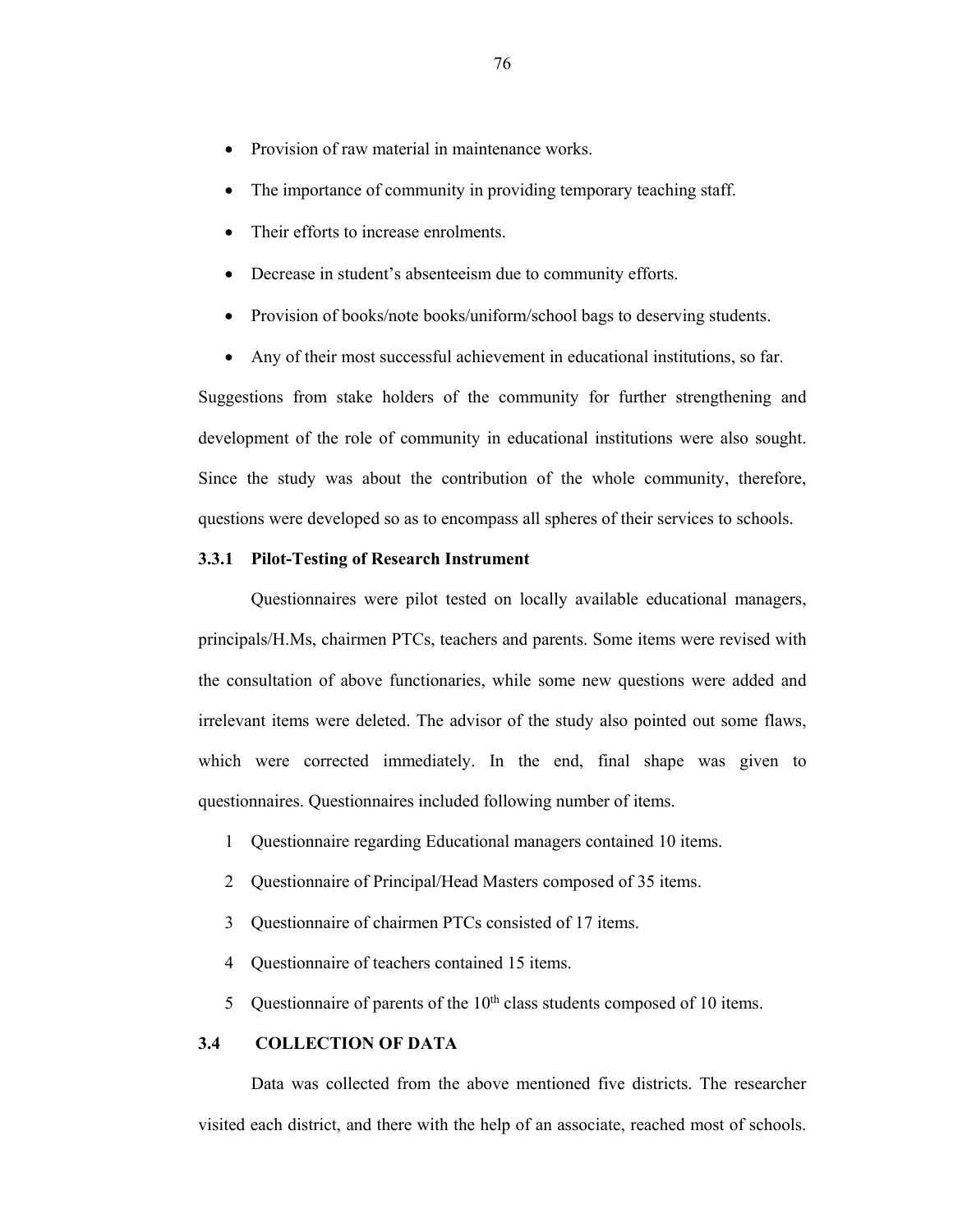Some questionnaires were sent to far flung schools with the help of research associates. Since return envelops were also provided to the respondents, therefore, most of the questionnaires returned within two weeks. Those respondents whose mail was still not received were contacted telephonically, and they also sent it in about further two weeks. About 75 % questionnaires were received in this way.

Category Type of tool No; of participants Returned/Received Percentage Educational Managers Questionnaire 15 15 100 Principals/H.Ms Questionnaire 100 75 75 Chairmen PTC Questionnaire 100 75 75 75 Teachers Questionnaire 600 450 75 Parents Questionnaire 600 450 75

**Table 2: Summary of data collection** 

### 3.5 **ANALYSIS OF DATA**

The data obtained by the tool was tabulated, interpreted, and analyzed by using chi-square technique. Following pattern of chi-square (Garrett, 2000, p.253) was used in chapter 4 of the study.

Ho: The community participation in schools was ineffective.

H1: The community participation in schools was effective.

# TABLE 3: The Chi-square table

|                                               | Mostly | Rarely | Not at all | Total |
|-----------------------------------------------|--------|--------|------------|-------|
| $f_{o}$                                       |        |        |            |       |
| $f_e$                                         |        |        |            |       |
| Residual                                      |        |        |            |       |
| $(f_o - f_e)^2$<br>$(f_o - f_e)^2$ /<br>$f_e$ |        |        |            |       |
|                                               |        |        |            |       |
|                                               |        |        |            |       |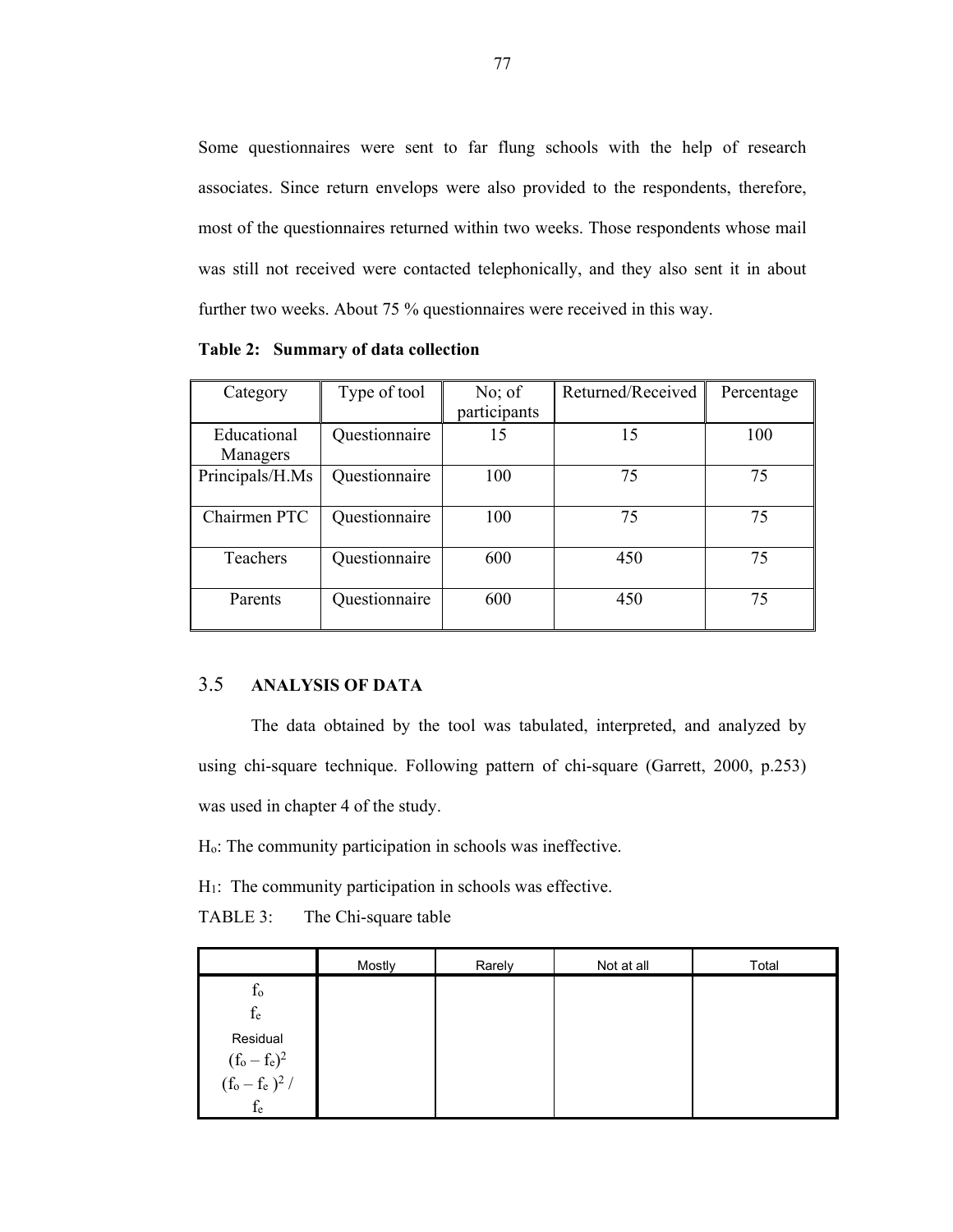$\chi^2 =$  $df = \alpha = 0.05$ Table value =

If the value of calculated chi-square  $(\chi^2)$  is equal or greater than the table value at  $\alpha$ =  $0.05$ , the null hypothesis (H<sub>o</sub>) will be rejected, consequently (H<sub>1</sub>) will be accepted. If the value of calculated chi-square is smaller than the table value, the null hypotheses will be accepted.

| Where           |                                                                        |
|-----------------|------------------------------------------------------------------------|
| $H_0$           | Denoted null hypothesis that the community participation was           |
|                 | ineffective.                                                           |
| $H_1$           | Denoted the alternative hypothesis that the community participation    |
|                 | was effective.                                                         |
| $f_{o}$         | Denoted the observed frequency                                         |
| fe              | Denoted the expected frequency                                         |
| Residual        | Denoted the difference between the observed and the expected           |
|                 | frequencies.                                                           |
| $(f_0 - f_e)^2$ | Denoted square of the difference between the observed and the          |
|                 | expected frequencies.                                                  |
| $\chi^2$        | Denoted calculated value of chi-square                                 |
| df              | Denoted degrees of freedom                                             |
| $\alpha$        | Denoted level of rejection                                             |
|                 |                                                                        |
| Table value     | Denoted value of chi-square in interaction with the degrees of freedom |
|                 | and corresponding probability of 0.05                                  |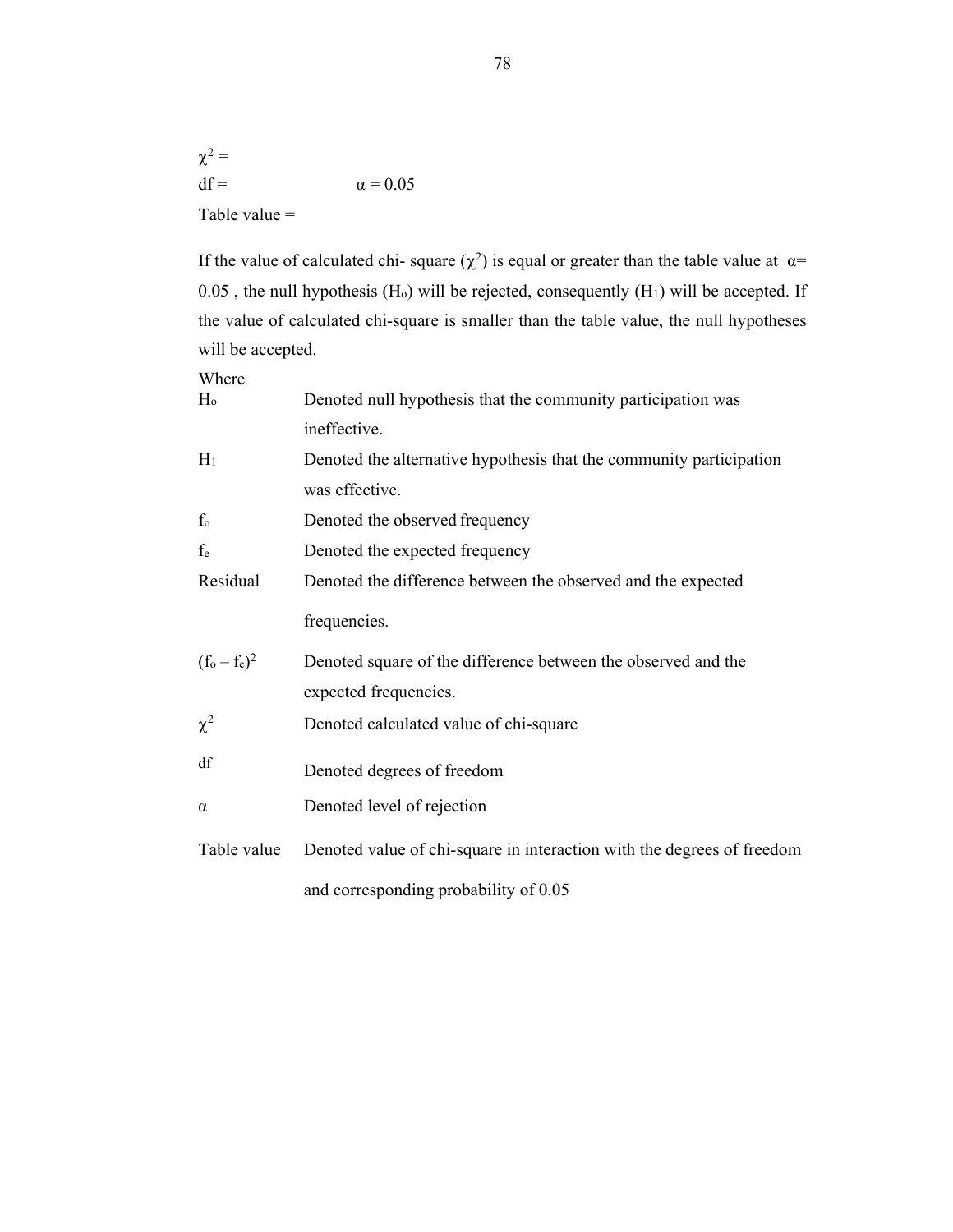## **ANALYSIS AND INTERPRETATION OF DATA**

In this chapter responses to questionnaires were presented and analyzed. The order of these questionnaires was as following:

- 1 Questionnaires from Educational Managers i.e. EDOs, DOs, DDOs.
- 2 Questionnaires from Principals/Head Masters of schools.
- 3 Questionnaires from Chairmen of Parents Teachers Councils (PTCs).
- 4 Questionnaires from teachers of schools.
- 5 Questionnaires from parents of the students of the  $10<sup>th</sup>$  classes.

Each and every statement of questionnaire was analyzed using the Chi-square test.

Those statements which were common amongst these questionnaires were analyzed

by using Variance for the purpose of comparison.

#### **4.1 RESPONSES OF EDUCATIONAL MANAGERS (EDOs, DOs, DDOs)**

Ho: Community participation in schools is ineffective.

Table 4: Community awareness campaigns were planned and carried out in districts

|                                                               | Mostly | Rarely | Not at all |     |
|---------------------------------------------------------------|--------|--------|------------|-----|
| 10 <sup>2</sup>                                               |        |        |            |     |
| $f_e$                                                         |        |        |            |     |
| Residual                                                      | -5     |        |            |     |
| $(f_o - f_e)^2$                                               | 25     |        |            | 8.4 |
| $(\mathrm{f}_\mathrm{o} - \mathrm{f}_\mathrm{e}\,)^2$ /<br>te |        | 3.2    | 0.2        |     |

 $\gamma^2 = 8.4$   $\alpha = 0.05$  df = 4 Table value =9.488

Table 4 shows that Chi square value (8.4) was smaller than the table value (9.488), therefore, Null hypothesis is accepted i.e. Community awareness campaigns were neither planned nor carried out in districts by Educational Managers of Education department.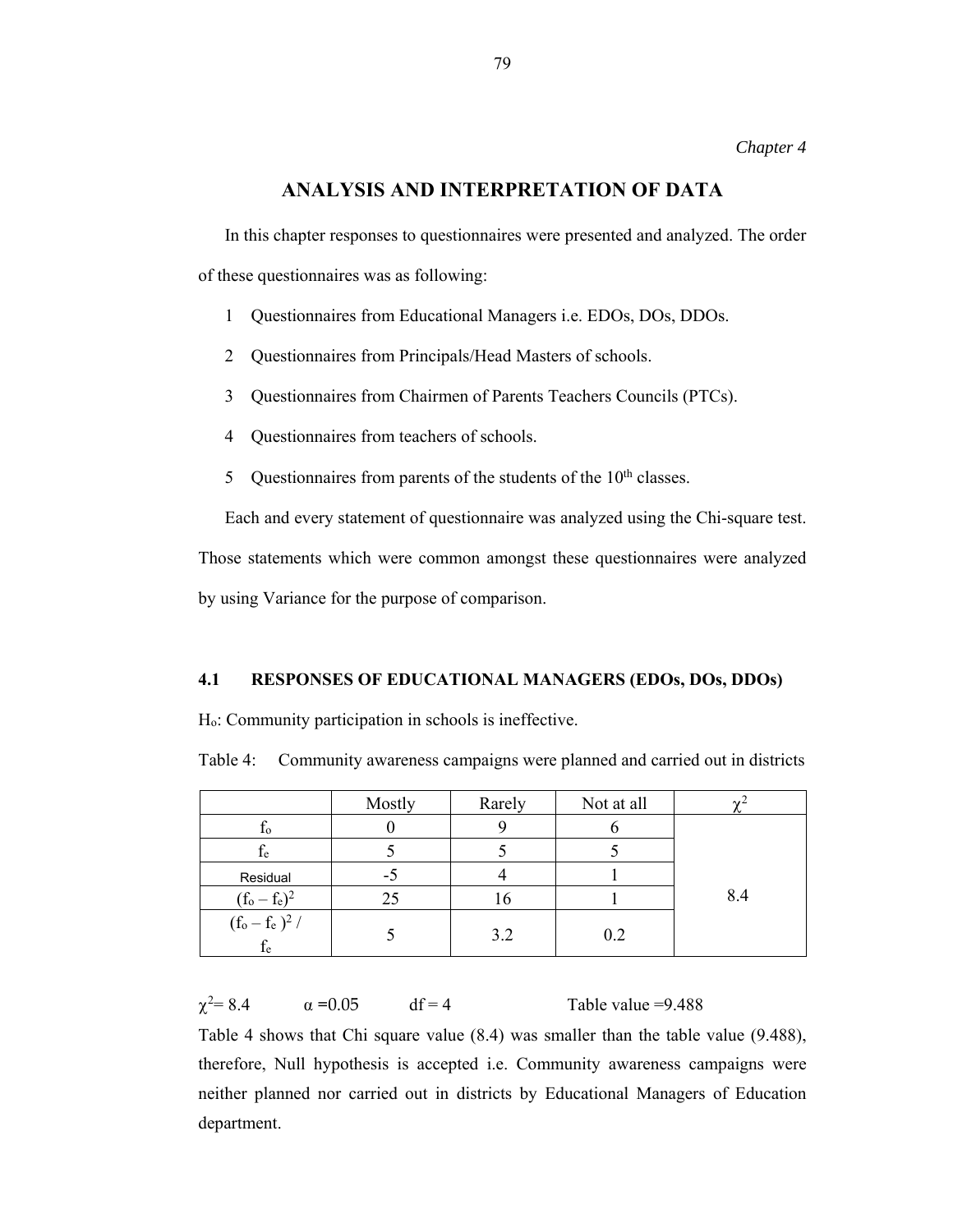|                            | Mostly | Rarely      | Not at all |     |
|----------------------------|--------|-------------|------------|-----|
| Ιo                         |        |             |            |     |
| $f_e$                      |        |             |            |     |
| Residual                   | нŪ     |             |            | 8.4 |
| $(f_0 - f_e)^2$            | 25     | $\mathbf b$ |            |     |
| $(f_o - f_e)^2 /$<br>$f_e$ |        | 3.2         | 0.2        |     |

Table 5: Meetings regarding importance of community participation were held with the elders of the communities.

Table 5 indicates that Chi square value was smaller than table value, therefore, Null hypothesis is accepted and Alternative hypothesis rejected i.e. Meetings were not held regarding the importance of community participation with the elders of the community by Educational Managers in their respective districts.

Ho: Community participation in schools is ineffective.

| Table 6: The formation and functioning of PTCs were ensured in the district |  |  |
|-----------------------------------------------------------------------------|--|--|
|-----------------------------------------------------------------------------|--|--|

|                             | Mostly | Rarely | Not at all |     |
|-----------------------------|--------|--------|------------|-----|
| Ιo                          |        |        |            |     |
| Ιe                          |        |        |            |     |
| Residual                    |        |        | -5         | 8.4 |
| $(f_0 - f_e)^2$             | 16     |        | 25         |     |
| $\frac{(f_o - f_e)^2}{f_e}$ | 3.2    | 0.2    |            |     |

Table 6 depicts that Chi square value was smaller than the table value, therefore, Null hypothesis is accepted and Alternative hypothesis rejected i.e. formation and functioning of PTCs were not ensured by Educational Managers in schools of their respective districts.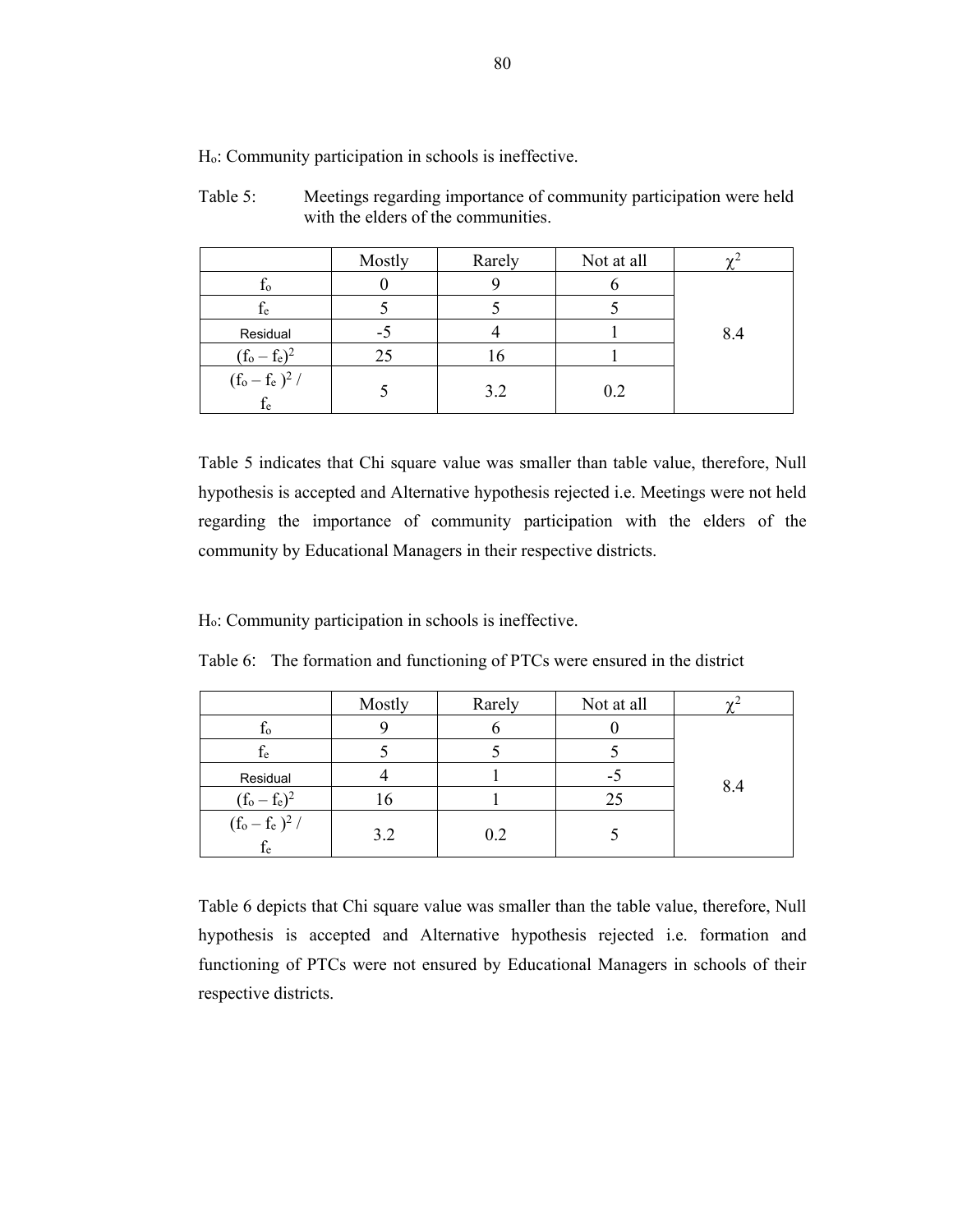|                             | Mostly | Rarely | Not at all |    |
|-----------------------------|--------|--------|------------|----|
| Ιo                          |        |        |            |    |
| fe                          |        |        |            |    |
| Residual                    |        | -5     | -5         | 30 |
| $(f_0 - f_e)^2$             | 100    | 25     | 25         |    |
| $\frac{(f_o - f_e)^2}{f_e}$ | 20     |        |            |    |

Table 7: Lists of schools were consolidated and sent for allocation of PTC funds

The analysis of table 7 explains that value of Chi square is greater than Table value, therefore, Null hypothesis is rejected and it is concluded that lists of schools were consolidated and sent for allocation of PTC funds by Educational Managers in schools of their respective jurisdictions.

Ho: Community participation in schools is ineffective.

|                       | Mostly | Rarely | Not at all |     |
|-----------------------|--------|--------|------------|-----|
| $f_{o}$               |        |        |            |     |
| fe                    | 5.0    | 5.0    | 5.0        |     |
| Residual              | $-2.0$ | 4.0    | $-2.0$     |     |
| $(f_0 - f_e)^2$       | 4.0    | 16.0   | 4.0        | 4.8 |
| $(f_o - f_e)^2 / f_e$ | 0.8    | 3.2    | 0.8        |     |

Table 8: Utilization of funds placed at the disposal of PTCs were checked occasionally

Table No; 8 reveals that Chi square value was smaller than table value, therefore, Null hypothesis is accepted and Alternative hypothesis rejected i.e. utilization of funds were not checked occasionally by these officers of department in their concerned districts.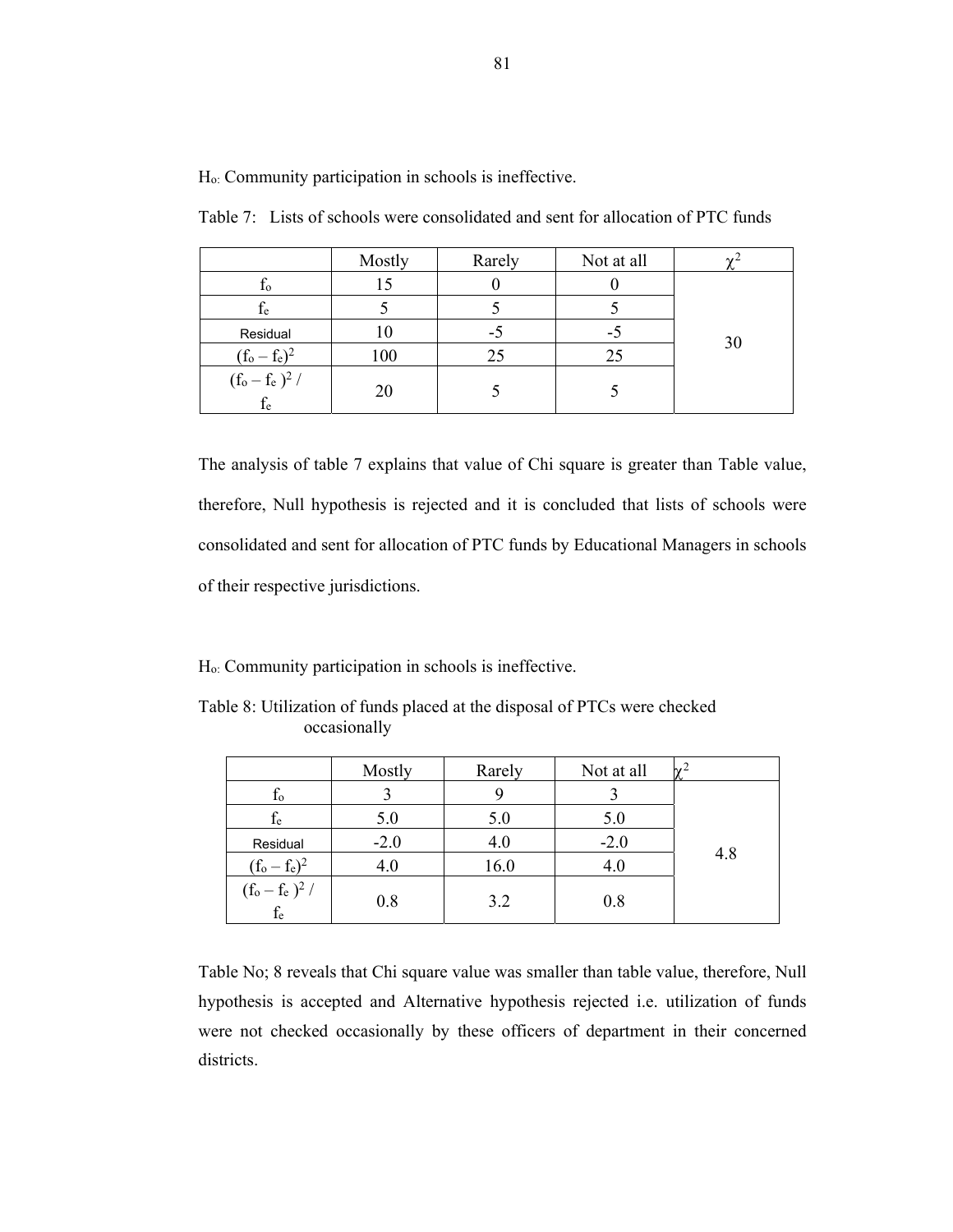|                             | Mostly | Rarely | Not at all |    |
|-----------------------------|--------|--------|------------|----|
| Ιo                          |        |        |            |    |
| $f_e$                       |        |        |            |    |
| Residual                    | 10     | -5     | -5         | 30 |
| $(f_0 - f_e)^2$             | 100    | 25     | 25         |    |
| $\frac{(f_o - f_e)^2}{f_e}$ | 20     |        |            |    |

| Table 9: | Funds distribution was ensured according to the criteria of the Finance |
|----------|-------------------------------------------------------------------------|
|          | department                                                              |

Table Number 9 shows that value of Chi square was greater than Table value, therefore, Null hypothesis is rejected and it is concluded that Educational Managers ensured funds distribution according to the criteria of the Provincial/District Finance Department.

Ho: Community participation in schools is ineffective.

|                                     | Mostly | Rarely | Not at all |    |
|-------------------------------------|--------|--------|------------|----|
| I <sub>0</sub>                      | כו     |        |            |    |
| $f_e$                               |        |        |            |    |
| Residual                            | l0     | -5     | -5         | 30 |
| $(f_0 - f_e)^2$                     | 100    | 25     | 25         |    |
| $(f_o - f_e)^2 /$<br>f <sub>e</sub> | 20     |        |            |    |

Table 10: It was assured that the fund was spent properly and according to the rules.

Table No; 10 depicts that value of Chi square was greater than Table value, so, Null hypothesis is rejected and concluded that Educational Managers ensured that PTCs funds were properly spent in schools of their district.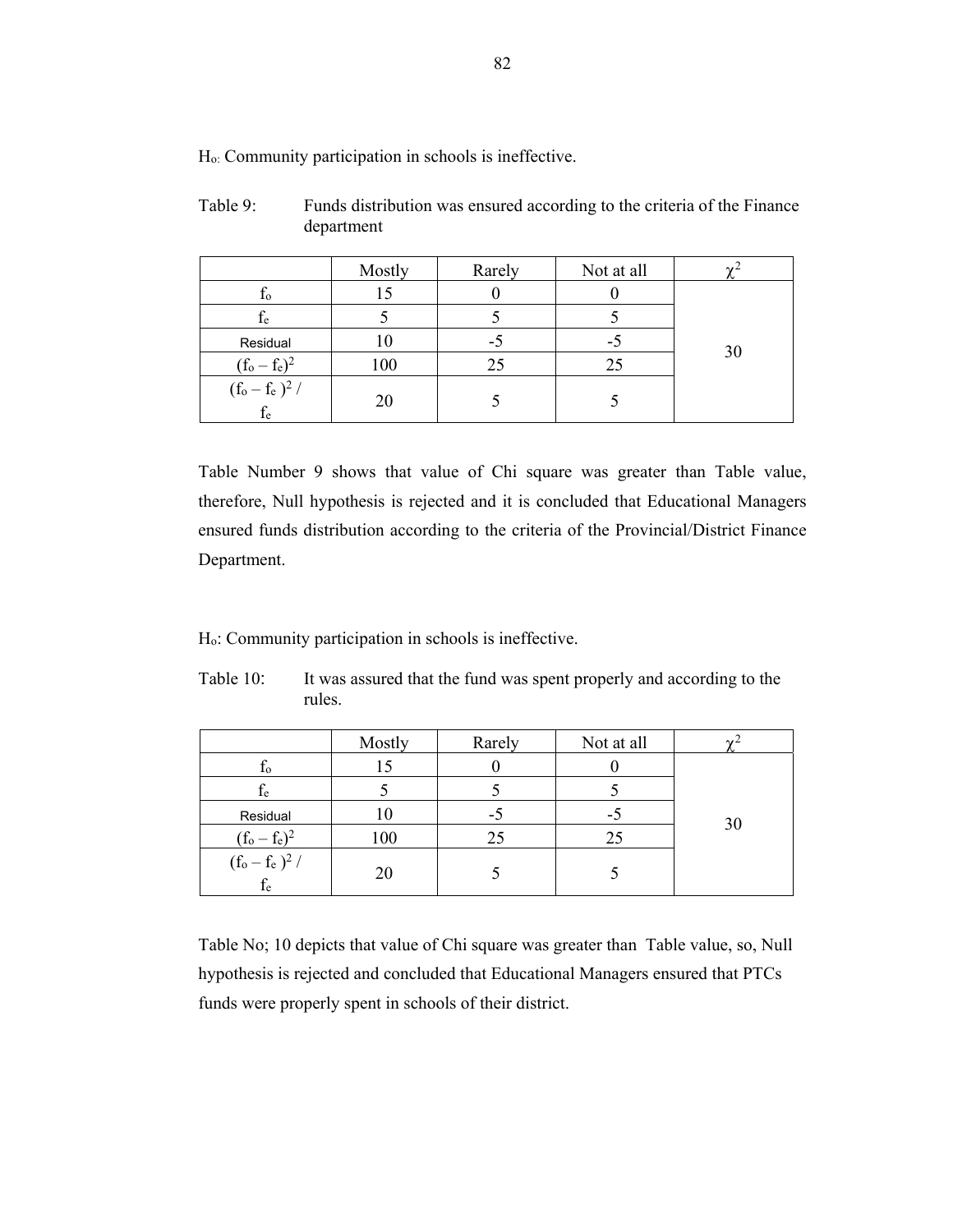|                                                                               | Mostly | Rarely | Not at all |     |
|-------------------------------------------------------------------------------|--------|--------|------------|-----|
| $f_{o}$                                                                       |        |        |            |     |
| $\rm f_e$                                                                     | 5.0    | 5.0    | 5.0        |     |
| Residual                                                                      | $-2.0$ | 4.0    | $-2.0$     | 4.8 |
| $(f_0 - f_e)^2$                                                               | 4.0    | 16.0   | 4.0        |     |
| $(\mathrm{f}_\mathrm{o} - \mathrm{f}_\mathrm{e})^2$ / $\mathrm{f}_\mathrm{e}$ | 0.8    | 3.2    | 0.8        |     |

Table 11: Mass awareness campaigns about out of school children were initiated with the help of community, to improve the quality of education.

Table No; 11 indicates that Chi square value was smaller than table value, therefore, Null hypothesis is accepted i.e. mass awareness campaigns were not launched by Managers of Education department in their own districts for the improvement of quality of education.

# **4.1.1 Analysis of open ended statements regarding achievements/successes through community participation in schools in the case of Educational Managers.**

According to the analysis of open ended statements of these officers, 40% claimed that they have achieved large scale enrolments through community participatory efforts. 20 % said that they attained quality in education; further 20% responded that they reduced absenteeism of students and last 20% claimed that they controlled unwanted interference through community participation efforts.

# **4.1.2 Analysis of suggestions made by Educational Managers for the improvement of community participation in schools**

Through the analysis of suggestions, it came into picture that 40% Educational Managers suggested regular meetings and awareness of PTC's, another 20% recommended proper training of PTC members and last 40% requested for the use of media.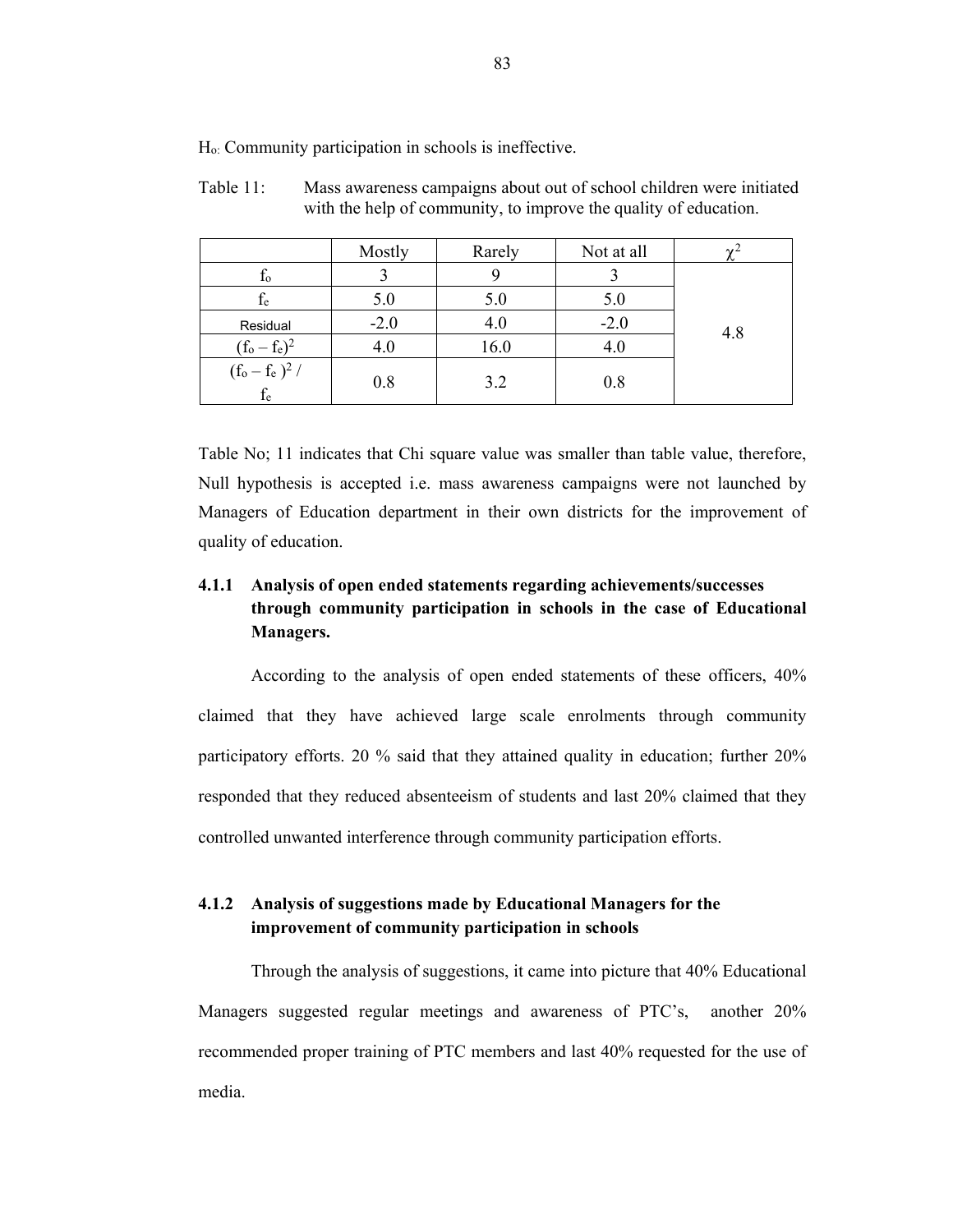# 4.2 Responses of Parents

Ho: Community participation in schools is ineffective.

|                                   | Mostly | Rarely   | Not at all |     |
|-----------------------------------|--------|----------|------------|-----|
| $f_{o}$                           | 10     | 39       | 401        |     |
| $f_e$                             | 150.0  | 150.0    | 150.0      |     |
| Residual                          | $-140$ | $-111.0$ | 251        | 632 |
| $(f_0 - f_e)^2$                   | 19600  | 12321    | 63001      |     |
| $(f_o - f_e)^2$ /<br>$\rm{f_{e}}$ | 130    | 82       | 420        |     |

Table 12: The association of parents and teachers worked properly in the schools

Table No; 12 shows that Chi square value was greater than table value, therefore, Null hypothesis is rejected and alternative hypothesis is accepted, i.e. according to parents, the Associations of parents and teachers worked properly in schools.

Ho: Community participation in schools is ineffective.

|                            | Mostly | Rarely | Not at all | $\sim$ <sup>2</sup> |
|----------------------------|--------|--------|------------|---------------------|
| $f_{o}$                    | 44     | 153    | 253        |                     |
| $\rm f_e$                  | 150.0  | 150.0  | 150.0      |                     |
| Residual                   | $-106$ |        | 103        | 146                 |
| $(f_0 - f_e)^2$            | 11236  |        | 10609      |                     |
| $(f_o - f_e)^2$ /<br>$f_e$ | 75     | 0.06   |            |                     |

Table 13: The school contacted about the academic performance of your child

Table 13 indicates that Chi square value was greater than table value, therefore, Null hypothesis is rejected and Alternative hypothesis accepted i.e. schools contacted parents about academic performance of their child.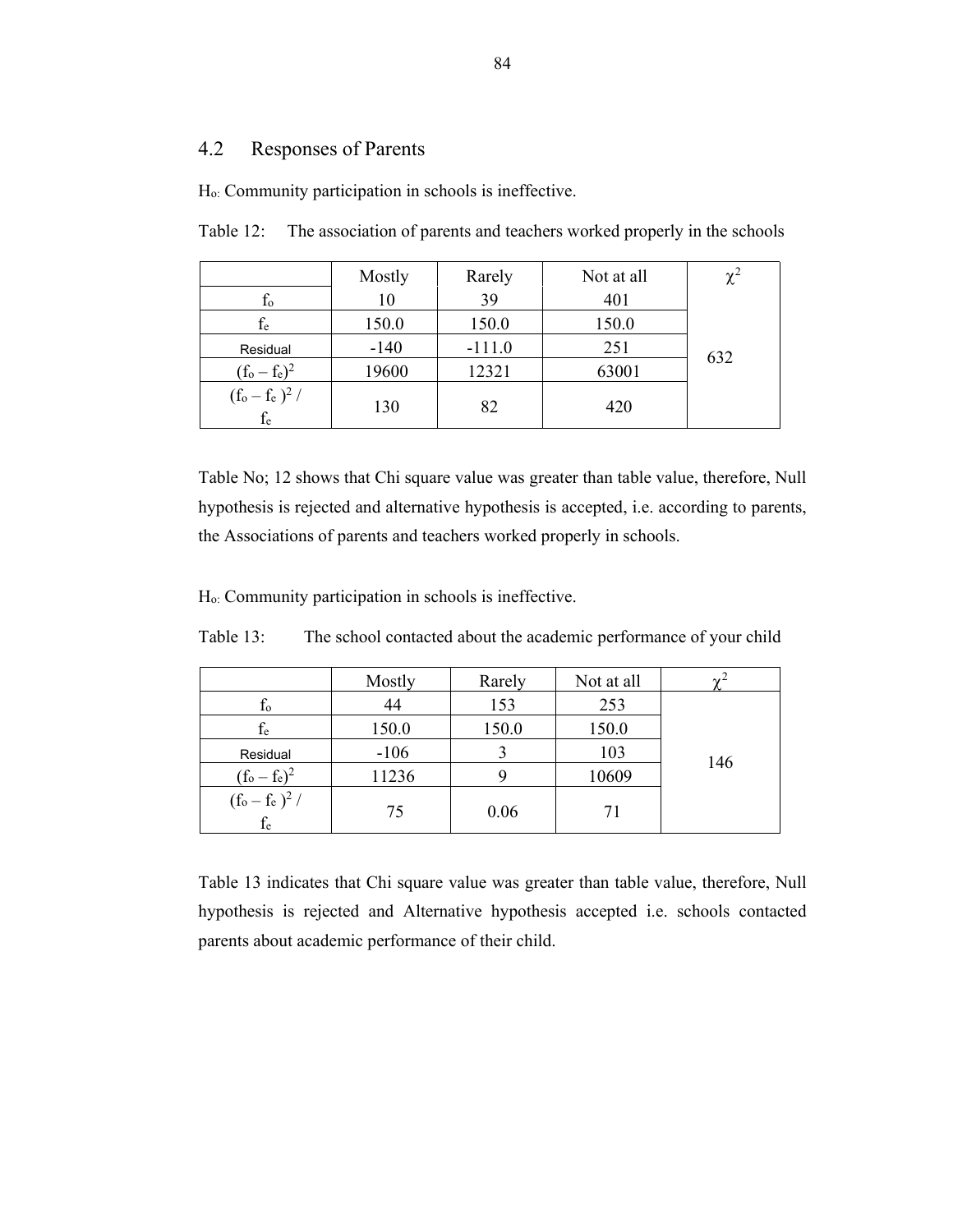|                            | Mostly | Rarely | Not at all |      |
|----------------------------|--------|--------|------------|------|
| $f_{o}$                    | 93     | 135    | 222        |      |
| $f_e$                      | 150.0  | 150.0  | 150.0      |      |
| Residual                   | $-57$  | $-15$  | 72         | 58.5 |
| $(f_o - f_e)^2$            | 3249   | 225    | 5184       |      |
| $(f_o - f_e)^2$ /<br>$f_e$ | 22     | 1.5    | 35         |      |

Table 14: The school invited you on the occasion of parent's days

Table No; 14 shows that Chi square value was greater than table value, therefore, Null hypothesis is rejected and Alternative hypothesis accepted i.e. schools invited parents on the occasion of parent days.

Ho: Community participation in schools is ineffective.

Table 15: The school informed you about the conduct of your child.

|                            | Mostly | Rarely | Not at all |       |
|----------------------------|--------|--------|------------|-------|
| $f_{o}$                    | 34     | 145    | 271        |       |
| $f_{\rm e}$                | 150.0  | 150.0  | 150.0      |       |
| Residual                   | 116    | $-5$   | 121        | 188.5 |
| $(f_0 - f_e)^2$            | 13456  | 25     | 14641      |       |
| $(f_o - f_e)^2$ /<br>$f_e$ | 90     | 0.5    | 98         |       |

Table No; 15 reveals that Chi square value was greater than table value, so, Null hypothesis is rejected and Alternative hypothesis accepted i.e. schools informed parents about conduct of their children.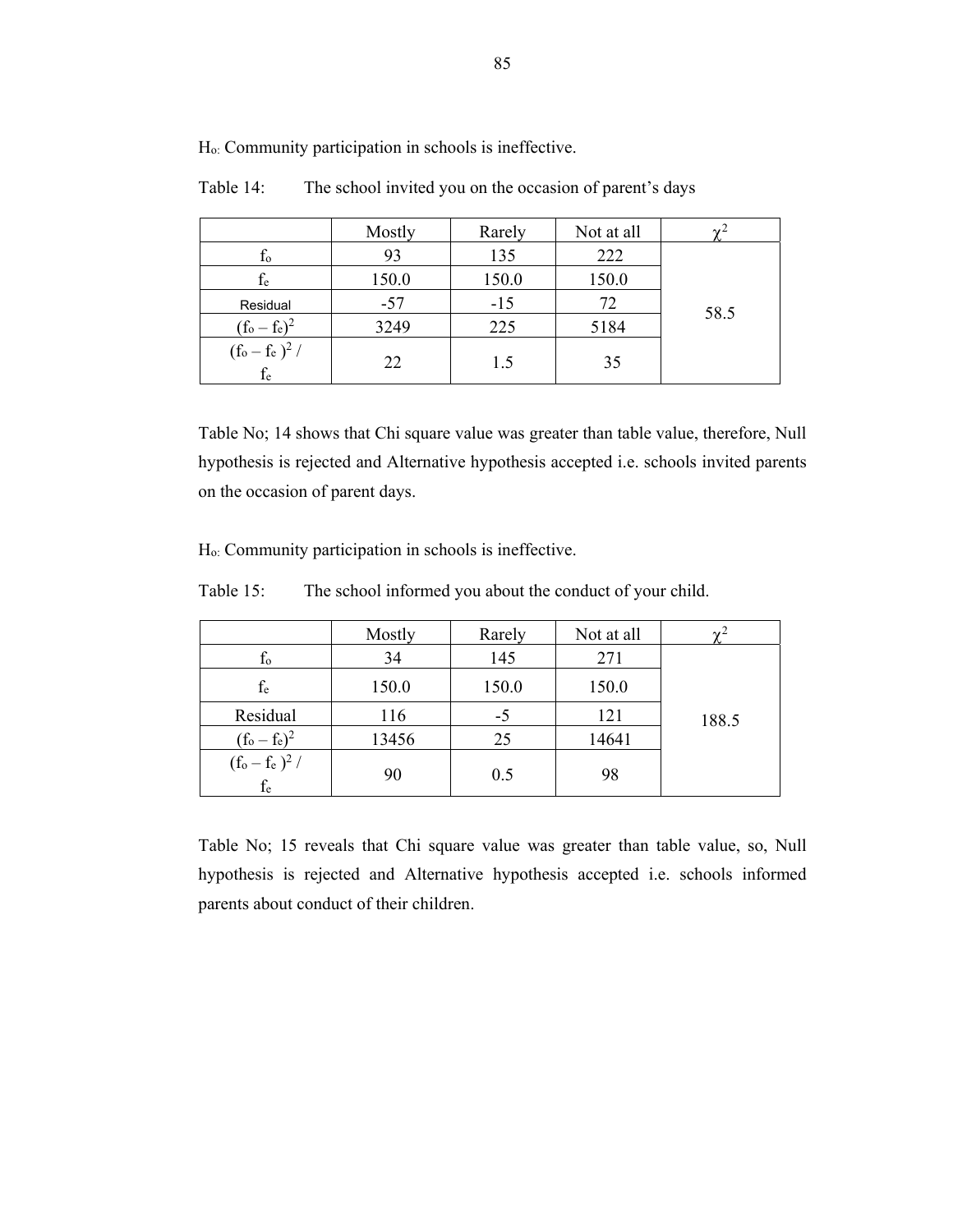|                            | Mostly | Rarely | Not at all | $\sim$ |
|----------------------------|--------|--------|------------|--------|
| $f_{o}$                    | 95     | 161    | 194        |        |
| $f_e$                      | 150.0  | 150.0  | 150.0      |        |
| Residual                   | 55     | 11     | 44         | 33.8   |
| $(f_o - f_e)^2$            | 3025   | 121    | 1936       |        |
| $(f_o - f_e)^2$ /<br>$f_e$ | 20     | 0.8    | 13         |        |

Table 16: School informed you about health and cleanliness of your child

Table 16 indicates that value of Chi square value was greater than table value, therefore, Null hypothesis is rejected and Alternative hypothesis accepted i.e. schools informed parents about health and cleanliness of their child.

Ho: Community participation in schools is ineffective.

Table 17: School informed you about examination and results of your child.

|                            | Mostly | Rarely | Not at all | $\gamma$ |
|----------------------------|--------|--------|------------|----------|
| $f_{o}$                    | 43     | 92     | 315        |          |
| $\rm f_e$                  | 150.0  | 150.0  | 150.0      |          |
| Residual                   | $-107$ | $-58$  | 165        | 279      |
| $(f_0 - f_e)^2$            | 11449  | 3364   | 27225      |          |
| $(f_o - f_e)^2 /$<br>$f_e$ | 76     | 22     | 181        |          |

Table No; 17 depicts that Chi square value was greater than table value, therefore, Null hypothesis is rejected and Alternative hypothesis accepted i.e. parents were informed about examination and results of their children.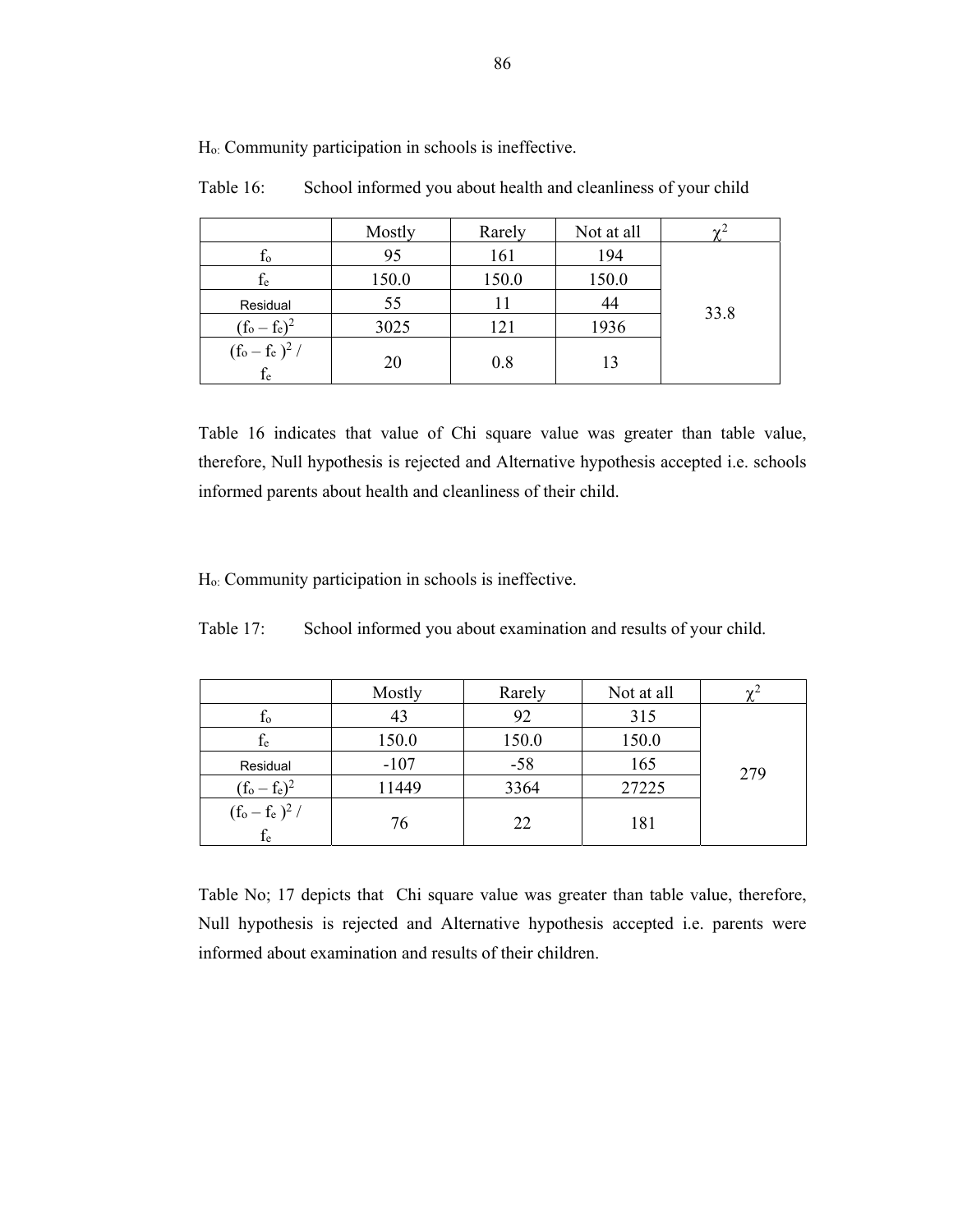|                            | Mostly | Rarely | Not at all |      |
|----------------------------|--------|--------|------------|------|
| $f_{o}$                    | 166    | 166    | 118        |      |
| $\rm f_e$                  | 150.0  | 150.0  | 150.0      |      |
| Residual                   | 16     | 16     | 32         | 10.2 |
| $(f_o - f_e)^2$            | 256    | 256    | 1024       |      |
| $(f_o - f_e)^2$ /<br>$f_e$ | 17     | 1.7    | 6.8        |      |

Table 18: PTC informed you about educational position of school.

Table No; 18 indicates that Chi square value was greater than table value, hence, Null hypothesis is rejected and Alternative hypothesis accepted i.e. PTC informed parents about educational position of schools.

Ho: Community participation in schools is ineffective.

| Table 19: |  | PTC corresponded with you about students problems. |
|-----------|--|----------------------------------------------------|
|           |  |                                                    |

|                                | Mostly | Rarely | Not at all | $\sim$ <sup>2</sup> |
|--------------------------------|--------|--------|------------|---------------------|
| $f_{o}$                        | 116    | 190    | 144        |                     |
| $\rm f_e$                      | 150.0  | 150.0  | 150.0      |                     |
| Residual                       | 34     | 40     | -6         | 19.24               |
| $(f_0 - f_e)^2$                | 1156   | 1600   | 36         |                     |
| $(f_o-f_e)^2/ \frac{f_e}{f_e}$ | 8      |        | 0.24       |                     |

Table No; 19 explains that Chi square value was greater than table value, therefore, Null hypothesis is rejected and Alternative hypothesis accepted i.e. PTCs corresponded about student problems.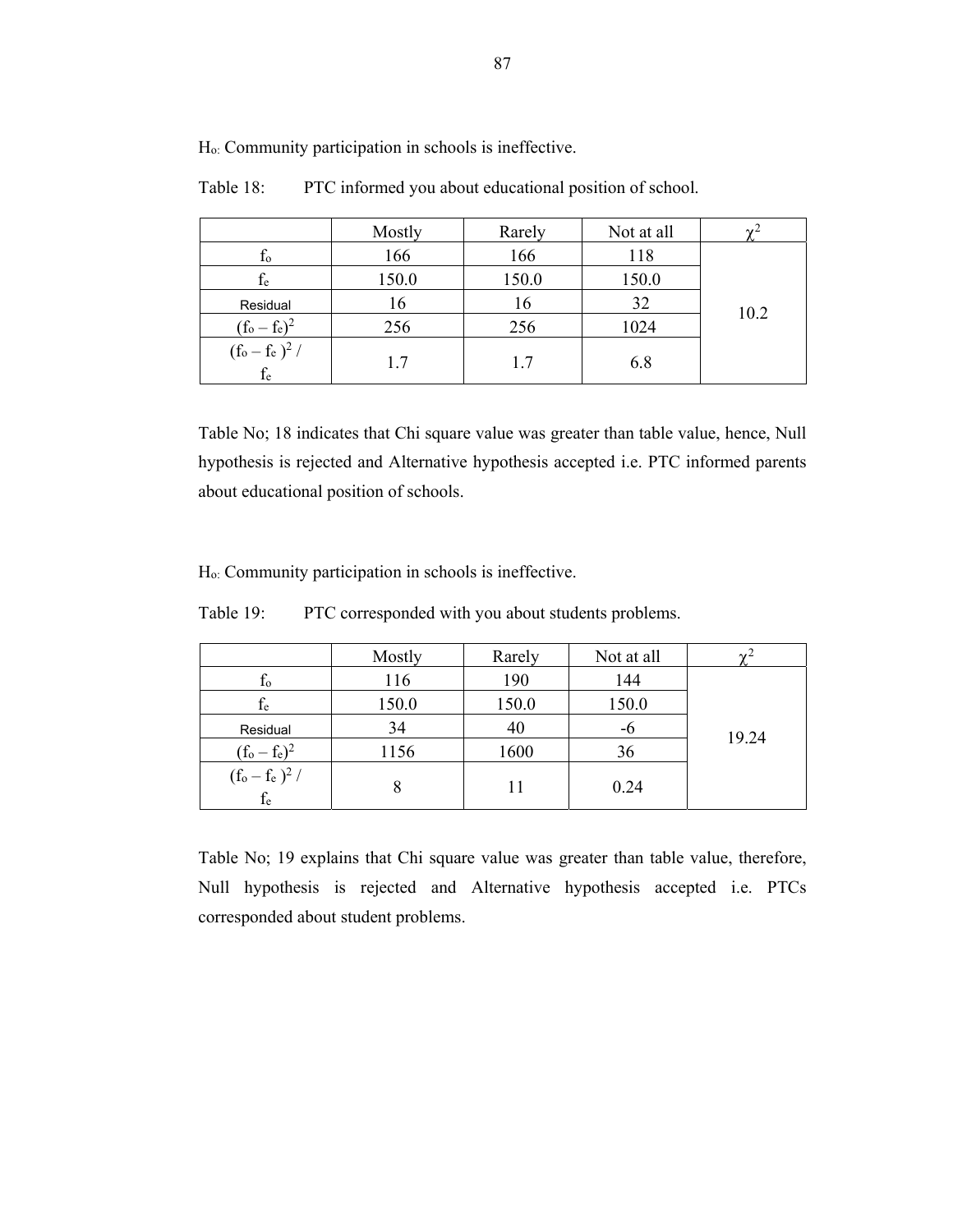|                            | Mostly | Rarely | Not at all |       |
|----------------------------|--------|--------|------------|-------|
| $f_{o}$                    | 158    | 118    | 174        |       |
| ${\rm f_e}$                | 150.0  | 150.0  | 150.0      |       |
| Residual                   | 8      | 32     | 24         | 11.06 |
| $(f_o - f_e)^2$            | 64     | 1024   | 576        |       |
| $(f_0 - f_e)^2 /$<br>$f_e$ | 0.42   | 6.8    | 3.8        |       |

Table 20: You were invited in the annual sports functions.

Table No; 20 shows that Chi square value was greater than table value, therefore, Null hypothesis is rejected and Alternative hypothesis accepted i.e. schools invited parents in the annual sports functions.

Ho: Community participation in schools is ineffective.

| Table 21: | You were informed about repair works of the school building by PTC |  |  |
|-----------|--------------------------------------------------------------------|--|--|
|           |                                                                    |  |  |

|                             | Mostly | Rarely | Not at all |      |
|-----------------------------|--------|--------|------------|------|
| $f_{o}$                     | 176    | 111    | 163        |      |
| $f_e$                       | 150.0  | 150.0  | 150.0      |      |
| Residual                    | 16     | 39     | 13         | 12.8 |
| $(f_0 - f_e)^2$             | 256    | 1521   | 169        |      |
| $\frac{(f_o - f_e)^2}{f_e}$ | 1.7    | 10     | 1.1        |      |

Table No; 21 indicates that Chi square value was greater than table value, therefore, Null hypothesis is rejected and Alternative hypothesis accepted i.e. information were provided to parents about repair works of school building.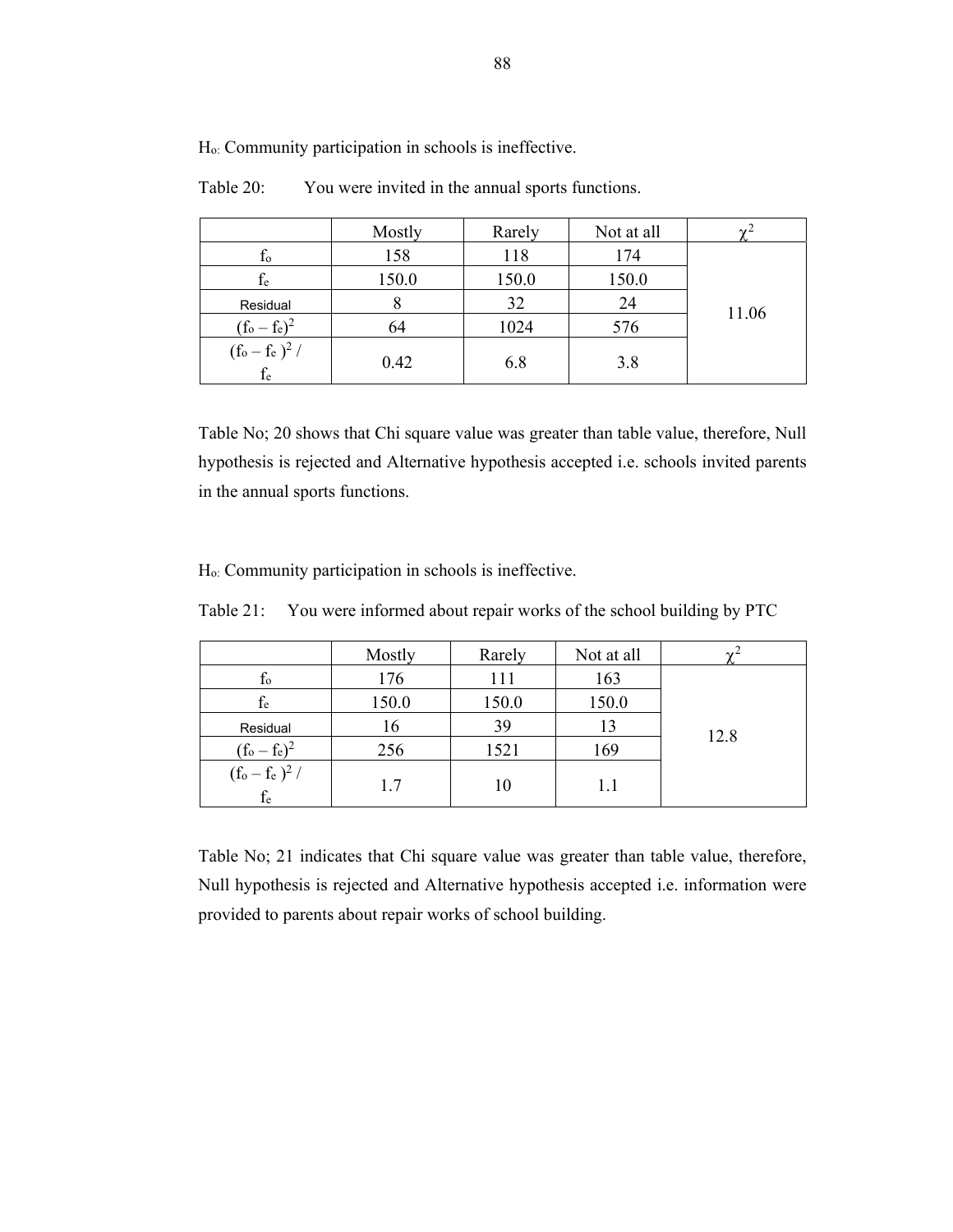|                                | Mostly | Rarely | Not at all | $\gamma^2$ |
|--------------------------------|--------|--------|------------|------------|
| $f_{o}$                        | 118    | 131    | 201        |            |
| $f_e$                          | 150.0  | 150.0  | 150.0      |            |
| Residual                       | $-32$  | $-19$  | 51         | 26.2       |
| $(f_o - f_e)^2$                | 1024   | 361    | 2601       |            |
| $(f_o - f_e)^2 /$<br>$\rm f_e$ | 6.8    | 2.4    | 17         |            |

Table 22: Influential people take interest in solution of school problems

Table No; 22 depicts that value of Chi square was greater than table value, therefore, Null hypothesis is rejected and Alternative hypothesis accepted i.e. influential people take interest in solution of school problems.

Ho: Community participation in schools is ineffective.

Table 23: Parents met officers of Education department for solution of problems

|                             | Mostly | Rarely | Not at all | $\sim$ <sup>2</sup> |
|-----------------------------|--------|--------|------------|---------------------|
| $f_{o}$                     | 59     | 126    | 265        |                     |
| $f_e$                       | 150.0  | 150.0  | 150.0      |                     |
| Residual                    | $-91$  | $-24$  | 115        | 146.8               |
| $(f_0 - f_e)^2$             | 8281   | 576    | 13225      |                     |
| $\frac{(f_o - f_e)^2}{f_e}$ | 55     | 3.84   | 88         |                     |

Table No; 23 indicates that the value of Chi square was greater than table value, hence, Null hypothesis is rejected and Alternative hypothesis accepted i.e. parents met with officers of Education Department for solution of problems.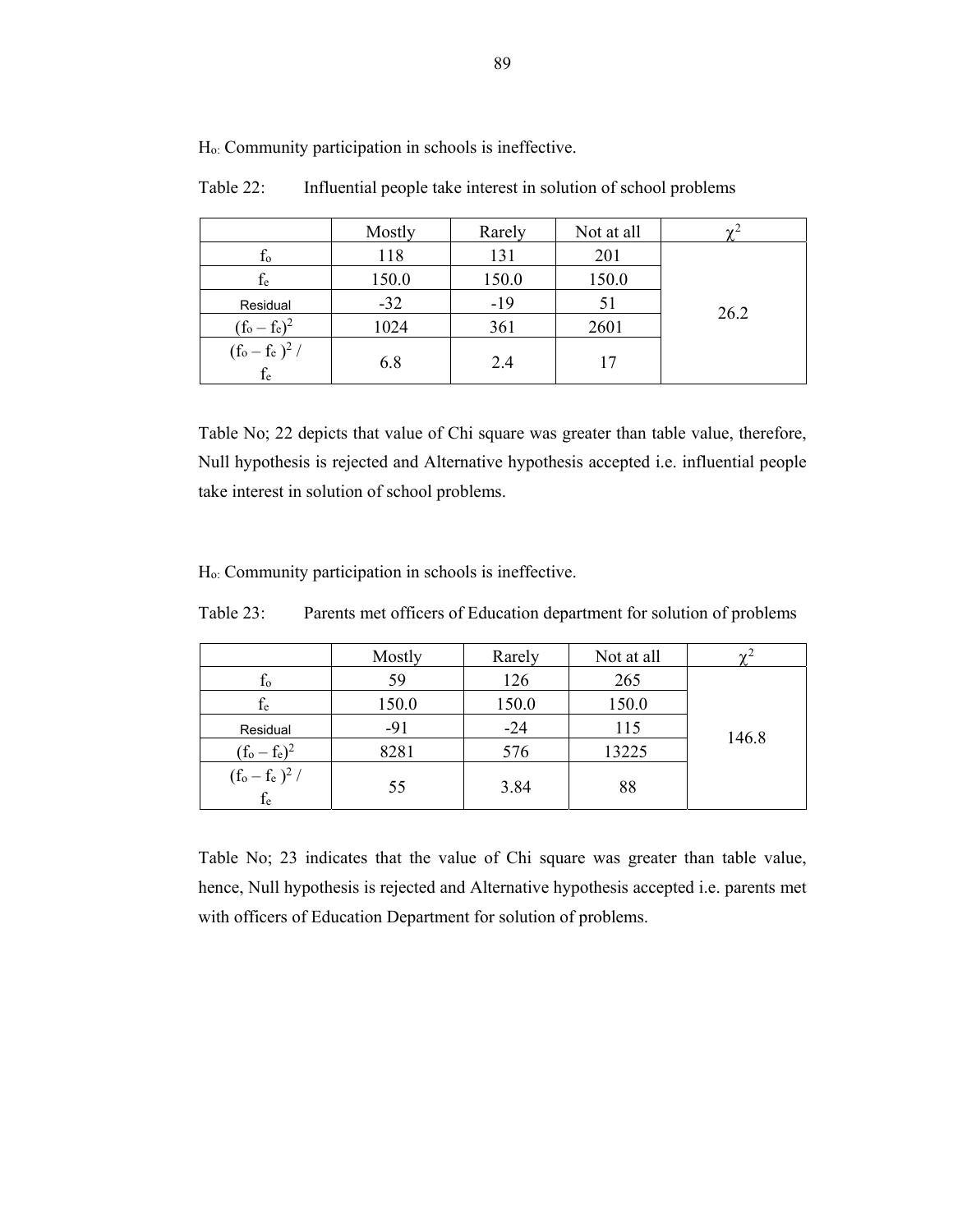|                            | Mostly | Rarely | Not at all | $\mathbf{v}^2$ |
|----------------------------|--------|--------|------------|----------------|
| $f_{o}$                    | 56     | 100    | 294        |                |
| $f_{e}$                    | 150.0  | 150.0  | 150.0      |                |
| Residual                   | $-94$  | $-50$  | 144        |                |
| $(f_o - f_e)^2$            | 8836   | 2500   | 20736      | 213.7          |
| $(f_o - f_e)^2 /$<br>$f_e$ | 59     | 16.7   | 138        |                |

Table 24: Community provided means for repair and rehabilitation of school.

Table 24 reveals that Chi square value was greater than table value, so, Null hypothesis is rejected and Alternative hypothesis accepted i.e. community provided means for repair and rehabilitation of schools.

Ho: Community participation in schools is ineffective.

Table 25: Parents met teachers and students to hear their problems.

|                             | Mostly | Rarely | Not at all | نره   |
|-----------------------------|--------|--------|------------|-------|
| $f_{o}$                     | 88     | 140    | 222        |       |
| $f_e$                       | 150.0  | 150.0  | 150.0      |       |
| Residual                    | $-62$  | $-10$  | 72         |       |
| $(f_0 - f_e)^2$             | 3844   | 100    | 5184       | 60.67 |
| $\frac{(f_o - f_e)^2}{f_e}$ | 26     | 0.67   | 34         |       |

Table No; 25 shows that Chi square value was greater than table value, therefore, Null hypothesis is rejected and Alternative hypothesis accepted i.e. PTCs met teachers and students to hear their problems.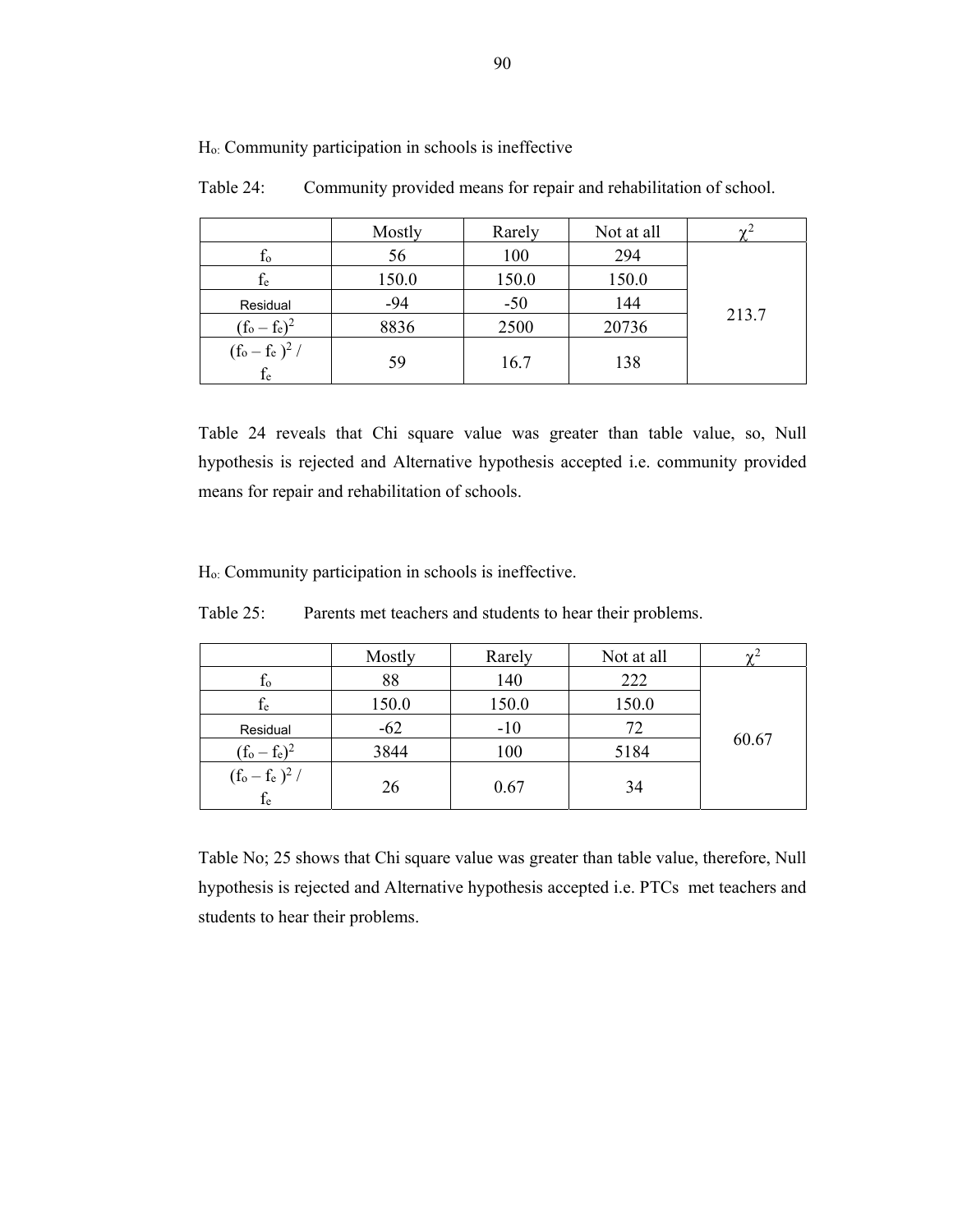Table 26: Parents solved problems of shortage of teachers, water and electricity

Ho: Community participation in schools is ineffective.

|                            | Mostly | Rarely | Not at all |     |
|----------------------------|--------|--------|------------|-----|
| $f_{o}$                    | 47     | 120    | 283        |     |
| $f_e$                      | 150.0  | 150.0  | 150.0      |     |
| Residual                   | $-103$ | $-120$ | 133        |     |
| $(f_0 - f_e)^2$            | 10609  | 14400  | 17689      | 285 |
| $(f_o - f_e)^2 /$<br>$f_e$ | 71     | 96     | 118        |     |

Table 26 reveals that Chi square value was greater than table value, therefore, Null hypothesis is rejected and Alternative hypothesis accepted i.e. parents solved problems of shortage of teachers, water and electricity.

Ho: Community participation in schools is ineffective.

Table 27: Needy students were helped and encouraged by local representatives and parents.

|                            | Mostly | Rarely | Not at all | $\sim$ |
|----------------------------|--------|--------|------------|--------|
| $f_{o}$                    | 95     | 168    | 187        |        |
| $\rm f_e$                  | 150.0  | 150.0  | 150.0      |        |
| Residual                   | $-55$  | 18     | 37         |        |
| $(f_0 - f_e)^2$            | 3025   | 3024   | 1369       | 31     |
| $(f_o - f_e)^2 /$<br>$f_e$ | 20     |        |            |        |

Table 27 shows that the value of Chi square was greater than table value, therefore, Null hypothesis is rejected and Alternative hypothesis accepted i.e. needy students were helped and encouraged by local representatives and parents.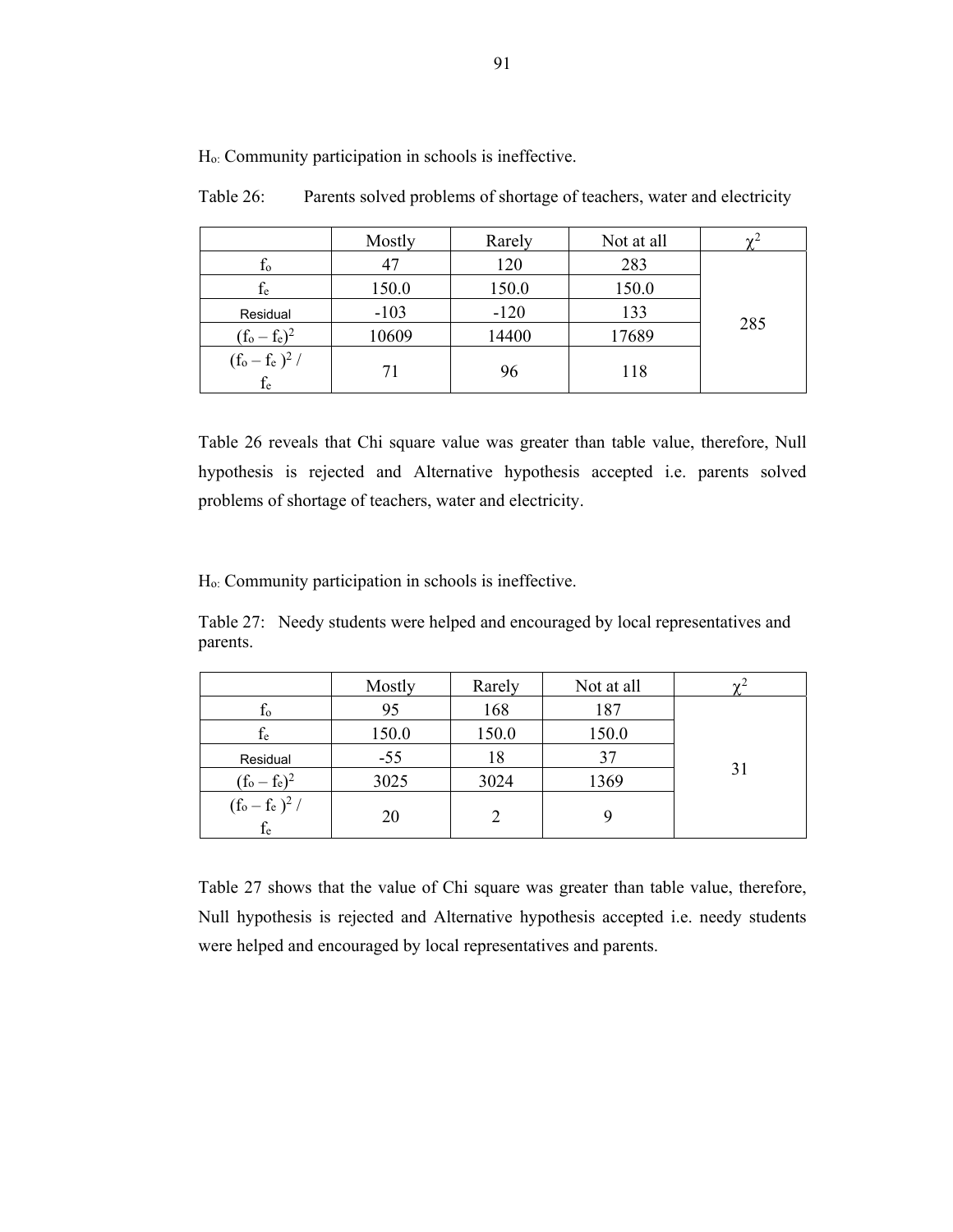|                            | Mostly | Rarely | Not at all | $\overline{v}$ |
|----------------------------|--------|--------|------------|----------------|
| $f_{o}$                    | 126    | 143    | 181        |                |
| $f_{e}$                    | 150.0  | 150.0  | 150.0      |                |
| Residual                   | $-24$  | -7     | 31         |                |
| $(f_o - f_e)^2$            | 576    | 49     | 961        | 10.5           |
| $(f_o - f_e)^2 /$<br>$f_e$ | 3.8    | 0.3    | 6.4        |                |

Table 28: Community made school environment peaceful and free of interference.

Table 28 indicates that Chi square value was greater than table value, therefore, Null hypothesis is rejected and Alternative hypothesis accepted i.e. community made school environment peaceful and free of interference.

Ho: Community participation in schools is ineffective.

|                            | Mostly | Rarely | Not at all | $\sim$ |
|----------------------------|--------|--------|------------|--------|
| $f_{o}$                    | 44     | 100    | 306        |        |
| $\rm f_e$                  | 150.0  | 150.0  | 150.0      |        |
| Residual                   | $-106$ | $-50$  | 156        |        |
| $(f_0 - f_e)^2$            | 11236  | 2500   | 24336      | 254    |
| $(f_o - f_e)^2$ /<br>$f_e$ | 75     | 17     | 162        |        |

Table 29: You endeavored to make school a pleasant place for children

Table No; 29 depicts that Chi square value was greater than table value, therefore, Null hypothesis is rejected and Alternative Hypothesis accepted i.e. parents endeavoured to make school a pleasant place for the children.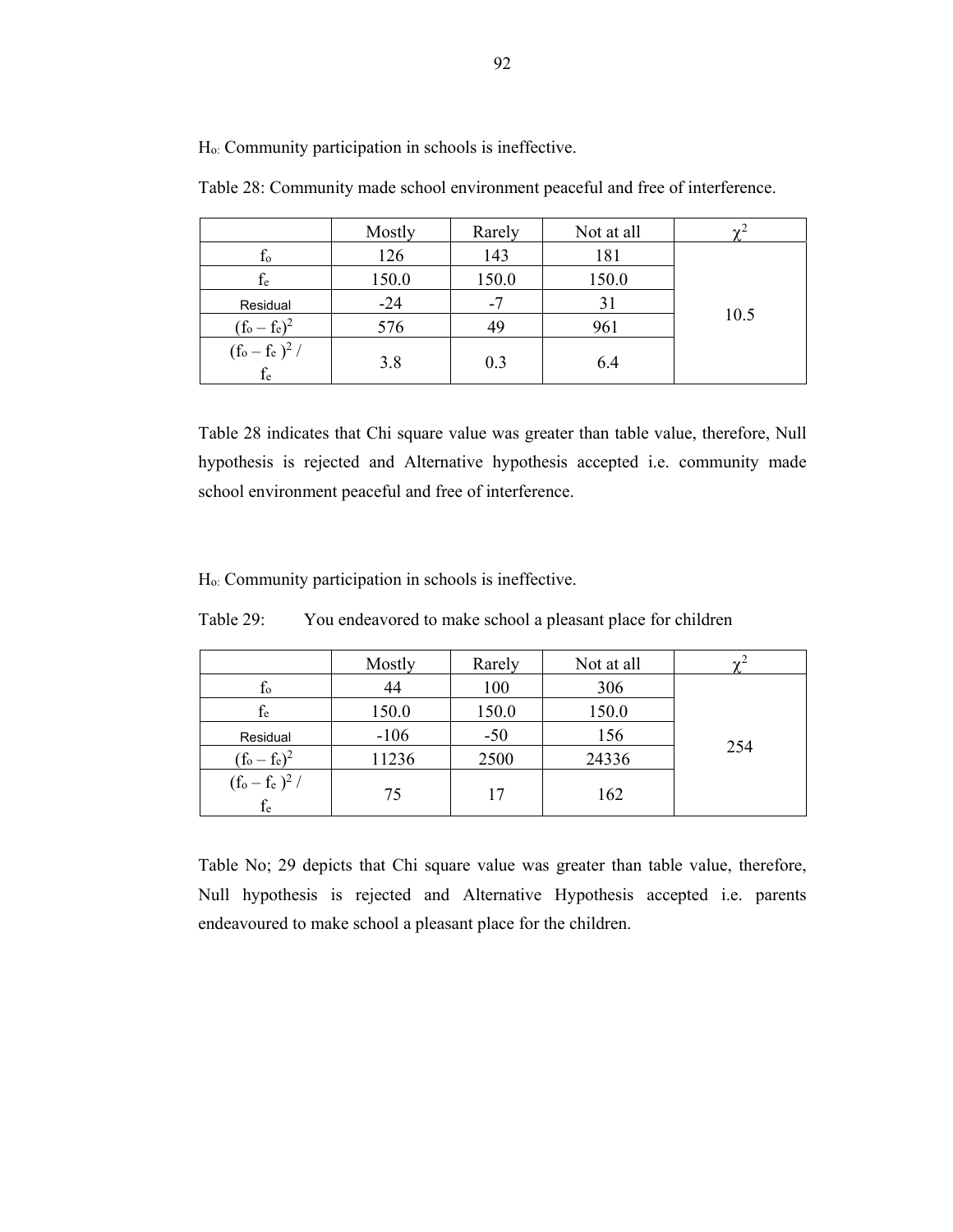|                            | Mostly | Rarely | Not at all | $\gamma$ |
|----------------------------|--------|--------|------------|----------|
| $t_{o}$                    |        | 17     | 430        |          |
| $f_e$                      | 150.0  | 150.0  | 150.0      |          |
| Residual                   | $-137$ | $-133$ | 280        |          |
| $(f_o - f_e)^2$            | 18769  | 17689  | 78400      | 764      |
| $(f_o - f_e)^2$ /<br>$f_e$ | 125    | 117    | 522        |          |

Table 30: Participation of community can improve conditions of schools

Table No; 30 shows that Chi square value was greater than table value, therefore, Null hypothesis is rejected and Alternative hypothesis accepted i.e. parents thought that participation of community can improve the conditions of school.

### **4.2.1 Analysis of Parents suggestions for further improving the relations between schools and communities.**

 22.4% parents suggested nothing. Remaining 77.6 % gave different type of suggestions, such as (i) activation of PTCs, (ii) arrangement of parent days, (iii) regular meetings, (iv)control on Television programmes, (v) reduction in playing cricket matches, (vi) cooperation with Head of schools (vii) empowerment of PTCs, (viii) to admit the children of educated and influential people, (ix)meeting with Members of Provincial Assemblies, (x) holding of PTCs meetings on holidays, (xi)finishing of political interference, (xii) presence of EDO's as necessary in meetings of PTCs, (xiii)sincerity of school Head and members, and (xiv) moral uplift of students.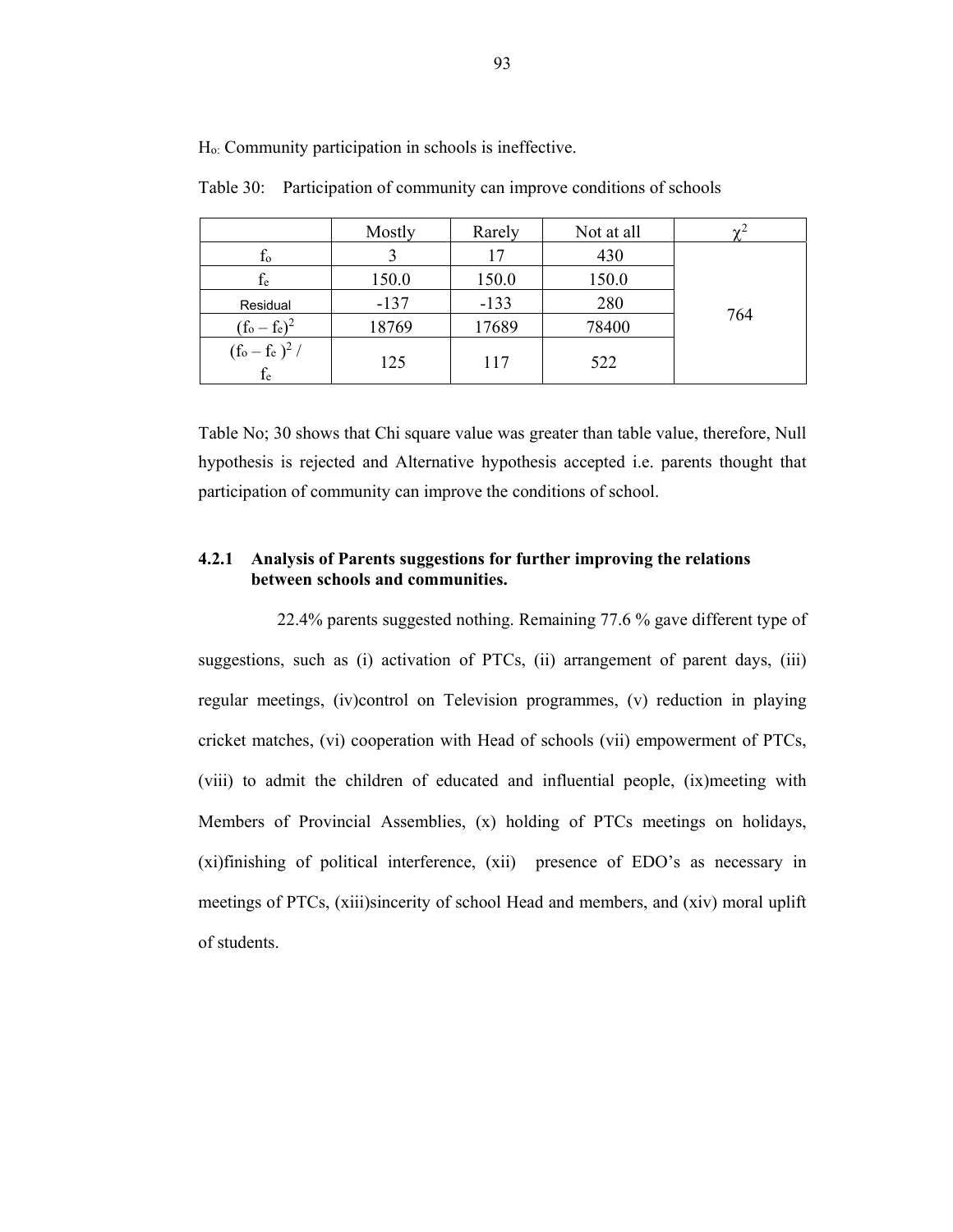### **4.3 Responses of Principals/Head Masters of schools**

Ho: Community participation in schools is ineffective.

Table 31: Community participatory bodies (PTCs) were committed to schools

|                            | Mostly | Rarely | Not at all |       |
|----------------------------|--------|--------|------------|-------|
| $t_{o}$                    |        | 23     |            |       |
| $\rm f_e$                  | 25.0   | 25.0   | 25.0       |       |
| Residual                   | 26     | -2     | $-24$      |       |
| $(f_o - f_e)^2$            | 676    |        | 576        | 50.20 |
| $(f_o - f_e)^2 /$<br>$f_e$ | 27.04  | 0.16   | 23         |       |

Table 31 reveals that Chi square value was greater than the table value, therefore, Null hypothesis is rejected and Alternative hypothesis accepted i.e. School Principals stated that community participatory bodies were committed to their schools.

Ho: Community participation in schools is ineffective.

Table 32: Meetings of PTC were held regularly

|                                     | Mostly | Rarely | Not at all | $\sim$ |
|-------------------------------------|--------|--------|------------|--------|
| Ιo                                  | 50     | 20     |            |        |
| $f_e$                               | 25     | 25     | 25         |        |
| Residual                            | 25     | -5     | $-20$      |        |
| $(f_0 - f_e)^2$                     | 625    | 25     | 400        | 42     |
| $(f_o - f_e)^2 /$<br>f <sub>e</sub> | 25     |        | 16         |        |

Table No; 32 depicts that Chi square value was greater than table value, therefore, Null hypothesis is rejected and Alternative hypothesis accepted i.e. meetings of PTCs were held regularly by Principals/Head Masters.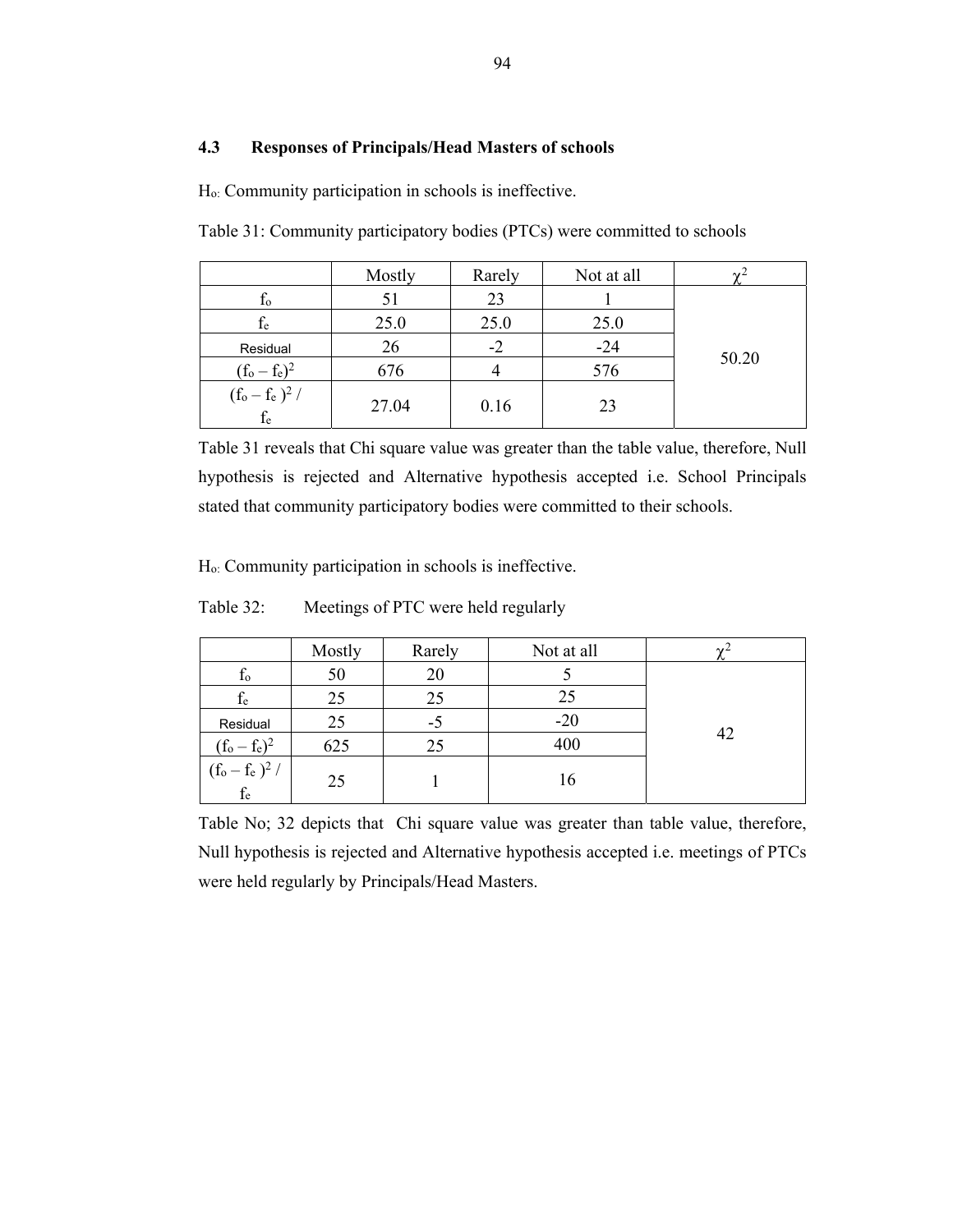|                                 | Mostly | Rarely | Not at all |    |
|---------------------------------|--------|--------|------------|----|
| Ιo                              |        | 30     |            |    |
| $f_e$                           | 25     | 25     | 25         |    |
| Residual                        | 1 Y    |        | $-24$      |    |
| $(f_0 - f_e)^2$                 | 361    | 25     | 576        | 38 |
| $\frac{(f_o - f_e)^2}{f}$<br>İe | 4      |        | 23         |    |

Table 33: Chairman and members attended the meetings

Table 33 reveals that Chi square value was greater than table value, therefore, Null hypothesis is rejected and Alternative hypothesis accepted i.e chairmen and members of PTCs attended meetings regularly held at schools.

Ho: Community participation in schools is ineffective.

Table 34: Community was aware about the importance of their involvement in schools

|                                   | Mostly                   | Rarely | Not at all |       |
|-----------------------------------|--------------------------|--------|------------|-------|
| $f_{o}$                           | 24                       | 39     | 12         |       |
| $f_{e}$                           | 25                       | 25     | 25         |       |
| Residual                          | $\overline{\phantom{0}}$ | 14     | $-13$      |       |
| $(f_o - f_e)^2$                   |                          | 196    | 169        | 15.04 |
| $(f_o - f_e)^2 /$<br>$\rm{f_{e}}$ | 0.04                     |        |            |       |

Table No; 34 shows that Chi square value was greater than table value, therefore, Null hypothesis is rejected and Alternative hypothesis accepted i.e. community was aware about their importance of involvement in schools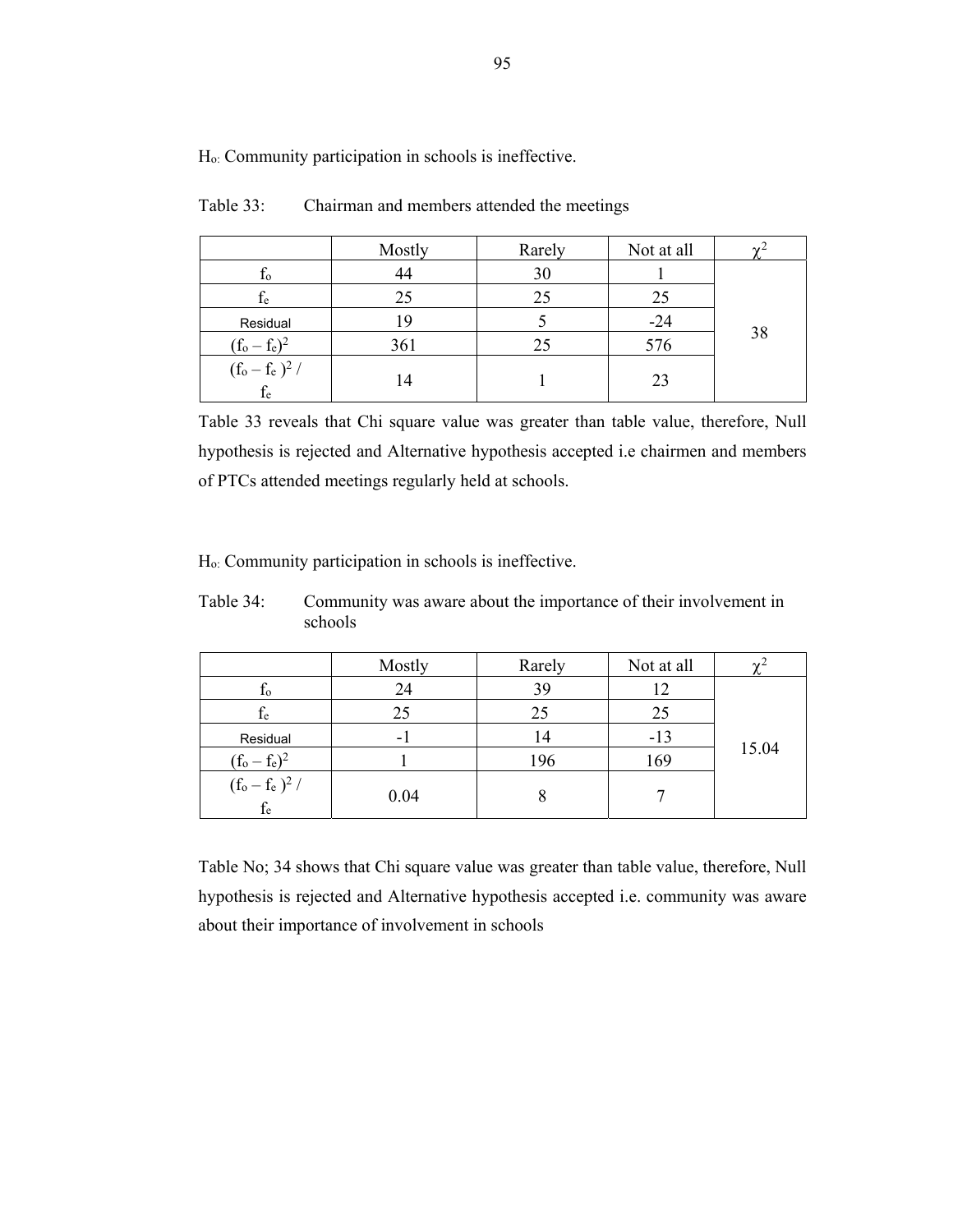|                         | Mostly | Rarely | Not at all |    |
|-------------------------|--------|--------|------------|----|
| $f_{o}$                 |        | 50     |            |    |
| $\rm f_e$               | 25     | 25     | 25         |    |
| Residual                | -8     | 25     | $-17$      |    |
| $(f_0 - f_e)^2$         | 64     | 625    | 289        | 39 |
| $(f_o - f_e)^2 /$<br>İe | 2.5    | 25     | 11.5       |    |

Table 35: Community members kept a contact with school.

Table shows that Chi square value is greater than table value, therefore, Null hypothesis is rejected and Alternative hypothesis accepted i.e. community members kept a contact with schools.

Ho: Community participation in schools is ineffective.

|                                    | Mostly | Rarely | Not at all |       |
|------------------------------------|--------|--------|------------|-------|
| $f_{o}$                            |        | 39     |            |       |
| $\rm f_e$                          | 25     | 25     | 25         |       |
| Residual                           |        | 14     | $-16$      |       |
| $(f_0 - f_e)^2$                    |        | 196    | 256        | 18.16 |
| $(\overline{f_0 - f_e})^2 /$<br>te | 0.16   | O      |            |       |

Table 36: Community cooperated in solution of problems.

Table No; 36 depicts that Chi square value was greater than table value, so, Null hypothesis is rejected and Alternative hypothesis accepted i.e. community cooperated in solution of problems of schools.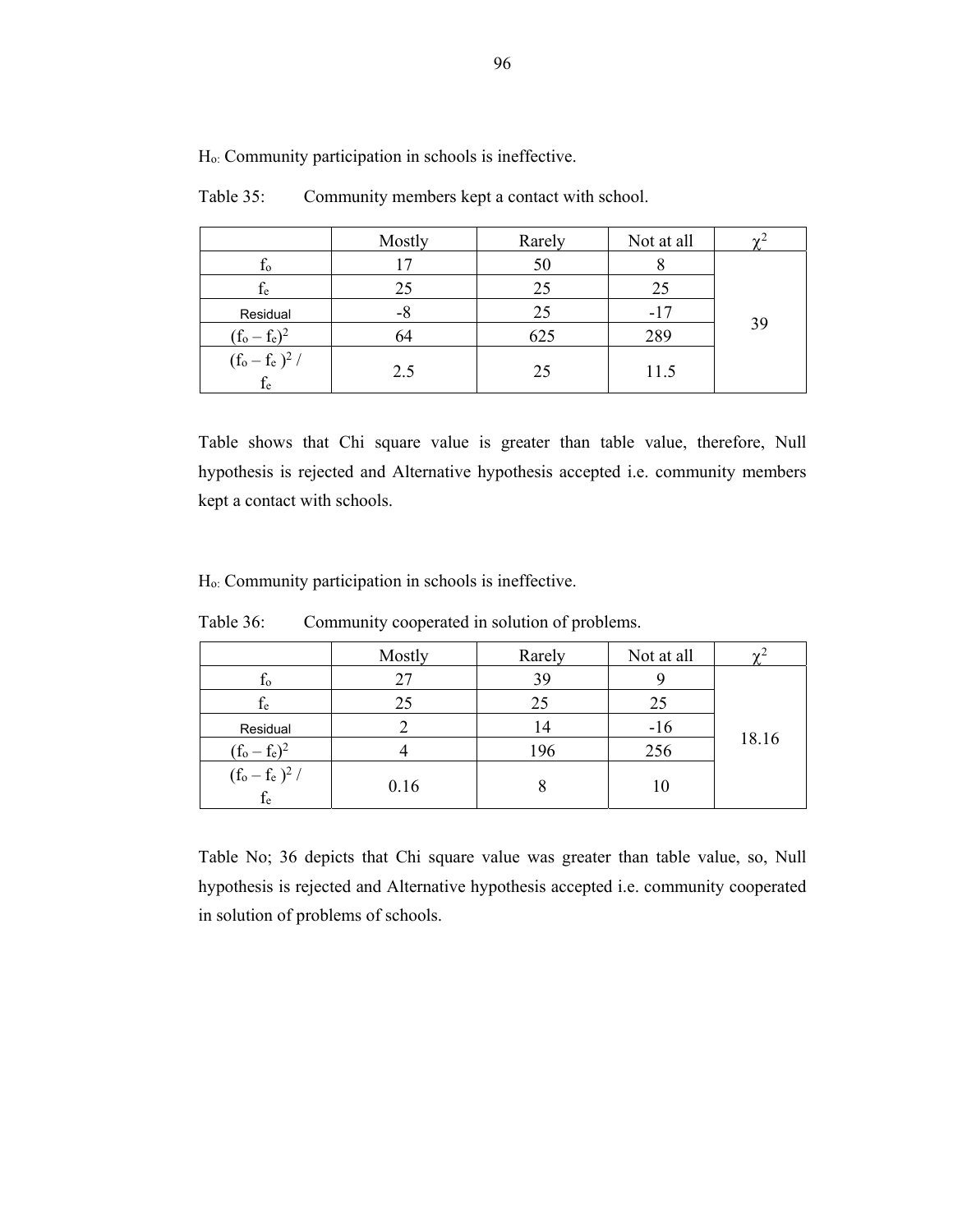Table 37: Community/ PTCs/SMCs were involved in improvement of academic conditions

|                         | Mostly | Rarely | Not at all |      |
|-------------------------|--------|--------|------------|------|
| $f_{o}$                 | 56     | 17     |            |      |
| $f_{e}$                 | 25.0   | 25.0   | 25.0       |      |
| Residual                | 31     | -8     | $-23$      |      |
| $(f_0 - f_e)^2$         | 961    | 64     | 529        | 61.5 |
| $(f_o - f_e)^2 /$<br>fe | 38     | 2.5    |            |      |

Table No; 37 reveals that Chi square value was greater than table value, hence, Null hypothesis is rejected and Alternative hypothesis accepted i.e. community /PTCs/SMCs were involved in improvement of academic conditions of schools.

Ho: Community participation in schools is ineffective.

|                                   | Mostly | Rarely | Not at all |      |
|-----------------------------------|--------|--------|------------|------|
| $f_{o}$                           | 53     | 21     |            |      |
| $\rm f_e$                         | 25.0   | 25.0   | 25.0       |      |
| Residual                          | 28.0   | $-4.0$ | $-24.0$    |      |
| $(f_o - f_e)^2$                   | 784    | 16     | 576        | 54.6 |
| $(f_o - f_e)^2 /$<br>$\rm{f_{e}}$ | 31     | 0.6    | 23         |      |

Table No; 38 shows that Chi square value was greater than table value, therefore, Null hypothesis is rejected and Alternative hypothesis accepted i.e. parents were contacted for academic purposes by Principals/Head Masters of schools.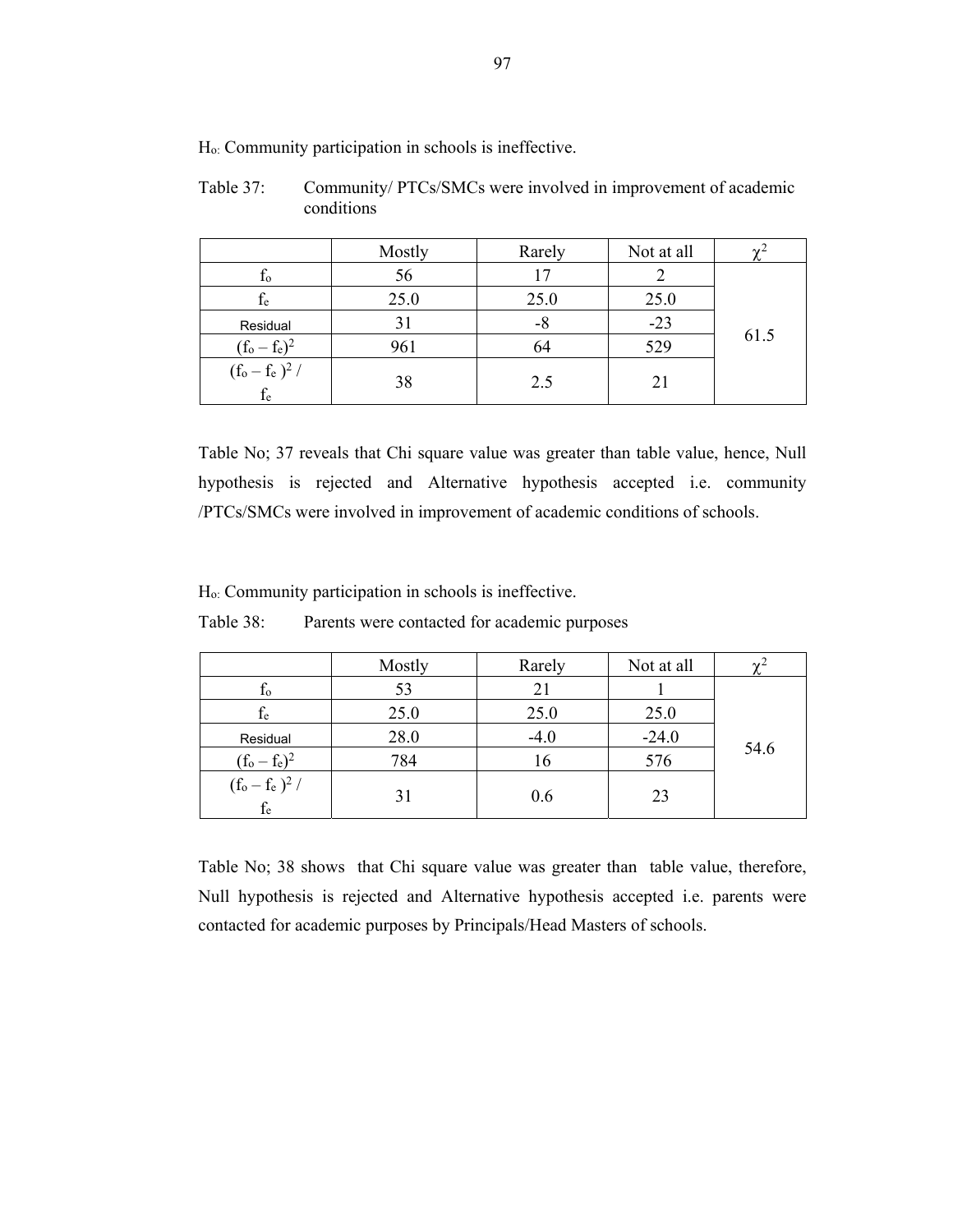|                                                                    | Mostly | Rarely | Not at all |      |
|--------------------------------------------------------------------|--------|--------|------------|------|
| Ιo                                                                 | 27     | 42     |            |      |
| $f_e$                                                              | 25.0   | 25.0   | 25.0       |      |
| Residual                                                           | 2.0    | 17.0   | $-19.0$    |      |
| $(f_o - f_e)^2$                                                    |        | 289    | 361        | 25.6 |
| $(\mathrm{f}_\mathrm{o} - \mathrm{f}_\mathrm{e} \, )^2$ /<br>$f_e$ | 0.16   | 11.5   | 14         |      |

Table 39: Response of community/PTCs/SMCs was positive

Table No; 39 explains that Chi square value was greater than table value, therefore, Null hypothesis is rejected and Alternative hypothesis accepted i.e. response of community/PTCs/SMCs was positive in various matters of schools.

Ho: Community participation in schools is ineffective.

Table 40: Examination results were discussed with the community members

|                             | Mostly | Rarely | Not at all |      |
|-----------------------------|--------|--------|------------|------|
| $f_{o}$                     | 26     | 25     | 24         |      |
| $\rm f_e$                   | 25.0   | 25.0   | 25.0       |      |
| Residual                    | 1.0    |        | $-1.0$     |      |
| $(f_0 - f_e)^2$             |        |        |            | 0.08 |
| $\frac{(f_o - f_e)^2}{f_e}$ | 0.04   |        | 0.04       |      |

Table No; 41 reveals that calculated value of Chi square was smaller than table value, so, null hypothesis is accepted and Alternative hypothesis is rejected i.e. examination results were not discussed with the community members.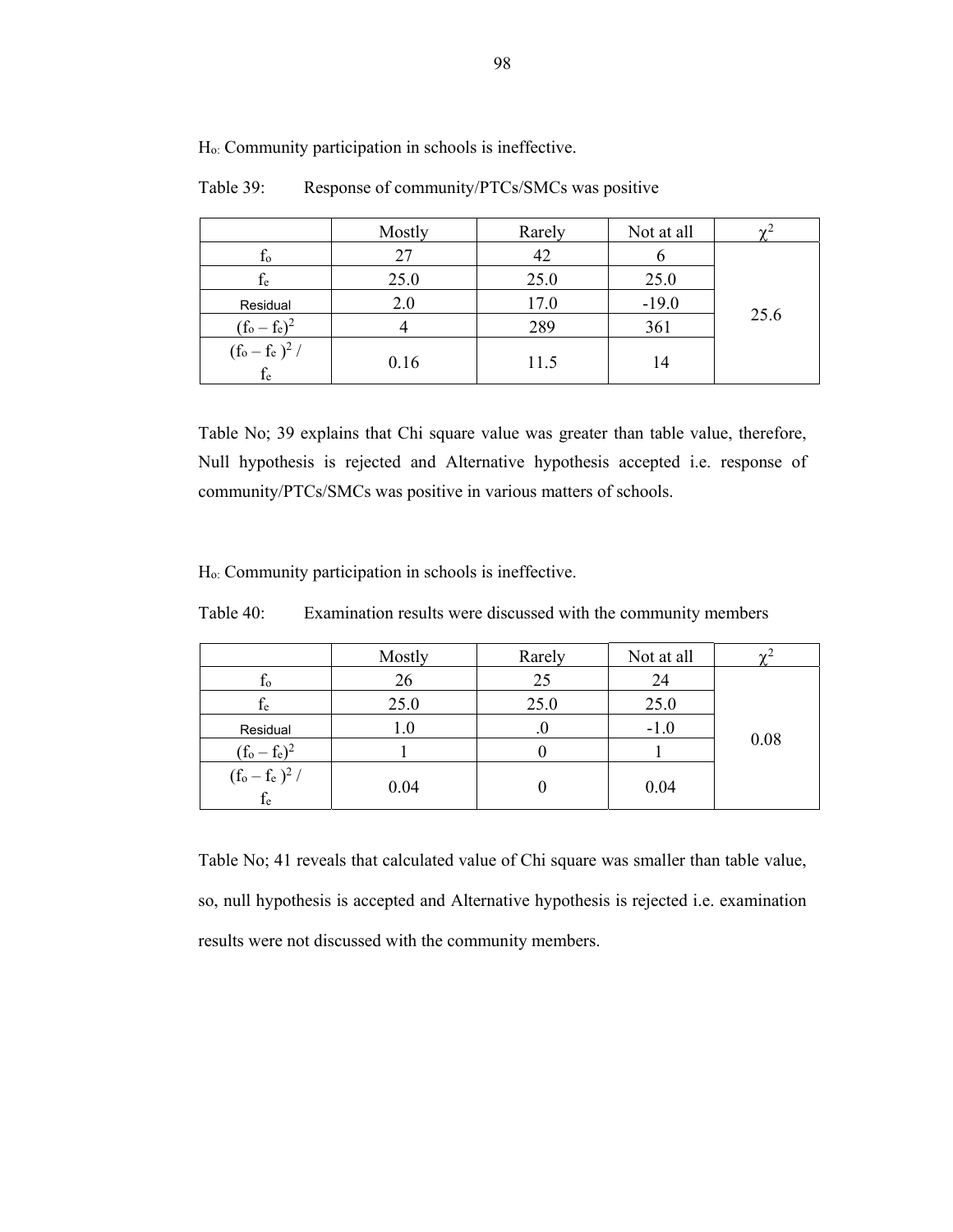|                                | Mostly | Rarely | Not at all |  |
|--------------------------------|--------|--------|------------|--|
| Ιo                             |        | 42     | 16         |  |
| fe                             | 25.0   | 25.0   | 25.0       |  |
| Residual                       | $-8.0$ | 17.0   | $-9.0$     |  |
| $(f_o - f_e)^2$                | 64     | 289    | 81         |  |
| $(f_o - f_e)^2$ /<br>$\rm f_e$ | 2.5    | 11.5   |            |  |

Table 41: Co- curricular activities were arranged with the help of community

Table No; 41 illustrates that Chi square value was greater than table value, therefore, Null hypothesis is rejected and Alternative hypothesis accepted i.e. co-curricular activities were arranged with the help of community in schools.

Ho: Community participation in schools is ineffective.

| Table 42: | Co-curricular activities were fruitful |  |
|-----------|----------------------------------------|--|
|           |                                        |  |

|                             | Mostly | Rarely | Not at all |      |
|-----------------------------|--------|--------|------------|------|
| İο                          | 42     | 28     |            |      |
| $\rm f_e$                   | 25.0   | 25.0   | 25.0       |      |
| Residual                    | 17.0   | 3.0    | $-20.0$    |      |
| $(f_0 - f_e)^2$             | 289    |        | 400        | 27.8 |
| $\frac{(f_o - f_e)^2}{f_e}$ | 11.5   | 0.3    |            |      |

Table No; 42 shows that Chi square value was greater than table value, therefore, Null hypothesis is rejected and Alternative hypothesis accepted i.e. co-curricular activities were fruitful.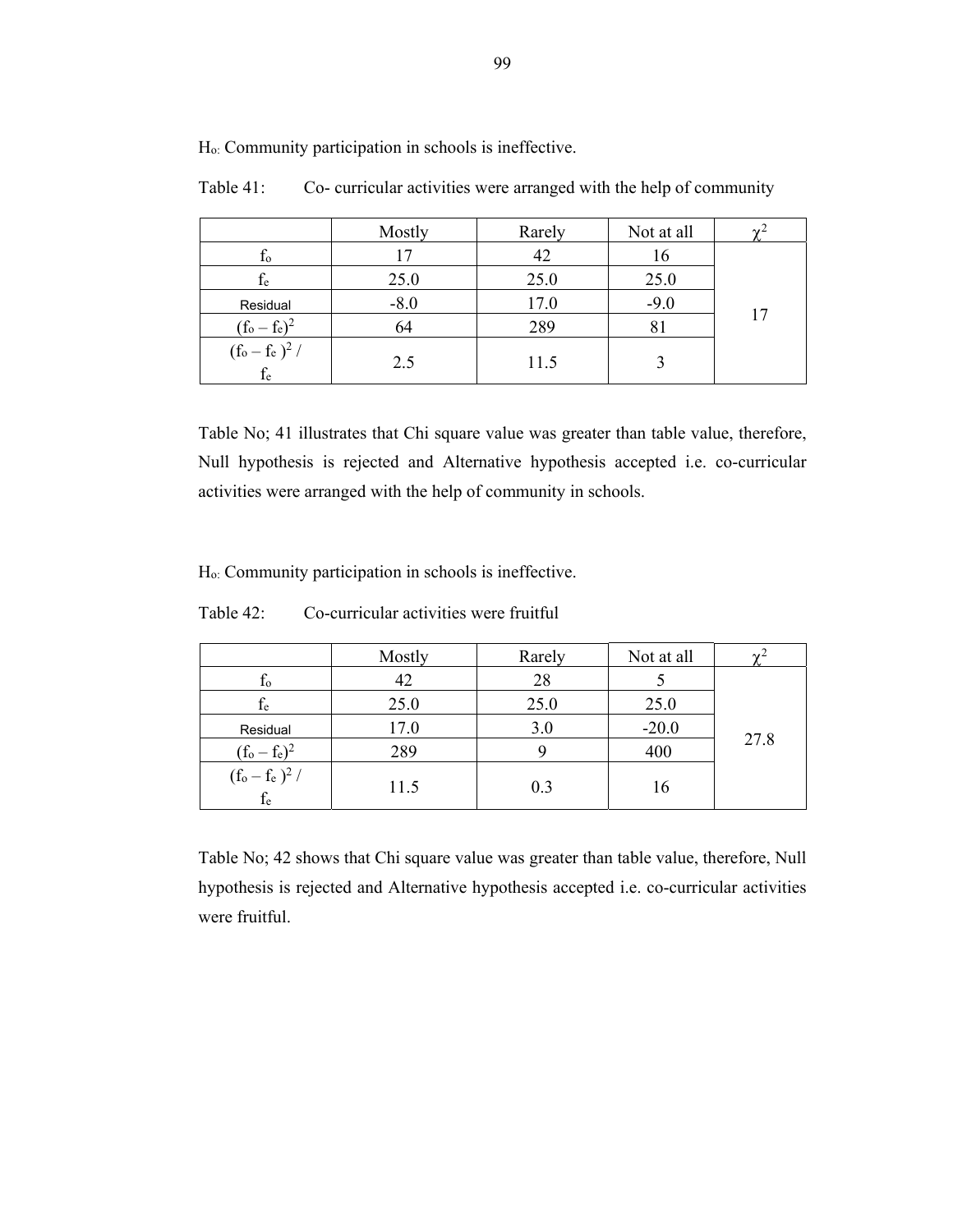|                                  | Mostly | Rarely | Not at all |    |
|----------------------------------|--------|--------|------------|----|
| $f_{o}$                          | 54     | 19     |            |    |
| fe                               | 25.0   | 25.0   | 25.0       |    |
| Residual                         | 29.0   | $-6.0$ | $-23.0$    |    |
| $(f_0 - f_e)^2$                  | 841    | 36     | 529        | 56 |
| $(f_o - f_e)^2 /$<br>${\rm f_e}$ | 33.6   | 1.4    | 21         |    |

Table 43: Community was involved to increase enrolment and decrease absenteeism

Table No;43 depicts that Chi square value was greater than table value, so, Null hypothesis is rejected and Alternative hypothesis accepted i.e. community was involved to increase enrolment and decrease absenteeism in schools.

Ho: Community participation in schools is ineffective.

|                             | Mostly  | Rarely | Not at all |      |
|-----------------------------|---------|--------|------------|------|
| $f_{o}$                     |         | 30     | 44         |      |
| fe                          | 25.0    | 25.0   | 25.0       |      |
| Residual                    | $-24.0$ | 5.0    | 19.0       |      |
| $(f_o - f_e)^2$             | 576     | 25     | 361        | 38.4 |
| $\frac{(f_o - f_e)^2}{f_e}$ | 23      |        | 14.4       |      |

Table 44: Community helped the school in cash/kind.

Table No; 44 indicates that Chi square value was greater than table value, hence, Null hypothesis is rejected and Alternative hypothesis accepted i.e. community helped schools in cash and in kind.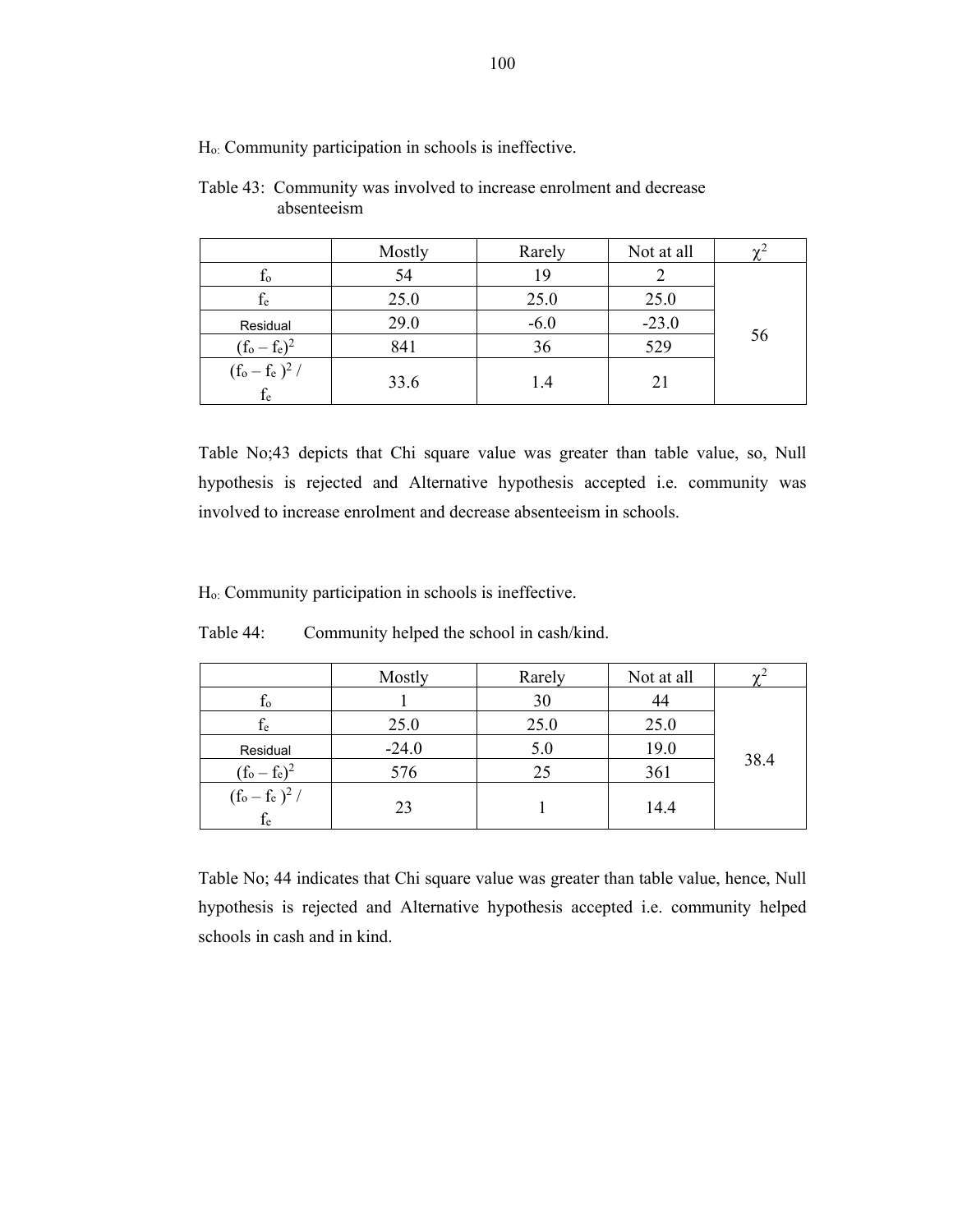| Table 45: | Community was helpful in financial help of orphans, poor and talented |
|-----------|-----------------------------------------------------------------------|
|           | students                                                              |

|                                  | Mostly  | Rarely | Not at all |      |
|----------------------------------|---------|--------|------------|------|
| $f_{o}$                          |         | 21     | 52         |      |
| $f_{e}$                          | 25.0    | 25.0   | 25.0       |      |
| Residual                         | $-23.0$ | $-4.0$ | 27.0       |      |
| $(f_0 - f_e)^2$                  | 529     | 16     | 729        | 50.6 |
| $(f_o - f_e)^2 /$<br>${\rm f_e}$ | 21      | 0.64   | 29         |      |

Table No; 45 explains that Chi square value was greater than table value, therefore, Null hypothesis is rejected and Alternative hypothesis accepted i.e. community was helpful in financial help of orphans, poor and talented students.

Ho: Community participation in schools was ineffective.

|                             | Mostly  | Rarely  | Not at all |    |
|-----------------------------|---------|---------|------------|----|
| $f_{o}$                     |         | 13      | 59         |    |
| fe                          | 25.0    | 25.0    | 25.0       |    |
| Residual                    | $-22.0$ | $-12.0$ | 34.0       |    |
| $(f_0 - f_e)^2$             | 484     | 144     | 1156       | 71 |
| $\frac{(f_o - f_e)^2}{f_e}$ | 19      | 5.8     | 46         |    |

Table 46: Community provided stationery/uniforms/school bags to deserving students

Table No; 46 depicts that Chi square value was greater than table value, therefore, Null hypothesis was rejected and Alternative hypothesis accepted i.e. community provided stationery/uniforms/school bags to deserving students of schools.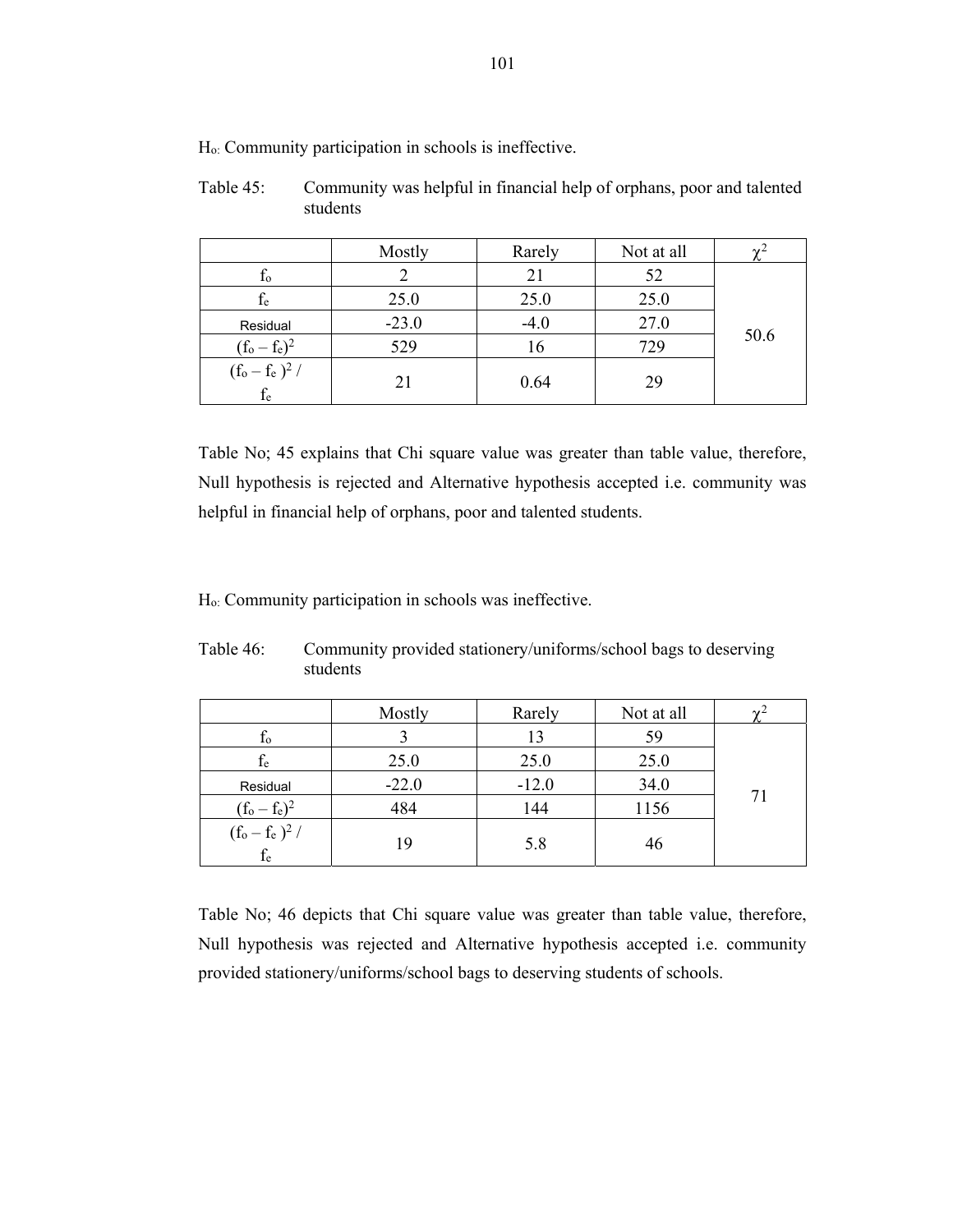|                            | Mostly  | Rarely | Not at all |       |
|----------------------------|---------|--------|------------|-------|
| $f_{o}$                    |         | 40     | 24         |       |
| fe                         | 25.0    | 25.0   | 25.0       |       |
| Residual                   | $-14.0$ | 15.0   | $-1.0$     |       |
| $(f_o - f_e)^2$            | 196     | 225    |            | 17.04 |
| $(f_o - f_e)^2 /$<br>$f_e$ | 8       |        | 0.04       |       |

TABLE 47: The locality showed interest in developmental works of school.

Table No; 47 shows that Chi square value was greater than table value, therefore, Null hypothesis was rejected and Alternative hypothesis accepted i.e. locality showed interest in developmental works of schools.

Ho: Community participation in schools is ineffective.

| Table 48: | Community involved itself in purchase of raw material for school |  |  |
|-----------|------------------------------------------------------------------|--|--|
|           |                                                                  |  |  |

|                                           | Mostly  | Rarely | Not at all | $\chi^2$ |
|-------------------------------------------|---------|--------|------------|----------|
| $f_{o}$                                   | 10      | 24     | 41         |          |
| $f_e$                                     | 25.0    | 25.0   | 25.0       |          |
| Residual                                  | $-15.0$ | $-1.0$ | 16.0       |          |
| $(f_o - f_e)^2$                           | 225     |        | 256        | 19.04    |
| $\frac{1}{(\text{f}_o - \text{f}_e)^2}$ / |         | 0.04   | 10         |          |

Table No; 48 reveals that Chi square value was greater than table value, therefore, Null hypothesis was rejected and Alternative hypothesis accepted i.e. community involved itself in purchase of raw material for the maintenance of schools.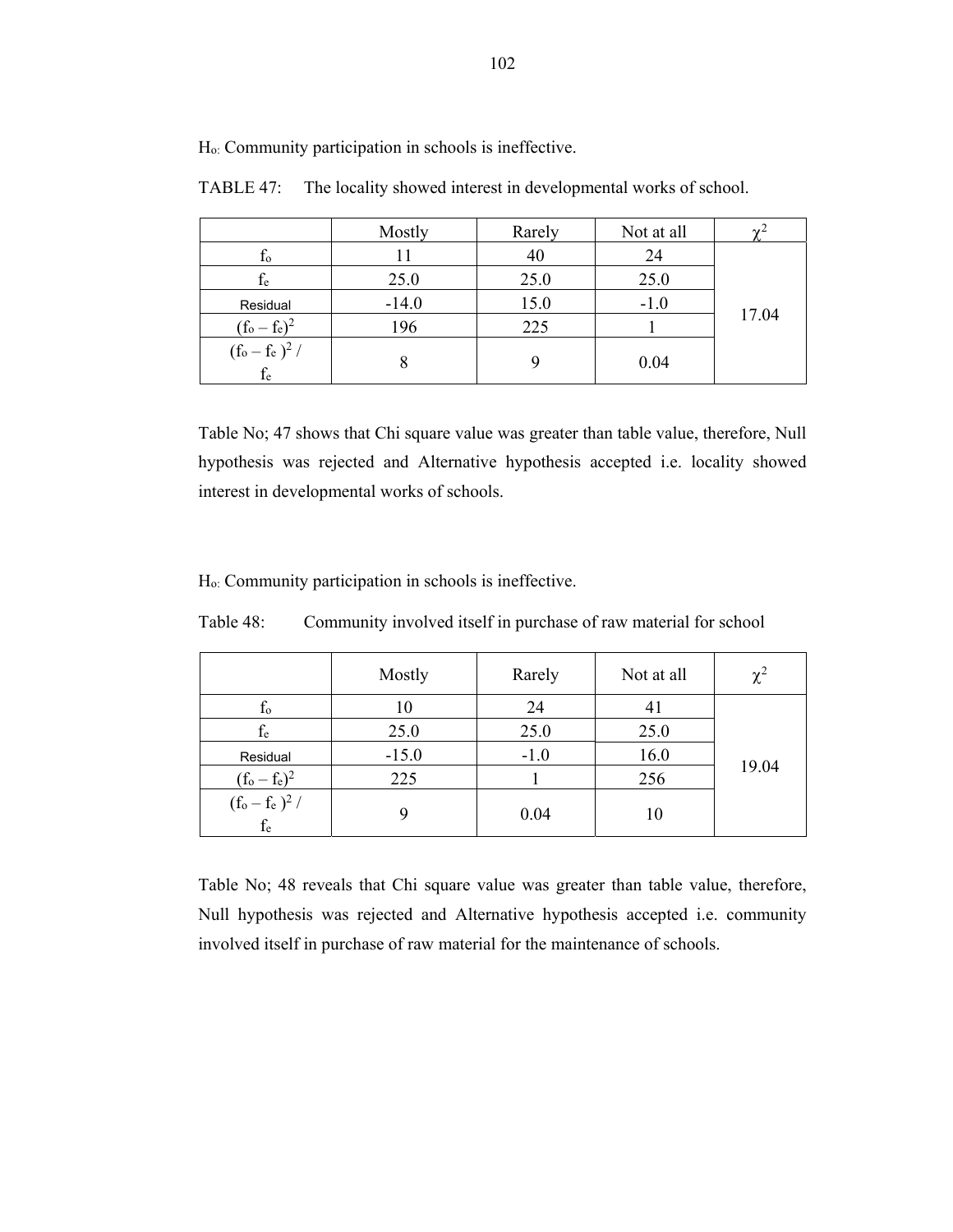|                            | Mostly | Rarely | Not at all |    |
|----------------------------|--------|--------|------------|----|
| $f_{o}$                    | 52     | 20     |            |    |
| fe                         | 25.0   | 25.0   | 25.0       |    |
| Residual                   | 27.0   | $-5.0$ | $-22.0$    |    |
| $(f_o - f_e)^2$            | 729    | 25     | 625        | 55 |
| $(f_o - f_e)^2$ /<br>$f_e$ | 29     |        | 25         |    |

Table 49: Work done by PTC/SMC was satisfactory

Table No; 49 depicts that the Chi square value was greater than table value, therefore, Null hypothesis was rejected and Alternative hypothesis accepted i.e. work done by PTC/SMC in schools was satisfactory.

Ho: Community participation in schools is ineffective.

Table 50: The community was informed about hiring of teachers and monitoring of teaching-learning

|                             | Mostly | Rarely | Not at all |      |
|-----------------------------|--------|--------|------------|------|
| $f_{o}$                     | 20     | 17     | 38         |      |
| $f_e$                       | 25.0   | 25.0   | 25.0       |      |
| Residual                    | $-5.0$ | $-8.0$ | 13.0       |      |
| $(f_0 - f_e)^2$             | 25     | 64     | 169        | 10.5 |
| $\frac{(f_0 - f_e)^2}{f_e}$ |        | 2.5    |            |      |

Table No; 50 shows that Chi square value was greater than table value, therefore, Null hypothesis was rejected and Alternative hypothesis accepted i.e. community was informed about hiring of teachers and motoring of teaching-learning process in schools.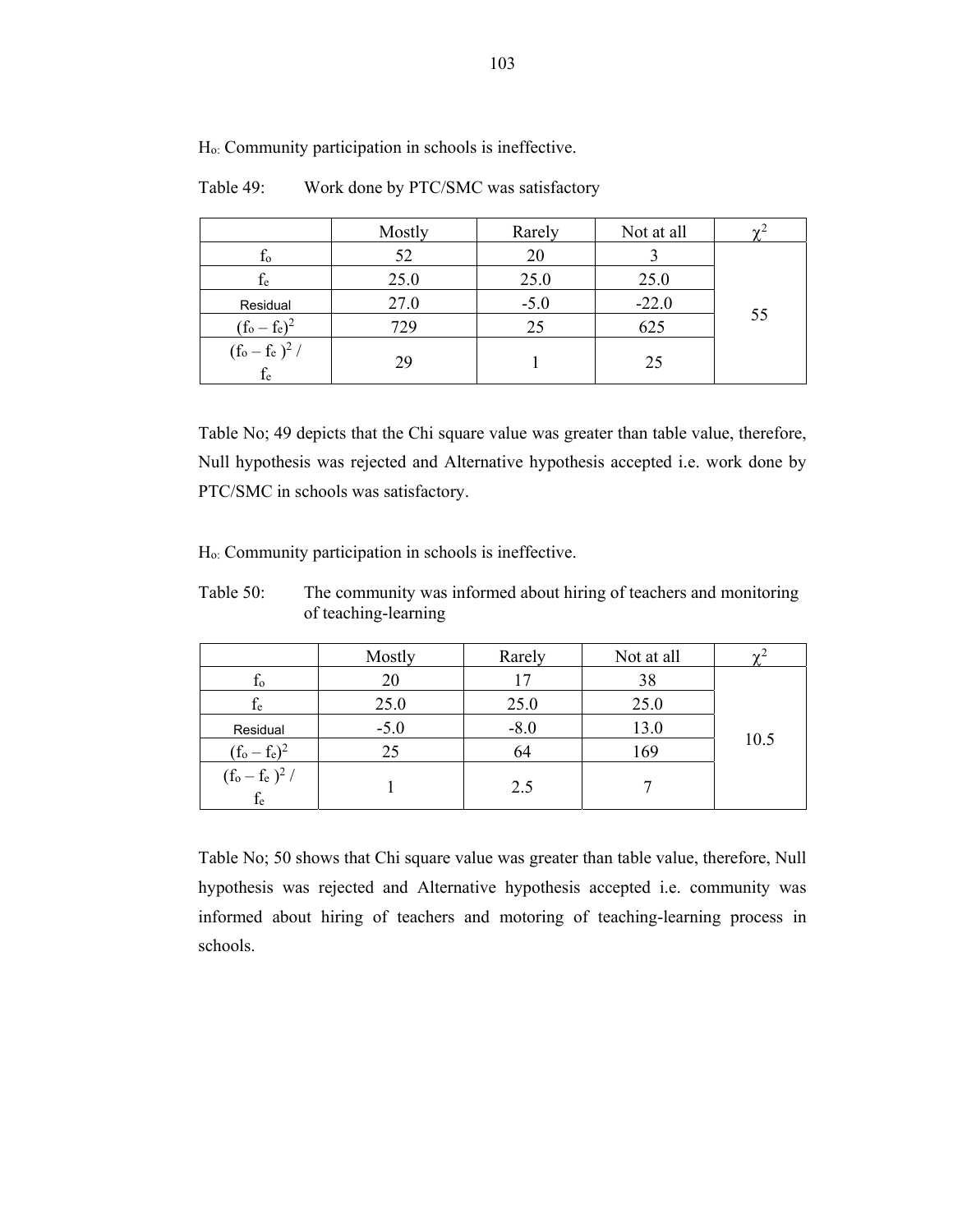Table 51: Community could successfully be used in reducing interference and unfair means

|                                                                                | Mostly | Rarely | Not at all |       |
|--------------------------------------------------------------------------------|--------|--------|------------|-------|
| $f_{o}$                                                                        | 29     | 36     |            |       |
| $f_{e}$                                                                        | 25.0   | 25.0   | 25.0       |       |
| Residual                                                                       | 4.0    | 11.0   | $-15.0$    |       |
| $(f_0 - f_e)^2$                                                                | 16     | 121    | 225        | 14.64 |
| $(\mathrm{f}_\mathrm{o} - \mathrm{f}_\mathrm{e}~)^2$ / $\mathrm{f}_\mathrm{e}$ | 0.64   |        |            |       |

Table No; 51 depicts that Chi square value was greater than table value, therefore, Null hypothesis was rejected and Alternative hypothesis accepted i.e. community was successfully used in reducing interference in schools and discouragement of unfair means in Board examinations.

Ho: Community participation in schools is ineffective.

| Table 52: | A resource person amongst the community was invited for saying |
|-----------|----------------------------------------------------------------|
|           | something on carrier planning to students                      |

|                            | Mostly | Rarely | Not at all |      |
|----------------------------|--------|--------|------------|------|
| $f_{o}$                    | 18     | 32     | 25         |      |
| $f_{\rm e}$                | 25.0   | 25.0   | 25.0       |      |
| Residual                   | $-7.0$ | 7.0    |            |      |
| $(f_o - f_e)^2$            | 49     | 49     |            | 3.92 |
| $(f_0 - f_e)^2 /$<br>$f_e$ | 1.96   | 1.96   |            |      |

Table No; 52 shows that calculated value of Chi square was smaller than table value, therefore, null hypothesis was accepted and Alternative hypothesis rejected i.e. resource persons amongst community members were not invited for saying something on carrier planning to students in schools.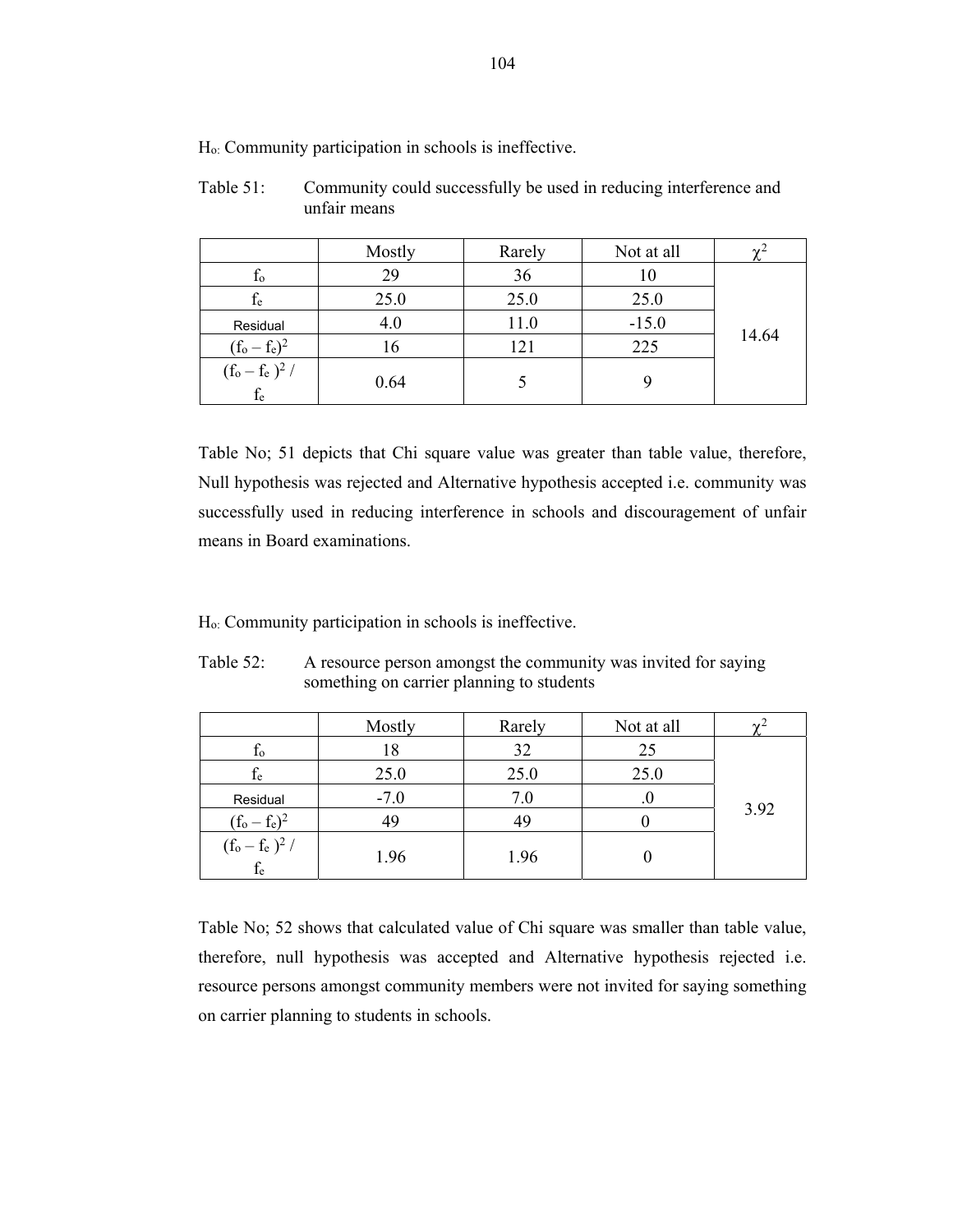|                                                      | Mostly | Rarely | Not at all |      |
|------------------------------------------------------|--------|--------|------------|------|
| $f_{o}$                                              | 32     | 35     |            |      |
| $f_{e}$                                              | 25.0   | 25.0   | 25.0       |      |
| Residual                                             | 7.0    | 10.0   | $-17.0$    | 17.6 |
| $(f_0 - f_e)^2$                                      |        | 100    | 289        |      |
| $(\mathrm{f}_o - \mathrm{f}_e\,)^2$ / $\mathrm{f}_e$ |        |        | 11.6       |      |

Table 53: Community elders were asked to participate in national days in school

Table No; 53 explains that Chi square value was greater than table value, therefore, Null hypothesis was rejected and Alternative hypothesis accepted i.e. community elders were asked to participate in national days in school.

Ho: Community participation in schools is ineffective.

Table 54: The community showed interest and participation in social activities

|                             | Mostly | Rarely         | Not at all |    |
|-----------------------------|--------|----------------|------------|----|
| $t_{0}$                     |        | 4 <sub>1</sub> | 25         |    |
| $f_{\rm e}$                 | 25     | 25             | 25         |    |
| Residual                    | $-16$  | 16             |            |    |
| $(f_o - f_e)^2$             | 256    | 256            |            | 20 |
| $\frac{(f_o - f_e)^2}{f_e}$ | 10     | 10             |            |    |

Table No; 54 depicts that Chi square value was greater than table value, therefore, Null hypothesis was rejected and Alternative hypothesis accepted i.e. community showed interest and participation in social activities.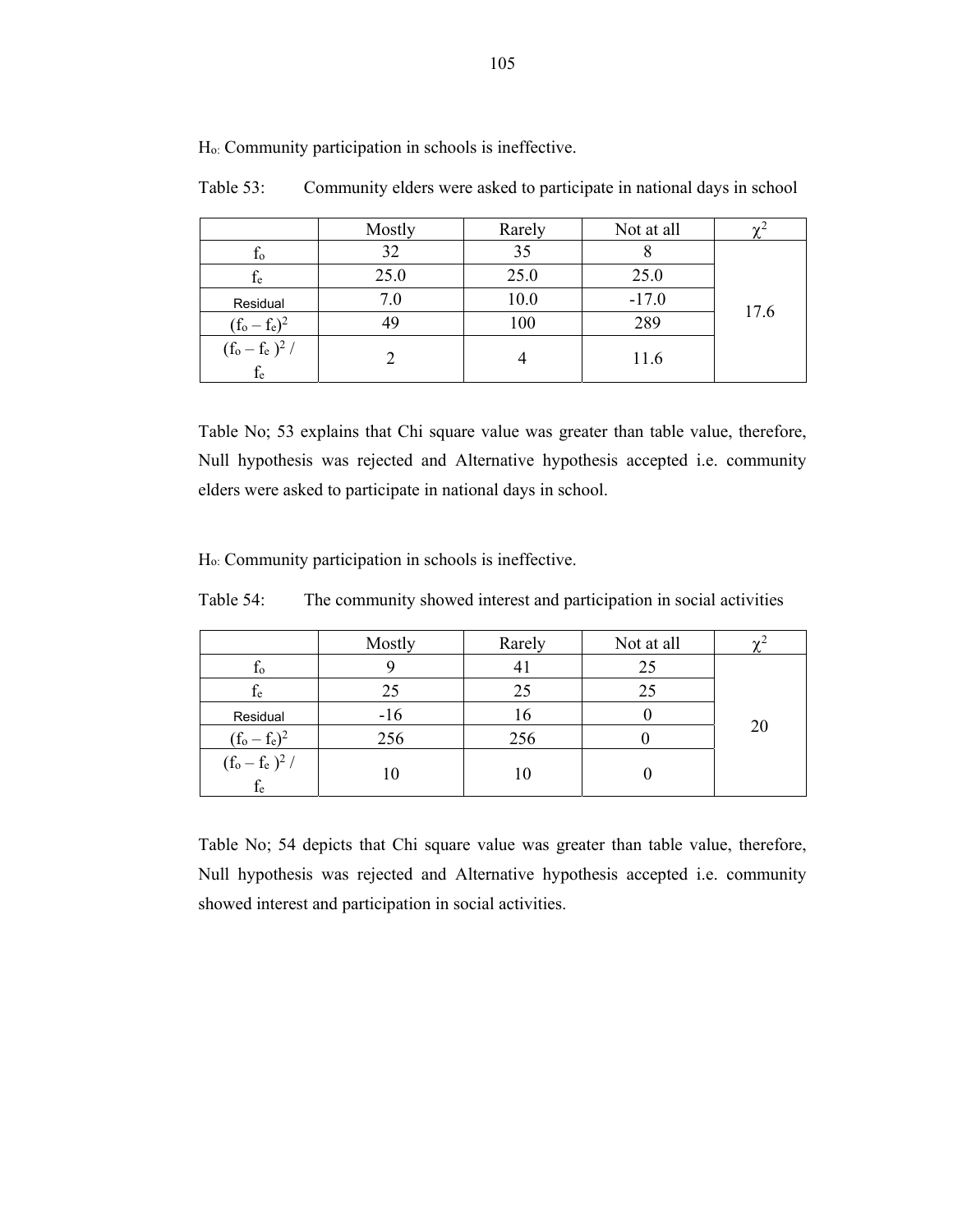|                       | Mostly | Rarely | Not at all |       |
|-----------------------|--------|--------|------------|-------|
| $f_{o}$               | 53     |        |            |       |
| $f_e$                 | 25.0   | 25.0   | 25.0       |       |
| Residual              | 28.0   | $-6.0$ | $-22.0$    |       |
| $(f_o - f_e)^2$       | 784    | 36     | 484        | 51.43 |
| $(f_o-f_e)^2$ / $f_e$ | 31     | 1.4    | 19         |       |

Table 55: Community members were invited on parent's days

Table No; 55 indicates that Chi square value was greater than table value, therefore, Null hypothesis was rejected and Alternative hypothesis accepted i.e. community members were invited in parent days.

Ho: Community participation in schools is ineffective.

Table 56: The community was invited to arrange walks of social, academic, health and national importance

|                                                                               | Mostly  | Rarely | Not at all | $\sim$ <sup>2</sup> |
|-------------------------------------------------------------------------------|---------|--------|------------|---------------------|
| $f_{o}$                                                                       |         | 39     | 25         |                     |
| $f_{e}$                                                                       | 25.0    | 25.0   | 25.0       |                     |
| Residual                                                                      | $-14.0$ | 14.0   |            | 15.68               |
| $(f_o - f_e)^2$                                                               | 196     | 196    |            |                     |
| $(\mathrm{f}_\mathrm{o} - \mathrm{f}_\mathrm{e})^2$ / $\mathrm{f}_\mathrm{e}$ | 7.8     | 7.8    |            |                     |

Table 56 shows that Chi square value was greater than table value, therefore, Null hypothesis was rejected and Alternative hypothesis accepted i.e. community was invited to arrange walks of social, academic, health and national importance.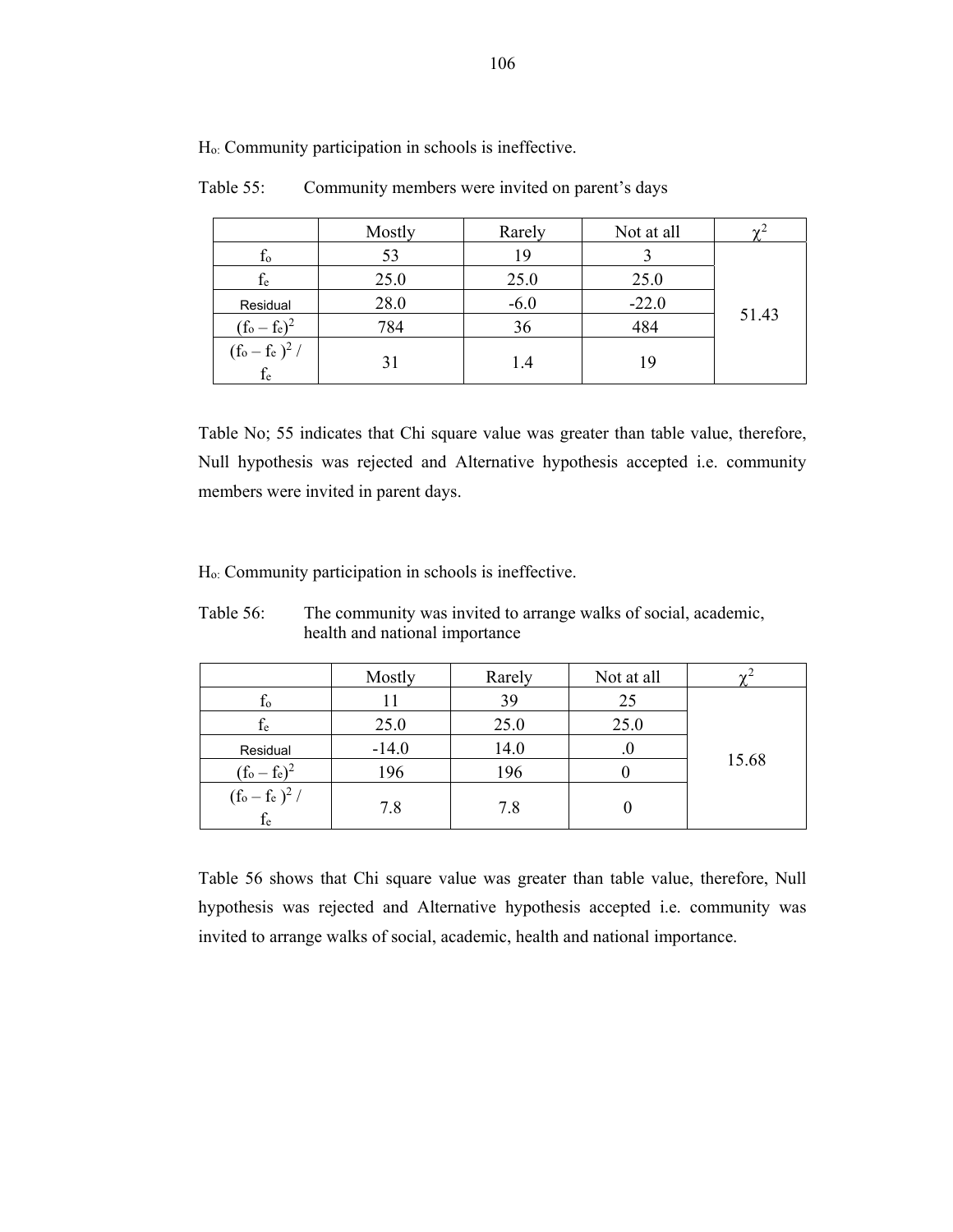|                            | Mostly  | Rarely | Not at all | $\sim$ |
|----------------------------|---------|--------|------------|--------|
| Ιo                         | 15      | 47     | 13         |        |
| $f_{e}$                    | 25.0    | 25.0   | 25.0       |        |
| Residual                   | $-10.0$ | 22.0   | $-12.0$    | 28.8   |
| $(f_0 - f_e)^2$            | 100     | 484    | 144        |        |
| $(f_0 - f_e)^2 /$<br>$f_e$ |         |        | 5.8        |        |

Table 57: Elected members of community showed interest and participated in school programmes

Table No; 57 reveals that Chi square value was greater than table value, therefore, Null hypothesis is rejected and Alternative hypothesis accepted i.e. elected members of community showed interest and participated in school programmes.

Ho: Community participation in schools is ineffective.

| Table 58: | Community was asked by the school to solve problems of lack of staff, |
|-----------|-----------------------------------------------------------------------|
|           | absenteerism of students and tussle with the department               |

|                            | Mostly | Rarely | Not at all | $\mathbf{v}$ |
|----------------------------|--------|--------|------------|--------------|
| $f_{o}$                    | 34     | 29     | 12         |              |
| $\rm f_e$                  | 25.0   | 25.0   | 25.0       |              |
| Residual                   | 9.0    | 4.0    | $-13.0$    |              |
| $(f_0 - f_e)^2$            | 81     | 16     | 169        | 10.6         |
| $(f_o - f_e)^2 /$<br>$f_e$ | 3.2    | 0.64   | 6.8        |              |

Table No; 58 shows that Chi square value was greater than table value, therefore, Null hypothesis was rejected and Alternative hypothesis accepted i.e. community was asked by the school to solve the problems such as lack of staff, and absenteeism of students.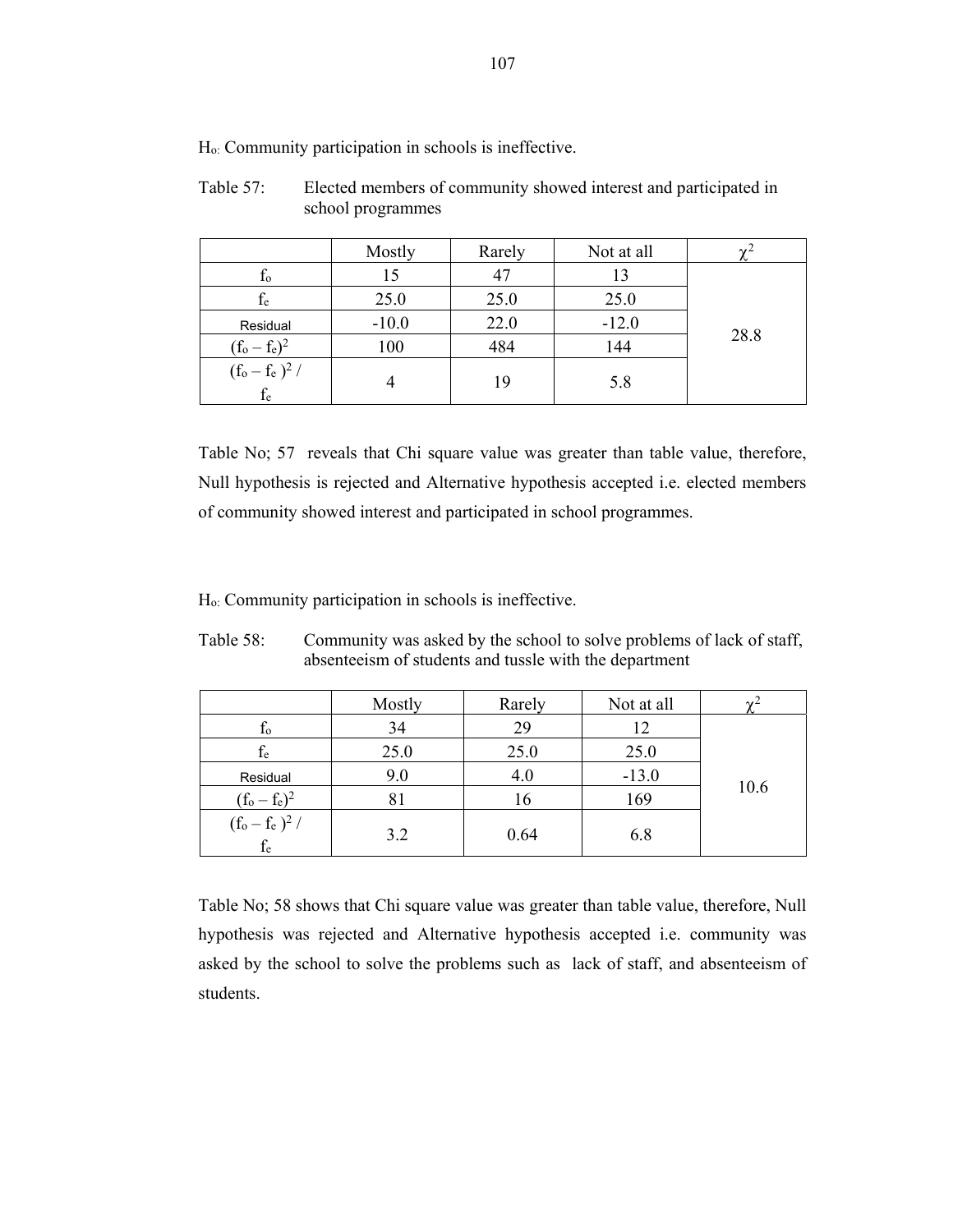|                                        | Mostly | Rarely | Not at all |     |
|----------------------------------------|--------|--------|------------|-----|
| $f_{o}$                                | 33     | 29     | 13         |     |
| $f_e$                                  | 25.0   | 25.0   | 25.0       |     |
| Residual                               | 8.0    | 4.0    | $-12.0$    |     |
| $(f_o - f_e)^2$                        | 64     | 16     | 144        | 8.9 |
| $(f_o - f_e)^2 /$<br>$\frac{f_e}{f_e}$ | 2.5    | 0.64   | 5.7        |     |

Table 59: PTC/SMC tried to solve problems/conflicts conveyed to them

Table 59 reveals that calculated value was smaller than table value, therefore, Null hypothesis was accepted and Alternative hypothesis rejected i.e. PTCs/SMCs did not try to solve problems/conflicts conveyed to them by school administration.

Ho: Community participation in schools is ineffective.

fe

|                 | <b>SVIIUUI</b> |               |                          |       |
|-----------------|----------------|---------------|--------------------------|-------|
|                 | Mostly         | Rarely        | Not at all               |       |
| Ιo              |                | 34            | 30                       |       |
| fe              | 25.0           | 25.0          | 25.0                     |       |
| Residual        | $-14.0$        | 9.0           | 5.0                      |       |
| $(f_o - f_e)^2$ | 196            |               | 25                       | 12.04 |
| $(f_o - f_e)^2$ | $\sim$         | $\sim$ $\sim$ | $\overline{\phantom{a}}$ |       |

7.8 3.2 1

Table 60: Other social and Non- governmental organizations also helped the school

Table No; 60 shows that Chi square value was greater than table value, therefore, Null hypothesis was rejected and Alternative hypothesis accepted i.e. other social and nongovernmental organizations helped schools.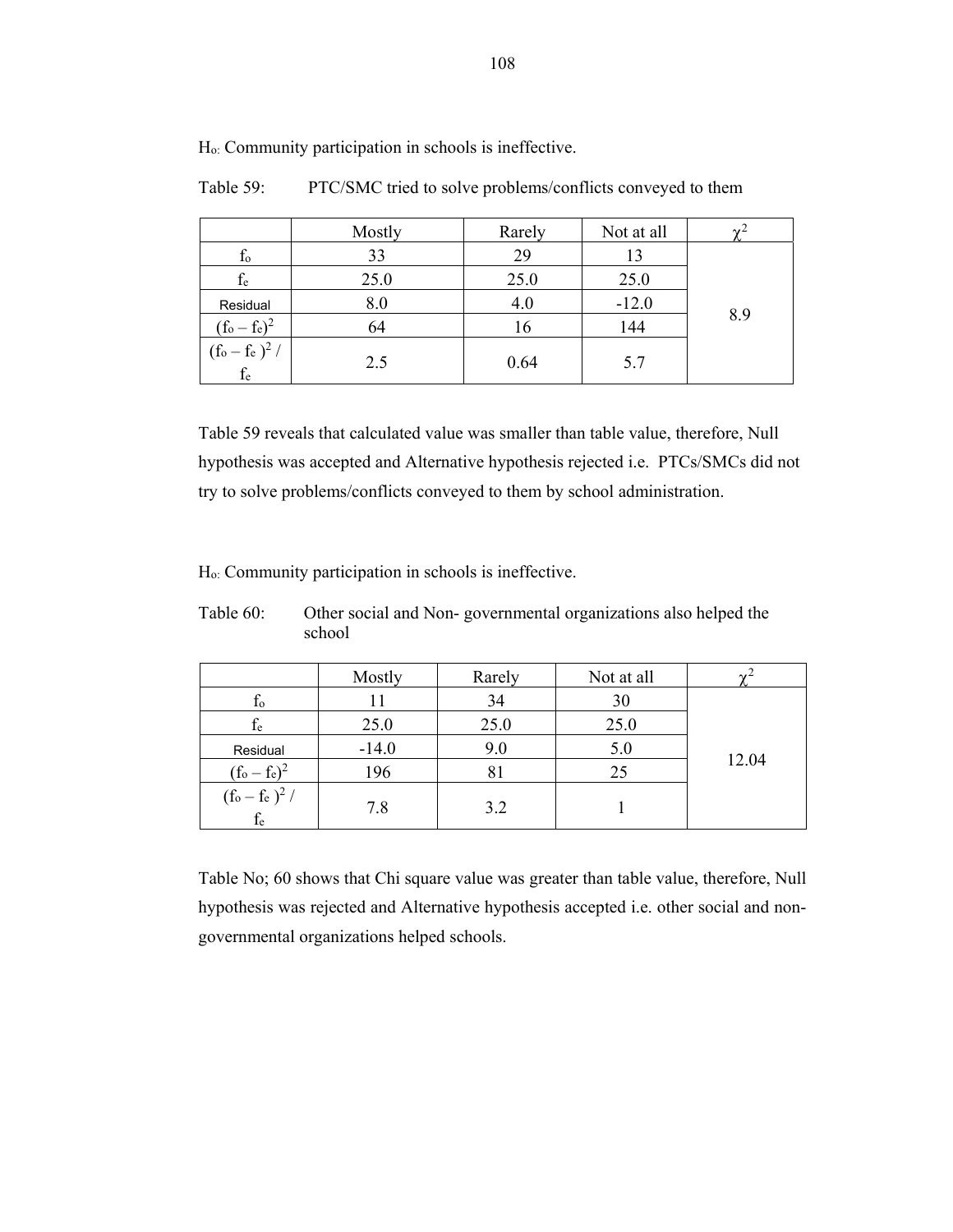|                            | Mostly | Rarely | Not at all | $\gamma^2$ |
|----------------------------|--------|--------|------------|------------|
| $f_{o}$                    | 48     | 26     |            |            |
| fe                         | 25.0   | 25.0   | 25.0       |            |
| Residual                   | 23.0   | 1.0    | $-24.0$    |            |
| $(f_0 - f_e)^2$            | 529    |        | 576        | 44.04      |
| $(f_o - f_e)^2$ /<br>$f_e$ | 21     | 0.04   | 23         |            |

Table 61: Education department was kept informed about the meetings and activities of community

Table 61 indicates that Chi square value was greater than table value, therefore, Null hypothesis is rejected and Alternative hypothesis accepted i.e. Education department was informed about the meetings of the community participatory organizations.

Ho: Community participation in schools is ineffective.

| Table 62: | Education department encouraged the efforts of involving communities<br>in schools |
|-----------|------------------------------------------------------------------------------------|
|           |                                                                                    |

|                                                                    | Mostly | Rarely | Not at all | $\sim$ |
|--------------------------------------------------------------------|--------|--------|------------|--------|
| $f_{o}$                                                            | 35     | 34     |            |        |
| $f_{\rm e}$                                                        | 25.0   | 25.0   | 25.0       |        |
| Residual                                                           | 10.0   | 9.0    | $-19.0$    |        |
| $(f_0 - f_e)^2$                                                    | 100    | 81     | 361        | 21.2   |
| $(\mathrm{f}_\mathrm{o} - \mathrm{f}_\mathrm{e} \, )^2 \, / \,$ fe |        | 3.2    | 14         |        |

Table No; 62 shows that Chi square value was greater than table value, therefore, Null hypothesis is rejected and Alternative hypothesis accepted i.e. Education department encouraged the efforts of involving community in schools.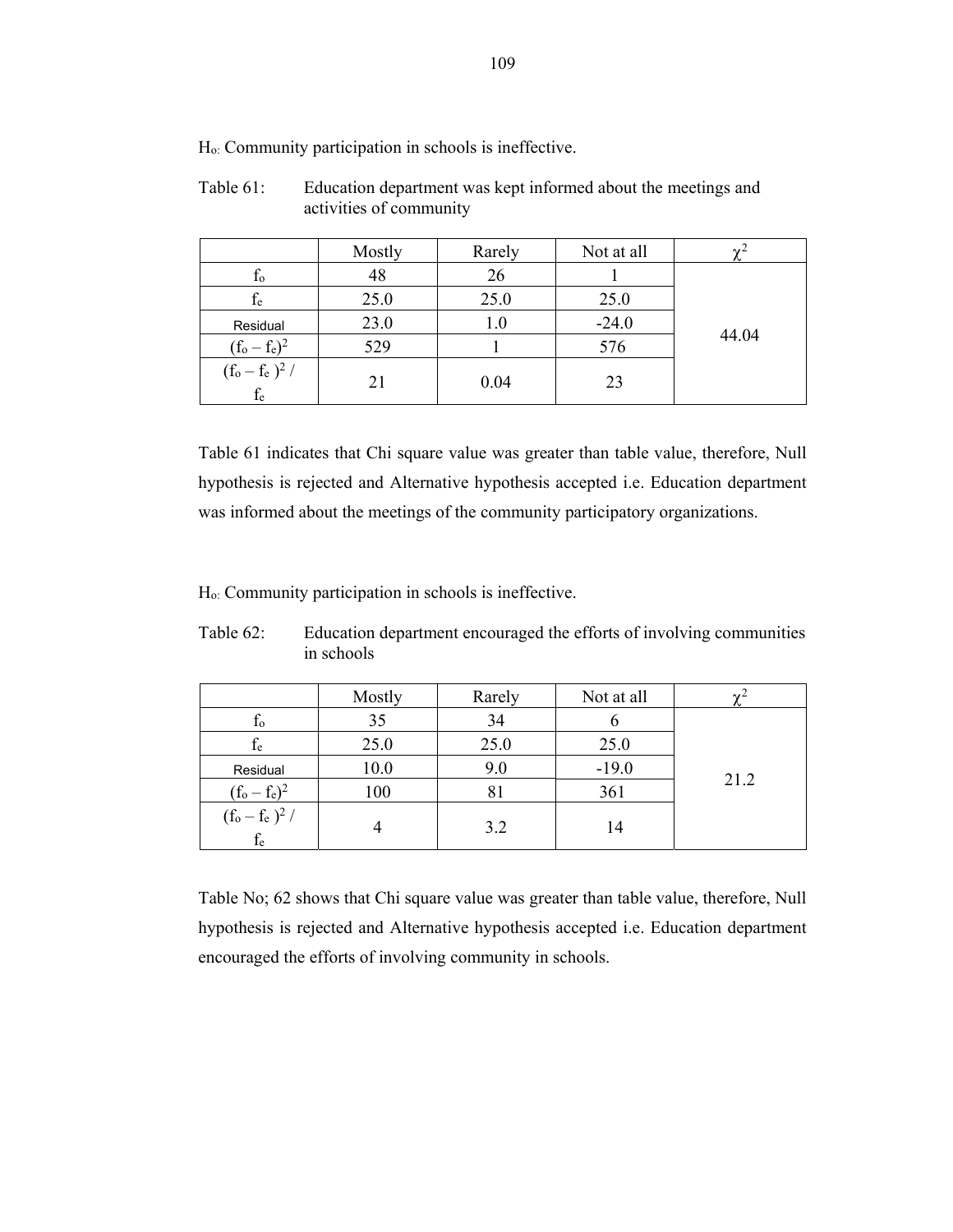| Table 63: | Participation of community organizations was stable, sustained and |
|-----------|--------------------------------------------------------------------|
|           | organized                                                          |

|                                                                    | Mostly | Rarely | Not at all |      |
|--------------------------------------------------------------------|--------|--------|------------|------|
| $f_{o}$                                                            | 25     | 39     |            |      |
| $f_e$                                                              | 25.0   | 25.0   | 25.0       |      |
| Residual                                                           | .U     | 14.0   | $-14.0$    |      |
| $(f_0 - f_e)^2$                                                    |        | 196    | 196        | 15.6 |
| $(\mathrm{f}_\mathrm{o} - \mathrm{f}_\mathrm{e} \, )^2 \, / \,$ fe |        | 7.8    | 7.8        |      |

Table No; 63 reveals that Chi square value was greater than table value, therefore, Null hypothesis is rejected and Alternative hypothesis accepted i.e. participation of community organizations was stable, sustained and organized.

# **4.3.1 Analysis of achievements made by Principals/Head Masters through Community Participation**

23% of Principals/Head Masters said that they achieved nothing through community involvement practices. Remaining 77% claimed different types of achievements, such as reduction in absenteeism of students, increase in enrollments, construction of additional class rooms, construction of boundary walls, arrangement of drinking water, arrangement of alternative routes for people, procurement of furniture, moral development, play ground leveling, curbing of encroachments, electrification, free stationery, obtaining construction materials, confidence building between schools and community, improvement of students behaviour, better academic results, solution of teachers problems, and white washing of school building.

## **4.3.2 Analysis of suggestions advised by Principals/Head Masters for further strengthening of Community Participation in Education**

13% of Head of schools gave no suggestions, remaining 87% suggested awareness of community, attractive environment, regular meetings, co curricular activities, compulsory visits of community members, devoted members, confidence building, impartial elections, incentives to PTC members, involvement of highly qualified persons, fully authorized and organized PTCs, propagation through electronic and print media, continuous interaction, submission of results to parents, remuneration to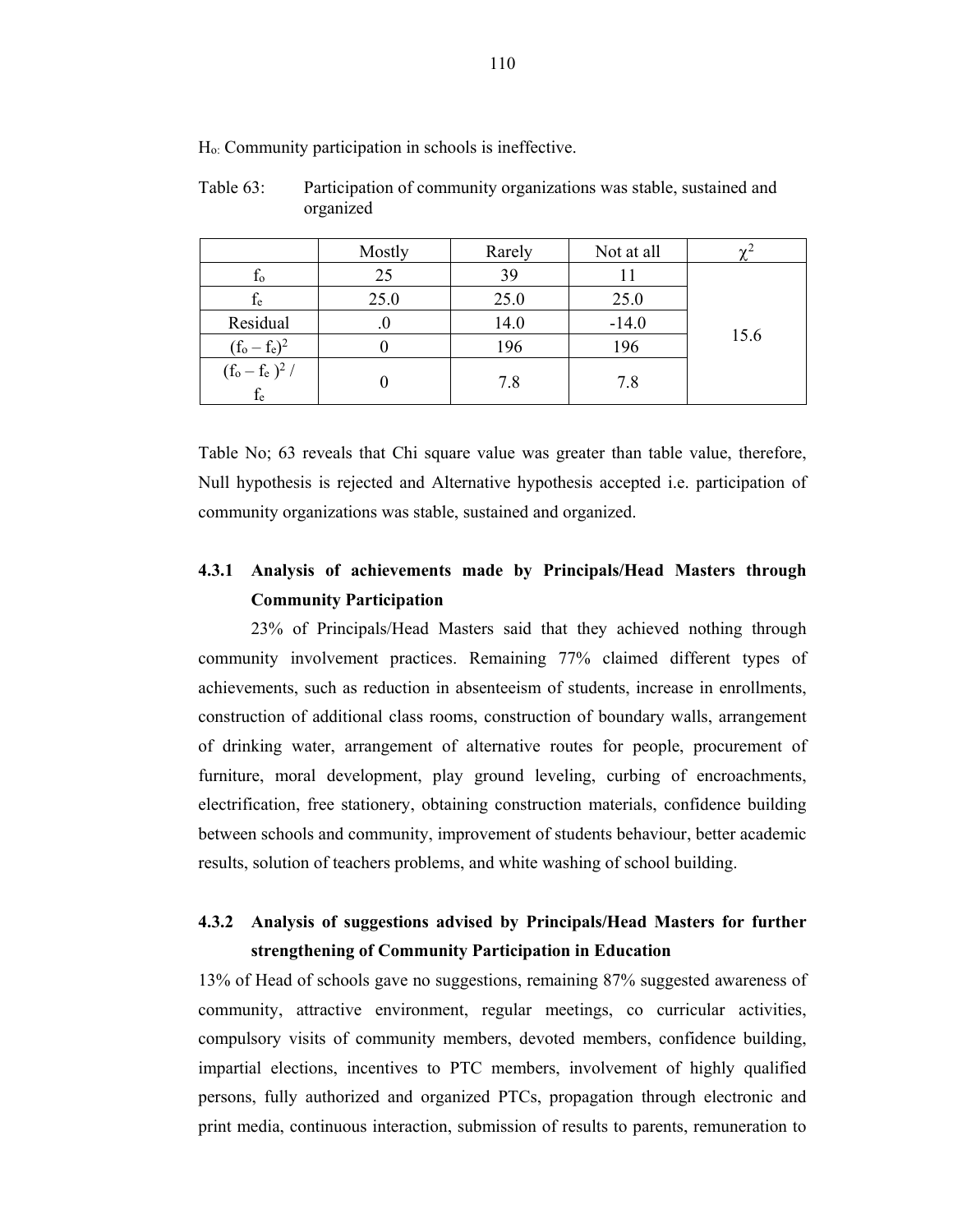PTC members, sincerity of Head of schools, training and orientation of PTC members, and lastly discouraging of political interference.

### 4.4 Responses of Chairmen of Parents Teachers Councils

Ho: Community participation in schools is ineffective.

Table 64: Principal/Head master hold meetings of PTC/SMC.

|                       | Mostly | Rarely | Not at all |    |
|-----------------------|--------|--------|------------|----|
| $f_{o}$               | 65     | 10     |            |    |
| fe                    | 25     | 25     | 25         |    |
| Residual              | 40     | $-15$  | $-25$      | 98 |
| $(f_0 - f_e)^2$       | 1600   | 225    | 625        |    |
| $(f_o - f_e)^2 / f_e$ | 64     |        | 25         |    |

Table No; 64 depicts that Chi square value was greater than table value, therefore, Null hypothesis is rejected and Alternative hypothesis accepted i.e. Principals/Head masters hold meetings of PTCs/SMCs/ community participatory organizations.

Ho: Community participation in schools is ineffective.

Table 65: Educational aspect of the school was discussed

|                                  | Mostly | Rarely  | Not at all | $\mathbf{v}$ |
|----------------------------------|--------|---------|------------|--------------|
| $\rm f_{o}$                      | 67     |         |            |              |
| $\rm f_e$                        | 25.0   | 25.0    | 25.0       |              |
| Residual                         | 42.0   | $-18.0$ | $-24.0$    |              |
| $(f_0 - f_e)^2$                  | 1764   | 324     | 576        | 106          |
| $(f_o - f_e)^2 /$<br>${\rm f_e}$ | 70     | 13      | 23         |              |

Table No; 65 reveals that Chi square value was greater than the table value, therefore, Null hypothesis is rejected and Alternative hypothesis accepted i.e. educational aspect of school was discussed in PTCs/SMCs/Community participatory meetings.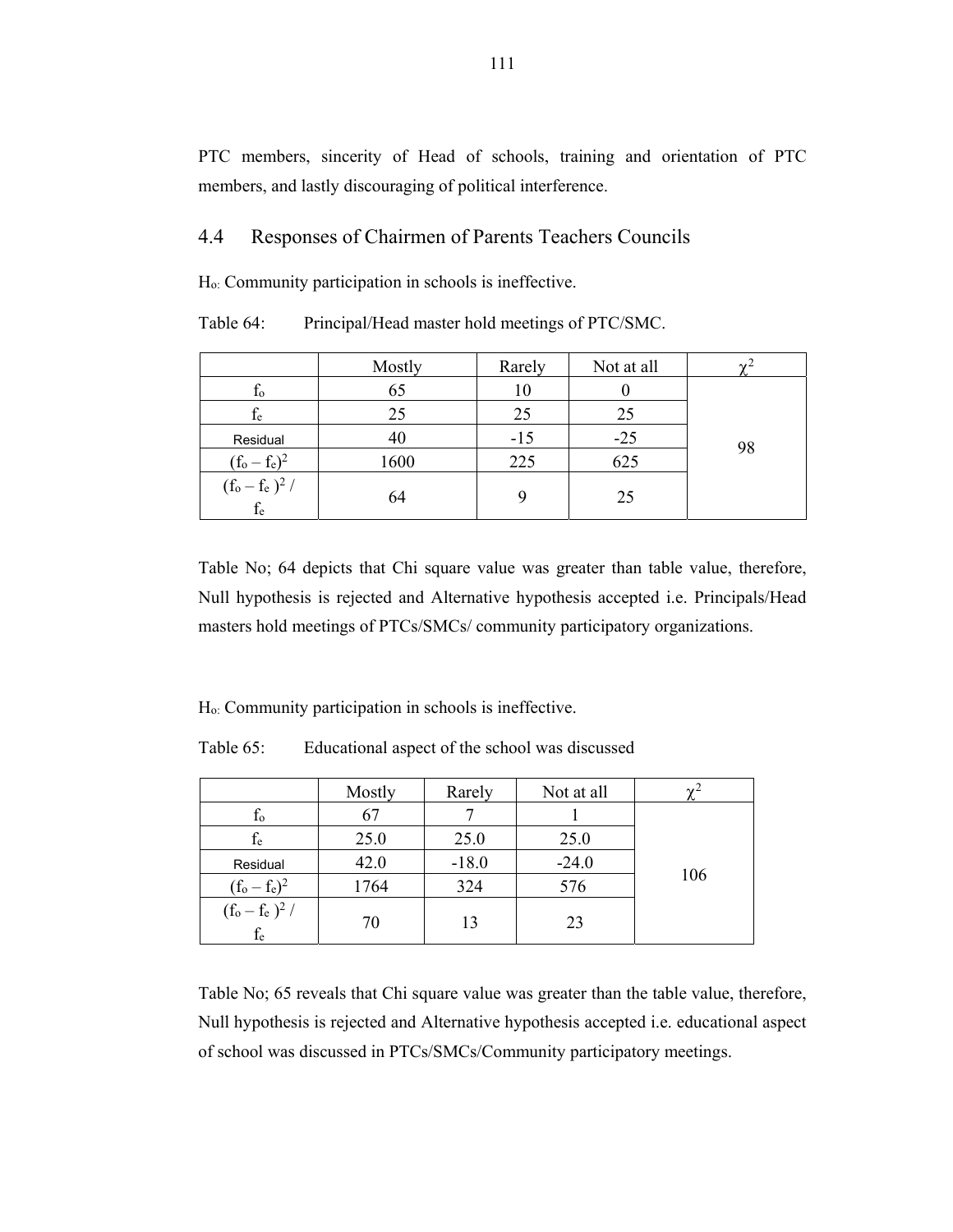| Table 66: | Educational situation came under discussion but no practical steps |  |
|-----------|--------------------------------------------------------------------|--|
|           | were taken for its improvement                                     |  |

|                                                                                | Mostly | Rarely | Not at all |      |
|--------------------------------------------------------------------------------|--------|--------|------------|------|
| $f_{o}$                                                                        | 53     | 19     |            |      |
| $f_e$                                                                          | 25.0   | 25.0   | 25.0       |      |
| Residual                                                                       | 28.0   | $-6.0$ | $-22.0$    |      |
| $(f_0 - f_e)^2$                                                                | 784    | 36     | 484        | 51.4 |
| $(\mathrm{f}_\mathrm{o} - \mathrm{f}_\mathrm{e}~)^2$ / $\mathrm{f}_\mathrm{e}$ | 31     | 1.4    | 19         |      |

Table No; 66 states that Chi square value was greater than table value, therefore, Null hypothesis is rejected and Alternative hypothesis accepted i.e. educational situation came under discussion but no practical steps were taken for its improvement.

Ho: Community participation in schools is ineffective.

|                                                                               | Mostly | Rarely | Not at all |    |
|-------------------------------------------------------------------------------|--------|--------|------------|----|
| $f_{o}$                                                                       | 57     | 15     |            |    |
| fe                                                                            | 25     | 25     | 25         |    |
| Residual                                                                      | 34     | $-10$  | $-22$      |    |
| $(f_o - f_e)^2$                                                               | 1156   | 100    | 484        | 69 |
| $(\mathrm{f}_\mathrm{o} - \mathrm{f}_\mathrm{e})^2$ / $\mathrm{f}_\mathrm{e}$ | 46     |        | 19         |    |

Table 67: Parents were contacted to discourage the absenteeism of students

Table 67 reveals that Chi square value was greater than table value, therefore, Null hypothesis is rejected and Alternative hypothesis accepted i.e. parents were contacted to discourage student's absenteeism in schools by PTCs/SMCs/Community participatory bodies.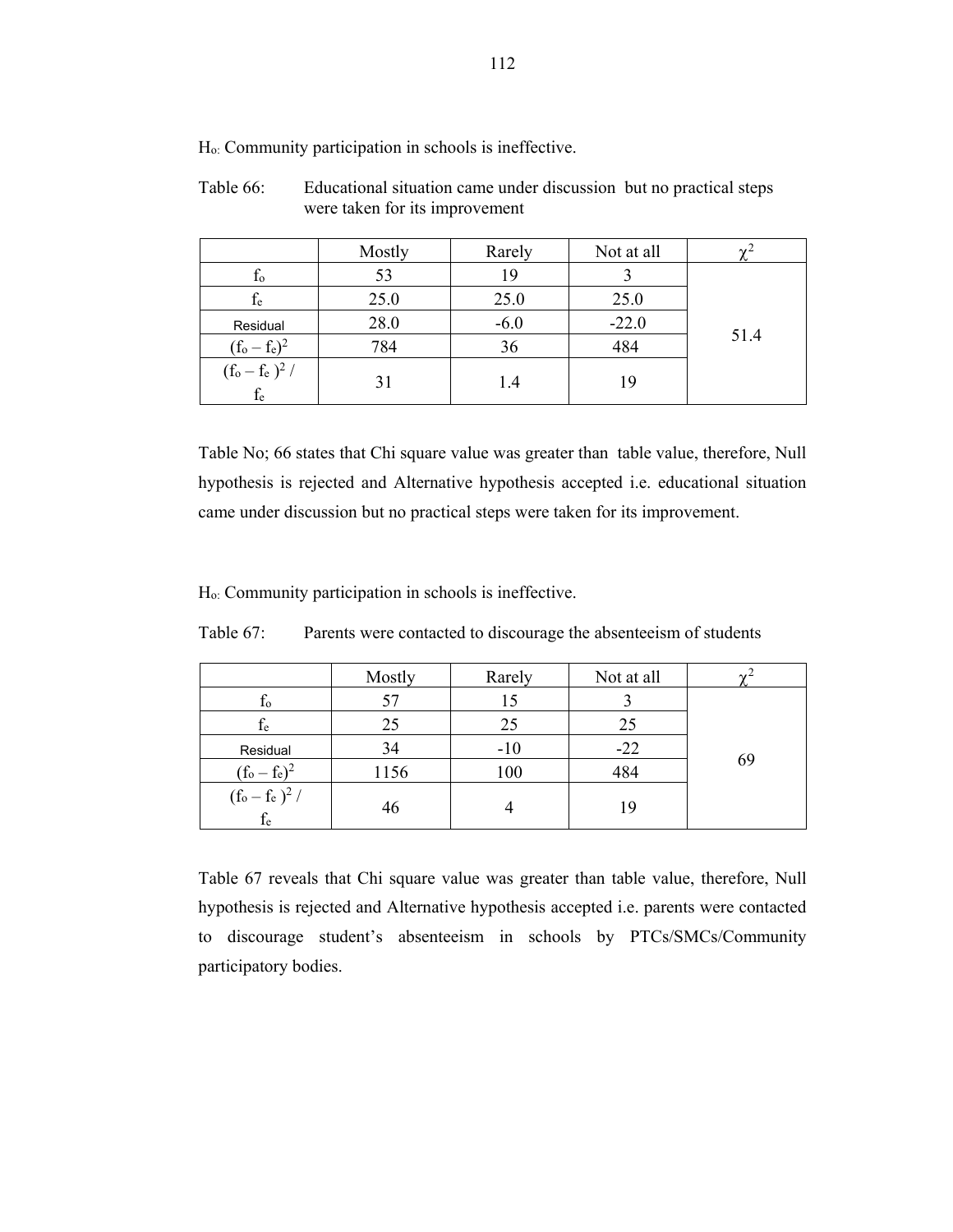|                             | Mostly | Rarely | Not at all |    |
|-----------------------------|--------|--------|------------|----|
| Ιo                          | 49     | 22     |            |    |
| fe                          | 25     | 25     | 25         |    |
| Residual                    | 24     |        |            |    |
| $(f_o - f_e)^2$             | 576    |        | 441        | 41 |
| $\frac{(f_0 - f_e)^2}{f_e}$ | 23     | 0.36   | 17.6       |    |

Table 68: The performance of teachers was discussed in the meetings

Table No; 68 shows that Chi square value was greater than table value, therefore, Null hypothesis is rejected and Alternative hypothesis accepted i.e. performance of teachers was discussed in meetings of PTCs/SMCs/Participatory bodies held in schools.

Ho: Community participation in schools is ineffective.

|                         | Mostly | Rarely | Not at all |  |
|-------------------------|--------|--------|------------|--|
| Ιo                      | 34     | 22     |            |  |
| fe                      | 25     | 25     | 25         |  |
| Residual                |        |        | -0         |  |
| $(f_0 - f_e)^2$         | 81     |        | 36         |  |
| $(f_o-f_e\,)^2$ / $f_e$ | 3.24   | 0.36   |            |  |

Table 69: You discussed with teachers about teaching- learning situation of the school

Table No; 69 indicates that table value is smaller than table value, hence, null hypothesis is accepted and Alternative hypothesis rejected, i.e. chairmen of PTCs/SMCs did not discuss with teachers teaching-learning situation of the school.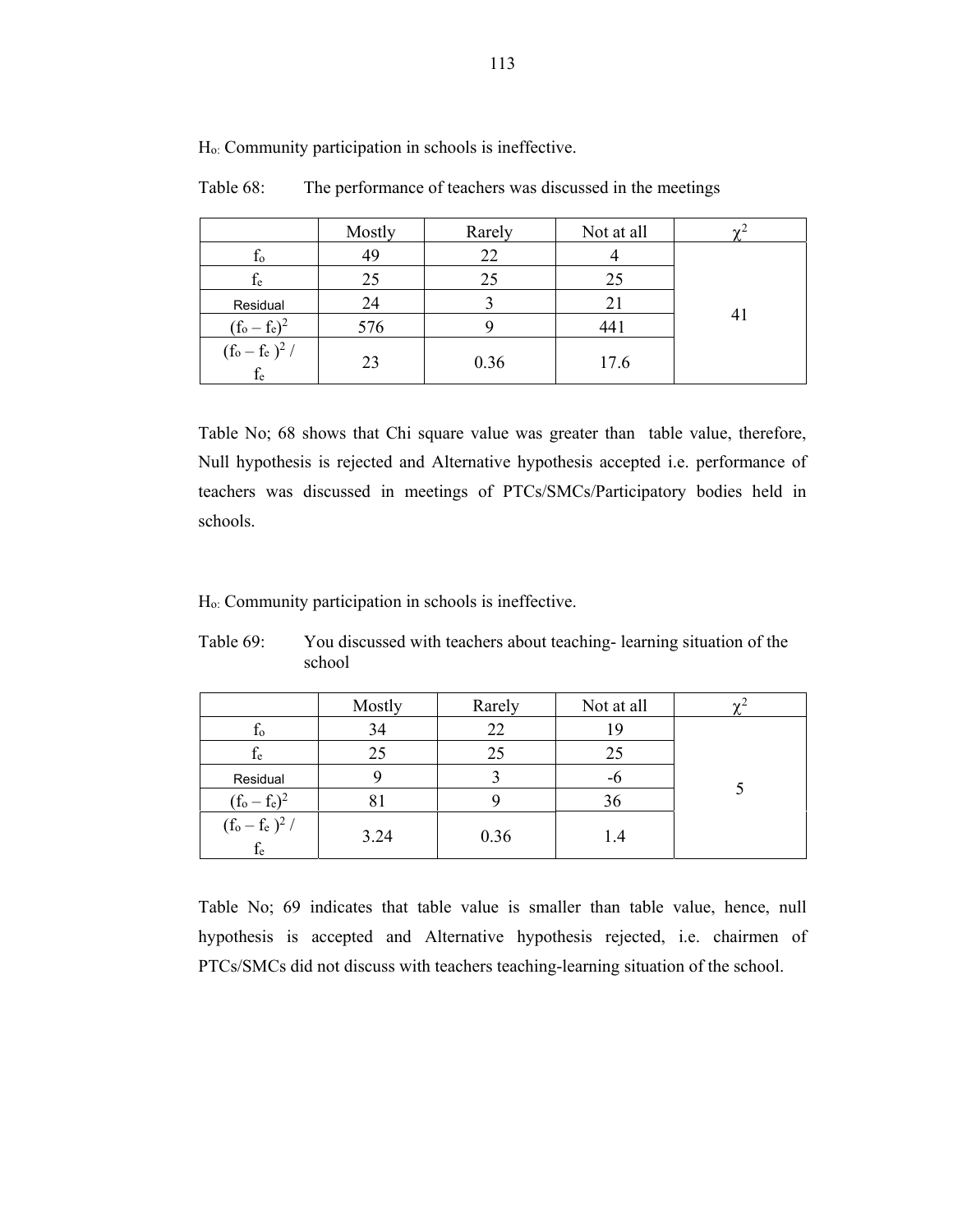|                       | Mostly | Rarely | Not at all |    |
|-----------------------|--------|--------|------------|----|
| $f_{o}$               | 65     |        |            |    |
| $f_e$                 | 25     | 25     | 25         |    |
| Residual              | 40     | 19     | 21         |    |
| $(f_0 - f_e)^2$       | 1600   | 361    | 441        | 96 |
| $(f_o-f_e)^2$ / $f_e$ | 64     | 14     | 18         |    |

Table 70: Principal hold meetings regarding the repairs and maintenance of school

Table No; 70 shows that Chi square value was greater than table value, therefore, Null hypothesis is rejected and Alternative hypothesis accepted i.e. Principals hold meetings of PTCs/SMCs/Participatory bodies regarding repairs and maintenance of schools.

Ho: Community participation in schools is ineffective.

|                            | Mostly | Rarely | Not at all |      |
|----------------------------|--------|--------|------------|------|
| $t_{o}$                    | 26     | 25     | 24         |      |
| İe                         | 25     | 25     | 25         |      |
| Residual                   |        |        |            |      |
| $(f_0 - f_e)^2$            |        |        |            | 0.08 |
| $(f_0 - f_e)^2 /$<br>$f_e$ | 0.04   |        | 0.04       |      |

Table 71: Students and staff were briefed about certain social problems

Table No; 71 reveals that Chi square value was smaller than table value, therefore, null hypothesis is accepted and Alternative hypothesis rejected, i.e. students and staff were not briefed about certain social problems by PTCs/SMCs/Participatory councils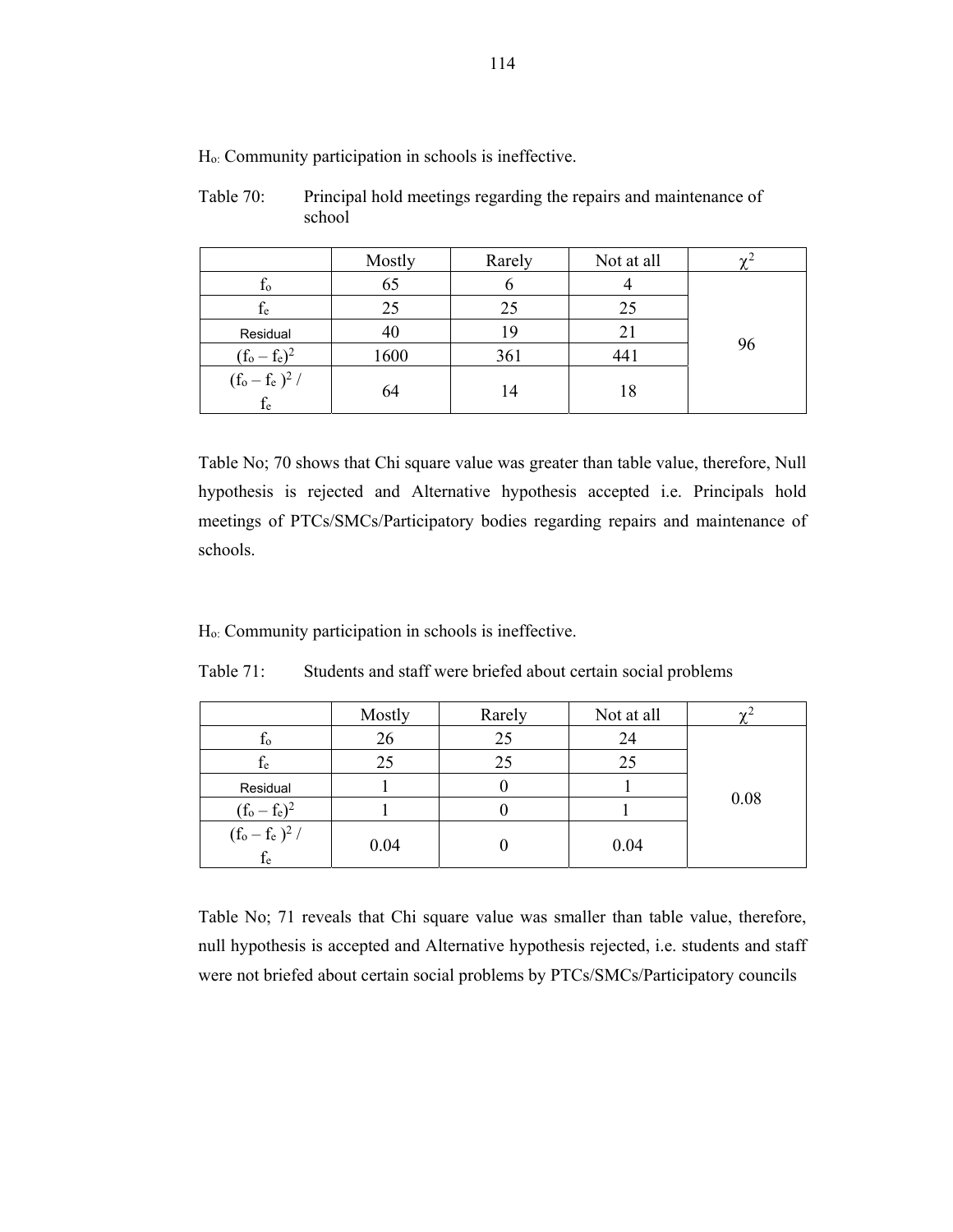|                             | Mostly | Rarely | Not at all |      |
|-----------------------------|--------|--------|------------|------|
| Ιo                          | 22     | 23     | 30         |      |
| $f_{e}$                     | 25     | 25     | 25         |      |
| Residual                    |        |        |            |      |
| $(f_o - f_e)^2$             |        |        | 25         | 1.52 |
| $\frac{(f_0 - f_e)^2}{f_e}$ | 0.36   | 0.16   |            |      |

Table 72: You spoke on any of the topic of national interest

Table 72 states that Chi square value was smaller than table value, therefore, null hypothesis is accepted and Alternative hypothesis rejected, i.e. Chairmen of PTCs/SMCs/Councils did not speak on topics of national interest to students and staff of schools.

Ho: Community participation in schools is ineffective.

|                                                                               | Mostly | Rarely | Not at all |      |
|-------------------------------------------------------------------------------|--------|--------|------------|------|
| Ιo                                                                            | 33     | 20     | 22         |      |
| fe                                                                            | 25     | 25     | 25         |      |
| Residual                                                                      |        |        | -3         |      |
| $(f_0 - f_e)^2$                                                               | 64     | 25     |            | 3.92 |
| $(\mathrm{f}_\mathrm{o} - \mathrm{f}_\mathrm{e})^2$ / $\mathrm{f}_\mathrm{e}$ | 2.5    |        | 0.36       |      |

Table 73: You solved any issue between the school and any of an individual

Table No; 73 depicts that Chi square value was smaller than table value, therefore, null hypothesis is accepted and Alternative hypothesis rejected, i.e. PTCs/SMCs/Community councils chairmen did not solve any of the issues between schools and individuals.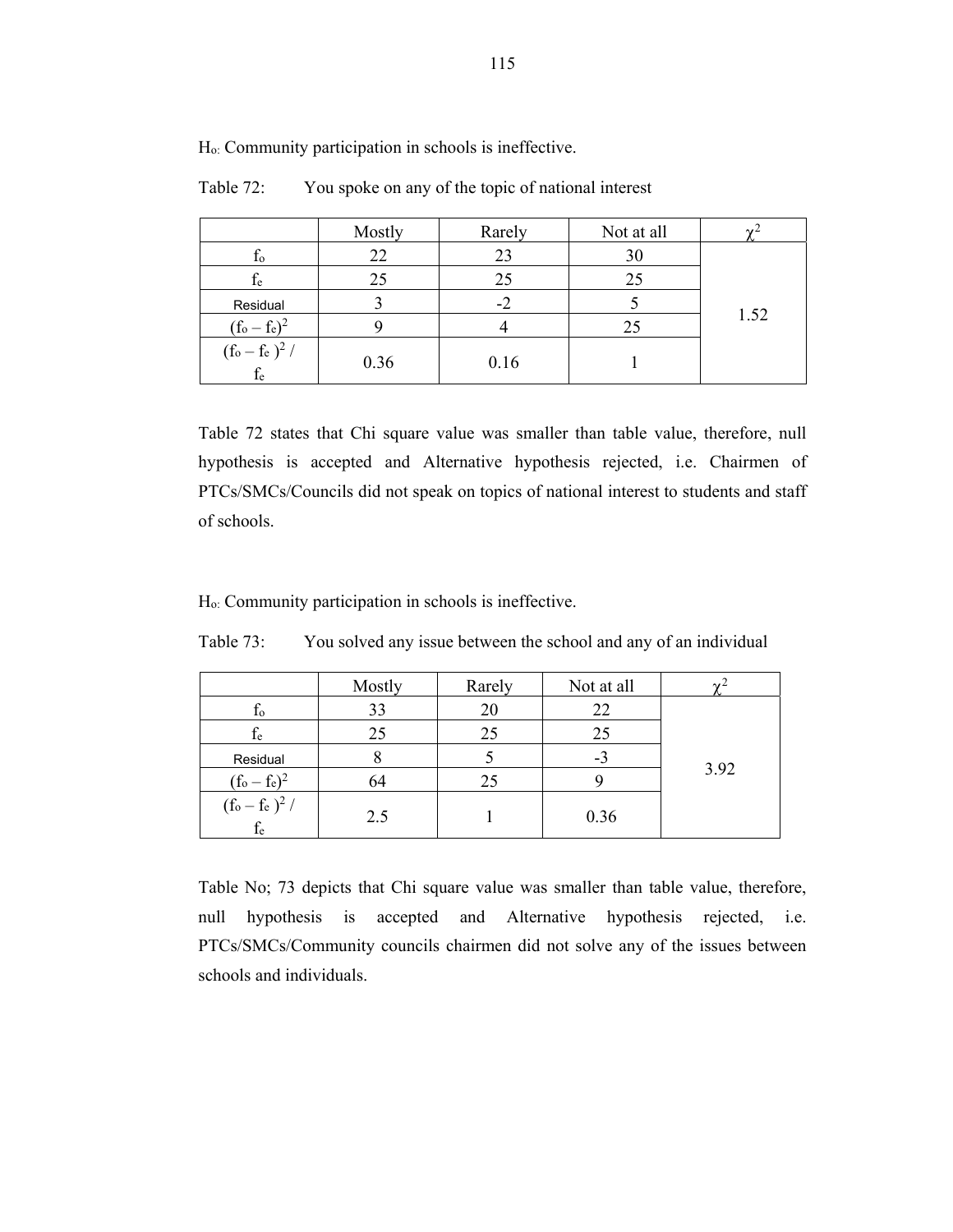|                                | Mostly | Rarely | Not at all |      |
|--------------------------------|--------|--------|------------|------|
| $f_{o}$                        | 28     | 18     | 29         |      |
| $f_e$                          | 25     | 25     | 25         |      |
| Residual                       |        |        |            |      |
| $(f_o - f_e)^2$                |        | 49     | 16         | 2.96 |
| $(f_o-f_e)^2/ \frac{f_e}{f_e}$ | 0.36   | 1.96   | 0.64       |      |

Table 74: You met with the Education Department about the problems of school

Table 74 shows that Chi square value was smaller than table value, therefore, null hypothesis is accepted and Alternative hypothesis rejected, i.e. chairmen PTCs/SMCs/Councils did not meet Education Department about the problems of schools.

Ho: Community participation in schools is ineffective.

|                                | Mostly | Rarely | Not at all | $\mathbf{v}^2$ |
|--------------------------------|--------|--------|------------|----------------|
| $f_{o}$                        | 67     |        |            |                |
| $f_e$                          | 25     | 25     | 25         |                |
| Residual                       | 42     | $-24$  | $-24$      |                |
| $(f_0 - f_e)^2$                | 1764   | 576    | 576        | 116            |
| $(f_o-f_e)^2/ \frac{f_e}{f_e}$ | 70     | 23     | 23         |                |

Table 75: In case of your visit, officers of Education department fulfilled your demands

Table No; 75 shows that Chi square value was greater than table value, therefore, Null hypothesis is rejected and Alternative hypothesis accepted i.e. officers of Education department fulfilled demands of PTCs/SMCs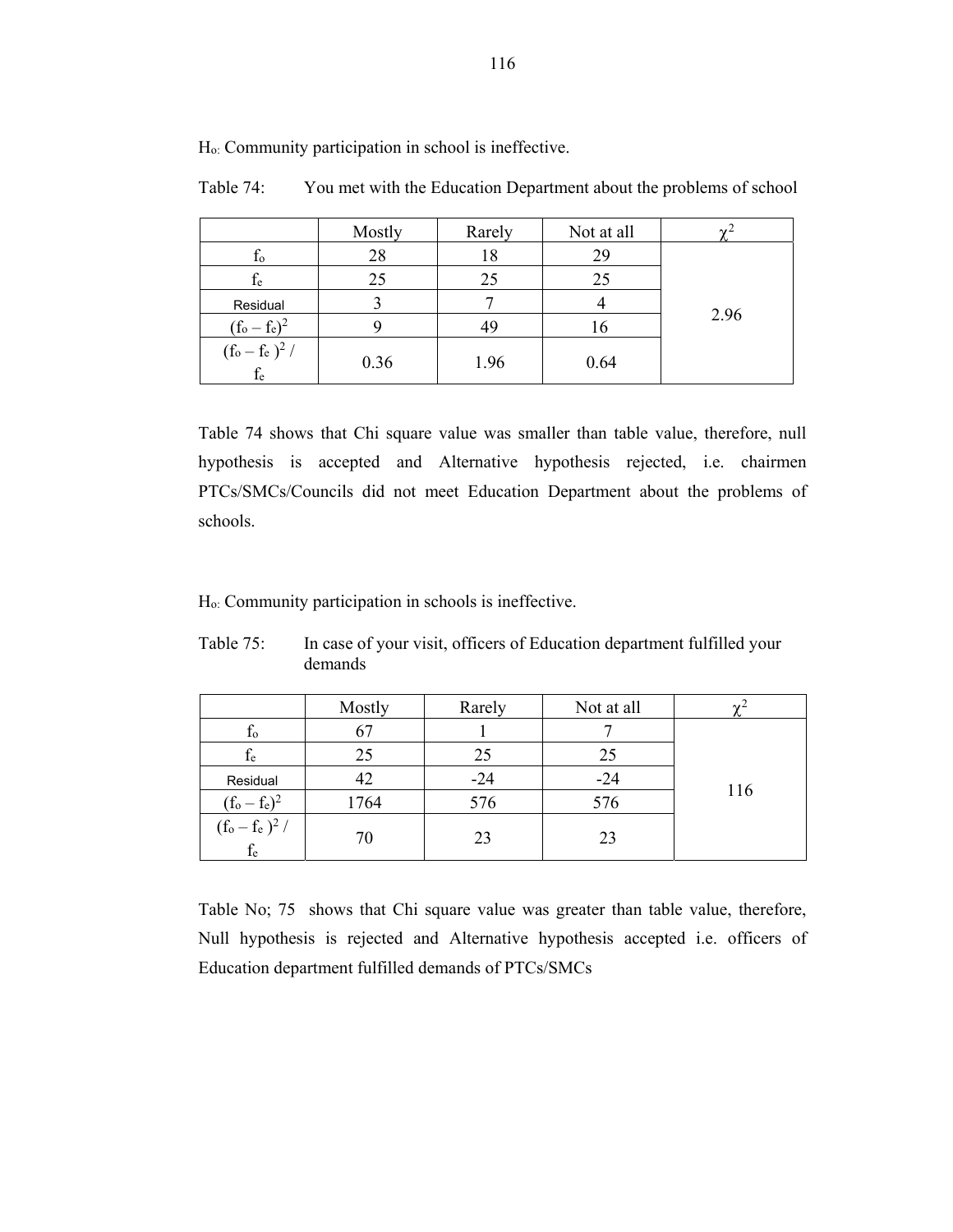|                             | Mostly | Rarely | Not at all | $\sim$ |
|-----------------------------|--------|--------|------------|--------|
| to                          | 16     | 22     | 37         |        |
| fe                          | 25     | 25     | 25         |        |
| Residual                    |        |        | 12         |        |
| $(f_0 - f_e)^2$             |        |        | 144        | 9.26   |
| $\frac{(f_0 - f_e)^2}{f_e}$ | 3.2    | 0.36   | 5.7        |        |

Table 76: Other social/welfare organizations also helped schools such as provision of uniforms, stationery, and scholarships

Table No; 76 shows that Chi square value was smaller than table value, therefore, null hypothesis is accepted and Alternative hypothesis rejected, i.e. other social/welfare organizations did not help schools in terms of provisions of uniforms, stationery, and scholarships

Ho: Community participation in schools is ineffective.

|                      | Mostly | Rarely | Not at all | $\sim$ |
|----------------------|--------|--------|------------|--------|
| Ιo                   | 67     |        |            |        |
| $f_e$                | 25     | 25     | 25         |        |
| Residual             | 42     | $-24$  | $-24$      |        |
| $(f_0 - f_e)^2$      | 1764   | 576    | 576        | 116    |
| $(f_o-f_e)^2/$ $f_e$ | 70     | 23     | 23         |        |

Table 77: PTC funds were spent rightly in schools

Table No; 77 depicts that Chi square value was greater than table value, therefore, Null hypothesis is rejected and Alternative hypothesis accepted i.e. PTC funds were spent rightly in schools.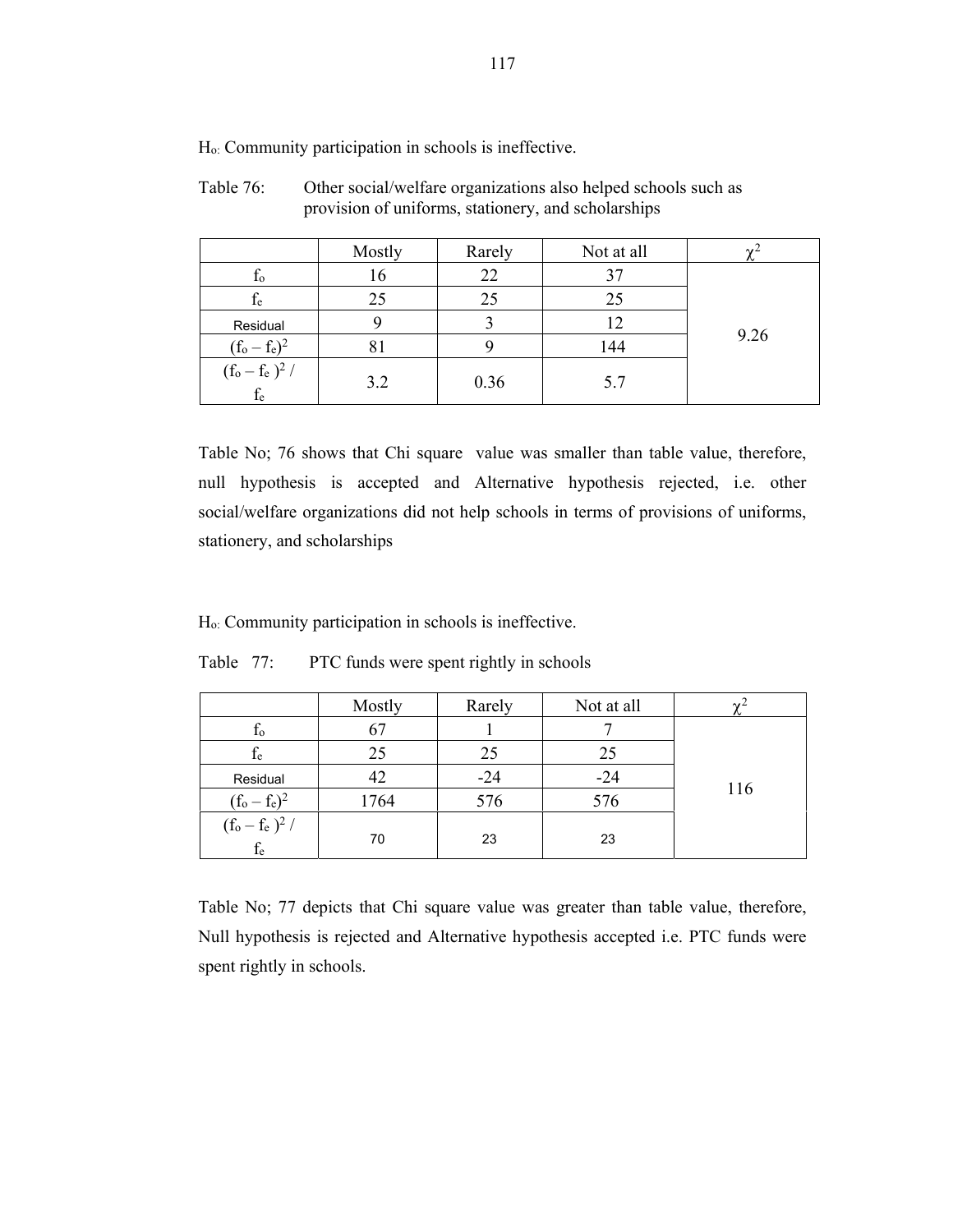|                            | Mostly | Rarely | Not at all | $\sim$ |
|----------------------------|--------|--------|------------|--------|
| $f_{o}$                    | 67     |        |            |        |
| $f_{e}$                    | 25     | 25     | 25         |        |
| Residual                   | 42     | $-21$  | $-21$      |        |
| $(f_0 - f_e)^2$            | 1764   | 441    | 441        | 106    |
| $(f_o - f_e)^2$ /<br>$f_e$ | 70     | 18     | 18         |        |

Table 78: Principal kept you informed about issues and problems of the school

Table No; 79 reveals that Chi square value was greater than table value, therefore, Null hypothesis is rejected and Alternative hypothesis accepted i.e. Principals informed chairmen PTCs/SMCs about issues and problems of schools.

Ho: Community participation in schools is ineffective.

|                                                                               | Mostly | Rarely | Not at all | $\sim$ |
|-------------------------------------------------------------------------------|--------|--------|------------|--------|
| Ιo                                                                            | 19     | 14     | 42         |        |
| $f_e$                                                                         | 25     | 25     | 25         |        |
| Residual                                                                      | -6     | $-11$  |            |        |
| $(f_0 - f_e)^2$                                                               | 36     | 121    | 289        | 18     |
| $(\mathrm{f}_\mathrm{o} - \mathrm{f}_\mathrm{e})^2$ / $\mathrm{f}_\mathrm{e}$ | 1.4    | 4.8    | 11.5       |        |

Table 79: You provided furniture and raw material to the school without assistance of government

Table No; 79 shows that Chi square value was greater than table value, therefore, Null hypothesis is rejected and Alternative hypothesis accepted i.e. chairmen PTCs/SMCs provided furniture and raw material to the school without assistance of government.

### **4.4.1 Analysis of suggestions made by chairmen of PTCs for further improvement of community participation in schools**

Those who suggested nothing were 29.3%, remaining 70.7% suggested propagations of community participation through media, appointment of social organizers, awareness of people, cooperation of parents, awareness of masses,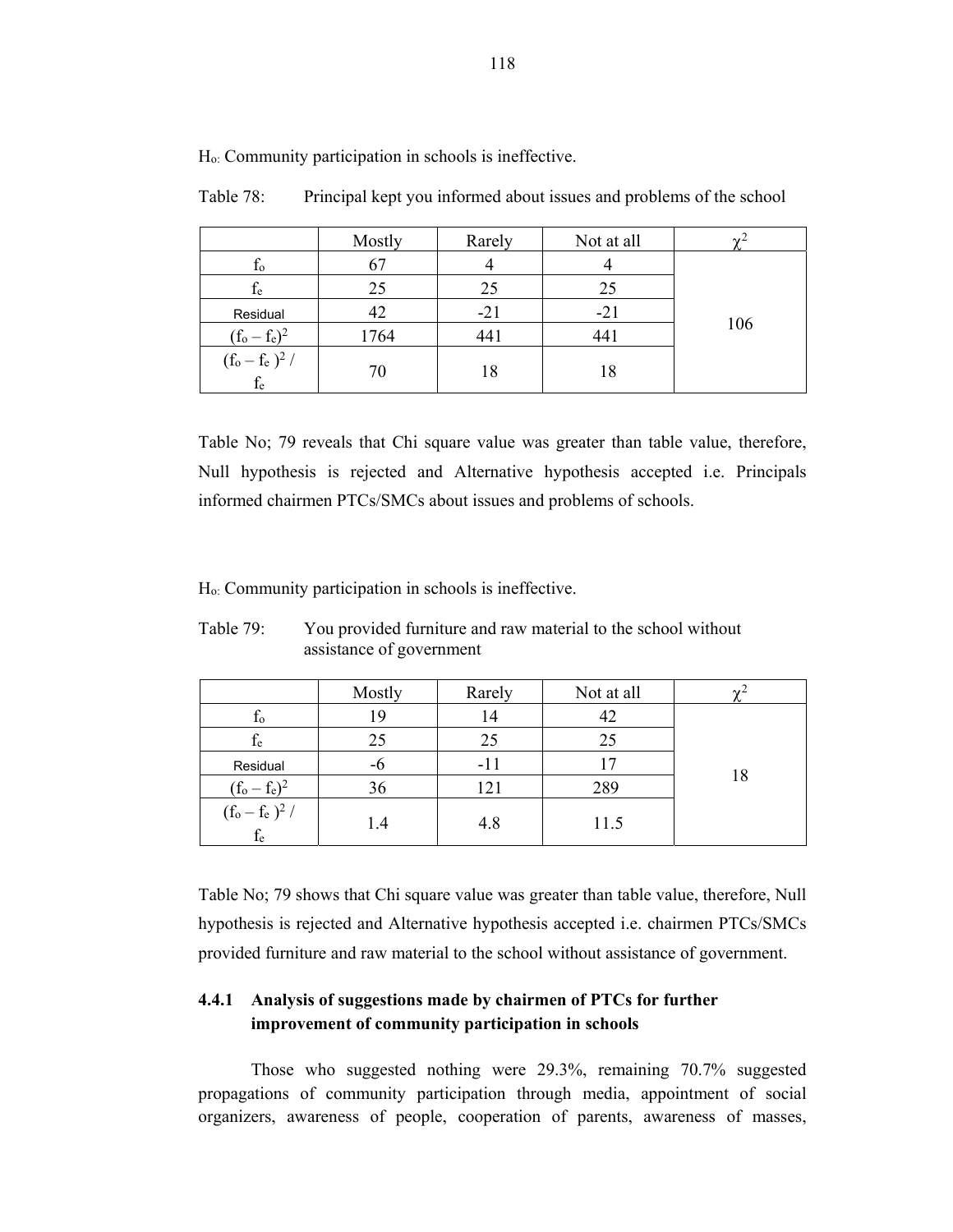cooperation of Education department, induction of educated members, empowerment of PTCs, closure of political interference, inviting dignitaries, review of councils, regular contacts and training of members of PTCs.

### **4.5 Responses of the teachers regarding community participation in schools**

Ho: Community participation in schools is ineffective.

Table 80: Community takes interest in contacting about the progress of their children

|                          | Mostly   | Rarely | Not at all | $\sim$ <sup>2</sup> |
|--------------------------|----------|--------|------------|---------------------|
| $f_{o}$                  | 43       | 267    | 140        |                     |
| $f_e$                    | 150.0    | 150.0  | 150.0      |                     |
| Residual                 | $-107.0$ | 117.0  | $-10.0$    |                     |
| $(f_0 - f_e)^2$          | 11449    | 13689  | 100        | 168                 |
| $(f_o-f_e)^2/$ $\rm f_e$ | 76       | 91     | 0.7        |                     |

Table No; 80 depicts that Chi square value was greater than table value, therefore, Null hypothesis is rejected and Alternative hypothesis accepted i.e. Community contacted teachers about the progress of their children's.

Ho: Community participation in schools is ineffective.

Table 81: Chairman of PTCs takes interest in increasing the cooperation between school and community

|                                                                                | Mostly | Rarely | Not at all | $\sim$ |
|--------------------------------------------------------------------------------|--------|--------|------------|--------|
| $f_{o}$                                                                        | 156    | 225    | 69         |        |
| fe                                                                             | 150.0  | 150.0  | 150.0      |        |
| Residual                                                                       | 6.0    | 75.0   | $-81.0$    |        |
| $(f_0 - f_e)^2$                                                                | 36     | 5625   | 6561       | 81     |
| $(\mathrm{f}_\mathrm{o} - \mathrm{f}_\mathrm{e}~)^2$ / $\mathrm{f}_\mathrm{e}$ | 0.24   | 37.5   | 44         |        |

Table 81 shows that Chi square value was greater than table value, hence, Null hypothesis is rejected and Alternative hypothesis accepted i.e. chairmen of PTCs/SMCs takes interest in increasing cooperation between schools and community.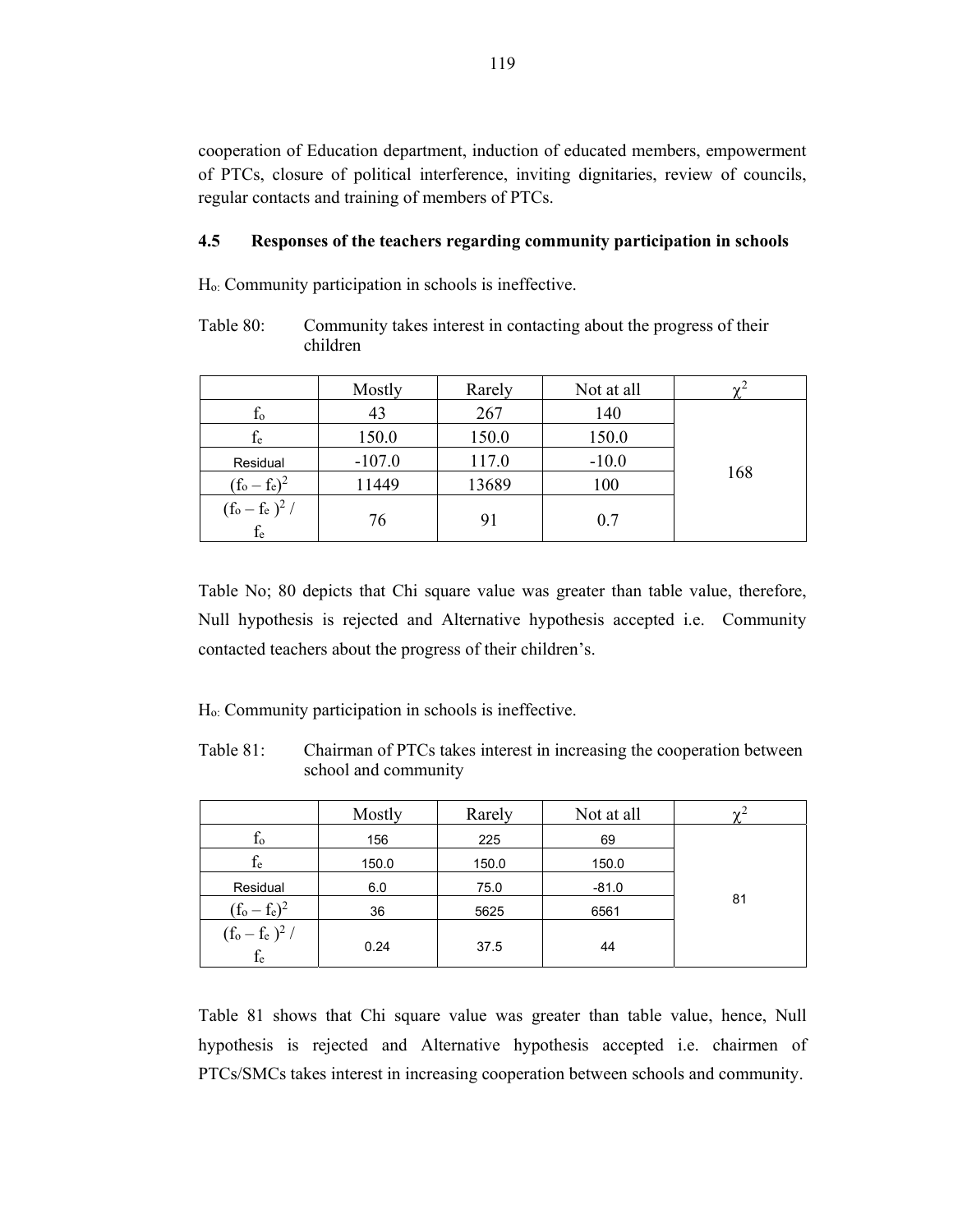Mostly Rarely Not at all  $\chi^2$  $f_o$  109 198 143 26.3  $f_e$  150.0 150.0 150.0 Residual | -41.0 | 48.0 | -7.0  $(f_o - f_e)^2$  $\begin{array}{|c|c|c|c|c|}\n^2 & 1681 & 2304 & 49 \\
\hline\n\end{array}$  $(f_o - f_e)^2$  /  $f_e$  11 15 0.3

Ho: Community participation in schools is ineffective.

Table 82: Chairman PTC met you regarding academic conditions of the school

Table No; 82 states that Chi square value was greater than table value, therefore, Null hypothesis is rejected and Alternative hypothesis accepted i.e. chairmen PTC met teachers regarding academic conditions of schools.

Ho: Community participation in schools is ineffective.

Table 83: Community elders participated in solution of school problems

|                                | Mostly  | Rarely | Not at all | $\sim$ |
|--------------------------------|---------|--------|------------|--------|
| f0                             | 68      | 179    | 203        |        |
| $f_e$                          | 150.0   | 150.0  | 150.0      |        |
| Residual                       | $-82.0$ | 29.0   | 53.0       |        |
| $(f_0 - f_e)^2$                | 6724    | 841    | 2809       | 69     |
| $(f_o-f_e)^2/ \frac{f_e}{f_e}$ | 45      | 5.6    | 19         |        |

Table No; 83 shows that Chi square value was greater than table value, so, Null hypothesis is rejected and Alternative hypothesis accepted i.e. community elders participated in solution of school problems.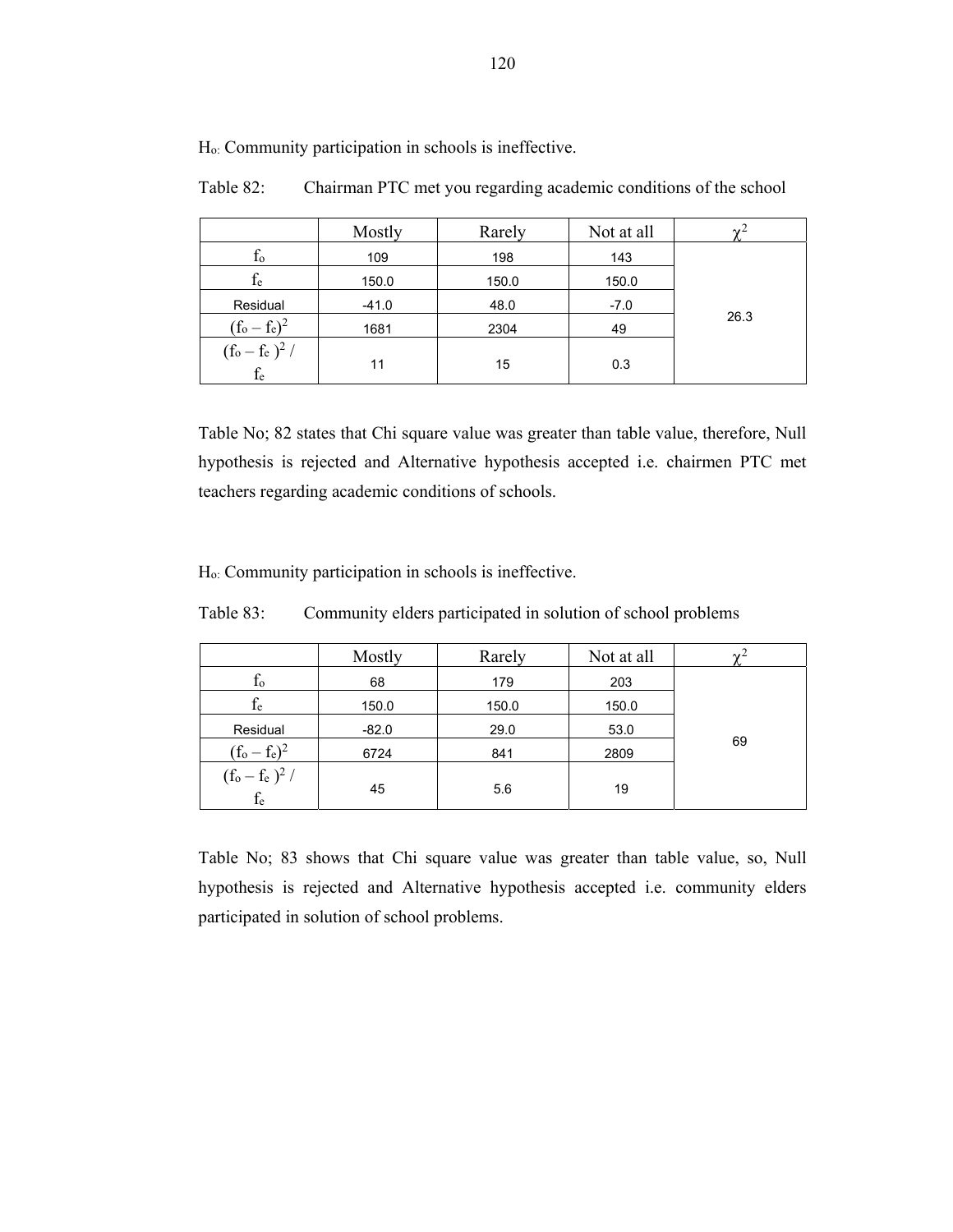|                            | Mostly | Rarely   | Not at all |     |
|----------------------------|--------|----------|------------|-----|
| $f_{o}$                    | 404    | 39       |            |     |
| $f_e$                      | 150.0  | 150.0    | 150.0      |     |
| Residual                   | 254.0  | $-111.0$ | $-143.0$   |     |
| $(f_o - f_e)^2$            | 64516  | 12321    | 20449      | 648 |
| $(f_o - f_e)^2$ /<br>$f_e$ | 430    | 82       | 136        |     |

Table 84: Principal/H.M welcomed positive involvement of community in school

Table 84 shows that Chi square value was greater than table value, therefore, Null hypothesis is rejected and Alternative hypothesis accepted i.e. Principals/Head Masters welcomed positive involvement of community in school.

Ho: Community participation in schools is ineffective.

| Table 85: | Community and other social organizations provided relief to deserving |
|-----------|-----------------------------------------------------------------------|
|           | students like uniform, books etc                                      |

|                                  | Mostly  | Rarely | Not at all |    |
|----------------------------------|---------|--------|------------|----|
| f0                               | 67      | 161    | 222        |    |
| fe                               | 150.0   | 150.0  | 150.0      |    |
| Residual                         | $-83.0$ | 11.0   | 72.0       |    |
| $(f_0 - f_e)^2$                  | 6889    | 121    | 5184       | 81 |
| $(f_o - f_e)^2 /$<br>${\rm f_e}$ | 46      | 0.81   | 34         |    |

Table No; 85 reveals that Chi square value was greater than table value, hence, Null hypothesis is rejected and Alternative hypothesis accepted i.e. community and other social organizations provided relief to deserving students like uniform, books etc.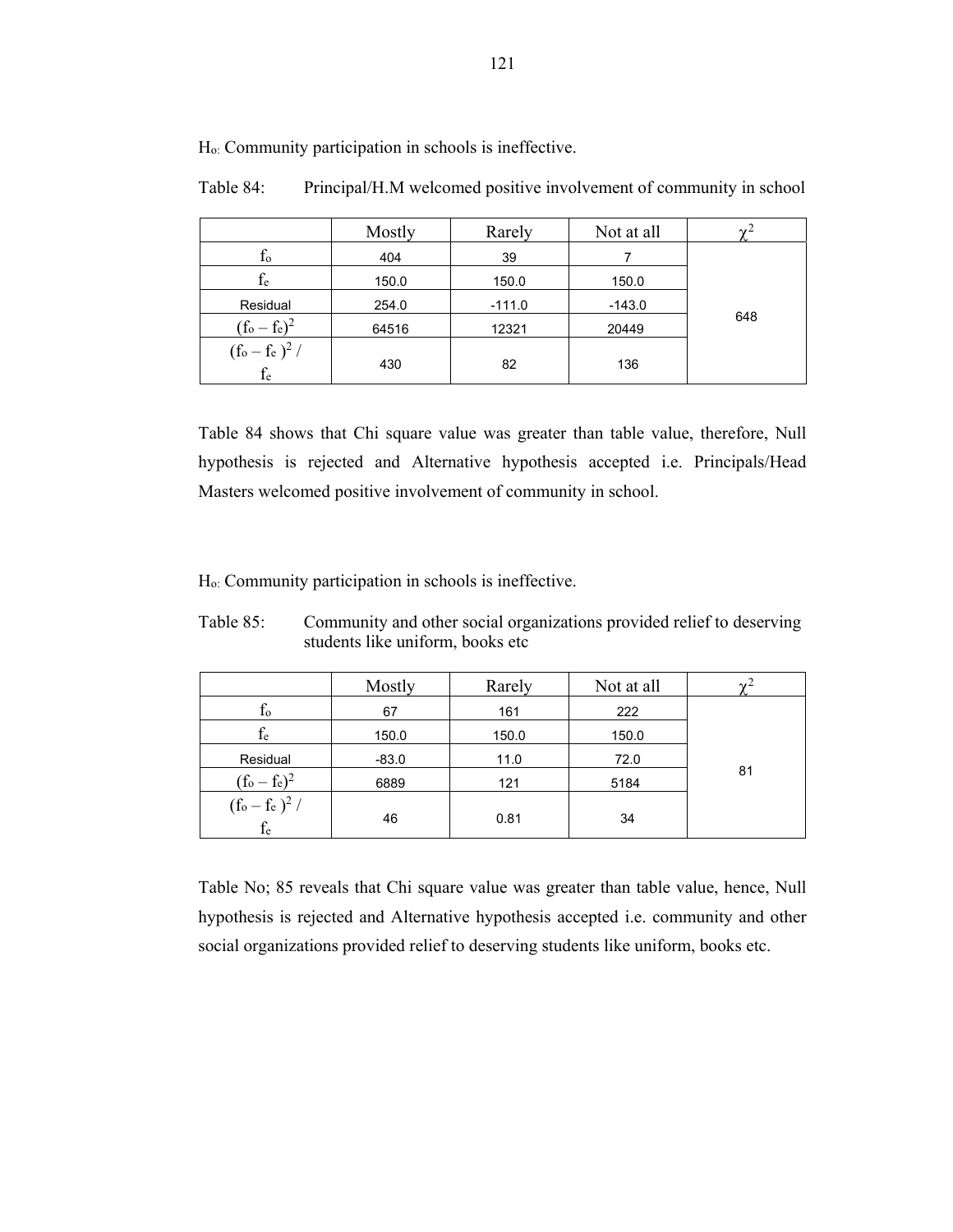|                            | Mostly | Rarely  | Not at all | $\gamma$ |
|----------------------------|--------|---------|------------|----------|
| $t_{o}$                    | 341    | 63      | 46         |          |
| $\rm f_e$                  | 150.0  | 150.0   | 150.0      |          |
| Residual                   | 191.0  | $-87.0$ | $-104.0$   |          |
| $(f_o - f_e)^2$            | 36481  | 7569    | 10816      | 365      |
| $(f_o - f_e)^2 /$<br>$f_e$ | 243    | 50      | 72         |          |

Table 86: Community participation was beneficial for the schools

Table No; 86 states that Chi square value was greater than table value, so, Null hypothesis is rejected and Alternative hypothesis accepted i.e. community participation is beneficial for the schools.

Ho: Community participation in schools is ineffective.

|                                   | Mostly  | Rarely | Not at all | $\mathbf{v}^2$ |
|-----------------------------------|---------|--------|------------|----------------|
| $f_{o}$                           | 138     | 205    | 107        |                |
| fe                                | 150.0   | 150.0  | 150.0      |                |
| Residual                          | $-12.0$ | 55.0   | $-43.0$    |                |
| $(f_o - f_e)^2$                   | 144     | 3025   | 1849       | 33             |
| $(f_o - f_e)^2 /$<br>$\rm{f_{e}}$ | 0.96    | 20     | 12         |                |

Table 87: Community encouraged the school administration

Table No; 87 shows that Chi square value was greater than the table value, therefore, Null hypothesis was rejected and Alternative hypothesis accepted i.e. community encouraged the school administration.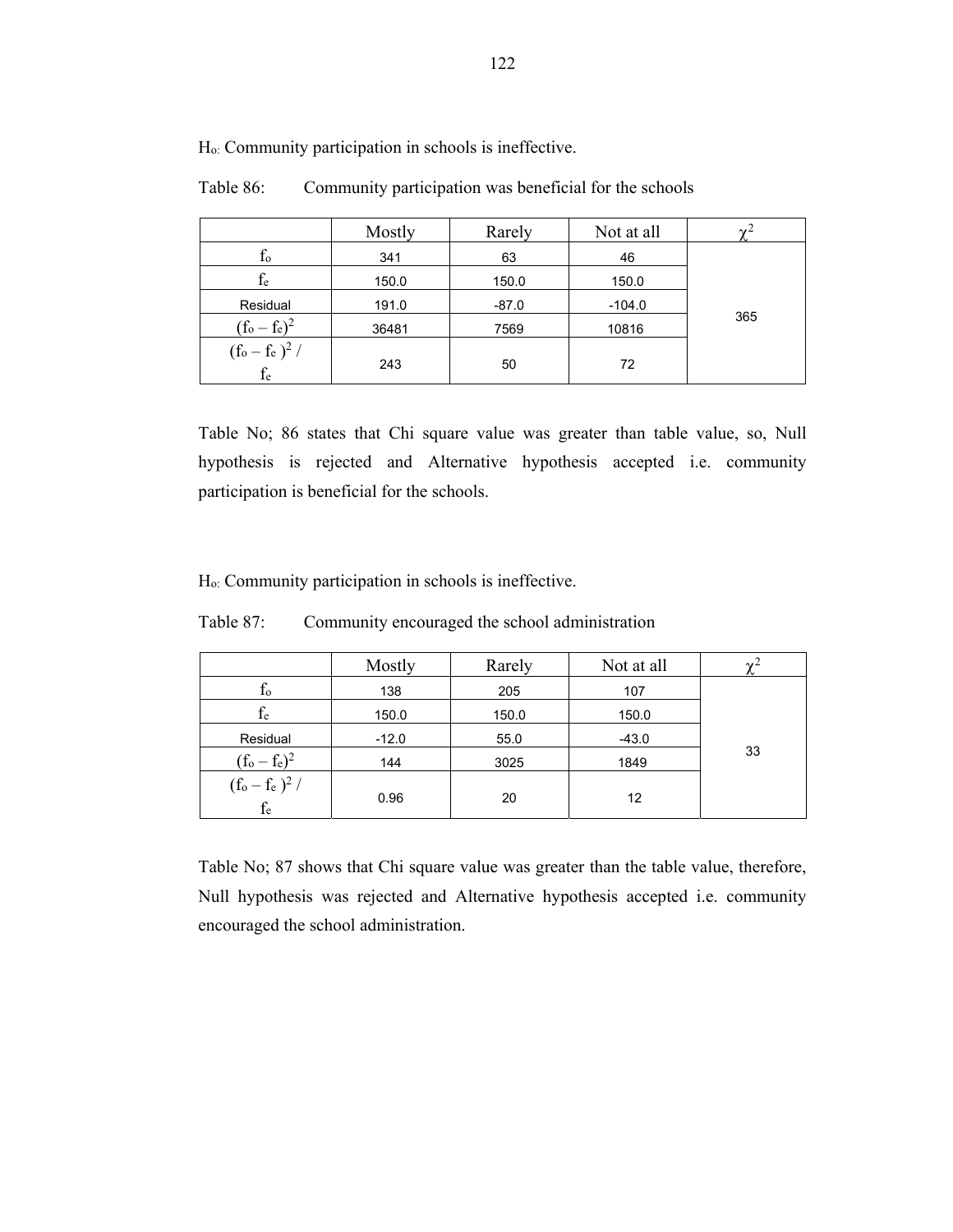| Table 88: | Community involvement should be encouraged in schools for |
|-----------|-----------------------------------------------------------|
|           | academic and social improvement.                          |

|                            | Mostly | Rarely | Not at all |      |
|----------------------------|--------|--------|------------|------|
| $f_{o}$                    | 67     | 205    | 178        |      |
| $\rm f_e$                  | 150.0  | 150.0  | 150.0      |      |
| Residual                   | $-88$  | 55.0   | 88.0       |      |
| $(f_0 - f_e)^2$            | 7744   | 3025   | 784        | 76.8 |
| $(f_o - f_e)^2 /$<br>$f_e$ | 51.6   | 20     | 5.2        |      |

Table 88 shows that Chi square value was greater than table value, therefore, Null hypothesis is rejected and Alternative hypothesis accepted i.e. community involvement should be encouraged.

Ho: Community participation in schools is ineffective.

|                             | Mostly | $\cdots$<br>Rarely | Not at all | $\mathbf{v}^2$ |
|-----------------------------|--------|--------------------|------------|----------------|
| $f_{o}$                     | 341    | 63                 | 46         |                |
| $\rm f_e$                   | 150.0  | 150.0              | 150.0      |                |
| Residual                    | 191.0  | $-87.0$            | $-104.0$   |                |
| $(f_o - f_e)^2$             | 36481  | 7569               | 10816      | 365            |
| $\frac{(f_o - f_e)^2}{f_e}$ | 243    | 50                 | 72         |                |

Table: 89: Other NGO's and Social organizations supported your school and staff.

Table No; 89 states that Chi square value was greater than table value, hence, Null hypothesis is rejected and Alternative hypothesis i.e. Other NGO's and social organizations supported schools and staff.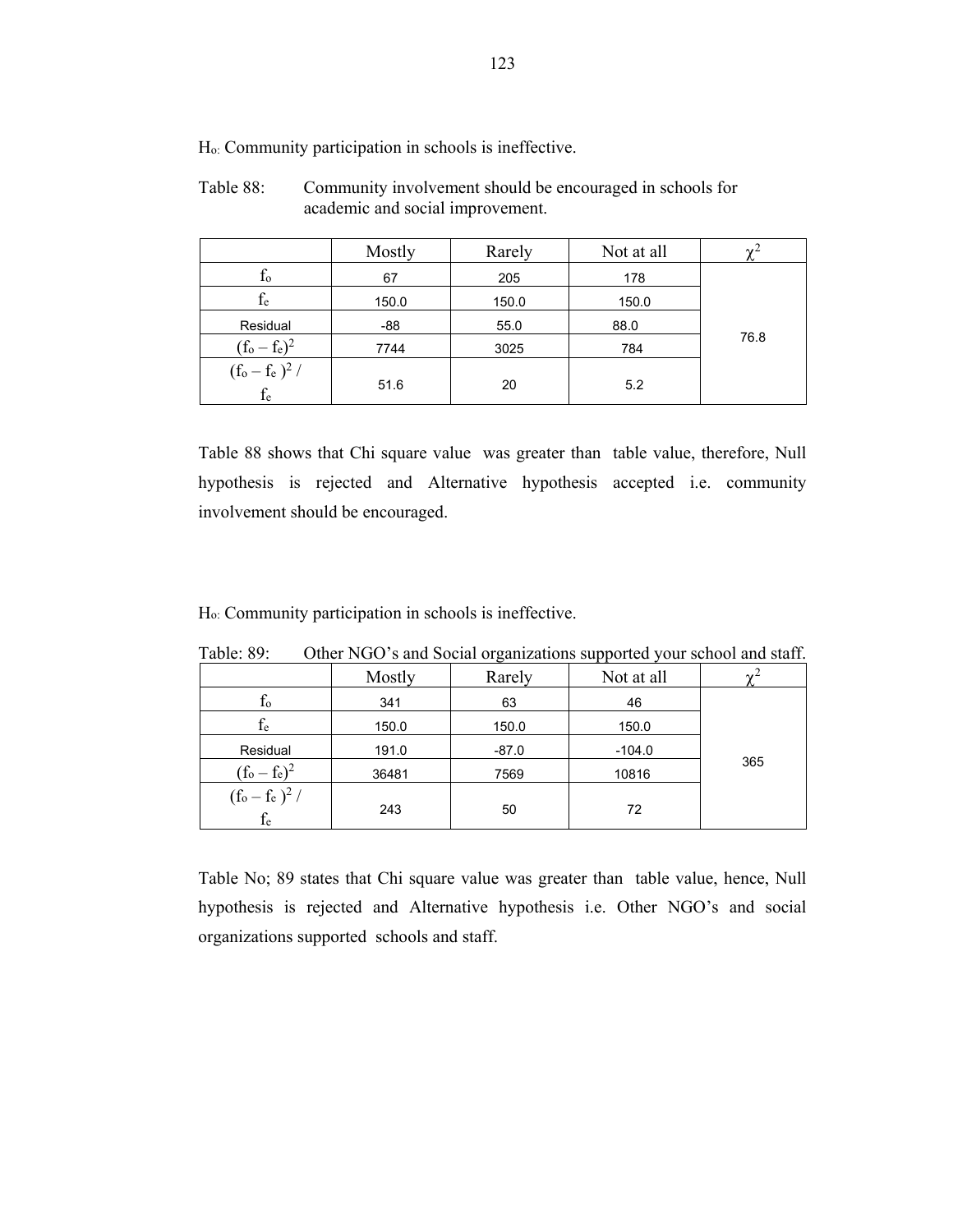Table 90: Persons of good repute were invited by the school to have a speech on any important topic to students and staff

|                            | Mostly  | Rarely | Not at all |      |
|----------------------------|---------|--------|------------|------|
| $f_{o}$                    | 76      | 215    | 159        |      |
| $f_{e}$                    | 150.0   | 150.0  | 150.0      |      |
| Residual                   | $-74.0$ | 65.0   | 9.0        |      |
| $(f_0 - f_e)^2$            | 5476    | 4225   | 81         | 64.5 |
| $(f_o - f_e)^2 /$<br>$f_e$ | 36      | 28     | 0.54       |      |

Table No; 90 shows that Chi square value was greater than table value, therefore, Null hypothesis is rejected and Alternative hypothesis accepted i.e. Persons of good repute were invited by schools to have a speech on important topics to students and staff.

Ho: Community participation in schools is ineffective.

| Table 91: | Community participation reduced absenteeism in school |  |  |
|-----------|-------------------------------------------------------|--|--|
|           |                                                       |  |  |

|                            | Mostly  | Rarely  | Not at all | $\gamma^2$ |  |
|----------------------------|---------|---------|------------|------------|--|
| $f_{o}$                    | 116     | 137     | 197        |            |  |
| $\rm f_e$                  | 150.0   | 150.0   | 150.0      |            |  |
| Residual                   | $-34.0$ | $-13.0$ | 47.0       |            |  |
| $(f_0 - f_e)^2$            | 1156    | 169     | 2209       | 24         |  |
| $(f_0 - f_e)^2 /$<br>$f_e$ | 8       | 1.1     | 14.7       |            |  |

Table 91 shows that Chi square value was greater than table value, hence, Null hypothesis is rejected and Alternative hypothesis accepted i.e. Community participation decreased absenteeism in schools.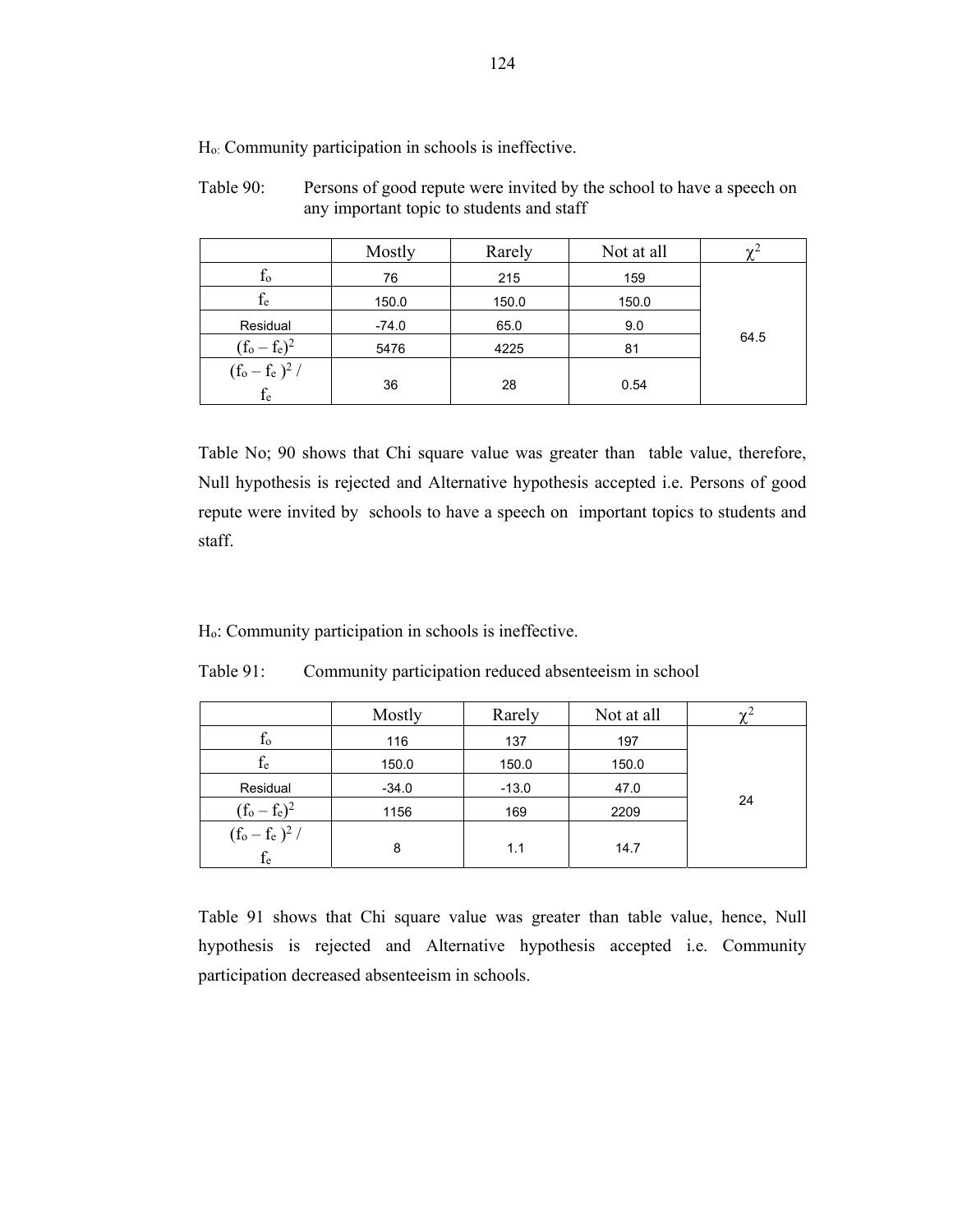| Table 92: | Community was good enough in promoting a friendly environment in |
|-----------|------------------------------------------------------------------|
|           | the school                                                       |

|                         | Mostly | Rarely | Not at all |    |  |
|-------------------------|--------|--------|------------|----|--|
| $f_{o}$                 | 207    | 169    | 74         |    |  |
| $\rm f_e$               | 150.0  | 150.0  | 150.0      |    |  |
| Residual                | 57.0   | 19.0   | $-76.0$    |    |  |
| $(f_0 - f_e)^2$         | 3249   | 361    | 5776       | 63 |  |
| $(f_o - f_e)^2 /$<br>fe | 22     | 2.4    | 38.5       |    |  |

Table No; 92 depicts that value of Chi square was greater than table value, so, Null hypothesis is rejected and Alternative hypothesis i.e. Community was good enough in promoting a friendly environment in the schools

Ho: Community participation in schools is ineffective.

|                            | Mostly | Rarely  | Not at all |     |  |
|----------------------------|--------|---------|------------|-----|--|
| $f_{o}$                    | 367    | 71      | 12         |     |  |
| $f_{e}$                    | 150.0  | 150.0   | 150.0      |     |  |
| Residual                   | 217.0  | $-79.0$ | $-138.0$   |     |  |
| $(f_0 - f_e)^2$            | 47089  | 6241    | 19044      | 482 |  |
| $(f_o - f_e)^2 /$<br>$f_e$ | 313    | 42      | 127        |     |  |

Table 93: Community participation needed to be strengthened in schools

Table No; 93 reveals that Chi square value was greater than table value, hence, Null hypothesis is rejected and Alternative hypothesis accepted i.e. community participation need to be strengthened in schools.

### **4.5.1 Analysis of suggestions put forwarded by teachers**

15% teachers suggested nothing, remaining 85% suggested awareness, incentives, non interference, social mobilization, use of media for propagation, inclusion of educated members, co curricular activities, dedication of members,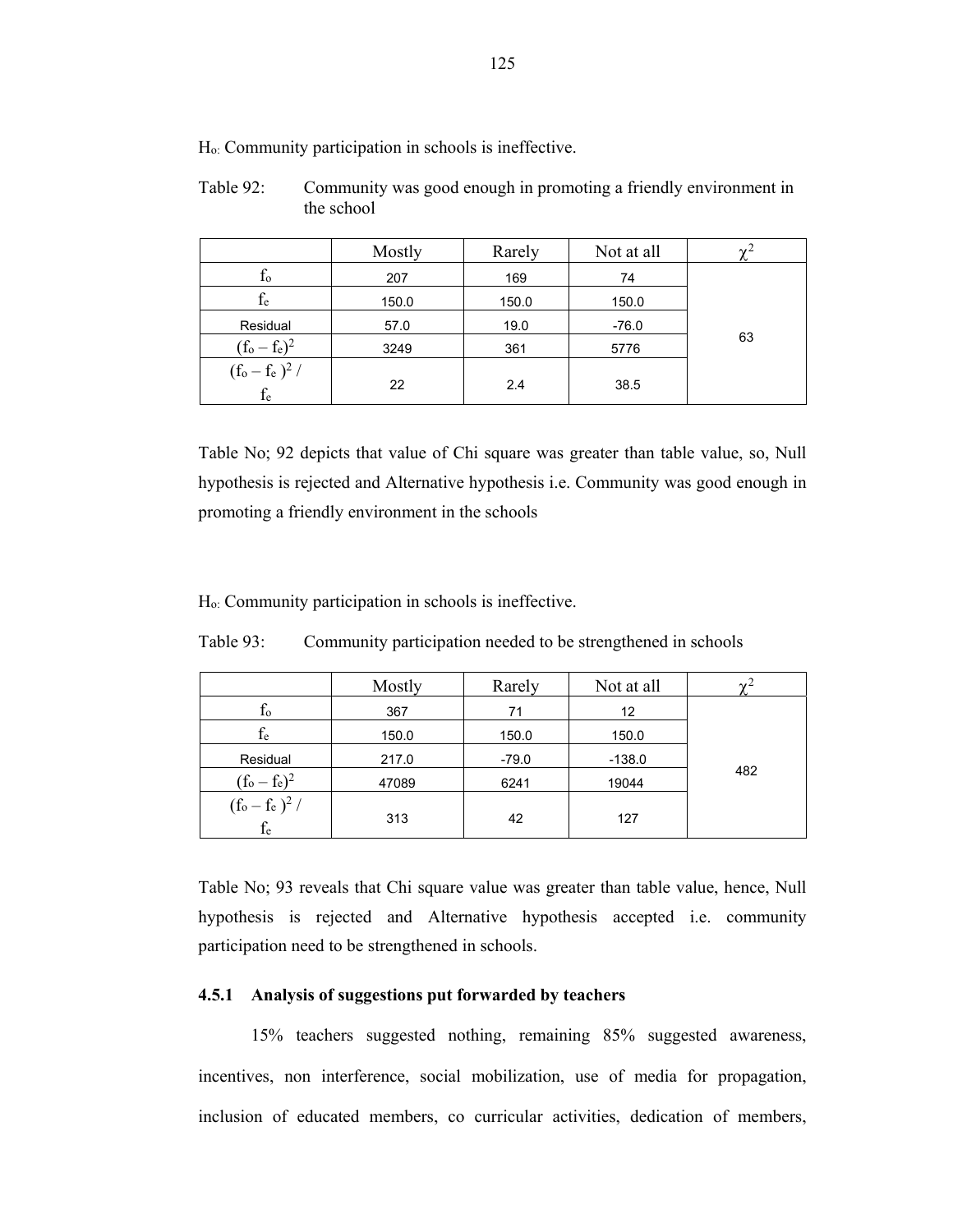encouragement of community, evaluation of PTCs, interaction with parents, keen interest, sharing of information, more autonomy of PTCs, inviting persons of good repute, sincere member ship of PTCs, and proper training of community members.

#### Table No; 94 **Consistency of common Statements through Variance:**

Common statements from different respondents were analyzed in order to see that which of them is more consistent, and the result was as under:

| Variance                                 |                        |     |      |                   |          |
|------------------------------------------|------------------------|-----|------|-------------------|----------|
| <b>Group Statistics</b>                  |                        |     |      |                   |          |
|                                          | <b>VAR</b>             | N   | Mean | Std.<br>Deviation | Variance |
| The educational<br>aspect of the school  | <b>PTC</b><br>Chairman | 75  | 1.12 | .366              | 0.134    |
| was discussed.                           | Parents                | 450 | 1.54 | .667              | 0.445    |
| The Principal hold<br>meetings regarding | <b>PTC</b><br>Chairman | 75  | 1.19 | .512              | 0.262    |
| the repairs of school.                   | Parents                | 450 | 2.18 | .822              | 0.676    |
| You met the<br>Education department      | <b>PTC</b><br>Chairman | 75  | 2.01 | .878              | 0.771    |
| about the problems of<br>school.         | Parents                | 450 | 2.53 | .707              | 0.499    |

Above analysis through Variance shows that those responses were more consistent whose variances were small. In the first statement, the response of the chairmen PTCs was more consistent. In the second statement, the response of chairmen PTCs was more consistent. And in the third statement, the responses of parents were more consistent.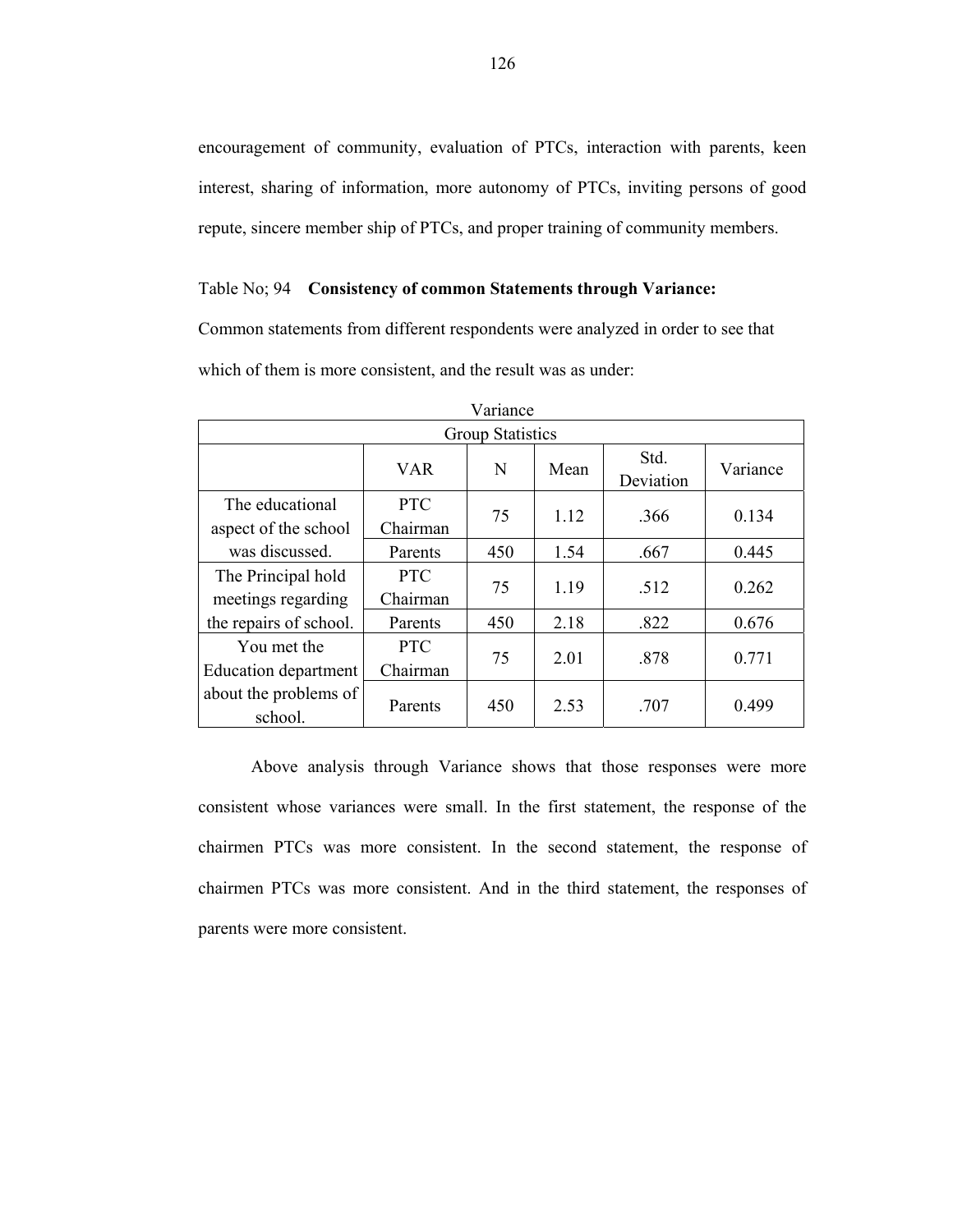#### **DISCUSSIONS**

In the light of above analysis, discussions about each respondent is as under: About Educational Managers (EDOs, DOs, DDOs) it was hypothesized that on their part the community participation in educational institutions was ineffective. The data were analyzed and analysis showed a very realistic situation which resembles to the ground realities. It was found that Educational Managers were not successful in five points, i.e. (i) launching community awareness campaigns in their respective districts, (ii) meeting with the elders of community about their involvement in education, (iii) ensuring the formation and functioning of community bodies in schools, (iv) occasional checking of utilization of PTC funds, and (v) arranging campaigns for improvement of quality of education. The said Managers were, however, successful in three aspects (i) consolidation of the lists of schools for allocation of PTC funds, (ii) ensuring funds distribution to schools, and (iii) ensuring that the PTC funds were spent properly in schools.

 About responses of the parents, it was hypothesized that their participation was ineffective in educational institutions. Their responses contained nineteen statements. Analysis of their statements showed that in all of the nineteen situations their participation was effective i.e. (i) Parents Teachers association worked properly, (ii) schools contacted them about academics of their children, (iii) they were invited in parent days, (iv) schools informed them about conduct, health, cleanliness, and examination results of their child, (v) PTC corresponded with them about academic position of school and students problems, (vi) they were informed about repair works of school, (vii) they take interest in the solution of school problems, (viii) they met with teachers and officers of Education Department, (ix) they helped school in its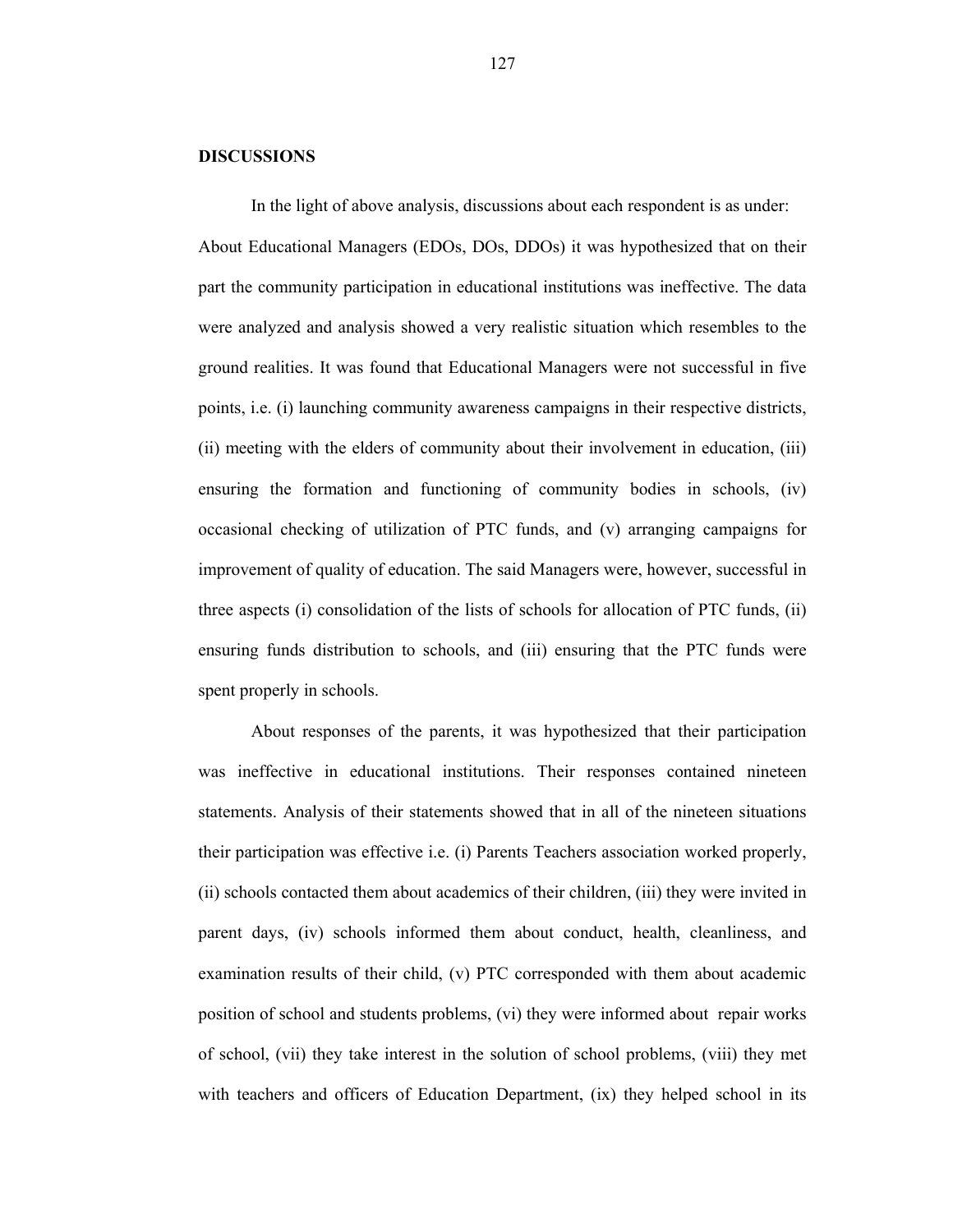repair works and deserving students, (x) they made environment of schools pleasant and friendly, and (xi) community participation could improve condition of schools. This exemplary situation is somewhat strange in the sense that there is no dissatisfaction amongst the parents about their relations with the schools, as was realistically registered by the Educational Managers in the earlier discussion. In fact, community participation is not so effective in other countries as was mentioned by parents in this case. Other research studies noted different results from their analysis, such as Ajmal (2006) found that parents being the main stake holders of participation were unaware of their importance and that there was lack of their participation in public sector schools which was the main cause of their ineffectiveness in academic results.

 It was hypothesized that Principals/Head Masters of schools would term community participation in schools as ineffective. Their responses comprised of thirty three statements. Out of these, in thirty one statements the respondents termed community participation as effective, while in the remaining two cases they stated it as ineffective. The situations in which the community participation was effective were: (i) commitment of PTCs/SMCs, (ii) regularity in meetings of bodies, (iii) attending meetings by chairmen and members, (iv) contact and cooperation with schools, (v) awareness of community about involvement, (vi) discussion of examination results with them and their interest in improvement of academic conditions of school, (vii) positive response of community, (viii) arrangement of co curricular activities and their fruitfulness, (ix) increasing of enrollments and decreasing absenteeism, (x) helping schools in cash/kind, (xi) financial help of deserving students and provision of stationery/uniforms, (xii) purchase of raw material for school, (xiv) reduction of interference, (xv) celebrations of days, (xvi)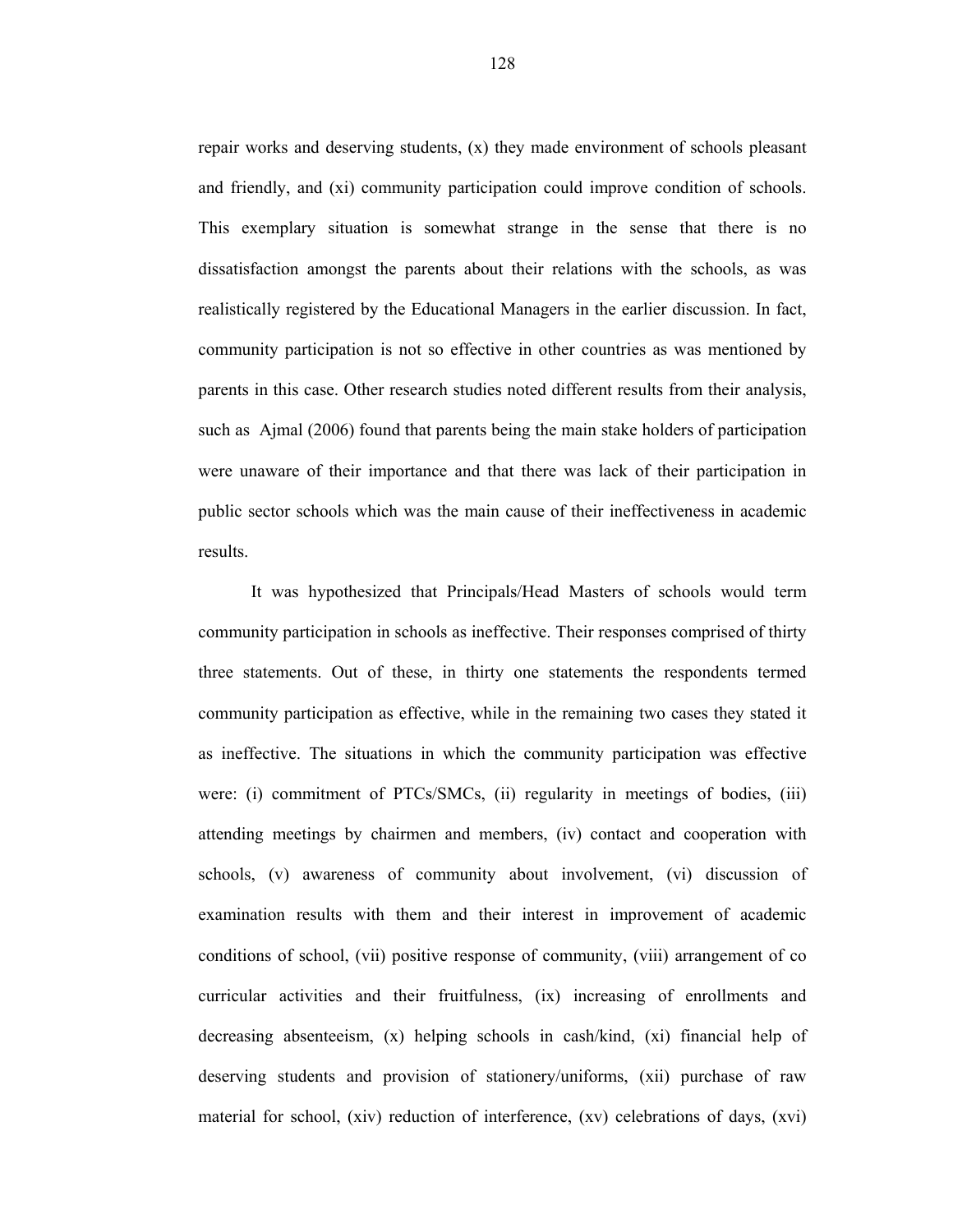problem solving and meeting with officers of Education Department. Similarly, they showed the effectiveness of community in walks etc. Only two cases in which they showed ineffectiveness of community were (i) not discussing examination results with community and lack of activities on career planning of students. Though Principals/Head Masters responded that community participation in educational institutions was effective mostly, but this view was different from ground realities and some of the studies mentioned in the review of literature are in contrast with it, like that of Prabhakar, N.P *et el* (2011, 1-9) who found that a few percent of public schools were successful in involving parents. Similarly, Siraj (2002, pp.1-7) also found that communities were not involved in planning and other necessary works.

 As far as the responses of Chairmen PTCs/SMCs were concerned, it was assumed that community participation in educational institutions was ineffective. The analysis showed that in nine cases it was effective, while in six cases it remained ineffective. The situations in which it was effective were that Head of schools hold meetings regularly, in these meetings educational aspects of schools were discussed, practical steps were taken to improve the situation of academics, parents were contacted through community participatory bodies to reduce absenteeism of students, performance of teachers were also discussed in meetings, Principals/Head Masters hold meetings about repair and maintenance of schools, Education Department fulfilled the demands of PTCs/SMCs when approached, PTC funds were spent rightly, Principals kept informed community participatory bodies about the problems of schools, and chairmen of community bodies provided furniture and raw materials even without the help of government. The cases in which these bodies remained ineffective were discussions with teachers, briefing staff and students about social problems, speeches on topics of national interests, issues solution between schools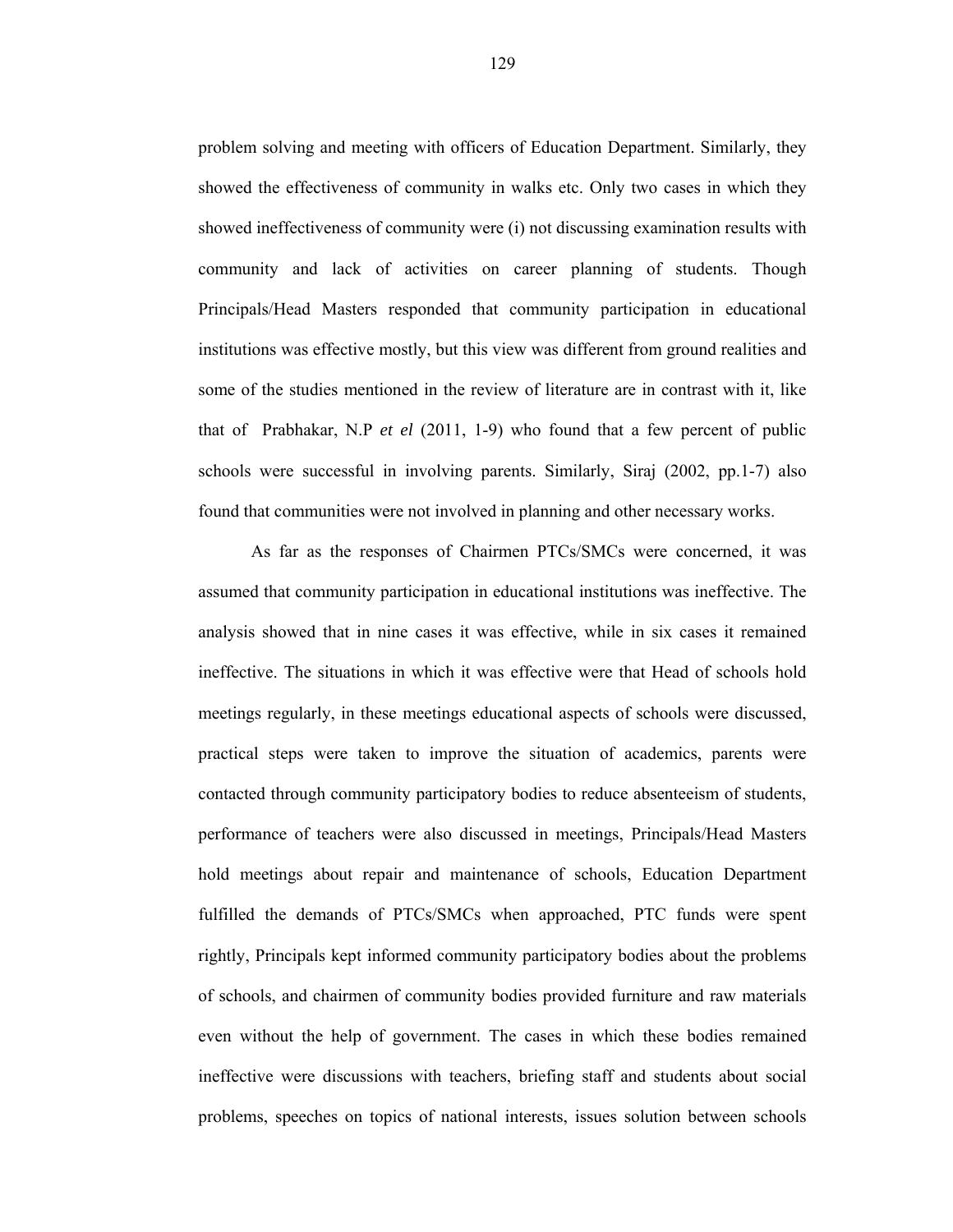and individuals, meeting with Educational Managers. As chairmen of such bodies played practical roles in community bodies, therefore, their responses seemed to be based on reality. Their responses should, therefore, be considered as the most balanced one in comparison with that of Principals/Head Masters. These responses were more in line with that of the responses of Educational Managers, they were also in line with other studies of conducted by other researchers which showed partial effectiveness.

 It was assumed that community participation would be ineffective in educational institution in the point of view of teachers. The analysis, however, showed that all statements of teachers showed effectiveness of community participation. According to them community, community elders and chairmen PTCs take interest in schools. They said that their Principals/Head Masters welcomed positive involvement of community. Community participation was beneficial in their views for schools and its administration. They said that community and other social organizations helped deserving students. This participation reduced absenteeism and was good enough in promoting friendly environment. These responses of teachers also showed ideal situation. There should be somewhat dissatisfaction on the participation of community in their responses.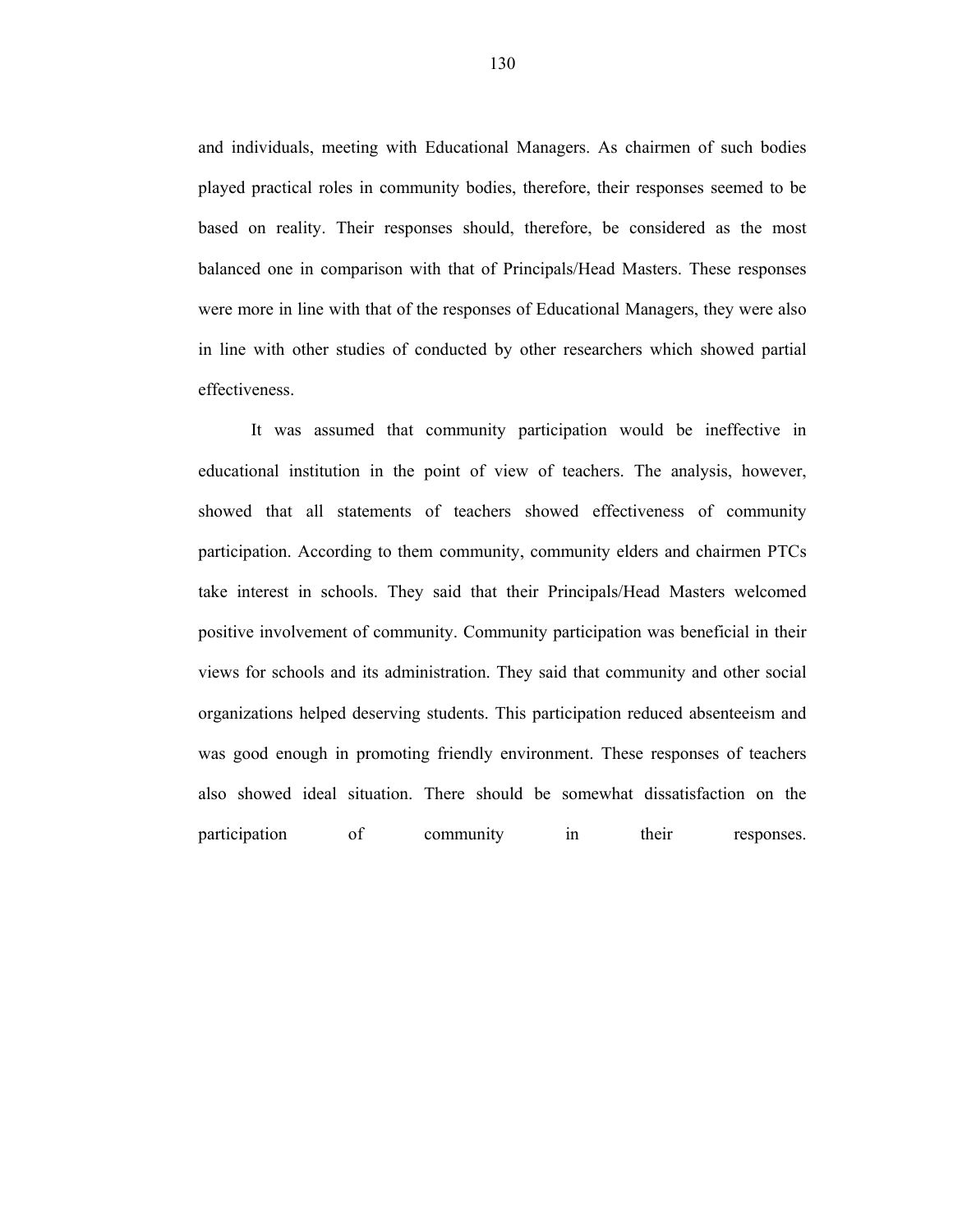# **SUMMARY, CONCLUSIONS AND RECOMMENDATIONS**

### **5.1 SUMMARY**

 Community participation in education is an important aspect of school management. The whole world is trying to involve communities for the betterment of qualitative and quantitative aspects of educational institutions. This study was designed to find out the effectiveness of community participation in public sector boys high/higher secondary schools of the province of Khyber Pakhtunkhwa, Pakistan. Its objectives were i) to see how the educational institutions were involving the community members, ii) to see the extent of the awareness of people about the importance of their participation in educational institutions, iii) to judge the academic, financial, administrative, economic, and social contributions of community participations in schools and iv) to propose some new ideas in community participation in education which were in practice in other countries. The sample of the study comprised of five districts of the province of Khyber Pakhtunkhwa. In these districts the Educational Managers, Head teachers, Chairmen of PTCs, Parents of students and Teachers were included. The study was based on questionnaires that were separately filled from Educational managers, Principals/Head Masters, Chairmen of parent teacher councils, Parents of students, and teachers of those same schools. Various questions of qualitative and quantitative nature were asked from the above stake holders regarding their contacts with the schools and community, in which they were asked that whether the community participation was effective or not. The data so obtained was arranged, tabulated and analyzed by means of Chi-square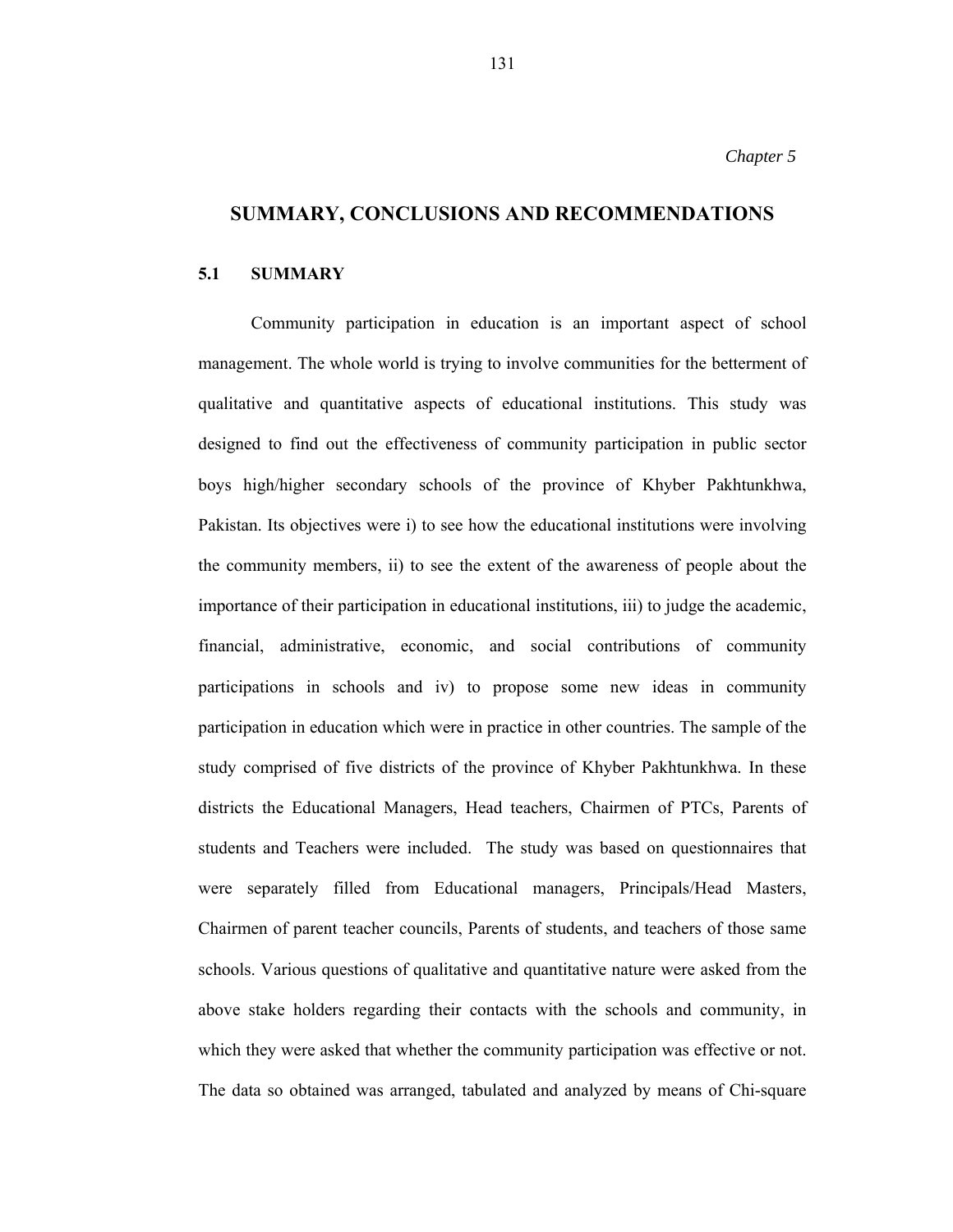test in a number of tables in order to find out the effectiveness of community participation in schools.

### **5.2 CONCLUSIONS**

On the basis of analysis of data, following conclusions were drawn:

- 1 There were no efforts from Educational Managers to carry out community awareness campaigns, to meet with the elders of community, to check utilization of funds occasionally and to bring improvement in quality of education.
- 2 There were no efforts at district level to know about the formation and functioning of the PTCs/SMCs at schools.
- 3 The PTCs and Principals did not discuss the results with the parents.
- 4 Resource persons amongst the community members were not invited to speak on career planning of students.
- 5 PTCs did not discuss teaching-learning situation of school.
- 6 Students and staff were not briefed by PTCs/SMCs about social problems.
- 7 PTCs/SMCs did not speak on topics of national interest to staff and students.
- 8 PTCs/SMCs did not meet officers of Education Department about school problems.
- 9 Community participation was successful in checking absenteeism and increasing of enrolment.
- 10 Community involvement was helpful in granting uniforms, school bags and financial aid to deserving students.
- 11 Involvement of community was helpful in reducing unwanted interference in educational institutions.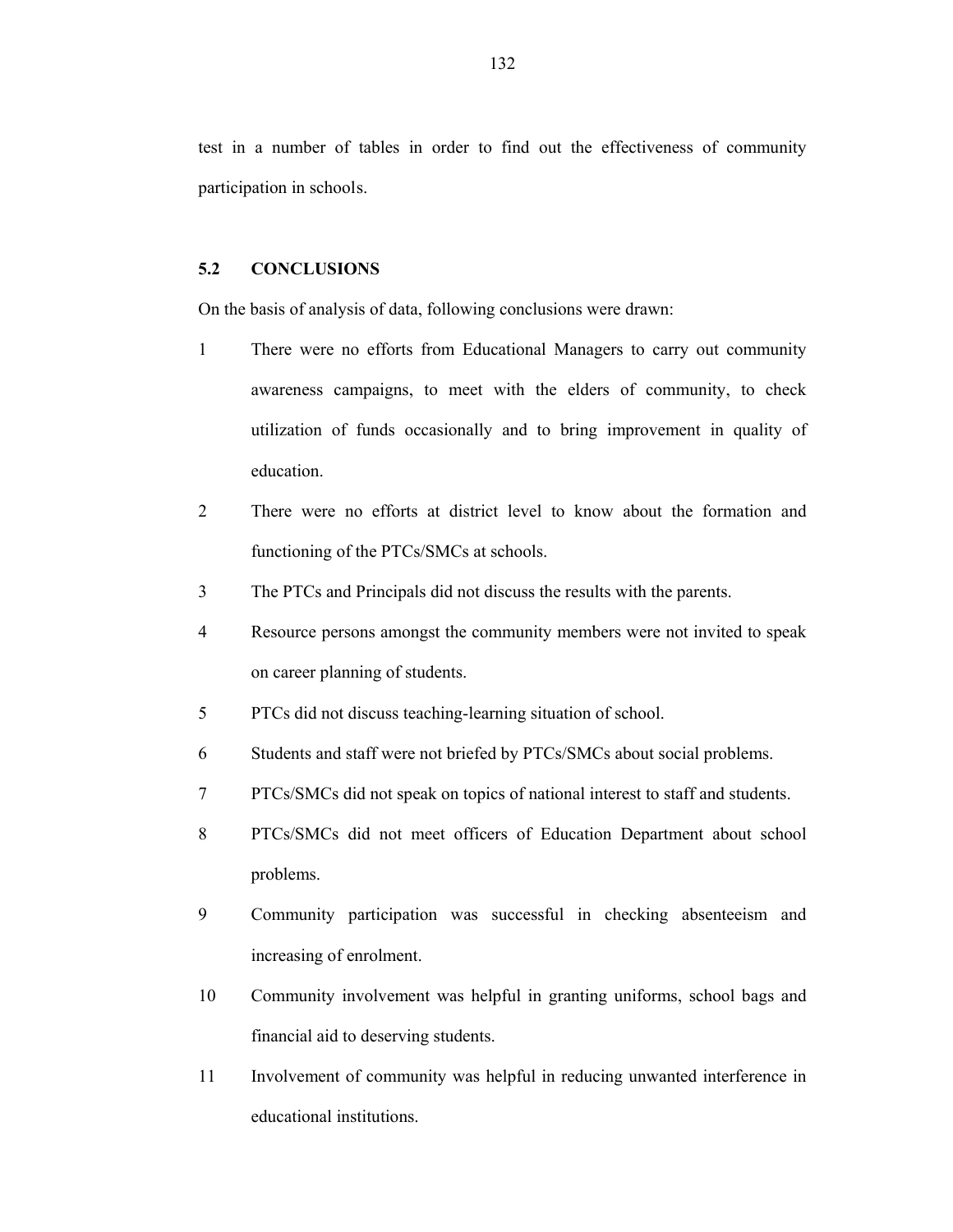- 13 Friendly relations were developed as a result of such bodies between schools and communities.
- 14 Provision of raw material was available to schools at economical rates with the help of such participation.
- 15 Utilities like electricity and water was granted by community to schools on friendly terms.
- 16 An atmosphere of cooperation developed due to the efforts of schools and communities.
- 17 Other social and non governmental organizations helped students and schools on certain occasions.
- 18 Communities arranged co-curricular activities in collaboration with schools.
- 19 Walks and social gatherings were held with the help of communities.
- 20 Schools were made pleasant and peaceful for students by community members.

### **5.3 RECOMMENDATIONS**

Following are the recommendations for further improvement of community participation in educational institutes:

1 As it was found that there were no efforts at the district level to make plan for community participation and to meet with the elders of the community for their involvement in education. Similarly there were no campaigns for mass awareness of people. Therefore, it is recommended that proper meetings should be arranged for it at district level. Such meetings will be more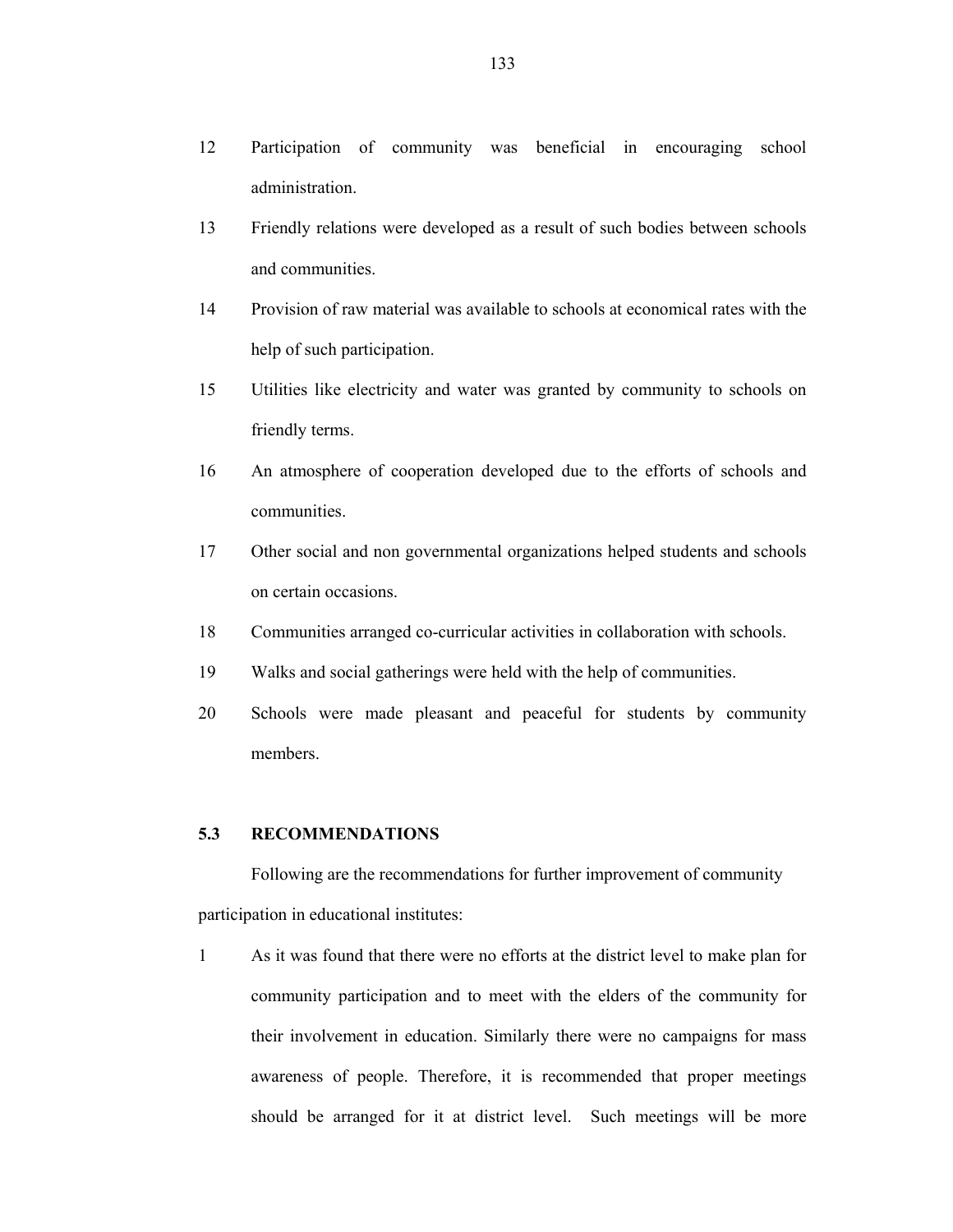beneficial at large halls, where Educational managers and chairmen of all schools along with their head teachers can talk and discuss targets for community. It will be better if DCO's of the district and press representatives be present on the occasion.

- 2 Since there were no efforts at district level to know about the formation and functioning of the PTCs/SMCs at schools, therefore, all schools should compulsorily send the attendance signatures of parents and members at the time of elections. On the occasions of PTCs elections, inspections by monitoring team will also be suitable.
- 3 Principals and PTCs should discuss examination results with community twice a year, so that academic situation may improve.
- 4 Resource persons such as doctor, engineers, professors, lawyers should be arranged amongst community members to say something on career planning.
- 5 PTCs should discuss teaching-learning situation of school in their general body meetings of April and February. It may be possible with the help of class wise/subject wise strategy. If once adopted this strategy will bring a revolution in academics of schools.
- 6 Students and staff should be briefed by PTCs/SMCs about social problems like pollution, cleanliness, misuse of mobiles. This is possible with the help of social workers of the community.
- 7 PTC/SMCs should speak on topics on national interest, this will be possible if retired government servants, professors, and lawyers are invited in morning assembly.
- 8 These community participatory bodies should meet officers of Education Department about school problems. It will be easy if such visits are arranged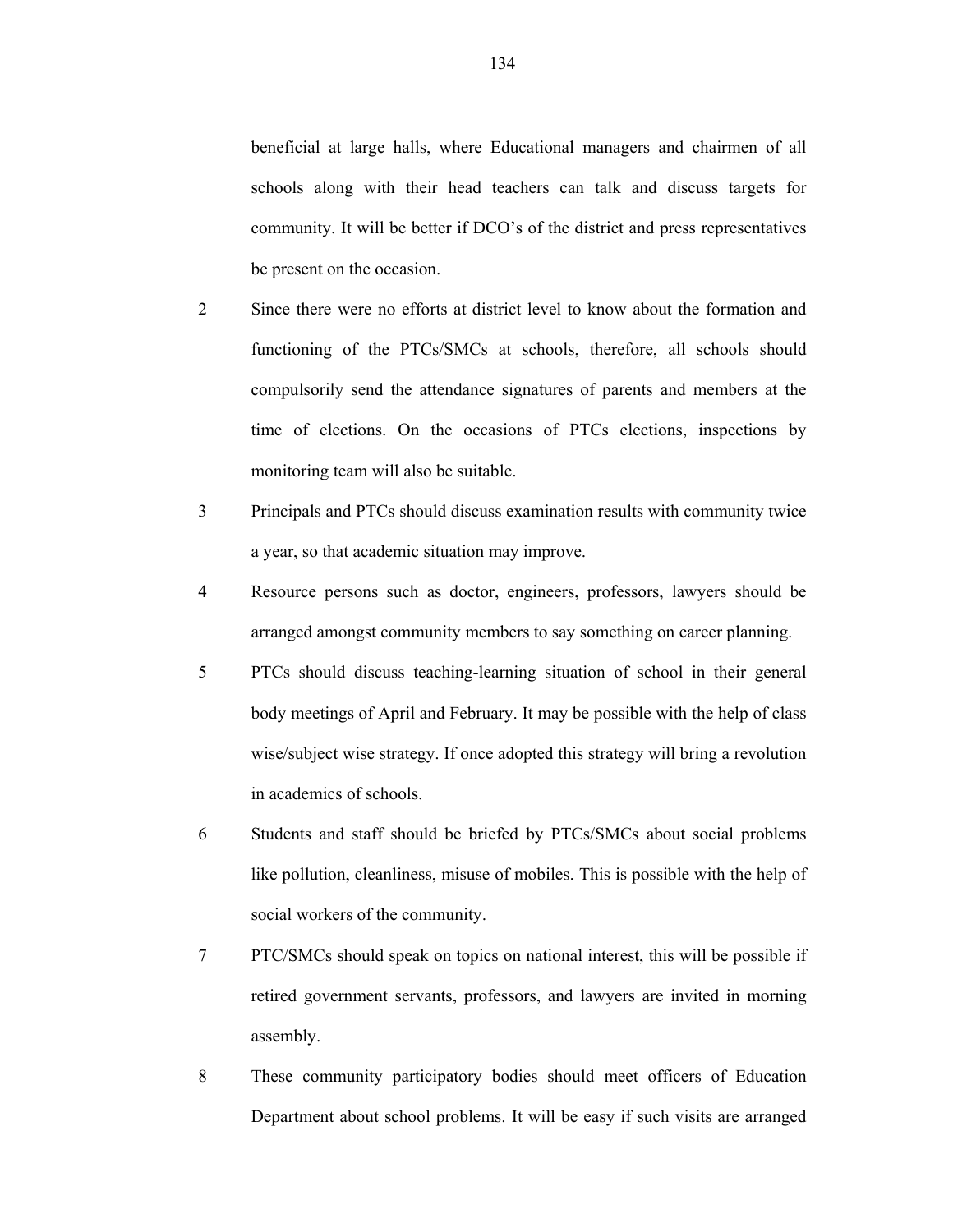in summer or winter vacations. On these occasions schools are usually closed and there is enough time to do a task.

- 9 Communities efforts in successful controlling of absenteeism and increasing of enrollments should be appreciated by Education Department through thanksgiving in print media.
- 10 Government should encourage communities for their efforts to grant uniforms, school bags and financial aid to deserving students through electronic media.
- 11 Education Department should give reward to those PTCs/SMCs who successfully reduced unnecessary interference in schools.
- 12 Media should project the efforts of communities who encouraged their respective school administrations.
- 13 Friendly relations between schools and communities should be more strengthened by both of the sides.
- 13 Friendly relations were developed as a result of such bodies between schools and communities.
- 14 More repair and construction powers should be delegated to PTCs/SMCs so that they can work on school projects more economically.
- 15 Those communities should be appreciated by District governments who provided electricity and water to school from their own resources.
- 16 Governments should grant some special funds to such community participatory bodies, who promoted an atmosphere of cooperation between schools and communities.
- 17 Other social and Non governmental organizations should be rewarded for their efforts to help deserving students and schools.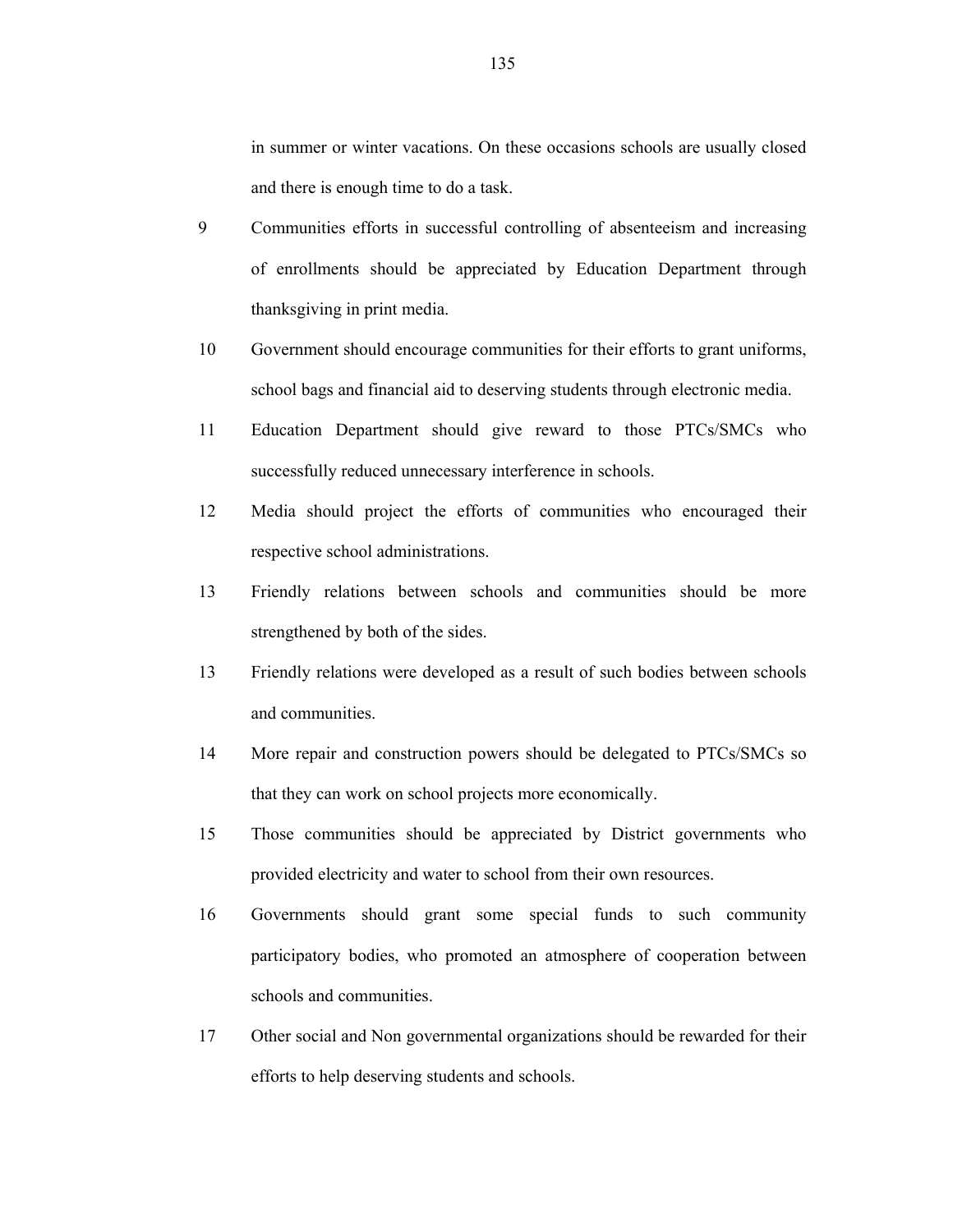- 18 Those communities who arranged co-curricular activities in collaboration with schools should be honoured with shields and extra PTC budgets.
- 19 In future, District Coordination Officers, Executive District Officer and other Educational Managers should join walks and gatherings arranged by community for their respective schools.
- 20 Pleasant and peaceful atmospheres of school should be maintained by those communities for longer periods.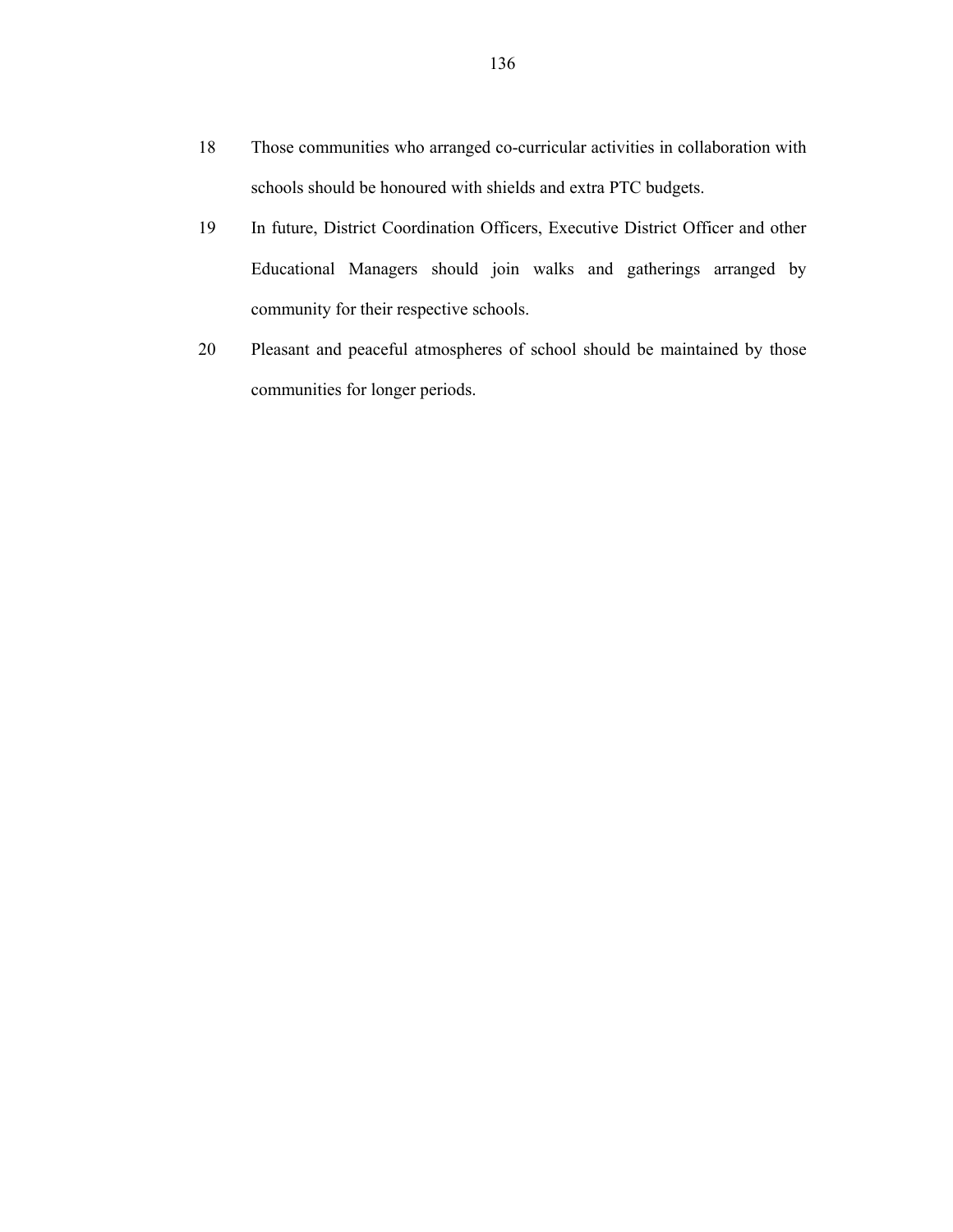### **BIBLIOGRAPHY**

- Abbas, I. M. (2001). *Education and its dilemmas: Towards CommunityParticipation in education.* Retrieved from www.abu.edu.ng/publications/2011-07-07*,* on 25/2/2012.
- ABSTRACT 2012. www.csos.jhu.edu/p2000/pdf/2012-INET-Abstracts-pdf. Retrieved on 9/9/2012.
- Accurate & Reliable dictionary.(2012). *Meaning of Community.* http://ardictionary.com/community/8977. Retrieved on 12/5/2012.
- Adu-Pipim B., Nana. M, K.S & Adjei, A. (2009). *Parent-Community Involvement in school governance and its effectiveness on teacher Effectiveness and improvement of learner performance: A study of selected Primary and secondary schools in Botswana.* Educational Research and Review Vol.4 (3) PP.96-105.
- Ajmal, M. (2006). *An Appraisal of Community Participation in the Management of Public Sector Educational Institutions.*www.eprints.hec.gov.pk/6256/1/3191 H.htm on 16/2/2012.
- Allama Iqbal Open University. (2006). *Promoting education in Punjab*. Unpublished M.Phil thesis, Islam abad, 2006.
- Allama Iqbal Open University press. (2005). *Allied material M.Ed Higher Education*. Islamabad.
- Amaliah, F. (2010). *Does decentralization matter? An Indonesian case study of parental participation in school management.* Massey University, Indonesia. Retrieved from www.devnet.org.nz/content/community-participation on 23/2/2012.
- Antunez, Beth (2001). *When Everyone is Involved: Parents and Communities in School Reform .*www. inpathways. Net/ 6 parents. pdf on 6/2/2012.
- Aref, A. (2010). *Community Participation for Educational Planning and Development.* Ministry of Education, Iran. www.sciencepun.net/nature. on 16/2/2012.
- Australian Government, Department of Education, Employment and Workplace Relations. (2009). *Family-School Partnership Framework, A guide for School And Families.* www.Familyschool.org.au/pdf/frameworkpdf. Retrieved on 14.1.2012.
- Benedetto, Di and Alfred P,Wilson(2010). *The small school Principal and School-Community Relations, small school fact sheet.I www.ericdigests.org/pre-921/small.htm* Retrieved on 22/5/2012.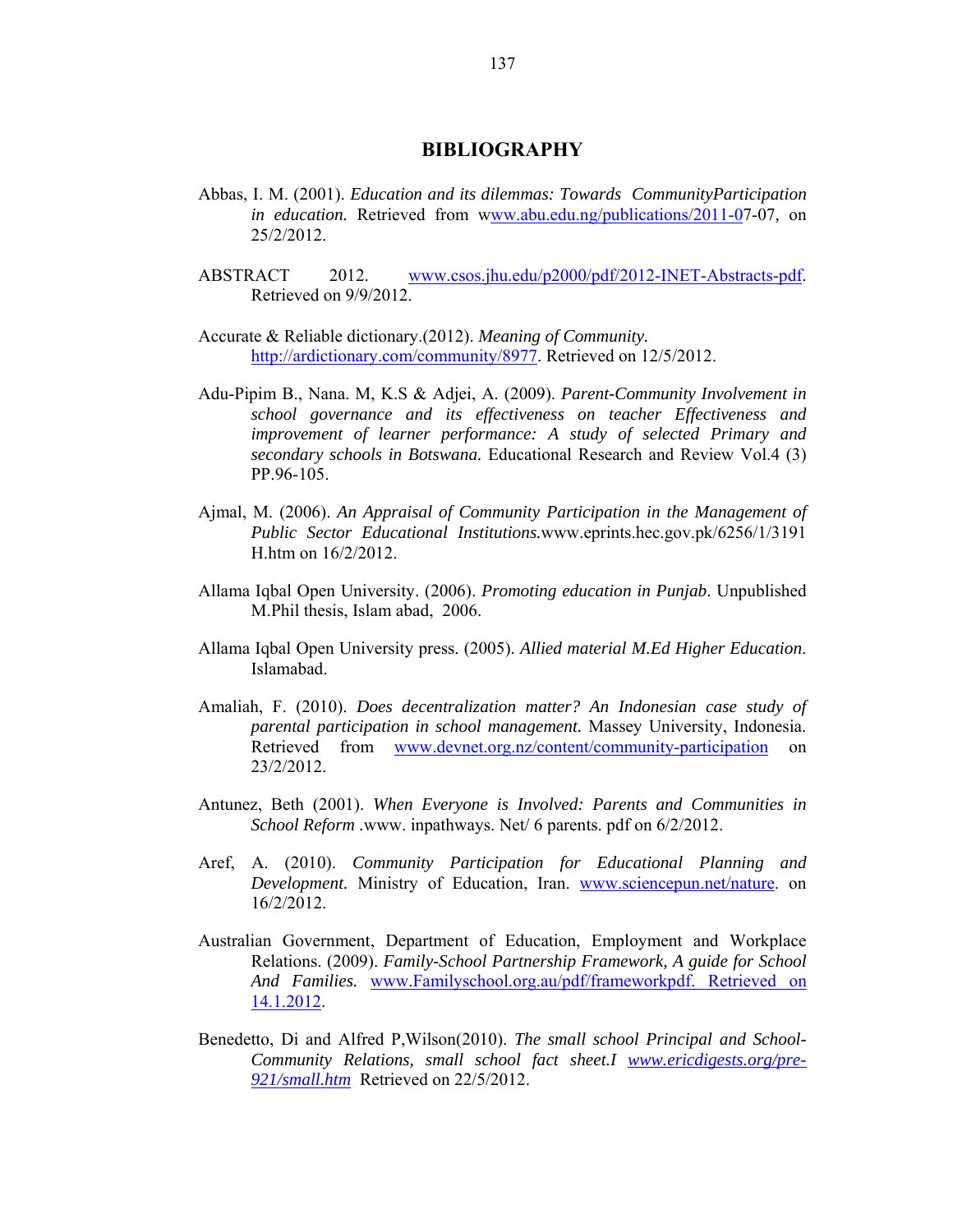- Blud, M. (2002). *Studies on the Impact of Parent and Community Involvement on Student Achievement*. Austen, Texas.78723. Retrieved on 23/5/2012.
- Bray, M. (2003). *Community Initiatives in Education: goals, dimensions and linkages with governments*. University of Hong Kong, British Association for international and comparative Education. p:1-10.
- Ceperley, P. E. (2005). *Linking student achievement to school, family and community involvement.* Appalachia Educational Laboratory,, Nashville, United States of America. www.edvantia.org.
- Chaudhary, M.A. (2011). *Community participation approach for Management of Public sector Educational institutions in Pakistan.* Retrieved from www.library.iated.org/vies/Chaudhary 2011.com on 7 September, 2011.
- Crozier, G and Davies, J. (2005). British Bangla deshi and Pakistani Families and Education Involvement: Barriers and Possibilities. Harvard Family Research Project, http:// www.hfrp.org Retrieved on 20/1/2012.
- Dash, R. K. & Panda, B.N. (2009). *Effectiveness of Village Education Committee on Promoting Universal Elementary Education- A case study.* www.ejoumal.aiaer.net/vol/21109/18 DashPanda.pdf, Retrieved on 19/1/2012.
- Dsouza, R. (2011). *Community Participation and Decentralization in Elementary Education: Pratham-NGO in Gujarat.* Graduate School of Development Studies, Hague, Netherland. Retrieved from www.oaithesis.eur.nl/ir/repub/asset/10778/ Dsouza/ Rp-2011.pdf on 24/2/2012.
- Department of NEA Education Policy and Practice. (2006). Center for Great Public schools. *An NEA policy brief*.1201 16<sup>th</sup> St, NW, Washington, D.C.2006, 2008. *Parents should know the teachers*. http://www.news.bbc.co.uk/2/hi/uknews/education/7613706.stm Retrieved on 08-May-2011.
- Dunne, M. (2007). Akyeampong Kwame and Humphreys Sara. *School Processes, Local Governance and Community participation: Understanding Access*. University of Sussex, Centre for International Education; http://en.wikipedia.org/wiki/Community\_development, Retrieved on 10/24/2010.

Education Needs & Resource Assessment, Khyber Pakhtunkhwa, Nowshera and

Charsadda Districts

- Government of India. (2010). *Elementary Education*. Retrieved from www. http:// education.nic.in/eleedu-1.asp on 07 Sep; 2011.
- Education & Training Foundation (2010). *Education & Business Turkey. www.etf.europa.ev/webatt.nsf/0/...pdf.* Retrieved on 9/9/2012.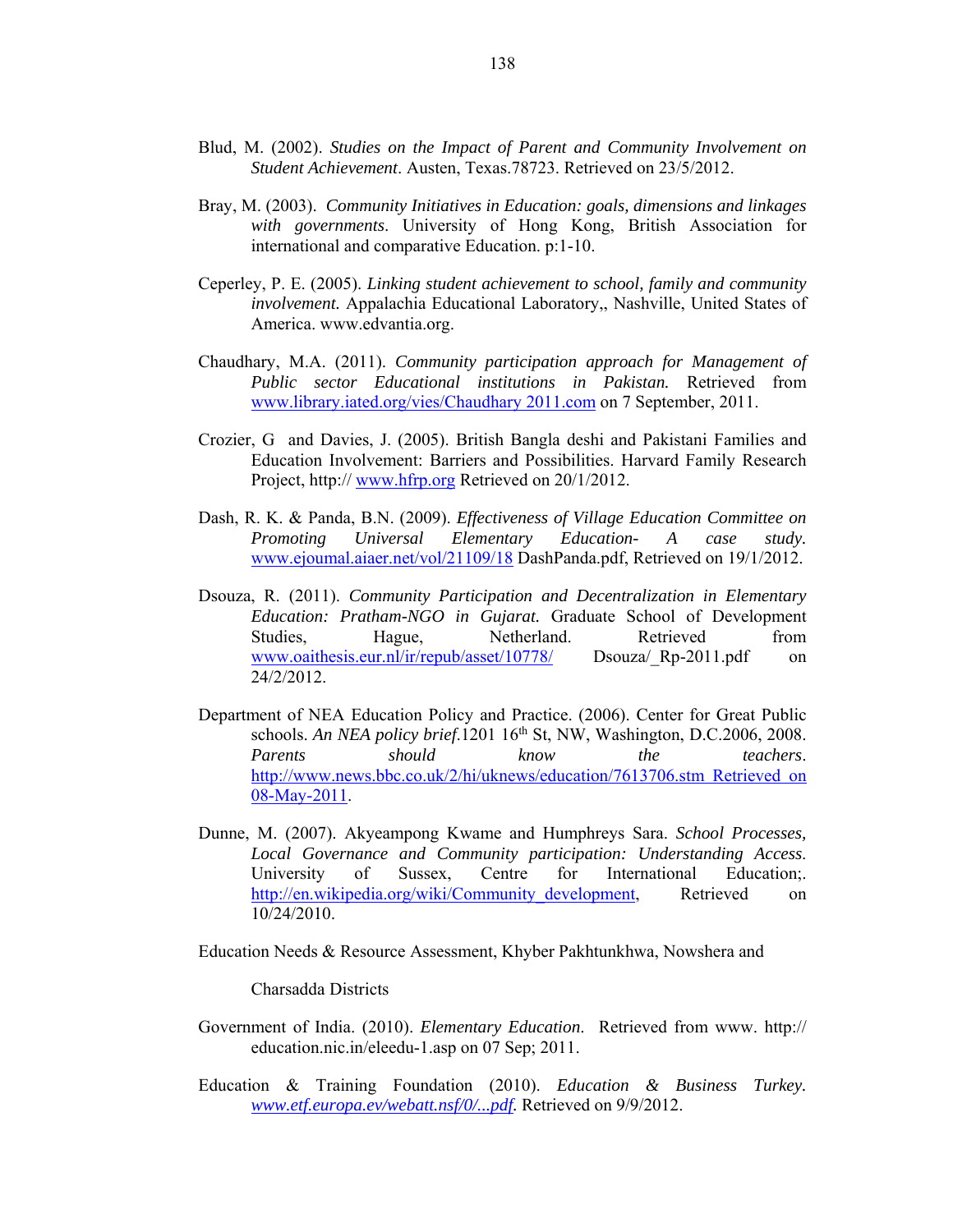- Essuman, A. (2010). *Does community participation in education work? Perspectives from two rural communities in Ghana.*  www.library.iated.org/view/ESSUMAN2010DOE. On 2/6/2012.
- Fiore, D. J. (2011). *School Community Relations*, 3rd edition. Eye on Education, Depot Way West, Suite 106, Larchmont, NY 10538, USA.
- Garet, H. E. (2000). *Statistics in Education and Psychology.* Lahore, National Book Foundation,2000.
- *Gem Advanced Practical Dictionary.* (2010). Azhar publications. Lahore, Bhatti, S.A.
- Goos, M., Lowrie, T. and Jelly, L. (2010). *Home, School and Community partnership in numeracy, An Australian perspective.* University of Queensland, Australia.
- Government of Azad Jammu & Kashmir. (2009). Establishment of School Management Committees, 2006.
- Government of Ghana. *Background to community participation in education in Ghana*, retrieved from http://www.cd3wd.com.htm ,on 24/10/2010.
- Government of Ghana. (2002). Academy for Educational Development. *Advance Basic Education & Literacy project, phase 2, final report*.
- Government of India. (2010). *Elementary Education*. Retrieved from www. http:// education.nic.in/eleedu-1.asp on 07 Sep; 2011.
- Government of Khyber Pakhtunkhwa, *Elementary Education Foundation,* Retrieved on 25/2/2012 from www.eef.org.pk/
- Government of Khairpur.(2007).*SMC Strengthening Pilot Project Khairpur.* Retreived from www.lead.org.pk on 24/2/2012.
- Government of Khyber Pakhtunkhwa, Finance Department, 2005/06-2007-8. *North West Frontier Province Provincial Reform Program II.* Peshawar, Pakistan.
- Government of Khyber Pakhtunkhwa. *PTC Guide.* Schools & Literacy Department, August 2011.
- Government of N-W.F.P (2008). *Annual Statistical Report of Govt; Schools 2008-9.* Elementary & Secondary Education Department.
- Government of N-W.F.P. (2010). Department of Elementary & Secondary Education. *Job Description For the Officers of Elementary & Secondary Education in District*. Revised Version.
- Government of Pakistan, Ministry of Education. *Quality of Primary Educaion in Pakistan*. UNESCO office, Islamabad. 2003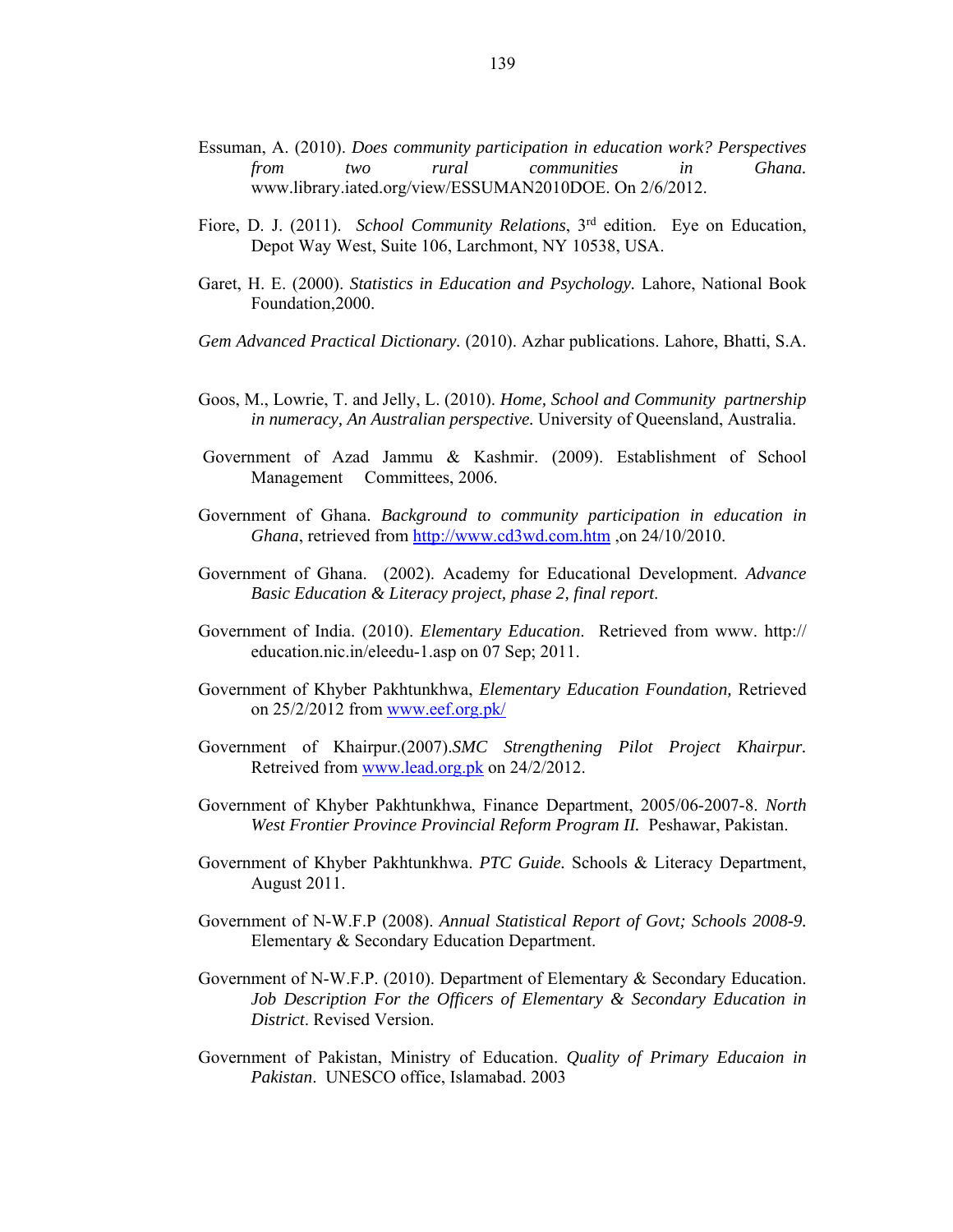- Government of Pakistan. (1998). *National Education Policy, 1998-2010*.Ministry of Education, Islamabad.
- Government of Pakistan. (2004). *The Constitution of the Islamic Republic of Pakistan.*  Islamabad; Ministry of Law and Parliamentary affairs.
- Government of Pakistan. (2009). *Draft National Education Policy 2009*. Ministry of Education, Islamabad.
- Government of, Pakistan, (2010). *School Improvement booklet; A manual for Communities, Teachers, and Educationists*.
- Government of Queensland. (2011). Department of Education and Training. *Parent participation*. Retrieved on August 27, 2011. From www.http://education.qld.gov.au/schools/about/parents.html
- Heine, Caroline. (2008). *The Meaning of Community.*www.philanthromedia.org/archives/2008/12/the\_meaning\_of\_com munity.html. Retrieved on 12/5/2012.
- Henry, L. J. (2004). Department of Education Mississippi.*The parent, school, and community involvement guide*. State Superintendent of education, http://www.mde.k12ms.us, retrieved on 1.31.2011.
- Henry, S. (2011). *Schools designed with community participation*. School of Architecture, College of design, North Carolina state university, with support from The National clearinghouse for Educational facilities, USA.
- Howley, A. & Maynard, S. (2005). Parent and Community Involvement in Rural schools. Educational Resource Information Centre (U.S Department Of Education). www.education.com/referance/articles/Ref\_Parent\_ Retrieved on 16/1/2012.
- International Rescue Committee. (2010). *Education Needs & Resources Assessment, Khyber Pakhtunkhwa, Nowshera and Charsadda Districts.* www.moe.govt.pk.com. Retrieved on 07/5/2011.
- Iqbal, M and Ahmad, M.(2009) *An analysis of the community schools in the North-West Frontier Province, Pakistan: Issues and concerns.* Abasyn University Journal of Social Sciences, Volume 2, No. 1, January 2009. Retrieved from www.abasynuniv.edu.pk/abasyn%20 on 23/2/2012.
- John Hopkins University. *Centre for Social Organization of Schools*. Retrieved from http://web.jhu.edu/CSOS/about.html on 02.Feb; 2011.
- Jungen, C. H. *Improving School-Community Relations.* Retrieved from http://www.edulink.org/parcomm.htm on 6th May 2011.
- Kechia, W. (2007). *Nine techniques for building solid parent-teacher relationship*. Retrieved from www.Scholastic .com/browse/article, on 6 May, 2011.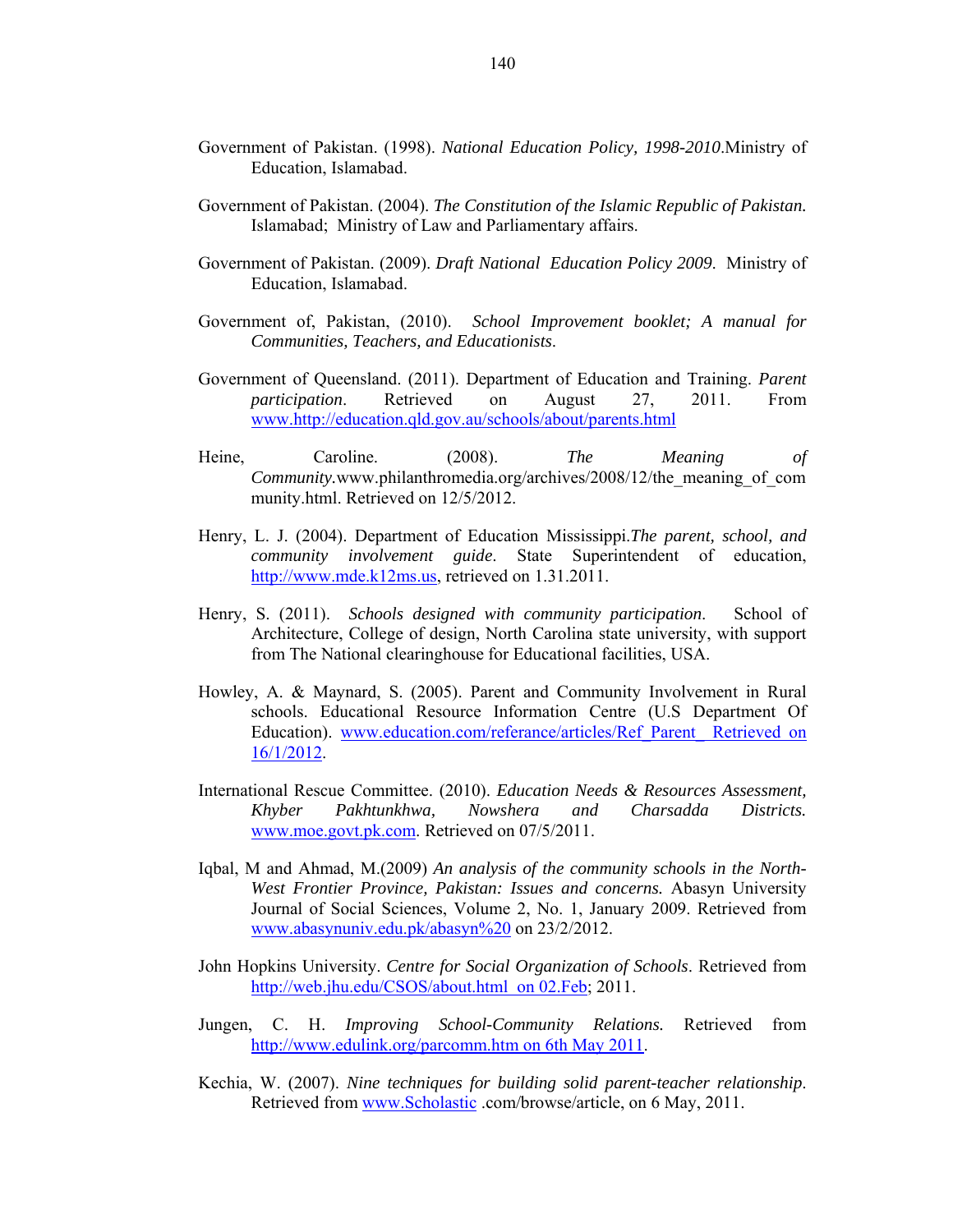- Khan, F. (2010).*School Based Governance*. Retrieved from www.financekpp.gov.pk/Report-of-conference9.php, on 12 Sep; 2011.
- Khan, R. and Shahrukh. (2003). *Participation via collective action in government and NGO schools in Pakistan*. Taylor and Francis ltd; on behalf of Oxfam, Great Britain.www.jstor.org/pss/4029660, Retrieved on 27/5/2011.
- Khwaja, A. I. (2011). *Is Increasing Community participation always a good thing ?.* Retrieved from www.hks.harvard.edu/fs/akhwaja/papers/JEEA final on 8 September,2011.
- LaBahn, J. (2009). *Education and Parental Involvement in secondary schools:Problems, solutions and Effects*. Valdosta State University. http:// teach .Vasdosta.edu/whuitt/Files/Parinvol.html
- Md, Sharifah. & Jennifer, Nor. (2005). *Involving parents in children's education: what teachers say in Malaysia.* http://www.ernape.net/articles/2011/session 2/Nor 20% Jennifer,% 20s.pdf. Retrieved on 8/9/2012.
- Michael, Diana Hiatt. (2001).*Preparing Teachers to Work With Parents.* Pepperdine University, Washington DC. http://www.projectappleseed.org/teachered.htlm. Retrieved on 25/5/2012.
- Mkhabela, Ishmael. (2011).*The role of community in education: A practitioner's reflection.* www.preservearticles.com/2011. Retrieved on 25//5/2012.
- Ministry of Education. (2010). Islamabad, Pakistan, Academy of Educational Planning and Management. *Role of School Council in Development of Secondary School*.
- Moyer, Kerry L. (2012). *Four Steps to Effective Community Involvement.* Association for Supervision and Curriculum Development. www.ascd.org/ASCD/pdf/journals/ed\_ lead/el\_198201\_moyer.pdf. Retrievd on 17/5/2012.
- Nisar ul Haq, M., Mahmood,A. and Mahmood, S. T.(2009). *A Comparative study of the performance of community model schools and Government higher secondary schools in Pakistan.* International Journal of Academic Research, Vol; 3 No; 1, January 2011, Part 1.
- Okitsu, Taeko. (2012). *Policy and practice of community participation in the governance of basic education in rural Zambia. University of Sussex. http://sro.sussex.ac.uk/7657 on 19/2/2012*

Olukotun, G. Ademola. (2008). *Achieving Project Sustainability Through Community* 

*Participation.* Department of Finance and Banking, Faculty of Management Science, Kogi State University, Anyigba, Nigeria. Journal of Social Science, Vol; 17(1): 21-29 (2008). www.krepublishers.com/.../jss, Retrieved on 2/3/2012.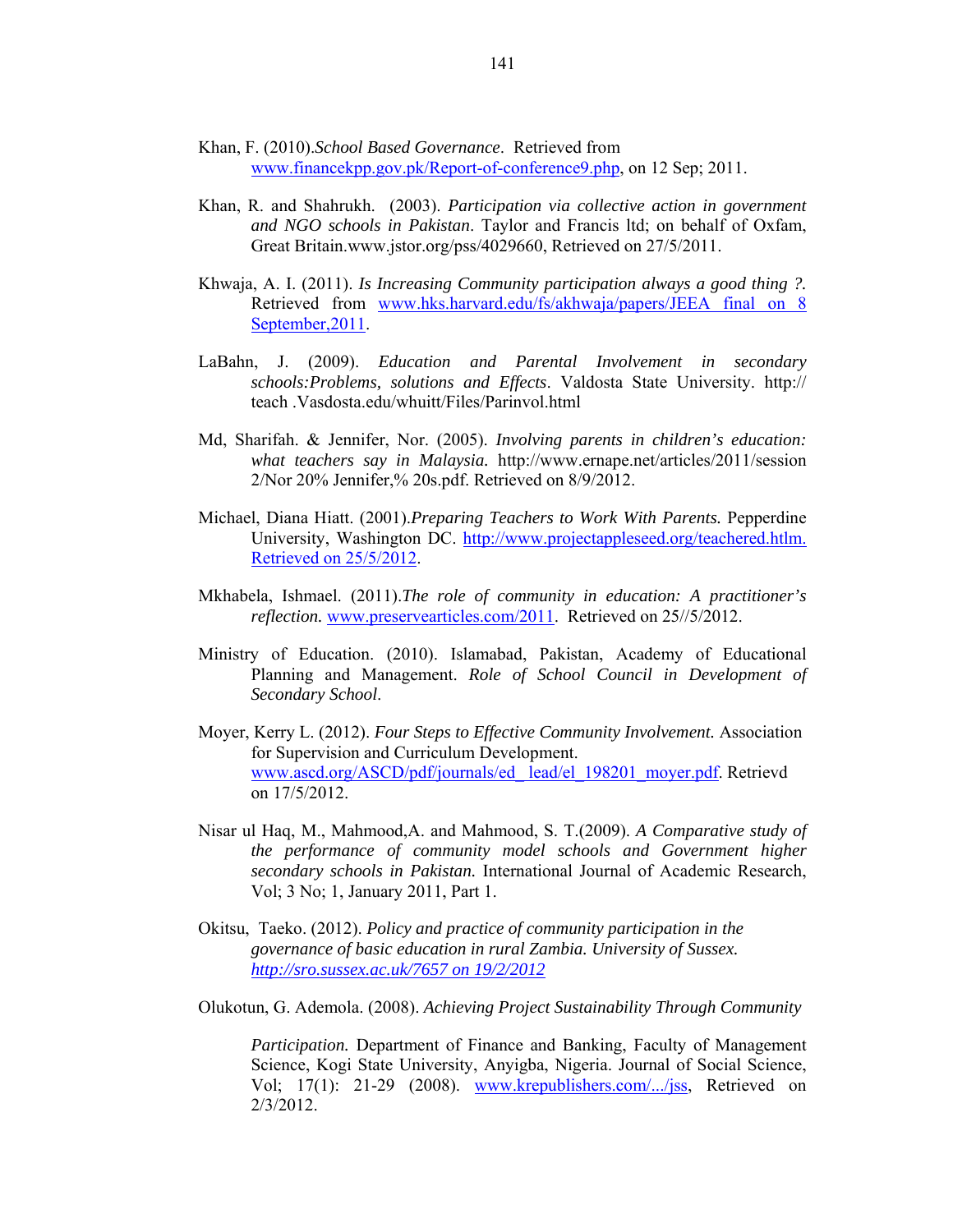- Orr, L. (2004). *Sustainability of community practice with early years project.* Australian Government, Australian Institute of Family Studies. Retrieved from www.aifs.gov.au/sf/pubs/bull6/sustain.html on 2/3/2012.
- Pandey, P., Goyal, S. & Sundararaman, V. (2008). *Community participation in Public schools, The Impact of Information Campaigns in Three Indian States*. The World Bank, South Asia Region, Human Development. http://www.ideas.respec.org/p/wbk/wbrwps/4776.html. Retrieved on 1/14/2012.
- *Parent-Teacher-Association*. Retrieved from http://en.wikipedia.org/wiki/ on 9 May, 2011.
- Prabhkar, N.P and Rao, K.V*.* (2011). *School Based Management and Community participation*. Researchers World, Journal of Arts, Science & Commerce, Issue-3 India, Retrieved from www.researchersworld.com on 10 Sep; 2011.
- Pradhan, M., Suryadarma, D. and Beatty, A. (2011). *Improving Educational the Quality through Enhancing Community Participation.* The World Bank East Asia and Pacific Region Human Development Sector department. www.econ.worldbank.org. on 6/2/2012.
- Richard Committee for Academic Excellence and the Partnership for Kentucky Schools. *92 Ways to Involve Families and the Community in Education*. Retrieved on  $26<sup>th</sup>$  May 2011, from  $\frac{http://www.k12.hi.us/}{http://www.k12.hi.us/}$  Konawahs/92-\_ways\_to\_involve\_families.htm
- Sajjad, M L. ( 2006 ). *Evaluation of School Management committees ( SMCs) in Punjab.* Unpublished M.Phil thesis, Allama Iqbal Open University, Islam abad, 2006.
- Sawada,Y. (2002). *Community Participation, Teacher Effort, and Educational Outcomes:The Case of El Salvador's EDUCO Program. www.fasid.or.jp/daigakuin/fa\_gr/k2002 on 16/2/2012.*
- School Management Committees. (2010). Parent Teacher Councils: *Experiences in capacity building of local institutions and their contributions to education in earthquake*-*affected Pakistani communities*. Retrieved from www.moe.govt.pk.com on 7.5.2011.
- Seth, A. A. (2007). *Addressing School-community relations in a cross-cultural contex*t. Journal of Research in Rural Education, Lakehead University, Ontario, Canada. Retrieved from http://jrre.psu.edu/articles/pdf on 14/7/2011.
- Shahid, S.M. (2004). *Educational Management & Supervision*. : Lahore, Pakistan.
- Shah, S. M. H. (2009). *Impact of Decentralization on Community Participation in Education Sector at District Level in Pakistan. http://ijq.cgpublisher.com/product/pub.186/prod.57 on 16/2/2012.*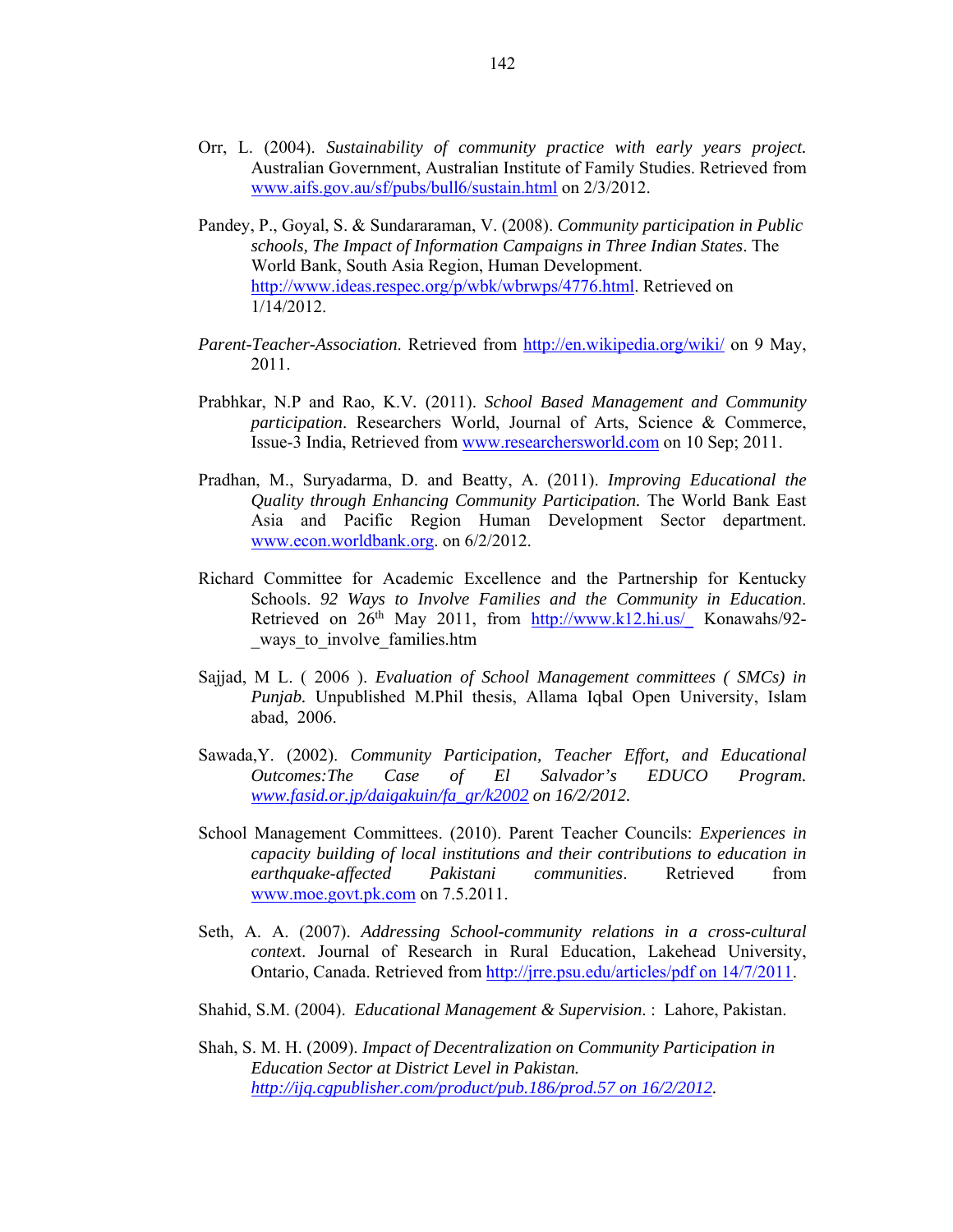- Sharma, Aman .(2011). *How can community play an important role in providing suitable education and helping in the educational process. www. Preservearticles.com/201102244171/how-can-community –play.* Retrieved on 26/5/2012.
- Siraj, M. (2005). *Pro-poor participative practices in Pakistan: An analysis of typology of community participation in Social Action Programme 1992-2002.*  Retrieved from www.engagingcommunities.org/abstracts.com on 7September,2011.
- Skiba, R. and Strassel, A. (2010). *Parent Involvement.* www.indiana.edu/safeschl/parentinvolvementpdf on 6/2/2012.
- Smith, M.K. (2006). *Community participation*. The encyclopaedia of informal education. 2006 . www.infed.org/community /b-compar.htm.
- Sullivan, J. and Branelly, O. L. (2009). *Community contribution to education: in Conflict situation.* International Institute for Educational Planning, France. www.iiep.unesco.org on 1/1/2012.
- The Quran, Dar Al-Choura, Clemenceau St, Tajer Bldg; Beirut-Lebanon.1980.
- UPHOLDS Integrated Education Stratedy. (2010). *Facilitators Guide, Community Involvement in Education Kit.* www.manoffgroup.com/documunts/CIE Facilitators guide-Rev.doc. Retrieved on 18/5/2012.
- UNDP.(2008). *Human Development Report Turkey 2008.* UN House, Kankaya, Ankara.
- UNESCO. (2000). *Improving School Effectiveness*.Paris:IIEP.
- UNESCO. (2001). *Regional seminar on community support for education & participation in educational management.* UNESCO principal regional office for Asia and the Pacific, Bangkok, 10110, Thailand.
- UNESCO. (2002). *Education for rural development in Asia, Experiences and policy lessons.* Bangkok, Thailand.
- UNESCO. (2006). *Guidebook for planning education in emergencies and reconstruction.* Paris:IIEP. Retrieved on24<sup>th</sup> October 2010 from http://www.unesco.org/ii
- UNICEF.(2009). *Child Friendly schools.* www.unicef.org/devpro/files/CF Manual-Ch 04-052009.pdf.
- World Education. (2005). *Community Participation in Education for Equity and Quality.*www.worlded.org/WEIInternet/projects/ListProjects.cfm?dblProjDesc ID on 16/2/2012.
- World Education. (2010). *Parent and Community –Involvement Strategies That Work.*  www.educationworld.com/admin192.shtml on 16/2/2012.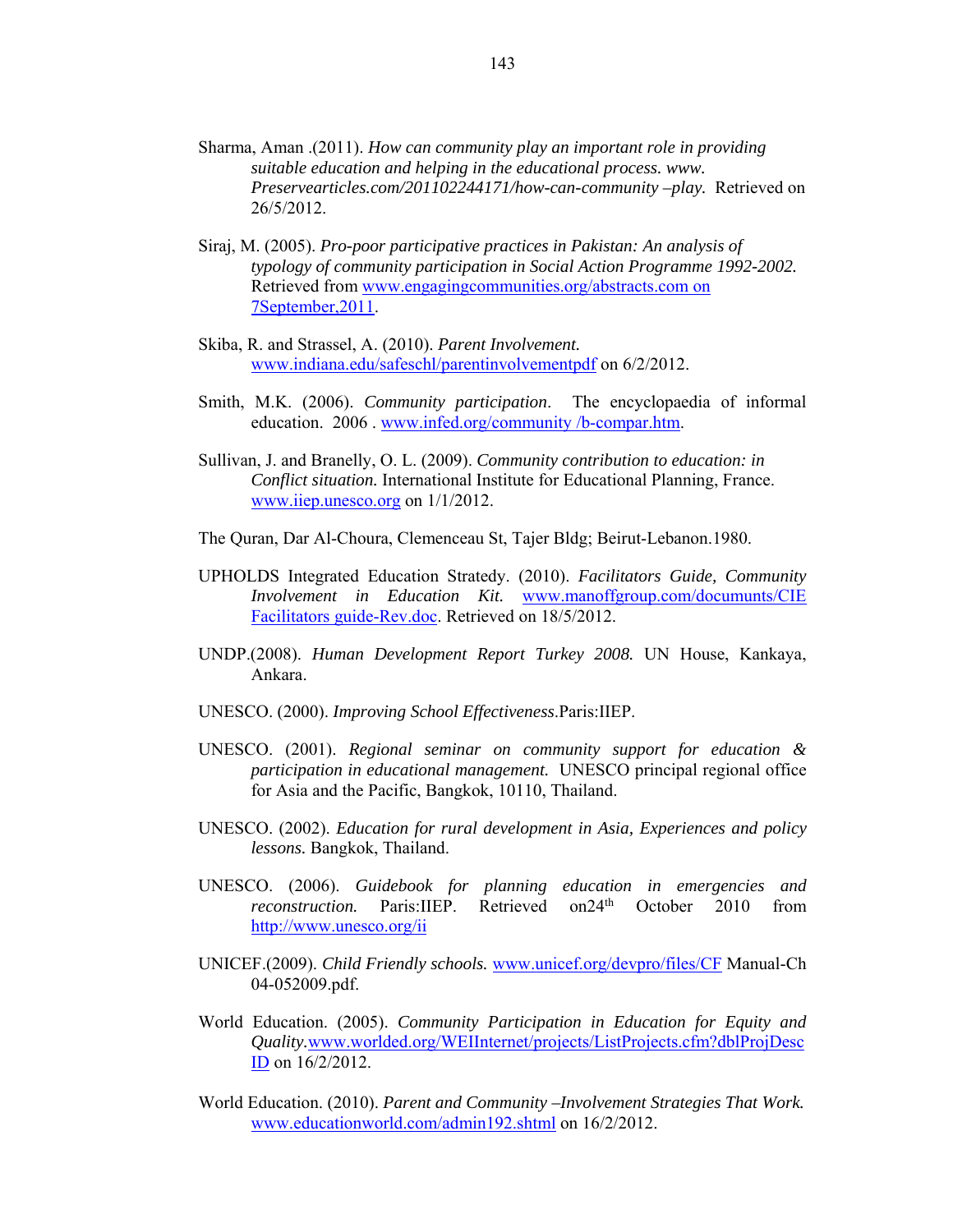# **APPENDICES**

*Appendix -1* 

# QUESTIONNAIRE FOR THE EDUCATIONAL MANAGERS, ELEMENTARY & SCHOOL EDUCATION DEPARTMENT, KHYBER PAKHTUNKHWA.

Respected sir,

 As your good self knows very well that educational process in public sector schools will be successful if communities participate and help the schools. The importance of community participation in educational institutions is felt at international level. Elementary & School Education department, Khyber Pakhtunkhwa, has in its manual namely "Job Description for the Officers of Elementary & Secondary Education in District"2010, has included the following major activities in the context of community participation to be the duty of an EDO/DO/DDO. You are requested to fill the questionnaire so that the effectiveness of community participation in educational institutions of Khyber Pakhtun khwa may be judged for research purposes.

Name of District.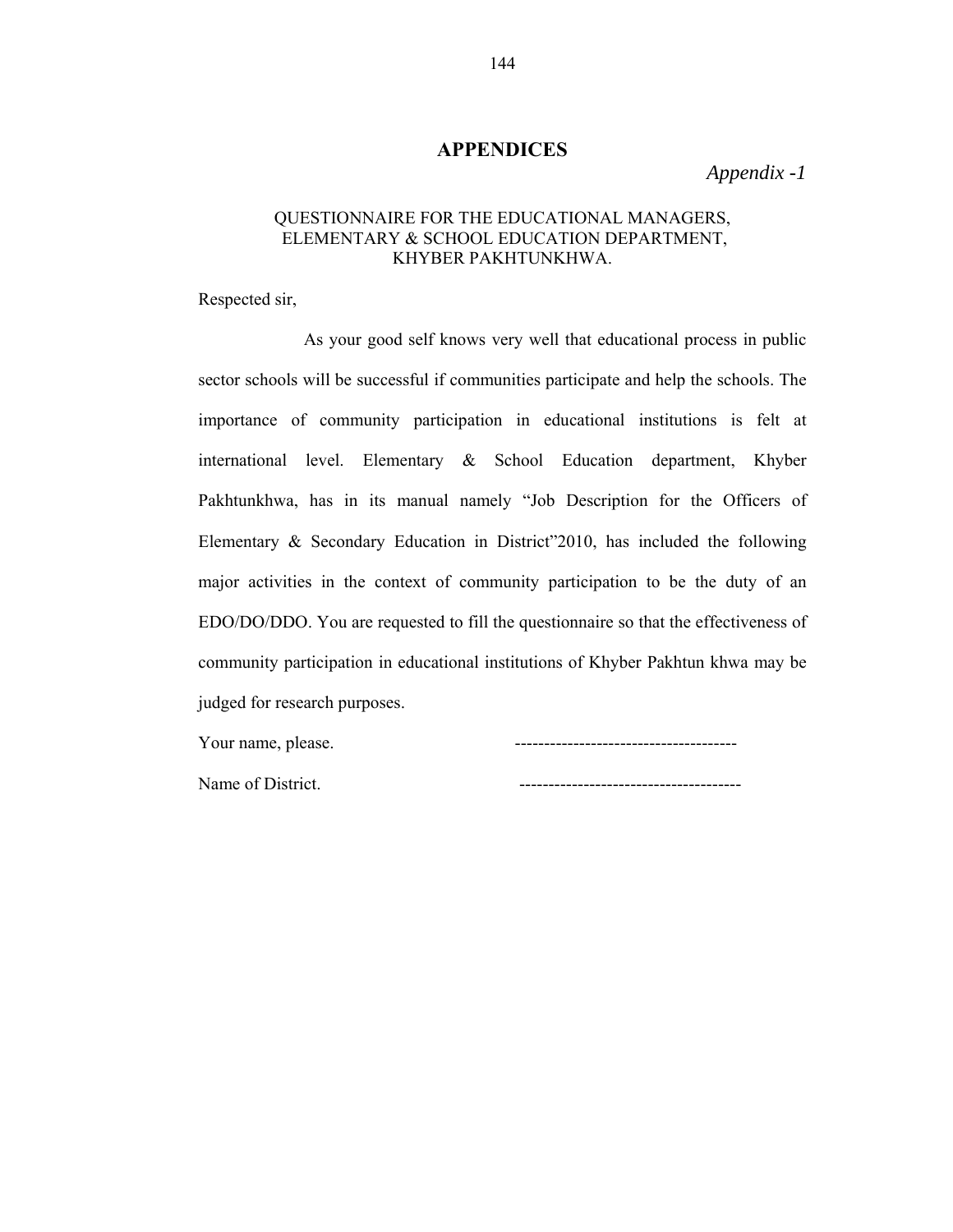| S.No           | <b>Statements</b>                                                                                                                                                                                                                    | Mostly | Rarely | <b>Not</b><br>at<br>all |
|----------------|--------------------------------------------------------------------------------------------------------------------------------------------------------------------------------------------------------------------------------------|--------|--------|-------------------------|
| 1              | You plan and carry out community awareness<br>campaigns in your district.                                                                                                                                                            |        |        |                         |
| $\overline{2}$ | You attend meetings (where necessary and possible)<br>with the elders of the communities to discuss with them<br>the importance of community participation in school<br>affairs.                                                     |        |        |                         |
| 3              | You ensure that PTC's have been formed in all<br>high/higher secondary schools and are functioning<br>properly.                                                                                                                      |        |        |                         |
| $\overline{4}$ | You consolidate and send lists of schools for allocation<br>of funds under classrooms consumables and repairs.                                                                                                                       |        |        |                         |
| 5              | You occasionally check the expenditures / utilization of<br>funds placed at the disposal of PTC's.                                                                                                                                   |        |        |                         |
| 6              | You ensure that PTC's funds are distributed according to<br>the instructions/criteria of finance department.                                                                                                                         |        |        |                         |
| 7              | You are sure that the amounts are spent properly and<br>according to the rules and instructions.                                                                                                                                     |        |        |                         |
| 8              | You initiate mass awareness campaigns about the out of<br>schools children/youths and illiteracy in the district with<br>the help of community/ NGO's/ CBO's/ CCB's/ elected<br>representatives to improve the quality of education. |        |        |                         |
| 9              | Kindly describe any of its most successful and fruitful aspect.                                                                                                                                                                      |        |        |                         |
| 10             | Will you please give some suggestions for the effectiveness of community<br>participation in educational institutions.                                                                                                               |        |        |                         |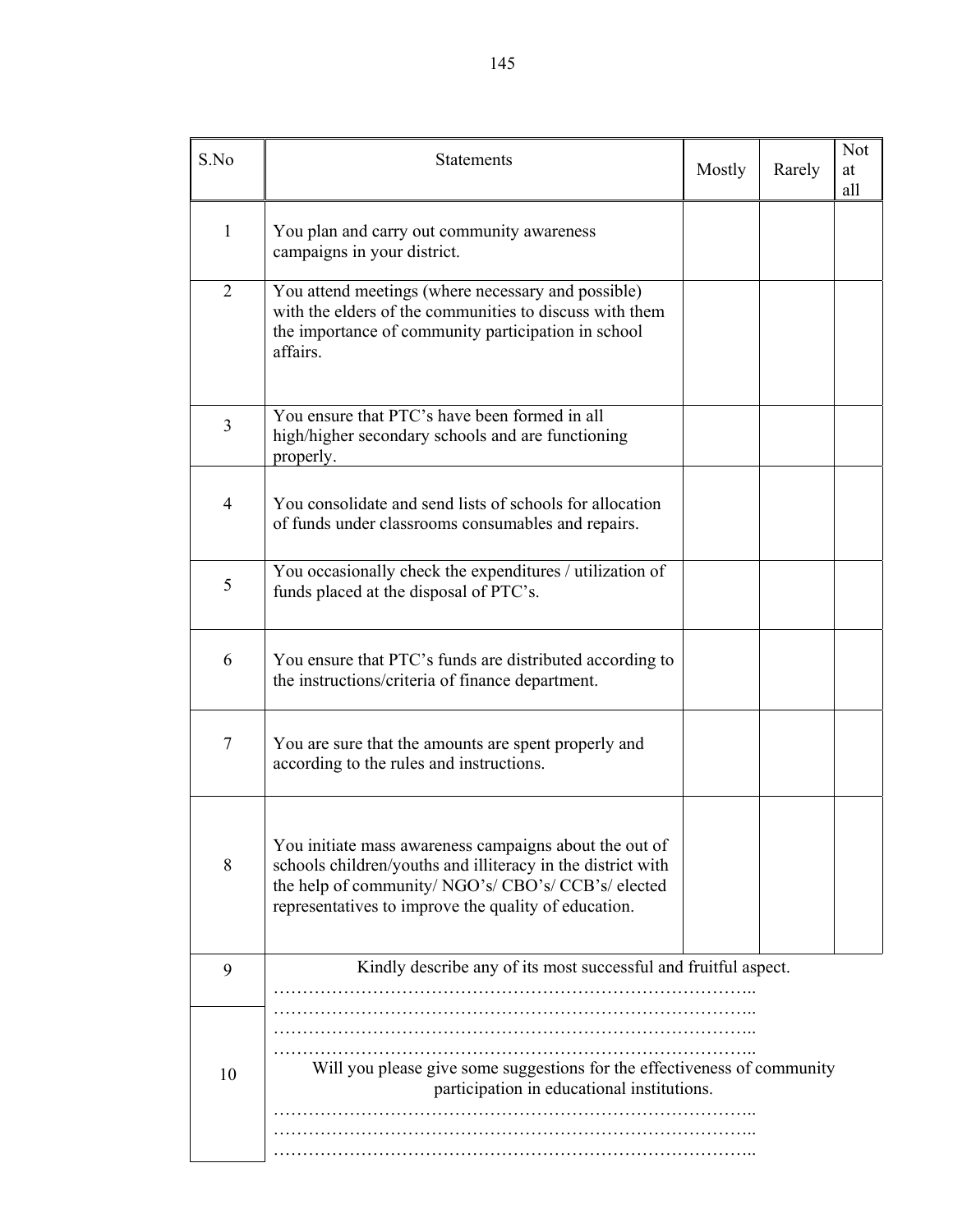# QUESTIONNAIRE FOR THE PRINCIPALS / HEAD MASTERS ON EFFECTIVENESS OF COMMUNITY PARTICIPATION IN EDUCATIONAL INSTITUTIONS IN KHYBER PAKHTUNKHWA

Respected sir!

 As your good self knows very well that the help and contributions of parents and community is of too much importance for a school. Government has not only ordered to form Parents Teacher's Associations (PTAs)/Parents teacher's council (PTC's)/ Schools Management Committees (SMC's) etc, but also grants fund every year to be spent on the approval of these bodies in schools. A school head can bring any problem into the notice of parents and other community members, and can solve it with their help.

In the following questionnaire, you are requested to kindly show the effectiveness of this community participation in your own school, the information will be treated only for research work. You can tick any one of the following options i.e. Mostly (M) /Rarely  $(R)$ / Not at all  $(N)$ 

Your name, please (Not necessary) --------------------------------------------- School's name ------------ --------------------------------

Name of the District

| S.No | <b>Statements</b>                                                                  | Mostly | Rarely | Not at<br>all |
|------|------------------------------------------------------------------------------------|--------|--------|---------------|
|      | Community participation bodies such<br>as PTC/SMC are committed to your<br>school. |        |        |               |
|      | You regularly hold its meetings.                                                   |        |        |               |
|      | Its chairman and members attend the<br>meetings.                                   |        |        |               |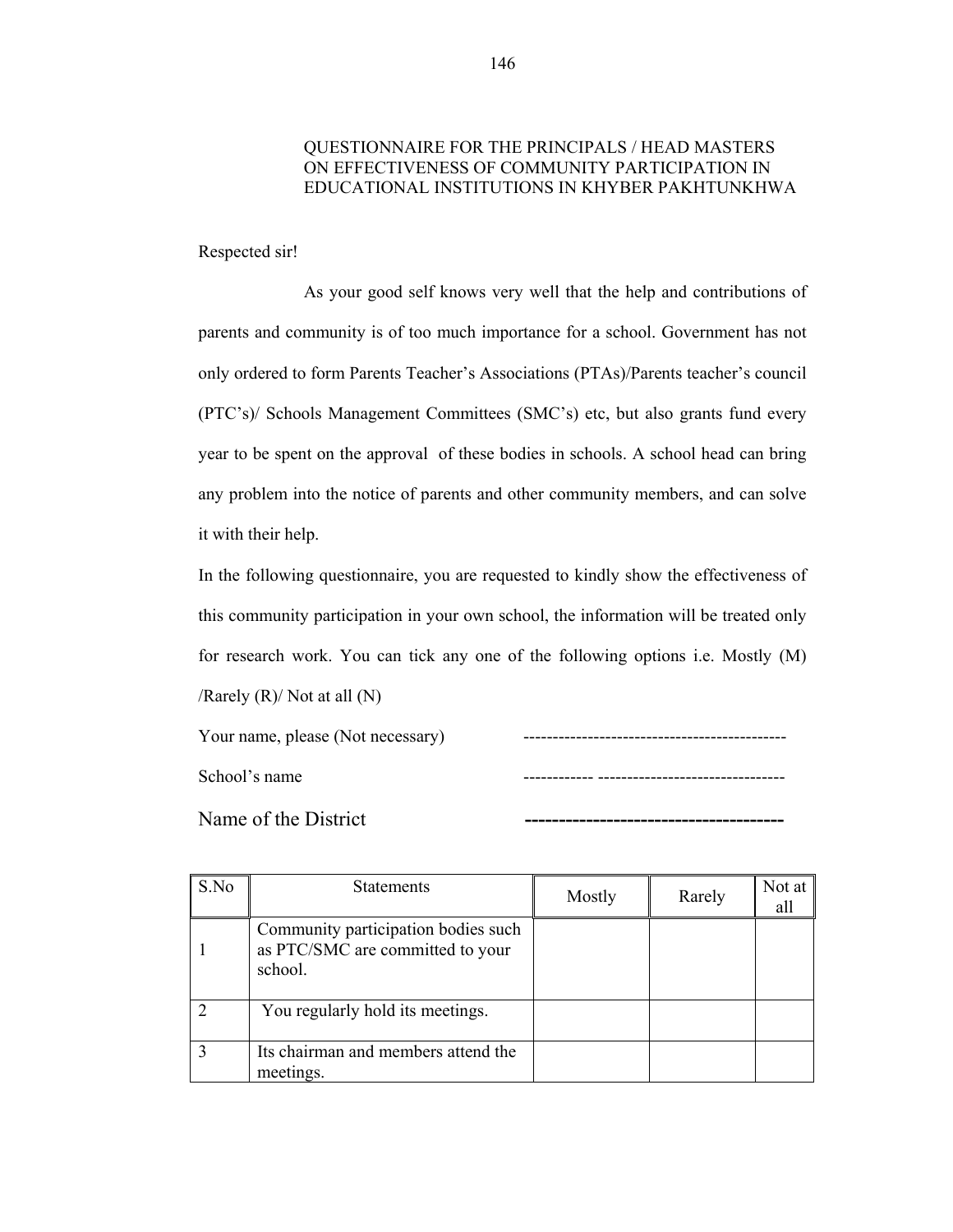| $\overline{4}$ | The community is aware about the<br>importance of their involvement in<br>schools.                  |  |  |
|----------------|-----------------------------------------------------------------------------------------------------|--|--|
| 5              | The community members keep a<br>contact with your school.                                           |  |  |
| 6              | The community cooperates with you<br>in solution of school problems.                                |  |  |
| 7              | You involve community/PTA/SMC<br>1n<br>Improvement of academic conditions<br>of your school.        |  |  |
| 8              | You contact parents for academic<br>purposes.                                                       |  |  |
| 9              | In case of your contact, the response<br>of the community / PTC/SMC is<br>positive.                 |  |  |
| 10             | The examinations results are<br>discussed with the community<br>members.                            |  |  |
| 11             | You arrange extra academic<br>activities with the help of community.                                |  |  |
| 12             | These extra academic activities are<br>fruitful.                                                    |  |  |
| 13             | You involve the community to<br>increase enrolment and decrease<br>absenteeism.                     |  |  |
| 14             | The community helps the school in<br>cash/kind                                                      |  |  |
| 15             | The community is helpful in<br>financial help of orphans, poor and<br>talented students.            |  |  |
| 16             | The community / PTC/SMC provide<br>stationery / uniform / school bags to<br>the deserving students. |  |  |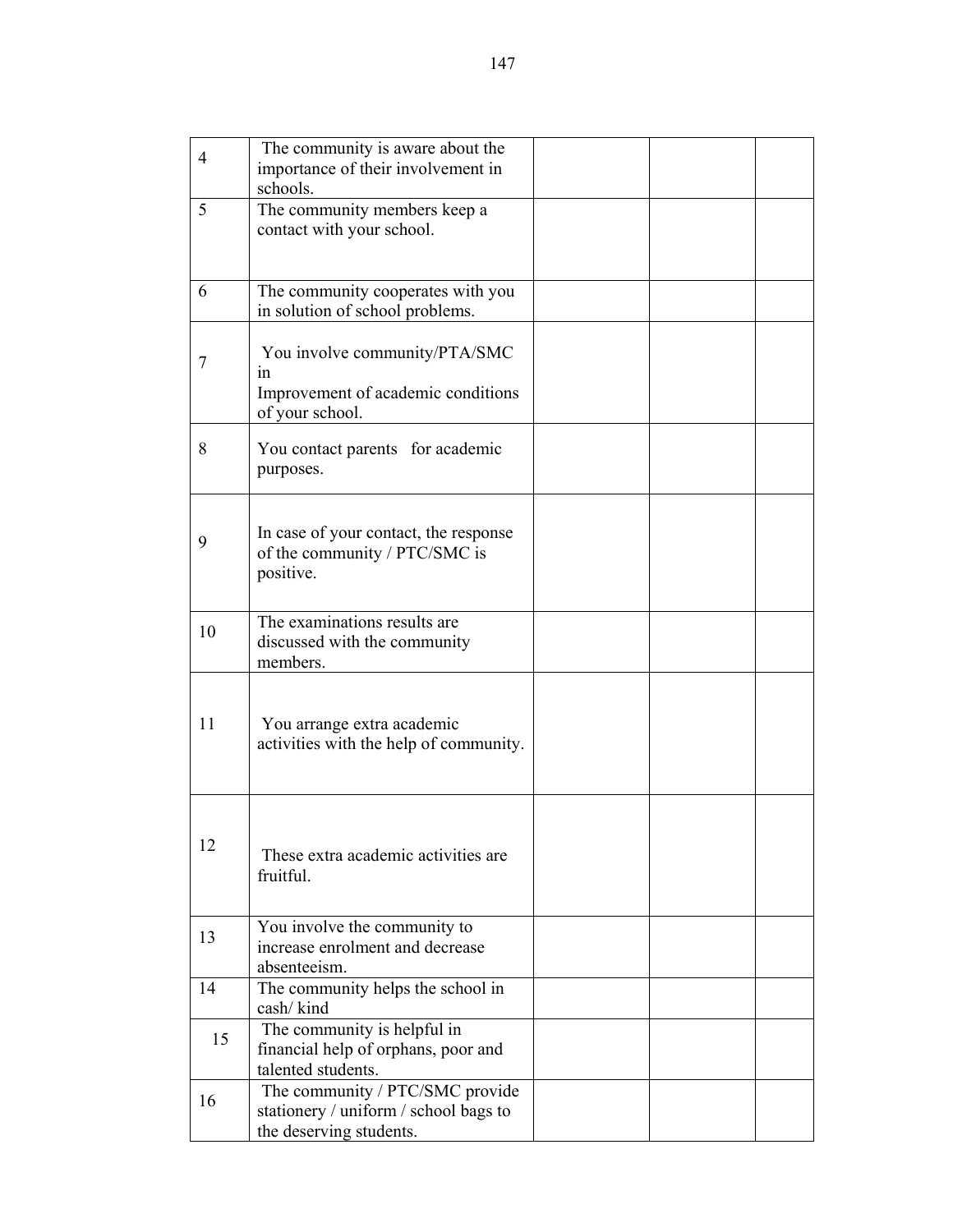| 17 | The stake holders of the locality show<br>practical interest in developmental<br>works of school.                                                                          |  |  |
|----|----------------------------------------------------------------------------------------------------------------------------------------------------------------------------|--|--|
| 18 | The community members involve<br>themselves in buying and purchasing<br>of the required raw materials for<br>school.                                                       |  |  |
| 19 | The work done by PTC/SMC's is<br>satisfactory.                                                                                                                             |  |  |
| 20 | You inform the elected members of<br>community about hiring of teachers<br>on temporary basis from school fund/<br>or to monitor teaching learning<br>condition of school. |  |  |
| 21 | You are successful in using the<br>community for social benefit of the<br>school <i>i.e.</i> reducing interference,<br>curbing unfair means in exams.                      |  |  |
| 22 | You invite a retired government<br>person / resource person of<br>the<br>community to say something<br>on<br>carrier planning to your students.                            |  |  |
| 23 | You have asked the community<br>elders to participate in Iqbal's day,<br>Quaid's day, Pakistan day and 14 <sup>th</sup><br>August etc.                                     |  |  |
| 24 | The community shows interest and<br>participation in social activities.                                                                                                    |  |  |
| 25 | You invite the community members<br>in parent days.                                                                                                                        |  |  |
| 26 | You invite them for arranging walks<br>of social, academic, health and<br>national importance.                                                                             |  |  |
| 27 | The elected members of community<br>participate and show some interest in<br>all school programs.                                                                          |  |  |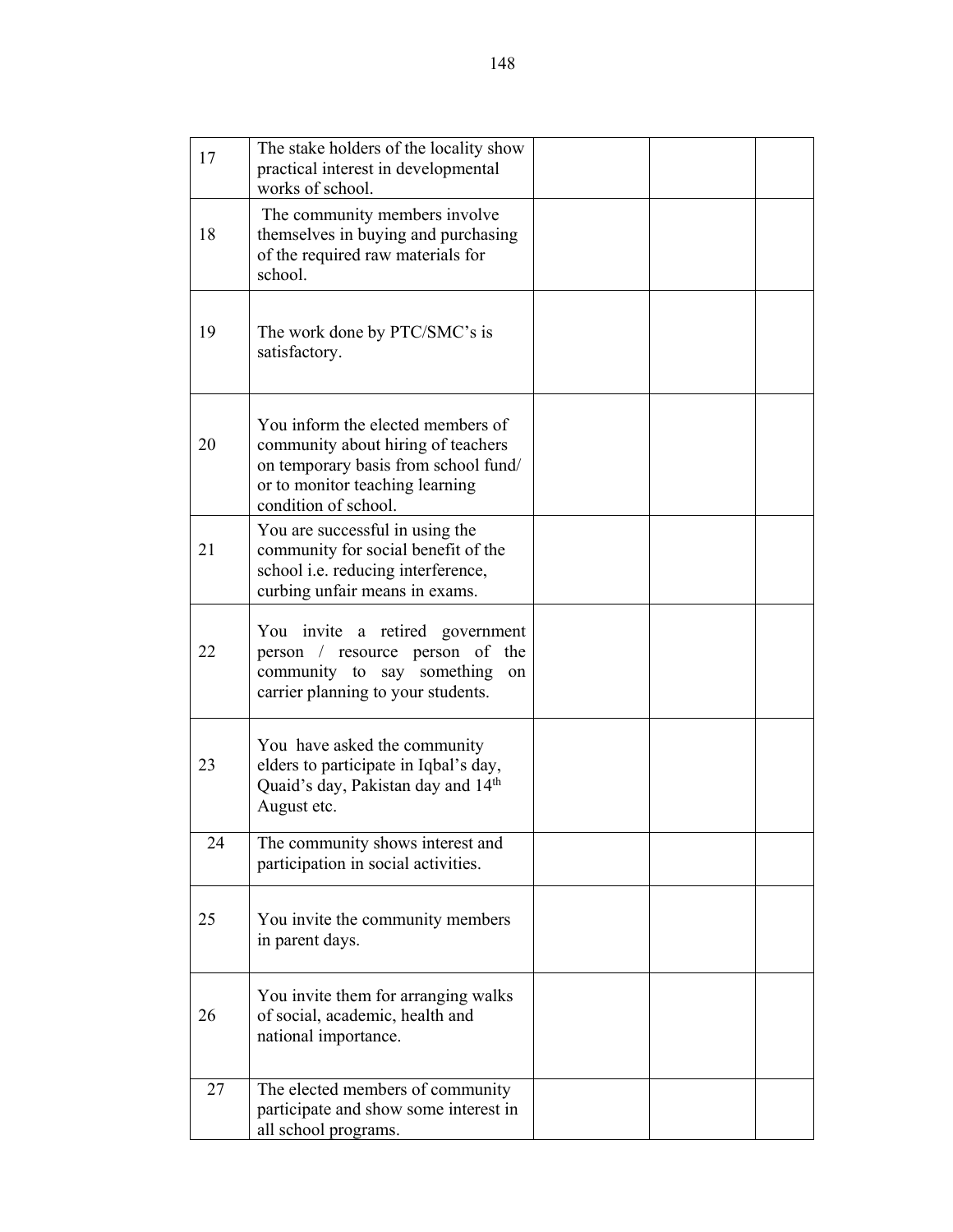| 28 | You request the community members<br>to solve the problems such as lack of<br>staff, absenteeism of students, and<br>tussle with your department. |  |  |
|----|---------------------------------------------------------------------------------------------------------------------------------------------------|--|--|
| 29 | The PTA/PTC/SMC tries to solve<br>problems / conflicts conveyed to<br>them by you.                                                                |  |  |
| 30 | Other social and Non governmental<br>organizations also help your school.                                                                         |  |  |
| 31 | You keep your department informed<br>about meetings and activities of<br>Community.                                                               |  |  |
| 32 | The Education department supports<br>and encourages your efforts of<br>community participation in school.                                         |  |  |
| 33 | The work of these community<br>Participatory organizations is stable<br>sustained and organized.                                                  |  |  |

34. Kindly describe any one of your most successful achievement which you have got due to the involvement of community members in your school.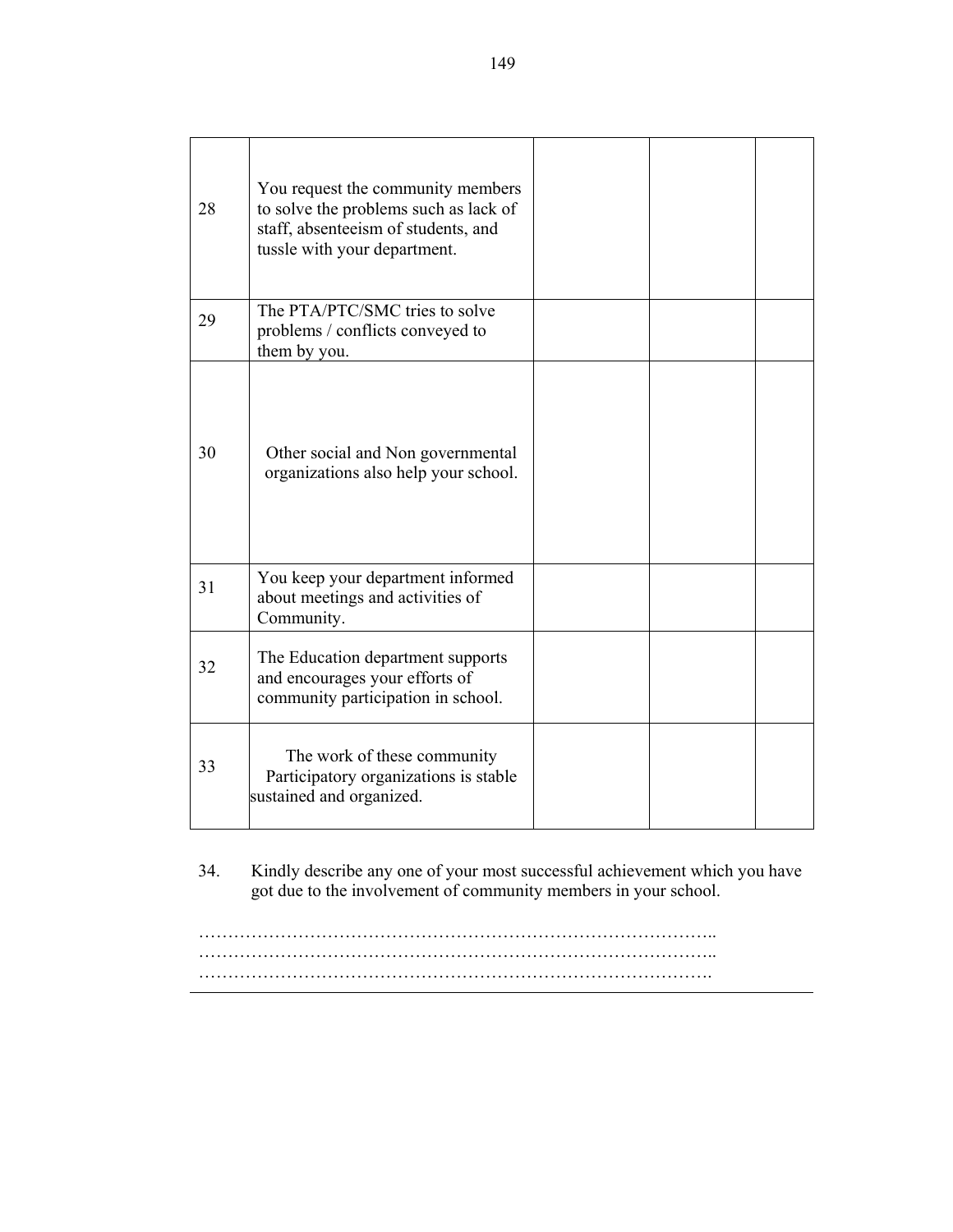Kindly give some possible suggestions for further effectiveness of community participation in educational institutions.

35 …………………………………………………………………………….. …………………………………………………………………………….. …………………………………………………………………………….

### QUESTIONNAIRE FOR CHAIRMAN OF P.T.A / P.T.C / S.M.C OF SCHOOL

#### Respected sir!

 As you know that schools and education are very important for the development of community. The community has elected you to cooperate with the school and to solve those problems which are related to community. Government also favors community participation in schools and provides some budget every year, so that it can be spent in schools on the consultation of community. The condition of a school can be improved if community participates with it, and vice versa. Being a chairman of parents teachers association (PTA) community board/ association you are requested to fill the following questionnaire in order to judge the effectiveness of community participation in schools, and to find new ways and means to improve the schools through community collaboration, the information will be used for research purposes only.

| Your Name please     |  |
|----------------------|--|
| Name of your school. |  |
| District             |  |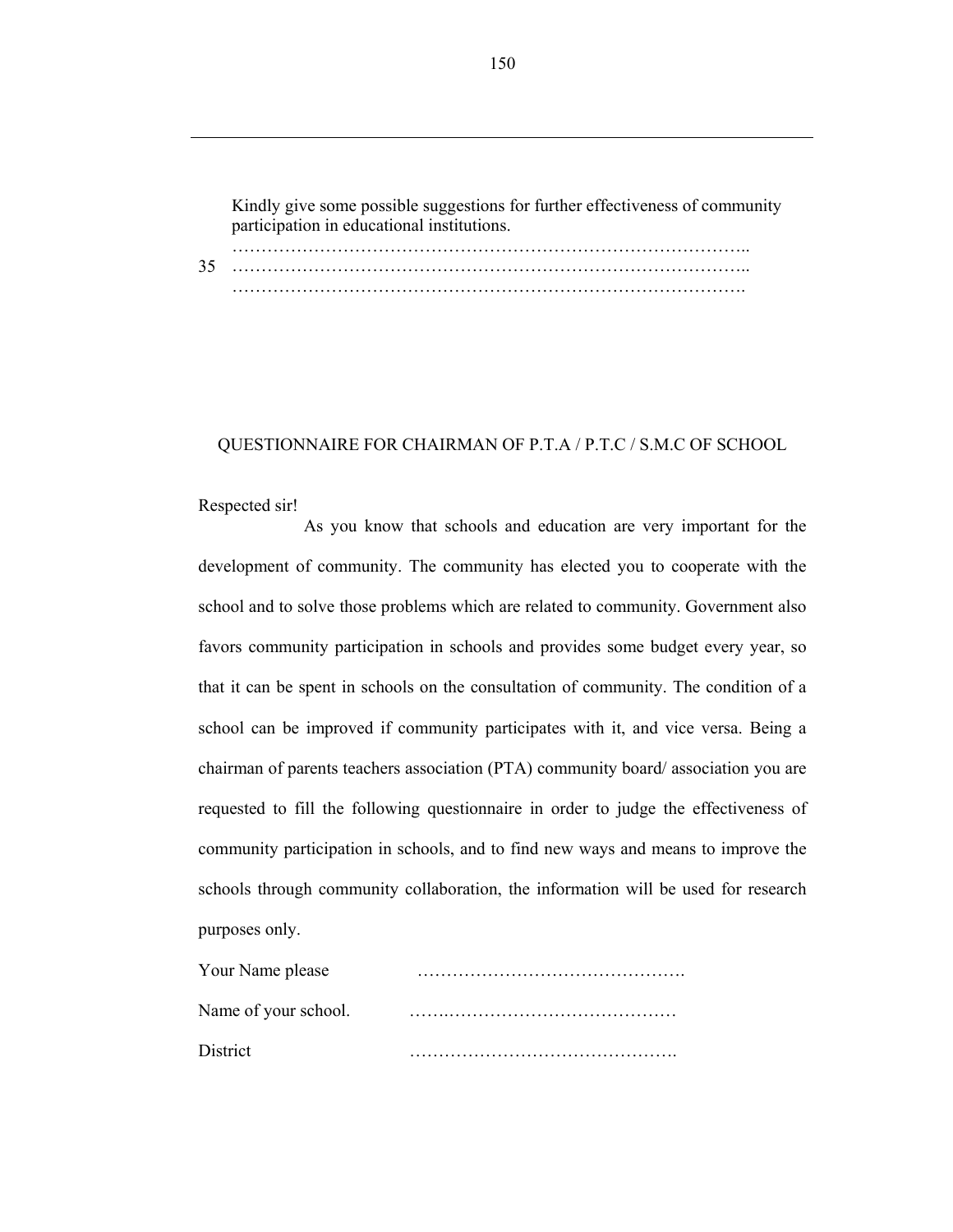| S.No           | <b>Statements</b>                                                                                                                        | Almost | Rarely | Not at<br>all |
|----------------|------------------------------------------------------------------------------------------------------------------------------------------|--------|--------|---------------|
| $\mathbf{1}$   | The Principal/Head Master of your school<br>hold meetings of PTA/PTC.                                                                    |        |        |               |
| $\overline{2}$ | The educational aspect of the school is<br>discussed.                                                                                    |        |        |               |
| 3              | If the educational situation comes under<br>discussion, it has improved.                                                                 |        |        |               |
| 4              | You arrange free tuition classes in<br>summer vacations for at risk students of<br>the school.                                           |        |        |               |
| 5              | The parents are contacted to discourage<br>the absenteeism of the students.                                                              |        |        |               |
| 5              | The performance of the teachers is<br>discussed during the meeting.                                                                      |        |        |               |
| 6              | You talk with teachers regarding teaching<br>learning situation of the school.                                                           |        |        |               |
| 7              | The Principal held meeting regarding the<br>repairs of school.                                                                           |        |        |               |
| 8              | You ask the students and staff about social<br>problems.                                                                                 |        |        |               |
| 9              | You speak on the topic of national interest<br>in school.                                                                                |        |        |               |
| 10             | You solve issues between the school and<br>the community.                                                                                |        |        |               |
| 11             | You meet with the Education department<br>about the problems of school.                                                                  |        |        |               |
| 12             | The Education department the problems in<br>response.                                                                                    |        |        |               |
| 13             | Other social / welfare organizations help<br>your school, such as provision of<br>uniforms, stationery, scholarships etc to<br>students. |        |        |               |
| 14             | The PTC funds are rightly spent in the<br>school.                                                                                        |        |        |               |
| 15             | The Principal keep you inform about the<br>issues and problems of school.                                                                |        |        |               |
| 16             | You provide furniture, raw material to the<br>school without the assistance of<br>government.                                            |        |        |               |
| 17             | Kindly give some suitable suggestions to<br>further promote the cooperation between<br>the schools and the community.                    |        |        |               |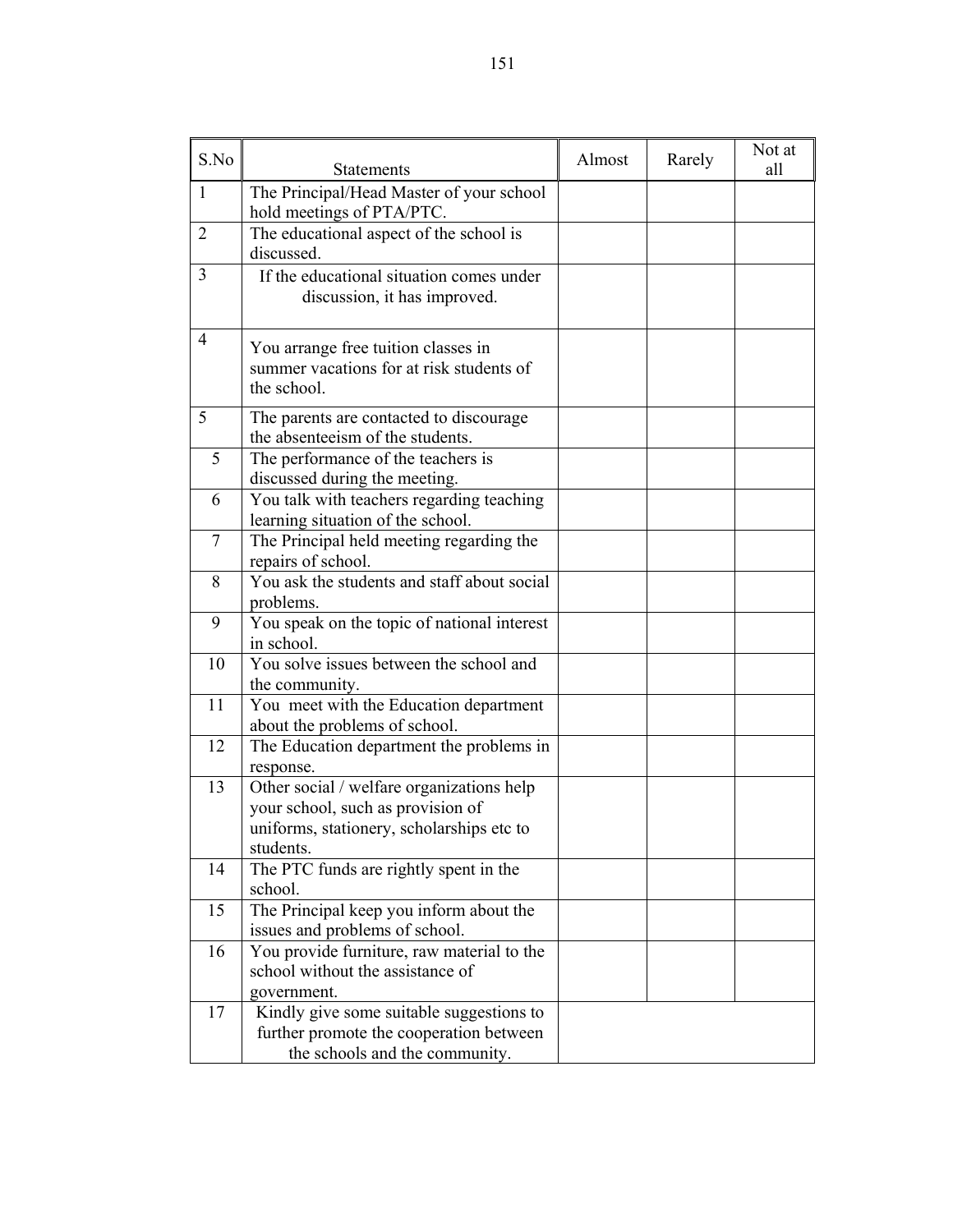# QUESTIONNAIRE FOR TEACHERS REGARDING EFFECTIVENESS OF COMMUNITY PARTICIPATION IN EDUCATIONAL INSTITUTIONS OF KHYBER

### PAKHTUNKHWA

Respected teacher!

 As you know that imparting education is not the sole responsibility of a teacher or of a school, but parents and community are also fully responsible to be cooperative and involved with the schools. Due to this very importance, government has ordered the formation of community participative bodies in public schools. These bodies are formed amongst the parents by election; these bodies are given some discretionary powers and also some budget. To see the effectiveness of such type of community participation in schools, a questionnaire is presented in your honor. Kindly fill it appropriately; the data obtained will only be used for research purposes. Tick any one of the options ie. Mostly (M), Rarely(R), not at all (N).

Your name (Not necessary)

School address

District ------------------------------------------------

| S.No | <b>Statements</b>                          | Mostly | Rarely | Not at all |
|------|--------------------------------------------|--------|--------|------------|
| 01   | The community takes interest in contacting |        |        |            |
|      | you about the progress of their children.  |        |        |            |
| 02   | The chairman of the PTA/PTC etc takes      |        |        |            |
|      | interest in increasing the cooperation     |        |        |            |
|      | between school and community.              |        |        |            |
| 03   | The chairman of the PTA/PTC meets you      |        |        |            |
|      | regarding the academic conditions of the   |        |        |            |
|      | school.                                    |        |        |            |
| 04   | The community elders participate in        |        |        |            |
|      | problem solutions of school.               |        |        |            |
| 05   | Your Principal/H.M welcomes the positive   |        |        |            |
|      | involvement of community in school.        |        |        |            |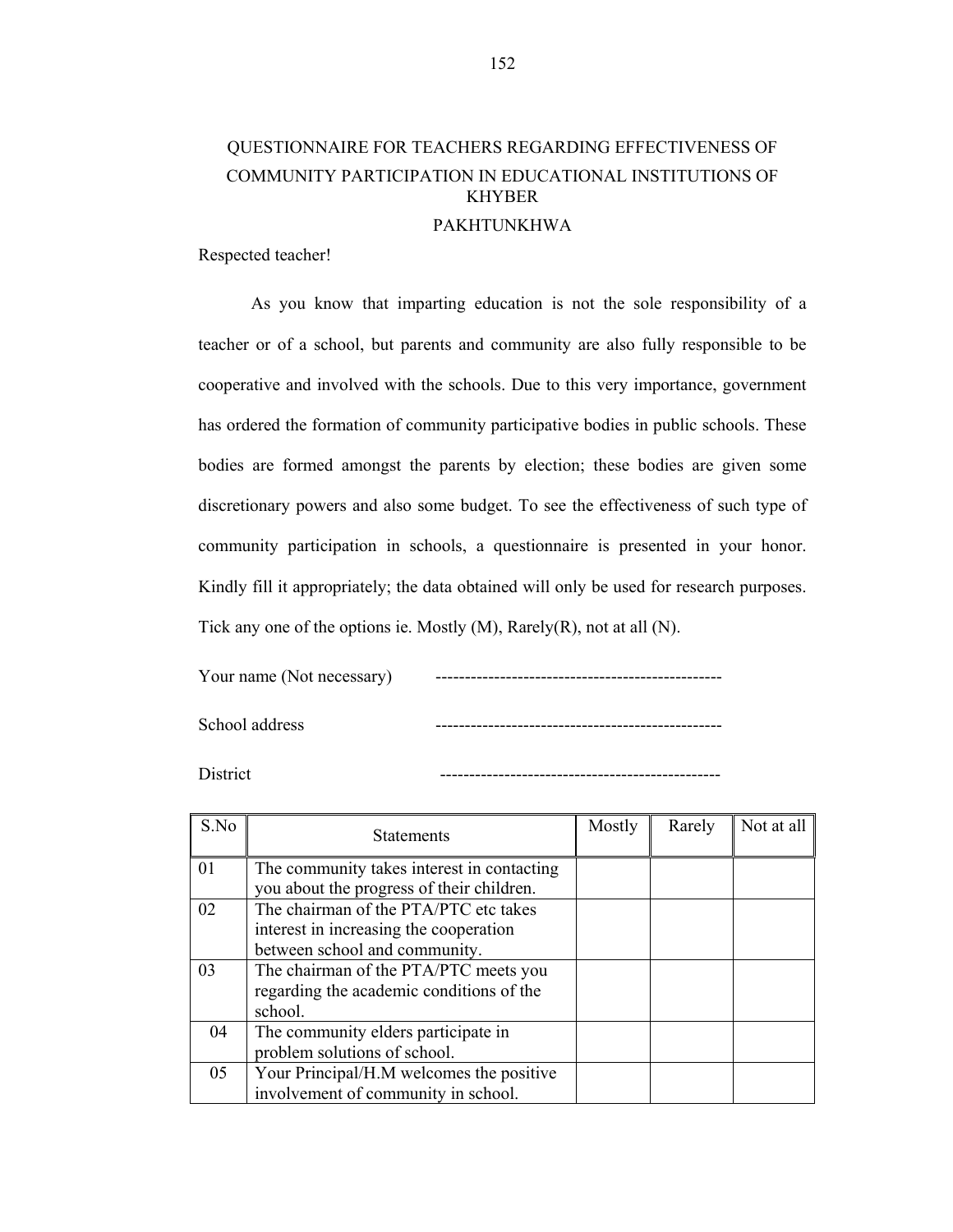| 06 | The community and other social<br>organizations provide relief to the needy<br>students like uniform, books etc.       |  |  |
|----|------------------------------------------------------------------------------------------------------------------------|--|--|
| 07 | Community participation is beneficial for<br>the schools.                                                              |  |  |
| 08 | The community encourages the school<br>administration.                                                                 |  |  |
| 09 | The community involvement should be<br>encouraged in schools for academic and<br>social improvement.                   |  |  |
| 10 | Other N.G.O's and social organizations also<br>support your school and staff.                                          |  |  |
| 11 | Persons of good repute are invited by your<br>school to have a speech on any important<br>topic to students and staff. |  |  |
| 12 | Community participation has decreased<br>absenteeism in your school.                                                   |  |  |
| 13 | The community is good enough in<br>promoting a friendly environment in the<br>school.                                  |  |  |
| 14 | Community participation needs to be<br>strengthened in schools.                                                        |  |  |

15 Give some suggestions for the smooth development of school Community relations

# QUESTIONNAIRE FOR PARENTS REGARDING EFFECTIVENESS OF COMMUNITY PARTICIPATION IN EDUCATIONAL INSTITUTIONS OF KHYBER

# PAKHTUNKHWA

Respected parents!

As you know that education is a very compulsory requirement

for the success of your child, for this purpose you have admitted them in school, it is the duty of the teacher and the school to teach and guide him. Along with the school, the parents and the community can also play an important role in the educational process by keeping a good relationship with the school. The following questions have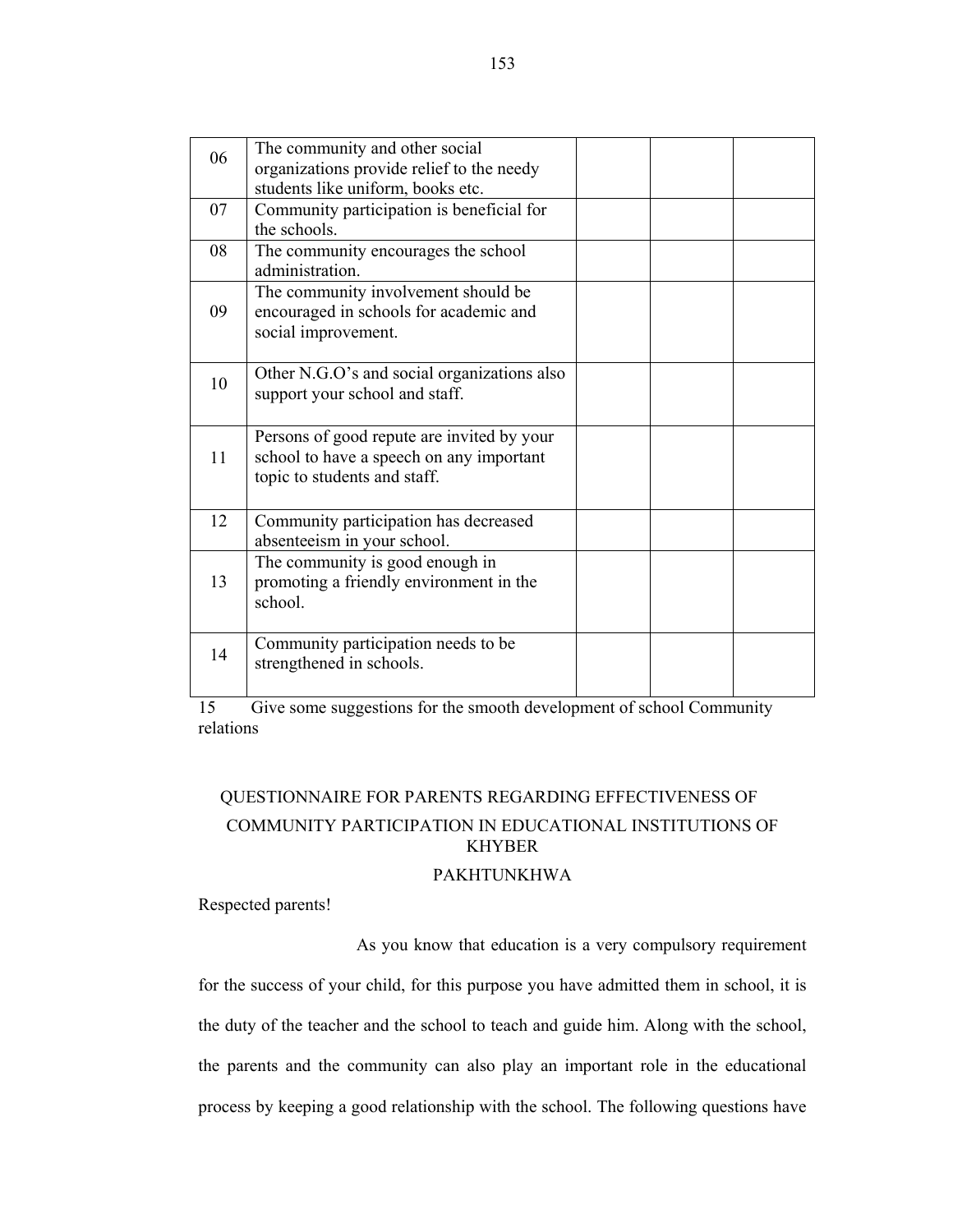been developed so as to see the effectiveness of the community participation in schools. You are requested to kindly fill it. This information will be used only for research purposes.

| S.NO | <b>STATEMENTS</b>                                                       | <b>ALMOST</b> | <b>RARELY</b> | <b>NOT AT</b><br><b>ALL</b> |
|------|-------------------------------------------------------------------------|---------------|---------------|-----------------------------|
| 01   | The Principal of the school have a contact                              |               |               |                             |
|      | with you regarding the academic achievement                             |               |               |                             |
|      | of your child.                                                          |               |               |                             |
| 02   | The Head of the school invites you in their                             |               |               |                             |
|      | academic and social functions, such as parents                          |               |               |                             |
|      | day/annual day.                                                         |               |               |                             |
| 03   | The school contacts you to minimize the                                 |               |               |                             |
|      | absentees of your child.                                                |               |               |                             |
| 04   | The teachers of the school inform you about                             |               |               |                             |
|      | the misbehavior of your child.                                          |               |               |                             |
| 05   | The chairman of the school PTA/PTC                                      |               |               |                             |
|      | contacts you for the solution of problems.                              |               |               |                             |
| 06   | The school administration keep you inform                               |               |               |                             |
|      | for financial assistance of the needy students.                         |               |               |                             |
| 07   | The Principal of the school request you for                             |               |               |                             |
|      | the repairs of school furniture/building.                               |               |               |                             |
| 08   | The performance of the school has been                                  |               |               |                             |
|      | improved due to community participation.                                |               |               |                             |
| 09   | You contribute the school in cash and in kind.                          |               |               |                             |
|      |                                                                         |               |               |                             |
| 10   | Kindly give some suggestions for further effectiveness of the community |               |               |                             |
|      | participation in schools.                                               |               |               |                             |
|      |                                                                         |               |               |                             |
|      |                                                                         |               |               |                             |
|      |                                                                         |               |               |                             |
|      |                                                                         |               |               |                             |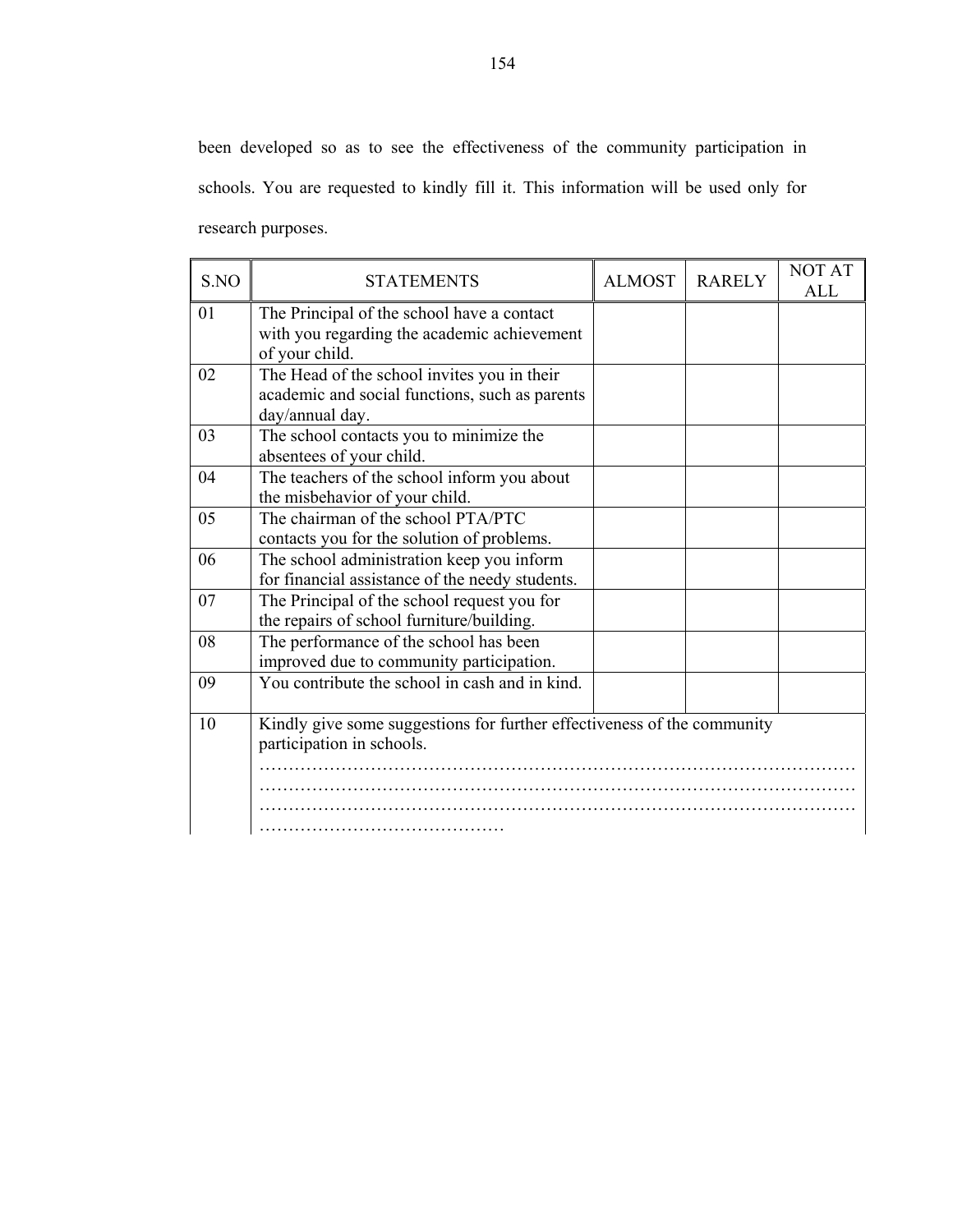# List of schools included in the study:

## District Nowshera

- 1. Government High School No;1 Nowshera cant;
- 2. Government High School No; 2 Nowshera cant;
- 3. Government High School No; 1 Nowshera city.
- 4. Government Higher secondary school Pir Piai.
- 5. Government High school Pir Piai.
- 6. Government High school Aza khel Payan.
- 7. Government High school Aza Khel Bala.
- 8. Government High school Pabbi.
- 9. Government High school Taru Jabba.
- 10. Government Centennial Model High school Akora Khattak.
- 11. Government High school Bagh ban pura Akora Khattak.
- 12. Government High school Wattar.
- 13. Government High school Dheri kati khel.
- 14. Government High school Shaidu.
- 15. Government Higher secondary school Khair abad.
- 16. Government High school Rashakai.
- 17. Government High school Afrido killi.
- 18. Government High school Dag Ismail Khel.
- 19. Government High school Adamzai.
- 20. Government High school Ghandheri Payan.

# **District Mardan:**

1. Government High school No; 1 Mardan.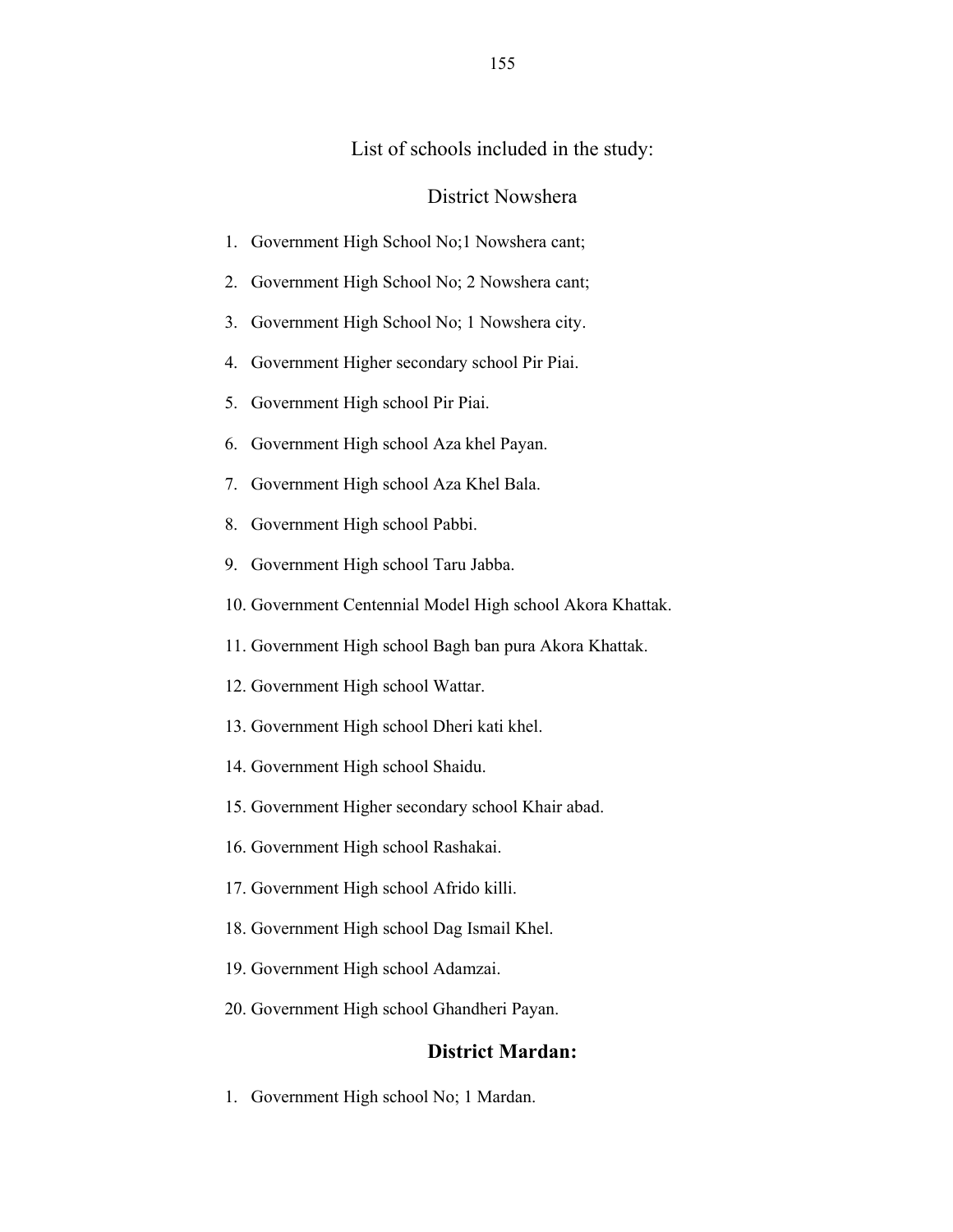- 2. Government Centennial Model High school, Bank Road Mardan.
- 3. Government High school No;3
- 4. Government Higher secondary school No;4
- 5. Government High school No; 1 Bicket gunj.
- 6. Government High school No;2 Bicket gung
- 7. Government High school siri Bahlol.
- 8. Government High school Takht Bhai.
- 9. Government High school sharqi Hoti.
- 10. Government High school Labour colony.
- 11. Government High school Sher garh.
- 12. Government Higher secondary school Lund khwar.
- 13. Government Higher secondary school Manga.
- 14. Government Higher secondary school Baghdada.
- 15. Government Higher secondary school Gujar Ghari.
- 16. Government Higher secondary school Shehbaz Ghari.
- 17. Government High school Sawal dher.
- 18. Government High school Katti ghari.
- 19. Government Higher secondary school Katlang.
- 20. Government High school Saro shah.

### **District Kohat:**

- 1. Government High school No; 1.
- 2. Government High school No; 2.
- 3. Government High school No;3.
- 4. Government Comprehensive Model school.
- 5. Government High school Jarma.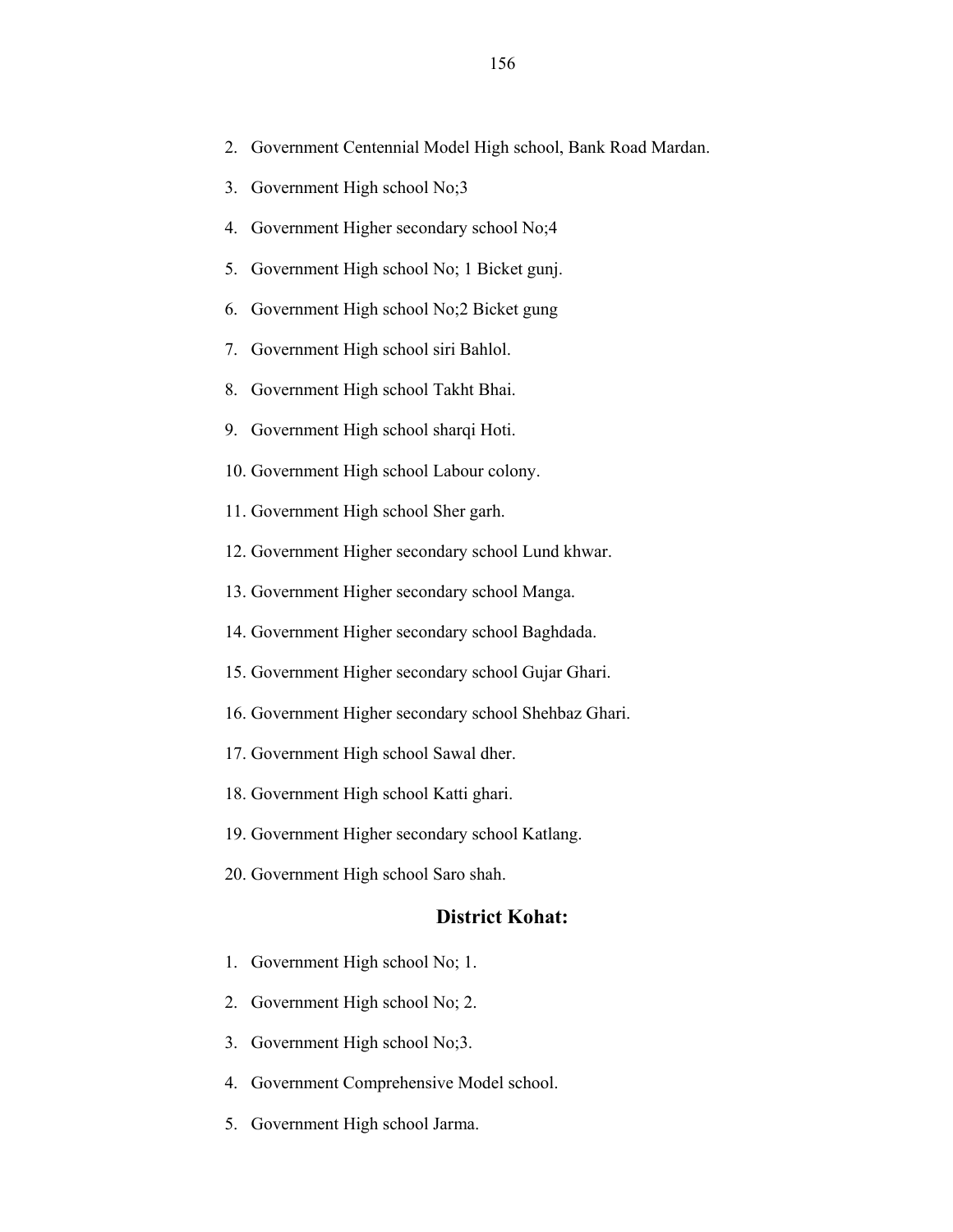- 6. Government High school Togh Bala.
- 7. Government High school Tapi.
- 8. Government High school Kharmatoo.
- 9. Government High school Sumani Payan.
- 10. Government High school Khadar Khel Khot.
- 11. Government High school Tappi.
- 12. Government Centennial Model school.
- 13. Government Higher secondary school Billi tang.
- 14. Government High school Behzadi Chakar kot.
- 15. Government High school Mandoori.

### **District Abbott abad:**

- 1. Government High school No; 1.
- 2. Government Centennial Model High school No; 2.
- 3. Government High school No; 3.
- 4. Government High school No; 4.
- 5. Government High school Mandian.
- 6. Government High school Jhangi.
- 7. Government Higher secondary school Bagnotar.
- 8. Government Higher secondary school Langrial.
- 9. Government High School Mir Pur.
- 10. Government High school Nawan Sheher.
- 11. Government High school Khalabat.
- 12. Government High school Harno.
- 13. Government High school Kakool.
- 14. Government High school Ayubia.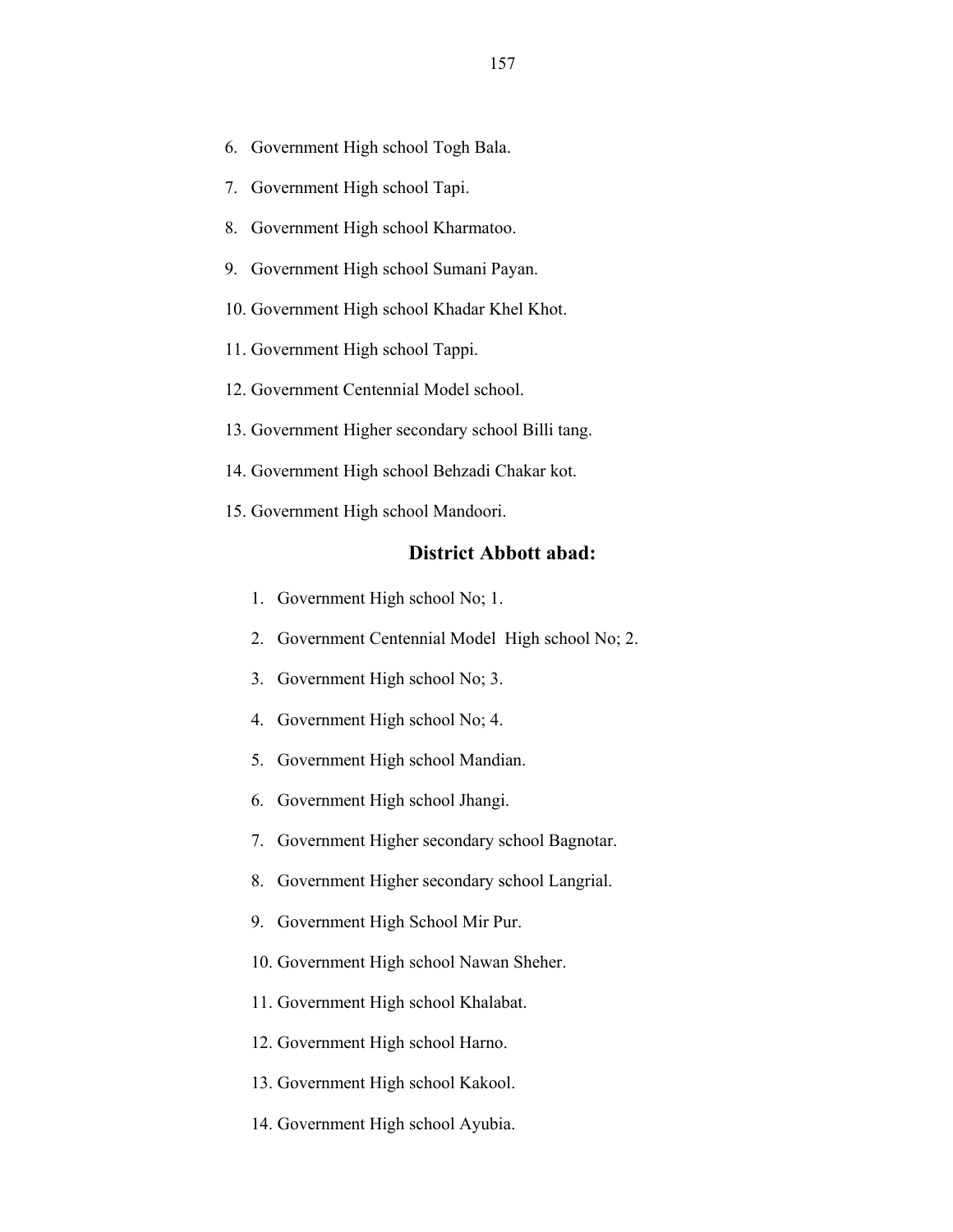- 15. Government High school Nathiagali.
- 16. Government High school Palkot.
- 17. Government High school Bagh.
- 18. Government High school Katwal.
- 19. Government High school Samandar Katak.
- 20. Government Highs school Thandyani.

### **District Buner:**

- 1. Government High school Nawagai.
- 2. Government High school Suwari.
- 3. Government High school Kawga.
- 4. Government Centennial Model High school Daggar.
- 5. Government High school Nogram.
- 6. Government High school Jangai ( Chamla).
- 7. Government High school Dewana Baba.
- 8. Government Higher secondary school Agarai (Chamala).
- 9. Government High school Khanano Dheri.
- 10. Government High school Pir Baba.
- 11. Government High school Hisar.
- 12. Government Highs school Bagra.
- 13. Government High school Goqand.
- 14. Government High school Krapa.
- 15. Government High school Nawan Killi.
- 16. Government High school Amnawor.
- 17. Government High school Batara.
- 18. Government High school Maradoo.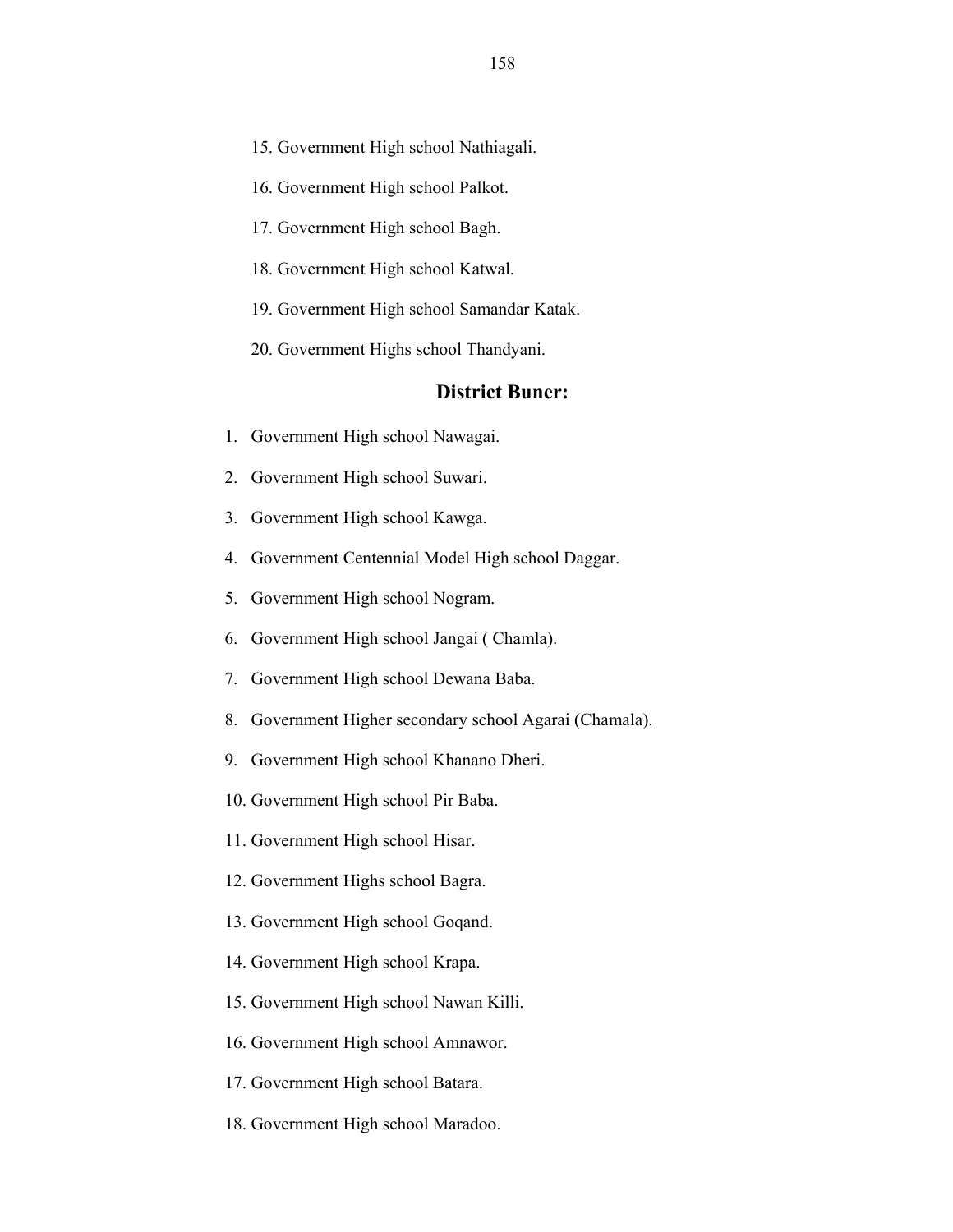- 19. Government High school Topai.
- 20. Government High school Nan Sair.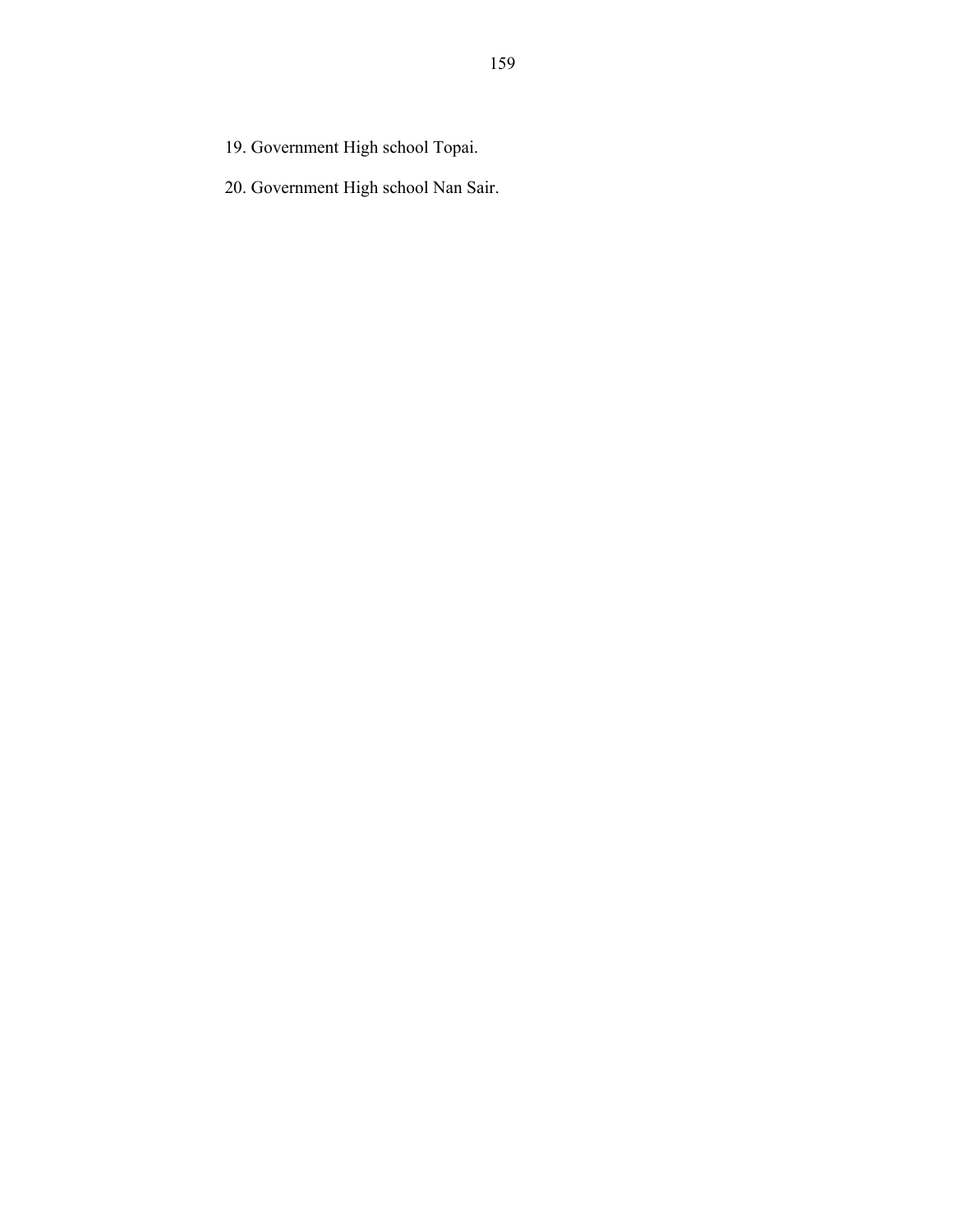# T-Test

| <b>Group Statistics</b>                                     |                            |     |      |           |            |
|-------------------------------------------------------------|----------------------------|-----|------|-----------|------------|
|                                                             | <b>VAR00002</b>            |     |      | Std.      | Std. Error |
|                                                             |                            | N   | Mean | Deviation | Mean       |
| The educational                                             | <b>PTC</b>                 | 75  | 1.12 | .366      | .042       |
| aspect of the<br>school is<br>discussed.                    | Chairman<br>Parents        | 450 | 1.54 | .667      | .031       |
| The Principal hold                                          | <b>PTC</b>                 | 75  | 1.19 | .512      | .059       |
| meetings regarding<br>the repairs of<br>school.             | Chairman<br>Parents        | 450 | 2.18 | .822      | .039       |
| You meet the                                                | <b>PTC</b>                 | 75  | 2.01 | .878      | .101       |
| Education<br>department about<br>the problems of<br>school. | Chairman<br><b>Parents</b> | 450 | 2.53 | .707      | .033       |

# **Independent Samples Test**

|                                                                             |                                                              | Levene's Test for Equality of<br>Variances |      |
|-----------------------------------------------------------------------------|--------------------------------------------------------------|--------------------------------------------|------|
|                                                                             |                                                              | F                                          | Sig. |
| The educational<br>aspect of the<br>school is<br>discussed.                 | Equal variances<br>assumed<br>Equal variances not<br>assumed | 117.013                                    | .000 |
| The Principal hold<br>meetings regarding<br>the repairs of<br>school.       | Equal variances<br>assumed<br>Equal variances not<br>assumed | 72.219                                     | .000 |
| You meet the<br>Education<br>department about<br>the problems of<br>school. | Equal variances<br>assumed<br>Equal variances not<br>assumed | 10.921                                     | .001 |
|                                                                             |                                                              |                                            |      |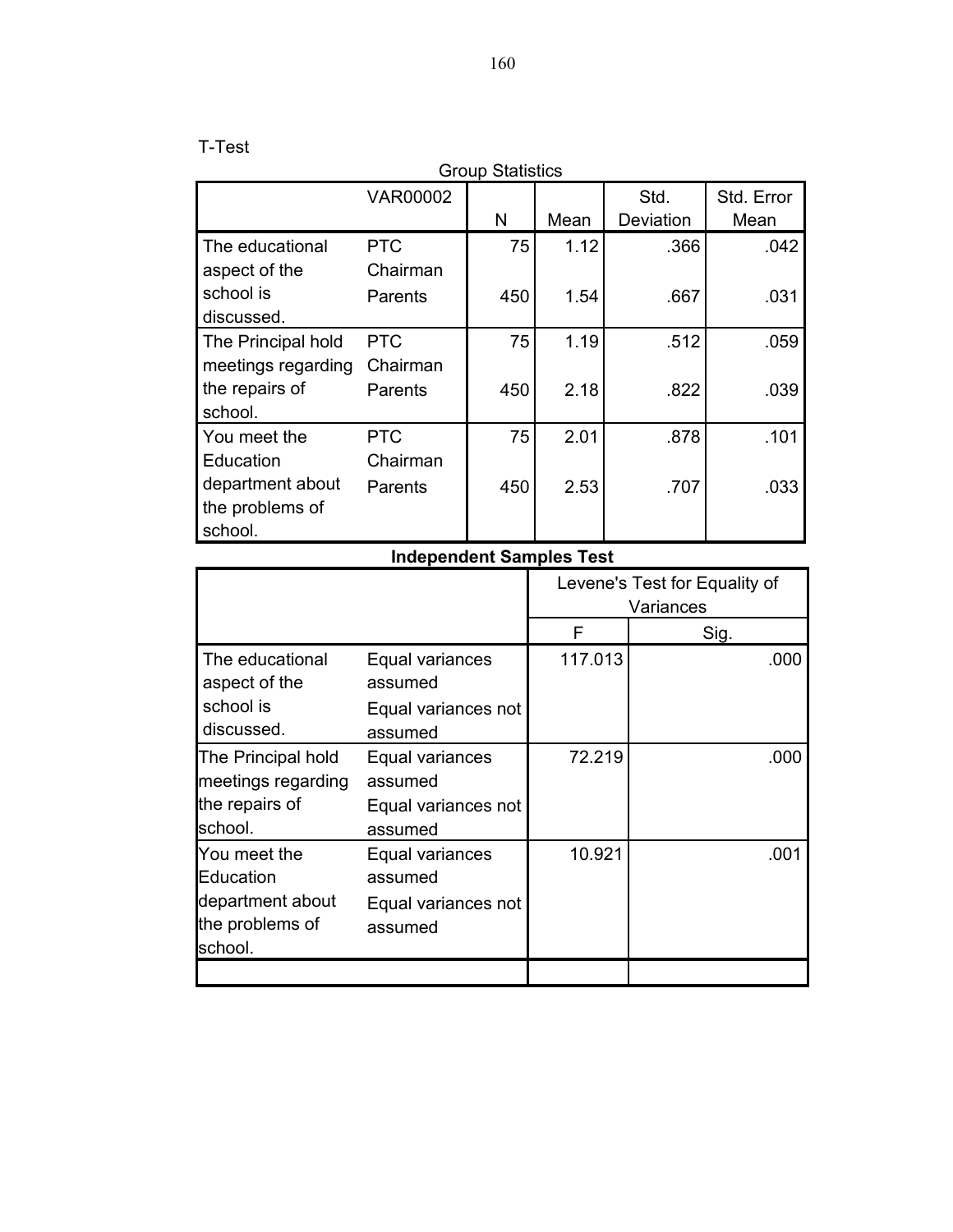| <b>Independent Samples Test</b> |  |  |  |  |
|---------------------------------|--|--|--|--|
|---------------------------------|--|--|--|--|

|                                                |                                | t-test for Equality of Means |         |          |
|------------------------------------------------|--------------------------------|------------------------------|---------|----------|
|                                                |                                |                              |         | Sig. (2- |
|                                                |                                |                              | df      | tailed)  |
| The educational<br>aspect of the               | Equal variances<br>assumed     | $-5.260$                     | 523     | .000     |
| school is<br>discussed.                        | Equal variances not<br>assumed | $-7.886$                     | 170.026 | .000     |
| The Principal hold<br>meetings regarding       | Equal variances<br>assumed     | $-10.179$                    | 523     | .000     |
| the repairs of<br>lschool.                     | Equal variances not<br>assumed | $-14.116$                    | 146.902 | .000     |
| You meet the<br>Education                      | Equal variances<br>assumed     | $-5.638$                     | 523     | .000     |
| department about<br>the problems of<br>school. | Equal variances not<br>assumed | $-4.833$                     | 90.678  | .000     |

#### **Independent Samples Test**

|                                  |                             | t-test for Equality of Means |                   |
|----------------------------------|-----------------------------|------------------------------|-------------------|
|                                  |                             |                              | Std. Error        |
|                                  |                             | Mean Difference              | <b>Difference</b> |
| The educational aspect of the    | Equal variances assumed     | $-416$                       | .079              |
| school is discussed.             | Equal variances not assumed | $-416$                       | .053              |
| The Principal hold meetings      | Equal variances assumed     | $-998$                       | .098              |
| regarding the repairs of school. | Equal variances not assumed | $-998$                       | .071              |
| You meet with the Education      | Equal variances assumed     | $-516$                       | .091              |
| department about the problems    | Equal variances not assumed | $-516$                       | .107              |
| of school                        |                             |                              |                   |